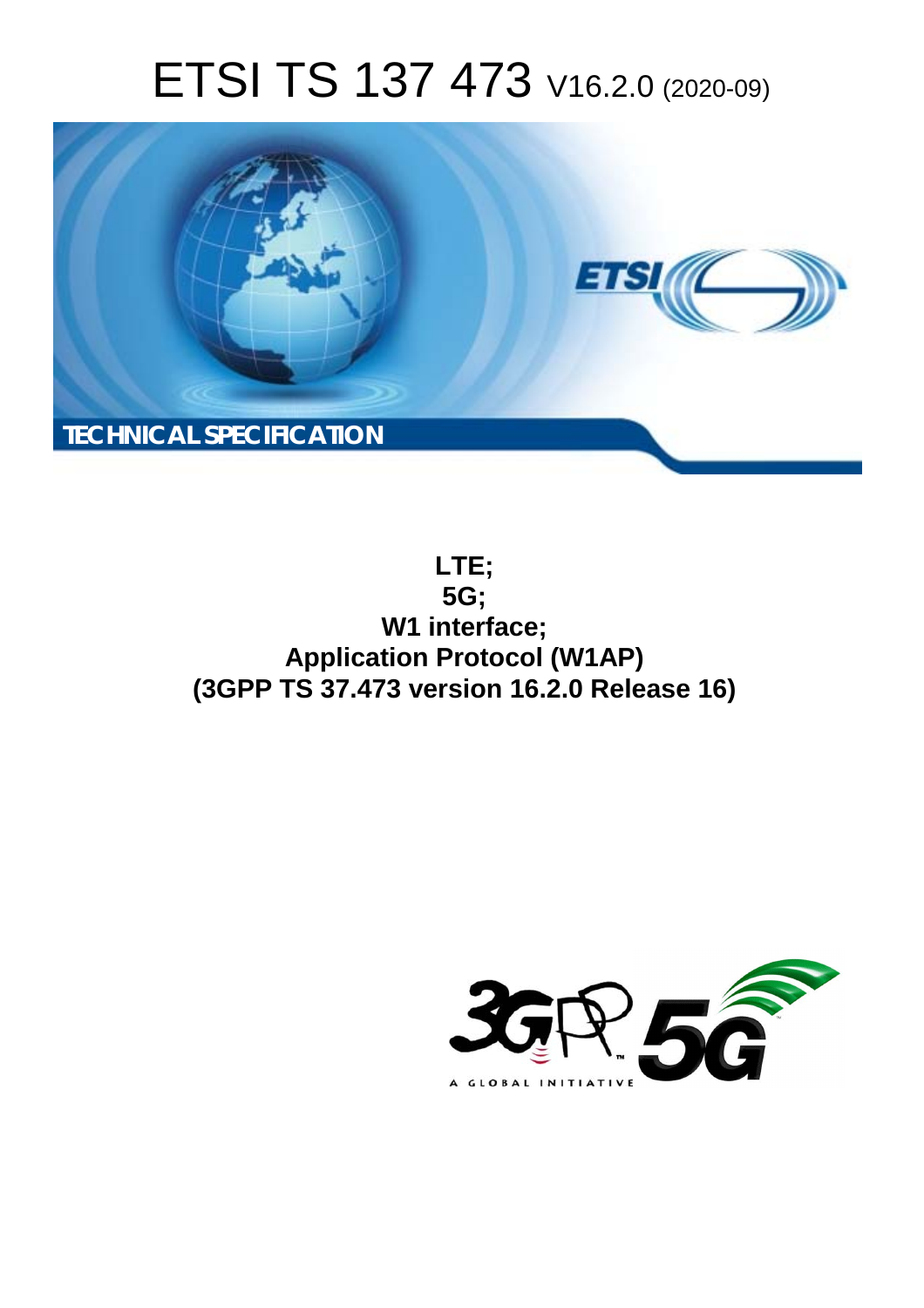Reference DTS/TSGR-0337473vg20

> Keywords 5G,LTE

#### *ETSI*

#### 650 Route des Lucioles F-06921 Sophia Antipolis Cedex - FRANCE

Tel.: +33 4 92 94 42 00 Fax: +33 4 93 65 47 16

Siret N° 348 623 562 00017 - NAF 742 C Association à but non lucratif enregistrée à la Sous-Préfecture de Grasse (06) N° 7803/88

#### *Important notice*

The present document can be downloaded from: <http://www.etsi.org/standards-search>

The present document may be made available in electronic versions and/or in print. The content of any electronic and/or print versions of the present document shall not be modified without the prior written authorization of ETSI. In case of any existing or perceived difference in contents between such versions and/or in print, the prevailing version of an ETSI deliverable is the one made publicly available in PDF format at [www.etsi.org/deliver](http://www.etsi.org/deliver).

Users of the present document should be aware that the document may be subject to revision or change of status. Information on the current status of this and other ETSI documents is available at <https://portal.etsi.org/TB/ETSIDeliverableStatus.aspx>

If you find errors in the present document, please send your comment to one of the following services: <https://portal.etsi.org/People/CommiteeSupportStaff.aspx>

#### *Copyright Notification*

No part may be reproduced or utilized in any form or by any means, electronic or mechanical, including photocopying and microfilm except as authorized by written permission of ETSI. The content of the PDF version shall not be modified without the written authorization of ETSI. The copyright and the foregoing restriction extend to reproduction in all media.

> © ETSI 2020. All rights reserved.

**DECT™**, **PLUGTESTS™**, **UMTS™** and the ETSI logo are trademarks of ETSI registered for the benefit of its Members. **3GPP™** and **LTE™** are trademarks of ETSI registered for the benefit of its Members and of the 3GPP Organizational Partners. **oneM2M™** logo is a trademark of ETSI registered for the benefit of its Members and of the oneM2M Partners. **GSM®** and the GSM logo are trademarks registered and owned by the GSM Association.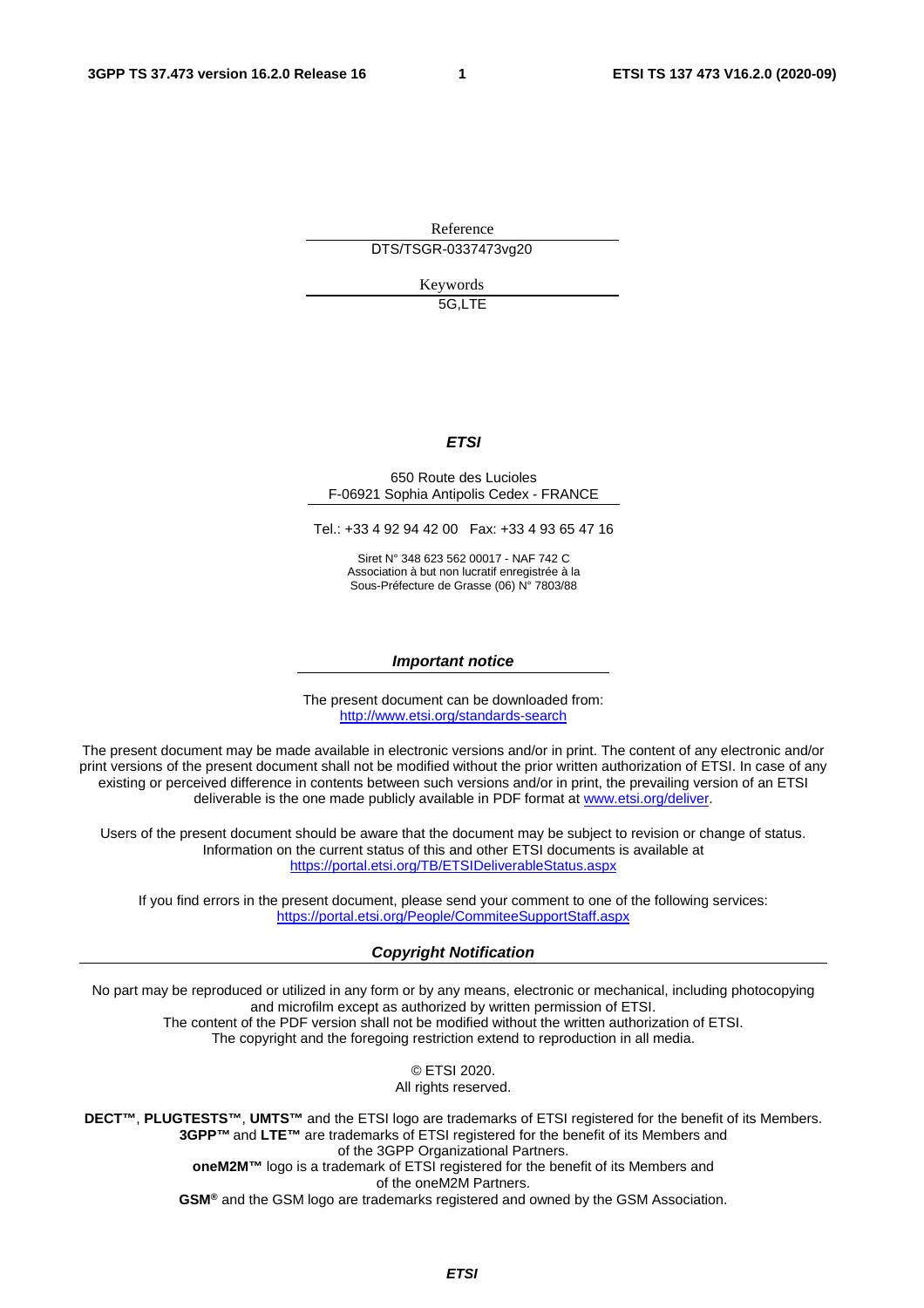# Intellectual Property Rights

#### Essential patents

IPRs essential or potentially essential to normative deliverables may have been declared to ETSI. The information pertaining to these essential IPRs, if any, is publicly available for **ETSI members and non-members**, and can be found in ETSI SR 000 314: *"Intellectual Property Rights (IPRs); Essential, or potentially Essential, IPRs notified to ETSI in respect of ETSI standards"*, which is available from the ETSI Secretariat. Latest updates are available on the ETSI Web server [\(https://ipr.etsi.org/](https://ipr.etsi.org/)).

Pursuant to the ETSI IPR Policy, no investigation, including IPR searches, has been carried out by ETSI. No guarantee can be given as to the existence of other IPRs not referenced in ETSI SR 000 314 (or the updates on the ETSI Web server) which are, or may be, or may become, essential to the present document.

#### **Trademarks**

The present document may include trademarks and/or tradenames which are asserted and/or registered by their owners. ETSI claims no ownership of these except for any which are indicated as being the property of ETSI, and conveys no right to use or reproduce any trademark and/or tradename. Mention of those trademarks in the present document does not constitute an endorsement by ETSI of products, services or organizations associated with those trademarks.

# Legal Notice

This Technical Specification (TS) has been produced by ETSI 3rd Generation Partnership Project (3GPP).

The present document may refer to technical specifications or reports using their 3GPP identities. These shall be interpreted as being references to the corresponding ETSI deliverables.

The cross reference between 3GPP and ETSI identities can be found under<http://webapp.etsi.org/key/queryform.asp>.

# Modal verbs terminology

In the present document "**shall**", "**shall not**", "**should**", "**should not**", "**may**", "**need not**", "**will**", "**will not**", "**can**" and "**cannot**" are to be interpreted as described in clause 3.2 of the [ETSI Drafting Rules](https://portal.etsi.org/Services/editHelp!/Howtostart/ETSIDraftingRules.aspx) (Verbal forms for the expression of provisions).

"**must**" and "**must not**" are **NOT** allowed in ETSI deliverables except when used in direct citation.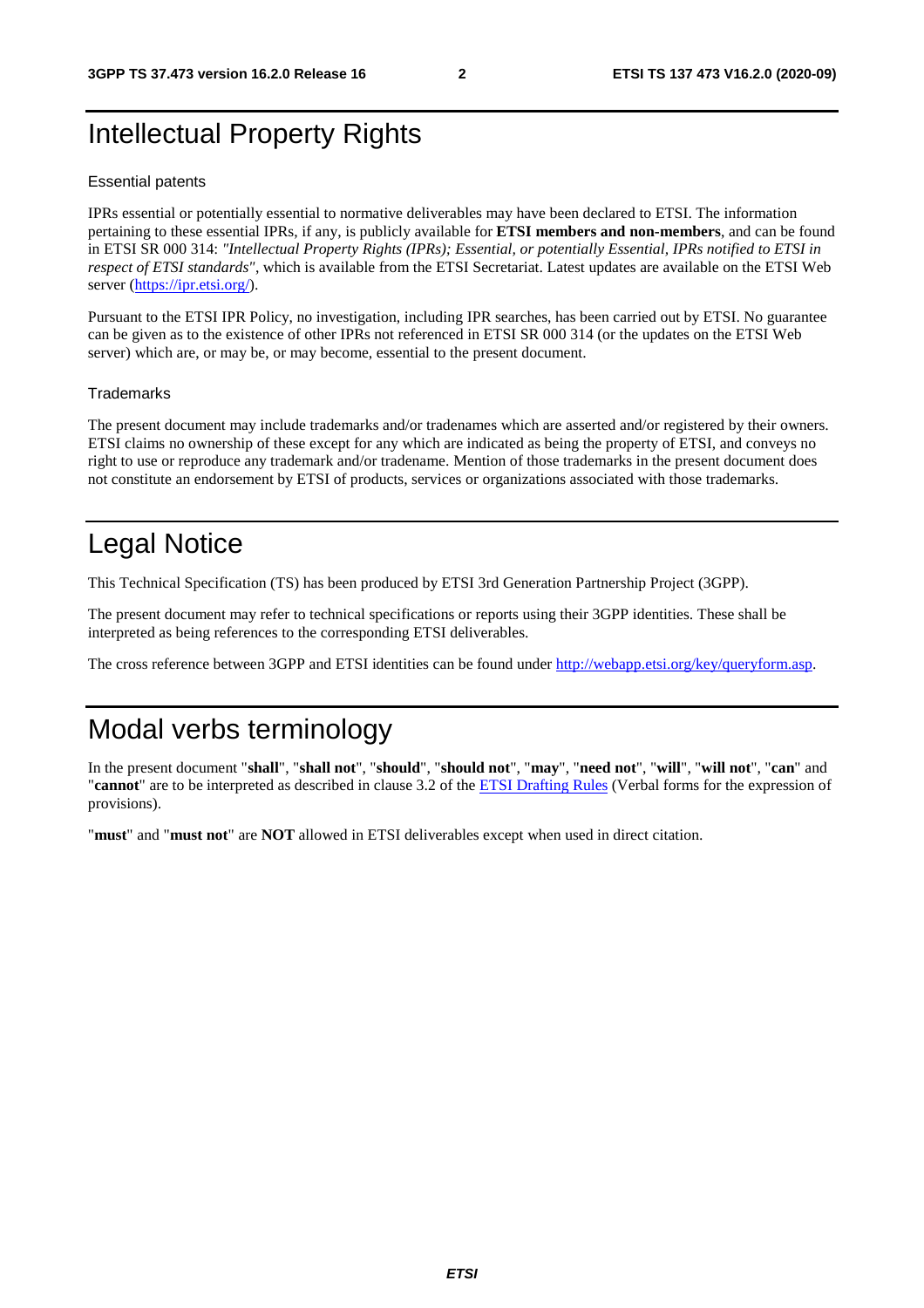$\mathbf{3}$ 

# Contents

| 1                    |  |  |  |
|----------------------|--|--|--|
| 2                    |  |  |  |
| 3                    |  |  |  |
| 3.1                  |  |  |  |
| 3.2<br>3.3           |  |  |  |
| $\overline{4}$       |  |  |  |
| 4.1                  |  |  |  |
| 4.2                  |  |  |  |
| 4.3                  |  |  |  |
| 5                    |  |  |  |
| 6                    |  |  |  |
| 7                    |  |  |  |
| 8                    |  |  |  |
| 8.1                  |  |  |  |
| 8.2                  |  |  |  |
| 8.2.1                |  |  |  |
| 8.2.1.1              |  |  |  |
| 8.2.1.2              |  |  |  |
| 8.2.1.2.1            |  |  |  |
| 8.2.1.2.2<br>8.2.1.3 |  |  |  |
| 8.2.2                |  |  |  |
| 8.2.2.1              |  |  |  |
| 8.2.2.2              |  |  |  |
| 8.2.2.3              |  |  |  |
| 8.2.3                |  |  |  |
| 8.2.3.1              |  |  |  |
| 8.2.3.2              |  |  |  |
| 8.2.3.3              |  |  |  |
| 8.2.3.4              |  |  |  |
| 8.2.4<br>8.2.4.1     |  |  |  |
| 8.2.4.2              |  |  |  |
| 8.2.4.3              |  |  |  |
| 8.2.4.4              |  |  |  |
| 8.2.5                |  |  |  |
| 8.2.5.1              |  |  |  |
| 8.2.5.2              |  |  |  |
| 8.2.5.3              |  |  |  |
| 8.2.5.4              |  |  |  |
| 8.2.6<br>8.2.6.1     |  |  |  |
| 8.2.6.2              |  |  |  |
| 8.2.7                |  |  |  |
| 8.2.7.1              |  |  |  |
| 8.2.7.2              |  |  |  |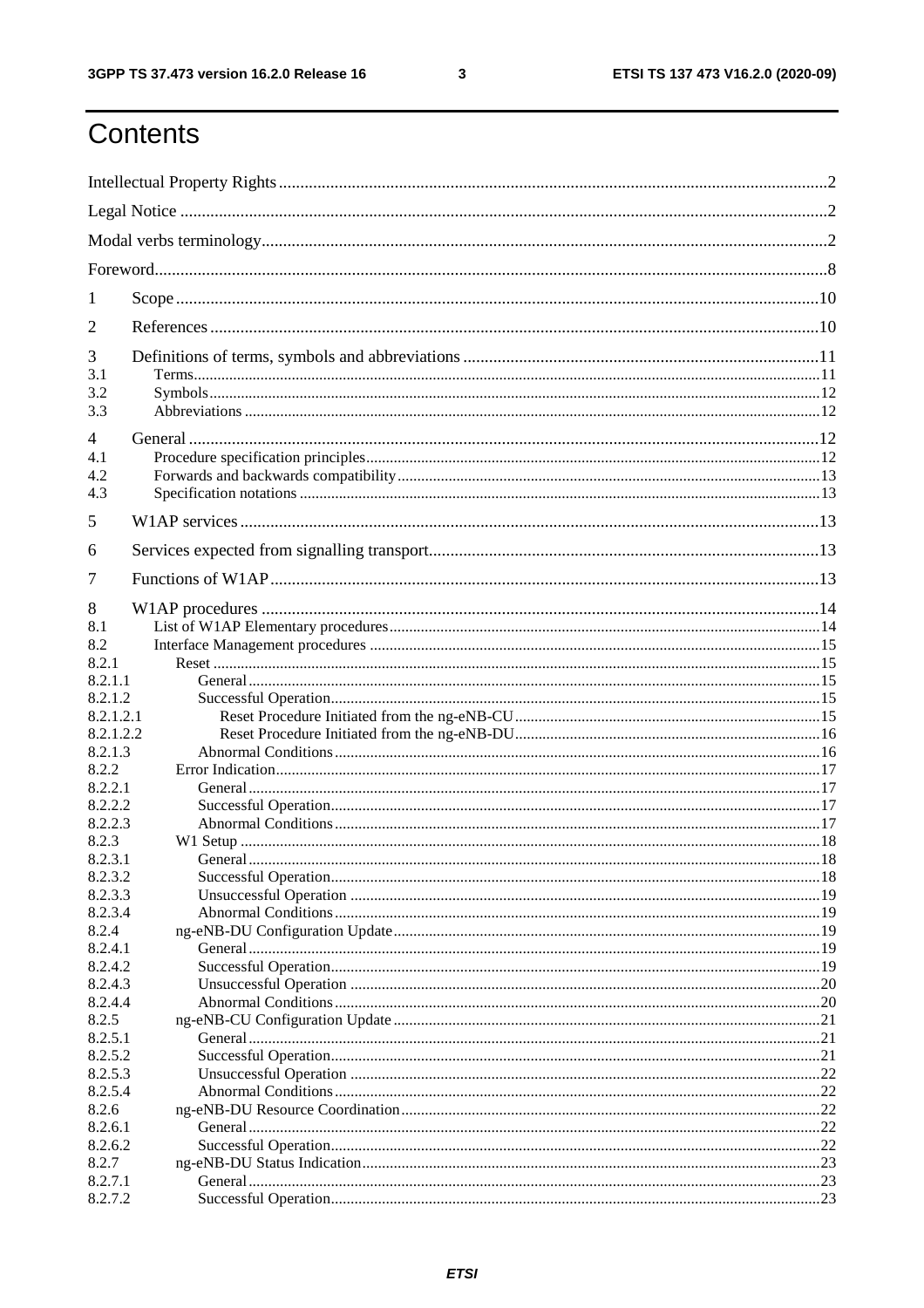$\overline{\mathbf{4}}$ 

| 8.2.7.3            |  |
|--------------------|--|
| 8.3                |  |
| 8.3.1              |  |
| 8.3.1.1            |  |
| 8.3.1.2            |  |
| 8.3.1.3            |  |
| 8.3.1.4            |  |
| 8.3.2              |  |
| 8.3.2.1            |  |
| 8.3.2.2            |  |
| 8.3.2.3            |  |
| 8.3.3              |  |
| 8.3.3.1            |  |
| 8.3.3.2            |  |
| 8.3.3.4            |  |
| 8.3.4              |  |
| 8.3.4.1            |  |
| 8.3.4.2            |  |
| 8.3.4.3            |  |
| 8.3.4.4            |  |
| 8.3.5              |  |
| 8.3.5.1            |  |
| 8.3.5.2            |  |
| 8.3.5.3            |  |
| 8.3.5.4            |  |
| 8.3.6              |  |
| 8.3.6.1            |  |
| 8.3.6.2            |  |
| 8.3.6.3            |  |
| 8.3.7              |  |
| 8.3.7.1            |  |
| 8.3.7.2            |  |
| 8.3.7.3            |  |
| 8.4                |  |
| 8.4.1              |  |
| 8.4.1.1            |  |
| 8.4.1.2            |  |
| 8.4.1.3            |  |
| 8.4.2              |  |
| 8.4.2.1            |  |
| 8.4.2.2            |  |
| 8.4.2.3            |  |
| 8.4.3              |  |
| 8.4.3.1            |  |
| 8.4.3.2            |  |
| 8.4.3.3            |  |
| 8.4.4              |  |
| 8.5                |  |
| 8.5.1              |  |
| 8.5.1.1            |  |
| 8.5.1.2            |  |
|                    |  |
| 8.5.1.3<br>8.5.1.4 |  |
| 8.5.2              |  |
| 8.5.2.1            |  |
|                    |  |
| 8.5.2.2            |  |
| 8.5.2.3<br>8.5.3   |  |
|                    |  |
| 8.5.3.1            |  |
| 8.5.3.2            |  |
| 8.5.3.3            |  |
| 8.5.4              |  |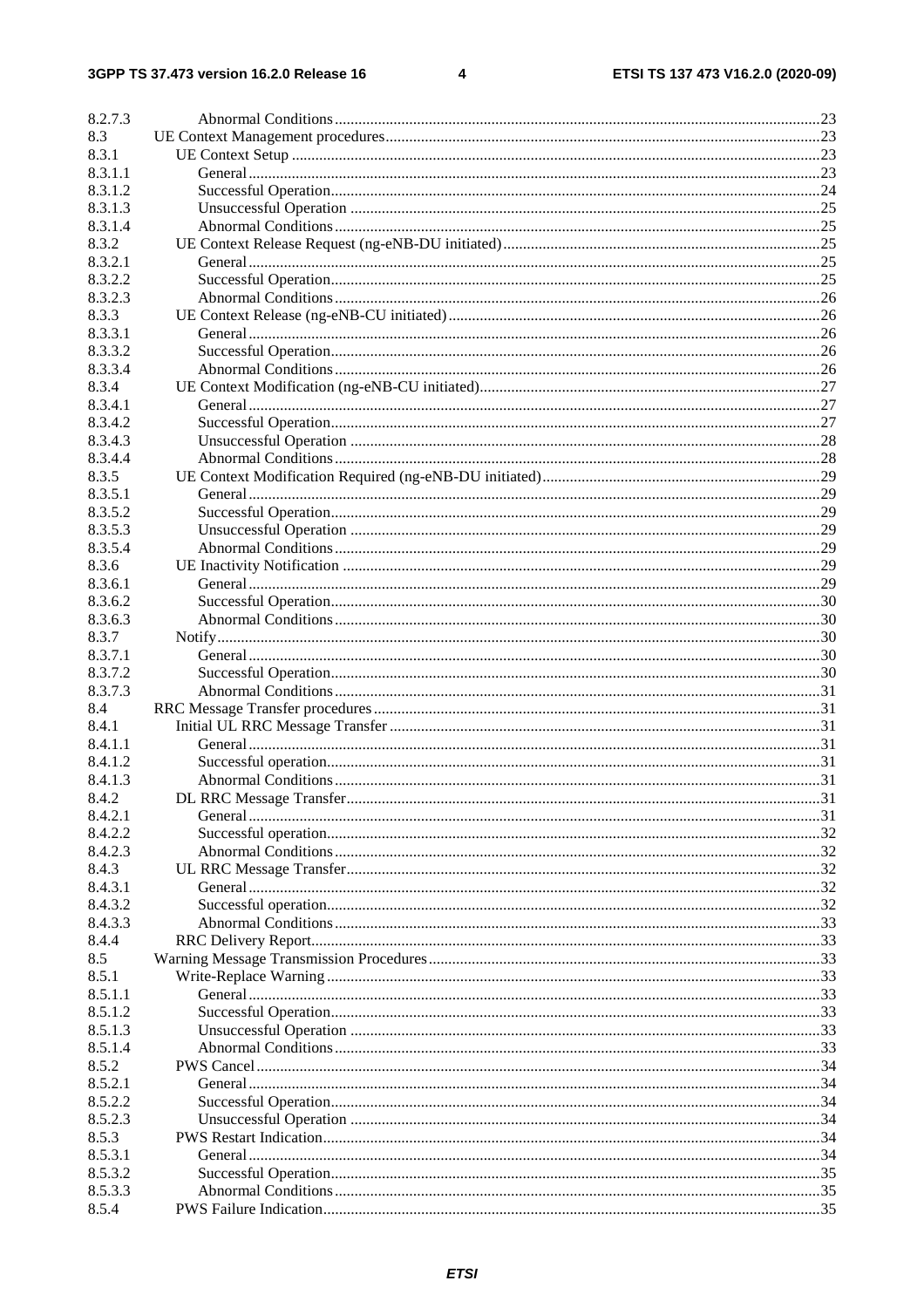#### $5\phantom{a}$

| 8.5.4.1              |  |
|----------------------|--|
| 8.5.4.2              |  |
| 8.5.4.3              |  |
| 8.6                  |  |
| 8.6.1                |  |
| 8.6.1.1              |  |
| 8.6.1.2              |  |
| 8.6.1.3              |  |
|                      |  |
| 9                    |  |
| 9.1                  |  |
| 9.2                  |  |
| 9.2.1                |  |
| 9.2.1.1              |  |
| 9.2.1.2              |  |
| 9.2.1.3              |  |
| 9.2.1.4              |  |
| 9.2.1.5              |  |
| 9.2.1.6              |  |
| 9.2.1.7              |  |
| 9.2.1.8              |  |
| 9.2.1.9              |  |
| 9.2.1.10             |  |
| 9.2.1.11             |  |
| 9.2.1.12             |  |
| 9.2.1.13             |  |
| 9.2.1.14             |  |
| 9.2.1.15             |  |
| 9.2.2                |  |
| 9.2.2.1              |  |
| 9.2.2.2              |  |
| 9.2.2.3              |  |
| 9.2.2.4              |  |
| 9.2.2.5              |  |
| 9.2.2.6              |  |
| 9.2.2.7              |  |
| 9.2.2.8              |  |
| 9.2.2.9<br>9.2.2.10  |  |
|                      |  |
| 9.2.2.11             |  |
| 9.2.2.12<br>9.2.2.13 |  |
| 9.2.2.14             |  |
| 9.2.3                |  |
| 9.2.3.1              |  |
| 9.2.3.2              |  |
| 9.2.3.3              |  |
| 9.2.4                |  |
| 9.2.4.1              |  |
| 9.2.4.2              |  |
| 9.2.4.3              |  |
| 9.2.4.4              |  |
| 9.2.4.5              |  |
| 9.2.4.6              |  |
| 9.2.5                |  |
| 9.2.5.1              |  |
| 9.3                  |  |
| 9.3.1                |  |
| 9.3.1.1              |  |
| 9.3.1.2              |  |
| 9.3.1.3              |  |
| 9.3.1.4              |  |
|                      |  |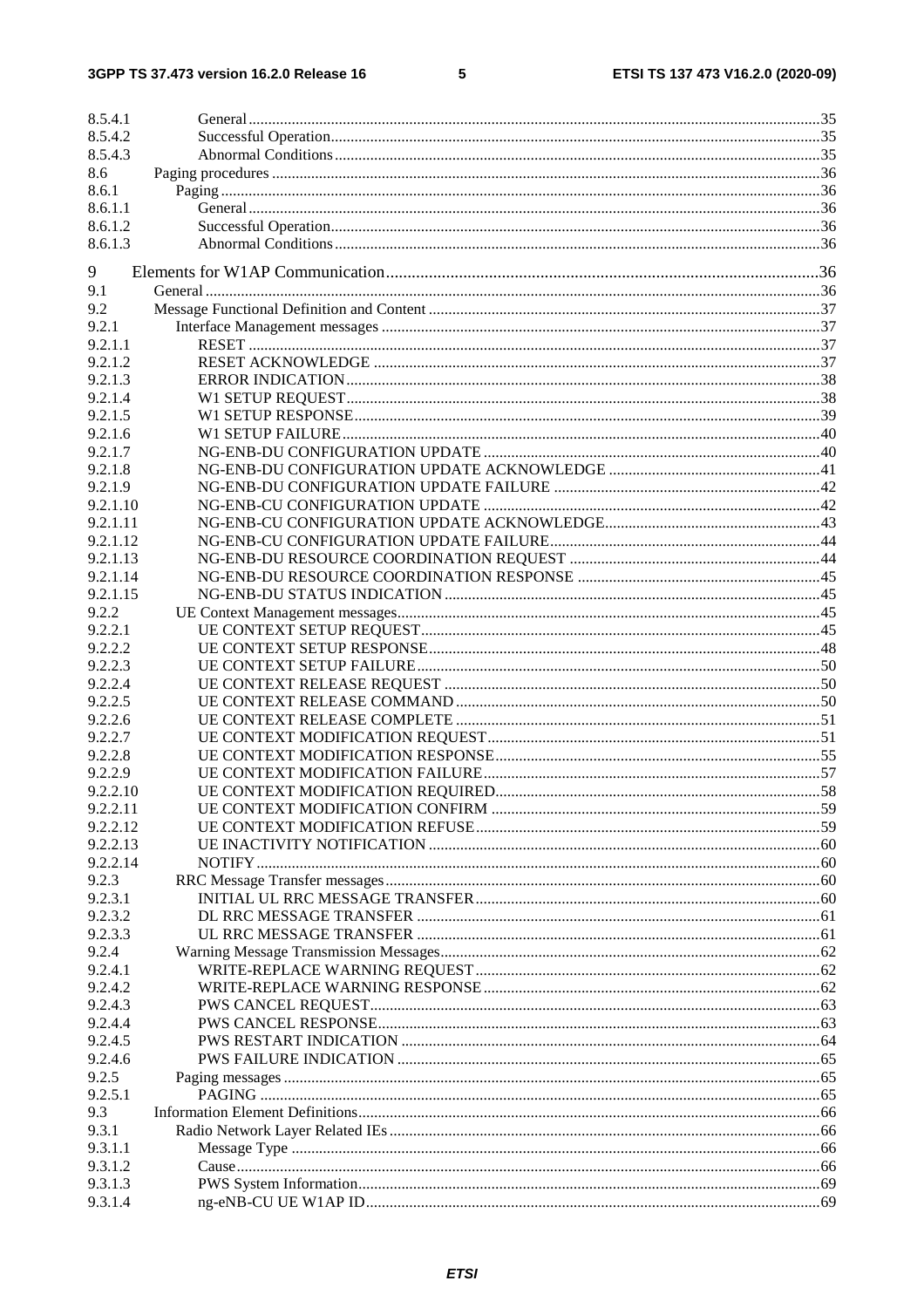$\bf 6$ 

| 9.3.1.5              |  |
|----------------------|--|
| 9.3.1.6              |  |
| 9.3.1.7              |  |
| 9.3.1.8              |  |
| 9.3.1.9              |  |
| 9.3.1.10             |  |
| 9.3.1.11             |  |
| 9.3.1.12             |  |
| 9.3.1.13             |  |
| 9.3.1.14<br>9.3.1.15 |  |
| 9.3.1.16             |  |
| 9.3.1.17             |  |
| 9.3.1.18             |  |
| 9.3.1.19             |  |
| 9.3.1.20             |  |
| 9.3.1.21             |  |
| 9.3.1.22             |  |
| 9.3.1.23             |  |
| 9.3.1.24             |  |
| 9.3.1.25             |  |
| 9.3.1.26             |  |
| 9.3.1.27             |  |
| 9.3.1.28             |  |
| 9.3.1.29             |  |
| 9.3.1.30             |  |
| 9.3.1.31             |  |
| 9.3.1.32             |  |
| 9.3.1.33             |  |
| 9.3.1.34             |  |
| 9.3.1.35             |  |
| 9.3.1.36<br>9.3.1.37 |  |
| 9.3.1.38             |  |
| 9.3.1.39             |  |
| 9.3.1.40             |  |
| 9.3.1.41             |  |
| 9.3.1.42             |  |
| 9.3.1.43             |  |
| 9.3.1.44             |  |
| 9.3.1.45             |  |
| 9.3.1.46             |  |
| 9.3.1.47             |  |
| 9.3.1.48             |  |
| 9.3.1.49             |  |
| 9.3.1.50             |  |
| 9.3.1.51             |  |
| 9.3.1.52             |  |
| 9.3.1.53             |  |
| 9.3.1.54             |  |
| 9.3.1.55             |  |
| 9.3.1.56             |  |
| 9.3.1.57             |  |
| 9.3.1.58<br>9.3.1.59 |  |
| 9.3.1.60             |  |
| 9.3.1.61             |  |
| 9.3.1.62             |  |
| 9.3.1.63             |  |
| 9.3.1.64             |  |
| 9.3.1.65             |  |
| 9.3.1.66             |  |
|                      |  |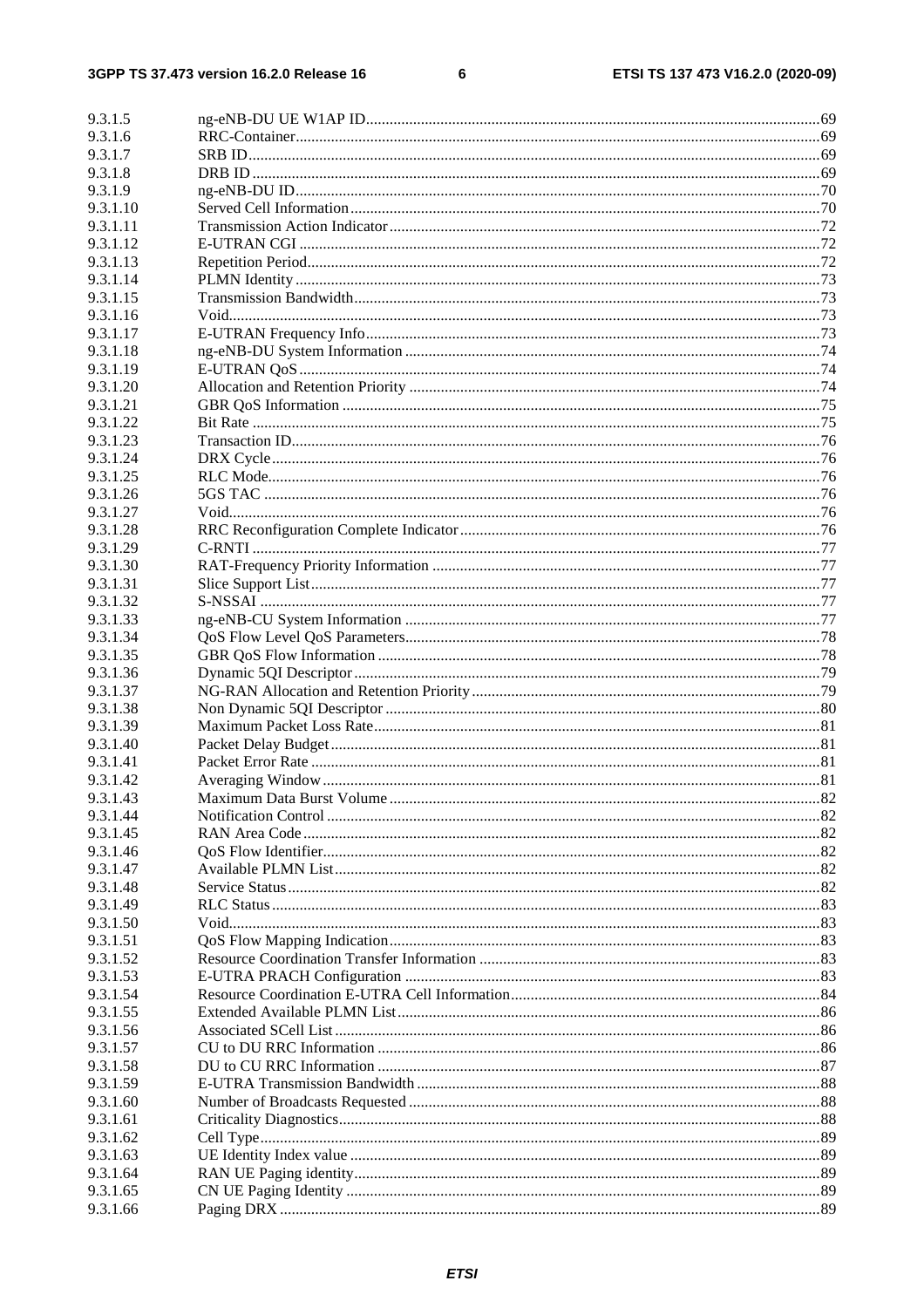#### $\overline{7}$

| 9.3.2   |  |
|---------|--|
| 9.3.2.1 |  |
| 9.3.2.2 |  |
| 9.3.2.3 |  |
| 9.4     |  |
| 9.4.1   |  |
| 9.4.2   |  |
| 9.4.3   |  |
| 9.4.4   |  |
| 9.4.5   |  |
| 9.4.6   |  |
| 9.4.7   |  |
| 9.4.8   |  |
| 9.5     |  |
| 9.6     |  |
| 10      |  |
|         |  |
|         |  |
|         |  |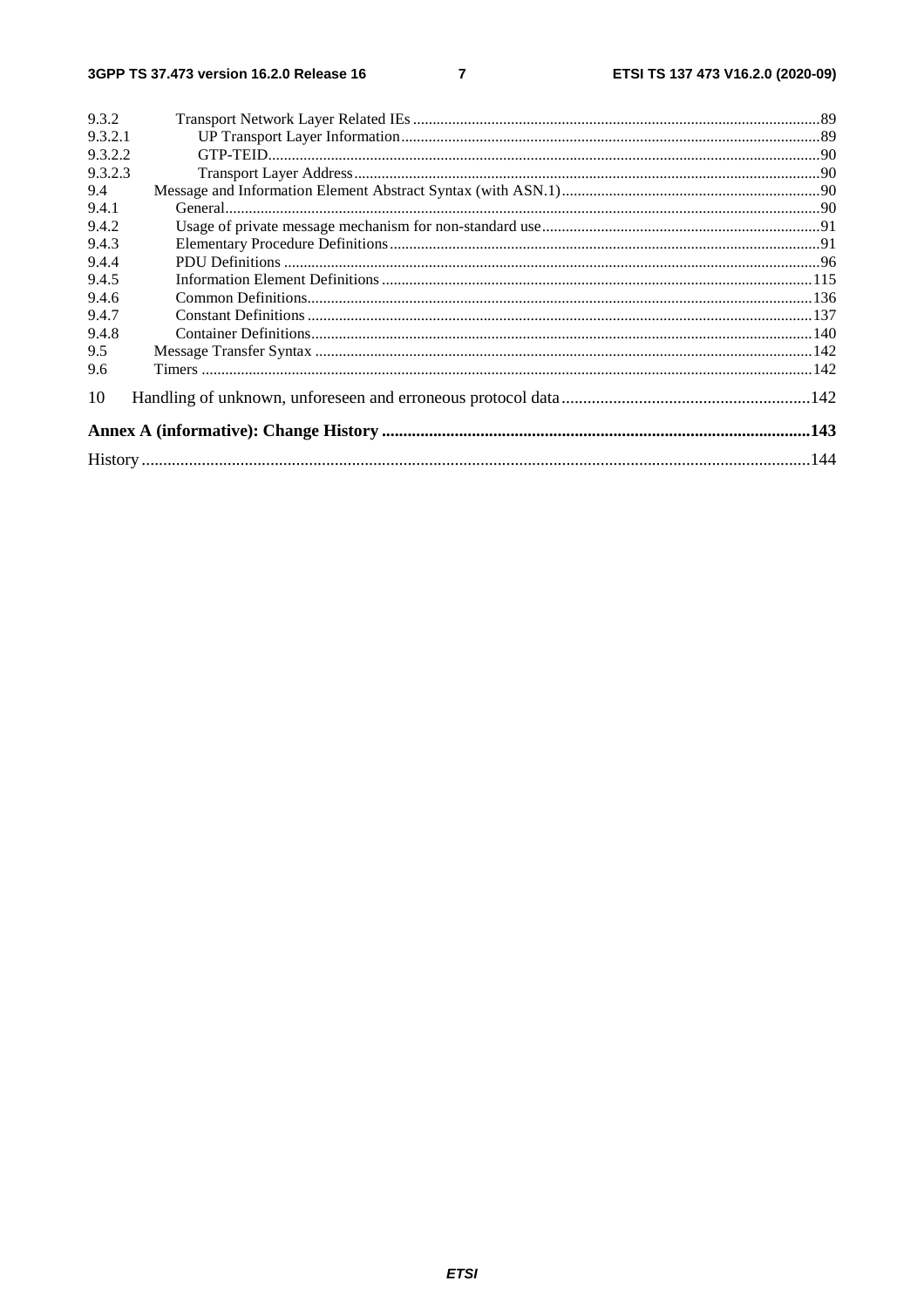# Foreword

This Technical Specification has been produced by the 3rd Generation Partnership Project (3GPP).

The contents of the present document are subject to continuing work within the TSG and may change following formal TSG approval. Should the TSG modify the contents of the present document, it will be re-released by the TSG with an identifying change of release date and an increase in version number as follows:

Version x.y.z

where:

- x the first digit:
	- 1 presented to TSG for information;
	- 2 presented to TSG for approval;
	- 3 or greater indicates TSG approved document under change control.
- y the second digit is incremented for all changes of substance, i.e. technical enhancements, corrections, updates, etc.
- z the third digit is incremented when editorial only changes have been incorporated in the document.

In the present document, modal verbs have the following meanings:

**shall** indicates a mandatory requirement to do something

**shall not** indicates an interdiction (prohibition) to do something

The constructions "shall" and "shall not" are confined to the context of normative provisions, and do not appear in Technical Reports.

The constructions "must" and "must not" are not used as substitutes for "shall" and "shall not". Their use is avoided insofar as possible, and they are not used in a normative context except in a direct citation from an external, referenced, non-3GPP document, or so as to maintain continuity of style when extending or modifying the provisions of such a referenced document.

| should     | indicates a recommendation to do something     |
|------------|------------------------------------------------|
| should not | indicates a recommendation not to do something |
| may        | indicates permission to do something           |
| need not   | indicates permission not to do something       |

The construction "may not" is ambiguous and is not used in normative elements. The unambiguous constructions "might not" or "shall not" are used instead, depending upon the meaning intended.

| can    | indicates that something is possible   |
|--------|----------------------------------------|
| cannot | indicates that something is impossible |

The constructions "can" and "cannot" are not substitutes for "may" and "need not".

| will     | indicates that something is certain or expected to happen as a result of action taken by an agency<br>the behaviour of which is outside the scope of the present document     |
|----------|-------------------------------------------------------------------------------------------------------------------------------------------------------------------------------|
| will not | indicates that something is certain or expected not to happen as a result of action taken by an<br>agency the behaviour of which is outside the scope of the present document |
| might    | indicates a likelihood that something will happen as a result of action taken by some agency the<br>behaviour of which is outside the scope of the present document           |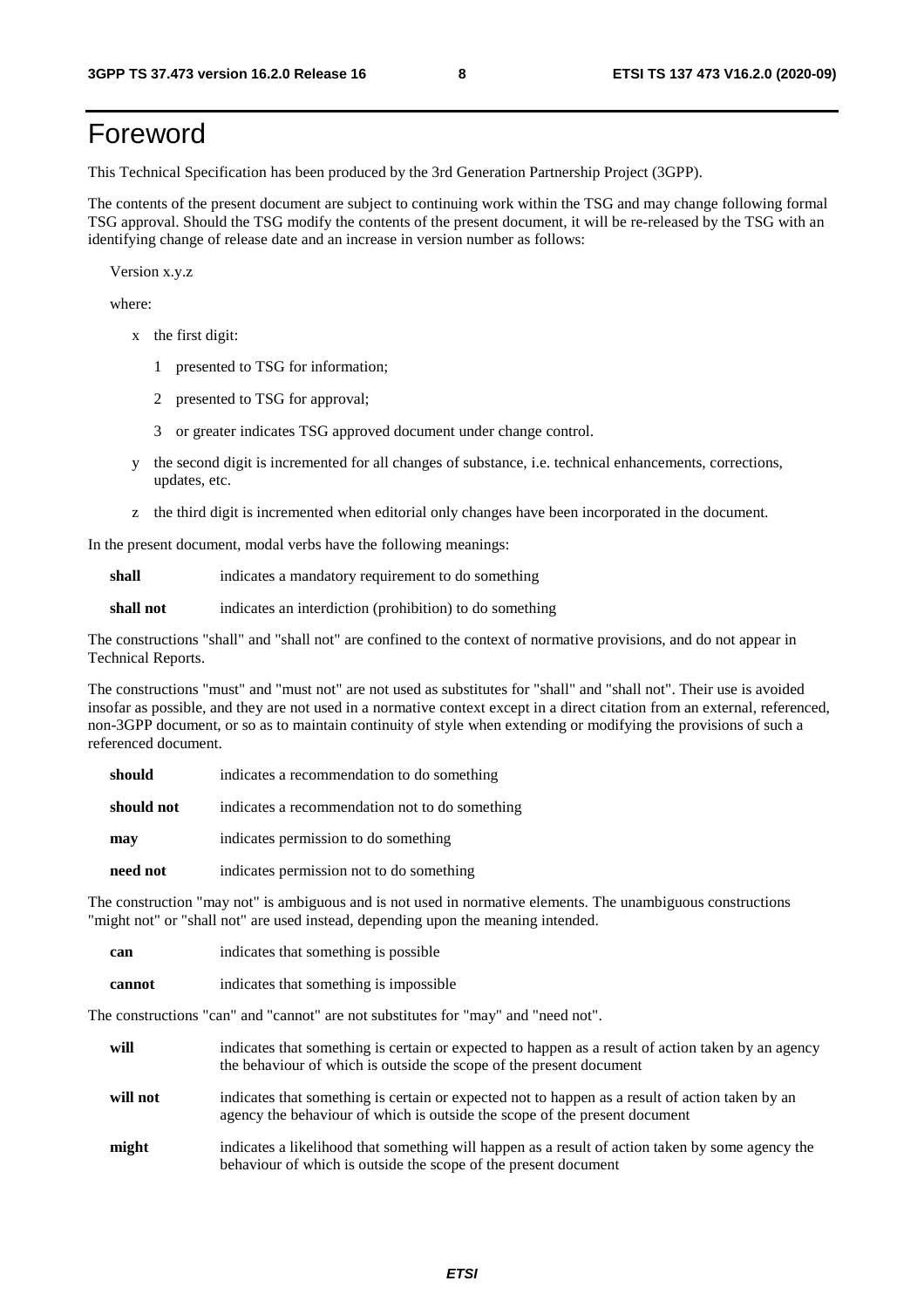| 3GPP TS 37.473 version 16.2.0 Release 16 |  |
|------------------------------------------|--|
|------------------------------------------|--|

**might not** indicates a likelihood that something will not happen as a result of action taken by some agency the behaviour of which is outside the scope of the present document

In addition:

- is (or any other verb in the indicative mood) indicates a statement of fact
- **is not** (or any other negative verb in the indicative mood) indicates a statement of fact

The constructions "is" and "is not" do not indicate requirements.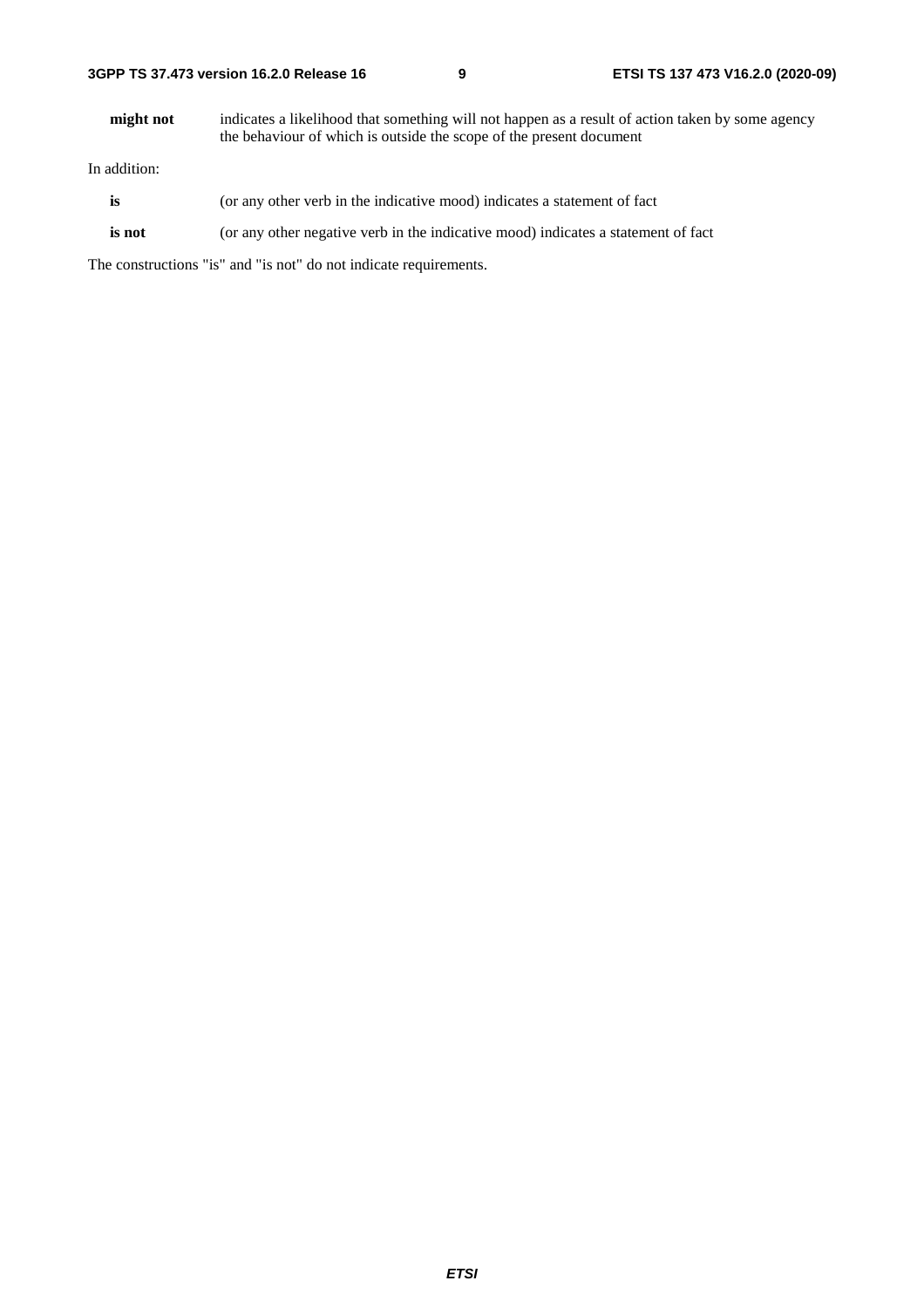### 1 Scope

The present document specifies the 5G radio network layer signalling protocol for the W1 interface. The W1 interface provides means for interconnecting a ng-eNB-CU and a ng-eNB-DU of a ng-eNB within an NG-RAN. The W1 Application Protocol (W1AP) supports the functions of W1 interface by signalling procedures defined in the present document. W1AP is developed in accordance to the general principles stated in TS 38.401 [4] and TS 37.470 [5].

# 2 References

The following documents contain provisions which, through reference in this text, constitute provisions of the present document.

- References are either specific (identified by date of publication, edition number, version number, etc.) or non-specific.
- For a specific reference, subsequent revisions do not apply.
- For a non-specific reference, the latest version applies. In the case of a reference to a 3GPP document (including a GSM document), a non-specific reference implicitly refers to the latest version of that document *in the same Release as the present document*.
- [1] 3GPP TR 21.905: "Vocabulary for 3GPP Specifications".
- [2] 3GPP TS 36.331: "Evolved Universal Terrestrial Radio Access (E-UTRAN); Radio Resource Control (RRC) Protocol Specification".
- [3] 3GPP TS 36.401: "E-UTRAN Architecture Description".
- [4] 3GPP TS 38.401: "NG-RAN; Architecture Description".
- [5] 3GPP TS 37.470: "E-UTRAN and NG-RAN; W1 general aspects and principles".
- [6] 3GPP TS 38.300: "NR; Overall description; Stage-2".
- [7] 3GPP TS 38.423: "NG-RAN; Xn application protocol (XnAP)".
- [8] 3GPP TS 23.501: "System Architecture for the 5G System (5GS)".
- [9] 3GPP TS 38.321: "NR; Medium Access Control (MAC) protocol specification".
- [10] 3GPP TS 23.401: "General Packet Radio Service (GPRS) enhancements for Evolved Universal Terrestrial Radio Access Network (E-UTRAN) access".
- [11] 3GPP TS 23.203: "Policy and charging control architecture".
- [12] 3GPP TS 36.423: "Evolved Universal Terrestrial Radio Access Network (E-UTRAN); X2 Application Protocol (X2AP)".
- [13] 3GPP TS 36.211: "Evolved Universal Terrestrial Radio Access (E-UTRA); Physical channels and modulation".
- [14] 3GPP TS 36.104: "Base Station (BS) radio transmission and reception".
- [15] 3GPP TS 36.321: " Evolved Universal Terrestrial Radio Access (E-UTRAN); Medium Access Control (MAC) protocol specification".
- [16] 3GPP TS 38.331: "NR; Radio Resource Control (RRC); Protocol specification".
- [17] 3GPP TS 29.281: "General Packet Radio System (GPRS); Tunnelling Protocol User Plane (GTPv1-U) ".
- [18] 3GPP TS 38.414: "NG-RAN; NG data transport".
- [19] 3GPP TS 38.413: "NG-RAN; NG Application Protocol (NGAP)".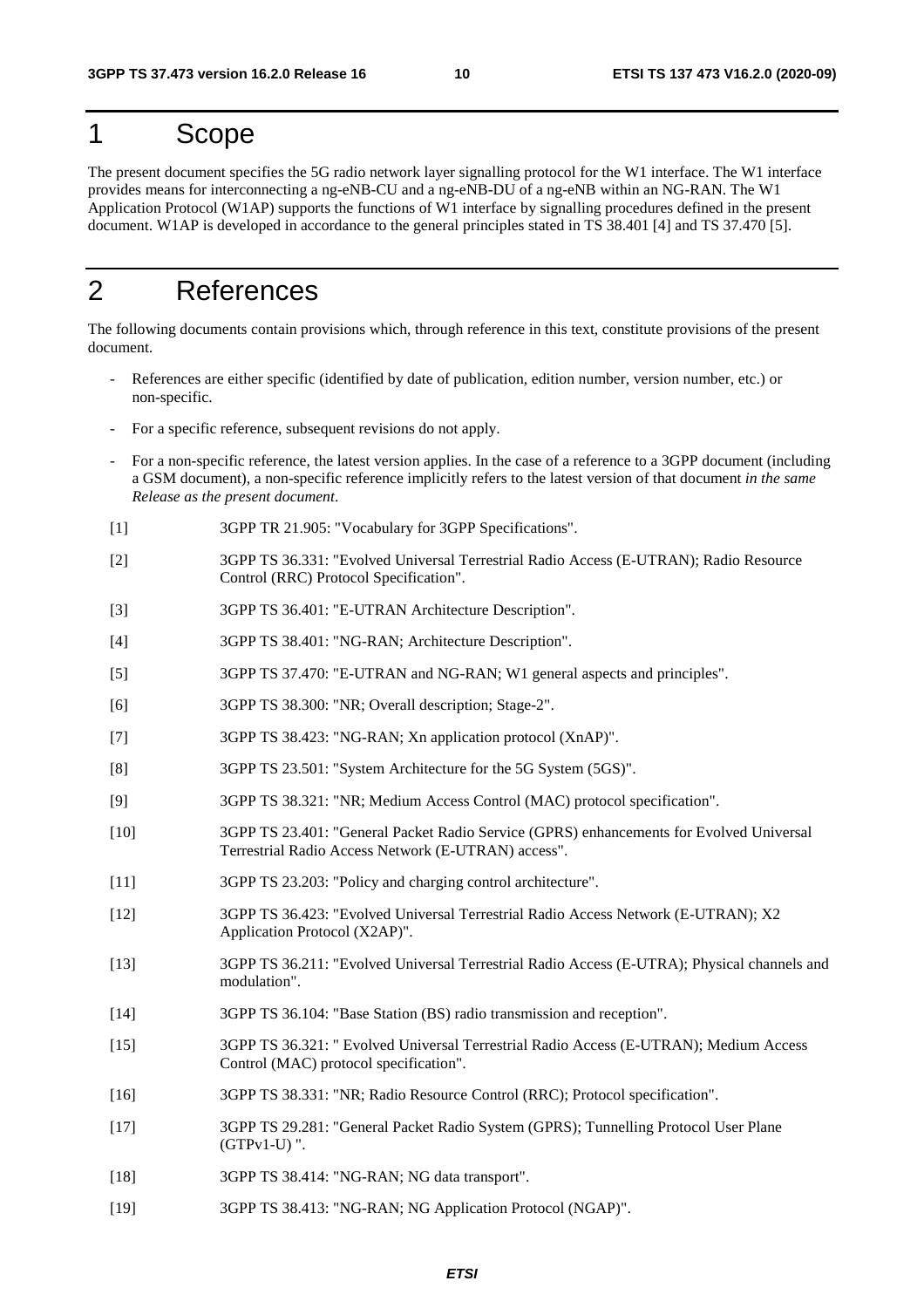- [20] 3GPP TS 36.304: "Evolved Universal Terrestrial Radio Access (E-UTRA), User Equipment (UE) procedures in idle mode".
- [21] ITU-T Recommendation X.691 (2002-07): "Information technology ASN.1 encoding rules Specification of Packed Encoding Rules (PER)".
- [22] ITU-T Recommendation X.680 (07/2002): "Information technology Abstract Syntax Notation One (ASN.1): Specification of basic notation".
- [23] ITU-T Recommendation X.681 (07/2002): "Information technology Abstract Syntax Notation One (ASN.1): Information object specification".

## 3 Definitions of terms, symbols and abbreviations

### 3.1 Terms

For the purposes of the present document, the terms given in TR 21.905 [1] and the following apply. A term defined in the present document takes precedence over the definition of the same term, if any, in TR 21.905 [1].

**elementary procedure:** W1AP consists of Elementary Procedures (EPs). An Elementary Procedure is a unit of interaction between ng-eNB-CU and ng-eNB-DU. These Elementary Procedures are defined separately and are intended to be used to build up complete sequences in a flexible manner. If the independence between some EPs is restricted, it is described under the relevant EP description. Unless otherwise stated by the restrictions, the EPs may be invoked independently of each other as standalone procedures, which can be active in parallel. The usage of several W1AP EPs together is specified in stage 2 specifications (e.g., TS 37.470 [5]).

An EP consists of an initiating message and possibly a response message. Two kinds of EPs are used:

- **Class 1:** Elementary Procedures with response (success and/or failure).
- **Class 2:** Elementary Procedures without response.

For Class 1 EPs, the types of responses can be as follows:

#### Successful:

- A signalling message explicitly indicates that the elementary procedure successfully completed with the receipt of the response.

Unsuccessful:

- A signalling message explicitly indicates that the EP failed.
- On time supervision expiry (i.e., absence of expected response).

Successful and Unsuccessful:

- One signalling message reports both successful and unsuccessful outcome for the different included requests. The response message used is the one defined for successful outcome.

Class 2 EPs are considered always successful.

**EN-DC operation:** Used in the present document when the W1AP is applied for **ng-eNB**-CU and **ng-eNB**-DU in E-UTRAN.

**ng-eNB**: As defined in TS 38.300 [6].

**ng-eNB-CU**: As defined in TS 37.470 [5].

**ng-eNB-DU**: As defined in TS 37.470 [5].

**ng-eNB-CU UE W1AP ID:** As defined in TS 38.401 [4].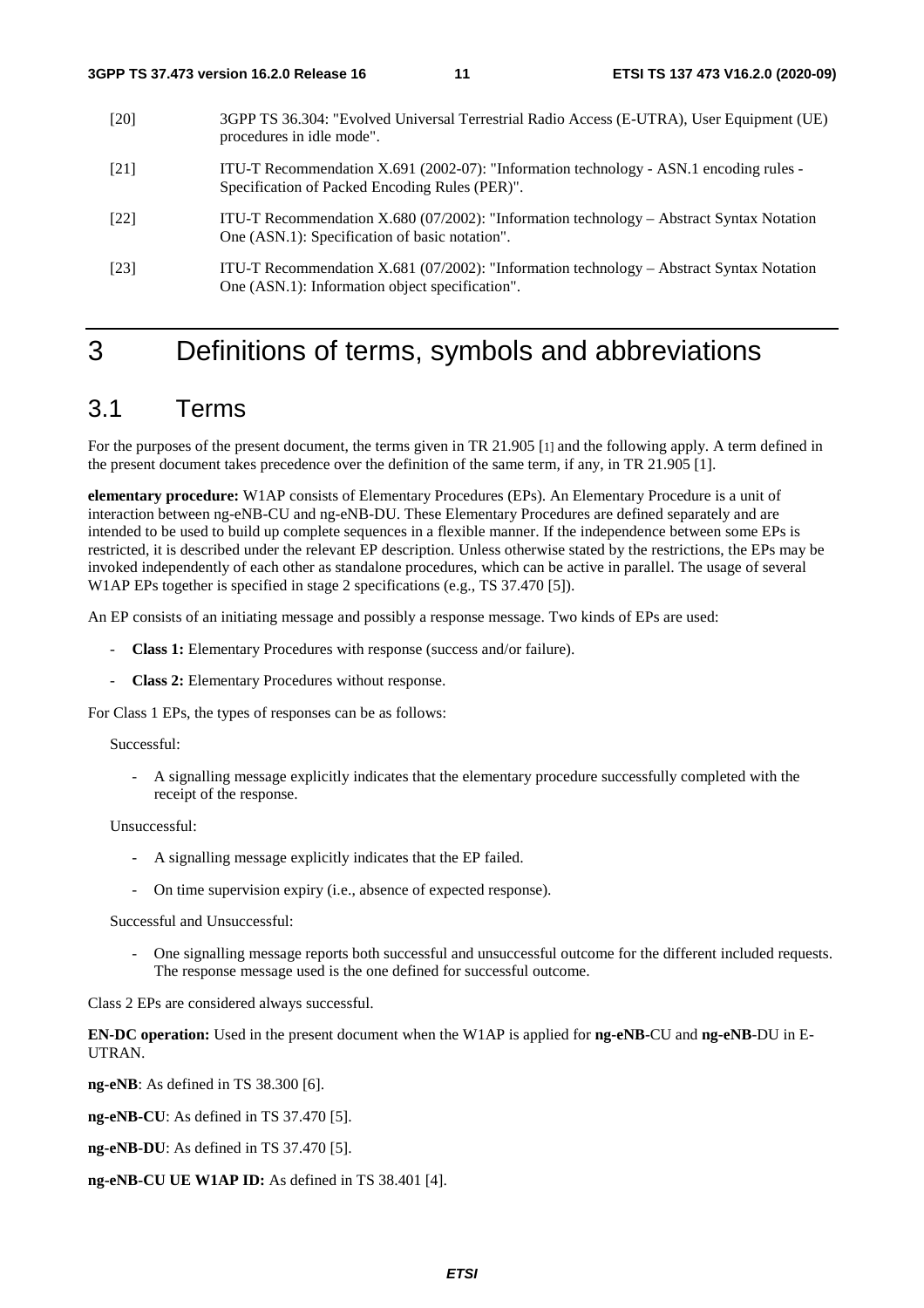**ng-eNB-DU UE W1AP ID:** As defined in TS 38.401 [4].

**UE-associated signalling:** When W1AP messages associated to one UE uses the UE-associated logical W1-connection for association of the message to the UE in ng-eNB-DU and ng-eNB-CU.

**UE-associated logical W1-connection:** The UE-associated logical W1-connection uses the identities *ng-eNB-CU UE W1AP ID* and *ng-eNB-DU UE W1AP ID* according to the definition in TS 38.401 [4]. For a received UE associated W1AP message the ng-eNB-CU identifies the associated UE based on the *ng-eNB-CU UE W1AP ID* IE and the ngeNB-DU identifies the associated UE based on the *ng-eNB-DU UE W1AP ID* IE*.* The UE-associated logical W1 connection may exist before the W1 UE context is setup in ng-eNB-DU.

### 3.2 Symbols

Void.

### 3.3 Abbreviations

For the purposes of the present document, the abbreviations given in TR 21.905 [1] and the following apply. An abbreviation defined in the present document takes precedence over the definition of the same abbreviation, if any, in TR 21.905 [1].

| $5 \text{G} \text{C}$ | 5G Core Network                                       |
|-----------------------|-------------------------------------------------------|
| 5QI                   | 5G OoS Identifier                                     |
| AMF                   | <b>Access and Mobility Management Function</b>        |
| <b>CN</b>             | Core Network                                          |
| CG                    | Cell Group                                            |
| <b>CGI</b>            | Cell Global Identifier                                |
| DL                    | Downlink                                              |
| EN-DC                 | E-UTRA-NR Dual Connectivity                           |
| <b>NSSAI</b>          | Network Slice Selection Assistance Information        |
| <b>RANAC</b>          | RAN Area Code                                         |
| <b>RRC</b>            | Radio Resource Control                                |
| S-NSSAI               | Single Network Slice Selection Assistance Information |
| <b>TAC</b>            | Tracking Area Code                                    |
| <b>TAI</b>            | <b>Tracking Area Identity</b>                         |
|                       |                                                       |

# 4 General

### 4.1 Procedure specification principles

The principle for specifying the procedure logic is to specify the functional behaviour of the terminating node exactly and completely. Any rule that specifies the behaviour of the originating node shall be possible to be verified with information that is visible within the system.

The following specification principles have been applied for the procedure text in clause 8:

- The procedure text discriminates between:
	- 1) Functionality which "shall" be executed.

 The procedure text indicates that the receiving node "shall" perform a certain function Y under a certain condition. If the receiving node supports procedure X but cannot perform functionality Y requested in the REQUEST message of a Class 1 EP, the receiving node shall respond with the message used to report unsuccessful outcome for this procedure, containing an appropriate cause value.

2) Functionality which "shall, if supported" be executed.

 The procedure text indicates that the receiving node "shall, if supported," perform a certain function Y under a certain condition. If the receiving node supports procedure X, but does not support functionality Y, the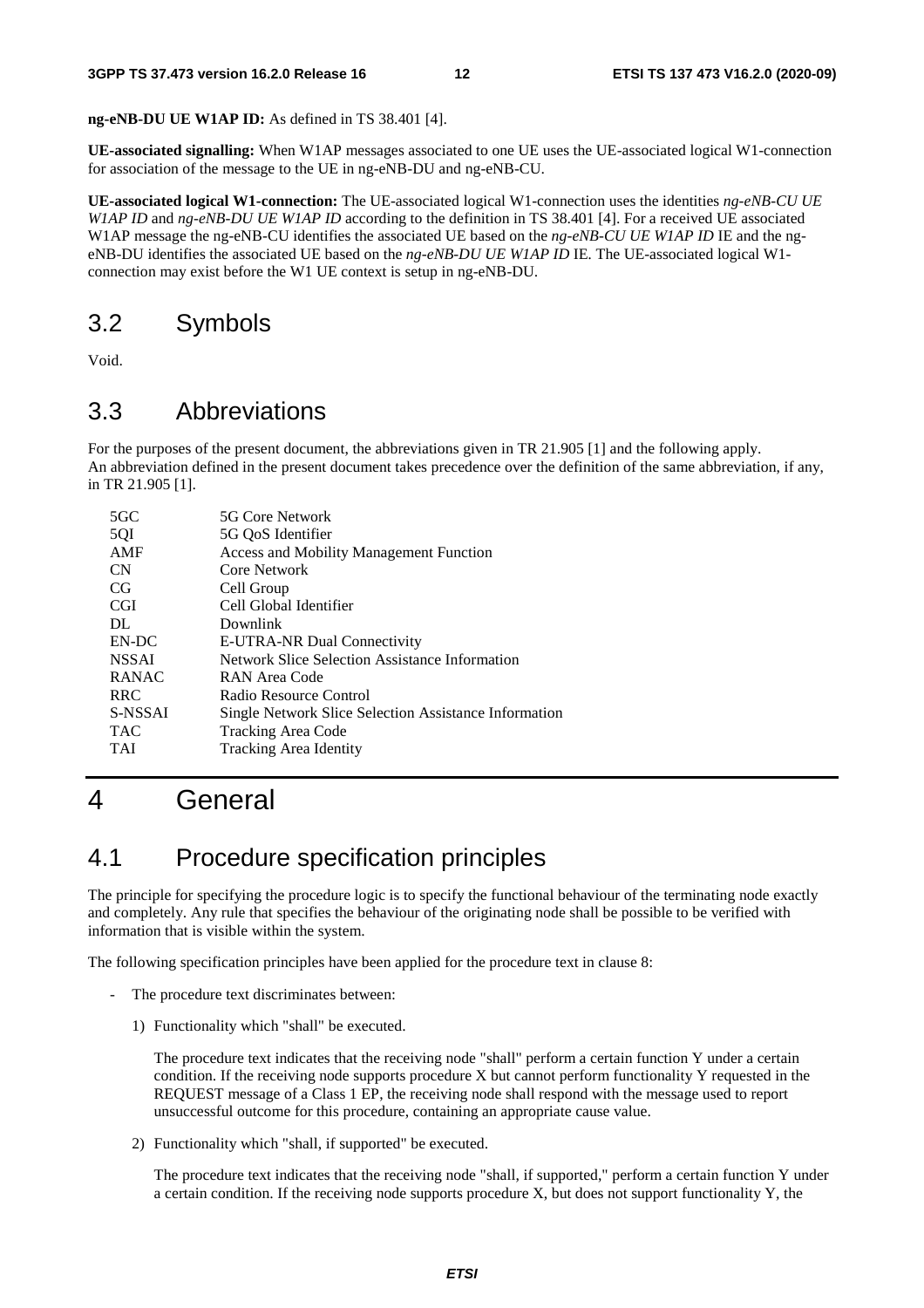receiving node shall proceed with the execution of the EP, possibly informing the requesting node about the not supported functionality.

- Any required inclusion of an optional IE in a response message is explicitly indicated in the procedure text. If the procedure text does not explicitly indicate that an optional IE shall be included in a response message, the optional IE shall not be included. For requirements on including *Criticality Diagnostics* IE, see clause 10.

### 4.2 Forwards and backwards compatibility

The forwards and backwards compatibility of the protocol is assured by mechanism where all current and future messages, and IEs or groups of related IEs, include ID and criticality fields that are coded in a standard format that will not be changed in the future. These parts can always be decoded regardless of the standard version.

### 4.3 Specification notations

For the purposes of the present document, the following notations apply:

| Procedure      | When referring to an elementary procedure in the specification the Procedure Name is written with<br>the first letters in each word in upper case characters followed by the word "procedure", e.g.<br>Handover Preparation procedure.                                   |
|----------------|--------------------------------------------------------------------------------------------------------------------------------------------------------------------------------------------------------------------------------------------------------------------------|
| Message        | When referring to a message in the specification the MESSAGE NAME is written with all letters<br>in upper case characters followed by the word "message", e.g. HANDOVER REQUEST message.                                                                                 |
| IE             | When referring to an information element (IE) in the specification the <i>Information Element Name</i><br>is written with the first letters in each word in upper case characters and all letters in Italic font<br>followed by the abbreviation "IE", e.g. E-RAB ID IE. |
| Value of an IE | When referring to the value of an information element (IE) in the specification the "Value" is<br>written as it is specified in the specification enclosed by quotation marks, e.g. "Value".                                                                             |

# 5 W1AP services

W1AP provides the signalling service between ng-eNB-DU and the ng-eNB-CU that is required to fulfil the W1AP functions described in clause 7. W1AP services are divided into two groups:

| Non UE-associated services: | They are related to the whole W1 interface instance between the ng-eNB-DU and<br>ng-eNB-CU utilising a non UE-associated signalling connection.                                   |
|-----------------------------|-----------------------------------------------------------------------------------------------------------------------------------------------------------------------------------|
| UE-associated services:     | They are related to one UE. W1AP functions that provide these services are<br>associated with a UE-associated signalling connection that is maintained for the UE<br>in question. |

Unless explicitly indicated in the procedure specification, at any instance in time one protocol endpoint shall have a maximum of one ongoing W1AP procedure related to a certain UE.

# 6 Services expected from signalling transport

The signalling connection shall provide in sequence delivery of W1AP messages. W1AP shall be notified if the signalling connection breaks.

# 7 Functions of W1AP

The functions of W1AP are described in TS 37.470 [5].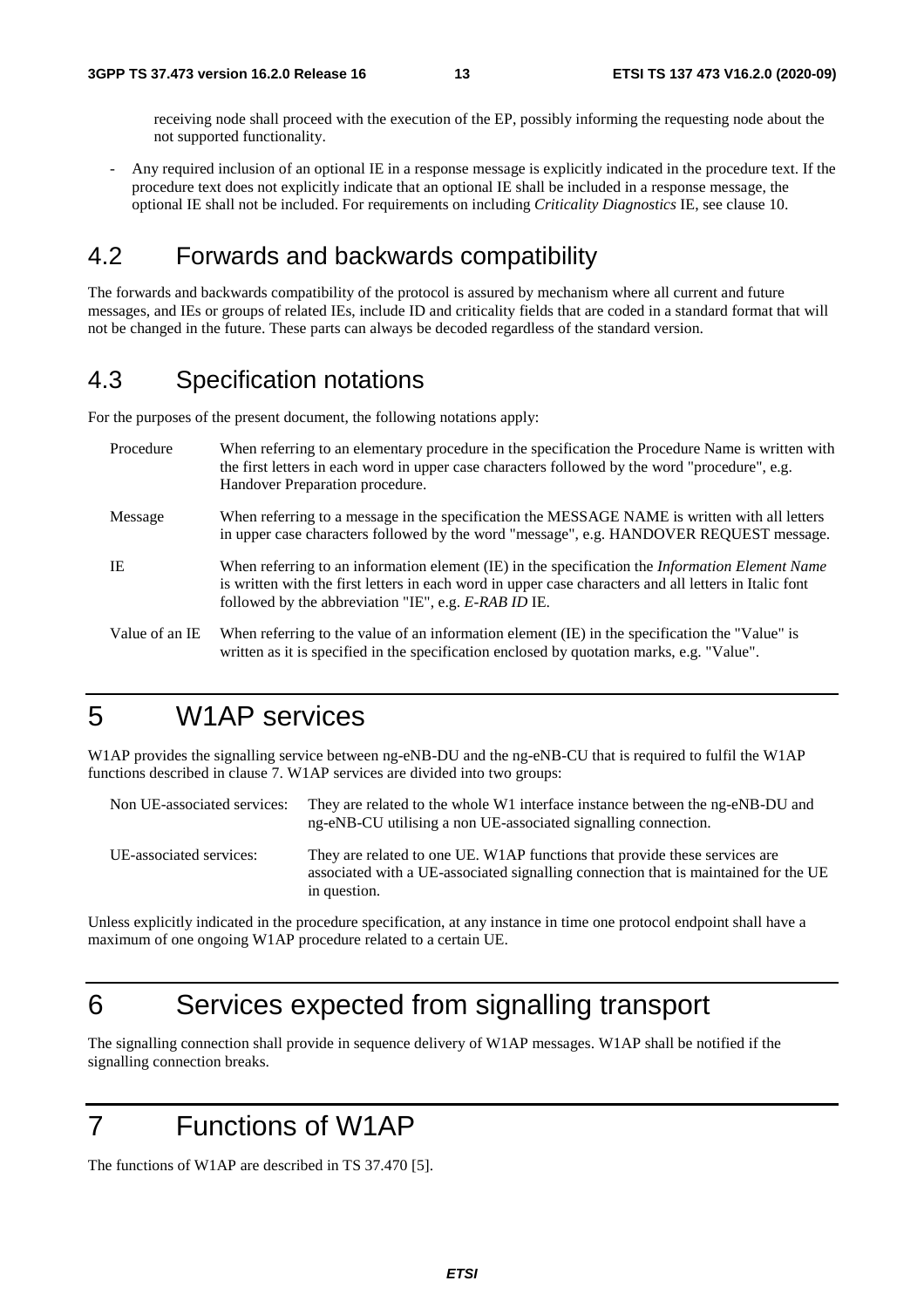# 8 W1AP procedures

# 8.1 List of W1AP Elementary procedures

In the following tables, all EPs are divided into Class 1 and Class 2 EPs:

| <b>Elementary</b>    | <b>Initiating Message</b> | <b>Successful Outcome</b> | <b>Unsuccessful Outcome</b> |
|----------------------|---------------------------|---------------------------|-----------------------------|
| <b>Procedure</b>     |                           | <b>Response message</b>   | Response message            |
| Reset                | <b>RESET</b>              | <b>RESET ACKNOWLEDGE</b>  |                             |
| W1 Setup             | <b>W1 SETUP REQUEST</b>   | W1 SETUP RESPONSE         | <b>W1 SETUP FAILURE</b>     |
| ng-eNB-DU            | NG-ENB-DU                 | NG-ENB-DU                 | NG-ENB-DU                   |
| Configuration        | <b>CONFIGURATION</b>      | CONFIGURATION             | <b>CONFIGURATION UPDATE</b> |
| Update               | <b>UPDATE</b>             | <b>UPDATE</b>             | <b>FAILURE</b>              |
|                      |                           | <b>ACKNOWLEDGE</b>        |                             |
| ng-eNB-CU            | NG-ENB-CU                 | NG-ENB-CU                 | NG-ENB-CU                   |
| Configuration        | <b>CONFIGURATION</b>      | <b>CONFIGURATION</b>      | <b>CONFIGURATION UPDATE</b> |
| <b>Update</b>        | <b>UPDATE</b>             | <b>UPDATE</b>             | <b>FAILURE</b>              |
|                      |                           | <b>ACKNOWLEDGE</b>        |                             |
| <b>UE Context</b>    | <b>UE CONTEXT SETUP</b>   | <b>UE CONTEXT SETUP</b>   | <b>UE CONTEXT SETUP</b>     |
| Setup                | <b>REQUEST</b>            | <b>RESPONSE</b>           | <b>FAILURE</b>              |
| <b>UE Context</b>    | <b>UE CONTEXT</b>         | <b>UE CONTEXT RELEASE</b> |                             |
| Release (ng-         | <b>RELEASE COMMAND</b>    | <b>COMPLETE</b>           |                             |
| eNB-CU initiated)    |                           |                           |                             |
| <b>UE Context</b>    | <b>UE CONTEXT</b>         | <b>UE CONTEXT</b>         | <b>UE CONTEXT</b>           |
| Modification (ng-    | <b>MODIFICATION</b>       | <b>MODIFICATION</b>       | <b>MODIFICATION FAILURE</b> |
| eNB-CU initiated)    | <b>REQUEST</b>            | <b>RESPONSE</b>           |                             |
| <b>UE</b> Context    | <b>UE CONTEXT</b>         | <b>UE CONTEXT</b>         | <b>UE CONTEXT</b>           |
| Modification         | <b>MODIFICATION</b>       | <b>MODIFICATION</b>       | <b>MODIFICATION REFUSE</b>  |
| Required (ng-        | <b>REQUIRED</b>           | <b>CONFIRM</b>            |                             |
| eNB-DU initiated)    |                           |                           |                             |
| Write-Replace        | <b>WRITE-REPLACE</b>      | <b>WRITE-REPLACE</b>      |                             |
| Warning              | <b>WARNING REQUEST</b>    | <b>WARNING RESPONSE</b>   |                             |
| <b>PWS Cancel</b>    | <b>PWS CANCEL</b>         | <b>PWS CANCEL</b>         |                             |
|                      | <b>REQUEST</b>            | <b>RESPONSE</b>           |                             |
| NG-ENB-DU            | NG-ENB-DU                 | <b>NG-ENB-DU RESOURCE</b> |                             |
| <b>RESOURCE</b>      | <b>RESOURCE</b>           | <b>COORDINATION</b>       |                             |
| <b>ICOORDINATION</b> | <b>COORDINATION</b>       | <b>RESPONSE</b>           |                             |
|                      | <b>REQUEST</b>            |                           |                             |

### **Table 8.1-1: Class 1 procedures**

#### **Table 8.2-2: Class 2 procedures**

| <b>Elementary Procedure</b>                          | <b>Message</b>                                |
|------------------------------------------------------|-----------------------------------------------|
| Error Indication                                     | <b>ERROR INDICATION</b>                       |
| UE Context Release Request (ng-<br>eNB-DU initiated) | <b>UE CONTEXT RELEASE REQUEST</b>             |
| Initial UL RRC Message Transfer                      | <b>INITIAL UL RRC MESSAGE</b><br>TRANSFER     |
| DL RRC Message Transfer                              | DL RRC MESSAGE TRANSFER                       |
| UL RRC Message Transfer                              | UL RRC MESSAGE TRANSFER                       |
| <b>UE Inactivity Notification</b>                    | <b>UE INACTIVITY NOTIFICATION</b>             |
| <b>System Information Delivery</b>                   | <b>SYSTEM INFORMATION DELIVERY</b><br>COMMAND |
| Paging                                               | <b>PAGING</b>                                 |
| Notify                                               | <b>NOTIFY</b>                                 |
| <b>PWS Restart Indication</b>                        | <b>PWS RESTART INDICATION</b>                 |
| <b>PWS Failure Indication</b>                        | <b>PWS FAILURE INDICATION</b>                 |
| ng-eNB-DU Status Indication                          | <b>NG-ENB-DU STATUS INDICATION</b>            |
| <b>RRC Delivery Report</b>                           | <b>RRC DELIVERY REPORT</b>                    |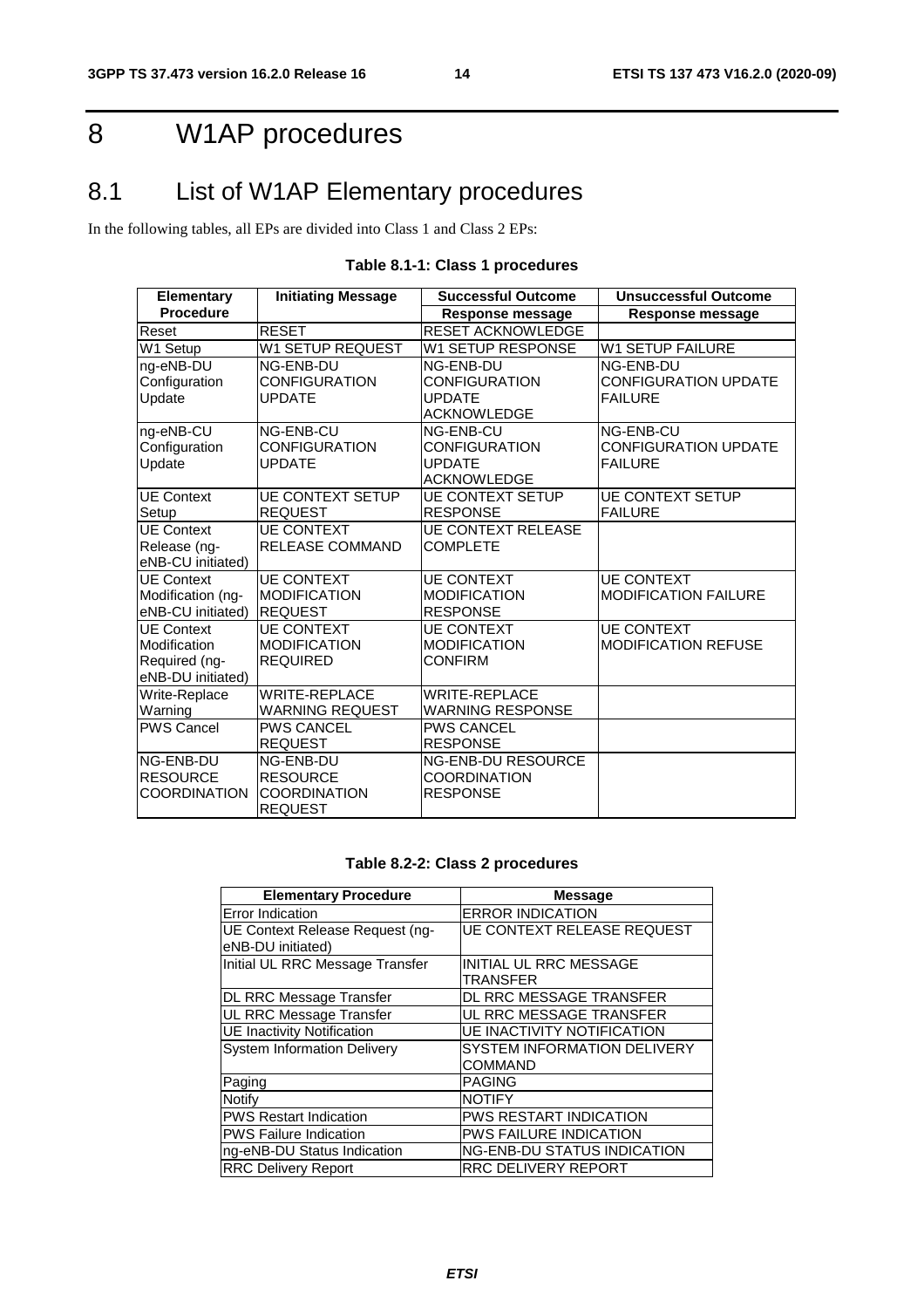### 8.2 Interface Management procedures

### 8.2.1 Reset

### 8.2.1.1 General

The purpose of the Reset procedure is to initialise or re-initialise the W1AP UE-related contexts, in the event of a failure in the ng-eNB-CU or ng-eNB-DU. This procedure does not affect the application level configuration data exchanged during, e.g., the W1 Setup procedure.

The procedure uses non-UE associated signalling.

#### 8.2.1.2 Successful Operation

### 8.2.1.2.1 Reset Procedure Initiated from the ng-eNB-CU



#### **Figure 8.2.1.2.1-1: Reset procedure initiated from the ng-eNB-CU. Successful operation**

In the event of a failure at the ng-eNB-CU, which has resulted in the loss of some or all transaction reference information, a RESET message shall be sent to the ng-eNB-DU.

At reception of the RESET message the ng-eNB-DU shall release all allocated resources on W1 and radio resources related to the UE association(s) indicated explicitly or implicitly in the RESET message and remove the indicated UE contexts including W1AP ID.

After the ng-eNB-DU has released all assigned W1 resources and the UE W1AP IDs for all indicated UE associations which can be used for new UE-associated logical W1-connections over the W1 interface, the ng-eNB-DU shall respond with the RESET ACKNOWLEDGE message. The ng-eNB-DU does not need to wait for the release of radio resources to be completed before returning the RESET ACKNOWLEDGE message.

If the RESET message contains the *UE-associated logical W1-connection list* IE, then:

- The ng-eNB-DU shall use the *ng-eNB-CU UE W1AP ID* IE and/or the *ng-eNB-DU UE W1AP ID* IE to explicitly identify the UE association(s) to be reset.
- The ng-eNB-DU shall include in the RESET ACKNOWLEDGE message, for each UE association to be reset, the *UE-associated logical W1-connection Item* IE in the *UE-associated logical W1-connection list* IE. The *UEassociated logical W1-connection Item* IEs shall be in the same order as received in the RESET message and shall include also unknown UE-associated logical W1-connections. Empty *UE-associated logical W1-connection Item* IEs, received in the RESET message, may be omitted in the RESET ACKNOWLEDGE message.
- If the *ng-eNB-CU UE W1AP ID* IE is included in the *UE-associated logical W1-connection Item* IE for a UE association, the ng-eNB-DU shall include the *ng-eNB-CU UE W1AP ID* IE in the corresponding *UE-associated logical W1-connection Item* IE in the RESET ACKNOWLEDGE message.
- If the *ng-eNB-DU UE W1AP ID* IE is included in the *UE-associated logical W1-connection Item* IE for a UE association, the ng-eNB-DU shall include the *ng-eNB-DU UE W1AP ID* IE in the corresponding *UE-associated logical W1-connection Item* IE in the RESET ACKNOWLEDGE message.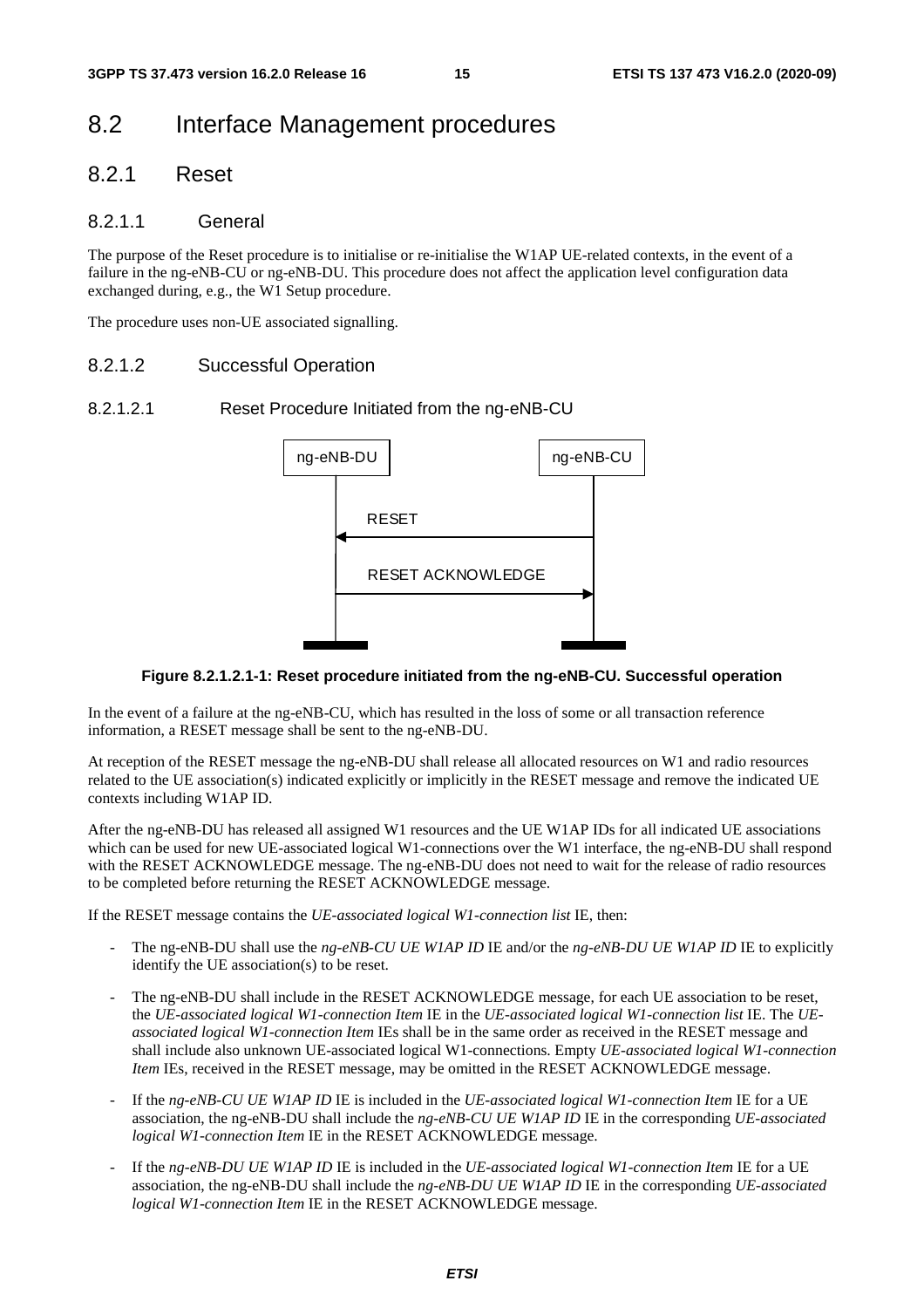#### **Interactions with other procedures:**

If the RESET message is received, any other ongoing procedure (except for another Reset procedure) on the same W1 interface related to a UE association, indicated explicitly or implicitly in the RESET message, shall be aborted.

#### 8.2.1.2.2 Reset Procedure Initiated from the ng-eNB-DU



#### **Figure 8.2.1.2.2-1: Reset procedure initiated from the ng-eNB-DU. Successful operation**

In the event of a failure at the ng-eNB-DU, which has resulted in the loss of some or all transaction reference information, a RESET message shall be sent to the ng-eNB-CU.

At reception of the RESET message the ng-eNB-CU shall release all allocated resources on W1 related to the UE association(s) indicated explicitly or implicitly in the RESET message and remove the W1AP ID for the indicated UE associations.

After the ng-eNB-CU has released all assigned W1 resources and the UE W1AP IDs for all indicated UE associations which can be used for new UE-associated logical W1-connections over the W1 interface, the ng-eNB-CU shall respond with the RESET ACKNOWLEDGE message.

If the RESET message contains the *UE-associated logical W1-connection list* IE, then:

- The ng-eNB-CU shall use the *ng-eNB-CU UE W1AP ID* IE and/or the *ng-eNB-DU UE W1AP ID* IE to explicitly identify the UE association(s) to be reset.
- The ng-eNB-CU shall in the RESET ACKNOWLEDGE message include, for each UE association to be reset, the *UE-associated logical W1-connection* Item IE in the *UE-associated logical W1-connection list* IE. The *UEassociated logical W1-connection Item* IEs shall be in the same order as received in the RESET message and shall include also unknown UE-associated logical W1-connections. Empty *UE-associated logical W1-connection Item* IEs, received in the RESET message, may be omitted in the RESET ACKNOWLEDGE message.
- If the *ng-eNB-CU UE W1AP ID* IE is included in the *UE-associated logical W1-connection Item* IE for a UE association, the ng-eNB-CU shall include the *ng-eNB-CU UE W1AP ID* IE in the corresponding *UE-associated logical W1-connection Item* IE in the RESET ACKNOWLEDGE message.
- If the *ng-eNB-DU UE W1AP ID* IE is included in a *UE-associated logical W1-connection Item* IE for a UE association, the ng-eNB-CU shall include the *ng-eNB-DU UE W1AP ID* IE in the corresponding *UE-associated logical W1-connection Item* IE in the RESET ACKNOWLEDGE message.

#### **Interactions with other procedures:**

If the RESET message is received, any other ongoing procedure (except for another Reset procedure) on the same W1 interface related to a UE association, indicated explicitly or implicitly in the RESET message, shall be aborted.

### 8.2.1.3 Abnormal Conditions

Not applicable.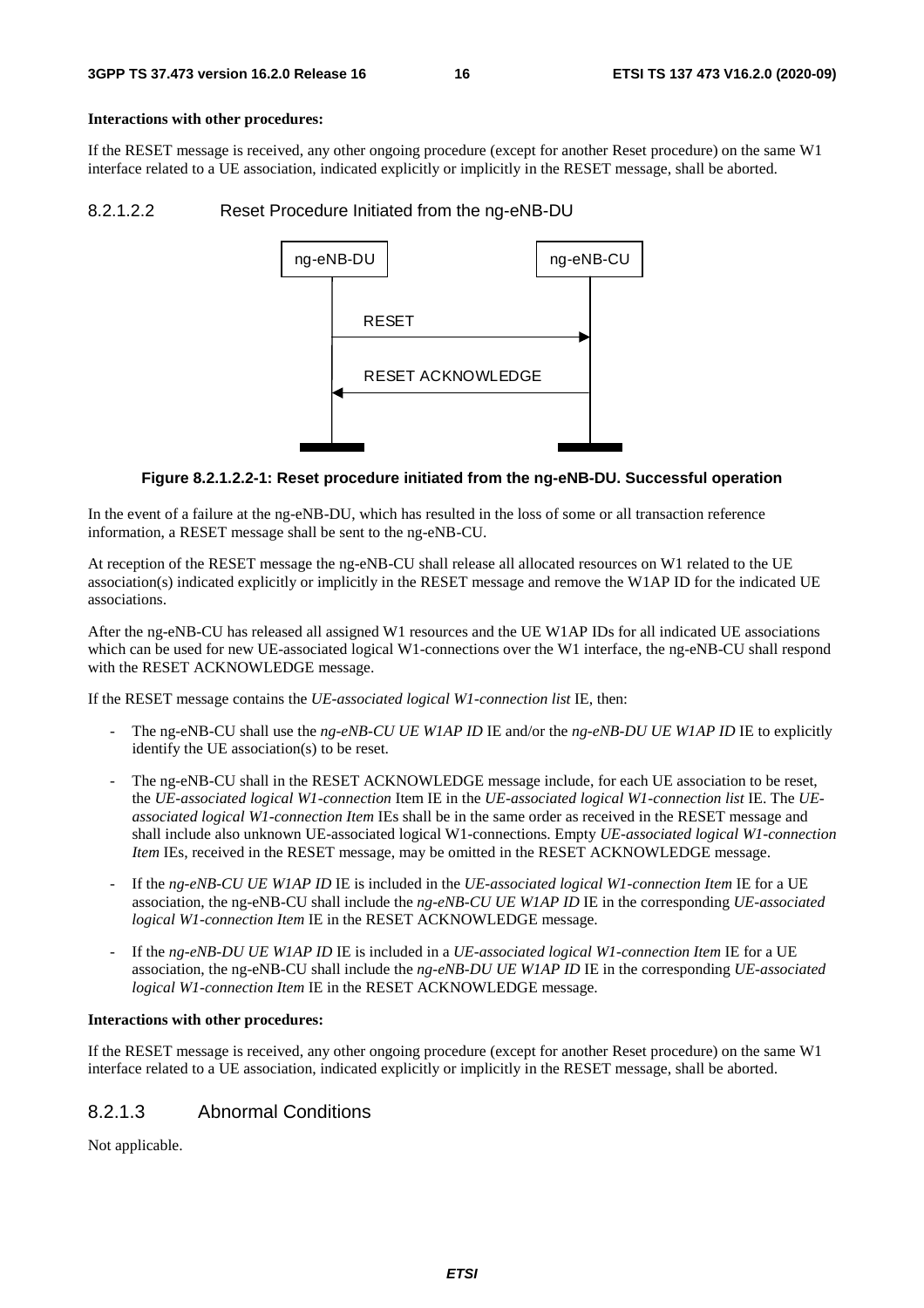### 8.2.2 Error Indication

### 8.2.2.1 General

The Error Indication procedure is initiated by a node in order to report detected errors in one incoming message, provided they cannot be reported by an appropriate failure message.

If the error situation arises due to reception of a message utilising UE associated signalling, then the Error Indication procedure uses UE associated signalling. Otherwise the procedure uses non-UE associated signalling.

#### 8.2.2.2 Successful Operation



**Figure 8.2.2.2-1: Error Indication procedure, ng-eNB-CU originated. Successful operation** 



**Figure 8.2.2.2-2: Error Indication procedure, ng-eNB-DU originated. Successful operation** 

When the conditions defined in clause 10 are fulfilled, the Error Indication procedure is initiated by an ERROR INDICATION message sent from the receiving node.

The ERROR INDICATION message shall contain at least the *Cause* IE. In case the Error Indication procedure is triggered by utilising UE associated signalling the *ng-eNB-CU UE W1AP ID* IE and *ng-eNB-DU UE W1AP ID* IE shall be included in the ERROR INDICATION message. If one or both of the *ng-eNB-CU UE W1AP ID* IE and the *ng-eNB-DU UE WIAP ID* IE are not correct, the cause shall be set to appropriate value, e.g., "Unknown or already allocated ngeNB-CU UE W1AP ID", "Unknown or already allocated ng-eNB-DU UE W1AP ID" or "Unknown or inconsistent pair of UE W1AP ID".

### 8.2.2.3 Abnormal Conditions

Not applicable.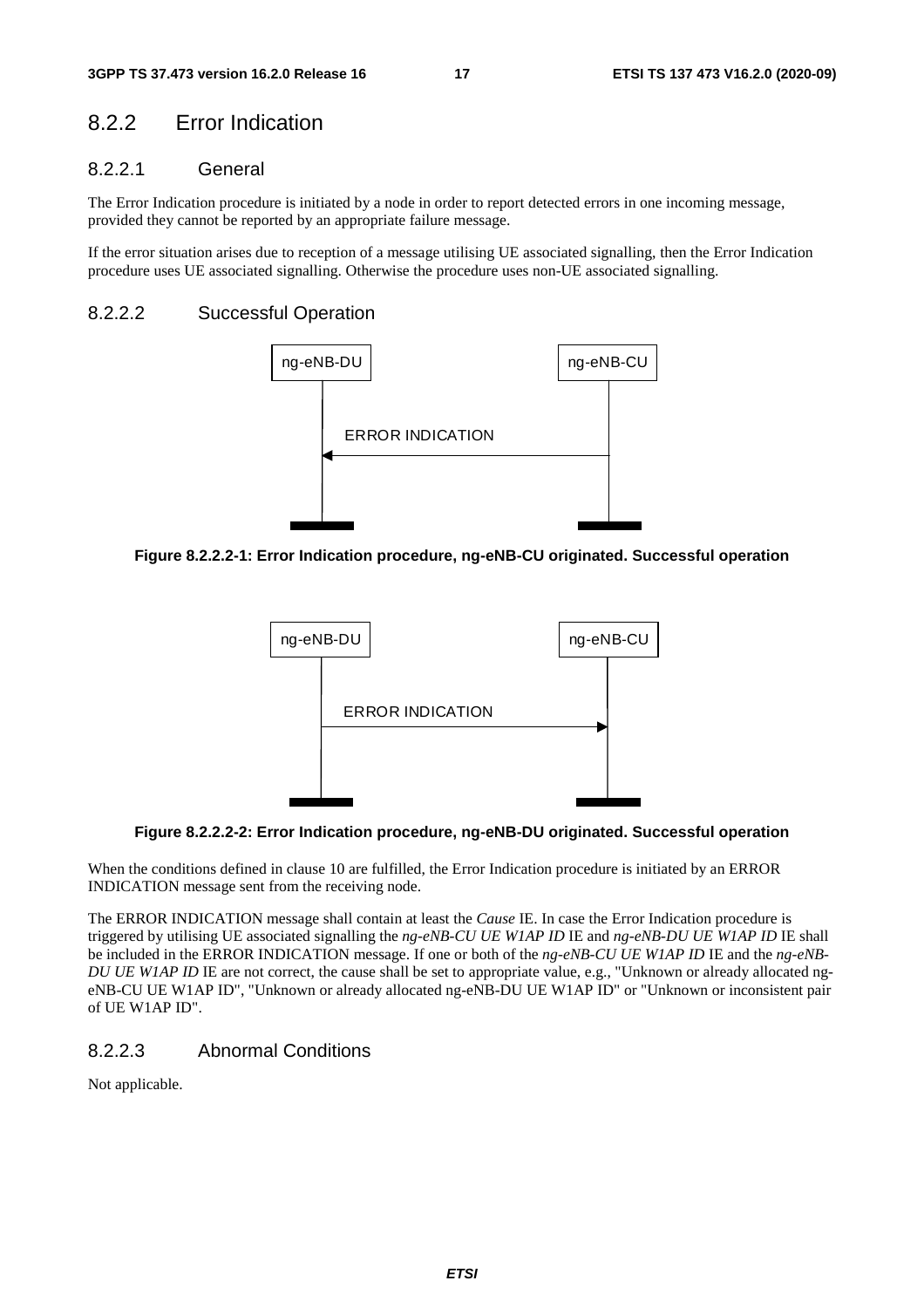### 8.2.3 W1 Setup

### 8.2.3.1 General

The purpose of the W1 Setup procedure is to exchange application level data needed for the ng-eNB-DU and the ngeNB-CU to correctly interoperate on the W1 interface. The procedure uses non-UE associated signalling. This procedure shall be the first W1AP procedure triggered for the W1-C interface instance after a TNL association has become operational.

The procedure uses non-UE associated signalling.

This procedure erases any existing application level configuration data in the two nodes and replaces it by the one received. This procedure also re-initialises the W1AP UE-related contexts (if any) and erases all related signalling connections in the two nodes like a Reset procedure would do.

### 8.2.3.2 Successful Operation



**Figure 8.2.3.2-1: W1 Setup procedure: Successful Operation** 

The ng-eNB-DU initiates the procedure by sending a W1 SETUP REQUEST message including the appropriate data to the ng-eNB-CU. The ng-eNB-CU responds with a W1 SETUP RESPONSE message including the appropriate data.

The exchanged data shall be stored in respective node and used as long as there is an operational TNL association. When this procedure is finished, the W1 interface is operational and other W1 messages may be exchanged.

If the W1 SETUP REQUEST message contains the *ng-eNB-DU Served Cells List* IE, the ng-eNB-CU shall take into account as specified in TS 38.401 [4].

If *ng-eNB-DU System Information* IE is included in the W1 SETUP REQUEST message, the ng-eNB-CU shall take into account, and the ng-eNB-CU may include the *ng-eNB-CU System Information* IE in the W1 SETUP RESPONSE message. The ng-eNB-DU shall include the *TAI Slice Support List* IE in the W1 SETUP REQUEST message.

The ng-eNB-CU may include the *Cells to be Activated List* IE in the W1 SETUP RESPONSE message. The *Cells to be Activated List* IE includes a list of cells that the ng-eNB-CU requests the ng-eNB-DU to activate. The ng-eNB-DU shall activate the cells included in the *Cells to be Activated List* IE and reconfigure the physical cell identity for cells for which the *E-UTRAN PCI* IE is included.

If the *RAN Area Code* IE is included in the W1 SETUP REQUEST message, the ng-eNB-CU may use it according to TS 38.300 [6].

The ng-eNB-CU may include *Available PLMN List* IE, and optionally also *Extended Available PLMN List* IE, if the available PLMN(s) are different from what ng-eNB-DU has provided in W1 SETUP REQUEST message, ng-eNB-DU shall take this into account and only broadcast the PLMN(s) included in the received Available PLMN list(s).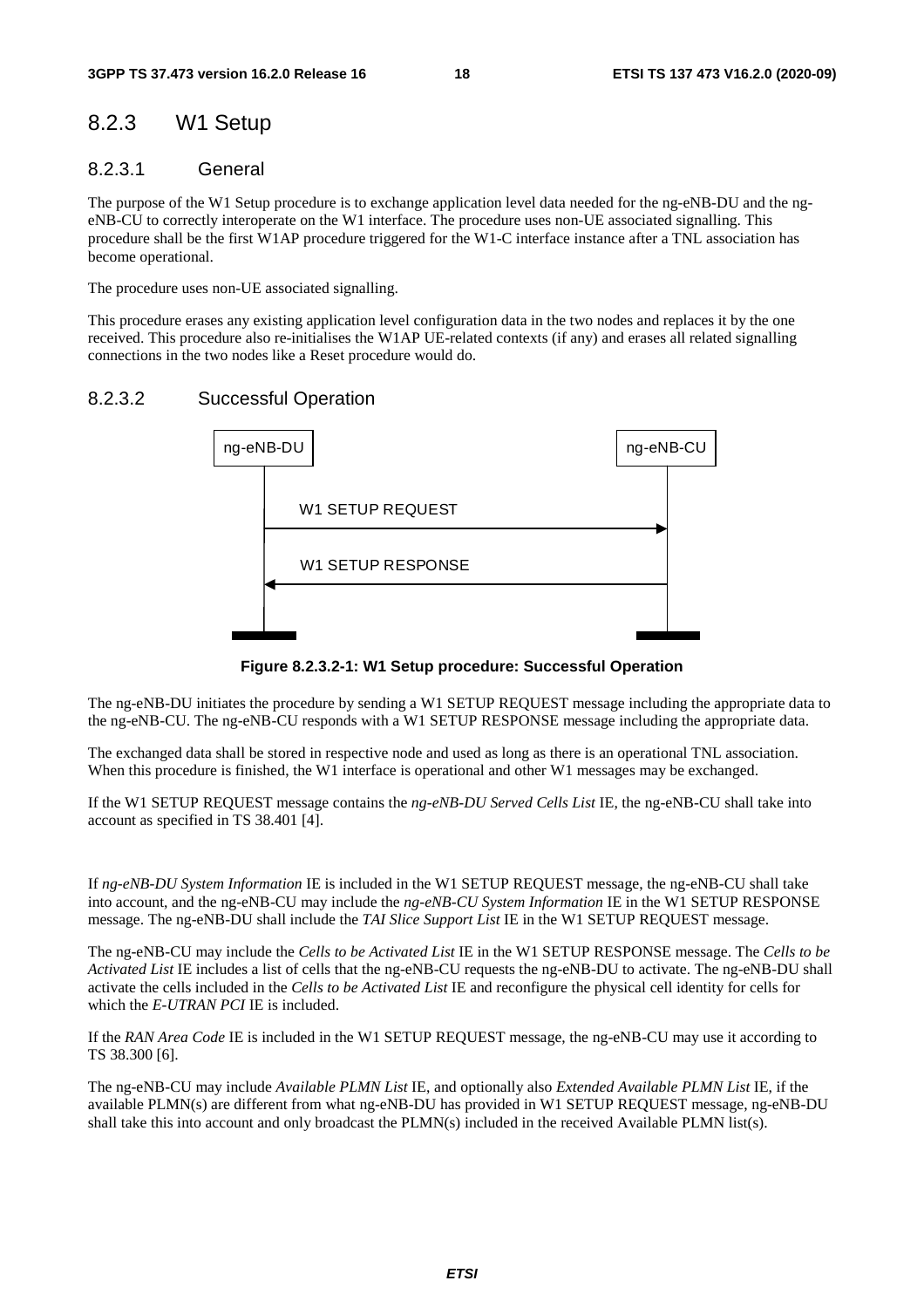### 8.2.3.3 Unsuccessful Operation

| ng-eNB-DU               | ng-eNB-CU |  |
|-------------------------|-----------|--|
| <b>W1 SETUP REQUEST</b> |           |  |
| <b>W1 SETUP FAILURE</b> |           |  |
|                         |           |  |
|                         |           |  |

**Figure 8.2.3.3-1: W1 Setup procedure: Unsuccessful Operation** 

If the ng-eNB-CU cannot accept the setup, it should respond with a W1 SETUP FAILURE and appropriate cause value.

### 8.2.3.4 Abnormal Conditions

Not applicable.

### 8.2.4 ng-eNB-DU Configuration Update

### 8.2.4.1 General

The purpose of the ng-eNB-DU Configuration Update procedure is to update application level configuration data needed for the ng-eNB-DU and the ng-eNB-CU to interoperate correctly on the W1 interface. This procedure does not affect existing UE-related contexts, if any. The procedure uses non-UE associated signalling.

### 8.2.4.2 Successful Operation



#### **Figure 8.2.4.2-1: ng-eNB-DU Configuration Update procedure: Successful Operation**

The ng-eNB-DU initiates the procedure by sending an ng-eNB-DU CONFIGURATION UPDATE message to the ngeNB-CU including an appropriate set of updated configuration data that it has just taken into operational use. The ngeNB-CU responds with NG-ENB-DU CONFIGURATION UPDATE ACKNOWLEDGE message to acknowledge that it successfully updated the configuration data. If an information element is not included in the NG-ENB-DU CONFIGURATION UPDATE message, the ng-eNB-CU shall interpret that the corresponding configuration data is not changed and shall continue to operate the W1-C interface with the existing related configuration data.

The updated configuration data shall be stored in both nodes and used as long as there is an operational TNL association or until any further update is performed.

If *Served Cells To Add Item* IE is contained in the NG-ENB-DU CONFIGURATION UPDATE message, the ng-eNB-CU shall add cell information according to the information in the *Served Cell Information IE*. If the *ng-eNB-DU System*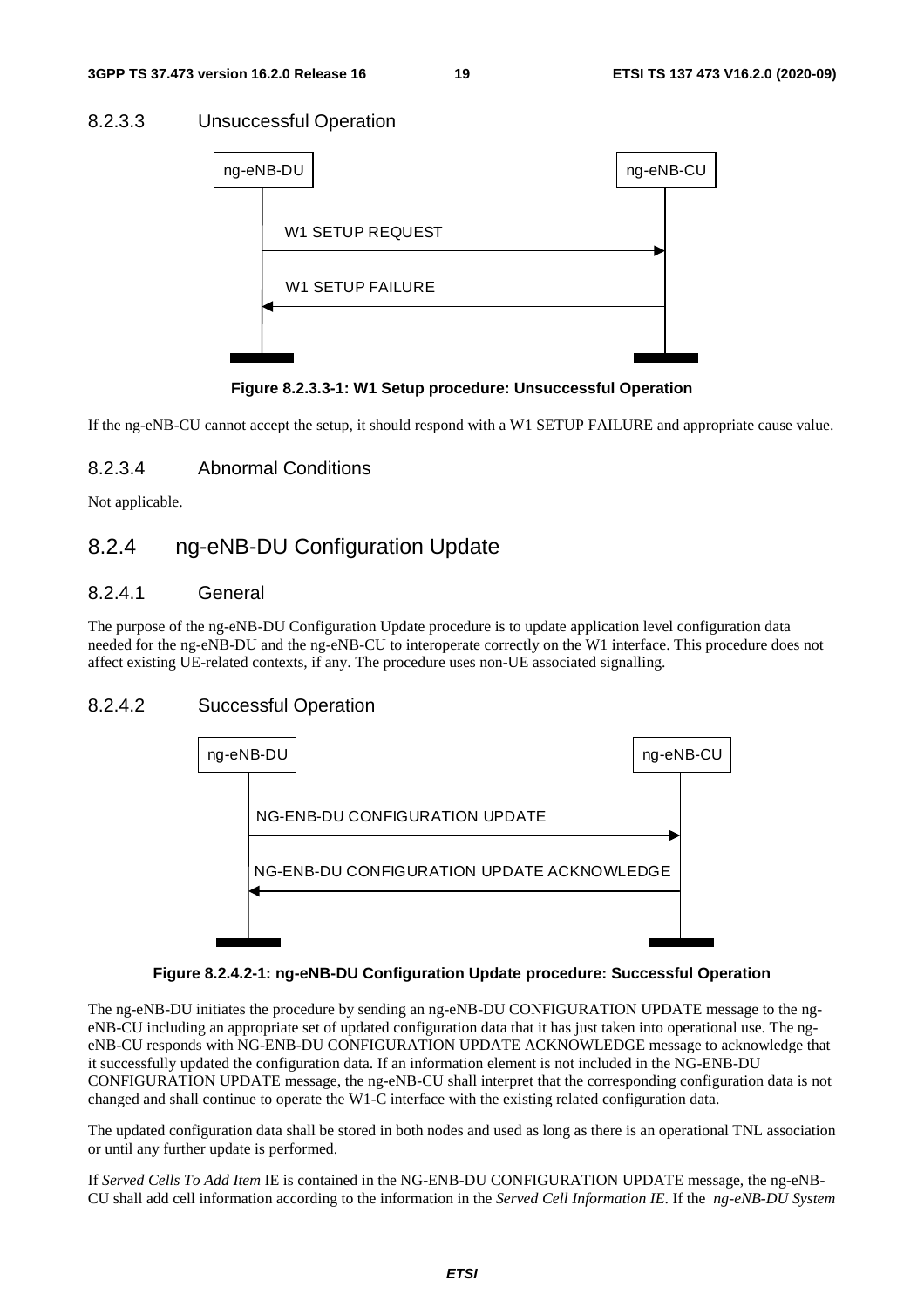*Information* IE is contained in the NG-ENB-DU CONFIGURATION UPDATE message, the ng-eNB-CU shall store and replace any previously provided system info if any, and may include the *ng-eNB-CU System Information* IE in the NG-ENB-DU CONFIGURATION UPDATE ACKNOWLEDGE message. The *SIB type to Be Updated List* IE shall contain the full list of SIBs to be broadcast*.*

If *Served Cells To Modify Item* IE is contained in the NG-ENB-DU CONFIGURATION UPDATE message, the ngeNB-CU shall modify information of cell indicated by *Old E-UTRAN CGI* IE according to the information in the *Served Cell Informatio*n IE and overwrite the served cell information for the affected served cell. Further, if the *ng-eNB-DU System Information* IE is present the ng-eNB-CU shall store and replace any previous information received.

If *Served Cells To Delete Item* IE is contained in the NG-ENB-DU CONFIGURATION UPDATE message, the ngeNB-CU shall delete information of cell indicated by *Old E-UTRAN CGI* IE.

If *Cells Status Item* IE is contained in the NG-ENB-DU CONFIGURATION UPDATE message, the ng-eNB-CU shall update the information about the cells, as described in TS 38.401 [4].

If *Cells to be Activated List Item* IE is contained in the NG-ENB-DU CONFIGURATION UPDATE ACKNOWLEDGE message, the ng-eNB-DU shall activate the cell indicated by *E-UTRAN CGI* IE and reconfigure the physical cell identity for cells for which the *E-UTRAN PCI* IE is included.

If *Cells to be Activated List Item* IE is contained in the NG-ENB-DU CONFIGURATION UPDATE ACKNOWLEDGE message and the indicated cells are already activated, the ng-eNB-DU shall update the cell information received in *Cells to be Activated List Item* IE.

If *Cells to be Deactivated List Item* IE is contained in the NG-ENB-DU CONFIGURATION UPDATE ACKNOWLEDGE message, the ng-eNB-DU shall deactivate all the cells with E-UTRAN CGI listed in the IE.

If the *RAN Area Code* IE in contained in the NG-ENB-DU CONFIGURATION UPDATE message, the ng-eNB-CU shall store and replace any previously provided *RAN Area Code* IE by the received *RAN Area Code* IE.

If *Available PLMN List* IE, and optionally also *Extended Available PLMN List* IE, is contained in NG-ENB-DU CONFIGURATION UPDATE ACKNOWLEDGE message, the ng-eNB-DU shall overwrite the whole available PLMN list and update the corresponding system information.

### 8.2.4.3 Unsuccessful Operation



#### **Figure 8.2.4.3-1: ng-eNB-DU Configuration Update procedure: Unsuccessful Operation**

If the ng-eNB-CU cannot accept the update, it shall respond with an ng-eNB-DU CONFIGURATION UPDATE FAILURE message and appropriate cause value.

### 8.2.4.4 Abnormal Conditions

Not applicable.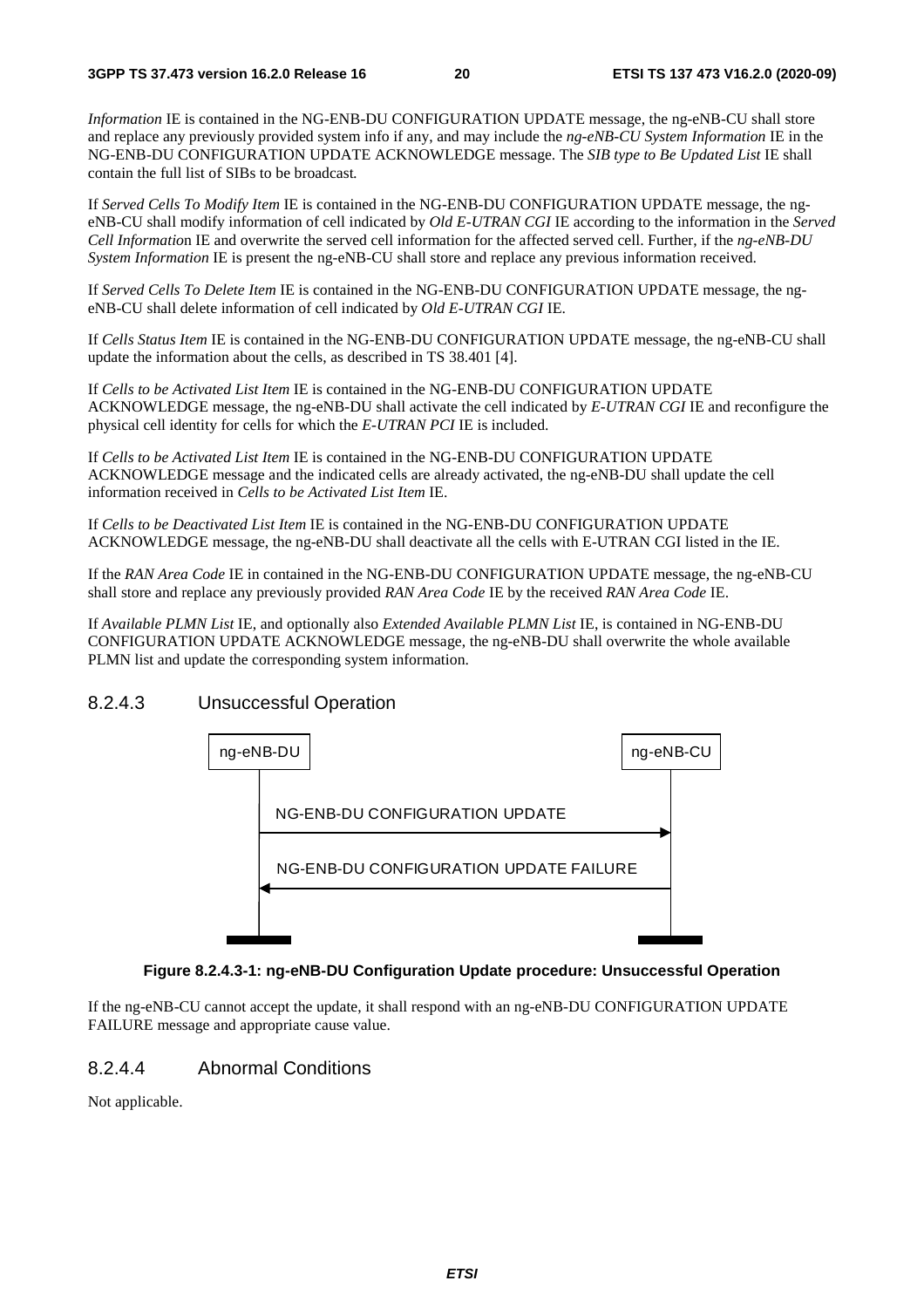### 8.2.5 ng-eNB-CU Configuration Update

### 8.2.5.1 General

The purpose of the ng-eNB-CU Configuration Update procedure is to update application level configuration data needed for the ng-eNB-DU and ng-eNB-CU to interoperate correctly on the W1 interface. This procedure does not affect existing UE-related contexts, if any. The procedure uses non-UE associated signalling.

### 8.2.5.2 Successful Operation



**Figure 8.2.5.2-1: ng-eNB-CU Configuration Update procedure: Successful Operation** 

The ng-eNB-CU initiates the procedure by sending an ng-eNB-CU CONFIGURATION UPDATE message including the appropriate updated configuration data to the ng-eNB-DU. The ng-eNB-DU responds with an ng-eNB-CU CONFIGURATION UPDATE ACKNOWLEDGE message to acknowledge that it successfully updated the configuration data. If an information element is not included in the NG-ENB-CU CONFIGURATION UPDATE message, the ng-eNB-DU shall interpret that the corresponding configuration data is not changed and shall continue to operate the W1-C interface with the existing related configuration data.

The updated configuration data shall be stored in the respective node and used as long as there is an operational TNL association or until any further update is performed.

If *Cells to be Activated List Item* IE is contained in the NG-ENB-CU CONFIGURATION UPDATE message, the ngeNB-DU shall activate the cell indicated by *E-UTRAN CGI* IE and reconfigure the physical cell identity for which the *E-UTRAN PCI* IE is included.

If *Cells to be Deactivated List Item* IE is contained in the NG-ENB-CU CONFIGURATION UPDATE message, the ngeNB-DU shall deactivate the cell indicated by *E-UTRAN CGI* IE.

If *Cells to be Activated List Item* IE is contained in the NG-ENB-CU CONFIGURATION UPDATE message and the indicated cells are already activated, the ng-eNB-DU shall update the cell information received in *Cells to be Activated List Item* IE.

If the *ng-eNB-CU System Information* IE is contained in the NG-ENB-CU CONFIGURATION UPDATE message, the ng-eNB-DU shall store and replace any previously provided system info if any. The *SIB type to Be Updated List* IE shall contain the full list of SIBs to be broadcast*.*

If *Available PLMN List* IE, and optionally also *Extended Available PLMN List* IE, is contained in NG-ENB-CU CONFIGURATION UPDATE message, the ng-eNB-DU shall overwrite the whole available PLMN list and update the corresponding system information.

If *Cells Failed to be Activated Item* IE is contained in the NG-ENB-CU CONFIGURATION UPDATE ACKNOWLEDGE message, the ng-eNB-CU shall consider that the indicated cells are out-of-service as defined in TS 38.401 [4].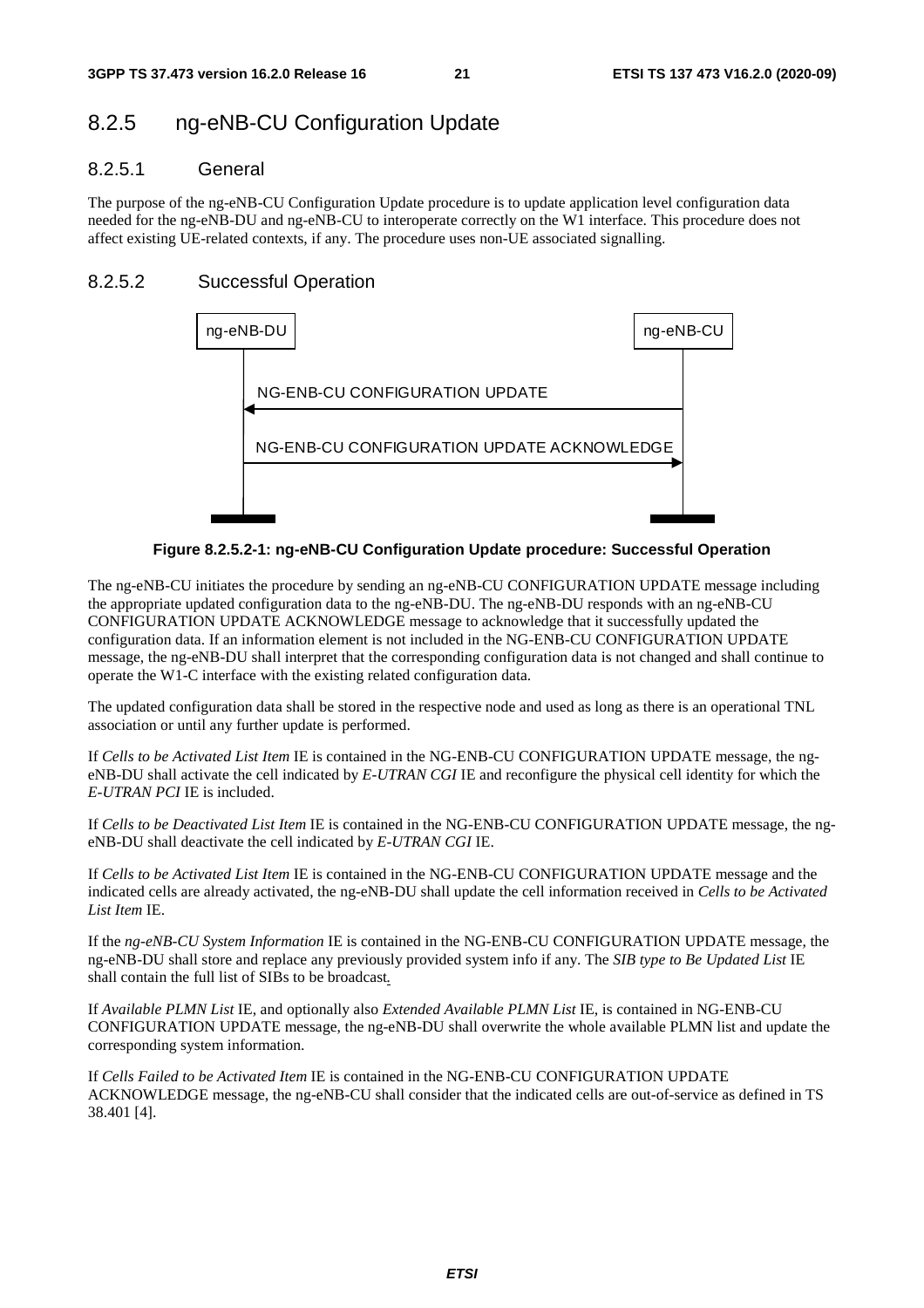### 8.2.5.3 Unsuccessful Operation



**Figure 8.2.5.3-1: ng-eNB-CU Configuration Update: Unsuccessful Operation** 

If the ng-eNB-DU cannot accept the update, it shall respond with an ng-eNB-CU CONFIGURATION UPDATE FAILURE message and appropriate cause value.

### 8.2.5.4 Abnormal Conditions

Not applicable.

### 8.2.6 ng-eNB-DU Resource Coordination

### 8.2.6.1 General

The purpose of the ng-eNB-DU Resource Coordination procedure is to enable coordination of radio resource allocation between an ng-eNB-CU and an ng-eNB-DU for the purpose of spectrum sharing between E-UTRA and NR. This procedure is to be used only for the purpose of spectrum sharing between E-UTRA and NR.

The procedure uses non-UE-associated signalling.

### 8.2.6.2 Successful Operation



**Figure 8.2.6.2-1: ng-eNB-DU Resource Coordination, successful operation** 

An ng-eNB-CU initiates the procedure by sending the NG-ENB-DU RESOURCE COORDINATION REQUEST message to an ng-eNB-DU over the W1 interface.

The ng-eNB-DU extracts the *E-UTRA – NR Cell Resource Coordination Request Container* IE and it replies by sending the NG-ENB-DU RESOURCE COORDINATION RESPONSE message.

In case of NR-initiated ng-eNB-DU Resource Coordination procedure, the *Ignore Coordination Request Container* IE shall be present and set to "yes" and the *E-UTRA – NR Cell Resource Coordination Request Container* IE in the NG-ENB-DU RESOURCE COORDINATION REQUEST message shall be ignored.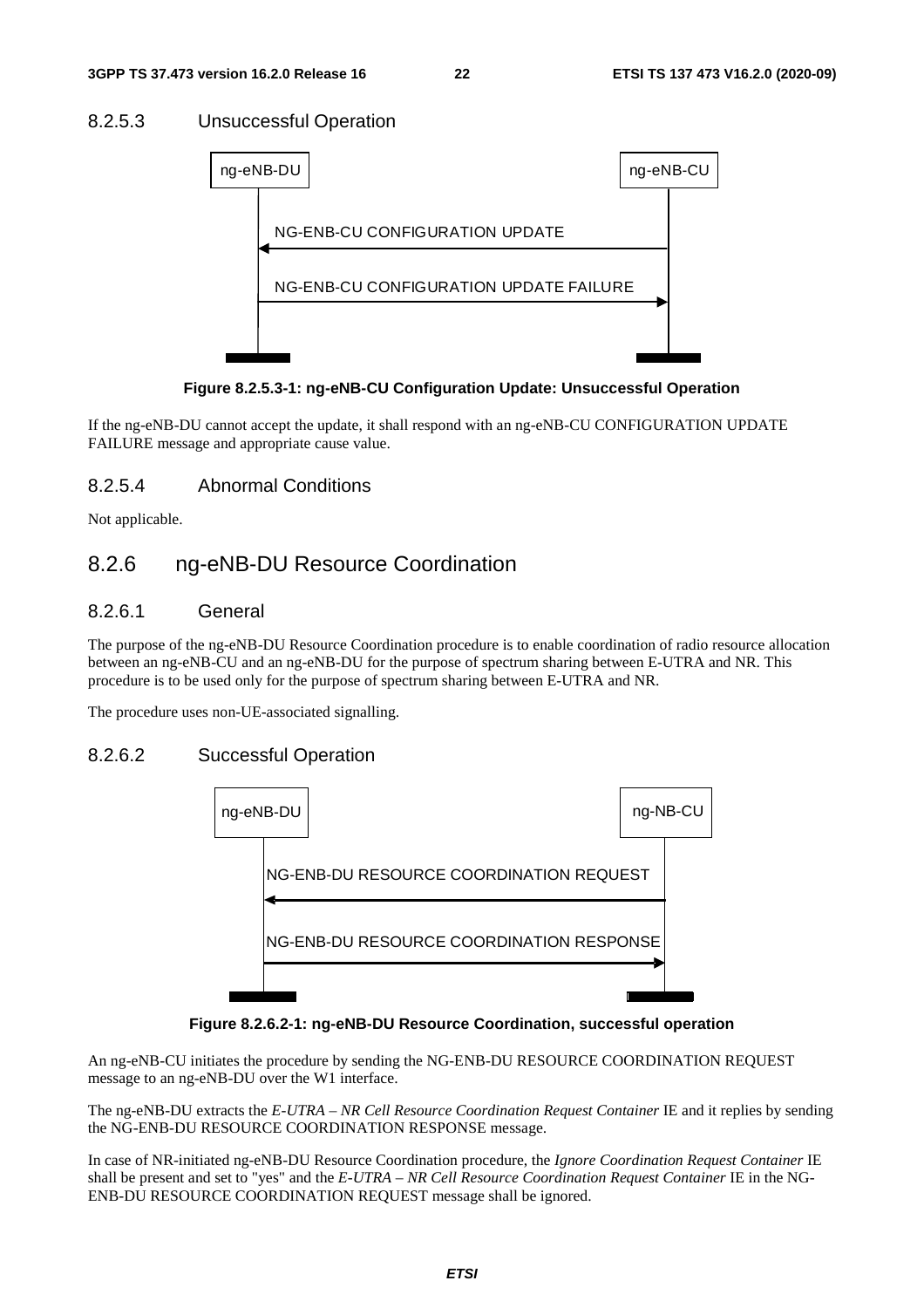### 8.2.7 ng-eNB-DU Status Indication

### 8.2.7.1 General

The purpose of the ng-eNB-DU Status Indication procedure is informing the ng-eNB-CU that the ng-eNB-DU is overloaded so that overload reduction actions can be applied. The procedure uses non-UE associated signalling.

### 8.2.7.2 Successful Operation



**Figure 8.2.7.2-1: ng-eNB-DU Status Indication procedure** 

If the *ng-eNB-DU Overload Information* IE in the NG-ENB-DU STATUS INDICATION message indicates that the ngeNB-DU is overloaded, the ng-eNB-CU shall apply overload reduction actions until informed, with a new NG-ENB-DU STATUS INDICATION message, that the overload situation has ceased.

The detailed overload reduction policy is up to ng-eNB-CU implementation.

8.2.7.3 Abnormal Conditions

Void.

# 8.3 UE Context Management procedures

8.3.1 UE Context Setup

### 8.3.1.1 General

The purpose of the UE Context Setup procedure is to establish the UE Context including, among others, SRB, and DRB configuration. The procedure uses UE-associated signalling.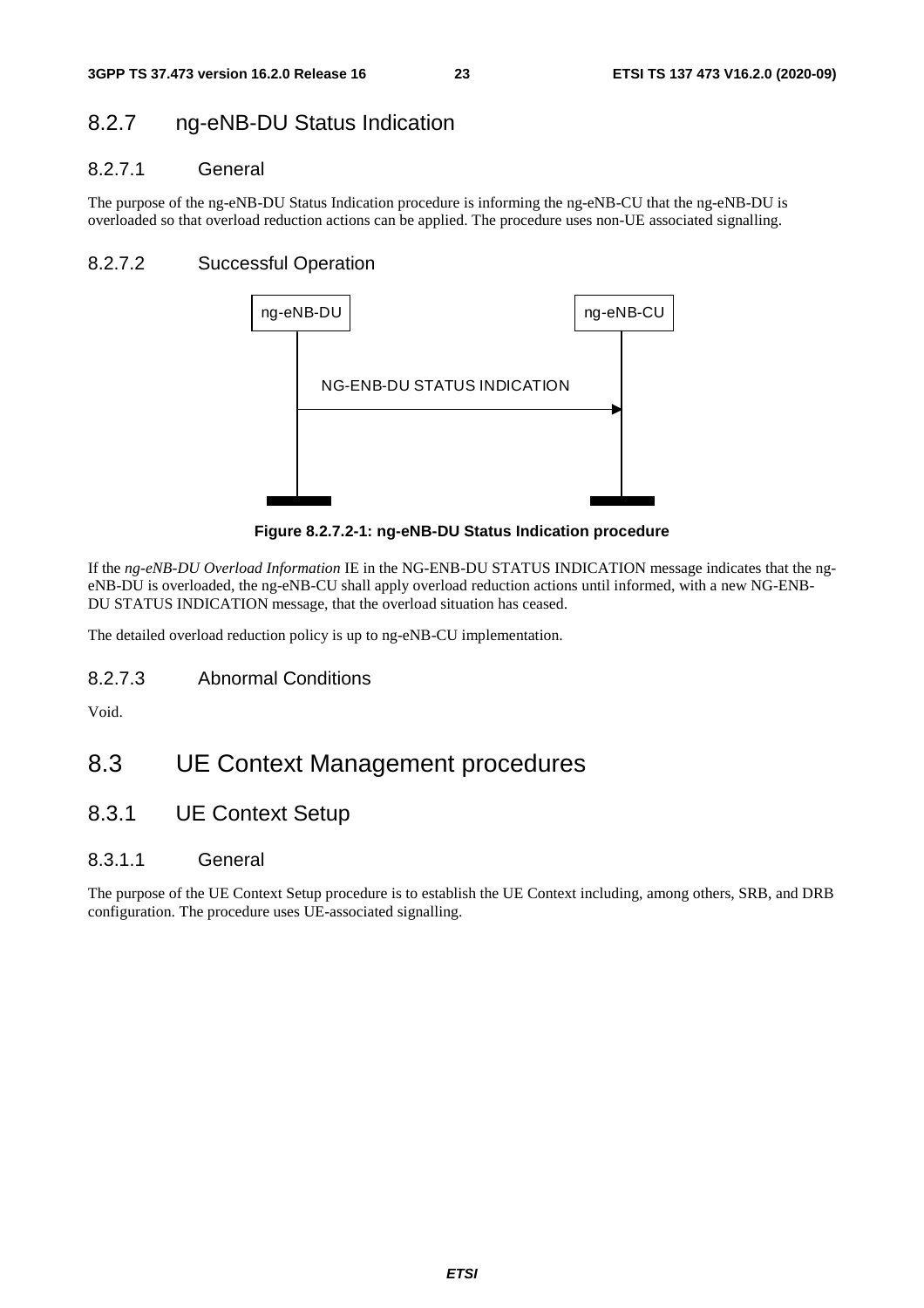### 8.3.1.2 Successful Operation



**Figure 8.3.1.2-1: UE Context Setup Request procedure: Successful Operation** 

The ng-eNB-CU initiates the procedure by sending UE CONTEXT SETUP REQUEST message to the ng-eNB-DU. If the ng-eNB-DU succeeds to establish the UE context, it replies to the ng-eNB-CU with UE CONTEXT SETUP RESPONSE. If no UE-associated logical W1-connection exists, the UE-associated logical W1-connection shall be established as part of the procedure.

If the *SCell To Be Setup List* IE is included in the UE CONTEXT SETUP REQUEST message, the ng-eNB-DU shall act as specified in TS 38.401 [4].

If the *DRX Cycle* IE is contained in the UE CONTEXT SETUP REQUEST message, the ng-eNB-DU shall use the provided value from the ng-eNB-CU.

If the *SRB To Be Setup List* IE is contained in the UE CONTEXT SETUP REQUEST message, the ng-eNB-DU shall act as specified in TS 38.401 [4].

If the *DRB To Be Setup List* IE is contained in the UE CONTEXT SETUP REQUEST message, the ng-eNB-DU shall act as specified in TS 38.401 [4].

The ng-eNB-DU shall report to the ng-eNB-CU, in the UE CONTEXT SETUP RESPONSE message, the result for all the requested DRBs and SRBs in the following way:

- A list of DRBs which are successfully established shall be included in the *DRB Setup List* IE;
- A list of DRBs which failed to be established shall be included in the *DRB Failed to Setup List* IE;
- A list of SRBs which failed to be established shall be included in the *SRB Failed to Setup List* IE.

When the ng-eNB-DU reports the unsuccessful establishment of a DRB or SRB, the cause value should be precise enough to enable the ng-eNB-CU to know the reason for the unsuccessful establishment.

The ng-eNB-CU shall include in the UE CONTEXT SETUP REQUEST the *DRB Information* IE.

If the *SCell Failed To Setup List* IE is contained in the UE CONTEXT SETUP RESPONSE message, the ng-eNB-CU shall regard the corresponding SCell(s) failed to be established with an appropriate cause value for each SCell failed to setup.

If the *C-RNTI* IE is included in the UE CONTEXT SETUP RESPONSE, the ng-eNB-CU shall consider that the C-RNTI has been allocated by the ng-eNB-DU for this UE context.

The UE Context Setup Procedure is not used to configure SRB0.

If the UE CONTEXT SETUP REQUEST message contains the *RRC-Container* IE, the ng-eNB-DU shall send the corresponding RRC message to the UE via SRB1.

If the *UL PDU Session Aggregate Maximum Bit Rate* IE is included in the *QoS Flow Level QoS Parameters* IE contained in the UE CONTEXT SETUP REQUEST message, the ng-eNB-DU shall store the received UL PDU Session Aggregate Maximum Bit Rate and use it when enforcing uplink traffic policing for non-GBR Bearers for the concerned UE as specified in TS 23.501 [8].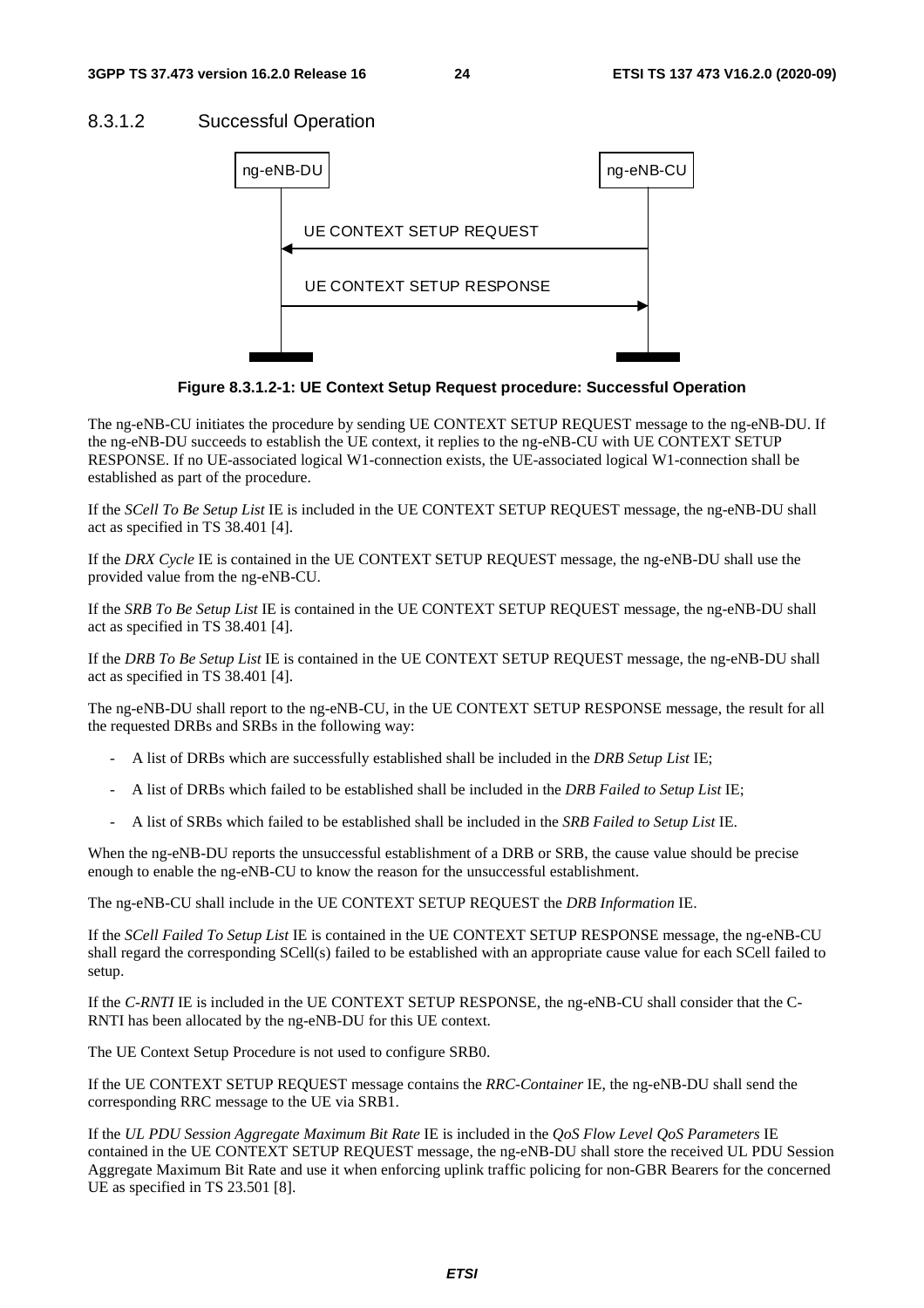The ng-eNB-DU shall store the received ng-eNB-DU UE Aggregate Maximum Bit Rate Uplink and use it for non-GBR Bearers for the concerned UE.

### 8.3.1.3 Unsuccessful Operation



**Figure 8.3.1.3-1: UE Context Setup Request procedure: unsuccessful Operation** 

If the ng-eNB-DU is not able to establish a W1 UE context, or cannot even establish one bearer it shall consider the procedure as failed and reply with the UE CONTEXT SETUP FAILURE message.

If the ng-eNB-DU is not able to accept the *SpCell ID* IE in UE CONTEXT SETUP REQUEST message, it shall reply with the UE CONTEXT SETUP FAILURE message with an appropriate cause value. Further, if the *Candidate SpCell*  List IE is included in the UE CONTEXT SETUP REQUEST message and the ng-eNB-DU is not able to accept the *SpCell ID* IE, the ng-eNB-DU shall, if supported, include the *Potential SpCell List* IE in the UE CONTEXT SETUP FAILURE message and the ng-eNB-CU should take this into account for selection of an opportune SpCell. The ngeNB-DU shall include the cells in the *Potential SpCell List* IE in a priority order, where the first cell in the list is the one most desired and the last one is the one least desired (e.g., based on load conditions). If the *Potential SpCell List* IE is present but no *Potential SpCell Item* IE is present, the ng-eNB-CU should assume that none of the cells in the *Candidate SpCell List* IE are acceptable for the ng-eNB-DU.

### 8.3.1.4 Abnormal Conditions

Not applicable.

### 8.3.2 UE Context Release Request (ng-eNB-DU initiated)

### 8.3.2.1 General

The purpose of the UE Context Release Request procedure is to enable the ng-eNB-DU to request the ng-eNB-CU to release the UE-associated logical W1-connection. The procedure uses UE-associated signalling.

### 8.3.2.2 Successful Operation



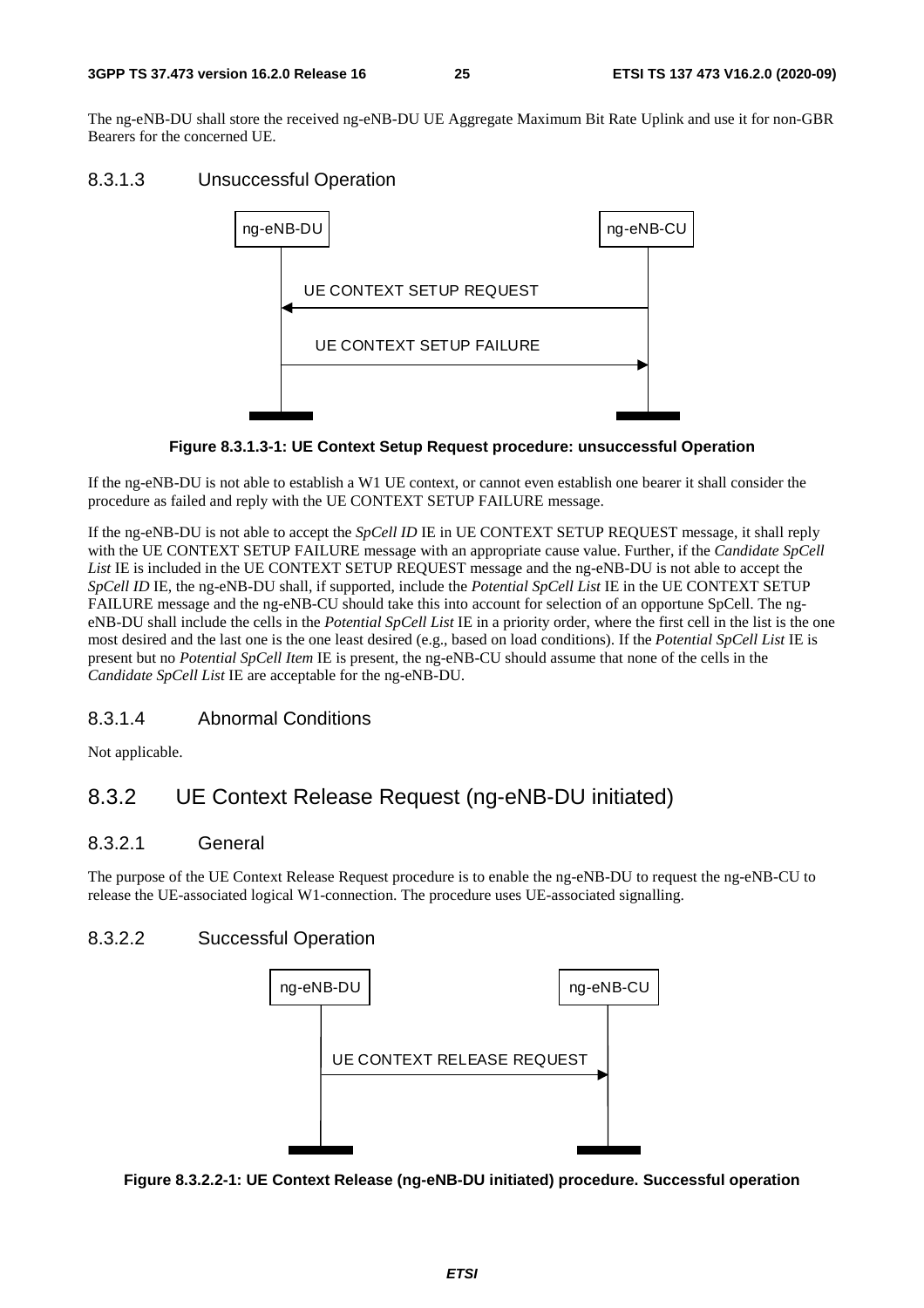The ng-eNB-DU controlling a UE-associated logical W1-connection initiates the procedure by generating a UE CONTEXT RELEASE REQUEST message towards the affected ng-eNB-CU node.

The UE CONTEXT RELEASE REQUEST message shall indicate the appropriate cause value.

#### **Interactions with UE Context Release procedure:**

The UE Context Release procedure may be initiated upon reception of a UE CONTEXT RELEASE REQUEST message.

### 8.3.2.3 Abnormal Conditions

Not applicable.

### 8.3.3 UE Context Release (ng-eNB-CU initiated)

### 8.3.3.1 General

The purpose of the UE Context Release procedure is to enable the ng-eNB-CU to order the release of the UE-associated logical connection. The procedure uses UE-associated signalling.

### 8.3.3.2 Successful Operation



#### **Figure 8.3.3.2-1: UE Context Release (ng-eNB-CU initiated) procedure. Successful operation**

The ng-eNB-CU initiates the procedure by sending the UE CONTEXT RELEASE COMMAND message to the ngeNB-DU.

Upon reception of the UE CONTEXT RELEASE COMMAND message, the ng-eNB-DU shall release all related signalling and user data transport resources and reply with the UE CONTEXT RELEASE COMPLETE message.

If the *old ng-eNB-DU UE W1AP ID* IE is included in the UE CONTEXT RELEASE COMMAND message, the ngeNB-DU shall additionally release the UE context associated with the old ng-eNB-DU UE W1AP ID.

#### **Interactions with UE Context Setup procedure:**

The UE Context Release procedure may be performed before the UE Context Setup procedure to release an existing UE-associated logical W1-connection and related resources in the ng-eNB-DU, e.g. when ng-eNB-CU rejects UE access it shall trigger UE Context Release procedure with the cause value of UE rejection.

### 8.3.3.4 Abnormal Conditions

Not applicable.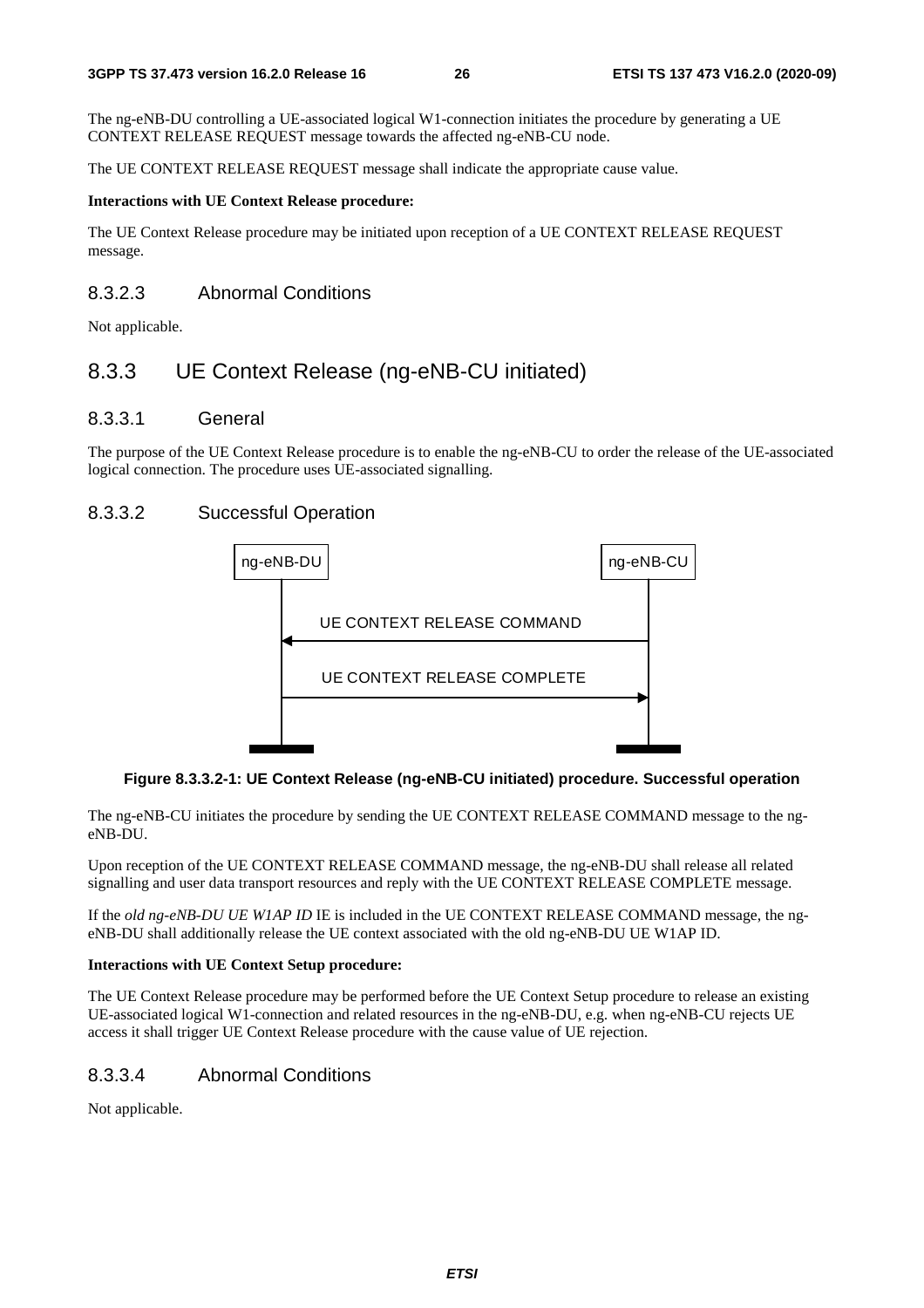### 8.3.4 UE Context Modification (ng-eNB-CU initiated)

### 8.3.4.1 General

The purpose of the UE Context Modification procedure is to modify the established UE Context, e.g., establishing, modifying and releasing radio resources. This procedure is also used to command the ng-eNB-DU to stop data transmission for the UE for mobility (see TS 38.401 [4]). The procedure uses UE-associated signalling.

### 8.3.4.2 Successful Operation



**Figure 8.3.4.2-1: UE Context Modification procedure. Successful operation** 

The UE CONTEXT MODIFICATION REQUEST message is initiated by the ng-eNB-CU.

Upon reception of the UE CONTEXT MODIFICATION REQUEST message, the ng-eNB-DU shall perform the modifications, and if successful reports the update in the UE CONTEXT MODIFICATION RESPONSE message.

If the *SpCell ID* IE is included in the UE CONTEXT MODIFICATION REQUEST message, the ng-eNB-DU shall replace any previously received value and regard it as a reconfiguration with sync as defined in TS 36.331 [2]. If the *ServCellIndex* IE is included in the UE CONTEXT MODIFICATION REQUEST message, the ng-eNB-DU shall take this into account for the indicated SpCell.

If the *SCell To Be Setup List* IE or *SCell To Be Removed List* IE is included in the UE CONTEXT MODIFICATION REQUEST message, the ng-eNB-DU shall act as specified in TS 38.401 [4]. If the *SCell To Be Setup List* IE is included in the UE CONTEXT MODIFICATION REQUEST message and the indicated SCell(s) are already setup, the ng-eNB-DU shall replace any previously received value.

If the *DRX Cycle* IE is contained in the UE CONTEXT MODIFICATION REQUEST message, the ng-eNB-DU shall use the provided value from the ng-eNB-CU.

If the *SRB To Be Setup List* IE is contained in the UE CONTEXT MODIFICATION REQUEST message, the ng-eNB-DU shall act as specified in the TS 38.401 [4], and replace any previously received value.

If the *DRB To Be Setup List* IE is contained in the UE CONTEXT MODIFICATION REQUEST message, the ng-eNB-DU shall act as specified in the TS 38.401 [4].

If the UE CONTEXT MODIFICATION REQUEST message contains the *RRC-Container* IE, the ng-eNB-DU shall send the corresponding RRC message to the UE.

The ng-eNB-CU shall include the *DRB Information* IE in the UE CONTEXT MODIFICATION REQUEST message.

The ng-eNB-DU shall report to the ng-eNB-CU, in the UE CONTEXT MODIFICATION RESPONSE message, the result for all the requested or modified DRBs and SRBs in the following way:

- A list of DRBs which are successfully established shall be included in the *DRB Setup List* IE;
- A list of DRBs which failed to be established shall be included in the *DRB Failed to be Setup List* IE;
- A list of DRBs which are successfully modified shall be included in the *DRB Modified List* IE;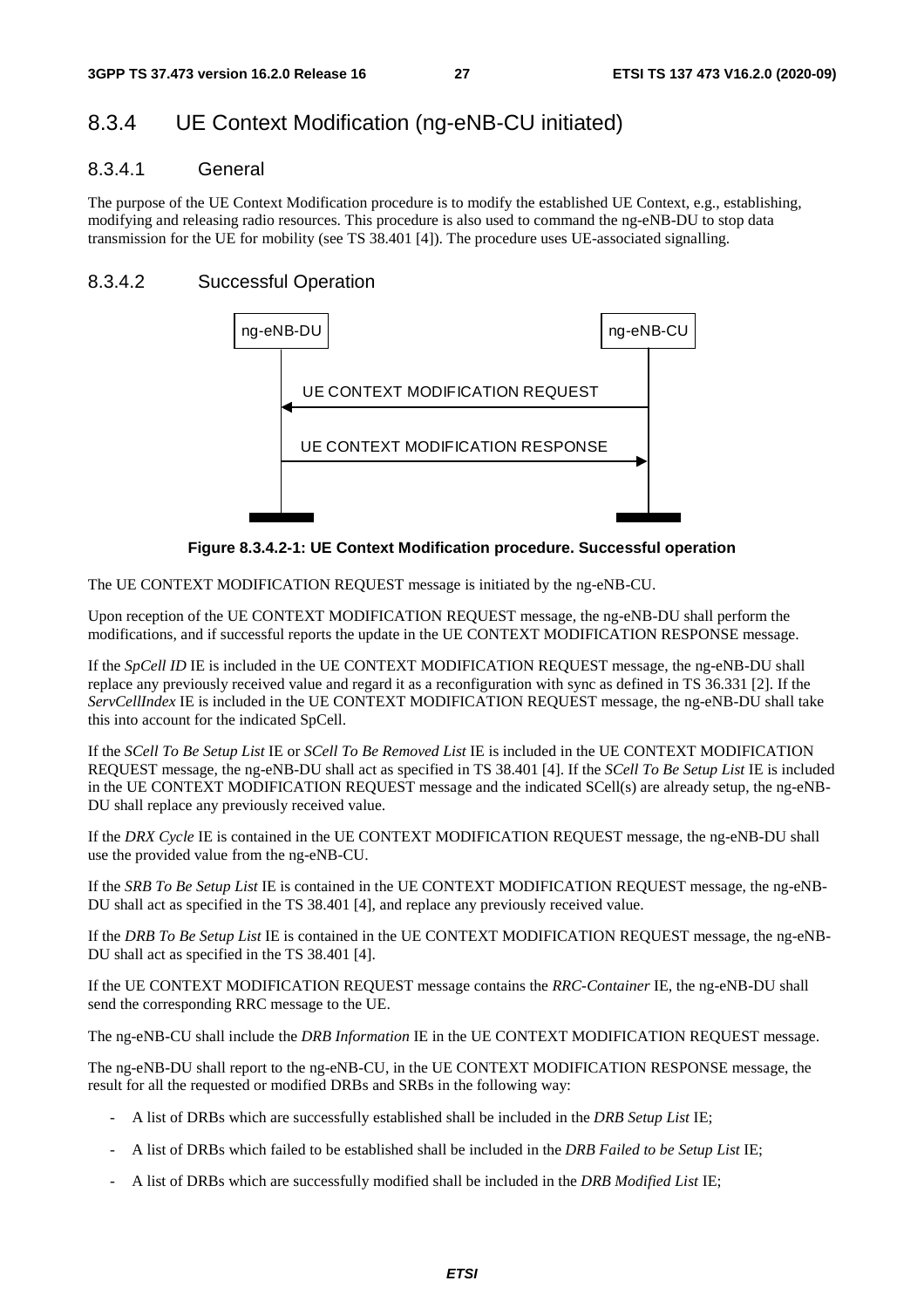- A list of DRBs which failed to be modified shall be included in the *DRB Failed to be Modified List* IE;
- A list of SRBs which failed to be established shall be included in the *SRB Failed to be Setup List* IE.

When the ng-eNB-DU reports the unsuccessful establishment of a DRB or SRB, the cause value should be precise enough to enable the ng-eNB-CU to know the reason for the unsuccessful establishment.

If the *SCell Failed To Setup List* IE is contained in the UE CONTEXT MODIFICATION RESPONSE message, the ngeNB-CU shall regard the corresponding SCell(s) failed to be established with an appropriate cause value for each SCell failed to setup.

If the *C-RNTI* IE is included in the UE CONTEXT MODIFICATION RESPONSE, the ng-eNB-CU shall consider that the C-RNTI has been allocated by the ng-eNB-DU for this UE context.

The UE Context Modify Procedure is not used to configure SRB0.

If the *UL PDU Session Aggregate Maximum Bit Rate* IE is included in the *QoS Flow Level QoS Parameters* IE contained in the UE CONTEXT MODIFICATION REQUEST message, the ng-eNB-DU shall replace the received UL PDU Session Aggregate Maximum Bit Rate and use it as specified in TS 23.501 [8].

If the *ng-eNB-DU UE Aggregate Maximum Bit Rate Uplink* IE is included in the UE CONTEXT MODIFICATION REQUEST message, the ng-eNB-DU shall:

- replace the previously provided ng-eNB-DU UE Aggregate Maximum Bit Rate Uplink with the new received ng-eNB-DU UE Aggregate Maximum Bit Rate Uplink;
- use the received ng-eNB-DU UE Aggregate Maximum Bit Rate Uplink for non-GBR Bearers for the concerned UE.

The *UL PDU Session Aggregate Maximum Bit Rate* IE shall be sent if *DRB to Be Setup List* IE is included and the ngeNB-CU has not previously sent it. The ng-eNB-DU shall store and use the received ng-eNB-DU UE Aggregate Maximum Bit Rate Uplink.

### 8.3.4.3 Unsuccessful Operation



**Figure 8.3.4.3-1: UE Context Modification procedure. Unsuccessful operation** 

In case none of the requested modifications of the UE context can be successfully performed, the ng-eNB-DU shall respond with the UE CONTEXT MODIFICATION FAILURE message with an appropriate cause value.

If the ng-eNB-DU is not able to accept the *SpCell ID* IE in UE CONTEXT MODIFICATION REQUEST message, it shall reply with the UE CONTEXT MODIFICATION FAILURE message.

### 8.3.4.4 Abnormal Conditions

Not applicable.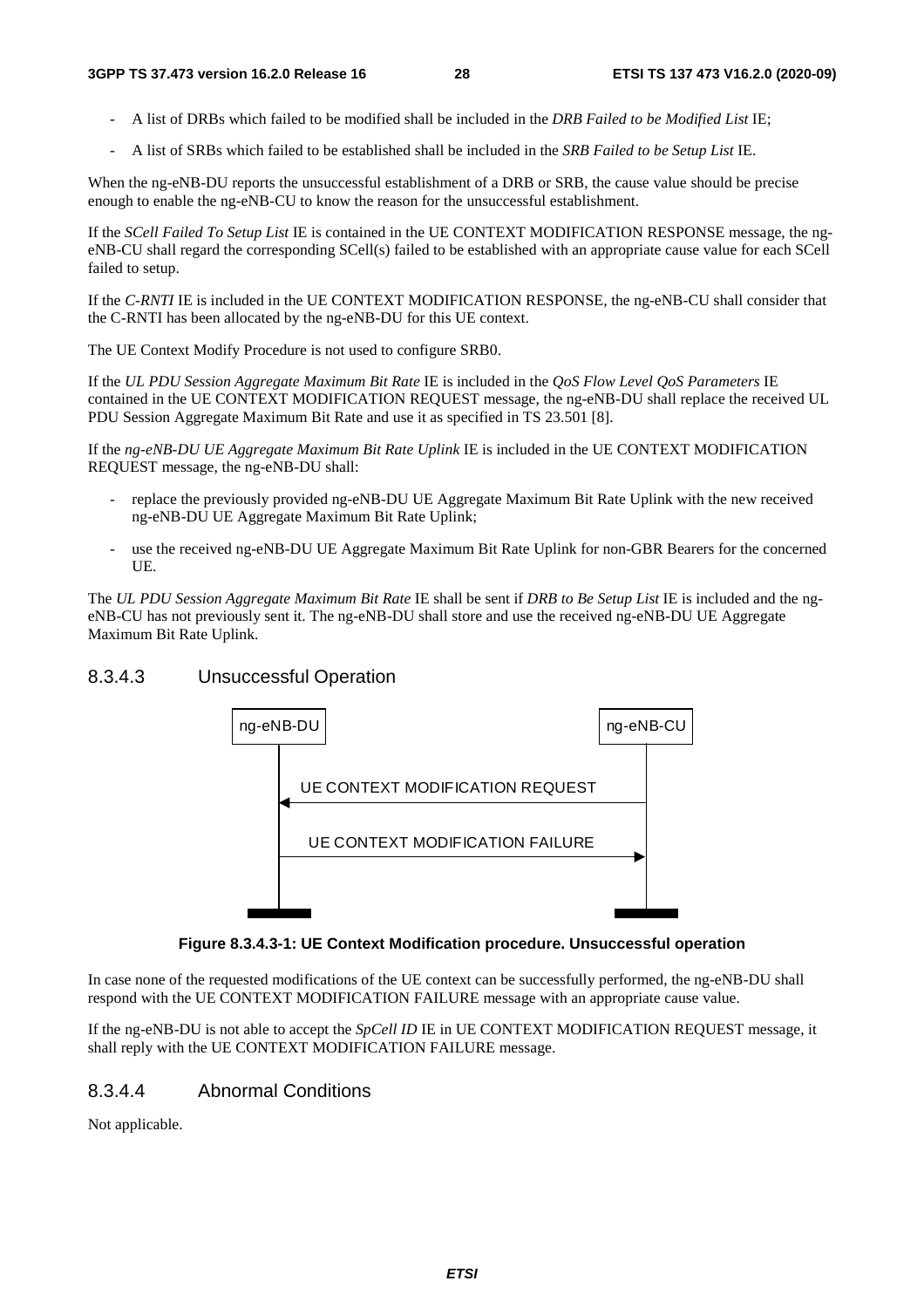### 8.3.5 UE Context Modification Required (ng-eNB-DU initiated)

### 8.3.5.1 General

The purpose of the UE Context Modification Required procedure is to modify the established UE Context, e.g., modifying and releasing radio bearer resources. The procedure uses UE-associated signalling.

### 8.3.5.2 Successful Operation



#### **Figure 8.3.5.2-1: UE Context Modification Required procedure. Successful operation**

The W1AP UE CONTEXT MODIFICATION REQUIRED message is initiated by the ng-eNB-DU.

The ng-eNB-CU reports the successful update of the UE context in the UE CONTEXT MODIFICATION CONFIRM message.

### 8.3.5.3 Unsuccessful Operation



#### **Figure 8.3.5.2A-1: UE Context Modification Required procedure. Unsuccessful operation.**

In case none of the requested modifications of the UE context can be successfully performed, the ng-eNB-CU shall respond with the UE CONTEXT MODIFICATION REFUSE message with an appropriate cause value.

### 8.3.5.4 Abnormal Conditions

Not applicable.

### 8.3.6 UE Inactivity Notification

### 8.3.6.1 General

This procedure is initiated by the ng-eNB-DU to indicate the UE activity event.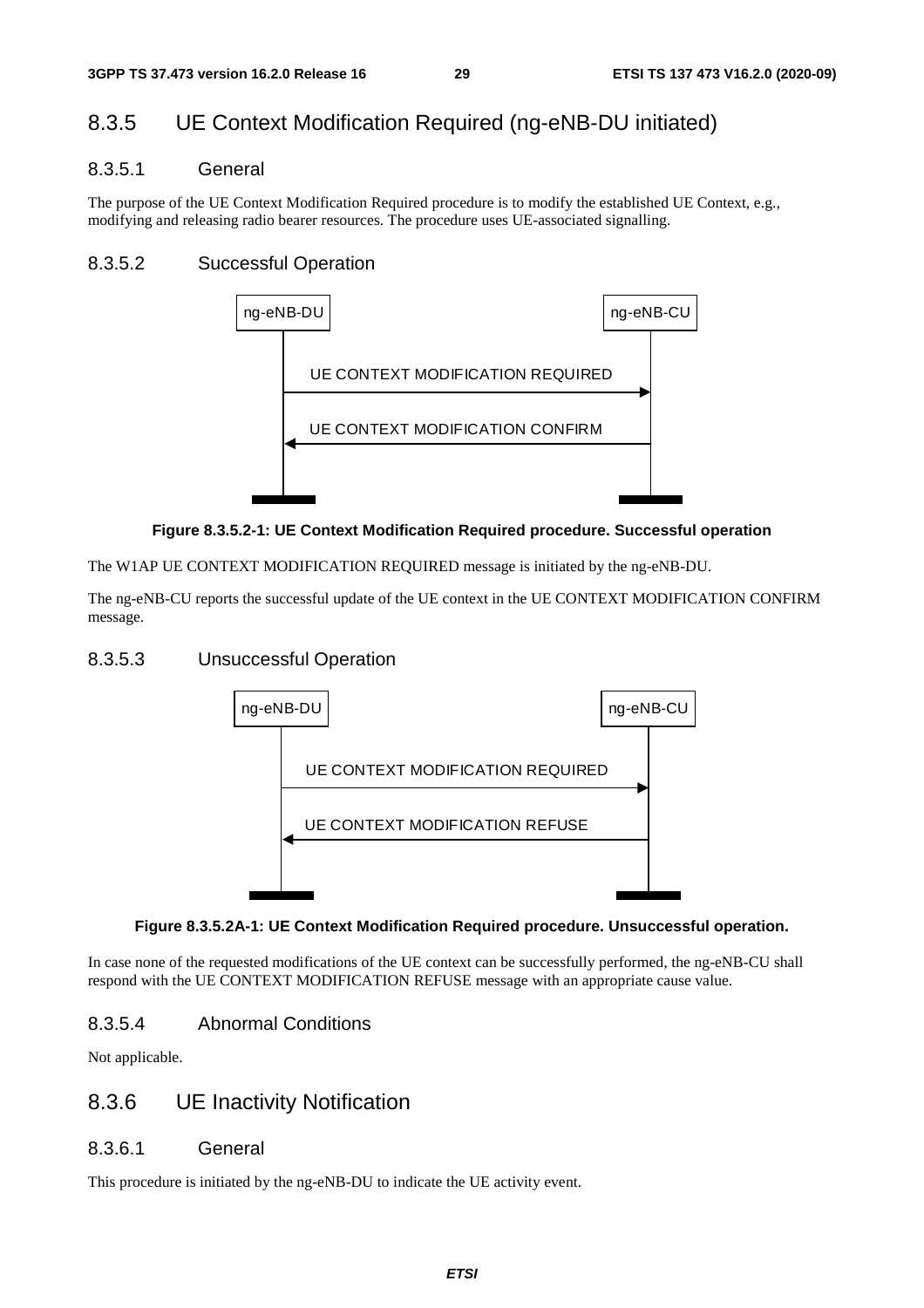The procedure uses UE-associated signalling.

#### 8.3.6.2 Successful Operation



**Figure 8.3.6.2-1: UE Inactivity Notification procedure.** 

The ng-eNB-DU initiates the procedure by sending the UE INACTIVITY NOTIFICATION message to the ng-eNB-CU.

If the *DRB ID* IE is included in the *DRB Activity Item* IE in the UE INACTIVITY NOTIFICATION message, the *DRB Activity* IE shall also be included

### 8.3.6.3 Abnormal Conditions

Not applicable.

### 8.3.7 Notify

#### 8.3.7.1 General

The purpose of the Notify procedure is to enable the ng-eNB-DU to inform the ng-eNB-CU that the QoS of an already established GBR DRB cannot by fulfilled any longer or that it can be fulfilled again. The procedure uses UE-associated signalling.

### 8.3.7.2 Successful Operation



**Figure 8.3.7.2-1: Notify procedure. Successful operation.** 

The ng-eNB-DU initiates the procedure by sending a NOTIFY message.

The NOTIFY message shall contain the list of the GBR DRBs associated with notification control for which the QoS is not fulfilled anymore or for which the QoS is fulfilled again by the ng-eNB-DU.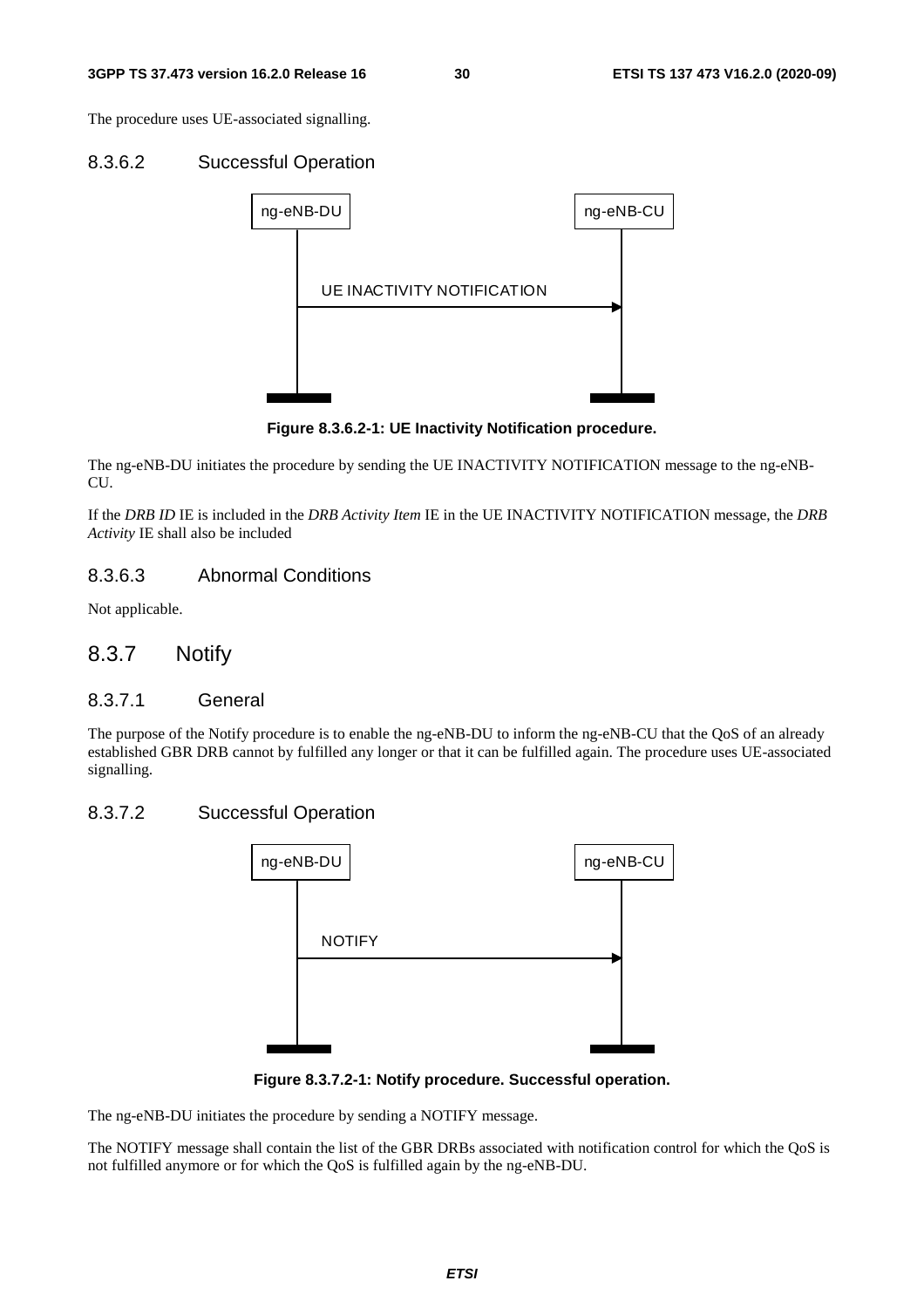Upon reception of the NOTIFY message, the ng-eNB-CU may identify which are the affected PDU sessions and QoS flows. The ng-eNB-CU may inform the 5GC that the QoS for these PDU sessions or QoS flows is not fulfilled any longer or it is fulfilled again.

### 8.3.7.3 Abnormal Conditions

Not applicable.

### 8.4 RRC Message Transfer procedures

### 8.4.1 Initial UL RRC Message Transfer

### 8.4.1.1 General

The purpose of the Initial UL RRC Message Transfer procedure is to transfer the initial RRC message to the ng-eNB-CU. The procedure uses non-UE-associated signaling.

### 8.4.1.2 Successful operation



**Figure 8.4.1.2-1: Initial UL RRC Message Transfer procedure** 

The establishment of the UE-associated logical W1-connection shall be initiated as part of the procedure.

### 8.4.1.3 Abnormal Conditions

Not applicable.

### 8.4.2 DL RRC Message Transfer

#### 8.4.2.1 General

The purpose of the DL RRC Message Transfer procedure is to transfer an RRC message. The procedure uses UEassociated signalling.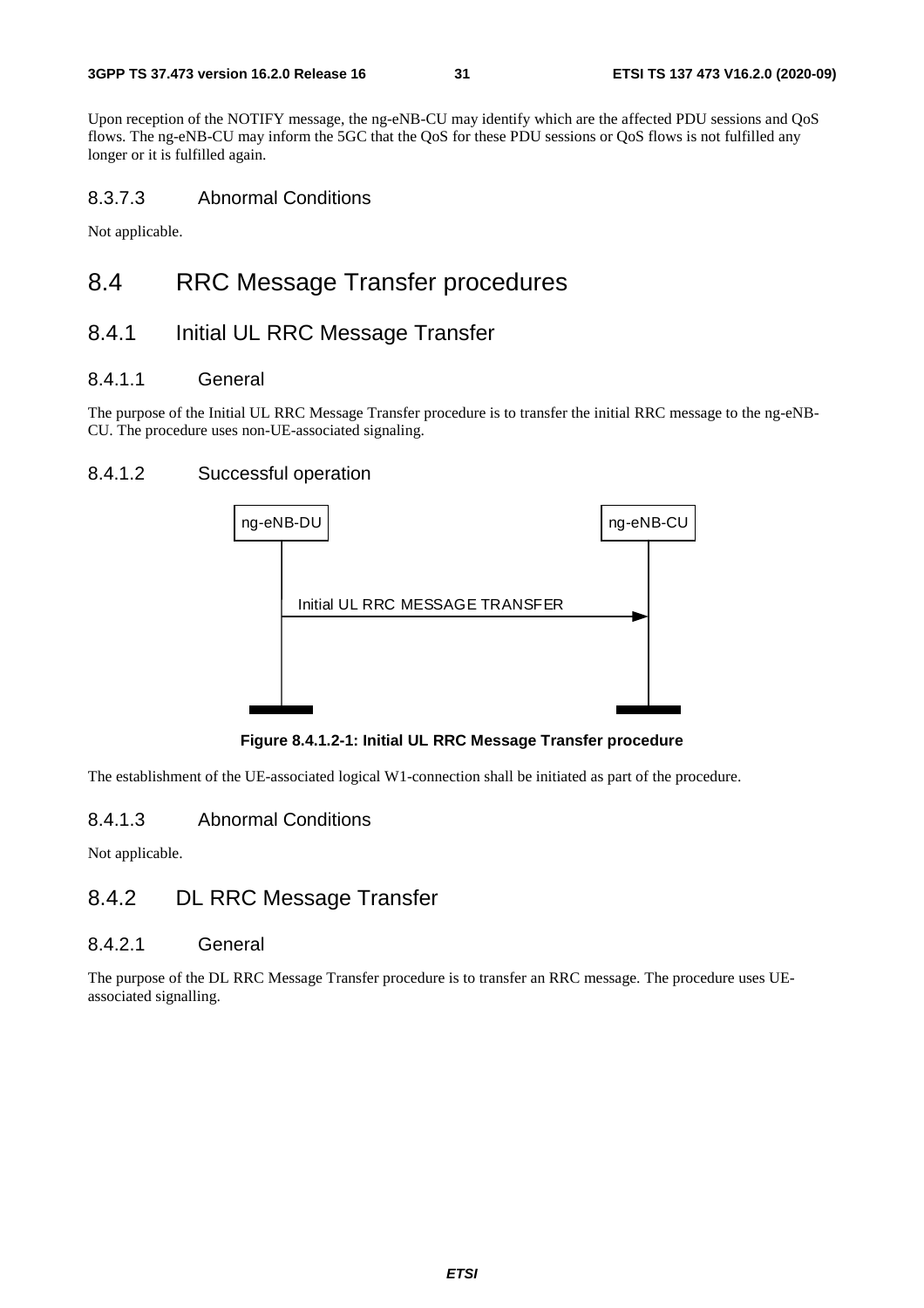### 8.4.2.2 Successful operation



**Figure 8.4.2.2-1: DL RRC Message Transfer procedure** 

If a UE-associated logical W1-connection exists, the DL RRC MESSAGE TRANSFER message shall contain the *ngeNB-DU UE W1AP ID* IE, which should be used by ng-eNB-DU to lookup the stored UE context. If no UE-associated logical W1-connection exists, the UE-associated logical W1-connection shall be established at reception of the DL RRC MESSAGE TRANSFER message.

The DL RRC MESSAGE TRANSFER message shall include, if available, the *old ng-eNB-DU UE W1AP ID* IE so that the ng-eNB-DU can retrieve the existing UE context in RRC connection reestablishment procedure, as defined in TS 38.401 [4].

If the ng-eNB-DU identifies the UE-associated logical W1-connection by the *ng-eNB-DU UE W1AP ID* IE in the DL RRC MESSAGE TRANSFER message and the *old ng-eNB-DU UE W1AP ID* IE is included, it shall release the old ngeNB-DU UE W1AP ID and the related configurations associated with the old ng-eNB-DU UE W1AP ID.

### 8.4.2.3 Abnormal Conditions

Not applicable.

### 8.4.3 UL RRC Message Transfer

### 8.4.3.1 General

The purpose of the UL RRC Message Transfer procedure is to transfer an uplink RRC message as UL RLC SDU to the ng-eNB-CU. The procedure uses UE-associated signalling.

### 8.4.3.2 Successful operation



**Figure 8.4.3.2-1: UL RRC Message Transfer procedure**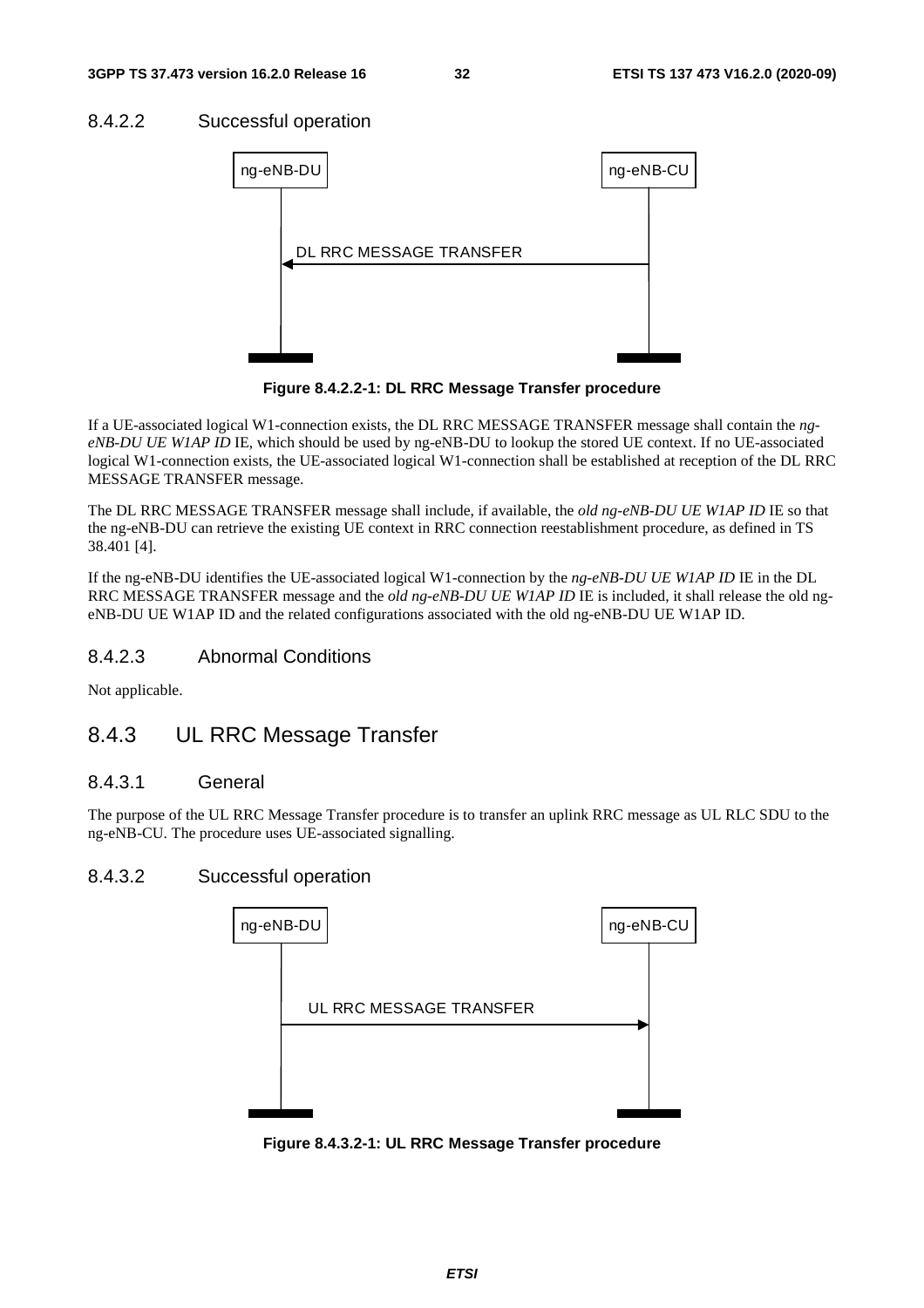When the ng-eNB-DU has received from the radio interface an RRC message to which a UE-associated logical W1 connection for the UE exists, the ng-eNB-DU shall send the UL RRC MESSAGE TRANSFER message to the ng-eNB-CU including the RRC message as a *RRC-Container* IE.

### 8.4.3.3 Abnormal Conditions

Not applicable.

### 8.4.4 RRC Delivery Report

Void

### 8.5 Warning Message Transmission Procedures

8.5.1 Write-Replace Warning

### 8.5.1.1 General

The purpose of Write-Replace Warning procedure is to start or overwrite the broadcasting of warning messages. The procedure uses non UE-associated signalling.

### 8.5.1.2 Successful Operation



**Figure 8.5.1.2-1: Write-Replace Warning procedure: successful operation** 

The ng-eNB-CU initiates the procedure by sending a WRITE-REPLACE WARNING REQUEST message to the ngeNB-DU.

Upon receipt of the WRITE-REPLACE WARNING REQUEST message, the ng-eNB-DU shall prioritise its resources to process the warning message.

The ng-eNB-DU acknowledges the WRITE-REPLACE WARNING REQUEST message by sending a WRITE-REPLACE WARNING RESPONSE message to the ng-eNB-CU.

### 8.5.1.3 Unsuccessful Operation

Not applicable.

### 8.5.1.4 Abnormal Conditions

Not applicable.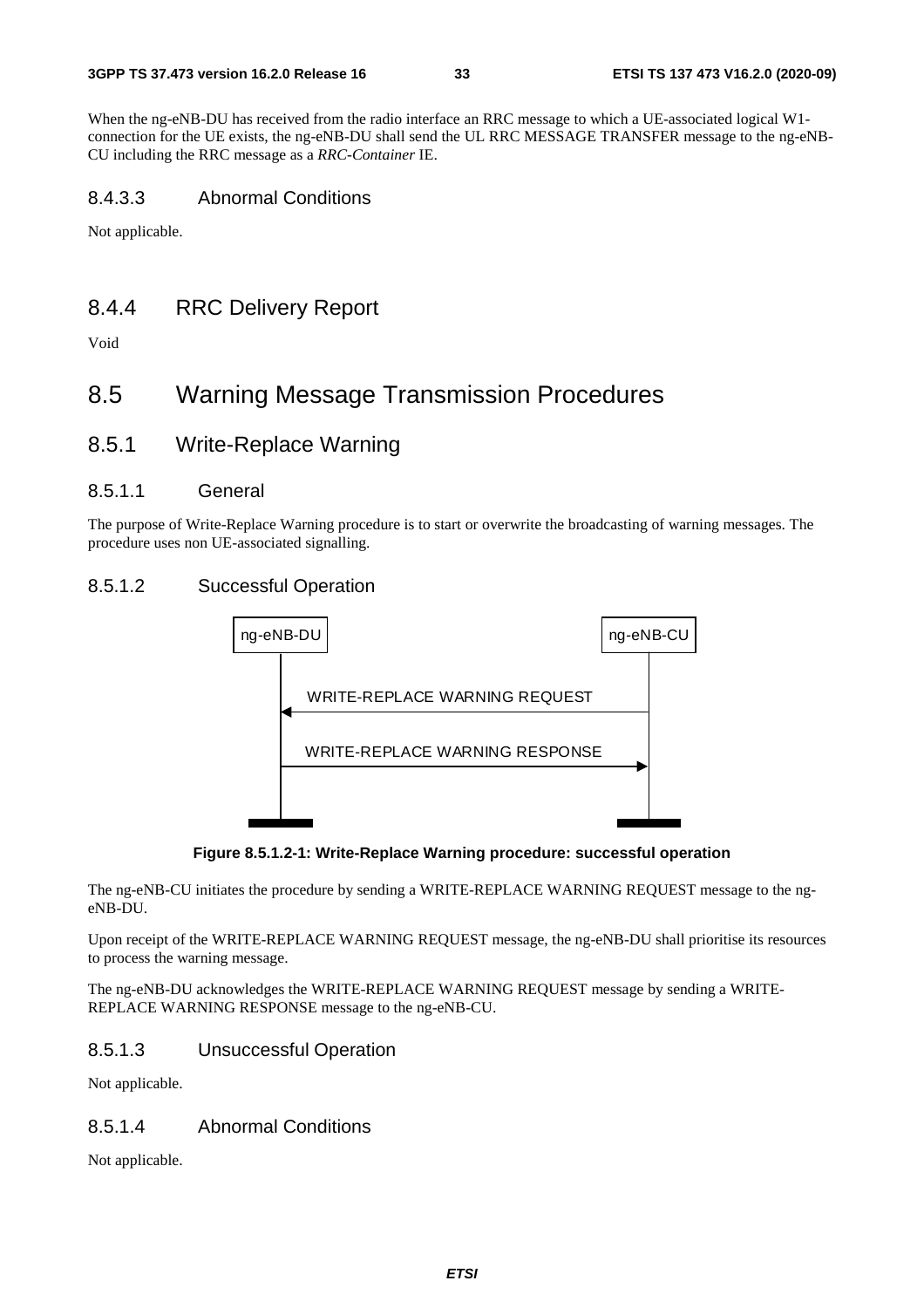### 8.5.2 PWS Cancel

### 8.5.2.1 General

The purpose of the PWS Cancel procedure is to cancel an already ongoing broadcast of a warning message. The procedure uses non UE-associated signalling.

### 8.5.2.2 Successful Operation



**Figure 8.5.2.2-1: PWS Cancel procedure: successful operation** 

The ng-eNB-CU initiates the procedure by sending a PWS CANCEL REQUEST message to the ng-eNB-DU.

The ng-eNB-DU shall acknowledge the PWS CANCEL REQUEST message by sending the PWS CANCEL RESPONSE message.

### 8.5.2.3 Unsuccessful Operation

Not applicable.

### 8.5.2.4 Abnormal Conditions

Not applicable.

### 8.5.3 PWS Restart Indication

### 8.5.3.1 General

The purpose of PWS Restart Indication procedure is to inform the ng-eNB-CU that PWS information for some or all cells of the ng-eNB-DU are available for reloading from the CBC if needed. The procedure uses non UE-associated signalling.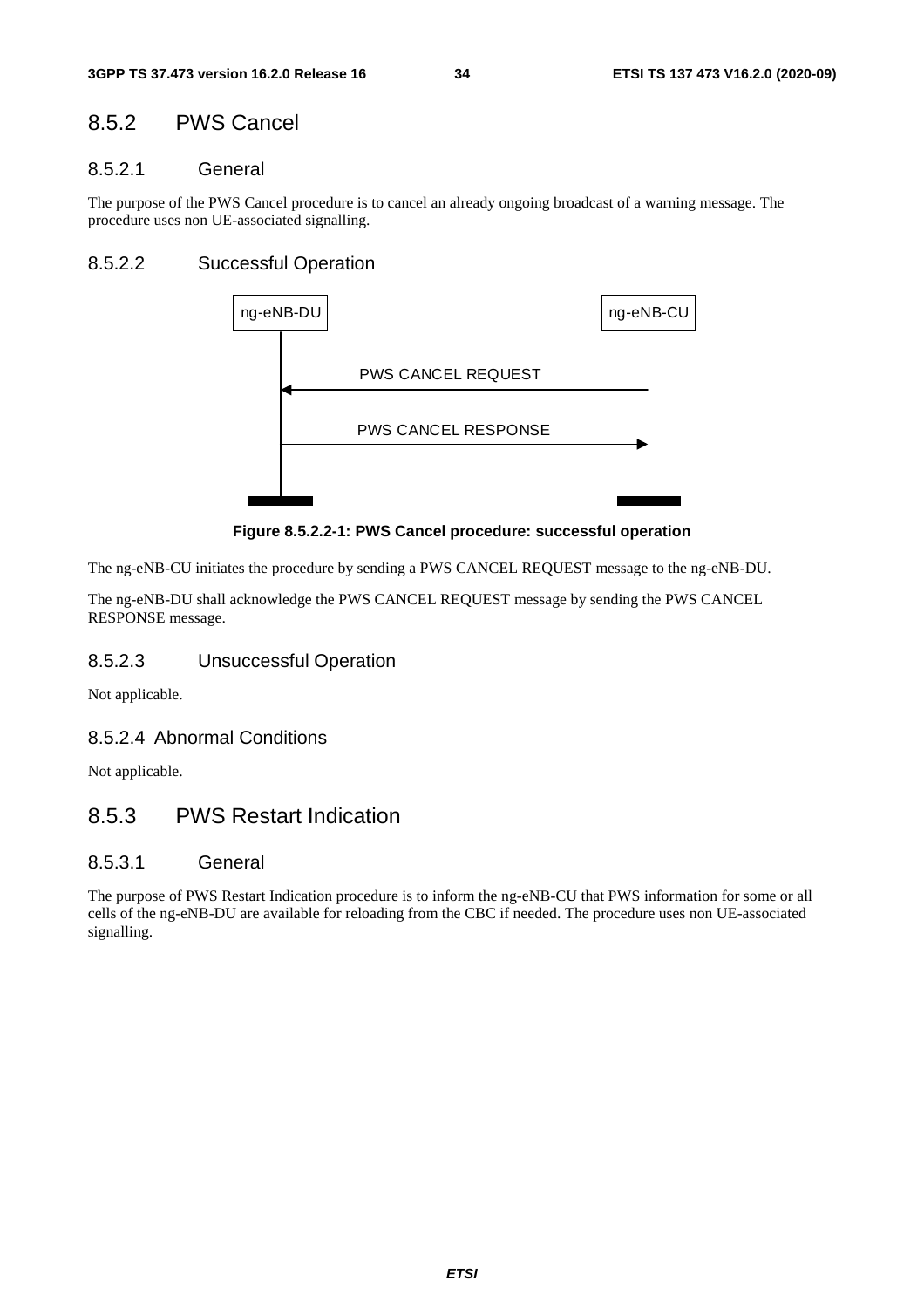### 8.5.3.2 Successful Operation



**Figure 8.5.3.2-1: PWS restart indication** 

The ng-eNB-DU initiates the procedure by sending a PWS RESTART INDICATION message to the ng-eNB-CU.

### 8.5.3.3 Abnormal Conditions

Not applicable.

### 8.5.4 PWS Failure Indication

### 8.5.4.1 General

The purpose of the PWS Failure Indication procedure is to inform the ng-eNB-CU that ongoing PWS operation for one or more cells of the ng-eNB-DU has failed. The procedure uses non UE-associated signalling.

### 8.5.4.2 Successful Operation



**Figure 8.5.4.2-1: PWS failure indication** 

The ng-eNB-DU initiates the procedure by sending a PWS FAILURE INDICATION message to the ng-eNB-CU.

### 8.5.4.3 Abnormal Conditions

Not applicable.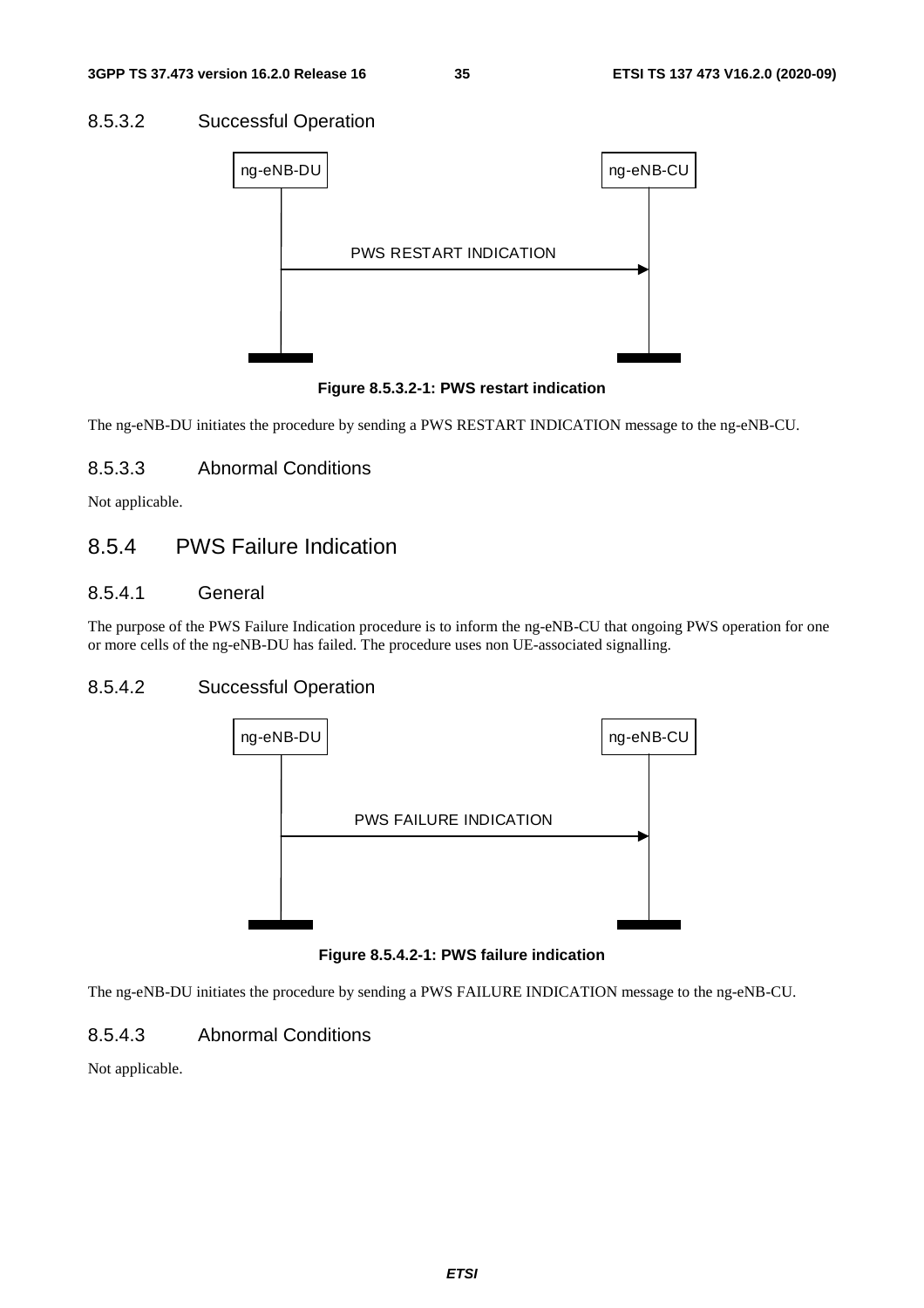# 8.6 Paging procedures

## 8.6.1 Paging

#### 8.6.1.1 General

The purpose of the Paging procedure is used to provide the paging information to enable the ng-eNB-DU to page a UE. The procedure uses non-UE associated signalling.

#### 8.6.1.2 Successful Operation



**Figure 8.6.1.2-1: Paging procedure. Successful operation.** 

The ng-eNB-CU initiates the procedure by sending a PAGING message.

The *Paging DRX* IE may be included in the PAGING message, and if present the ng-eNB-DU may use it to determine the final paging cycle for the UE.

At the reception of the PAGING message, the ng-eNB-DU shall perform paging of the UE in cells which belong to cells as indicated in the *Paging Cell List* IE.

#### 8.6.1.3 Abnormal Conditions

Not applicable.

# 9 Elements for W1AP Communication

# 9.1 General

Clauses 9.2 and 9.3 present the W1AP message and IE definitions in tabular format. The corresponding ASN.1 definition is presented in clause 9.4. In case there is contradiction between the tabular format and the ASN.1 definition, the ASN.1 shall take precedence, except for the definition of conditions for the presence of conditional IEs, where the tabular format shall take precedence.

The messages have been defined in accordance to the guidelines specified in TR 25.921 [21].

When specifying IEs which are to be represented by bitstrings, if not otherwise specifically stated in the semantics description of the concerned IE or elsewhere, the following principle applies with regards to the ordering of bits:

- The first bit (leftmost bit) contains the most significant bit (MSB);
- The last bit (rightmost bit) contains the least significant bit (LSB);
- When importing bitstrings from other specifications, the first bit of the bitstring contains the first bit of the concerned information;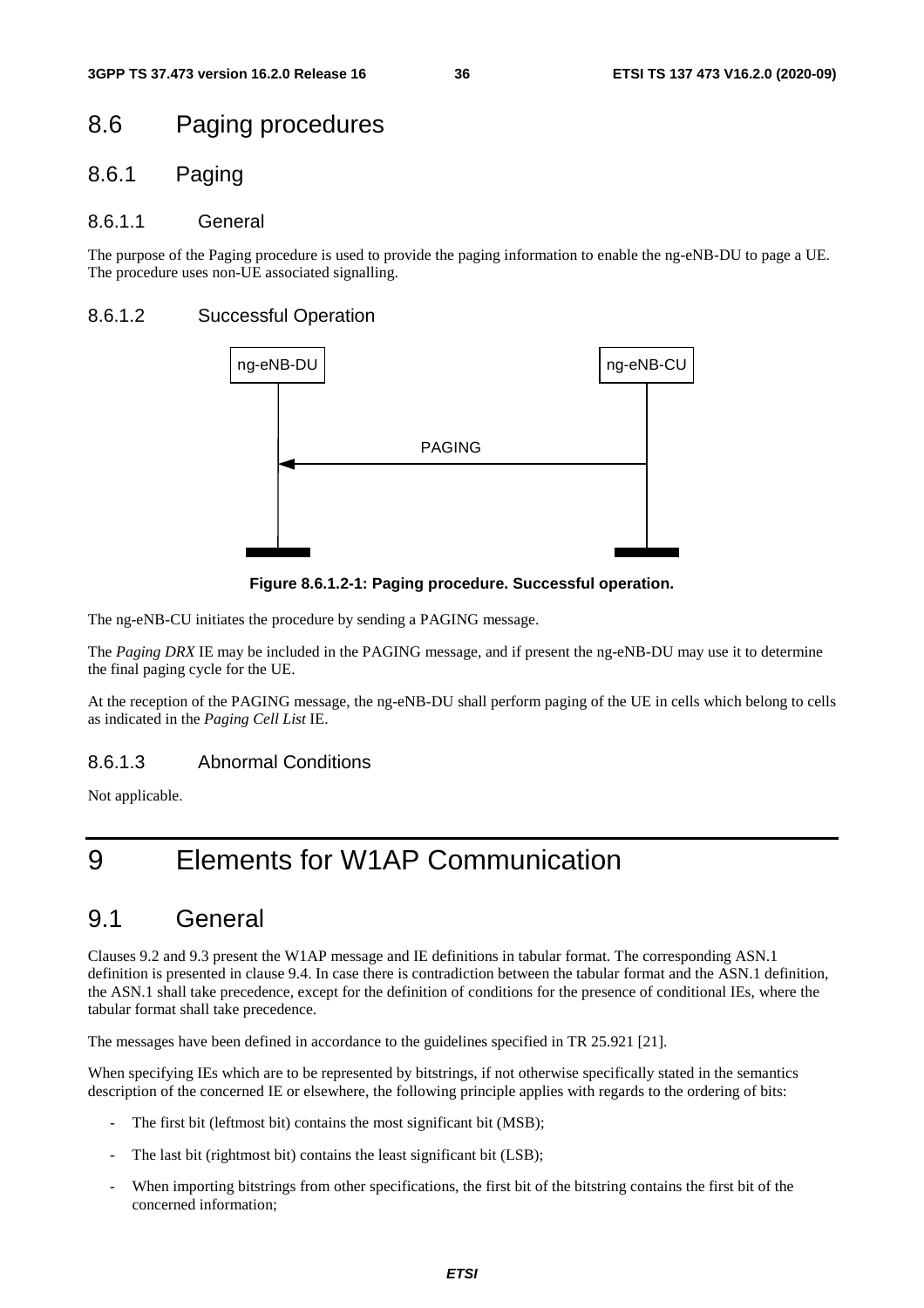The following attributes are used for the tabular description of the messages and information elements: Presence, Range Criticality and Assigned Criticality. Their definition and use can be found in TS 38.413 [19].

# 9.2 Message Functional Definition and Content

# 9.2.1 Interface Management messages

#### 9.2.1.1 RESET

This message is sent by both the ng-eNB-CU and the ng-eNB-DU and is used to request that the W1 interface, or parts of the W1 interface, to be reset.

| <b>IE/Group Name</b>                                     | <b>Presence</b> | Range                                                                                                            | IE type and                           | <b>Semantics</b> | <b>Criticalit</b> | <b>Assigned</b>    |
|----------------------------------------------------------|-----------------|------------------------------------------------------------------------------------------------------------------|---------------------------------------|------------------|-------------------|--------------------|
|                                                          |                 |                                                                                                                  | reference                             | description      | v                 | <b>Criticality</b> |
| Message Type                                             | M               |                                                                                                                  | 9.3.1.1                               |                  | <b>YES</b>        | reject             |
| Transaction ID                                           | M               |                                                                                                                  | 9.3.1.23                              |                  | YES.              | reject             |
| Cause                                                    | M               |                                                                                                                  | 9.3.1.2                               |                  | YES.              | ignore             |
| <b>CHOICE Reset Type</b>                                 | м               |                                                                                                                  |                                       |                  | <b>YES</b>        | reject             |
| >W1 interface                                            |                 |                                                                                                                  |                                       |                  |                   |                    |
| >>Reset All                                              | M               |                                                                                                                  | <b>ENUMERAT</b><br>ED (Reset<br>all,) |                  |                   |                    |
| >Part of W1 interface                                    |                 |                                                                                                                  |                                       |                  |                   |                    |
| >>UE-associated logical<br><b>W1-connection list</b>     |                 | 1                                                                                                                |                                       |                  |                   |                    |
| >>>UE-associated<br>logical W1-connection<br><b>Item</b> |                 | $1 \ldots$<br><maxnoofin<br>dividualW1C<br/><math>onnections <math>T</math></math><br/>oReset&gt;</maxnoofin<br> |                                       |                  | <b>EACH</b>       | reject             |
| >>>> ng-eNB-CU UE<br>W1AP ID                             | O               |                                                                                                                  | 9.3.1.4                               |                  |                   |                    |
| >>>> ng-eNB-DU UE<br>W1AP ID                             | $\circ$         |                                                                                                                  | 9.3.1.5                               |                  |                   |                    |

Direction: ng-eNB-CU  $\rightarrow$  ng-eNB-DU and ng-eNB-DU  $\rightarrow$  ng-eNB-CU

| Range bound                           | <b>Explanation</b>                                             |
|---------------------------------------|----------------------------------------------------------------|
| maxnoofIndividualW1ConnectionsToReset | Maximum no. of UE-associated logical W1-connections allowed to |
|                                       | reset in one message. Value is 65536.                          |

#### 9.2.1.2 RESET ACKNOWLEDGE

This message is sent by both the ng-eNB-CU and the ng-eNB-DU as a response to a RESET message.

Direction:  $ng-eNB-DU \rightarrow ng-eNB-CU$  and  $ng-eNB-CU \rightarrow ng-eNB-DU$ .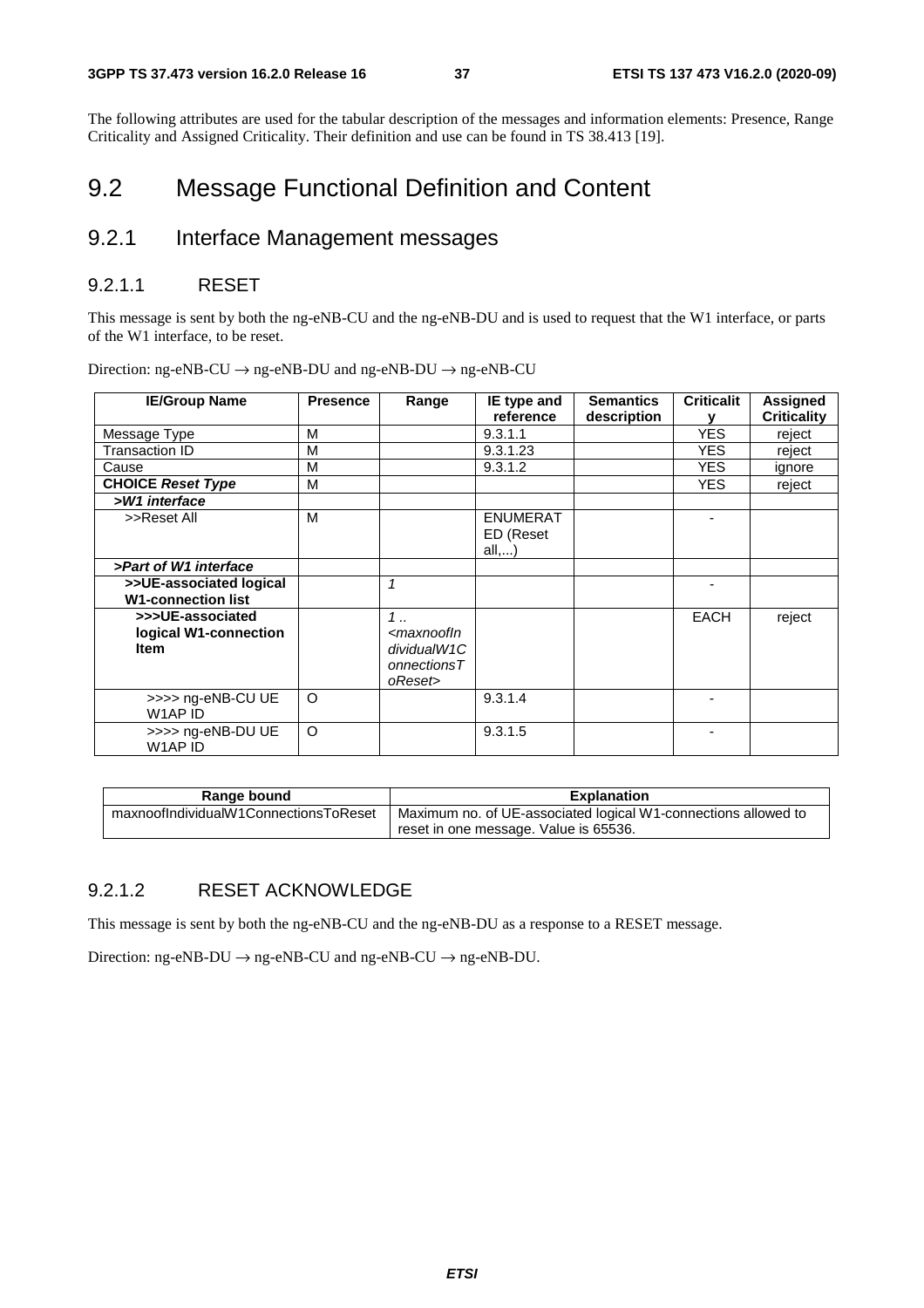| <b>IE/Group Name</b>         | <b>Presence</b> | Range                                                                   | IE type and | <b>Semantics</b> | <b>Criticality</b>       | <b>Assigned</b>    |
|------------------------------|-----------------|-------------------------------------------------------------------------|-------------|------------------|--------------------------|--------------------|
|                              |                 |                                                                         | reference   | description      |                          | <b>Criticality</b> |
| Message Type                 | M               |                                                                         | 9.3.1.1     |                  | <b>YES</b>               | reject             |
| Transaction ID               | м               |                                                                         | 9.3.1.23    |                  | <b>YES</b>               | reject             |
| <b>UE-associated logical</b> |                 | 0.1                                                                     |             |                  | <b>YES</b>               | ignore             |
| <b>W1-connection list</b>    |                 |                                                                         |             |                  |                          |                    |
| >UE-associated logical       |                 | 1.1                                                                     |             |                  | <b>EACH</b>              | ignore             |
| <b>W1-connection Item</b>    |                 | <maxnoofl<br>ndividualW<br/>1Connecti<br/>onsToRes<br/>et</maxnoofl<br> |             |                  |                          |                    |
| >>ng-eNB-CU UE<br>W1AP ID    | $\circ$         |                                                                         | 9.3.1.4     |                  | $\overline{\phantom{0}}$ |                    |
| >>ng-eNB-DU UE<br>W1AP ID    | $\circ$         |                                                                         | 9.3.1.5     |                  | ۰                        |                    |

| Range bound                           | <b>Explanation</b>                                             |
|---------------------------------------|----------------------------------------------------------------|
| maxnoofIndividualW1ConnectionsToReset | Maximum no. of UE-associated logical W1-connections allowed to |
|                                       | reset in one message. Value is 65536.                          |

### 9.2.1.3 ERROR INDICATION

This message is sent by both the ng-eNB-CU and the ng-eNB-DU and is used to indicate that some error has been detected in the node.

Direction: ng-eNB-CU  $\rightarrow$  ng-eNB-DU and ng-eNB-DU  $\rightarrow$  ng-eNB-CU

| <b>IE/Group Name</b> | <b>Presence</b> | Range | IE type<br>and<br>reference | <b>Semantics</b><br>description                                                          | <b>Criticality</b> | Assigned<br><b>Criticality</b> |
|----------------------|-----------------|-------|-----------------------------|------------------------------------------------------------------------------------------|--------------------|--------------------------------|
| Message Type         | M               |       | 9.3.1.1                     |                                                                                          | <b>YES</b>         | ignore                         |
| Transaction ID       | M               |       | 9.3.1.23                    | This IE shall<br>be ignored if<br>received in UE<br>associated<br>signalling<br>message. | <b>YES</b>         | reject                         |
| ng-eNB-CU UE W1AP ID | O               |       | 9.3.1.4                     |                                                                                          | <b>YES</b>         | ignore                         |
| ng-eNB-DU UE W1AP ID | O               |       | 9.3.1.5                     |                                                                                          | YES                | ignore                         |
| Cause                | М               |       | 9.3.1.2                     |                                                                                          | YES                | ignore                         |

#### 9.2.1.4 W1 SETUP REQUEST

This message is sent by the ng-eNB-DU to transfer information associated to a W1-C interface instance.

Direction: ng-eNB-DU  $\rightarrow$  ng-eNB-CU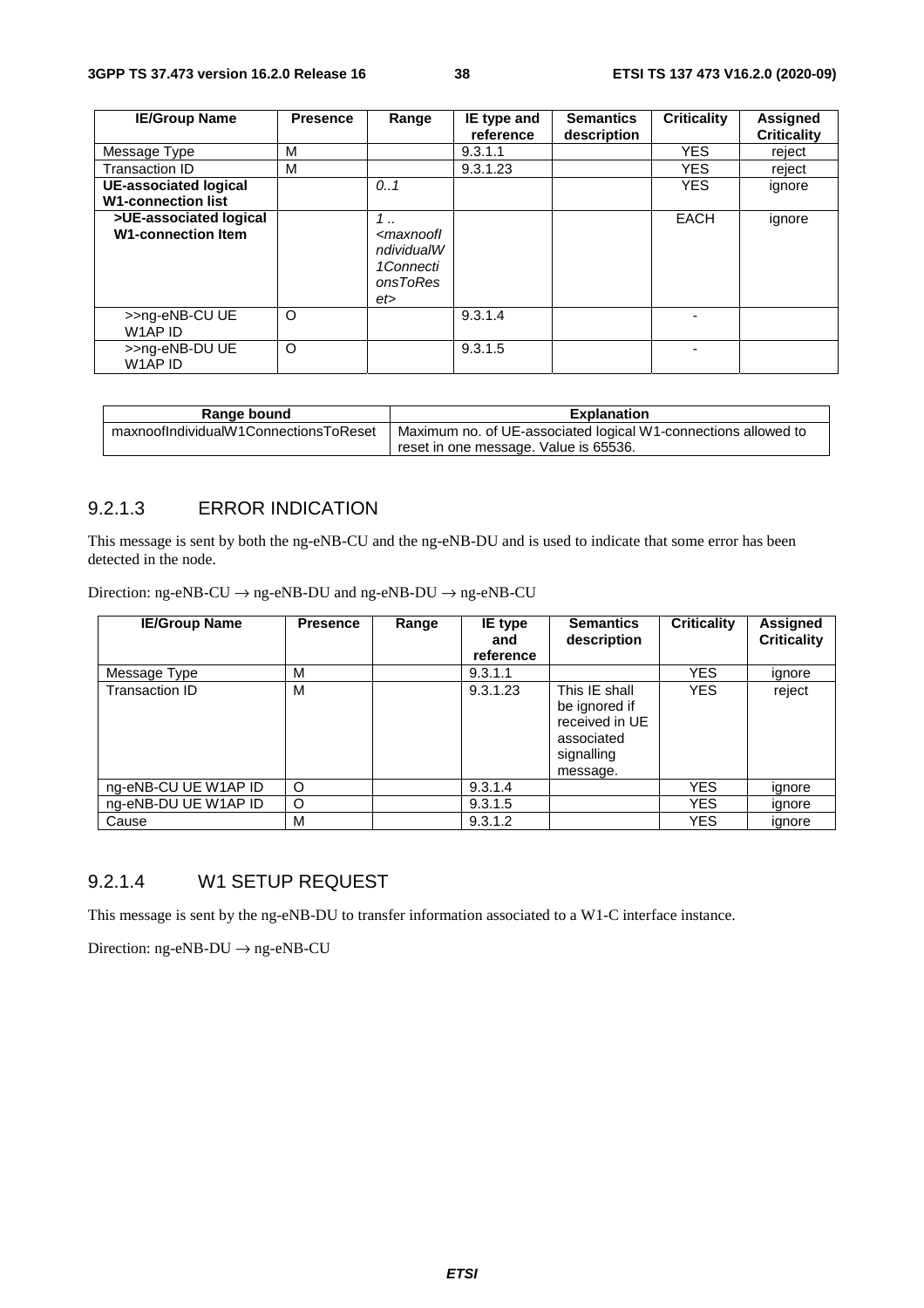| <b>IE/Group Name</b>                   | <b>Presence</b> | Range                                                 | IE type<br>and | <b>Semantics</b><br>description                                              | <b>Criticality</b> | <b>Assigned</b><br><b>Criticality</b> |
|----------------------------------------|-----------------|-------------------------------------------------------|----------------|------------------------------------------------------------------------------|--------------------|---------------------------------------|
|                                        |                 |                                                       | reference      |                                                                              |                    |                                       |
| Message Type                           | M               |                                                       | 9.3.1.1        |                                                                              | <b>YES</b>         | reject                                |
| <b>Transaction ID</b>                  | м               |                                                       | 9.3.1.23       |                                                                              | <b>YES</b>         | reject                                |
| ng-eNB-DU ID                           | м               |                                                       | 9.3.1.9        |                                                                              | <b>YES</b>         | reject                                |
| ng-eNB-DU Served Cells<br>List         |                 | 0.1                                                   |                | List of cells<br>configured in<br>the ng-eNB-<br>DU                          | <b>YES</b>         | reject                                |
| >ng-eNB-DU Served<br><b>Cells Item</b> |                 | 1.1<br><maxcellin<br>ng-<br/>eNBDU&gt;</maxcellin<br> |                |                                                                              | <b>EACH</b>        | reject                                |
| >>Served Cell<br>Information           | M               |                                                       | 9.3.1.10       | Information<br>about the cells<br>configured in<br>the ng-eNB-<br>DU         |                    |                                       |
| >>ng-eNB-DU System<br>Information      | O               |                                                       | 9.3.1.18       | <b>RRC</b> container<br>with system<br>information<br>owned by ng-<br>eNB-DU |                    |                                       |

| Range bound       | <b>Explanation</b>                                                      |
|-------------------|-------------------------------------------------------------------------|
| maxCellinng-eNBDU | Maximum no. cells that can be served by an ng-eNB-DU. Value is<br>-512. |

# 9.2.1.5 W1 SETUP RESPONSE

This message is sent by the ng-eNB-CU to transfer information associated to a W1-C interface instance.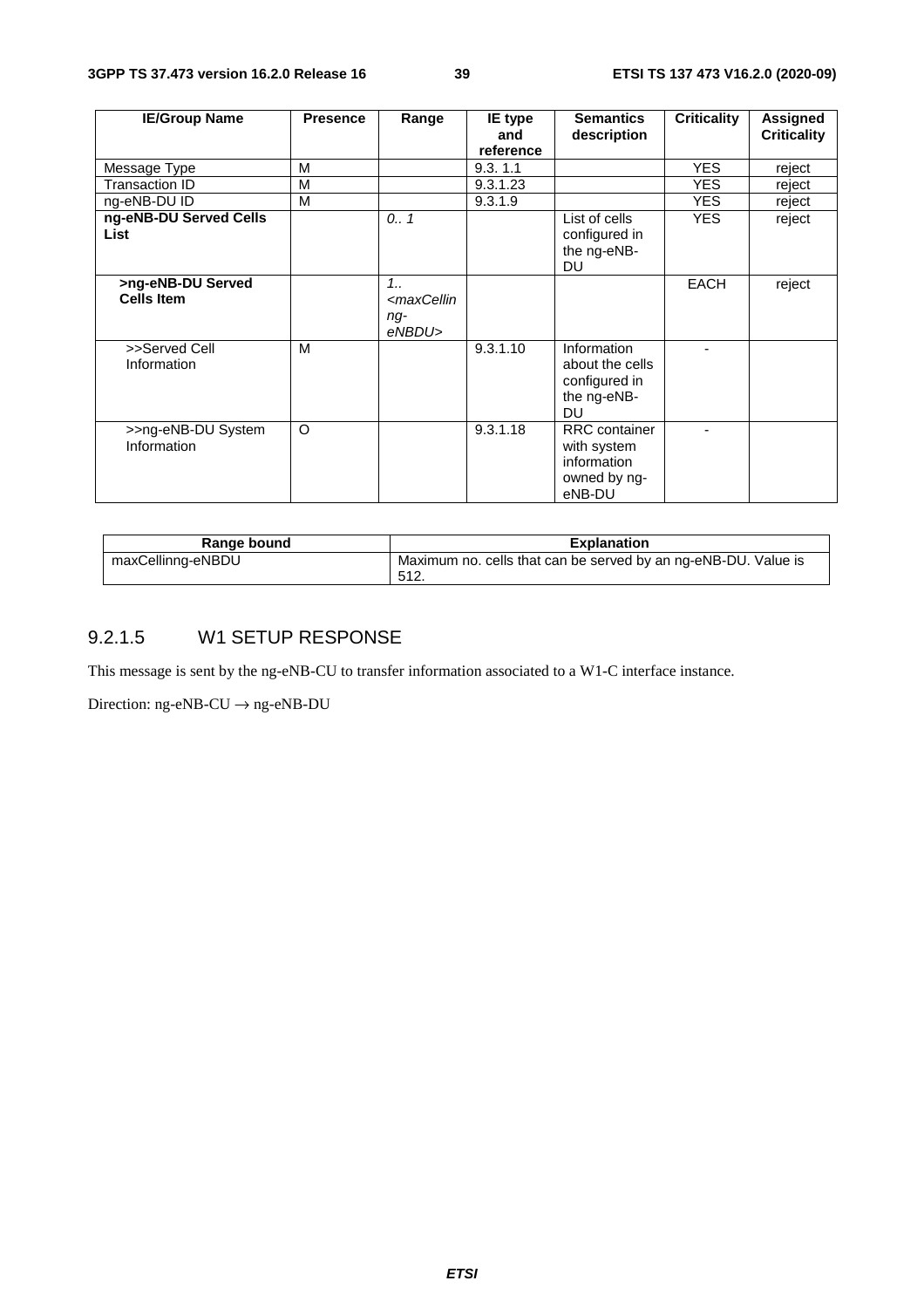| <b>IE/Group Name</b>                     | <b>Presence</b> | Range                                                                           | IE type<br>and           | <b>Semantics</b><br>description                                                                                                                 | <b>Criticality</b>       | <b>Assigned</b><br><b>Criticality</b> |
|------------------------------------------|-----------------|---------------------------------------------------------------------------------|--------------------------|-------------------------------------------------------------------------------------------------------------------------------------------------|--------------------------|---------------------------------------|
|                                          |                 |                                                                                 | reference                |                                                                                                                                                 |                          |                                       |
| Message Type                             | M               |                                                                                 | 9.3.1.1                  |                                                                                                                                                 | <b>YES</b>               | reject                                |
| <b>Transaction ID</b>                    | M               |                                                                                 | 9.3.1.23                 |                                                                                                                                                 | <b>YES</b>               | reject                                |
| <b>Cells to be Activated List</b>        |                 | 0.1                                                                             |                          |                                                                                                                                                 | <b>YES</b>               | reject                                |
| >Cells to be Activated                   |                 | 1.1                                                                             |                          | List of cells to                                                                                                                                | <b>EACH</b>              | reject                                |
| List Item                                |                 | <maxcellin< td=""><td></td><td>be activated</td><td></td><td></td></maxcellin<> |                          | be activated                                                                                                                                    |                          |                                       |
|                                          |                 | ng-<br>eNBDU>                                                                   |                          |                                                                                                                                                 |                          |                                       |
| >> E-UTRAN CGI                           | M               |                                                                                 | 9.3.1.12                 |                                                                                                                                                 | $\overline{\phantom{a}}$ |                                       |
| >> E-UTRAN PCI                           | $\Omega$        |                                                                                 | <b>INTEGER</b><br>(0503) | <b>Physical Cell</b><br>ID                                                                                                                      |                          |                                       |
| >>ng-eNB-CU System<br>Information        | $\Omega$        |                                                                                 | 9.3.1.33                 | <b>RRC</b><br>container with<br>system<br>information<br>owned by ng-<br>eNB-CU                                                                 | <b>YES</b>               | reject                                |
| >>Available PLMN List                    | O               |                                                                                 | 9.3.1.47                 |                                                                                                                                                 | <b>YES</b>               | ignore                                |
| >>Extended Available<br><b>PLMN List</b> | $\Omega$        |                                                                                 | 9.3.1.55                 | This is<br>included if<br>Available<br><b>PLMN List IE</b><br>is included<br>and if more<br>than 6<br>Available<br>PLMNs is to<br>be signalled. | <b>YES</b>               | ignore                                |

| Range bound       | <b>Explanation</b>                                                      |
|-------------------|-------------------------------------------------------------------------|
| maxCellinng-eNBDU | Maximum no. cells that can be served by an ng-eNB-DU. Value is<br>-512. |

### 9.2.1.6 W1 SETUP FAILURE

This message is sent by the ng-eNB-CU to indicate W1 Setup failure.

Direction: ng-eNB-CU  $\rightarrow$  ng-eNB-DU

| <b>IE/Group Name</b> | <b>Presence</b> | Range | IE type<br>and<br>reference | <b>Semantics</b><br>description | <b>Criticality</b> | <b>Assigned</b><br><b>Criticality</b> |
|----------------------|-----------------|-------|-----------------------------|---------------------------------|--------------------|---------------------------------------|
| Message Type         | M               |       | 9.3.1.1                     |                                 | YES                | reiect                                |
| Transaction ID       | M               |       | 9.3.1.23                    |                                 | YES                | reiect                                |
| Cause                | M               |       | 9.3.1.2                     |                                 | YES                | ignore                                |

#### 9.2.1.7 NG-ENB-DU CONFIGURATION UPDATE

This message is sent by the ng-eNB-DU to transfer updated information associated to a W1-C interface instance.

| <b>IE/Group Name</b>            | <b>Presence</b> | Range | IE type and<br>reference | <b>Semantics</b><br>description                               | <b>Criticalit</b> | Assigned<br><b>Criticality</b> |
|---------------------------------|-----------------|-------|--------------------------|---------------------------------------------------------------|-------------------|--------------------------------|
| Message Type                    | M               |       | 9.3.1.1                  |                                                               | YES               | reject                         |
| Transaction ID                  | M               |       | 9.3.1.23                 |                                                               | YES               | reject                         |
| <b>Served Cells To Add List</b> |                 | 0.1   |                          | Complete list<br>of added cells<br>served by the<br>ng-eNB-DU | <b>YES</b>        | reject                         |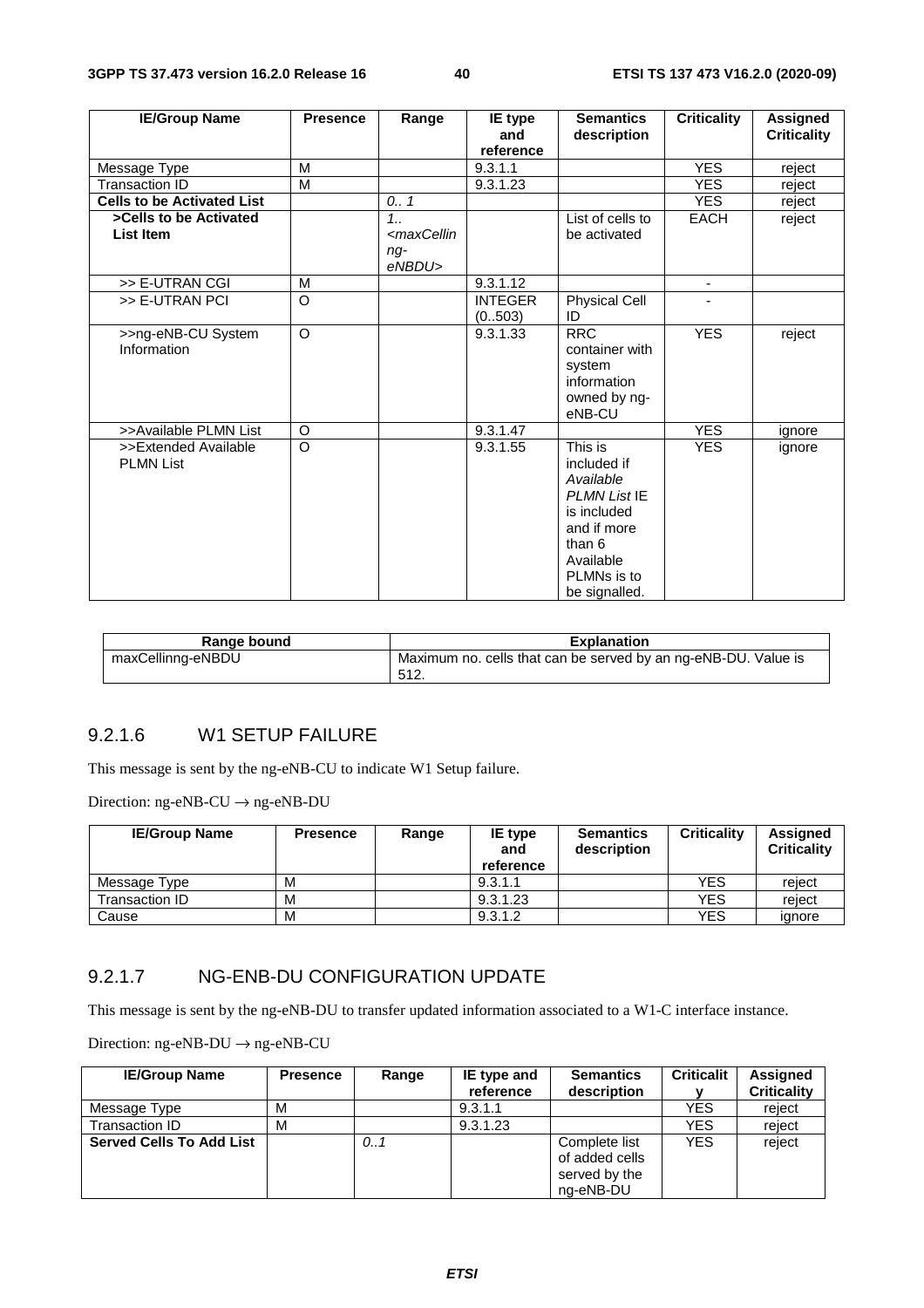| >Served Cells To Add<br><b>Item</b>          |                | 1<br><maxcellinn< th=""><th></th><th></th><th>EACH</th><th>reject</th></maxcellinn<> |                            |                                                                              | EACH                     | reject |
|----------------------------------------------|----------------|--------------------------------------------------------------------------------------|----------------------------|------------------------------------------------------------------------------|--------------------------|--------|
|                                              |                | g-eNBDU>                                                                             |                            |                                                                              |                          |        |
| >>Served Cell<br>Information                 | M              |                                                                                      | 9.3.1.10                   | Information<br>about the cells<br>configured in<br>the ng-eNB-DU             | $\blacksquare$           |        |
| >>ng-eNB-DU System<br>Information            | $\circ$        |                                                                                      | 9.3.1.18                   | <b>RRC</b> container<br>with system<br>information<br>owned by ng-<br>eNB-DU | $\blacksquare$           |        |
| <b>Served Cells To Modify</b><br>List        |                | 0.1                                                                                  |                            | Complete list<br>of modified<br>cells served by<br>the ng-eNB-DU             | <b>YES</b>               | reject |
| >Served Cells To<br><b>Modify Item</b>       |                | $1 \ldots$<br><maxcellinn<br>g-eNBDU&gt;</maxcellinn<br>                             |                            |                                                                              | EACH                     | reject |
| >>Old E-UTRAN CGI                            | M              |                                                                                      | E-UTRAN<br>CGI<br>9.3.1.12 |                                                                              | $\blacksquare$           |        |
| >>Served Cell<br>Information                 | $\overline{M}$ |                                                                                      | 9.3.1.10                   | Information<br>about the cells<br>configured in<br>the ng-eNB-DU             |                          |        |
| >>ng-eNB-DU System<br>Information            | $\circ$        |                                                                                      | 9.3.1.18                   | <b>RRC</b> container<br>with system<br>information<br>owned by ng-<br>eNB-DU |                          |        |
| <b>Served Cells To Delete</b><br><b>List</b> |                | 0.1                                                                                  |                            | Complete list<br>of deleted cells<br>served by the<br>ng-eNB-DU              | <b>YES</b>               | reject |
| >Served Cells To<br><b>Delete Item</b>       |                | $1_{1}$<br><maxcellinn<br>g-eNBDU&gt;</maxcellinn<br>                                |                            |                                                                              | <b>EACH</b>              | reject |
| >>Old E-UTRAN CGI                            | M              |                                                                                      | E-UTRAN<br>CGI<br>9.3.1.12 |                                                                              | $\blacksquare$           |        |
| <b>Cells Status List</b>                     |                | 0.1                                                                                  |                            | Complete list<br>of active cells                                             | <b>YES</b>               | reject |
| > Cells Status Item                          |                | 0<br><maxcellinn<br>g-eNBDU&gt;</maxcellinn<br>                                      |                            |                                                                              | <b>EACH</b>              | reject |
| >> E-UTRAN CGI                               | M              |                                                                                      | 9.3.1.12                   |                                                                              |                          |        |
| >> Service Status                            | M              |                                                                                      | 9.3.1.48                   |                                                                              | $\overline{\phantom{a}}$ |        |
| ng-eNB-DU ID                                 | $\mathsf O$    |                                                                                      | 9.3.1.9                    |                                                                              | <b>YES</b>               | reject |

| Range bound       | <b>Explanation</b>                                             |
|-------------------|----------------------------------------------------------------|
| maxCellinng-eNBDU | Maximum no. cells that can be served by an ng-eNB-DU. Value is |
|                   | 512                                                            |

# 9.2.1.8 NG-ENB-DU CONFIGURATION UPDATE ACKNOWLEDGE

This message is sent by an ng-eNB-CU to an ng-eNB-DU to acknowledge update of information associated to a W1-C interface instance.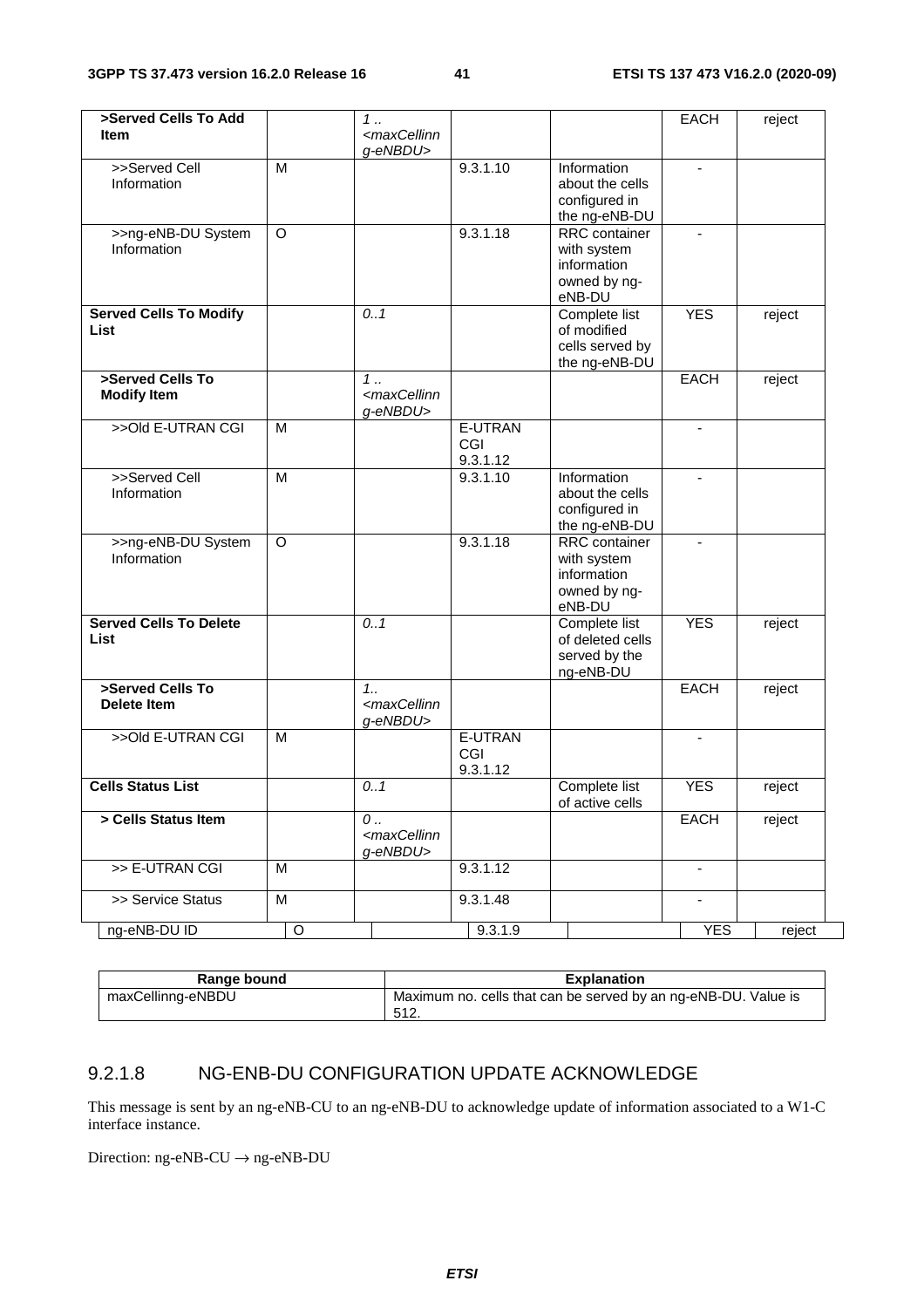| <b>IE/Group Name</b>                     | <b>Presence</b> | Range                                                           | IE type and    | <b>Semantics</b>                 | <b>Criticality</b>       | <b>Assigned</b>    |
|------------------------------------------|-----------------|-----------------------------------------------------------------|----------------|----------------------------------|--------------------------|--------------------|
|                                          |                 |                                                                 | reference      | description                      |                          | <b>Criticality</b> |
| Message Type                             | M               |                                                                 | 9.3.1.1        |                                  | <b>YES</b>               | reject             |
| <b>Transaction ID</b>                    | $\overline{M}$  |                                                                 | 9.3.1.23       |                                  | <b>YES</b>               | reject             |
| <b>Cells to be Activated</b>             |                 | 0.1                                                             |                | List of cells to                 | <b>YES</b>               | reject             |
| List                                     |                 |                                                                 |                | be activated                     |                          |                    |
| >Cells to be Activated                   |                 | 1.1                                                             |                |                                  | EACH                     | reject             |
| List Item                                |                 | <maxcell< td=""><td></td><td></td><td></td><td></td></maxcell<> |                |                                  |                          |                    |
|                                          |                 | inng-                                                           |                |                                  |                          |                    |
|                                          |                 | eNBDU>                                                          |                |                                  |                          |                    |
| >> E-UTRAN CGI                           | M               |                                                                 | 9.3.1.12       |                                  | $\overline{\phantom{a}}$ |                    |
| >> E-UTRAN PCI                           | $\overline{O}$  |                                                                 | <b>INTEGER</b> | Physical Cell ID                 |                          |                    |
|                                          |                 |                                                                 | (0.503)        |                                  |                          |                    |
| >> ng-eNB-CU                             | $\circ$         |                                                                 | 9.3.1.33       | RRC container                    | <b>YES</b>               | reject             |
| System Information                       |                 |                                                                 |                | with system                      |                          |                    |
|                                          |                 |                                                                 |                | information                      |                          |                    |
|                                          |                 |                                                                 |                | owned by ng-                     |                          |                    |
|                                          |                 |                                                                 |                | eNB-CU                           |                          |                    |
| >>Available PLMN                         | $\circ$         |                                                                 | 9.3.1.47       |                                  | <b>YES</b>               | ignore             |
| List                                     |                 |                                                                 |                |                                  |                          |                    |
|                                          | $\Omega$        |                                                                 |                |                                  |                          |                    |
| >>Extended Available<br><b>PLMN List</b> |                 |                                                                 | 9.3.1.55       | This is included<br>if Available | <b>YES</b>               | ignore             |
|                                          |                 |                                                                 |                | PLMN List IE is                  |                          |                    |
|                                          |                 |                                                                 |                | included and if                  |                          |                    |
|                                          |                 |                                                                 |                | more than 6                      |                          |                    |
|                                          |                 |                                                                 |                | Available                        |                          |                    |
|                                          |                 |                                                                 |                | PLMNs is to be                   |                          |                    |
|                                          |                 |                                                                 |                | signalled.                       |                          |                    |
| <b>Cells to be Deactivated</b>           |                 | 0.7                                                             |                | List of cells to                 | <b>YES</b>               | reject             |
| List                                     |                 |                                                                 |                | be deactivated                   |                          |                    |
| >Cells to be                             |                 | 1.1                                                             |                |                                  | <b>EACH</b>              | reject             |
| <b>Deactivated List Item</b>             |                 | <maxcell< td=""><td></td><td></td><td></td><td></td></maxcell<> |                |                                  |                          |                    |
|                                          |                 | inng-                                                           |                |                                  |                          |                    |
|                                          |                 | eNBDU>                                                          |                |                                  |                          |                    |
| >> E-UTRAN CGI                           | M               |                                                                 | 9.3.1.12       |                                  |                          | ٠                  |
|                                          |                 |                                                                 |                |                                  |                          |                    |

| Range bound       | <b>Explanation</b>                                                     |
|-------------------|------------------------------------------------------------------------|
| maxCellinng-eNBDU | Maximum no. cells that can be served by an ng-eNB-DU. Value is<br>512. |

#### 9.2.1.9 NG-ENB-DU CONFIGURATION UPDATE FAILURE

This message is sent by the ng-eNB-CU to indicate ng-eNB-DU Configuration Update failure.

Direction: ng-eNB-CU  $\rightarrow$  ng-eNB-DU

| <b>IE/Group Name</b> | <b>Presence</b> | Range | IE type<br>and<br>reference | <b>Semantics</b><br>description | <b>Criticality</b> | Assigned<br><b>Criticality</b> |
|----------------------|-----------------|-------|-----------------------------|---------------------------------|--------------------|--------------------------------|
| Message Type         | м               |       | 9.3.1.1                     |                                 | <b>YES</b>         | reject                         |
| Transaction ID       | м               |       | 9.3.1.23                    |                                 | <b>YES</b>         | reject                         |
| Cause                | M               |       | 9.3.1.2                     |                                 | <b>YES</b>         | ignore                         |

#### 9.2.1.10 NG-ENB-CU CONFIGURATION UPDATE

This message is sent by the ng-eNB-CU to transfer updated information associated to a W1-C interface instance.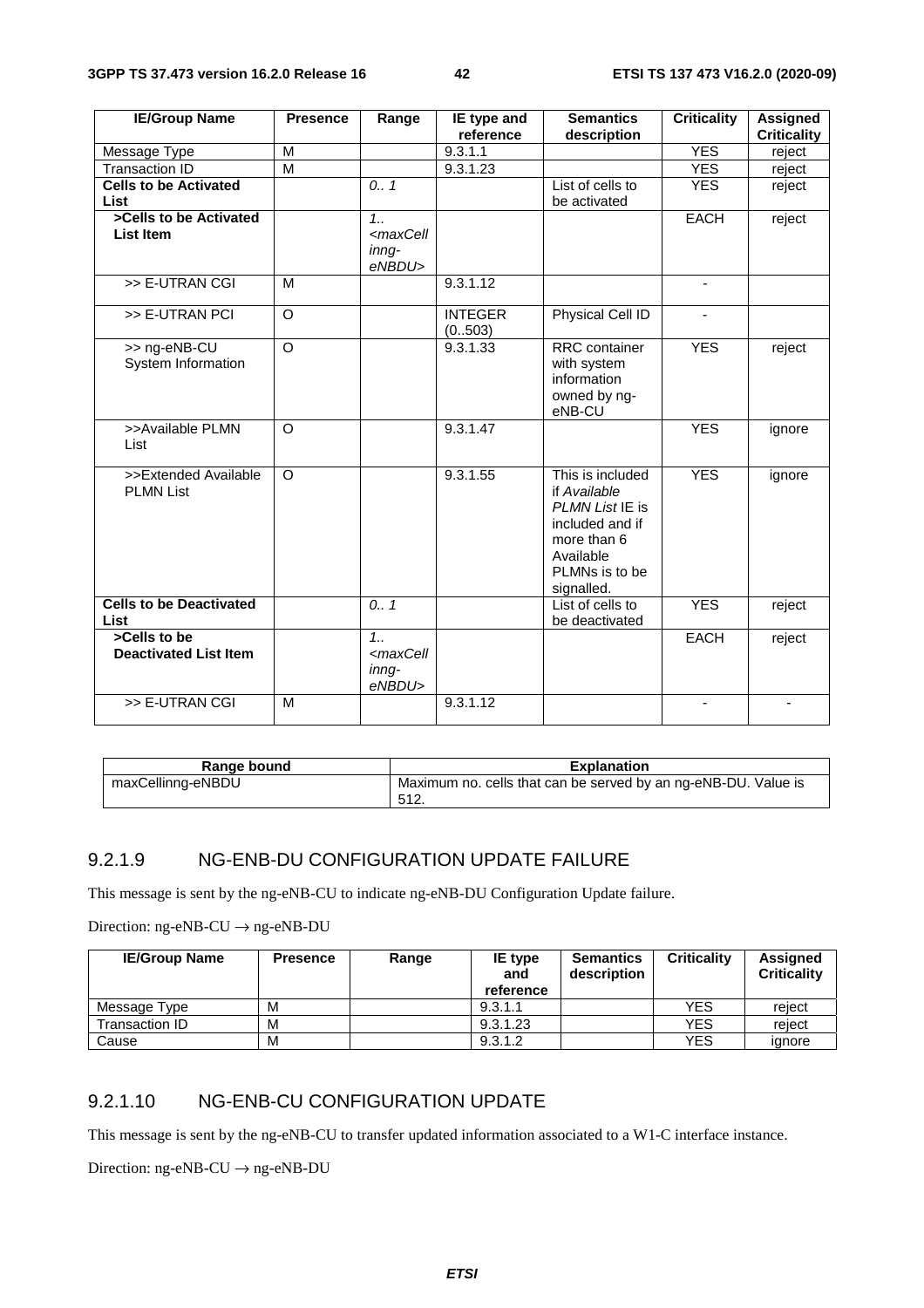| <b>IE/Group Name</b>                         | <b>Presence</b>         | Range                                                          | <b>IE</b> type<br>and     | <b>Semantics</b><br>description                                                                                                                       | <b>Criticality</b> | <b>Assigned</b><br><b>Criticality</b> |
|----------------------------------------------|-------------------------|----------------------------------------------------------------|---------------------------|-------------------------------------------------------------------------------------------------------------------------------------------------------|--------------------|---------------------------------------|
|                                              |                         |                                                                | reference                 |                                                                                                                                                       |                    |                                       |
| Message Type                                 | $\overline{M}$          |                                                                | 9.3.1.1                   |                                                                                                                                                       | <b>YES</b>         | reject                                |
| <b>Transaction ID</b>                        | $\overline{\mathsf{M}}$ |                                                                | 9.3.1.23                  |                                                                                                                                                       | <b>YES</b>         | reject                                |
| <b>Cells to be Activated</b><br>List         |                         | 0.1                                                            |                           | List of cells<br>to be<br>activated or<br>modified                                                                                                    | <b>YES</b>         | reject                                |
| >Cells to be<br><b>Activated List Item</b>   |                         | 1.1<br><maxcellinng-<br>eNBDU&gt;</maxcellinng-<br>            |                           |                                                                                                                                                       | <b>EACH</b>        | reject                                |
| >> E-UTRAN CGI                               | M                       |                                                                | 9.3.1.12                  |                                                                                                                                                       | $\blacksquare$     |                                       |
| >> E-UTRAN PCI                               | $\overline{O}$          |                                                                | <b>INTEGER</b><br>(0.503) | Physical<br>Cell ID                                                                                                                                   | ÷,                 |                                       |
| >> ng-eNB-CU<br>System Information           | $\overline{\circ}$      |                                                                | 9.3.1.33                  | <b>RRC</b><br>container<br>with system<br>information<br>owned by<br>ng-eNB-CU                                                                        | <b>YES</b>         | reject                                |
| >>Available PLMN<br>List                     | $\circ$                 |                                                                | 9.3.1.47                  |                                                                                                                                                       | <b>YES</b>         | ignore                                |
| >>Extended<br>Available PLMN List            | $\overline{O}$          |                                                                | 9.3.1.55                  | This is<br>included if<br>Available<br><b>PLMN List</b><br>IE is<br>included<br>and if more<br>than 6<br>Available<br>PLMNs is to<br>be<br>signalled. | <b>YES</b>         | ignore                                |
| <b>Cells to be Deactivated</b><br>List       |                         | 0.1                                                            |                           | List of cells<br>to be<br>deactivated                                                                                                                 | <b>YES</b>         | reject                                |
| >Cells to be<br><b>Deactivated List Item</b> |                         | 1 <sub>1</sub><br><maxcellinng-<br>eNBDU&gt;</maxcellinng-<br> |                           |                                                                                                                                                       | <b>EACH</b>        | reject                                |
| >> E-UTRAN CGI                               | $\overline{M}$          |                                                                | 9.3.1.12                  |                                                                                                                                                       | $\blacksquare$     |                                       |

| Range bound       | Explanation                                                  |
|-------------------|--------------------------------------------------------------|
| maxCellinng-eNBDU | Maximum numerbs of cells that can be served by an ng-eNB-DU. |
|                   | Value is 512.                                                |

#### 9.2.1.11 NG-ENB-CU CONFIGURATION UPDATE ACKNOWLEDGE

This message is sent by an ng-eNB-DU to an ng-eNB-CU to acknowledge update of information associated to a W1-C interface instance.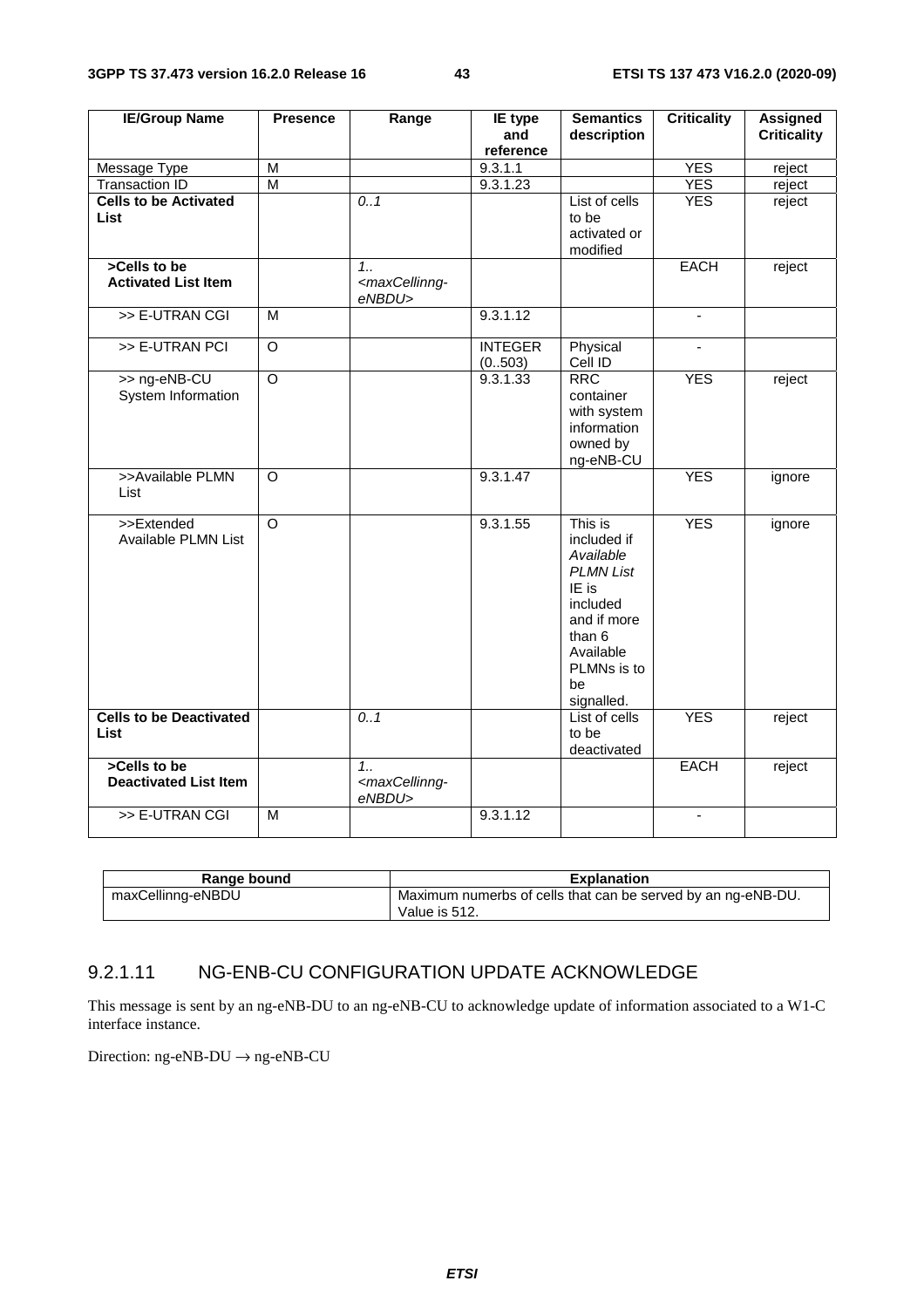| <b>IE/Group Name</b>                               | <b>Presence</b> | Range                                           | IE type and<br>reference | <b>Semantics</b><br>description                      | <b>Criticality</b> | <b>Assigned</b><br><b>Criticality</b> |
|----------------------------------------------------|-----------------|-------------------------------------------------|--------------------------|------------------------------------------------------|--------------------|---------------------------------------|
| Message Type                                       | м               |                                                 | 9.3.1.1                  |                                                      | <b>YES</b>         | reject                                |
| Transaction ID                                     | M               |                                                 | 9.3.1.23                 |                                                      | <b>YES</b>         | reject                                |
| <b>Cells Failed to be</b><br><b>Activated List</b> |                 | 0.1                                             |                          | List of cells<br>which are failed<br>to be activated | <b>YES</b>         | reject                                |
| >Cells Failed to be<br><b>Activated Item</b>       |                 | 1. <maxcellinng-<br>eNBDU&gt;</maxcellinng-<br> |                          |                                                      | <b>EACH</b>        | reject                                |
| >> E-UTRAN CGI                                     | M               |                                                 | 9.3.1.12                 |                                                      |                    |                                       |
| >>Cause                                            | M               |                                                 | 9.3.1.2                  |                                                      |                    |                                       |

| Range bound       | <b>Explanation</b>                                                      |
|-------------------|-------------------------------------------------------------------------|
| maxCellinng-eNBDU | Maximum no. cells that can be served by an ng-eNB-DU. Value is<br>-512. |

## 9.2.1.12 NG-ENB-CU CONFIGURATION UPDATE FAILURE

This message is sent by the ng-eNB-DU to indicate ng-eNB-CU Configuration Update failure.

Direction: ng-eNB-DU → ng-eNB-CU

| <b>IE/Group Name</b> | <b>Presence</b> | Range | IE type<br>and<br>reference | <b>Semantics</b><br>description | <b>Criticality</b> | <b>Assigned</b><br><b>Criticality</b> |
|----------------------|-----------------|-------|-----------------------------|---------------------------------|--------------------|---------------------------------------|
| Message Type         | M               |       | 9.3.1.1                     |                                 | <b>YES</b>         | reiect                                |
| Transaction ID       | M               |       | 9.3.1.23                    |                                 | <b>YES</b>         | reiect                                |
| Cause                | M               |       | 9.3.1.2                     |                                 | <b>YES</b>         | ignore                                |

### 9.2.1.13 NG-ENB-DU RESOURCE COORDINATION REQUEST

This message is sent by an ng-eNB-CU to an ng-eNB-DU, to express the desired resource allocation for data traffic, for the sake of resource coordination.

| <b>IE/Group Name</b>                                                         | <b>Presence</b> | Range | IE type and<br>reference                     | <b>Semantics</b><br>description                                                                                                                                          | <b>Criticality</b> | <b>Assigned</b><br><b>Criticality</b> |
|------------------------------------------------------------------------------|-----------------|-------|----------------------------------------------|--------------------------------------------------------------------------------------------------------------------------------------------------------------------------|--------------------|---------------------------------------|
| Message Type                                                                 | M               |       | 9.3.1.1                                      |                                                                                                                                                                          | <b>YES</b>         | reject                                |
| Transaction ID                                                               | M               |       | 9.3.1.23                                     |                                                                                                                                                                          | YES.               | reject                                |
| Request type                                                                 | M               |       | <b>ENUMERATED</b><br>(offer,<br>execution, ) |                                                                                                                                                                          | <b>YES</b>         | reject                                |
| E-UTRA – NR Cell<br><b>Resource Coordination</b><br><b>Request Container</b> | M               |       | <b>OCTET</b><br><b>STRING</b>                | Includes the<br>XNAP E-UTRA -<br>NR CELL<br><b>RESOURCE</b><br><b>COORDINATION</b><br><b>REQUEST</b><br>message as<br>defined in clause<br>9.1.2.23 in TS<br>38.423 [7]. | <b>YES</b>         | reject                                |
| Ignore Resource<br><b>Coordination Request</b><br>Container                  | $\circ$         |       | <b>ENUMERATED</b><br>(yes, )                 |                                                                                                                                                                          | <b>YES</b>         | reject                                |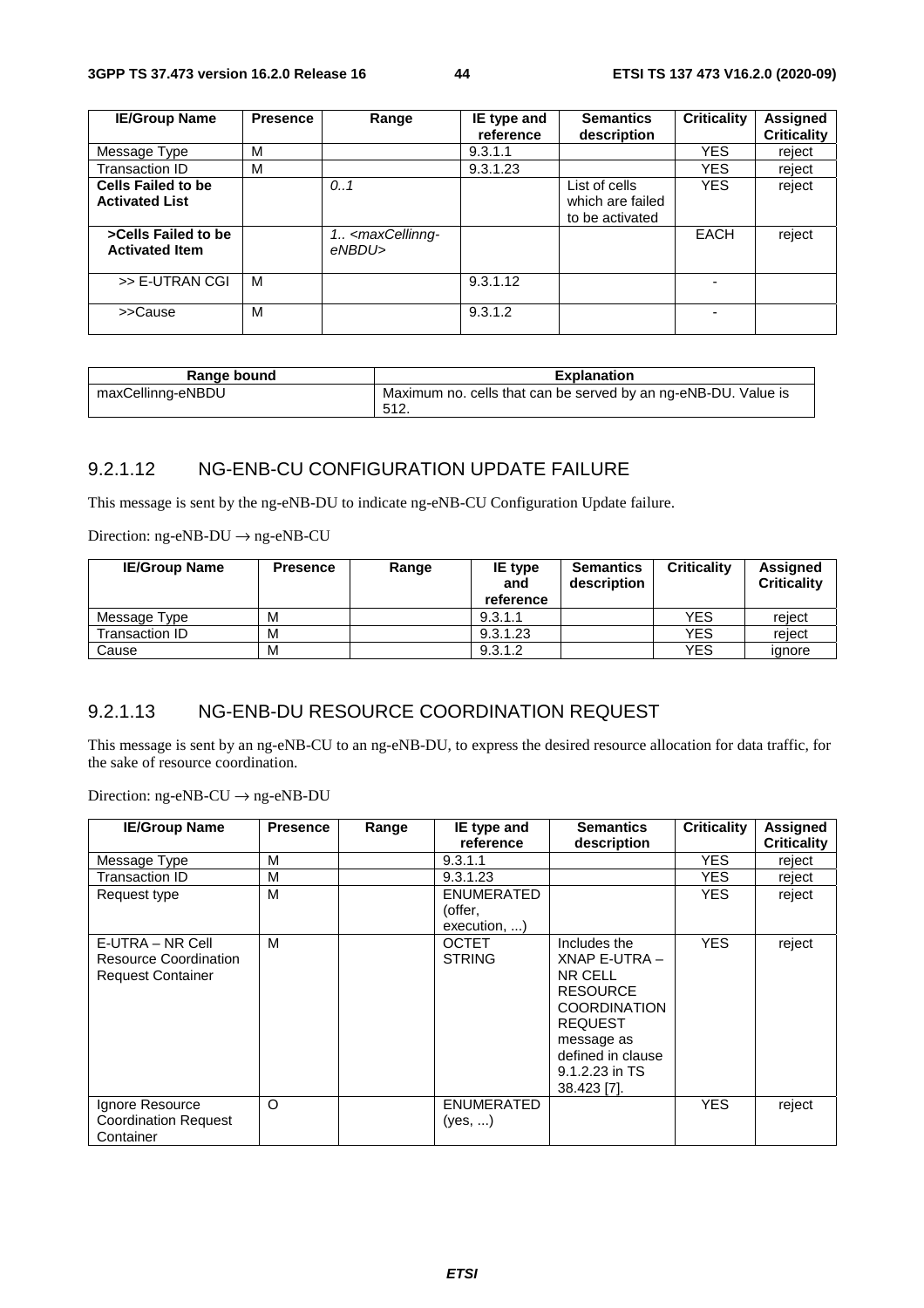### 9.2.1.14 NG-ENB-DU RESOURCE COORDINATION RESPONSE

This message is sent by an ng-eNB-DU to an ng-eNB-CU, to express the desired resource allocation for data traffic, as a response to the NG-ENB-DU RESOURCE COORDINATION REQUEST.

Direction: ng-eNB-DU → ng-eNB-CU

| <b>IE/Group Name</b>                                                   | <b>Presence</b> | Range | IE type<br>and<br>reference   | <b>Semantics</b><br>description                                                                                                                                           | Criticality | Assigned<br><b>Criticality</b> |
|------------------------------------------------------------------------|-----------------|-------|-------------------------------|---------------------------------------------------------------------------------------------------------------------------------------------------------------------------|-------------|--------------------------------|
| Message Type                                                           | М               |       | 9.3.1.1                       |                                                                                                                                                                           | <b>YES</b>  | reject                         |
| Transaction ID                                                         | M               |       | 9.3.1.23                      |                                                                                                                                                                           | <b>YES</b>  | reject                         |
| E-UTRA – NR Cell<br>Resource Coordination<br><b>Response Container</b> | M               |       | <b>OCTET</b><br><b>STRING</b> | Includes the<br>XNAP E-UTRA -<br>NR CELL<br><b>RESOURCE</b><br><b>COORDINATION</b><br><b>RESPONSE</b><br>message as<br>defined in clause<br>9.1.2.24 in TS<br>38.423 [7]. | <b>YES</b>  | reject                         |

## 9.2.1.15 NG-ENB-DU STATUS INDICATION

This message is sent by the ng-eNB-DU to indicate to the ng-eNB-CU its status of overload.

Direction: ng-eNB-DU → ng-eNB-CU

| <b>IE/Group Name</b> | <b>Presence</b> | Range | <b>IE</b> type and<br>reference | <b>Semantics</b><br>description | <b>Criticality</b> | <b>Assigned</b><br><b>Criticality</b> |
|----------------------|-----------------|-------|---------------------------------|---------------------------------|--------------------|---------------------------------------|
| Message Type         | М               |       | 9.3.1.1                         |                                 | <b>YES</b>         | ignore                                |
| Transaction ID       | М               |       | 9.3.1.23                        |                                 | YES                | reject                                |
| ng-eNB-DU Overload   | M               |       | ENUMERATED                      |                                 | <b>YES</b>         | reject                                |
| Information          |                 |       | (overloaded,                    |                                 |                    |                                       |
|                      |                 |       | not-overloaded)                 |                                 |                    |                                       |

# 9.2.2 UE Context Management messages

#### 9.2.2.1 UE CONTEXT SETUP REQUEST

This message is sent by the ng-eNB-CU to request the setup of a UE context.

Direction:  $ng-eNB-CU \rightarrow ng-eNB-DU$ .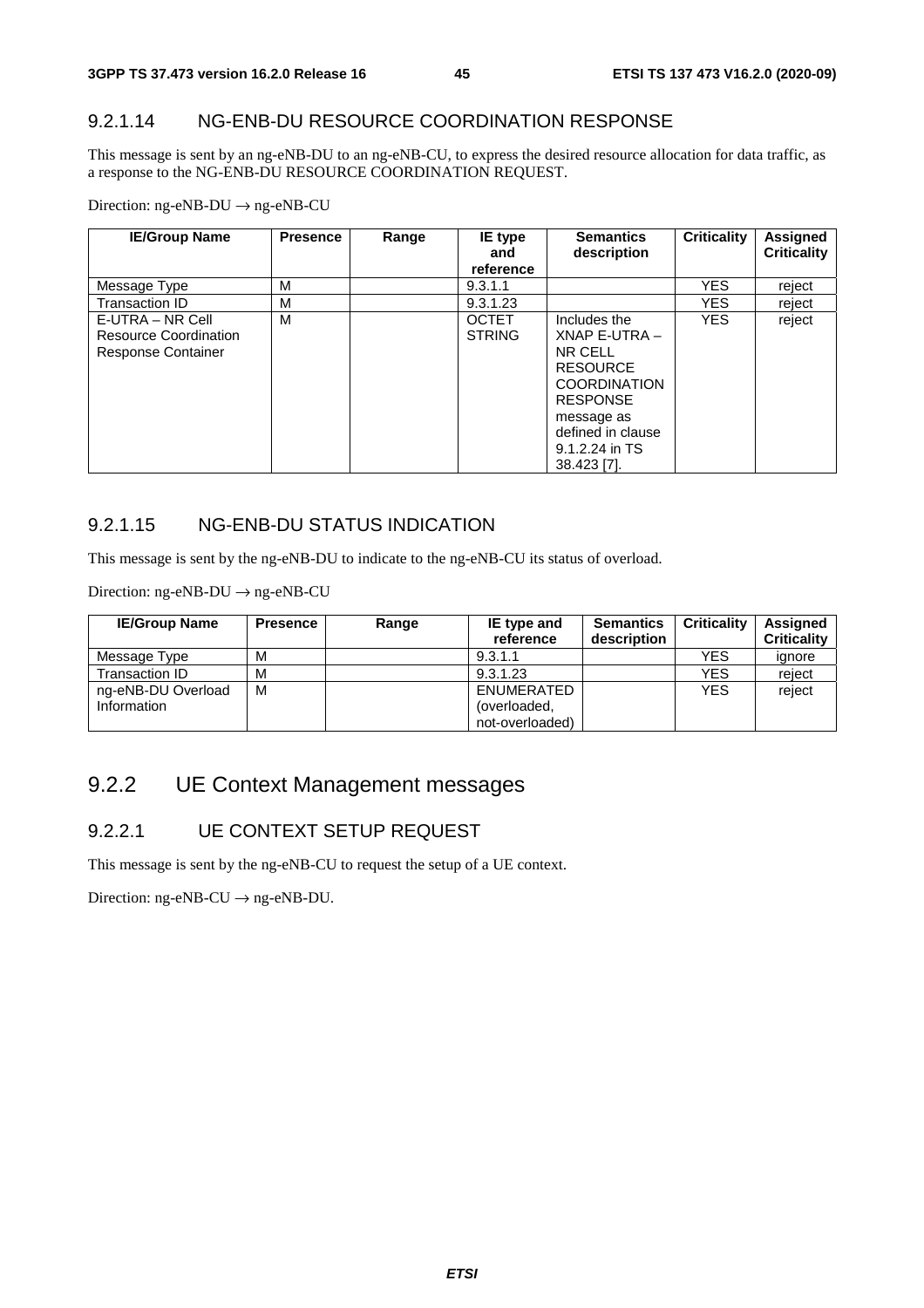| <b>IE/Group Name</b>                            | <b>Presence</b>                                                                       | Range                                                     | IE type and<br>reference | <b>Semantics</b><br>description                                                                                                      | <b>Criticalit</b><br>У    | <b>Assigned</b><br><b>Criticality</b> |
|-------------------------------------------------|---------------------------------------------------------------------------------------|-----------------------------------------------------------|--------------------------|--------------------------------------------------------------------------------------------------------------------------------------|---------------------------|---------------------------------------|
| Message Type                                    | M                                                                                     |                                                           | 9.3.1.1                  |                                                                                                                                      | <b>YES</b>                | reject                                |
| ng-eNB-CU UE W1AP<br>ID                         | M                                                                                     |                                                           | 9.3.1.4                  |                                                                                                                                      | <b>YES</b>                | reject                                |
| ng-eNB-DU UE W1AP<br>ID                         | O                                                                                     |                                                           | 9.3.1.5                  |                                                                                                                                      | <b>YES</b>                | ignore                                |
| CU to DU RRC<br>Information                     | M                                                                                     |                                                           | 9.3.1.57                 |                                                                                                                                      | <b>YES</b>                | reject                                |
| DRX Cycle                                       | O                                                                                     |                                                           | DRX Cycle<br>9.3.1.24    |                                                                                                                                      | <b>YES</b>                | ignore                                |
| SpCell ID                                       | $\overline{M}$                                                                        |                                                           | <b>ECGI</b><br>9.3.1.12  | Special Cell<br>as defined in<br>TS 36.321<br>[15]. For<br>handover<br>case, this IE<br>shall be<br>considered<br>as target<br>cell. | <b>YES</b>                | reject                                |
| <b>ServCellIndex</b>                            | M                                                                                     |                                                           | <b>INTEGER</b><br>(031,) |                                                                                                                                      | <b>YES</b>                | reject                                |
| <b>Candidate SpCell</b><br><b>List</b>          |                                                                                       | 0.1                                                       |                          |                                                                                                                                      | <b>YES</b>                | ignore                                |
| >Candidate SpCell<br><b>Item IEs</b>            |                                                                                       | 1.<br><maxnoofcandid<br>ateSpCells&gt;</maxnoofcandid<br> |                          |                                                                                                                                      | <b>EACH</b>               | ignore                                |
| >>Candidate<br>SpCell ID                        | M                                                                                     |                                                           | <b>ECGI</b><br>9.3.1.12  | Special Cell<br>as defined in<br>TS 36.321<br>$[15]$                                                                                 | $\blacksquare$            |                                       |
| <b>SCell To Be Setup</b><br><b>List</b>         |                                                                                       | 0.1                                                       |                          |                                                                                                                                      | <b>YES</b>                | ignore                                |
| >SCell to Be Setup<br>Item IEs                  |                                                                                       | 1.1<br><maxnoofscells></maxnoofscells>                    |                          |                                                                                                                                      | EACH                      | ignore                                |
| >>SCell ID                                      | $\overline{M}$                                                                        |                                                           | <b>ECGI</b><br>9.3.1.12  | <b>SCell</b><br>Identifier in<br>ng-eNB                                                                                              | $\blacksquare$            |                                       |
| >>SCellIndex                                    | M                                                                                     |                                                           | <b>INTEGER</b><br>(131)  |                                                                                                                                      |                           |                                       |
| <b>SRB to Be Setup List</b>                     |                                                                                       | 0.1                                                       |                          |                                                                                                                                      | <b>YES</b>                | reject                                |
| >SRB to Be Setup                                |                                                                                       | 1                                                         |                          |                                                                                                                                      | EACH                      | reject                                |
| Item IEs                                        |                                                                                       | <maxnoofsrbs></maxnoofsrbs>                               |                          |                                                                                                                                      |                           |                                       |
| >>SRB ID                                        | $\overline{M}$                                                                        |                                                           | 9.3.1.7                  |                                                                                                                                      |                           |                                       |
| <b>DRB to Be Setup List</b><br>>DRB to Be Setup |                                                                                       | 0.1<br>1                                                  |                          |                                                                                                                                      | <b>YES</b><br><b>EACH</b> | reject                                |
| Item IEs                                        |                                                                                       | <maxnoofdrbs></maxnoofdrbs>                               |                          |                                                                                                                                      |                           | reject                                |
| >>DRB ID                                        | $\mathsf{M}% _{T}=\mathsf{M}_{T}\!\left( a,b\right) ,\ \mathsf{M}_{T}=\mathsf{M}_{T}$ |                                                           | 9.3.1.8                  |                                                                                                                                      |                           |                                       |
| >>CHOICE QoS                                    | M                                                                                     |                                                           |                          |                                                                                                                                      |                           |                                       |
| Information                                     |                                                                                       |                                                           |                          |                                                                                                                                      |                           |                                       |
| >>>E-UTRAN<br>QoS                               | M                                                                                     |                                                           | 9.3.1.19                 | Shall be<br>used for DC<br>case to<br>convey E-<br><b>RAB Level</b><br>QoS<br>Parameters                                             | $\overline{\phantom{a}}$  |                                       |
| $>>$ DRB<br>Information                         |                                                                                       | $\mathbf{1}$                                              |                          | Shall be<br>used for<br>NG-RAN<br>cases                                                                                              | <b>YES</b>                | ignore                                |
| >>>>DRB QoS                                     | м                                                                                     |                                                           | 9.3.1.34                 |                                                                                                                                      | $\blacksquare$            |                                       |
| >>>>S-NSSAI                                     | M                                                                                     |                                                           | 9.3.1.32                 |                                                                                                                                      | $\blacksquare$            |                                       |
| >>>>Notificatio<br>n Control                    | O                                                                                     |                                                           | 9.3.1.44                 |                                                                                                                                      |                           |                                       |
|                                                 |                                                                                       |                                                           |                          |                                                                                                                                      |                           |                                       |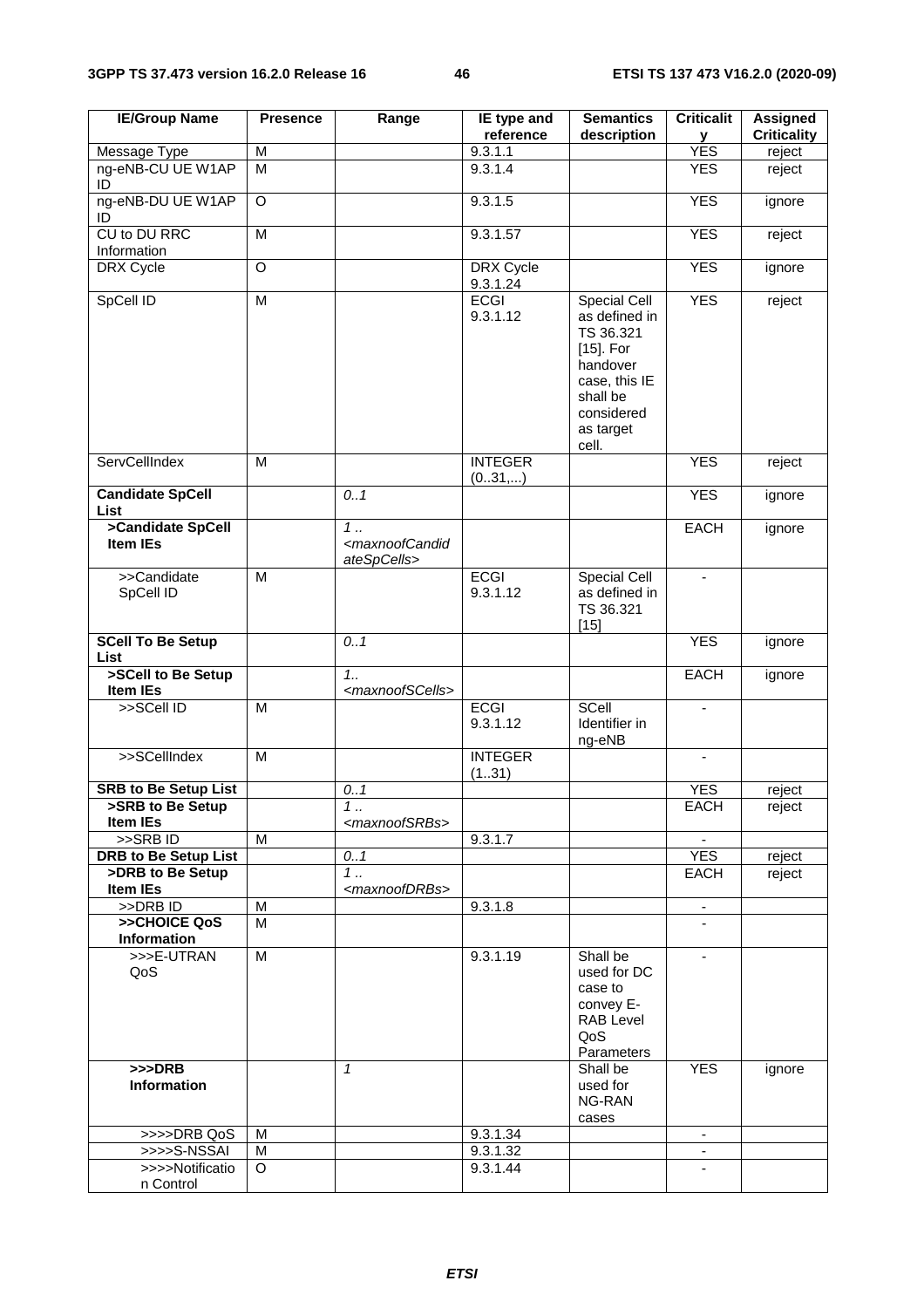| <b>IE/Group Name</b>                                                | <b>Presence</b>        | Range                                          | IE type and<br>reference                               | <b>Semantics</b><br>description                                                                                                        | <b>Criticalit</b><br>У | <b>Assigned</b><br><b>Criticality</b> |
|---------------------------------------------------------------------|------------------------|------------------------------------------------|--------------------------------------------------------|----------------------------------------------------------------------------------------------------------------------------------------|------------------------|---------------------------------------|
| >>>>Flows<br><b>Mapped to</b><br><b>DRB</b> Item                    |                        | $1$<br><maxnoofqosflo<br>WS</maxnoofqosflo<br> |                                                        |                                                                                                                                        |                        |                                       |
| $\rightarrow \rightarrow \rightarrow \text{QoS}$<br>Flow Identifier | M                      |                                                | 9.3.1.46                                               |                                                                                                                                        | $\blacksquare$         |                                       |
| >>>>QoS<br>Flow Level<br>QoS<br>Parameters                          | $\overline{M}$         |                                                | 9.3.1.34                                               |                                                                                                                                        |                        |                                       |
| $\gg >> >QoS$<br>Flow Mapping<br>Indication                         | $\circ$                |                                                | 9.3.1.51                                               |                                                                                                                                        | <b>YES</b>             | ignore                                |
| >>UL UP TNL<br>Information                                          | $\overline{M}$         |                                                | <b>UP Transport</b><br>Layer<br>Information<br>9.3.2.1 | ng-eNB-CU<br>endpoint of<br>the W1<br>transport<br>bearer. For<br>delivery of<br>UL PDUs.                                              |                        |                                       |
| >> RLC Mode                                                         | M                      |                                                | 9.3.1.25                                               |                                                                                                                                        |                        |                                       |
| >>DL PDCP SN<br>length                                              | $\overline{M}$         |                                                | <b>ENUMERATE</b><br>D (12bits,<br>18bits, )            |                                                                                                                                        | <b>YES</b>             | ignore                                |
| >>UL PDCP SN<br>length                                              | $\overline{O}$         |                                                | <b>ENUMERATE</b><br>D (12bits,<br>18bits, )            |                                                                                                                                        | <b>YES</b>             | ignore                                |
| <b>Inactivity Monitoring</b><br>Request                             | O                      |                                                | <b>ENUMERATE</b><br>$D$ (true, )                       |                                                                                                                                        | <b>YES</b>             | reject                                |
| RAT-Frequency<br>Priority Information                               | $\overline{\circ}$     |                                                | 9.3.1.30                                               |                                                                                                                                        | <b>YES</b>             | reject                                |
| <b>RRC-Container</b>                                                | $\circ$                |                                                | 9.3.1.6                                                | Includes the<br>DL-DCCH-<br>Message IE<br>as defined in<br>clause 6.2 of<br>TS 36.331<br>$[2]$ ,<br>encapsulate<br>d in a PDCP<br>PDU. | <b>YES</b>             | ignore                                |
| Serving PLMN                                                        | $\overline{O}$         |                                                | PLMN ID<br>9.3.1.14                                    | Indicates the<br><b>PLMN</b><br>serving the<br>UE.                                                                                     | <b>YES</b>             | ignore                                |
| ng-eNB-DU UE<br>Aggregate Maximum<br><b>Bit Rate Uplink</b>         | $C-$<br>ifDRBSetu<br>р |                                                | <b>Bit Rate</b><br>9.3.1.22                            | The ng-<br>eNB-DU UE<br>Aggregate<br>Maximum<br><b>Bit Rate</b><br>Uplink is to<br>be enforced<br>by the ng-<br>eNB-DU.                | <b>YES</b>             | ignore                                |
| Resource<br><b>Coordination Transfer</b><br>Information             | O                      |                                                | 9.3.1.52                                               |                                                                                                                                        | <b>YES</b>             | ignore                                |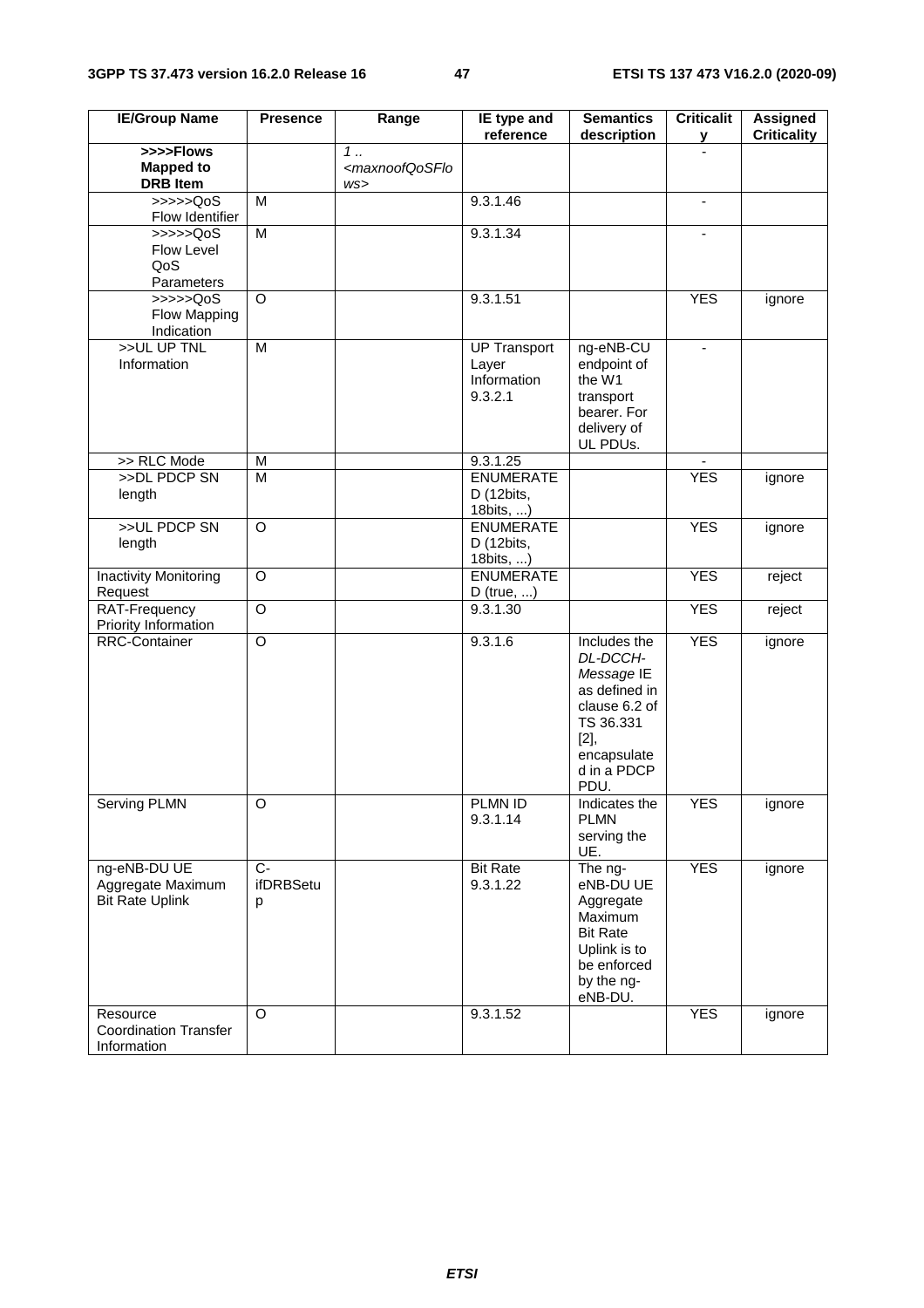| Range bound             | <b>Explanation</b>                                           |
|-------------------------|--------------------------------------------------------------|
| maxnoofSCells           | Maximum no. of SCells allowed towards one UE, the maximum    |
|                         | value is 32.                                                 |
| maxnoofSRBs             | Maximum no. of SRB allowed towards one UE, the maximum value |
|                         | is 4.                                                        |
| maxnoofDRBs             | Maximum no. of DRB allowed towards one UE, the maximum value |
|                         | is 32.                                                       |
| maxnoofCandidateSpCells | Maximum no. of SpCells allowed towards one UE, the maximum   |
|                         | value is 64.                                                 |
| maxnoofQoSFlows         | Maximum no. of flows allowed to be mapped to one DRB, the    |
|                         | maximum value is 64.                                         |

| :onditior | $\overline{\phantom{a}}$<br>blanation)،                                                        |
|-----------|------------------------------------------------------------------------------------------------|
| itur      | if the<br>Setup List IE is present.<br>This .<br>DRB to<br>Be .<br>shall<br>be present<br>only |

#### 9.2.2.2 UE CONTEXT SETUP RESPONSE

This message is sent by the ng-eNB-DU to confirm the setup of a UE context.

Direction:  $ng-eNB-DU \rightarrow ng-eNB-CU$ .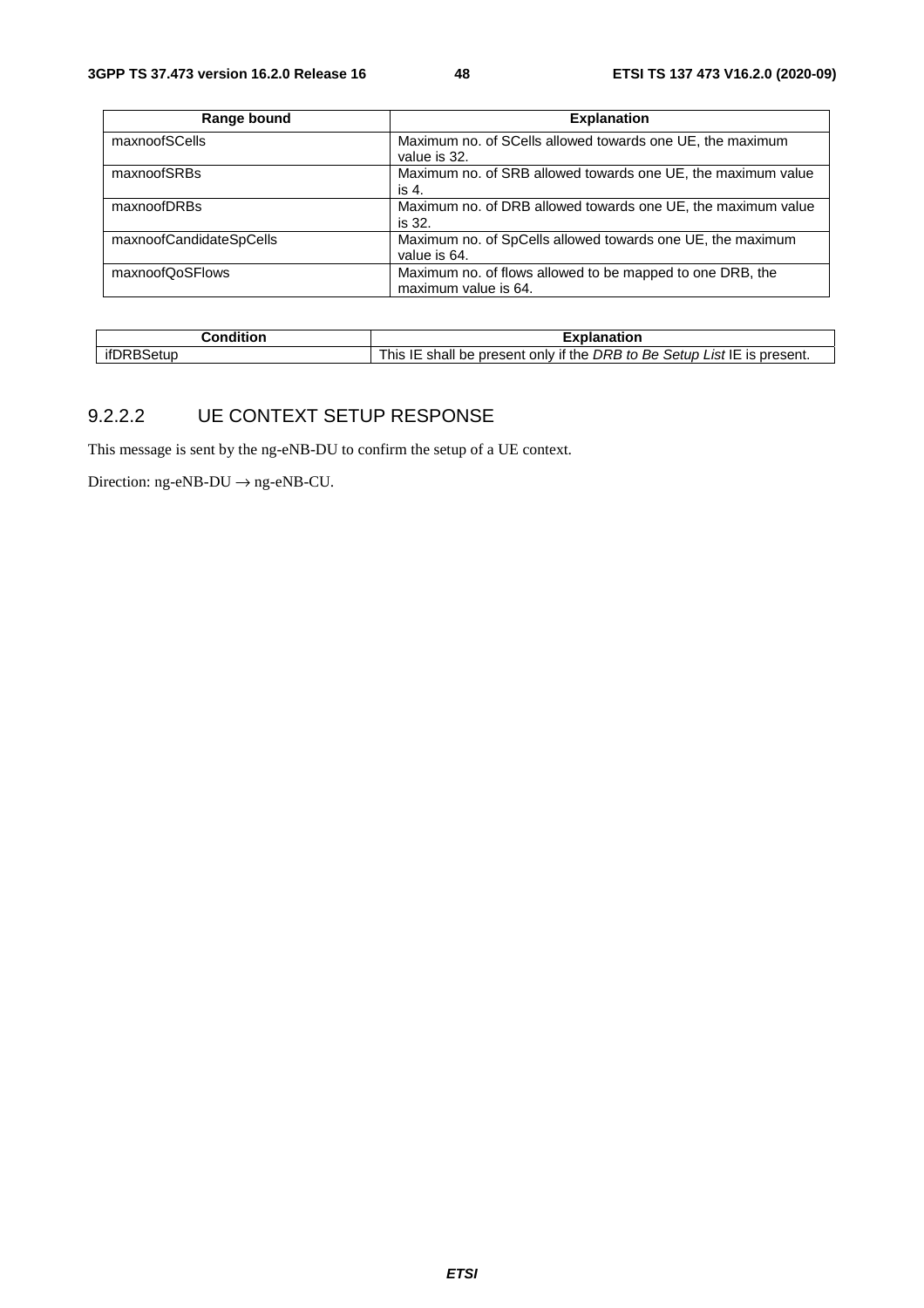| <b>IE/Group Name</b>                                      | <b>Presence</b>         | Range                                     | IE type and<br>reference                               | <b>Semantics</b><br>description                                                                                                                        | <b>Criticality</b> | <b>Assigned</b><br><b>Criticality</b> |
|-----------------------------------------------------------|-------------------------|-------------------------------------------|--------------------------------------------------------|--------------------------------------------------------------------------------------------------------------------------------------------------------|--------------------|---------------------------------------|
| Message Type                                              | M                       |                                           | 9.3.1.1                                                |                                                                                                                                                        | <b>YES</b>         | reject                                |
| ng-eNB-CU UE W1AP<br>ID                                   | $\overline{M}$          |                                           | 9.3.1.4                                                |                                                                                                                                                        | <b>YES</b>         | reject                                |
| ng-eNB-DU UE W1AP<br>ID                                   | M                       |                                           | 9.3.1.5                                                |                                                                                                                                                        | <b>YES</b>         | reject                                |
| <b>DU To CU RRC</b><br>Information                        | $\overline{M}$          |                                           | 9.3.1.58                                               |                                                                                                                                                        | <b>YES</b>         | reject                                |
| C-RNTI                                                    | $\overline{O}$          |                                           | 9.3.1.29                                               | C-RNTI<br>allocated at<br>the ng-eNB-                                                                                                                  | <b>YES</b>         | ignore                                |
| <b>Resource Coordination</b><br><b>Transfer Container</b> | O                       |                                           | <b>OCTET</b><br><b>STRING</b>                          | <b>DU</b><br>Includes the<br>MR-DC<br>Resource<br>Coordination<br>Information<br>IE as<br>defined in<br>TS 38.423<br>$[7]$ for<br>NGEN-DC<br>and NE-DC | <b>YES</b>         | ignore                                |
| <b>DRB Setup List</b>                                     |                         | 0.1                                       |                                                        | cases.<br>The List of<br>DRBs which<br>are<br>successfully<br>established.                                                                             | <b>YES</b>         | ignore                                |
| >DRB Setup Item list                                      |                         | $1$ .<br><maxnoofdrbs></maxnoofdrbs>      |                                                        |                                                                                                                                                        | <b>EACH</b>        | ignore                                |
| >>DRB ID                                                  | M                       |                                           | 9.3.1.8                                                |                                                                                                                                                        | $\blacksquare$     |                                       |
| >>DL UP TNL<br>Information                                | $\overline{\mathsf{M}}$ |                                           | <b>UP Transport</b><br>Layer<br>Information<br>9.3.2.1 | ng-eNB-DU<br>endpoint of<br>the W1<br>transport<br>bearer. For<br>delivery of<br>DL PDUs.                                                              |                    |                                       |
| <b>SRB Failed to Setup</b><br>List                        |                         | 0.1                                       |                                                        |                                                                                                                                                        | <b>YES</b>         | ignore                                |
| >SRB Failed to Setup<br><b>Item</b>                       |                         | $1$<br><maxnoofsrbs></maxnoofsrbs>        |                                                        |                                                                                                                                                        | <b>EACH</b>        | ignore                                |
| >>SRBID                                                   | M                       |                                           | 9.3.1.7                                                |                                                                                                                                                        |                    |                                       |
| >>Cause<br><b>DRB Failed to Setup</b><br>List             | $\overline{O}$          | 0.1                                       | 9.3.1.2                                                |                                                                                                                                                        | <b>YES</b>         | ignore                                |
| >DRB Failed to<br><b>Setup Item</b>                       |                         | $1$<br><maxnoofdrbs></maxnoofdrbs>        |                                                        |                                                                                                                                                        | EACH               | ignore                                |
| >>DRB ID                                                  | M                       |                                           | 9.3.1.8                                                |                                                                                                                                                        |                    |                                       |
| >>Cause                                                   | O                       |                                           | 9.3.1.2                                                |                                                                                                                                                        |                    |                                       |
| <b>SCell Failed To Setup</b><br>List                      |                         | 0.1                                       |                                                        |                                                                                                                                                        | <b>YES</b>         | ignore                                |
| >SCell Failed to<br>Setup Item                            |                         | $1$<br><maxnoofscells></maxnoofscells>    |                                                        |                                                                                                                                                        | <b>EACH</b>        | ignore                                |
| >>SCell ID                                                | M                       |                                           | <b>E-UTRAN CGI</b><br>9.3.1.12                         | SCell<br>Identifier in<br>ng-eNB                                                                                                                       | $\blacksquare$     |                                       |
| >>Cause<br><b>Inactivity Monitoring</b><br>Response       | O<br>$\overline{O}$     |                                           | 9.3.1.2<br><b>ENUMERATED</b><br>(not-supported,<br>)   |                                                                                                                                                        | <b>YES</b>         | reject                                |
| <b>SRB Setup List</b>                                     |                         | 0.1                                       |                                                        |                                                                                                                                                        | <b>YES</b>         | ignore                                |
| >SRB Setup Item                                           |                         | $1 \ldots$<br><maxnoofsrbs></maxnoofsrbs> |                                                        |                                                                                                                                                        | EACH               | ignore                                |
| >>SRB ID                                                  | M                       |                                           | 9.3.1.7                                                |                                                                                                                                                        | $\blacksquare$     |                                       |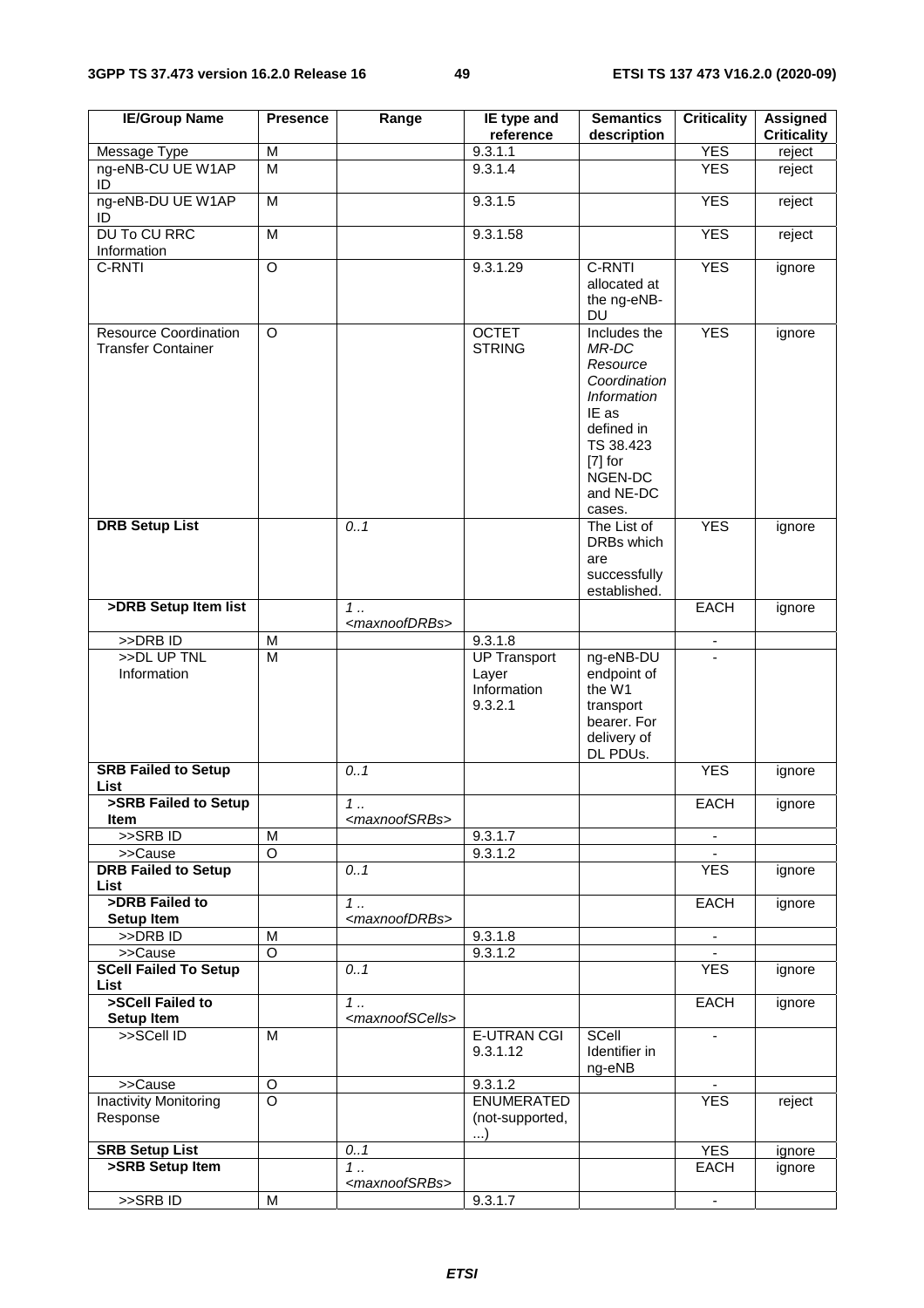| Range bound   | <b>Explanation</b>                                                        |
|---------------|---------------------------------------------------------------------------|
| maxnoofSCells | Maximum no. of SCells allowed towards one UE, the maximum<br>value is 32. |
| maxnoofSRBs   | Maximum no. of SRB allowed towards one UE, the maximum value<br>is 4.     |
| maxnoofDRBs   | Maximum no. of DRB allowed towards one UE, the maximum value<br>is 32.    |

#### 9.2.2.3 UE CONTEXT SETUP FAILURE

This message is sent by the ng-eNB-DU to indicate that the setup of the UE context was unsuccessful.

Direction: ng-eNB-DU → ng-eNB-CU

| <b>IE/Group Name</b>                      | <b>Presence</b> | Range                                                                | <b>IE</b> type<br>and      | <b>Semantics</b><br>description                          | <b>Criticality</b> | Assigned<br><b>Criticality</b> |
|-------------------------------------------|-----------------|----------------------------------------------------------------------|----------------------------|----------------------------------------------------------|--------------------|--------------------------------|
|                                           |                 |                                                                      | reference                  |                                                          |                    |                                |
| Message Type                              | м               |                                                                      | 9.3.1.1                    |                                                          | <b>YES</b>         | reject                         |
| ng-eNB-CU UE<br>W1AP ID                   | M               |                                                                      | 9.3.1.4                    |                                                          | <b>YES</b>         | reject                         |
| ng-eNB-DU UE<br>W1AP ID                   | O               |                                                                      | 9.3.1.5                    |                                                          | <b>YES</b>         | ignore                         |
| Cause                                     | М               |                                                                      | 9.3.1.2                    |                                                          | <b>YES</b>         | ignore                         |
| <b>Potential</b><br><b>SpCell</b><br>List |                 | 0.1                                                                  |                            |                                                          | <b>YES</b>         | ignore                         |
| >Potential SpCell<br><b>Item IEs</b>      |                 | $\mathcal{O}$<br><maxnoofpotentialspcells></maxnoofpotentialspcells> |                            |                                                          | <b>EACH</b>        | ignore                         |
| >>Potential<br>SpCell ID                  | м               |                                                                      | E-UTRAN<br>CGI<br>9.3.1.12 | <b>Special Cell</b><br>as defined<br>in TS<br>38.321 [9] |                    |                                |

| Range bound             | <b>Explanation</b>                                                         |
|-------------------------|----------------------------------------------------------------------------|
| maxnoofPotentialSpCells | Maximum no. of SpCells allowed towards one UE, the maximum<br>value is 64. |

#### 9.2.2.4 UE CONTEXT RELEASE REQUEST

This message is sent by the ng-eNB-DU to request the ng-eNB-CU to release the UE-associated logical W1.

Direction: ng-eNB-DU → ng-eNB-CU

| <b>IE/Group Name</b>    | <b>Presence</b> | Range | <b>IE</b> type<br>and<br>reference | <b>Semantics</b><br>description | <b>Criticality</b> | Assigned<br><b>Criticality</b> |
|-------------------------|-----------------|-------|------------------------------------|---------------------------------|--------------------|--------------------------------|
| Message Type            | M               |       | 9.3.1.1                            |                                 | <b>YES</b>         | ignore                         |
| ng-eNB-CU UE W1AP<br>ID | M               |       | 9.3.1.4                            |                                 | <b>YES</b>         | reject                         |
| ng-eNB-DU UE W1AP<br>ID | M               |       | 9.3.1.5                            |                                 | <b>YES</b>         | reject                         |
| Cause                   | M               |       | 9.3.1.2                            |                                 | YES                | ignore                         |

#### 9.2.2.5 UE CONTEXT RELEASE COMMAND

This message is sent by the ng-eNB-CU to request the ng-eNB-DU to release the UE-associated logical W1 connection.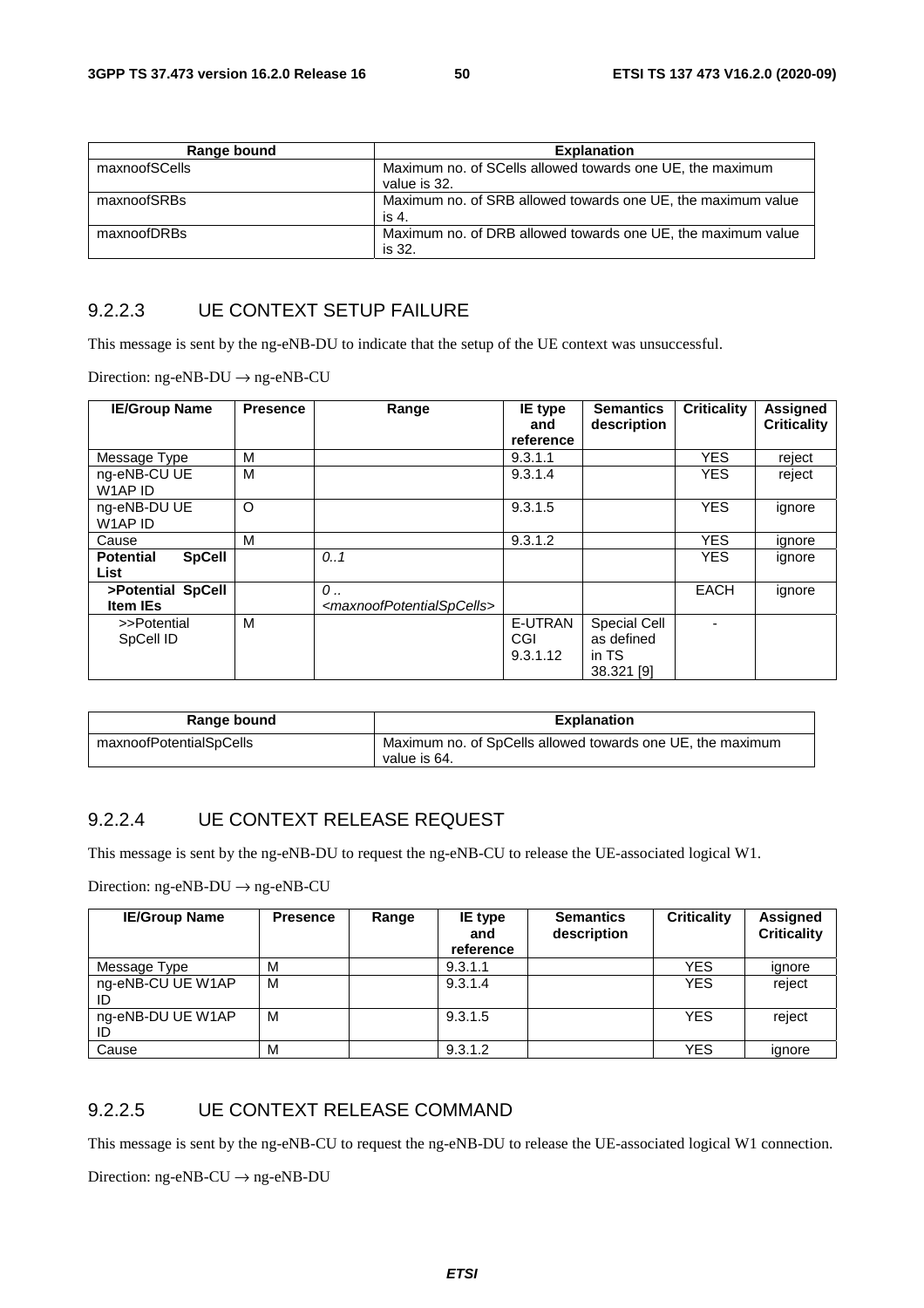| <b>IE/Group Name</b>        | <b>Presence</b> | Range | <b>IE</b> type<br>and | <b>Semantics description</b>                                                                                                                                                                   | <b>Criticality</b> | Assigned<br><b>Criticality</b> |
|-----------------------------|-----------------|-------|-----------------------|------------------------------------------------------------------------------------------------------------------------------------------------------------------------------------------------|--------------------|--------------------------------|
|                             |                 |       | reference             |                                                                                                                                                                                                |                    |                                |
| Message Type                | м               |       | 9.3.1.1               |                                                                                                                                                                                                | <b>YES</b>         | reject                         |
| ng-eNB-CU UE<br>W1AP ID     | м               |       | 9.3.1.4               |                                                                                                                                                                                                | <b>YES</b>         | reject                         |
| ng-eNB-DU UE<br>W1AP ID     | м               |       | 9.3.1.5               |                                                                                                                                                                                                | <b>YES</b>         | reject                         |
| Cause                       | M               |       | 9.3.1.2               |                                                                                                                                                                                                | YES.               | ignore                         |
| <b>RRC-Container</b>        | $\circ$         |       | 9.3.1.6               | Includes the DL-DCCH-<br>Message IE as defined in<br>clause 6.2 of TS 36.331 [2]<br>encapsulated in a PDCP<br>PDU, or the DL-CCCH-<br>Message IE as defined in<br>clause 6.2 of TS 36.331 [2]. | <b>YES</b>         | ignore                         |
| <b>SRBID</b>                | $\circ$         |       | 9.3.1.7               | It shall be included if the<br>RRC-Container IE is present.<br>The ng-eNB-DU shall send<br>the RRC message on the<br>indicated SRB.                                                            | <b>YES</b>         | ignore                         |
| old ng-eNB-DU UE<br>W1AP ID | $\circ$         |       | 9.3.1.5               | Include it if<br><b>RRCReestablishmentRequest</b><br>is not accepted                                                                                                                           | <b>YES</b>         | ignore                         |

## 9.2.2.6 UE CONTEXT RELEASE COMPLETE

This message is sent by the ng-eNB-DU to confirm the release of the UE-associated logical W1 connection.

Direction: ng-eNB-DU  $\rightarrow$  ng-eNB-CU

| <b>IE/Group Name</b>    | <b>Presence</b> | Range | <b>IE</b> type<br>and<br>reference | <b>Semantics</b><br>description | <b>Criticality</b> | Assigned<br><b>Criticality</b> |
|-------------------------|-----------------|-------|------------------------------------|---------------------------------|--------------------|--------------------------------|
| Message Type            | M               |       | 9.3.1.1                            |                                 | <b>YES</b>         | reject                         |
| ng-eNB-CU UE W1AP<br>ID | M               |       | 9.3.1.4                            |                                 | <b>YES</b>         | reject                         |
| ng-eNB-DU UE W1AP<br>ID | M               |       | 9.3.1.5                            |                                 | <b>YES</b>         | reject                         |

## 9.2.2.7 UE CONTEXT MODIFICATION REQUEST

This message is sent by the ng-eNB-CU to provide UE Context information changes to the ng-eNB-DU.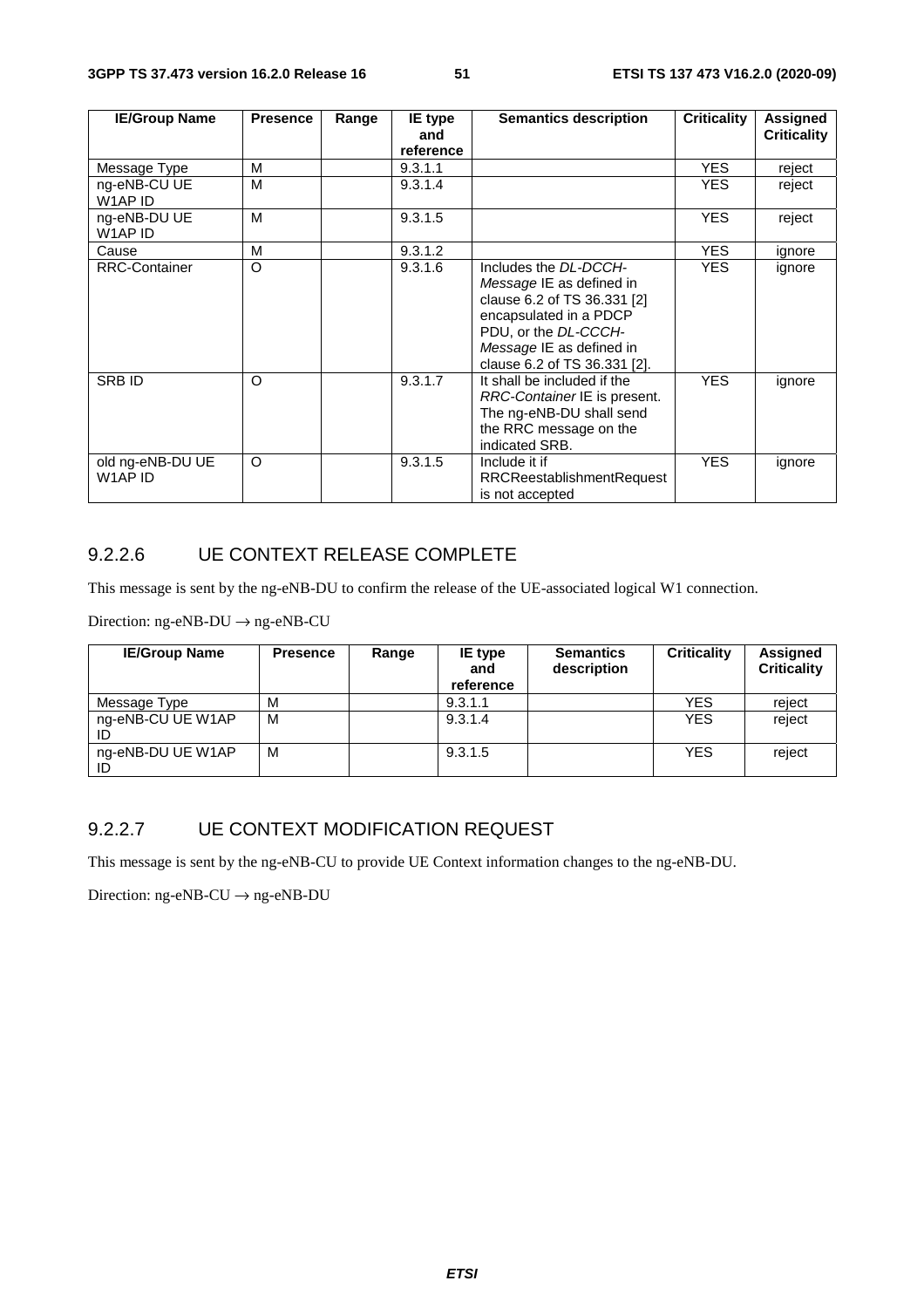| <b>IE/Group Name</b>                                  | <b>Presenc</b>     | Range                                      | IE type                                 | <b>Semantics description</b>                                                                                                           | <b>Criticality</b> | <b>Assigne</b>    |
|-------------------------------------------------------|--------------------|--------------------------------------------|-----------------------------------------|----------------------------------------------------------------------------------------------------------------------------------------|--------------------|-------------------|
|                                                       | e                  |                                            | and                                     |                                                                                                                                        |                    | d                 |
|                                                       |                    |                                            | referenc<br>е                           |                                                                                                                                        |                    | <b>Criticalit</b> |
| Message Type                                          | M                  |                                            | 9.3.1.1                                 |                                                                                                                                        | <b>YES</b>         | у<br>reject       |
| ng-eNB-CU UE W1AP<br>ID                               | M                  |                                            | 9.3.1.4                                 |                                                                                                                                        | <b>YES</b>         | reject            |
| ng-eNB-DU UE W1AP<br>ID                               | M                  |                                            | 9.3.1.5                                 |                                                                                                                                        | <b>YES</b>         | reject            |
| SpCell ID                                             | $\overline{O}$     |                                            | $E-$<br><b>UTRAN</b><br>CGI<br>9.3.1.12 | Special Cell as defined in<br>TS 38.321 [9]. For<br>handover case, this IE<br>shall be considered as<br>target cell.                   | <b>YES</b>         | ignore            |
| ServCellIndex                                         | $\Omega$           |                                            | <b>INTEGE</b><br>R<br>(031,             |                                                                                                                                        | <b>YES</b>         | reject            |
| DRX Cycle                                             | $\Omega$           |                                            | <b>DRX</b><br>Cycle<br>9.3.1.24         |                                                                                                                                        | <b>YES</b>         | ignore            |
| CU to DU RRC<br>Information                           | O                  |                                            | 9.3.1.57                                |                                                                                                                                        | <b>YES</b>         | reject            |
| <b>Transmission Action</b><br>Indicator               | $\Omega$           |                                            | 9.3.1.11                                |                                                                                                                                        | <b>YES</b>         | ignore            |
| Resource<br><b>Coordination Transfer</b><br>Container | $\overline{\circ}$ |                                            | <b>OCTET</b><br><b>STRING</b>           | Includes the MR-DC<br><b>Resource Coordination</b><br>Information IE as defined<br>in TS 38.423 [7] for<br>NGEN-DC and NE-DC<br>cases. | <b>YES</b>         | ignore            |
| <b>RRC Reconfiguration</b><br>Complete Indicator      | O                  |                                            | 9.3.1.27                                |                                                                                                                                        | <b>YES</b>         | ignore            |
| <b>RRC-Container</b>                                  | $\circ$            |                                            | 9.3.1.6                                 | Includes the<br><b>RRCConnectionReconfigu</b><br>ration message as defined<br>in TS 36.331 [2],<br>encapsulated in a PDCP<br>PDU.      | <b>YES</b>         | reject            |
| <b>SCell To Be Setup</b><br>List                      |                    | 0.1                                        |                                         |                                                                                                                                        | <b>YES</b>         | ignore            |
| >SCell to Be Setup<br>Item IEs                        |                    | 1.1<br><maxnoof<br>SCells&gt;</maxnoof<br> |                                         |                                                                                                                                        | <b>EACH</b>        | ignore            |
| >>SCell ID                                            | M                  |                                            | E-<br><b>UTRAN</b><br>CGI<br>9.3.1.12   | SCell Identifier in ng-eNB                                                                                                             | $\blacksquare$     |                   |
| >>SCellIndex                                          | M                  |                                            | <b>INTEGE</b><br>R (131)                |                                                                                                                                        |                    |                   |
| <b>SCell To Be</b><br><b>Removed List</b>             |                    | 0.1                                        |                                         |                                                                                                                                        | <b>YES</b>         | ignore            |
| >SCell to Be<br><b>Removed Item IEs</b>               |                    | 1.<br><maxnoof<br>SCells&gt;</maxnoof<br>  |                                         |                                                                                                                                        | <b>EACH</b>        | ignore            |
| >>SCell ID                                            | M                  |                                            | E-<br><b>UTRAN</b><br>CGI<br>9.3.1.12   | SCell Identifier in ng-eNB                                                                                                             | $\blacksquare$     |                   |
| <b>SRB to Be Setup List</b>                           |                    | 0.1                                        |                                         |                                                                                                                                        | <b>YES</b>         | reject            |
| >SRB to Be Setup<br>Item IEs                          |                    | $1. maxnoofSRBs>$                          |                                         |                                                                                                                                        | <b>EACH</b>        | reject            |
| >>SRBID                                               | M                  |                                            | 9.3.1.7                                 |                                                                                                                                        |                    |                   |
| <b>DRB to Be Setup List</b>                           |                    | 0.1                                        |                                         |                                                                                                                                        | <b>YES</b>         | reject            |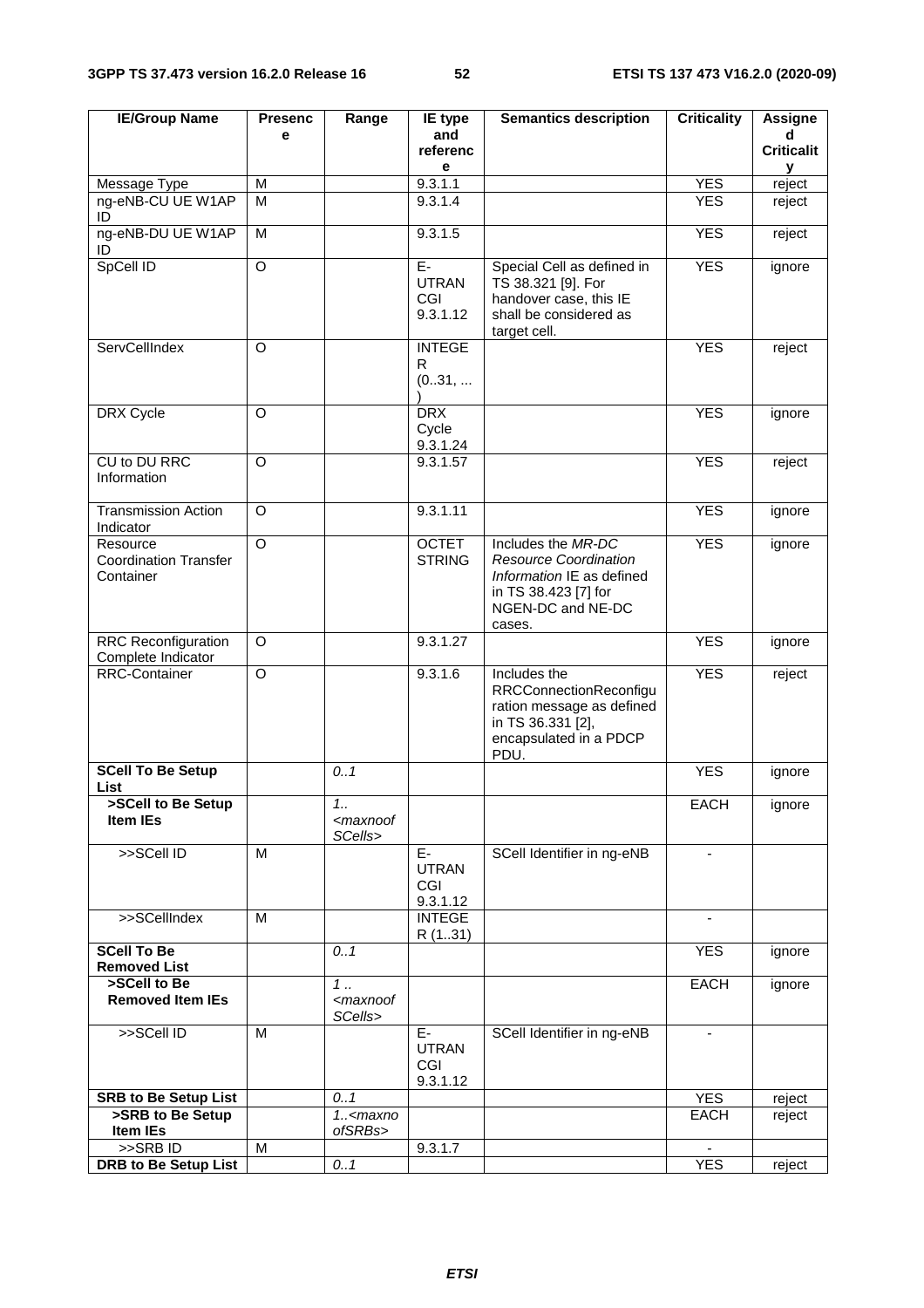| <b>IE/Group Name</b>                             | <b>Presenc</b> | Range                                                                                | IE type                                                         | <b>Semantics description</b>                                                  | <b>Criticality</b>       | <b>Assigne</b>         |
|--------------------------------------------------|----------------|--------------------------------------------------------------------------------------|-----------------------------------------------------------------|-------------------------------------------------------------------------------|--------------------------|------------------------|
|                                                  | e              |                                                                                      | and                                                             |                                                                               |                          | d                      |
|                                                  |                |                                                                                      | referenc<br>е                                                   |                                                                               |                          | <b>Criticalit</b><br>у |
| >DRB to Be Setup                                 |                | $\overline{1}$                                                                       |                                                                 |                                                                               | <b>EACH</b>              | reject                 |
| Item IEs                                         |                | <maxnoof<br>DRBs&gt;</maxnoof<br>                                                    |                                                                 |                                                                               |                          |                        |
| >>DRB ID                                         | M              |                                                                                      | 9.3.1.8                                                         |                                                                               | $\overline{\phantom{a}}$ |                        |
| >>CHOICE QoS<br>Information                      | M              |                                                                                      |                                                                 |                                                                               |                          |                        |
| >>>E-UTRAN<br>QoS                                | M              |                                                                                      | 9.3.1.19                                                        | Shall be used for DC case<br>to convey E-RAB Level<br>QoS Parameters          |                          |                        |
| $>>$ DRB<br>Information                          |                | $\mathbf{1}$                                                                         |                                                                 | Shall be used for NG-RAN<br>cases                                             | <b>YES</b>               | ignore                 |
| >>>>DRB QoS                                      | M              |                                                                                      | 9.3.1.34                                                        |                                                                               | $\overline{\phantom{a}}$ |                        |
| >>>>S-NSSAI                                      | M              |                                                                                      | 9.3.1.32                                                        |                                                                               | $\blacksquare$           |                        |
| >>>>Notificatio<br>n Control                     | O              |                                                                                      | 9.3.1.44                                                        |                                                                               | $\blacksquare$           |                        |
| >>>>Flows<br><b>Mapped to</b><br><b>DRB</b> Item |                | $1$<br><maxnoof<br><b>QoSFlows</b><br/><math display="inline">\,</math></maxnoof<br> |                                                                 |                                                                               |                          |                        |
| >>>>QoS<br>Flow Identifier                       | M              |                                                                                      | 9.3.1.46                                                        |                                                                               | -                        |                        |
| >>>>QoS<br>Flow Level<br>QoS<br>Parameters       | M              |                                                                                      | 9.3.1.34                                                        |                                                                               |                          |                        |
| >>>>>QoS<br>Flow Mapping<br>Indication           | O              |                                                                                      | 9.3.1.51                                                        |                                                                               | <b>YES</b>               | ignore                 |
| >>UL UP TNL<br>Information                       | M              |                                                                                      | UP<br>Transpor<br>t Layer<br>Informati<br>on<br>9.3.2.1         | ng-eNB-CU endpoint of<br>the W1 transport bearer.<br>For delivery of UL PDUs. | $\blacksquare$           |                        |
| >> RLC Mode                                      | M              |                                                                                      | 9.3.1.25                                                        |                                                                               |                          |                        |
| >>DL PDCP SN<br>length                           | $\circ$        |                                                                                      | <b>ENUME</b><br><b>RATED</b><br>(12bits,<br>18bits,<br>)        |                                                                               | <b>YES</b>               | ignore                 |
| >>UL PDCP SN<br>length                           | $\circ$        |                                                                                      | <b>ENUME</b><br><b>RATED</b><br>(12bits,<br>18bits,<br>$\ldots$ |                                                                               | <b>YES</b>               | ignore                 |
| <b>DRB to Be Modified</b><br>List                |                | 0.1                                                                                  |                                                                 |                                                                               | <b>YES</b>               | reject                 |
| >DRB to Be<br><b>Modified Item IEs</b>           |                | 1.1<br><maxnoof<br>DRBs&gt;</maxnoof<br>                                             |                                                                 |                                                                               | <b>EACH</b>              | reject                 |
| >>DRB ID                                         | M              |                                                                                      | 9.3.1.8                                                         |                                                                               | $\blacksquare$           |                        |
| >>CHOICE QoS<br>Information                      | $\Omega$       |                                                                                      |                                                                 |                                                                               |                          |                        |
| >>>E-UTRAN<br>QoS                                | M              |                                                                                      | 9.3.1.19                                                        | Shall be used for EN-DC<br>case to convey E-RAB<br>Level QoS Parameters       | $\blacksquare$           |                        |
| $>>$ DRB<br>Information                          |                | $\mathbf{1}$                                                                         |                                                                 | Shall be used for NG-RAN<br>cases                                             | <b>YES</b>               | ignore                 |
| >>>>DRB QoS                                      | M              |                                                                                      | 9.3.1.34                                                        |                                                                               | $\blacksquare$           |                        |
| >>>>S-NSSAI                                      | M              |                                                                                      | 9.3.1.32                                                        |                                                                               |                          |                        |
| >>>>Notificatio<br>n Control                     | O              |                                                                                      | 9.3.1.44                                                        |                                                                               |                          |                        |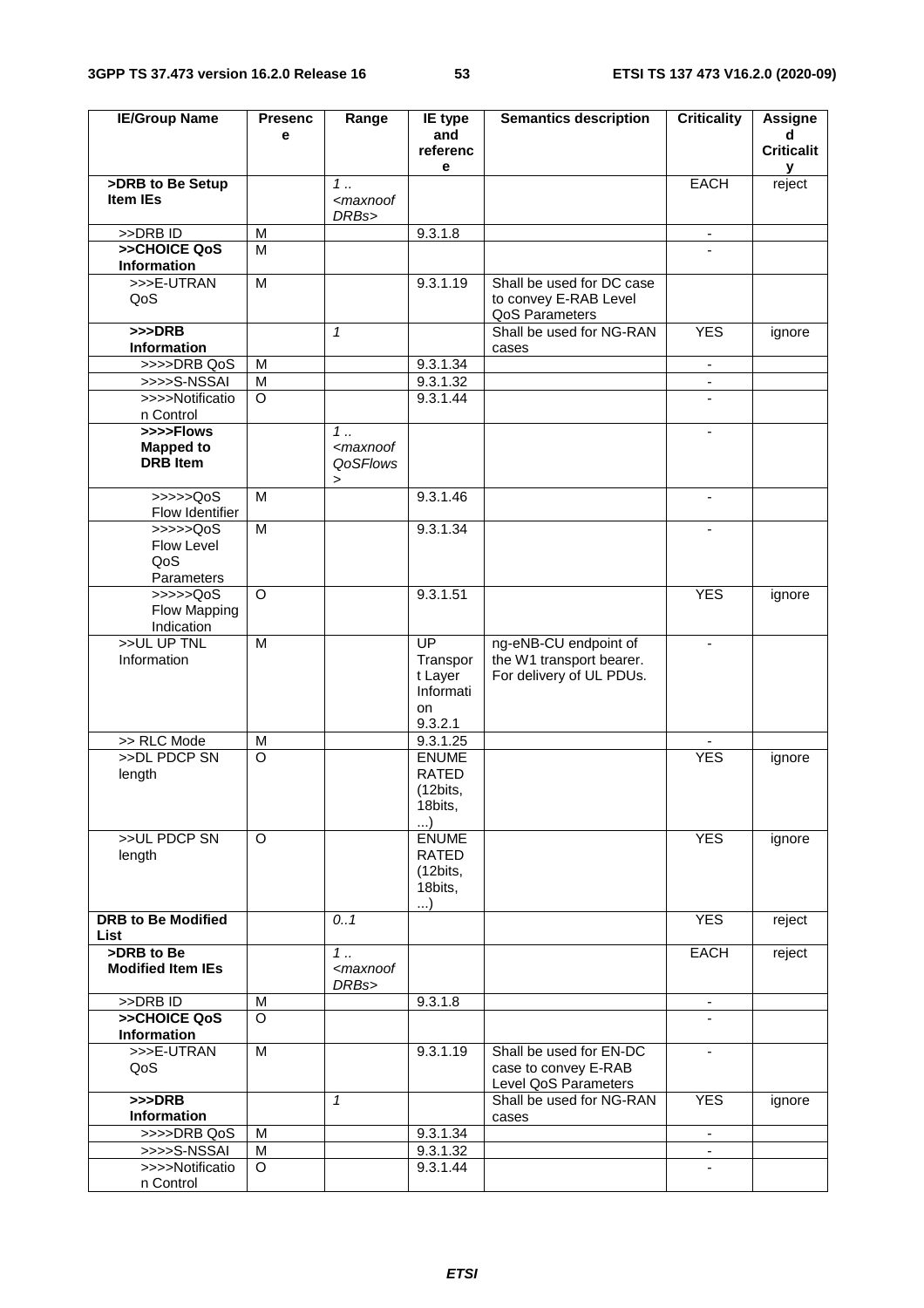| <b>IE/Group Name</b>                             | <b>Presenc</b>      | Range                                                                     | IE type                 | <b>Semantics description</b> | <b>Criticality</b> | <b>Assigne</b>    |
|--------------------------------------------------|---------------------|---------------------------------------------------------------------------|-------------------------|------------------------------|--------------------|-------------------|
|                                                  | e                   |                                                                           | and                     |                              |                    | d                 |
|                                                  |                     |                                                                           | referenc                |                              |                    | <b>Criticalit</b> |
| >>>>Flows                                        |                     | 1.                                                                        | е                       |                              | $\blacksquare$     | У                 |
| <b>Mapped to</b>                                 |                     | <maxnoof< td=""><td></td><td></td><td></td><td></td></maxnoof<>           |                         |                              |                    |                   |
| <b>DRB</b> Item                                  |                     | QoSFlows                                                                  |                         |                              |                    |                   |
|                                                  |                     | $\, > \,$                                                                 |                         |                              |                    |                   |
| $\gg >> >QoS$                                    | M                   |                                                                           | 9.3.1.46                |                              | $\blacksquare$     |                   |
| Flow Identifier                                  |                     |                                                                           |                         |                              |                    |                   |
| $\rightarrow \rightarrow \rightarrow \text{QoS}$ | $\overline{M}$      |                                                                           | 9.3.1.34                |                              |                    |                   |
| Flow Level<br>QoS                                |                     |                                                                           |                         |                              |                    |                   |
| Parameters                                       |                     |                                                                           |                         |                              |                    |                   |
| $\gg >> >QoS$                                    | $\Omega$            |                                                                           | 9.3.1.51                |                              | <b>YES</b>         | ignore            |
| Flow Mapping                                     |                     |                                                                           |                         |                              |                    |                   |
| Indication                                       |                     |                                                                           |                         |                              |                    |                   |
| >>UL UP TNL                                      | M                   |                                                                           | UP                      | ng-eNB-CU endpoint of        |                    |                   |
| Information                                      |                     |                                                                           | Transpor                | the W1 transport bearer.     |                    |                   |
|                                                  |                     |                                                                           | t Layer                 | For delivery of UL PDUs.     |                    |                   |
|                                                  |                     |                                                                           | Informati               |                              |                    |                   |
|                                                  |                     |                                                                           | on<br>9.3.2.1           |                              |                    |                   |
| >>DL PDCP SN                                     | O                   |                                                                           | <b>ENUME</b>            |                              | <b>YES</b>         | ignore            |
| length                                           |                     |                                                                           | RATED(                  |                              |                    |                   |
|                                                  |                     |                                                                           | 12bits, 18              |                              |                    |                   |
|                                                  |                     |                                                                           | bits, $\dots$ )         |                              |                    |                   |
| >>UL PDCP SN                                     | O                   |                                                                           | <b>ENUME</b>            |                              | <b>YES</b>         | ignore            |
| length                                           |                     |                                                                           | <b>RATED</b>            |                              |                    |                   |
|                                                  |                     |                                                                           | (12bits,                |                              |                    |                   |
|                                                  |                     |                                                                           | 18bits,<br>)            |                              |                    |                   |
| >>Bearer Type                                    | O                   |                                                                           | <b>ENUME</b>            |                              | <b>YES</b>         | ignore            |
| Change                                           |                     |                                                                           | RATED                   |                              |                    |                   |
|                                                  |                     |                                                                           | (true, )                |                              |                    |                   |
| >> RLC Mode                                      | $\circ$             |                                                                           | 9.3.1.25                |                              | <b>YES</b>         | ignore            |
| <b>SRB To Be Released</b>                        |                     | 0.1                                                                       |                         |                              | <b>YES</b>         | reject            |
| List<br>>SRB To Be                               |                     | 1.1                                                                       |                         |                              |                    |                   |
| <b>Released Item IEs</b>                         |                     | <maxnoof< td=""><td></td><td></td><td>EACH</td><td>reject</td></maxnoof<> |                         |                              | EACH               | reject            |
|                                                  |                     | SRBs>                                                                     |                         |                              |                    |                   |
| >>SRB ID                                         | M                   |                                                                           | 9.3.1.7                 |                              |                    |                   |
| <b>DRB</b> to Be Released                        |                     | 0.1                                                                       |                         |                              | <b>YES</b>         | reject            |
| <b>List</b>                                      |                     |                                                                           |                         |                              |                    |                   |
| >DRB to Be                                       |                     | 1.                                                                        |                         |                              | EACH               | reject            |
| <b>Released Item IEs</b>                         |                     | <maxnoof< td=""><td></td><td></td><td></td><td></td></maxnoof<>           |                         |                              |                    |                   |
| >>DRB ID                                         |                     | DRBs>                                                                     |                         |                              |                    |                   |
| Inactivity Monitoring                            | M<br>$\overline{O}$ |                                                                           | 9.3.1.8<br><b>ENUME</b> |                              | <b>YES</b>         | reject            |
| Request                                          |                     |                                                                           | RATED                   |                              |                    |                   |
|                                                  |                     |                                                                           | (true, )                |                              |                    |                   |
| ng-eNB-DU UE                                     | $\circ$             |                                                                           | <b>Bit Rate</b>         | The ng-eNB-DU UE             | <b>YES</b>         | ignore            |
| Aggregate Maximum                                |                     |                                                                           | 9.3.1.22                | Aggregate Maximum Bit        |                    |                   |
| <b>Bit Rate Uplink</b>                           |                     |                                                                           |                         | Rate Uplink is to be         |                    |                   |
|                                                  |                     |                                                                           |                         | enforced by the ng-eNB-      |                    |                   |
|                                                  |                     |                                                                           |                         | DU.                          |                    |                   |
| RAT-Frequency<br>Priority Information            | O                   |                                                                           | 9.3.1.30                |                              | <b>YES</b>         | reject            |
| Resource                                         | O                   |                                                                           | 9.3.1.52                |                              | <b>YES</b>         | ignore            |
| <b>Coordination Transfer</b>                     |                     |                                                                           |                         |                              |                    |                   |
| Information                                      |                     |                                                                           |                         |                              |                    |                   |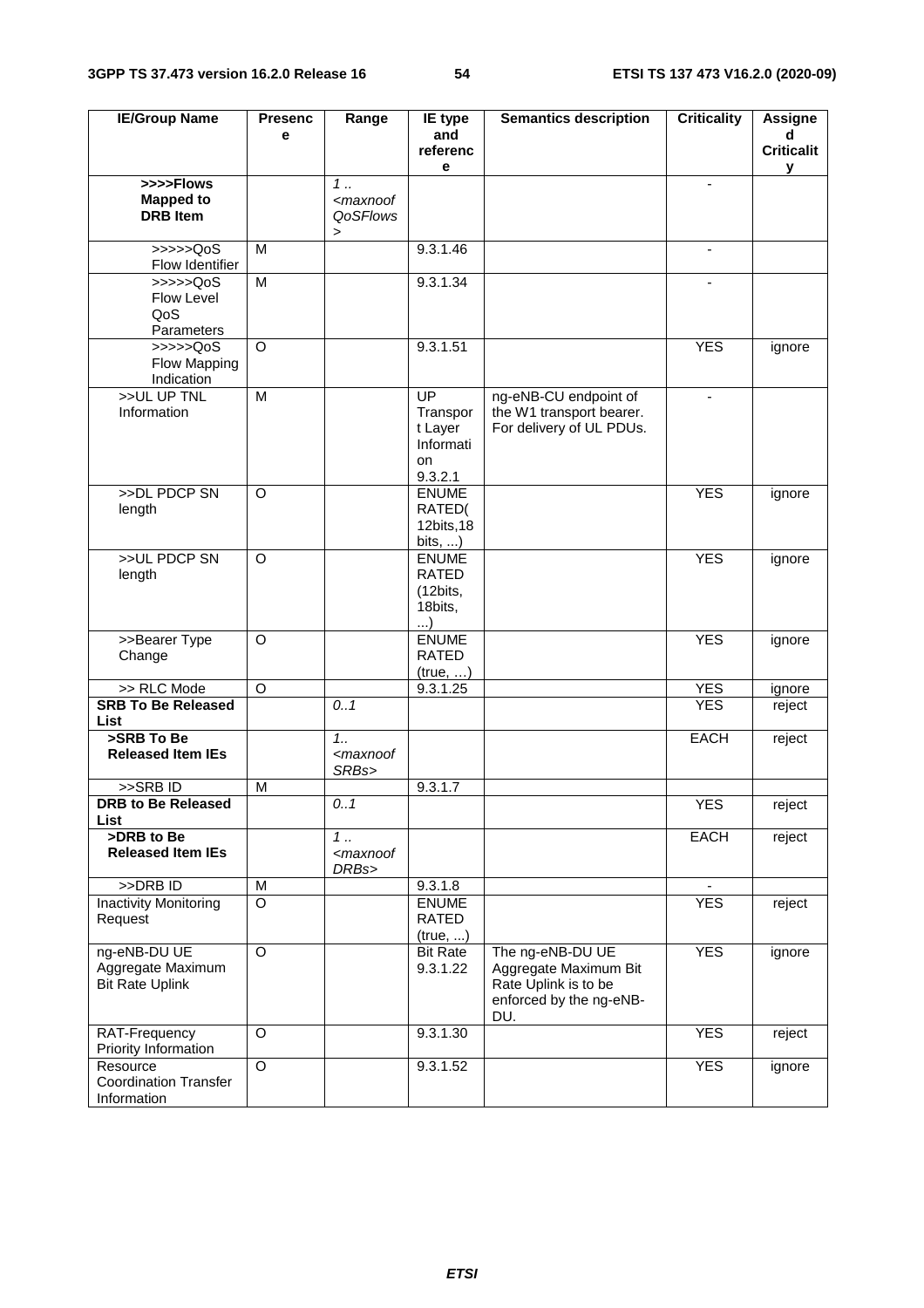| Range bound     | <b>Explanation</b>                                                                |
|-----------------|-----------------------------------------------------------------------------------|
| maxnoofSCells   | Maximum no. of SCells allowed towards one UE, the maximum<br>value is 32.         |
| maxnoofSRBs     | Maximum no. of SRB allowed towards one UE, the maximum value<br>is 4.             |
| maxnoofDRBs     | Maximum no. of DRB allowed towards one UE, the maximum value<br>is 32.            |
| maxnoofQoSFlows | Maximum no. of flows allowed to be mapped to one DRB, the<br>maximum value is 64. |

### 9.2.2.8 UE CONTEXT MODIFICATION RESPONSE

This message is sent by the ng-eNB-DU to confirm the modification of a UE context.

Direction: ng-eNB-DU  $\rightarrow$  ng-eNB-CU.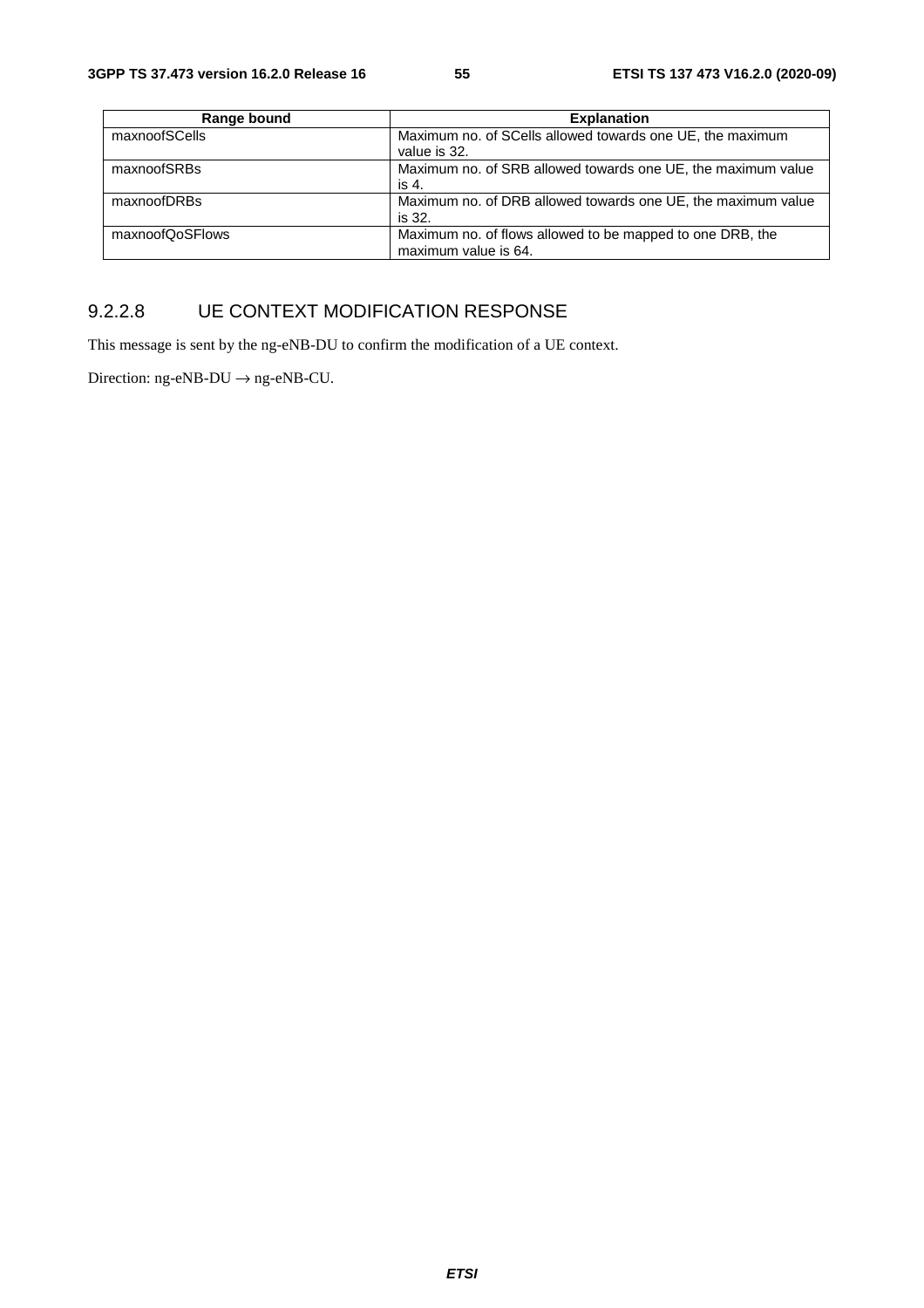| <b>IE/Group Name</b>                                      | <b>Presence</b> | Range                                          | IE type and                                            | <b>Semantics</b>                                                                                                                         | <b>Critical</b>          | <b>Assigned</b>    |
|-----------------------------------------------------------|-----------------|------------------------------------------------|--------------------------------------------------------|------------------------------------------------------------------------------------------------------------------------------------------|--------------------------|--------------------|
|                                                           |                 |                                                | reference                                              | description                                                                                                                              | ity                      | <b>Criticality</b> |
| Message Type                                              | M               |                                                | 9.3.1.1                                                |                                                                                                                                          | <b>YES</b>               | reject             |
| ng-eNB-CU UE W1AP ID                                      | M               |                                                | 9.3.1.4                                                |                                                                                                                                          | <b>YES</b>               | reject             |
| ng-eNB-DU UE W1AP ID                                      | M               |                                                | 9.3.1.5                                                |                                                                                                                                          | <b>YES</b>               | reject             |
| <b>Resource Coordination</b><br><b>Transfer Container</b> | $\circ$         |                                                | <b>OCTET</b><br><b>STRING</b>                          | Includes the<br>MR-DC<br>Resource<br>Coordination<br>Information IE<br>as defined in TS<br>38.423 [7] for<br>NGEN-DC and<br>NE-DC cases. | <b>YES</b>               | ignore             |
| <b>DU To CU RRC</b>                                       | O               |                                                | 9.3.1.58                                               |                                                                                                                                          | <b>YES</b>               | reject             |
| Information                                               |                 |                                                |                                                        |                                                                                                                                          |                          |                    |
| <b>DRB Setup List</b>                                     |                 | 0.1                                            |                                                        | The List of<br>DRBs which are<br>successfully<br>established.                                                                            | <b>YES</b>               | ignore             |
| >DRB Setup Item IEs                                       |                 | 1<br><maxnoo<br>fDRBs&gt;</maxnoo<br>          |                                                        |                                                                                                                                          | <b>EACH</b>              | ignore             |
| >>DRB ID                                                  | ${\sf M}$       |                                                | 9.3.1.8                                                |                                                                                                                                          | $\overline{\phantom{a}}$ |                    |
| >>DL UP TNL                                               | M               |                                                | <b>UP Transport</b>                                    | ng-eNB-DU                                                                                                                                |                          |                    |
| Information                                               |                 |                                                | Layer<br>Information<br>9.3.2.1                        | endpoint of the<br>W1 transport<br>bearer. For<br>delivery of DL<br>PDUs.                                                                |                          |                    |
| <b>DRB Modified List</b>                                  |                 | 0.1                                            |                                                        | The List of<br>DRBs which are<br>successfully<br>modified.                                                                               | <b>YES</b>               | ignore             |
| >DRB Modified Item IEs                                    |                 | $1 \ldots$<br><maxnoo<br>fDRBs&gt;</maxnoo<br> |                                                        |                                                                                                                                          | <b>EACH</b>              | ignore             |
| >>DRB ID                                                  | M               |                                                | 9.3.1.8                                                |                                                                                                                                          |                          |                    |
| >>DL UP TNL<br>Information                                | M               |                                                | <b>UP Transport</b><br>Layer<br>Information<br>9.3.2.1 | ng-eNB-DU<br>endpoint of the<br>W1 transport<br>bearer. For<br>delivery of DL<br>PDU <sub>s</sub> .                                      | ٠                        |                    |
| >>RLC Status                                              | $\Omega$        |                                                | 9.3.1.49                                               | Indicates the<br>RLC has been<br>re-established at<br>the ng-eNB-DU.                                                                     | <b>YES</b>               | ignore             |
| <b>SRB Failed to be Setup</b><br>List                     |                 | 0.1                                            |                                                        | The List of<br>SRBs which are<br>failed to be<br>established.                                                                            | <b>YES</b>               | ignore             |
| >SRB Failed to be<br><b>Setup Item IEs</b>                |                 | $1 \ldots$<br><maxnoo<br>fSRBs&gt;</maxnoo<br> |                                                        |                                                                                                                                          | EACH                     | ignore             |
| >>SRBID                                                   | M               |                                                | 9.3.1.7                                                |                                                                                                                                          |                          |                    |
| >>Cause                                                   | O               |                                                | 9.3.1.2                                                |                                                                                                                                          |                          |                    |
| <b>DRB Failed to be Setup</b><br>List                     |                 | 0.1                                            |                                                        | The List of<br>DRBs which are<br>failed to be<br>setup.                                                                                  | <b>YES</b>               | ignore             |
| >DRB Failed to be<br><b>Setup Item IEs</b>                |                 | $1 \ldots$<br><maxnoo<br>fDRBs&gt;</maxnoo<br> |                                                        |                                                                                                                                          | EACH                     | ignore             |
| >>DRB ID                                                  | M               |                                                | 9.3.1.8                                                |                                                                                                                                          |                          |                    |
| >>Cause                                                   | O               |                                                | 9.3.1.2                                                |                                                                                                                                          |                          |                    |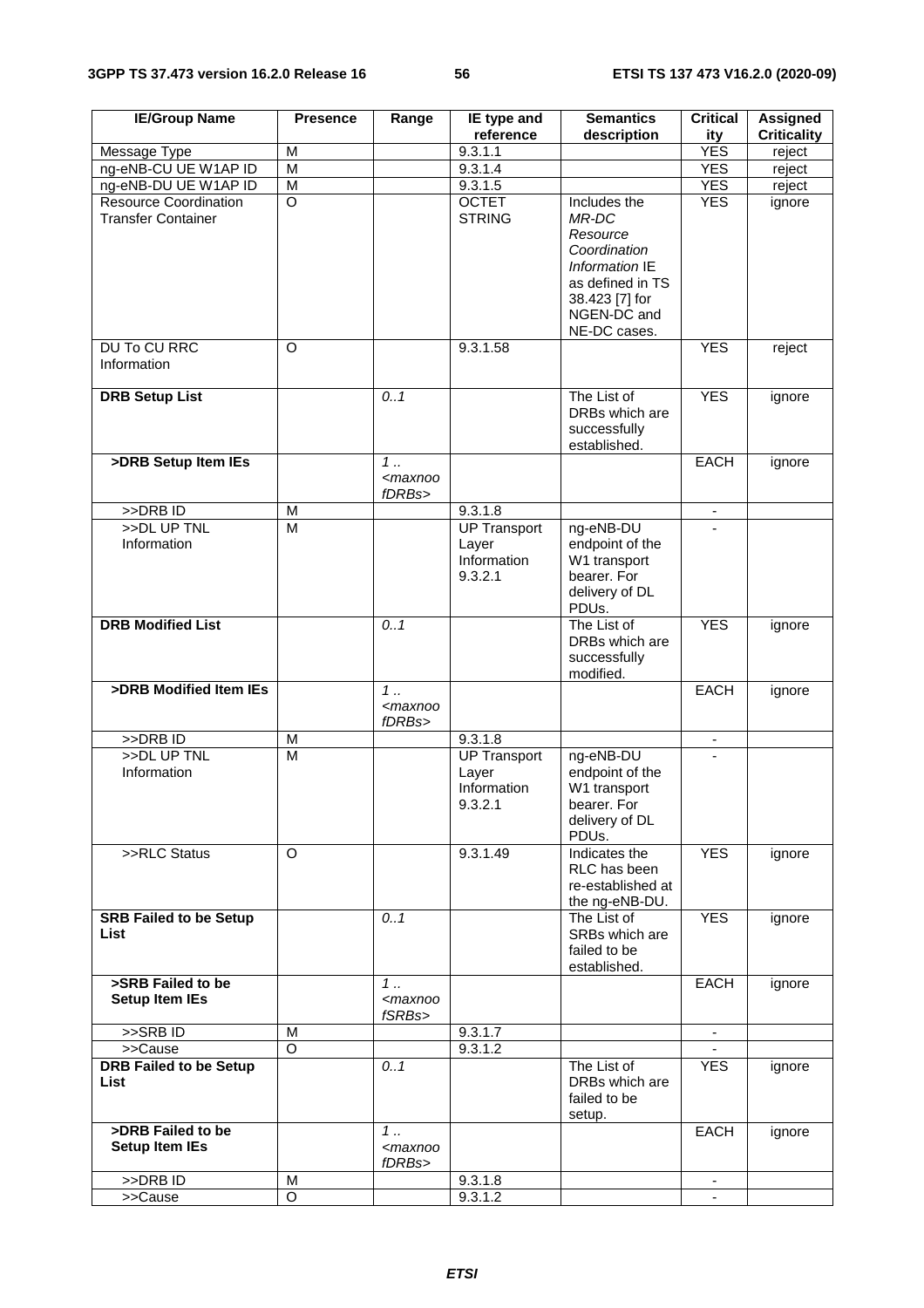| <b>IE/Group Name</b>         | <b>Presence</b> | Range                                                         | IE type and        | <b>Semantics</b>        | <b>Critical</b> | <b>Assigned</b>    |
|------------------------------|-----------------|---------------------------------------------------------------|--------------------|-------------------------|-----------------|--------------------|
|                              |                 |                                                               | reference          | description             | ity             | <b>Criticality</b> |
| <b>SCell Failed To Setup</b> |                 | 0.1                                                           |                    |                         | <b>YES</b>      | ignore             |
| <b>List</b>                  |                 |                                                               |                    |                         |                 |                    |
| >SCell Failed to Setup       |                 | $1$ .                                                         |                    |                         | <b>EACH</b>     | ignore             |
| <b>Item</b>                  |                 | $<$ maxnoo                                                    |                    |                         |                 |                    |
|                              |                 | fSCells>                                                      |                    |                         |                 |                    |
| >>SCell ID                   | M               |                                                               | <b>E-UTRAN CGI</b> | <b>SCell Identifier</b> | ٠               |                    |
|                              |                 |                                                               | 9.3.1.12           | in ng-eNB               |                 |                    |
| >>Cause                      | $\circ$         |                                                               | 9.3.1.2            |                         |                 |                    |
| <b>DRB Failed to be</b>      |                 | 0.1                                                           |                    | The List of             | <b>YES</b>      | ignore             |
| <b>Modified List</b>         |                 |                                                               |                    | DRBs which are          |                 |                    |
|                              |                 |                                                               |                    | failed to be            |                 |                    |
|                              |                 |                                                               |                    | modified.               |                 |                    |
| >DRB Failed to be            |                 | 1.                                                            |                    |                         | <b>EACH</b>     | ignore             |
| <b>Modified Item IEs</b>     |                 | $maxnoo$                                                      |                    |                         |                 |                    |
|                              |                 | fDRBs>                                                        |                    |                         |                 |                    |
| $>>DRB$ ID                   | м               |                                                               | 9.3.1.8            |                         | $\blacksquare$  |                    |
| >>Cause                      | O               |                                                               | 9.3.1.2            |                         |                 |                    |
| <b>Inactivity Monitoring</b> | $\circ$         |                                                               | <b>ENUMERATE</b>   |                         | <b>YES</b>      | reject             |
| Response                     |                 |                                                               | D (Not-            |                         |                 |                    |
|                              |                 |                                                               | supported, )       |                         |                 |                    |
| C-RNTI                       | $\circ$         |                                                               | 9.3.1.29           | C-RNTI                  | <b>YES</b>      | ignore             |
|                              |                 |                                                               |                    | allocated at the        |                 |                    |
|                              |                 |                                                               |                    | ng-eNB-DU               |                 |                    |
| <b>Associated SCell List</b> | $\Omega$        |                                                               | 9.3.1.56           |                         | <b>YES</b>      | ignore             |
| <b>SRB Setup List</b>        |                 | 0.1                                                           |                    |                         | <b>YES</b>      | ignore             |
| >SRB Setup Item              |                 | $1$ .                                                         |                    |                         | <b>EACH</b>     | ignore             |
|                              |                 | <maxnoo< td=""><td></td><td></td><td></td><td></td></maxnoo<> |                    |                         |                 |                    |
|                              |                 | fSRBs>                                                        |                    |                         |                 |                    |
| $>>$ SRBID                   | M               |                                                               | 9.3.1.7            |                         |                 |                    |
| <b>SRB Modified List</b>     |                 | 0.1                                                           |                    |                         | <b>YES</b>      | ignore             |
| >SRB Modified Item           |                 | $1$ .                                                         |                    |                         | <b>EACH</b>     | ignore             |
|                              |                 | $maxnoo$                                                      |                    |                         |                 |                    |
|                              |                 | fSRBs>                                                        |                    |                         |                 |                    |
| $>>$ SRBID                   | M               |                                                               | 9.3.1.7            |                         |                 |                    |

| Range bound   | <b>Explanation</b>                                                        |
|---------------|---------------------------------------------------------------------------|
| maxnoofSRBs   | Maximum no. of SRB allowed towards one UE, the maximum value<br>is 4.     |
| maxnoofDRBs   | Maximum no. of DRB allowed towards one UE, the maximum value<br>is 32.    |
| maxnoofSCells | Maximum no. of SCells allowed towards one UE, the maximum<br>value is 32. |

#### 9.2.2.9 UE CONTEXT MODIFICATION FAILURE

This message is sent by the ng-eNB-DU to indicate a context modification failure.

| <b>IE/Group Name</b> | <b>Presence</b> | Range | IE type<br>and<br>reference | <b>Semantics</b><br>description | <b>Criticality</b> | Assigned<br><b>Criticality</b> |
|----------------------|-----------------|-------|-----------------------------|---------------------------------|--------------------|--------------------------------|
| Message Type         | М               |       | 9.3.1.1                     |                                 | <b>YES</b>         | reject                         |
| ng-eNB-CU UE W1AP    | M               |       | 9.3.1.4                     |                                 | <b>YES</b>         | reject                         |
| ng-eNB-DU UE W1AP    | M               |       | 9.3.1.5                     |                                 | <b>YES</b>         | reject                         |
| Cause                | M               |       | 9.3.1.2                     |                                 | <b>YES</b>         | ignore                         |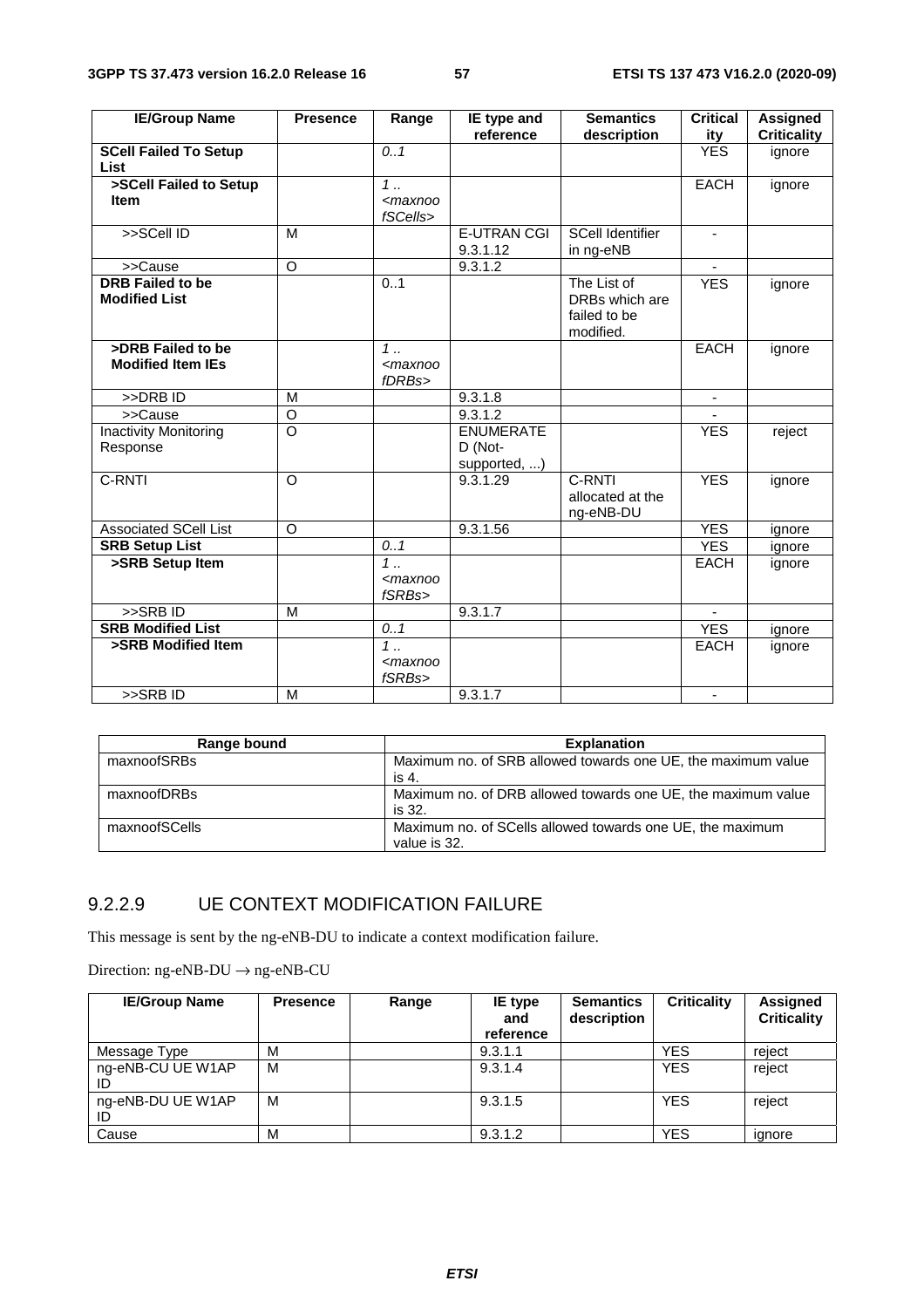# 9.2.2.10 UE CONTEXT MODIFICATION REQUIRED

This message is sent by the ng-eNB-DU to request the modification of a UE context.

Direction:  $ng$ -eNB-DU  $\rightarrow$   $ng$ -eNB-CU.

| <b>IE/Group Name</b>                                      | <b>Presence</b> | Range                              | IE type                                            | <b>Semantics</b>                                                                                                                            | <b>Criticality</b> | <b>Assigned</b>    |
|-----------------------------------------------------------|-----------------|------------------------------------|----------------------------------------------------|---------------------------------------------------------------------------------------------------------------------------------------------|--------------------|--------------------|
|                                                           |                 |                                    | and<br>reference                                   | description                                                                                                                                 |                    | <b>Criticality</b> |
| Message Type                                              | M               |                                    | 9.3.1.1                                            |                                                                                                                                             | <b>YES</b>         | reject             |
| ng-eNB-CU UE W1AP<br>ID                                   | M               |                                    | 9.3.1.4                                            |                                                                                                                                             | <b>YES</b>         | reject             |
| ng-eNB-DU UE W1AP<br>ID                                   | M               |                                    | 9.3.1.5                                            |                                                                                                                                             | <b>YES</b>         | reject             |
| <b>Resource Coordination</b><br><b>Transfer Container</b> | $\overline{O}$  |                                    | <b>OCTET</b><br><b>STRING</b>                      | Includes the<br>MR-DC<br>Resource<br>Coordination<br>Information IE<br>as defined in<br>TS 38.423 [7]<br>for NGEN-DC<br>and NE-DC<br>cases. | <b>YES</b>         | ignore             |
| <b>DU To CU RRC</b><br>Information                        | $\Omega$        |                                    | 9.3.1.58                                           |                                                                                                                                             | <b>YES</b>         | reject             |
| <b>DRB Required to Be</b><br><b>Modified List</b>         |                 | 0.1                                |                                                    |                                                                                                                                             | <b>YES</b>         | reject             |
| >DRB Required to<br><b>Be Modified Item IEs</b>           |                 | 1.<br><maxnoofdrbs></maxnoofdrbs>  |                                                    |                                                                                                                                             | <b>EACH</b>        | reject             |
| >>DRB ID                                                  | M               |                                    | 9.3.1.8                                            |                                                                                                                                             |                    |                    |
| >>DL UP TNL<br>Information                                | $\overline{M}$  |                                    | UP<br>Transport<br>Layer<br>Information<br>9.3.2.1 | ng-eNB-CU<br>endpoint of the<br>W1 transport<br>bearer. For<br>delivery of DL<br>PDUs.                                                      |                    |                    |
| >>RLC Status                                              | $\Omega$        |                                    | 9.3.1.49                                           | Indicates the<br>RLC has been<br>re-established<br>at the ng-eNB-<br>DU.                                                                    | <b>YES</b>         | ignore             |
| <b>SRB Required to be</b><br><b>Released List</b>         |                 | 0.1                                |                                                    |                                                                                                                                             | <b>YES</b>         | reject             |
| >SRB Required to<br>be Released List<br>Item IEs          |                 | $1$<br><maxnoofsrbs></maxnoofsrbs> |                                                    |                                                                                                                                             | <b>EACH</b>        | reject             |
| >>SRB ID                                                  | M               |                                    | 9.3.1.7                                            |                                                                                                                                             |                    |                    |
| <b>DRB Required to be</b>                                 |                 | 0.1                                |                                                    |                                                                                                                                             | <b>YES</b>         | reject             |
| <b>Released List</b>                                      |                 |                                    |                                                    |                                                                                                                                             |                    |                    |
| >DRB Required to<br>be Released List<br>Item IEs          |                 | $1$<br><maxnoofdrbs></maxnoofdrbs> |                                                    |                                                                                                                                             | <b>EACH</b>        | reject             |
| >>DRB ID                                                  | M               |                                    | 9.3.1.8                                            |                                                                                                                                             |                    |                    |
| Cause                                                     | M               |                                    | 9.3.1.2                                            |                                                                                                                                             | <b>YES</b>         | ignore             |

| Range bound | <b>Explanation</b>                                                     |
|-------------|------------------------------------------------------------------------|
| maxnoofSRBs | Maximum no. of SRB allowed towards one UE, the maximum value<br>is 4.  |
| maxnoofDRBs | Maximum no. of DRB allowed towards one UE, the maximum value<br>is 32. |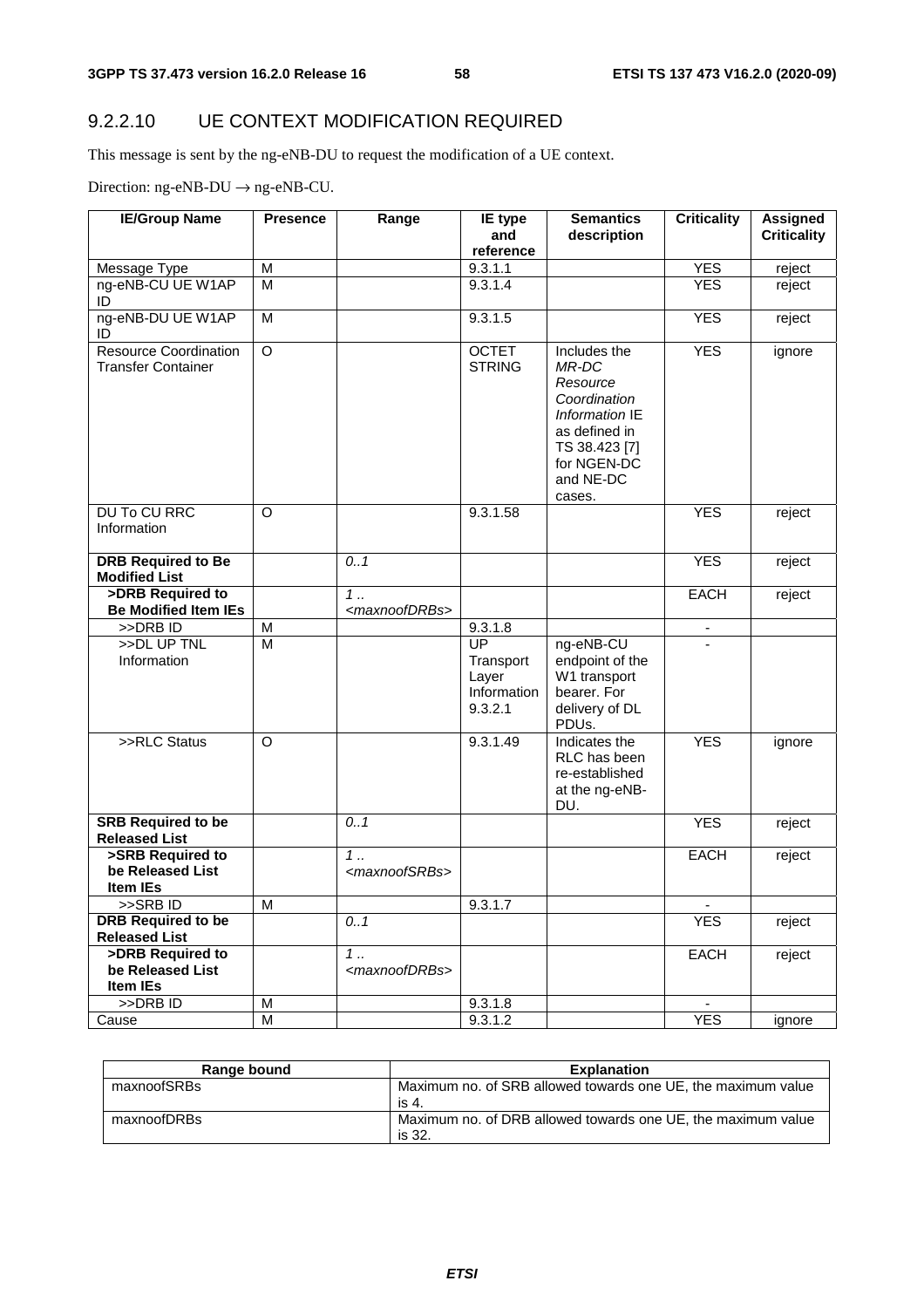#### 9.2.2.11 UE CONTEXT MODIFICATION CONFIRM

This message is sent by the ng-eNB-CU to inform the ng-eNB-DU the successful modification.

Direction:  $ng-eNB-CU \rightarrow ng-eNB-DU$ .

| <b>IE/Group</b>          | <b>Presenc</b> | Range                                                                   | <b>IE</b> type  | <b>Semantics description</b>   | <b>Criticalit</b>        | Assigne           |
|--------------------------|----------------|-------------------------------------------------------------------------|-----------------|--------------------------------|--------------------------|-------------------|
| <b>Name</b>              | е              |                                                                         | and             |                                | v                        | d                 |
|                          |                |                                                                         | reference       |                                |                          | <b>Criticalit</b> |
|                          |                |                                                                         |                 |                                |                          | v                 |
| Message                  | M              |                                                                         | 9.3.1.1         |                                | <b>YES</b>               | reject            |
| <b>Type</b>              |                |                                                                         |                 |                                |                          |                   |
| ng-eNB-CU                | M              |                                                                         | 9.3.1.4         |                                | <b>YES</b>               | reject            |
| UE W1AP ID               |                |                                                                         |                 |                                |                          |                   |
| ng-eNB-DU                | M              |                                                                         | 9.3.1.5         |                                | <b>YES</b>               | reject            |
| UE W1AP ID               | $\circ$        |                                                                         | <b>OCTET</b>    | Includes the MR-DC Resource    | <b>YES</b>               |                   |
| Resource<br>Coordination |                |                                                                         | <b>STRING</b>   | Coordination Information IE as |                          | ignore            |
| Transfer                 |                |                                                                         |                 | defined in TS 38.423 [7] for   |                          |                   |
| Container                |                |                                                                         |                 | NGEN-DC and NE-DC cases.       |                          |                   |
| <b>DRB</b>               |                | 0.1                                                                     |                 | The List of DRBs which are     | <b>YES</b>               | ignore            |
| <b>Modified List</b>     |                |                                                                         |                 | successfully modified.         |                          |                   |
| >DRB                     |                | $1$                                                                     |                 |                                | <b>EACH</b>              | ignore            |
| <b>Modified</b>          |                | <maxnoofdrbs< td=""><td></td><td></td><td></td><td></td></maxnoofdrbs<> |                 |                                |                          |                   |
| <b>Item IEs</b>          |                | $\geq$                                                                  |                 |                                |                          |                   |
| >>DRB ID                 | M              |                                                                         | 9.3.1.8         |                                | $\overline{\phantom{a}}$ |                   |
| >>ULUP                   | M              |                                                                         | $\overline{UP}$ | ng-eNB-DU endpoint of the      |                          |                   |
| <b>TNL</b>               |                |                                                                         | Transport       | W1 transport bearer. For       |                          |                   |
| Informatio               |                |                                                                         | Layer           | delivery of UL PDUs.           |                          |                   |
| n                        |                |                                                                         | Informatio      |                                |                          |                   |
|                          |                |                                                                         | n               |                                |                          |                   |
|                          |                |                                                                         | 9.3.2.1         |                                |                          |                   |
| RRC-                     | $\circ$        |                                                                         | 9.3.1.6         | Includes the                   | <b>YES</b>               | ignore            |
| Container                |                |                                                                         |                 | RRCConnectionReconfigurati     |                          |                   |
|                          |                |                                                                         |                 | on message as defined in TS    |                          |                   |
|                          |                |                                                                         |                 | 36.331 [2], encapsulated in a  |                          |                   |
|                          |                |                                                                         |                 | PDCP PDU.                      |                          |                   |
| Resource                 | $\circ$        |                                                                         | 9.3.1.52        |                                | <b>YES</b>               | ignore            |
| Coordination             |                |                                                                         |                 |                                |                          |                   |
| Transfer                 |                |                                                                         |                 |                                |                          |                   |
| Information              |                |                                                                         |                 |                                |                          |                   |

| Range bound | <b>Explanation</b>                                                           |
|-------------|------------------------------------------------------------------------------|
| maxnoofDRBs | Maximum no. of DRB allowed towards one UE, the maximum value<br>ാറ<br>is 32. |

#### 9.2.2.12 UE CONTEXT MODIFICATION REFUSE

This message is sent by the ng-eNB-CU to indicate the UE context modification was unsuccessful.

Direction:  $ng-eNB-CU \rightarrow ng-eNB-DU$ .

| <b>IE/Group Name</b>    | <b>Presence</b> | Range | IE type<br>and<br>reference | <b>Semantics</b><br>description | <b>Criticality</b> | Assigned<br><b>Criticality</b> |
|-------------------------|-----------------|-------|-----------------------------|---------------------------------|--------------------|--------------------------------|
| Message Type            | M               |       | 9.3.1.1                     |                                 | <b>YES</b>         | reject                         |
| ng-eNB-CU UE W1AP       | M               |       | 9.3.1.4                     |                                 | <b>YES</b>         | reject                         |
| ng-eNB-DU UE W1AP<br>ID | M               |       | 9.3.1.5                     |                                 | <b>YES</b>         | reject                         |
| Cause                   | M               |       | 9.3.1.2                     |                                 | <b>YES</b>         | ignore                         |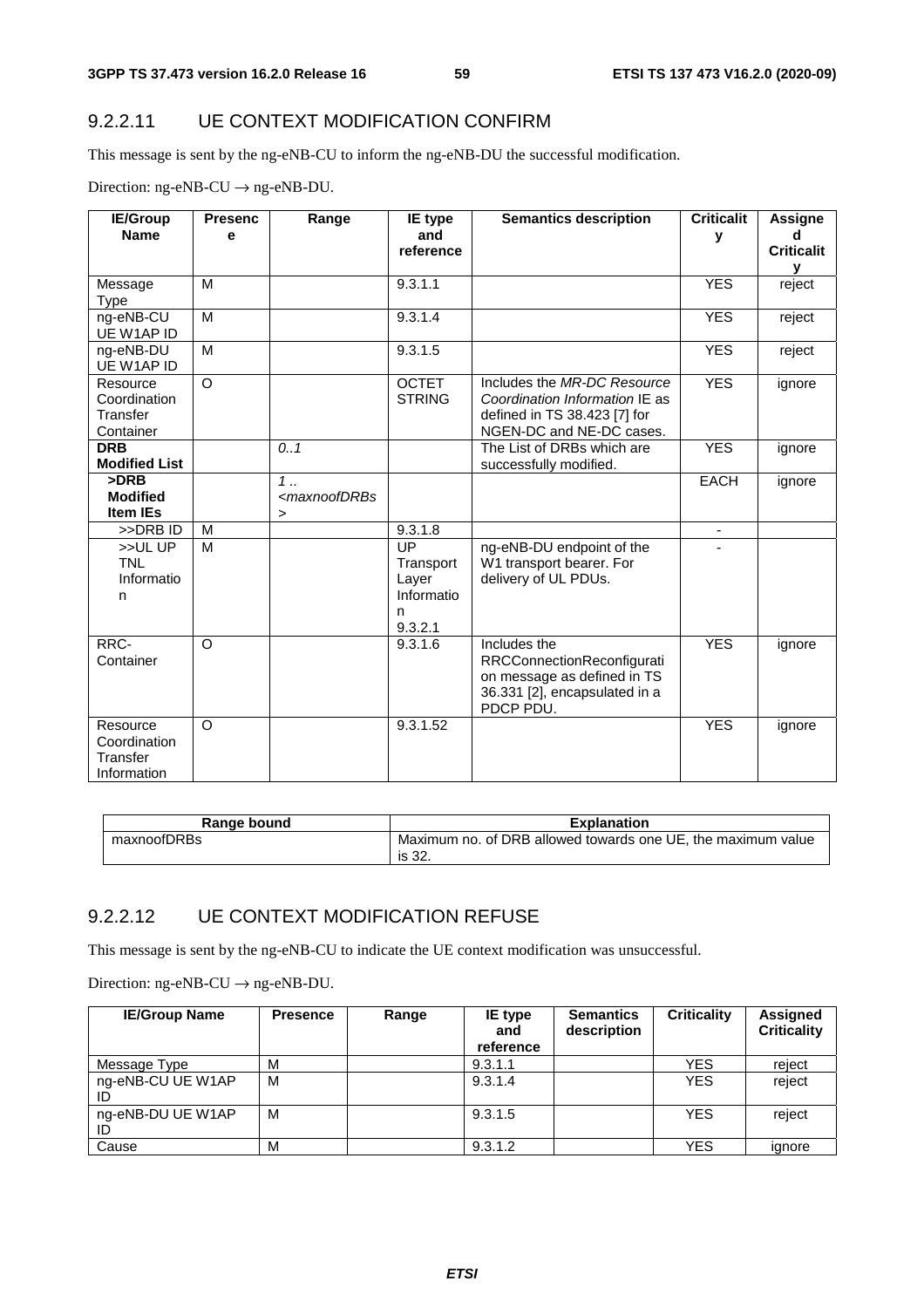#### 9.2.2.13 UE INACTIVITY NOTIFICATION

This message is sent by the ng-eNB-DU to provide information about the UE activity to the ng-eNB-CU.

| <b>IE/Group Name</b>     | <b>Presence</b> | Range                                    | IE type and<br>reference              | <b>Semantics</b><br>description | <b>Criticality</b> | <b>Assigned</b><br><b>Criticality</b> |
|--------------------------|-----------------|------------------------------------------|---------------------------------------|---------------------------------|--------------------|---------------------------------------|
| Message Type             | М               |                                          | 9.3.1.1                               |                                 | <b>YES</b>         | ignore                                |
| ng-eNB-CU UE W1AP<br>ID  | M               |                                          | 9.3.1.4                               |                                 | <b>YES</b>         | reject                                |
| ng-eNB-DU UE W1AP<br>ID  | M               |                                          | 9.3.1.5                               |                                 | <b>YES</b>         | reject                                |
| <b>DRB Activity List</b> |                 |                                          |                                       |                                 | <b>YES</b>         | reject                                |
| >DRB Activity Item       |                 | $\cdot$ .<br><maxnoofdrbs></maxnoofdrbs> |                                       |                                 | <b>EACH</b>        | reject                                |
| >>DRB ID                 | M               |                                          | 9.3.1.8                               |                                 |                    |                                       |
| >>DRB Activity           | O               |                                          | ENUMERATED<br>(Active, Not<br>active) |                                 |                    |                                       |

| Range bound | <b>Explanation</b>                                                     |
|-------------|------------------------------------------------------------------------|
| maxnoofDRBs | Maximum no. of DRB allowed towards one UE, the maximum value<br>is 32. |

#### 9.2.2.14 NOTIFY

This message is sent by the ng-eNB-DU to notify the ng-eNB-CU that the QoS for already established DRBs associated with notification control is not fulfilled any longer or it is fulfilled again.

Direction: ng-eNB-DU  $\rightarrow$  ng-eNB-CU

| <b>IE/Group Name</b>    | <b>Presence</b> | Range                      | IE type and<br>reference                              | <b>Semantics</b><br>description | <b>Criticality</b> | Assigned<br><b>Criticality</b> |
|-------------------------|-----------------|----------------------------|-------------------------------------------------------|---------------------------------|--------------------|--------------------------------|
| Message Type            | M               |                            | 9.3.1.1                                               |                                 | <b>YES</b>         | ignore                         |
| ng-eNB-CU UE W1AP<br>ID | M               |                            | 9.3.1.4                                               |                                 | <b>YES</b>         | reject                         |
| ng-eNB-DU UE W1AP<br>ID | M               |                            | 9.3.1.5                                               |                                 | <b>YES</b>         | reject                         |
| <b>DRB Notify List</b>  |                 |                            |                                                       |                                 | <b>YES</b>         | reject                         |
| >DRB Notify Item IEs    |                 | $\lt 1$<br>maxnoofD<br>RBs |                                                       |                                 | <b>EACH</b>        | reject                         |
| >>DRB ID                | M               |                            | 9.3.1.8                                               |                                 | ۰                  |                                |
| >>Notification<br>Cause | M               |                            | <b>ENUMERATED</b><br>(Fulfilled, Not-<br>Fulfilled, ) |                                 |                    |                                |

| Range bound | Explanation                                                  |
|-------------|--------------------------------------------------------------|
| maxnoofDRBs | Maximum no. of DRB allowed towards one UE, the maximum value |
|             | is 32.                                                       |

# 9.2.3 RRC Message Transfer messages

#### 9.2.3.1 INITIAL UL RRC MESSAGE TRANSFER

This message is sent by the ng-eNB-DU to transfer the initial layer 3 message to the ng-eNB-CU over the W1 interface.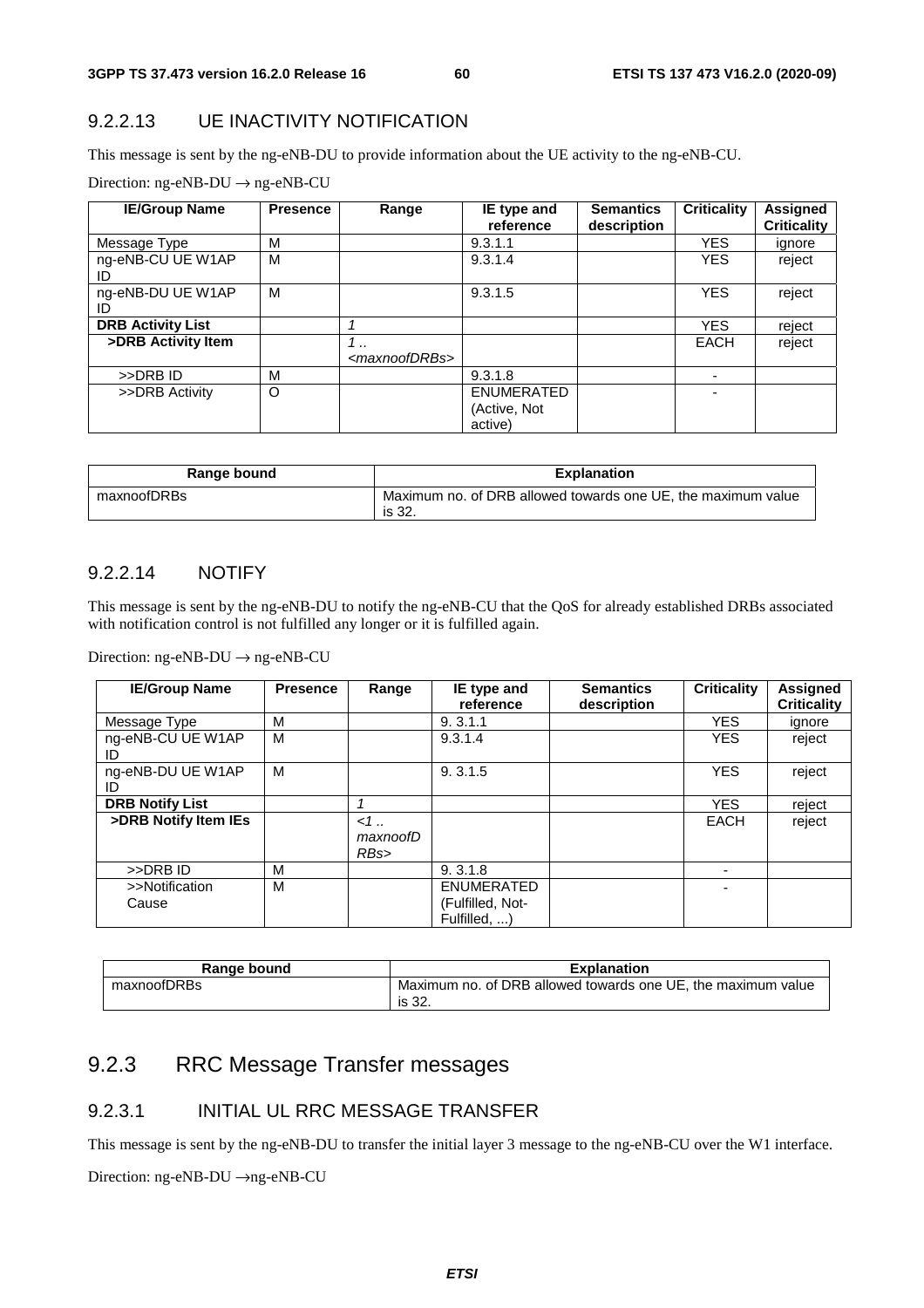| <b>IE/Group Name</b>      | <b>Presence</b> | Range | <b>Semantics description</b><br>IE type |                                                                                                                                      | <b>Criticality</b> | <b>Assigned</b>    |
|---------------------------|-----------------|-------|-----------------------------------------|--------------------------------------------------------------------------------------------------------------------------------------|--------------------|--------------------|
|                           |                 |       | and<br>reference                        |                                                                                                                                      |                    | <b>Criticality</b> |
| Message Type              | м               |       | 9.3.1.1                                 |                                                                                                                                      | <b>YES</b>         | ignore             |
| Transaction ID            | м               |       | 9.3.1.23                                |                                                                                                                                      | YES.               | Ignore             |
| ng-eNB-DU UE<br>W1AP ID   | м               |       | 9.3.1.5                                 |                                                                                                                                      | <b>YES</b>         | reject             |
| <b>E-UTRAN CGI</b>        | м               |       | 9.3.1.12                                | NG-RAN Cell Global Identifier                                                                                                        | <b>YES</b>         | reject             |
| C-RNTI                    | м               |       | 9.3.1.29                                | C-RNTI allocated at the ng-<br>eNB-DU                                                                                                | <b>YES</b>         | reject             |
| <b>RRC-Container</b>      | м               |       | 9.3.1.6                                 | Includes the UL-CCCH-<br>Message IE as defined in<br>clause 6.2 of TS 36.331 [2].                                                    | <b>YES</b>         | reject             |
| DU to CU RRC<br>Container | O               |       | <b>OCTET</b><br><b>STRING</b>           | RadioResourceConfigDedicated<br>IE as defined in clause 6.3.2 in<br>TS 36.331 [2]. Required at least<br>to carry SRB1 configuration. | <b>YES</b>         | reject             |

#### 9.2.3.2 DL RRC MESSAGE TRANSFER

This message is sent by the ng-eNB-CU to transfer the layer 3 message to the ng-eNB-DU over the W1 interface.

Direction: ng-eNB-CU →ng-eNB-DU

| <b>IE/Group Name</b>        | <b>Presence</b> | Range | IE type<br>and | <b>Semantics description</b>                                                                                                                                                               | <b>Criticality</b> | Assigned<br><b>Criticality</b> |
|-----------------------------|-----------------|-------|----------------|--------------------------------------------------------------------------------------------------------------------------------------------------------------------------------------------|--------------------|--------------------------------|
|                             |                 |       | reference      |                                                                                                                                                                                            |                    |                                |
| Message Type                | м               |       | 9.3.1.1        |                                                                                                                                                                                            | <b>YES</b>         | ignore                         |
| ng-eNB-CU UE<br>W1AP ID     | M               |       | 9.3.1.4        |                                                                                                                                                                                            | <b>YES</b>         | reject                         |
| ng-eNB-DU UE<br>W1AP ID     | М               |       | 9.3.1.5        |                                                                                                                                                                                            | <b>YES</b>         | reject                         |
| old ng-eNB-DU UE<br>W1AP ID | $\circ$         |       | 9.3.1.5        | Include it if<br><b>RRCConnectionReestablishment</b><br>is included in RRC-Container                                                                                                       | <b>YES</b>         | reject                         |
| <b>SRB ID</b>               | м               |       | 9.3.1.7        |                                                                                                                                                                                            | <b>YES</b>         | reject                         |
| <b>RRC-Container</b>        | М               |       | 9.3.1.6        | Includes the DL-DCCH-Message<br>IE as defined in clause 6.2 of TS<br>36.331 [2] encapsulated in a<br>PDCP PDU, or the DL-CCCH-<br>Message IE as defined in clause<br>6.2 of TS 36.331 [2]. | <b>YES</b>         | reject                         |

## 9.2.3.3 UL RRC MESSAGE TRANSFER

This message is sent by the ng-eNB-DU to transfer the layer 3 message to the ng-eNB-CU over the W1 interface.

| <b>IE/Group Name</b> | <b>Presence</b> | Range | IE type and | <b>Semantics</b>                                                                                                         | <b>Criticality</b> | <b>Assigned</b>    |
|----------------------|-----------------|-------|-------------|--------------------------------------------------------------------------------------------------------------------------|--------------------|--------------------|
|                      |                 |       | reference   | description                                                                                                              |                    | <b>Criticality</b> |
| Message Type         | м               |       | 9.3.1.1     |                                                                                                                          | <b>YES</b>         | ignore             |
| ng-eNB-CU UE W1AP ID | м               |       | 9.3.1.4     |                                                                                                                          | YES                | reject             |
| ng-eNB-DU UE W1AP ID | м               |       | 9.3.1.5     |                                                                                                                          | YES                | reject             |
| SRB ID               | М               |       | 9.3.1.7     |                                                                                                                          | YES                | reject             |
| <b>RRC-Container</b> | М               |       | 9.3.1.6     | Includes the UL-<br>DCCH-Message IE<br>as defined in clause<br>6.2 of TS $36.331$ [2],<br>encapsulated in a<br>PDCP PDU. | <b>YES</b>         | reject             |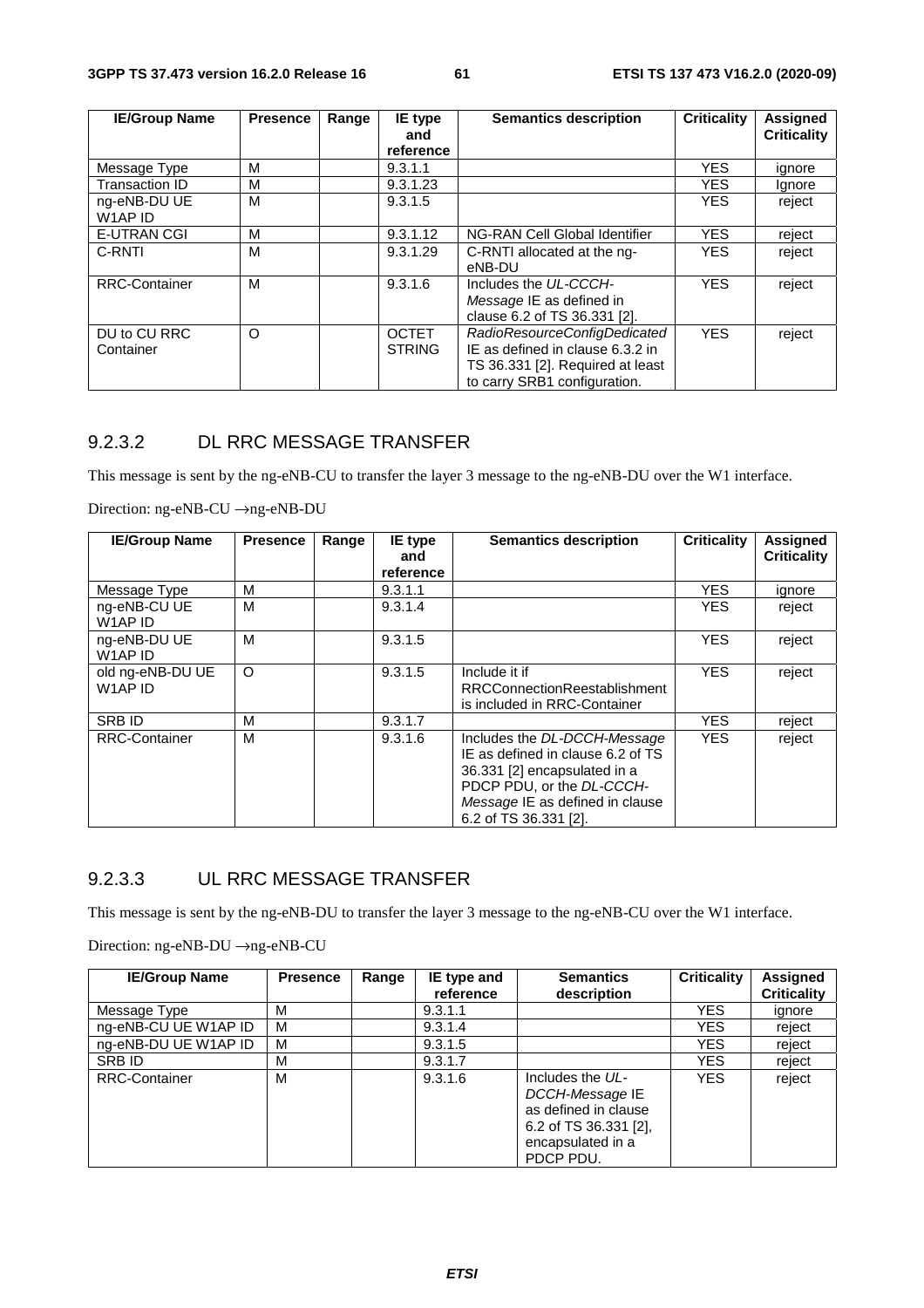# 9.2.4 Warning Message Transmission Messages

### 9.2.4.1 WRITE-REPLACE WARNING REQUEST

This message is sent by the ng-eNB-CU to request the start or overwrite of the broadcast of a warning message.

Direction:  $ng$ -eNB-CU  $\rightarrow$  ng-eNB-DU

| <b>IE/Group Name</b>                               | <b>Presence</b> | Range                                                    | IE type and<br>reference | <b>Semantics</b><br>description                                                                            | <b>Criticality</b> | Assigned<br><b>Criticality</b> |
|----------------------------------------------------|-----------------|----------------------------------------------------------|--------------------------|------------------------------------------------------------------------------------------------------------|--------------------|--------------------------------|
| Message Type                                       | M               |                                                          | 9.3.1.1                  |                                                                                                            | <b>YES</b>         | reject                         |
| Transaction ID                                     | M               |                                                          | 9.3.1.23                 |                                                                                                            | <b>YES</b>         | reject                         |
| PWS System<br>Information                          | M               |                                                          | 9.3.1.3                  | This IE<br>includes the<br>system<br>information for<br>public warning,<br>as defined in<br>TS 36.331 [2]. | <b>YES</b>         | reject                         |
| <b>Repetition Period</b>                           | M               |                                                          | 9.3.1.13                 |                                                                                                            | <b>YES</b>         | reject                         |
| Number of<br><b>Broadcasts</b><br>Requested        | M               |                                                          | 9.3.1.60                 |                                                                                                            | <b>YES</b>         | reject                         |
| <b>Cell To Be</b><br><b>Broadcast List</b>         |                 | 0.1                                                      |                          |                                                                                                            | <b>YES</b>         | reject                         |
| >Cell to Be<br><b>Broadcast Item</b><br><b>IEs</b> |                 | $1_{1}$<br><maxcelli<br>nng-<br/>eNBDU&gt;</maxcelli<br> |                          |                                                                                                            | <b>EACH</b>        | reject                         |
| >>E-UTRAN<br>CGI                                   | M               |                                                          | 9.3.1.12                 |                                                                                                            |                    |                                |

| Range bound       | <b>Explanation</b>                                             |
|-------------------|----------------------------------------------------------------|
| maxCellinng-eNBDU | Maximum no. cells that can be served by an ng-eNB-DU. Value is |
|                   | 512.                                                           |

#### 9.2.4.2 WRITE-REPLACE WARNING RESPONSE

This message is sent by the ng-eNB-DU to acknowledge the ng-eNB-CU on the start or overwrite request of a warning message.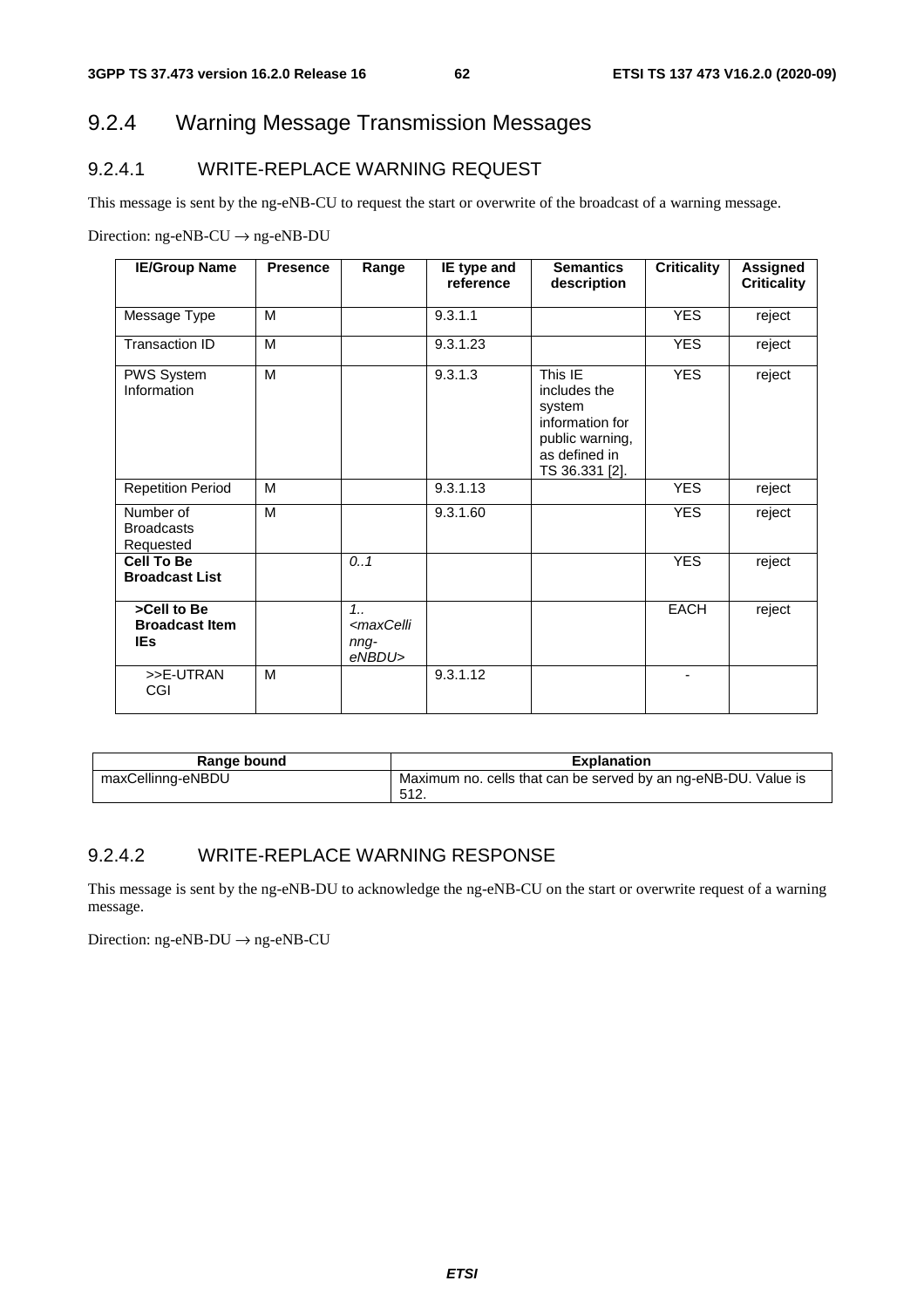| <b>IE/Group Name</b>                                   | <b>Presence</b> | Range                                             | IE type<br>and<br>reference | <b>Semantics</b><br>description | <b>Criticality</b> | <b>Assigned</b><br><b>Criticality</b> |
|--------------------------------------------------------|-----------------|---------------------------------------------------|-----------------------------|---------------------------------|--------------------|---------------------------------------|
| Message Type                                           | м               |                                                   | 9.3.1.1                     |                                 | <b>YES</b>         | reject                                |
| Transaction ID                                         | м               |                                                   | 9.3.1.23                    |                                 | <b>YES</b>         | reject                                |
| <b>Cell Broadcast</b><br><b>Completed List</b>         |                 | 0.1                                               |                             |                                 | <b>YES</b>         | reject                                |
| <b>Broadcast</b><br>>Cell<br><b>Completed Item IEs</b> |                 | 1<br><maxcellinng-<br>eNBDU&gt;</maxcellinng-<br> |                             |                                 | EACH               | reject                                |
| >>E-UTRAN CGI                                          | м               |                                                   | 9.3.1.12                    |                                 | -                  |                                       |

| Range bound       | <b>Explanation</b>                                             |
|-------------------|----------------------------------------------------------------|
| maxCellinng-eNBDU | Maximum no. cells that can be served by an ng-eNB-DU. Value is |
|                   | 512.                                                           |

#### 9.2.4.3 PWS CANCEL REQUEST

This message is forwarded by the ng-eNB-CU to ng-eNB-DU to cancel an already ongoing broadcast of a warning message

Direction: ng-eNB-CU → ng-eNB-DU

| <b>IE/Group Name</b>                                         | <b>Presence</b> | Range                                               | <b>IE</b> type<br>and | <b>Semantics</b><br>description                                   | <b>Criticality</b> | <b>Assigned</b><br><b>Criticality</b> |
|--------------------------------------------------------------|-----------------|-----------------------------------------------------|-----------------------|-------------------------------------------------------------------|--------------------|---------------------------------------|
|                                                              |                 |                                                     | reference             |                                                                   |                    |                                       |
| Message Type                                                 | м               |                                                     | 9.3.1.1               |                                                                   | <b>YES</b>         | reject                                |
| Transaction ID                                               | м               |                                                     | 9.3.1.23              |                                                                   | <b>YES</b>         | reject                                |
| Number of Broadcasts<br>Requested                            | м               |                                                     | 9.3.1.60              | This IE is not<br>used in this<br>version of the<br>specification | <b>YES</b>         | reject                                |
| <b>Cell Broadcast To Be</b><br><b>Cancelled List</b>         |                 | 0.1                                                 |                       |                                                                   | <b>YES</b>         | reject                                |
| >Cell Broadcast to<br><b>Be</b><br><b>Cancelled Item IEs</b> |                 | 1.1<br><maxcellinng-<br>eNBDU&gt;</maxcellinng-<br> |                       |                                                                   | <b>EACH</b>        | reject                                |
| >>E-UTRAN CGI                                                | м               |                                                     | 9.3.1.12              |                                                                   |                    |                                       |
| Cancel-all Warning Messages<br>Indicator                     | O               |                                                     |                       | <b>ENUMERATED</b><br>(true, )                                     | <b>YES</b>         | reject                                |

| Range bound       | <b>Explanation</b>                                                      |
|-------------------|-------------------------------------------------------------------------|
| maxCellinng-eNBDU | Maximum no. cells that can be served by an ng-eNB-DU. Value is<br>-512. |

#### 9.2.4.4 PWS CANCEL RESPONSE

This message is sent by the ng-eNB-DU to indicate the list of warning areas where cancellation of the broadcast of the identified message was successful and unsuccessful.

Direction:  $ng-eNB-DU \rightarrow ng-eNB-CU$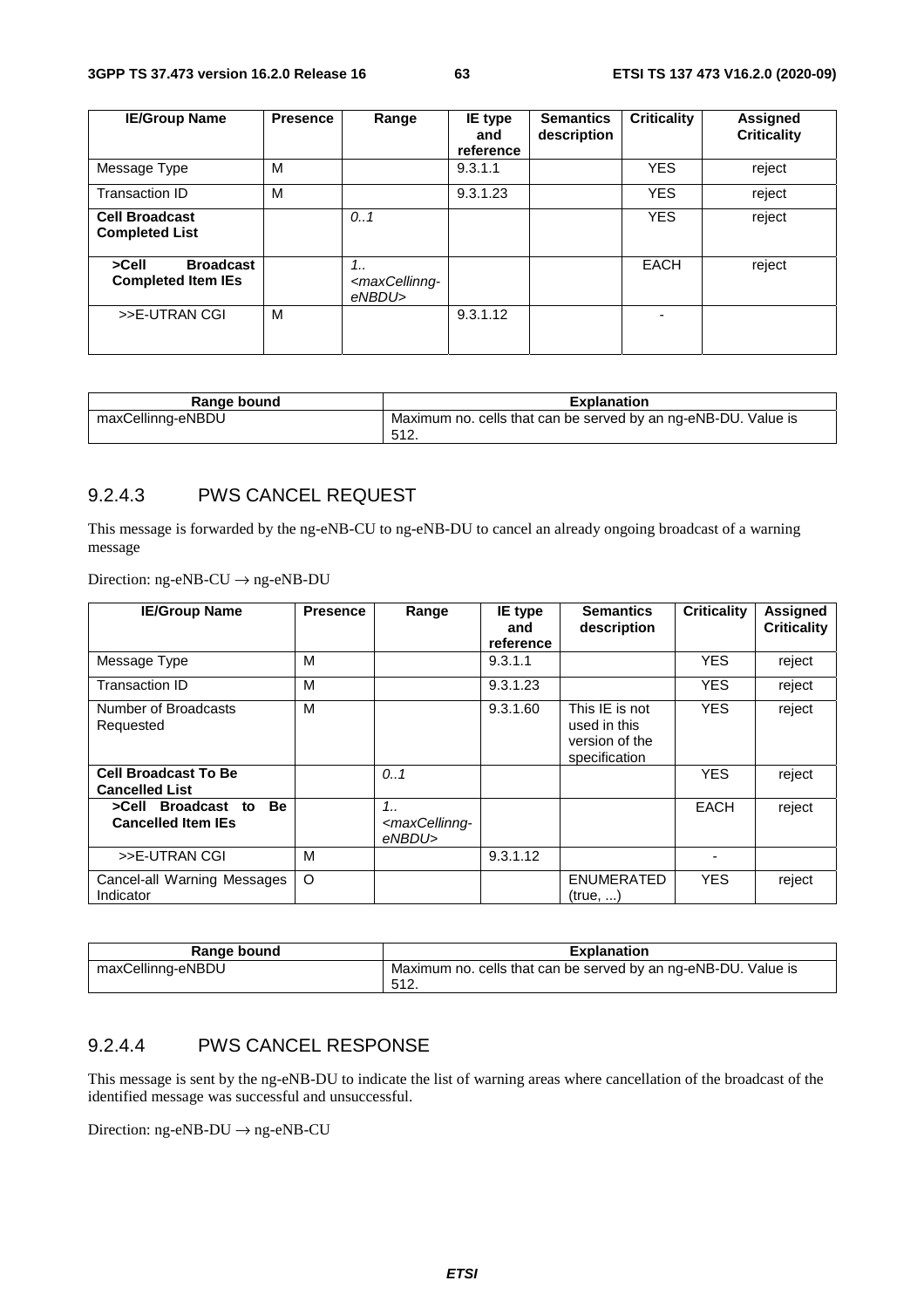| <b>IE/Group Name</b>                                   | <b>Presence</b> | Range                                               | IE type<br>and<br>reference | <b>Semantics</b><br>description                                                                                                                                    | <b>Criticality</b>       | <b>Assigned</b><br><b>Criticality</b> |
|--------------------------------------------------------|-----------------|-----------------------------------------------------|-----------------------------|--------------------------------------------------------------------------------------------------------------------------------------------------------------------|--------------------------|---------------------------------------|
| Message Type                                           | M               |                                                     | 9.3.1.1                     |                                                                                                                                                                    | <b>YES</b>               | reject                                |
| <b>Transaction ID</b>                                  | M               |                                                     | 9.3.1.23                    |                                                                                                                                                                    | <b>YES</b>               | reject                                |
| <b>Cell Broadcast</b><br><b>Cancelled List</b>         |                 | 0.1                                                 |                             |                                                                                                                                                                    | <b>YES</b>               | reject                                |
| <b>Broadcast</b><br>>Cell<br><b>Cancelled Item IEs</b> |                 | 1.1<br><maxcellinng-<br>eNBDU&gt;</maxcellinng-<br> |                             |                                                                                                                                                                    | <b>EACH</b>              | reject                                |
| >>E-UTRAN CGI                                          | M               |                                                     | 9.3.1.12                    |                                                                                                                                                                    | $\overline{\phantom{0}}$ |                                       |
| >>Number of<br><b>Broadcasts</b>                       | M               |                                                     | <b>INTEGER</b><br>(0.65535) | This IE is<br>set to '0' if<br>valid results<br>are not<br>known or<br>not<br>available. It<br>is set to<br>65535 if the<br>counter<br>results have<br>overflowed. | ٠                        |                                       |
| <b>Criticality Diagnostics</b>                         | $\circ$         |                                                     | 9.3.1.82                    |                                                                                                                                                                    | <b>YES</b>               | ignore                                |

| Range bound       | <b>Explanation</b>                                                       |
|-------------------|--------------------------------------------------------------------------|
| maxCellinng-eNBDU | Maximum no. of cells that can be served by an ng-eNB-DU. Value is<br>512 |

#### 9.2.4.5 PWS RESTART INDICATION

This message is sent by the ng-eNB-DU to inform the ng-eNB-CU that PWS information for some or all cells of the ngeNB-DU are available if needed.

| <b>IE/Group Name</b>                                        | <b>Presence</b> | Range                                          | <b>IE</b> type<br>and<br>reference | <b>Semantics</b><br>description | <b>Criticality</b> | <b>Assigned</b><br><b>Criticality</b> |
|-------------------------------------------------------------|-----------------|------------------------------------------------|------------------------------------|---------------------------------|--------------------|---------------------------------------|
| Message Type                                                | M               |                                                | 9.3.1.1                            |                                 | <b>YES</b>         | ignore                                |
| Transaction ID                                              | M               |                                                | 9.3.1.23                           |                                 | <b>YES</b>         | reject                                |
| <b>E-UTRAN CGI List for</b><br><b>Restart List</b>          |                 |                                                |                                    |                                 | <b>YES</b>         | reject                                |
| > E-UTRAN CGI<br><b>List for Restart</b><br><b>Item IEs</b> |                 | 1 <maxcellinng-<br>eNBDU&gt;</maxcellinng-<br> |                                    |                                 | <b>EACH</b>        | reject                                |
| >>E-UTRAN CGI                                               | M               |                                                | 9.3.1.12                           |                                 |                    |                                       |

| Range bound       | <b>Explanation</b>                                                                |
|-------------------|-----------------------------------------------------------------------------------|
| maxCellinng-eNBDU | Maximum no. of cells that can be served by an ng-eNB-DU. Value is<br>512<br>◡ ।∠. |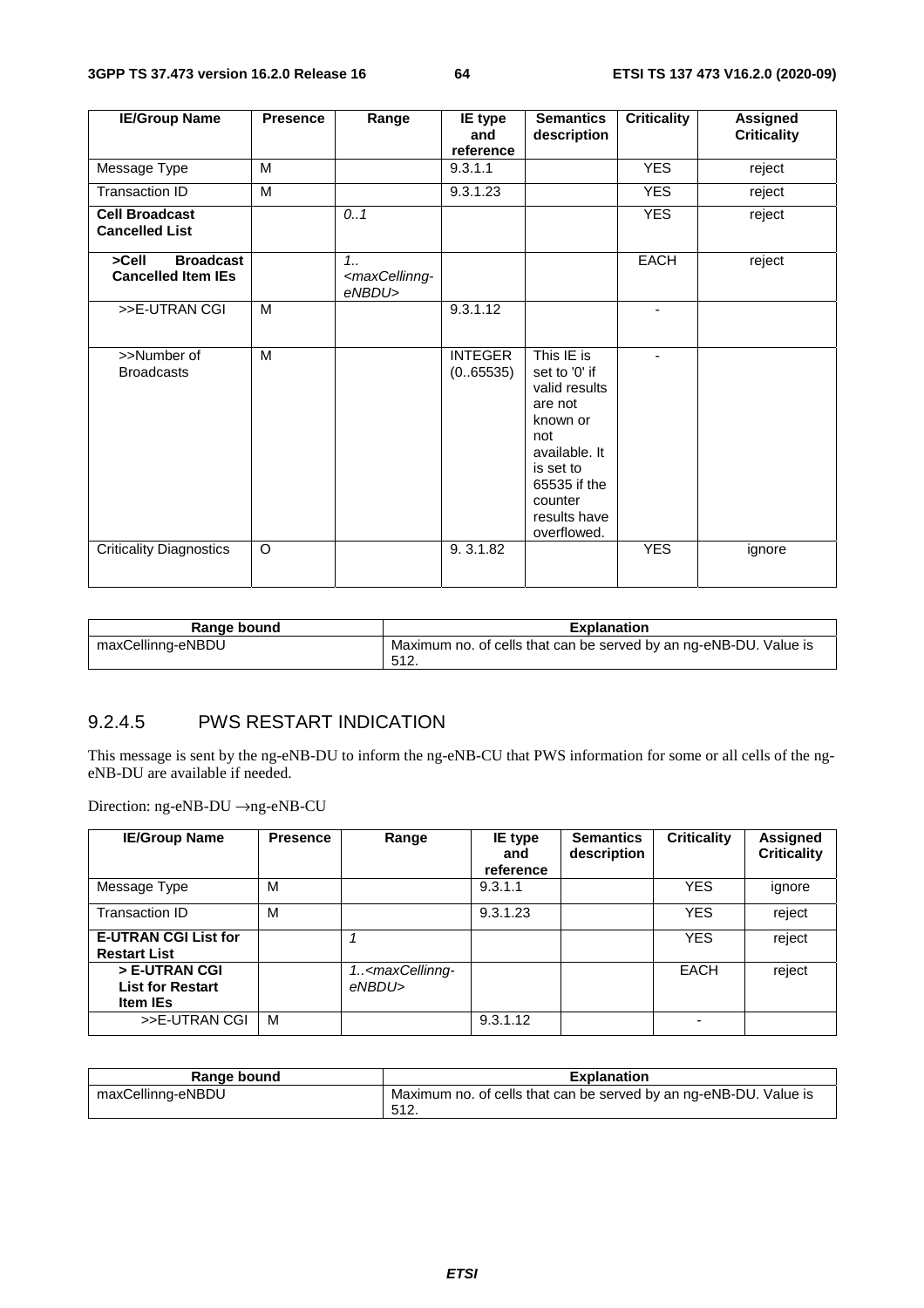#### 9.2.4.6 PWS FAILURE INDICATION

This message is sent by the ng-eNB-DU to inform the ng-eNB-CU that ongoing PWS operation for one or more cells of the ng-eNB-DU has failed.

Direction: ng-eNB-DU → ng-eNB-CU

| <b>IE/Group Name</b>                            | <b>Presence</b> | Range                                          | IE type<br>and<br>reference | <b>Semantics</b><br>description                                                                                                                                    | <b>Criticality</b> | Assigned<br><b>Criticality</b> |
|-------------------------------------------------|-----------------|------------------------------------------------|-----------------------------|--------------------------------------------------------------------------------------------------------------------------------------------------------------------|--------------------|--------------------------------|
| Message Type                                    | M               |                                                | 9.3.1.1                     |                                                                                                                                                                    | <b>YES</b>         | ignore                         |
| Transaction ID                                  | M               |                                                | 9.3.1.23                    |                                                                                                                                                                    | <b>YES</b>         | reject                         |
| <b>PWS failed E-UTRAN</b><br><b>CGI List</b>    |                 | 0.1                                            |                             |                                                                                                                                                                    | <b>YES</b>         | reject                         |
| >PWS failed E-<br><b>UTRAN CGI Item</b><br>IEs. |                 | 1 <maxcellinng-<br>eNBDU&gt;</maxcellinng-<br> |                             |                                                                                                                                                                    | <b>EACH</b>        | reject                         |
| >>E-UTRAN CGI                                   | M               |                                                | 9.3.1.12                    |                                                                                                                                                                    |                    |                                |
| >>Number of<br><b>Broadcasts</b>                | M               |                                                | <b>INTEGER</b><br>(0.65535) | This IE is<br>set to '0' if<br>valid results<br>are not<br>known or<br>not<br>available. It<br>is set to<br>65535 if the<br>counter<br>results have<br>overflowed. | ä,                 |                                |

| Range bound       | <b>Explanation</b>                                                                  |
|-------------------|-------------------------------------------------------------------------------------|
| maxCellinng-eNBDU | Maximum no. of cells that can be served by an ng-eNB-DU. Value is<br>512<br>◡ । ∠ . |

# 9.2.5 Paging messages

#### 9.2.5.1 PAGING

This message is sent by the ng-eNB-CU and is used to request the ng-eNB-DU to page UEs.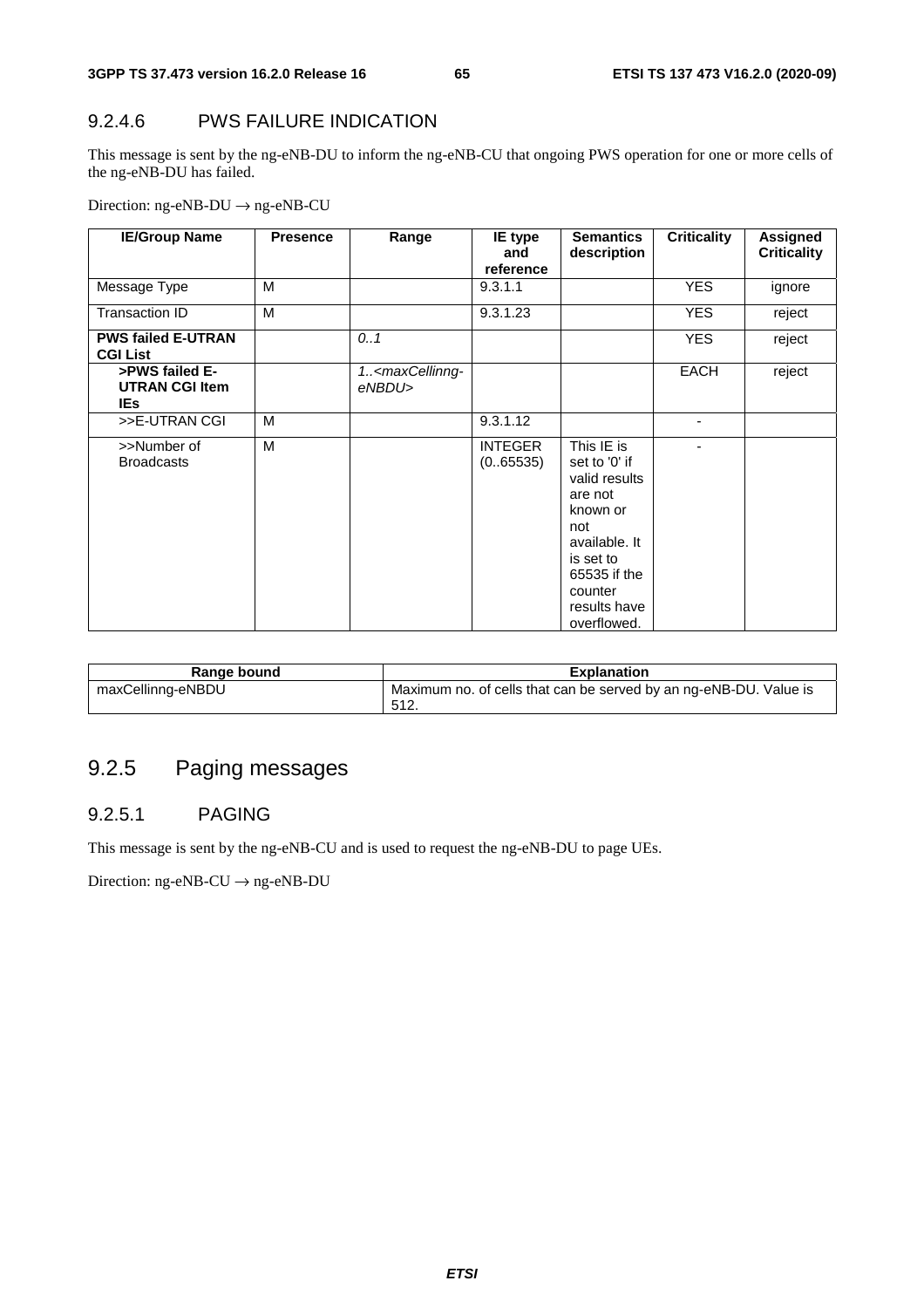| <b>IE/Group Name</b>          | <b>Presence</b> | Range                                            | IE type<br>and | <b>Semantics</b><br>description                                                                                   | <b>Criticality</b>       | Assigned<br><b>Criticality</b> |
|-------------------------------|-----------------|--------------------------------------------------|----------------|-------------------------------------------------------------------------------------------------------------------|--------------------------|--------------------------------|
|                               |                 |                                                  | reference      |                                                                                                                   |                          |                                |
| Message Type                  | М               |                                                  | 9.3.1.1        |                                                                                                                   | <b>YES</b>               | ignore                         |
| UE Identity Index value       | M               |                                                  | 9.3.1.63       |                                                                                                                   | <b>YES</b>               | reject                         |
| <b>CHOICE Paging Identity</b> | M               |                                                  |                |                                                                                                                   | YES.                     | reject                         |
| >RAN UE Paging<br>identity    | M               |                                                  | 9.3.1.64       |                                                                                                                   |                          |                                |
| >CN UE paging identity        | M               |                                                  | 9.3.1.65       |                                                                                                                   |                          |                                |
| Paging DRX                    | O               |                                                  | 9.3.1.66       | It is defined<br>as the<br>minimum<br>between<br>the RAN<br>UE Paging<br>DRX and<br>CN UE<br>Paging<br><b>DRX</b> | <b>YES</b>               | ignore                         |
| <b>Paging Cell List</b>       |                 | 1                                                |                |                                                                                                                   | <b>YES</b>               | ignore                         |
| >Paging Cell Item IEs         |                 | $1$<br><maxnoofpagingcells></maxnoofpagingcells> |                |                                                                                                                   | <b>EACH</b>              | ignore                         |
| >> E-UTRAN CGI                | M               |                                                  | 9.3.1.12       |                                                                                                                   | $\overline{\phantom{a}}$ |                                |

| ----<br>bound<br>.valiye | .<br>nation                                                                                  |
|--------------------------|----------------------------------------------------------------------------------------------|
| ells<br>атн<br>axnooth   | $\cdot$ is 512.<br>paging<br>the<br>cells<br>maximum<br>Maxım<br>.num<br>value.<br>no.<br>ОT |

# 9.3 Information Element Definitions

# 9.3.1 Radio Network Layer Related IEs

## 9.3.1.1 Message Type

The *Message Type* IE uniquely identifies the message being sent. It is mandatory for all messages.

| <b>IE/Group Name</b> | <b>Presence</b> | Range | IE type and reference                           | <b>Semantics</b><br>description |
|----------------------|-----------------|-------|-------------------------------------------------|---------------------------------|
| Message Type         |                 |       |                                                 |                                 |
| >Procedure           | м               |       | <b>INTEGER (0255)</b>                           |                                 |
| Code                 |                 |       |                                                 |                                 |
| >Type of             | м               |       | CHOICE (Initiating Message, Successful Outcome, |                                 |
| Message              |                 |       | Unsuccessful Outcome, )                         |                                 |

#### 9.3.1.2 Cause

The purpose of the *Cause* IE is to indicate the reason for a particular event for the W1AP protocol.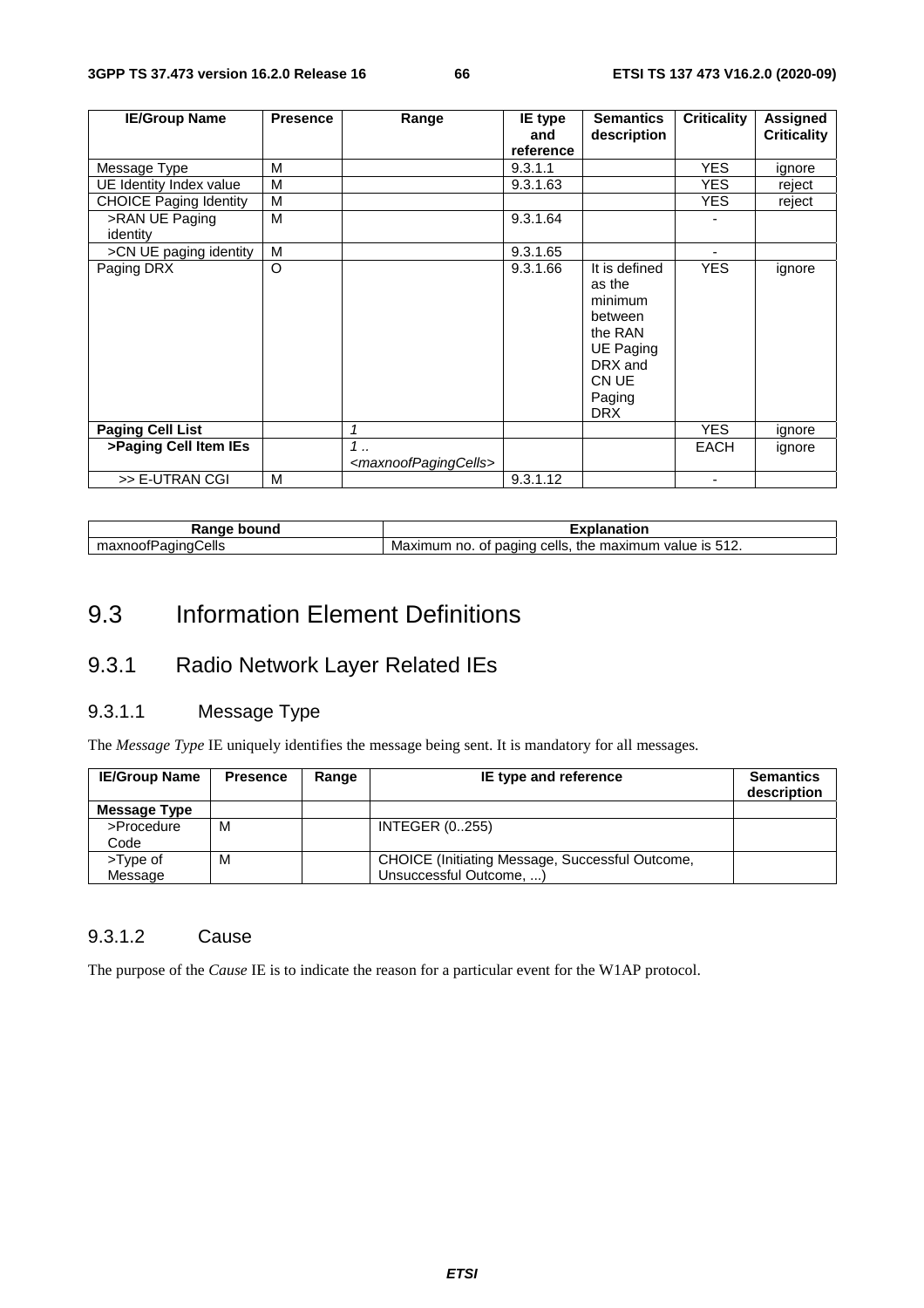| <b>IE/Group Name</b>            | <b>Presence</b> | Range | <b>IE Type and Reference</b>                          | <b>Semantics</b>   |
|---------------------------------|-----------------|-------|-------------------------------------------------------|--------------------|
|                                 |                 |       |                                                       | <b>Description</b> |
| <b>CHOICE Cause</b>             | M               |       |                                                       |                    |
| Group                           |                 |       |                                                       |                    |
| >Radio Network                  |                 |       |                                                       |                    |
| Layer<br>>>Radio                | M               |       | <b>ENUMERATED</b>                                     |                    |
| Network Layer                   |                 |       | (Unspecified, RL failure-RLC, Unknown or already      |                    |
| Cause                           |                 |       | allocated ng-eNB-CU UE W1AP ID,                       |                    |
|                                 |                 |       | Unknown or already allocated ng-eNB-DU UE W1AP        |                    |
|                                 |                 |       | ID,                                                   |                    |
|                                 |                 |       | Unknown or inconsistent pair of UE W1AP ID,           |                    |
|                                 |                 |       | Interaction with other procedure,                     |                    |
|                                 |                 |       | Not supported QCI Value,                              |                    |
|                                 |                 |       | Action Desirable for Radio Reasons,                   |                    |
|                                 |                 |       | No Radio Resources Available,                         |                    |
|                                 |                 |       | Procedure cancelled, Normal Release, Cell not         |                    |
|                                 |                 |       | available, RL failure-others, UE rejection, Resources |                    |
|                                 |                 |       | not available for the slice, AMF initiated abnormal   |                    |
|                                 |                 |       | release, Release due to Pre-Emption, Multiple DRB ID  |                    |
|                                 |                 |       | Instances, Unknown DRB ID, )                          |                    |
| >Transport Layer<br>>>Transport | M               |       | <b>ENUMERATED</b>                                     |                    |
| Layer Cause                     |                 |       | (Unspecified, Transport Resource Unavailable, )       |                    |
| >Protocol                       |                 |       |                                                       |                    |
| >>Protocol                      | M               |       | <b>ENUMERATED</b>                                     |                    |
| Cause                           |                 |       | (Transfer Syntax Error,                               |                    |
|                                 |                 |       | Abstract Syntax Error (Reject),                       |                    |
|                                 |                 |       | Abstract Syntax Error (Ignore and Notify),            |                    |
|                                 |                 |       | Message not Compatible with Receiver State,           |                    |
|                                 |                 |       | Semantic Error,                                       |                    |
|                                 |                 |       | Abstract Syntax Error (Falsely Constructed Message),  |                    |
|                                 |                 |       | Unspecified, )                                        |                    |
| >Misc                           |                 |       |                                                       |                    |
| >>Miscellaneous                 | M               |       | <b>ENUMERATED</b>                                     |                    |
| Cause                           |                 |       | (Control Processing Overload, Not enough User Plane   |                    |
|                                 |                 |       | Processing Resources,                                 |                    |
|                                 |                 |       | Hardware Failure,                                     |                    |
|                                 |                 |       | O&M Intervention,                                     |                    |
|                                 |                 |       | Unspecified, )                                        |                    |

The meaning of the different cause values is described in the following table. In general, "not supported" cause values indicate that the related capability is missing. On the other hand, "not available" cause values indicate that the related capability is present, but insufficient resources were available to perform the requested action.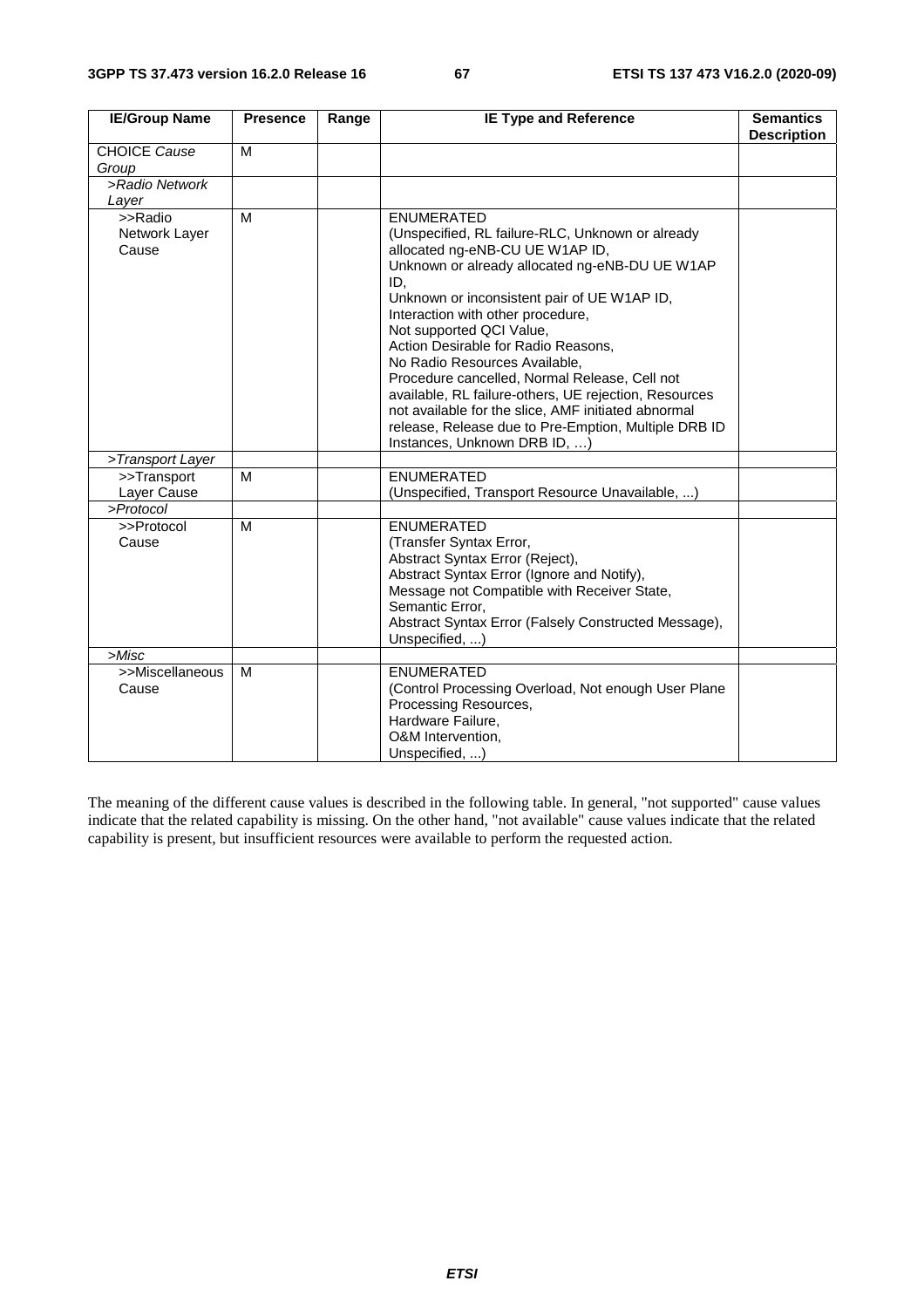| Radio Network Layer cause               | <b>Meaning</b>                                                              |
|-----------------------------------------|-----------------------------------------------------------------------------|
| Unspecified                             | Sent for radio network layer cause when none of the specified cause         |
|                                         | values applies.                                                             |
| <b>RL Failure-RLC</b>                   | The action is due to an RL failure caused by exceeding the maximum          |
|                                         | number of ARQ retransmissions.                                              |
| Unknown or already allocated ng-eNB-CU  | The action failed because the ng-eNB-CU UE W1AP ID is either                |
| UE W1AP ID                              | unknown, or (for a first message received at the ng-eNB-CU) is known        |
|                                         | and already allocated to an existing context.                               |
| Unknown or already allocated ng-eNB-DU  | The action failed because the ng-eNB-DU UE W1AP ID is either                |
| UE W1AP ID                              | unknown, or (for a first message received at the ng-eNB-DU) is known        |
|                                         | and already allocated to an existing context.                               |
| Unknown or inconsistent pair of UE W1AP | The action failed because both UE W1AP IDs are unknown, or are              |
| ID                                      | known but do not define a single UE context.                                |
| Interaction with other procedure        | The action is due to an ongoing interaction with another procedure.         |
| Not supported QCI Value                 | The action failed because the requested QCI is not supported.               |
| Action Desirable for Radio Reasons      | The reason for requesting the action is radio related.                      |
| No Radio Resources Available            | The cell(s) in the requested node don't have sufficient radio resources     |
|                                         | available.                                                                  |
| Procedure cancelled                     | The sending node cancelled the procedure due to other urgent actions        |
|                                         | to be performed.                                                            |
| Normal Release                          | The action is due to a normal release of the UE (e.g. because of            |
|                                         | mobility) and does not indicate an error.                                   |
| Cell Not Available                      | The action failed due to no cell available in the requested node.           |
| <b>RL</b> Failure-others                | The action is due to an RL failure caused by other radio link failures than |
|                                         | exceeding the maximum number of ARQ retransmissions.                        |
| UE rejection                            | The action is due to ng-eNB-CU's rejection of a UE access request.          |
| Resources not available for the slice   | The requested resources are not available for the slice.                    |
| AMF initiated abnormal release          | The release is triggered by an error in the AMF or in the NAS layer.        |
| Release due to Pre-Emption              | Release is initiated due to pre-emption.                                    |
| Multiple DRB ID Instances               | The action failed because multiple instances of the same DRB had been       |
|                                         | provided.                                                                   |
| Unknown DRB ID                          | The action failed because the DRB ID is unknow.                             |

| <b>Transport Layer cause</b>   | Meaning                                                                 |
|--------------------------------|-------------------------------------------------------------------------|
| Unspecified                    | Sent when none of the above cause values applies but still the cause is |
|                                | Transport Network Layer related.                                        |
| Transport Resource Unavailable | The required transport resources are not available.                     |

| <b>Protocol cause</b>                              | <b>Meaning</b>                                                                                                          |
|----------------------------------------------------|-------------------------------------------------------------------------------------------------------------------------|
| <b>Transfer Syntax Error</b>                       | The received message included a transfer syntax error.                                                                  |
| Abstract Syntax Error (Reject)                     | The received message included an abstract syntax error and the<br>concerning criticality indicated "reject".            |
| Abstract Syntax Error (Ignore And Notify)          | The received message included an abstract syntax error and the<br>concerning criticality indicated "ignore and notify". |
| Message Not Compatible With Receiver<br>State      | The received message was not compatible with the receiver state.                                                        |
| Semantic Error                                     | The received message included a semantic error.                                                                         |
| <b>Abstract Syntax Error (Falsely Constructed)</b> | The received message contained IEs or IE groups in wrong order or with                                                  |
| Message)                                           | too many occurrences.                                                                                                   |
| Unspecified                                        | Sent when none of the above cause values applies but still the cause is<br>Protocol related.                            |

| Miscellaneous cause                | <b>Meaning</b>                                                          |
|------------------------------------|-------------------------------------------------------------------------|
| <b>Control Processing Overload</b> | Control processing overload.                                            |
| Not Enough User Plane Processing   | No enough resources are available related to user plane processing.     |
| Resources Available                |                                                                         |
| <b>Hardware Failure</b>            | Action related to hardware failure.                                     |
| <b>O&amp;M</b> Intervention        | The action is due to O&M intervention.                                  |
| <b>Unspecified Failure</b>         | Sent when none of the above cause values applies and the cause is not   |
|                                    | related to any of the categories Radio Network Layer, Transport Network |
|                                    | Layer or Protocol.                                                      |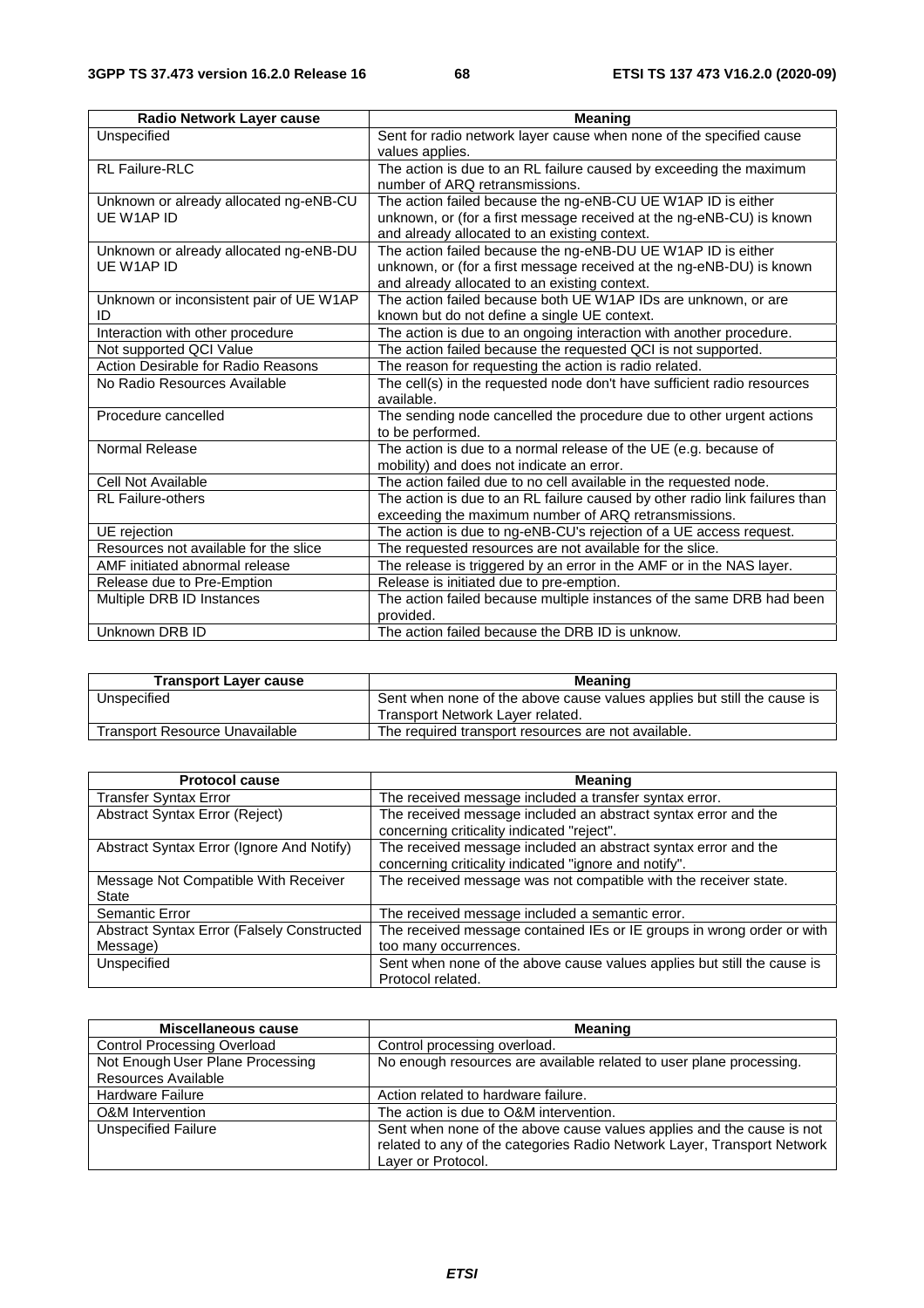#### 9.3.1.3 PWS System Information

This IE contains the system information used for public warning.

| <b>IE/Group Name</b> | <b>Presence</b> | Range | IE type and<br>reference      | <b>Semantics</b><br>description                                                                                       | <b>Criticality</b> | Assigned<br><b>Criticality</b> |
|----------------------|-----------------|-------|-------------------------------|-----------------------------------------------------------------------------------------------------------------------|--------------------|--------------------------------|
| SIB type             | М               |       | <b>INTEGER</b><br>(1012, )    | Indicates a certain SIB<br>block for public<br>warning message, e.g.<br>10 means sibType10,<br>11 for sibType11, etc. |                    |                                |
| SIB message          | М               |       | <b>OCTET</b><br><b>STRING</b> | SIB message for<br>public warning, as<br>defined in TS 36.331<br>[2].                                                 |                    |                                |

#### 9.3.1.4 ng-eNB-CU UE W1AP ID

The ng-eNB-CU UE W1AP ID uniquely identifies the UE association over the W1 interface within the ng-eNB-CU.

| <b>IE/Group Name</b> | <b>Presence</b> | Range | IE type and<br>reference     | <b>Semantics description</b> |
|----------------------|-----------------|-------|------------------------------|------------------------------|
| ng-eNB-CU UE W1AP ID | м               |       | <b>INTEGER</b><br>$232 - 1)$ |                              |

## 9.3.1.5 ng-eNB-DU UE W1AP ID

The ng-eNB-DU UE W1AP ID uniquely identifies the UE association over the W1 interface within the ng-eNB-DU.

| <b>IE/Group Name</b> | <b>Presence</b> | Range | IE type and<br>reference     | <b>Semantics description</b> |
|----------------------|-----------------|-------|------------------------------|------------------------------|
| ng-eNB-DU UE W1AP ID | м               |       | <b>INTEGER</b><br>$232 - 1)$ |                              |

#### 9.3.1.6 RRC-Container

This information element contains a ng-eNB-CU→UE or a UE → ng-eNB-CU message that is transferred without interpretation in the ng-eNB-DU.

| <b>IE/Group Name</b> | <b>Presence</b> | Range | IE type and<br>reference      | <b>Semantics description</b> |
|----------------------|-----------------|-------|-------------------------------|------------------------------|
| <b>RRC-Container</b> | M               |       | <b>OCTET</b><br><b>STRING</b> |                              |

#### 9.3.1.7 SRB ID

This IE uniquely identifies a SRB for a UE.

| <b>IE/Group Name</b> | <b>Presence</b> | Range | IE type and<br>reference | <b>Semantics description</b>                                            |
|----------------------|-----------------|-------|--------------------------|-------------------------------------------------------------------------|
| <b>SRBID</b>         | м               |       | INTEGER (03,<br>$\cdots$ | Corresponds to the SRB-<br><i>Identity</i> defined in TS<br>36.331 [2]. |

#### 9.3.1.8 DRB ID

This IE uniquely identifies a DRB for a UE.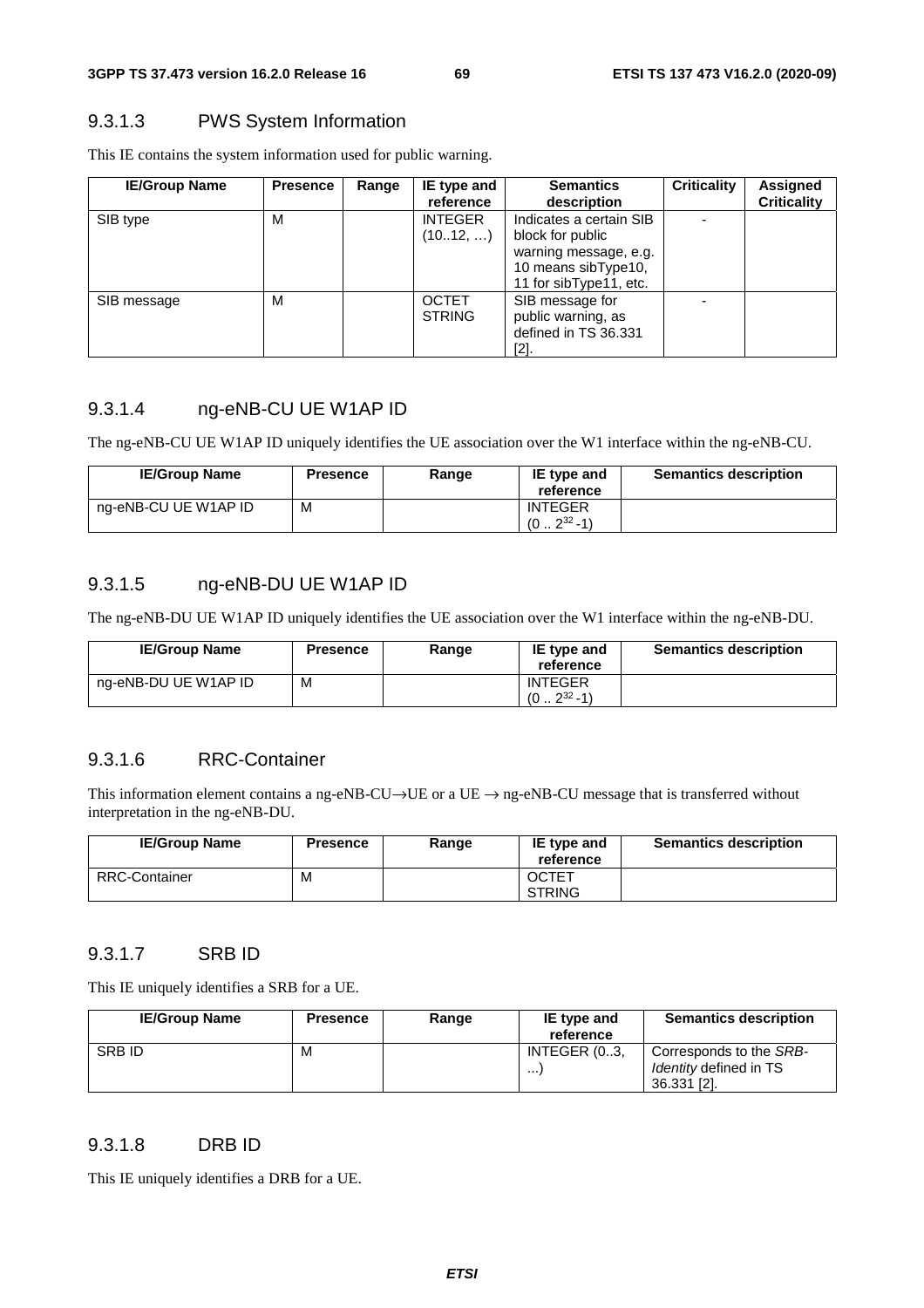| <b>IE/Group Name</b> | <b>Presence</b> | Range | IE type and<br>reference | <b>Semantics description</b>                                           |
|----------------------|-----------------|-------|--------------------------|------------------------------------------------------------------------|
| DRB ID               | M               |       | INTEGER (1<br>32,        | Corresponds to the DRB-<br><i>Identity</i> defined in TS<br>36.331[2]. |

# 9.3.1.9 ng-eNB-DU ID

The ng-eNB-DU ID uniquely identifies the ng-eNB-DU at least within an ng-eNB-CU.

| <b>IE/Group Name</b> | <b>Presence</b> | Range | IE type and<br>reference        | <b>Semantics description</b>                                                                                                                   |
|----------------------|-----------------|-------|---------------------------------|------------------------------------------------------------------------------------------------------------------------------------------------|
| ng-eNB-DU ID         | м               |       | <b>INTEGER</b><br>$(02^{36}-1)$ | The ng-eNB-DU ID is<br>independently configured from<br>cell identifiers, i.e. no<br>connection between ng-eNB-<br>DU ID and cell identifiers. |

#### 9.3.1.10 Served Cell Information

This IE contains cell configuration information of a cell in the ng-eNB-DU.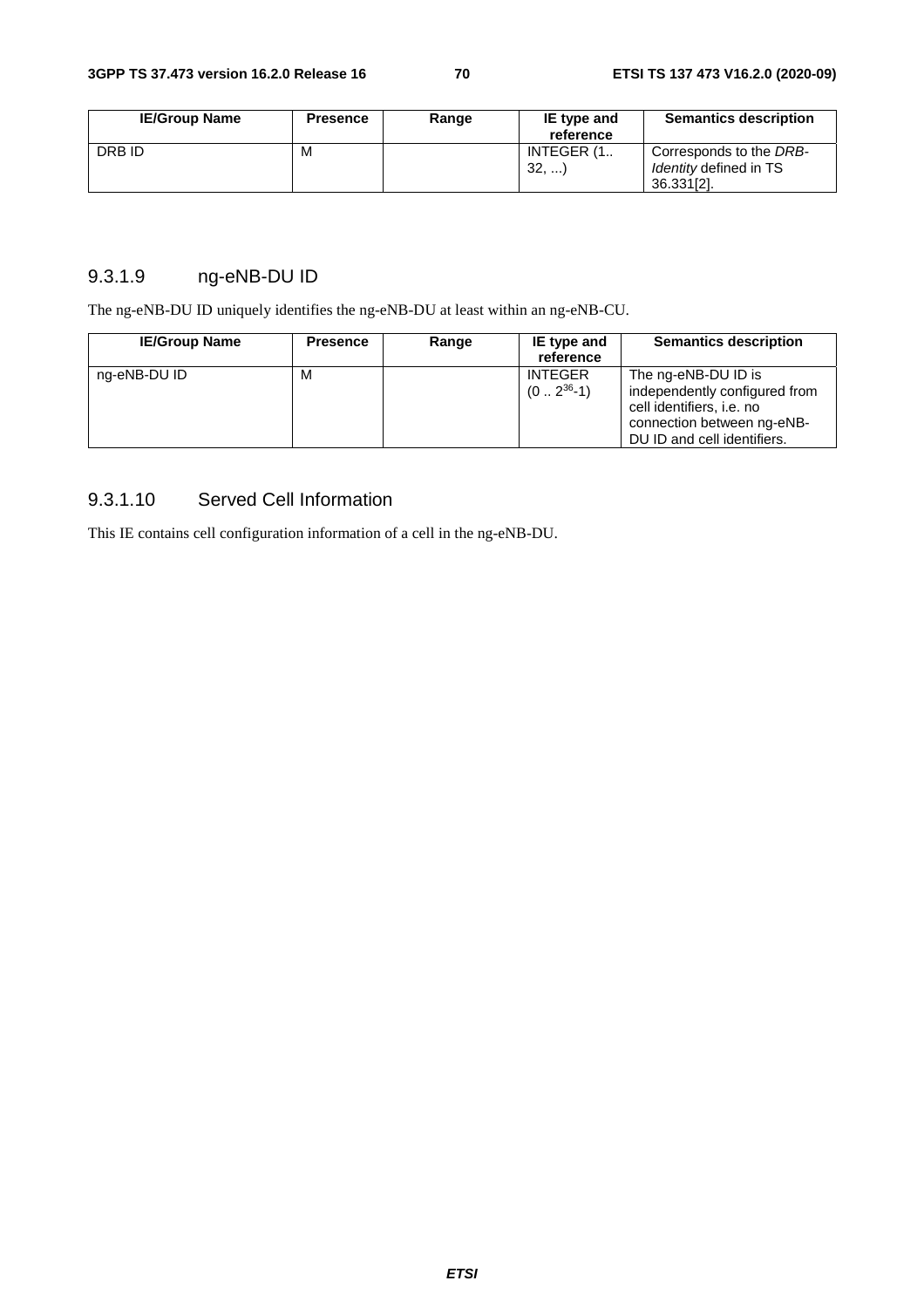| <b>IE/Group Name</b>              | <b>Presenc</b>               | Range                                                                                                   | IE type and                  | <b>Semantics</b>               | <b>Criticality</b>       | <b>Assigned</b>    |
|-----------------------------------|------------------------------|---------------------------------------------------------------------------------------------------------|------------------------------|--------------------------------|--------------------------|--------------------|
| <b>E-UTRAN CGI</b>                | е<br>$\overline{\mathsf{M}}$ |                                                                                                         | reference<br>9.3.1.12        | description                    |                          | <b>Criticality</b> |
| <b>E-UTRAN PCI</b>                | $\overline{M}$               |                                                                                                         | <b>INTEGER</b>               | <b>Physical Cell ID</b>        | $\overline{\phantom{a}}$ |                    |
|                                   |                              |                                                                                                         | (0503)                       |                                |                          |                    |
| 5GS TAC                           | $\overline{O}$               |                                                                                                         | 9.3.1.26                     | <b>5GS Tracking</b>            | $\overline{\phantom{a}}$ |                    |
|                                   |                              |                                                                                                         |                              | Area Code                      |                          |                    |
| <b>Served PLMNs</b>               |                              | $1. maxno$                                                                                              |                              | <b>Broadcast</b>               |                          |                    |
|                                   |                              | <i>ofBPLMNs</i>                                                                                         |                              | <b>PLMNs</b>                   |                          |                    |
|                                   |                              | $\geq$                                                                                                  |                              |                                |                          |                    |
| >PLMN Identity                    | M                            |                                                                                                         | 9.3.1.14                     |                                |                          |                    |
| >TAI Slice<br><b>Support List</b> | $\circ$                      |                                                                                                         | <b>Slice Support</b><br>List | Supported S-<br>NSSAIs per TA. | <b>YES</b>               | ignore             |
|                                   |                              |                                                                                                         | 9.3.1.31                     |                                |                          |                    |
| <b>CHOICE E-UTRAN</b>             | M                            |                                                                                                         |                              |                                | $\overline{\phantom{a}}$ |                    |
| -Mode-Info                        |                              |                                                                                                         |                              |                                |                          |                    |
| > FDD                             |                              |                                                                                                         |                              |                                |                          |                    |
| >>FDD Info                        |                              | $\mathbf{1}$                                                                                            |                              |                                | $\blacksquare$           |                    |
| $>>$ UL                           | $\overline{\mathsf{M}}$      |                                                                                                         | E-UTRAN                      |                                |                          |                    |
| FregInfo                          |                              |                                                                                                         | Frequency Info               |                                |                          |                    |
|                                   |                              |                                                                                                         | 9.3.1.17                     |                                |                          |                    |
| >>DL                              | M                            |                                                                                                         | E-UTRAN                      |                                |                          |                    |
| FreqInfo                          |                              |                                                                                                         | Frequency Info<br>9.3.1.17   |                                |                          |                    |
| >>UL                              | $\overline{M}$               |                                                                                                         | Transmission                 |                                |                          |                    |
| Transmission                      |                              |                                                                                                         | <b>Bandwidth</b>             |                                |                          |                    |
| <b>Bandwidth</b>                  |                              |                                                                                                         | 9.3.1.15                     |                                |                          |                    |
| >>DL                              | M                            |                                                                                                         | Transmission                 |                                | $\blacksquare$           |                    |
| Transmission                      |                              |                                                                                                         | <b>Bandwidth</b>             |                                |                          |                    |
| <b>Bandwidth</b>                  |                              |                                                                                                         | 9.3.1.15                     |                                |                          |                    |
| >TDD                              |                              |                                                                                                         |                              |                                | $\overline{\phantom{a}}$ |                    |
| >>TDD Info                        |                              | $\mathbf{1}$                                                                                            | E-UTRAN                      |                                | $\overline{\phantom{a}}$ |                    |
| >>> E-UTRAN<br>FreqInfo           | M                            |                                                                                                         | Frequency Info               |                                |                          |                    |
|                                   |                              |                                                                                                         | 9.3.1.17                     |                                |                          |                    |
| >>                                | M                            |                                                                                                         | Transmission                 |                                | $\overline{\phantom{a}}$ |                    |
| Transmission                      |                              |                                                                                                         | <b>Bandwidth</b>             |                                |                          |                    |
| <b>Bandwidth</b>                  |                              |                                                                                                         | 9.3.1.15                     |                                |                          |                    |
| Measurement                       | M                            |                                                                                                         | <b>OCTET</b>                 | Contains the                   | $\blacksquare$           |                    |
| Timing                            |                              |                                                                                                         | <b>STRING</b>                | MeasurementTimi                |                          |                    |
| Configuration                     |                              |                                                                                                         |                              | ngConfiguration                |                          |                    |
|                                   |                              |                                                                                                         |                              | inter-node<br>message defined  |                          |                    |
|                                   |                              |                                                                                                         |                              | in TS 36.331 [2].              |                          |                    |
| <b>RANAC</b>                      | $\Omega$                     |                                                                                                         | RAN Area Code                |                                | <b>YES</b>               | ignore             |
|                                   |                              |                                                                                                         | 9.3.1.45                     |                                |                          |                    |
| <b>Extended Served</b>            |                              | 0.1                                                                                                     |                              | This is included if            | <b>YES</b>               | ignore             |
| <b>PLMNs List</b>                 |                              |                                                                                                         |                              | more than 6                    |                          |                    |
|                                   |                              |                                                                                                         |                              | Served PLMNs is                |                          |                    |
|                                   |                              |                                                                                                         |                              | to be signalled.               |                          |                    |
| >Extended<br><b>Served PLMNs</b>  |                              | 1 <maxno< td=""><td></td><td></td><td><math display="inline">\blacksquare</math></td><td></td></maxno<> |                              |                                | $\blacksquare$           |                    |
| Item                              |                              | ofExtended<br>BPLMNs>                                                                                   |                              |                                |                          |                    |
| >>PLMN Identity                   | M                            |                                                                                                         | 9.3.1.14                     |                                |                          |                    |
| >>TAI Slice                       | $\circ$                      |                                                                                                         | Slice Support                | Supported S-                   | $\overline{a}$           |                    |
| Support List                      |                              |                                                                                                         | List                         | NSSAIs per TA.                 |                          |                    |
|                                   |                              |                                                                                                         | 9.3.1.31                     |                                |                          |                    |
| Cell Type                         | $\mathsf O$                  |                                                                                                         | 9.3.1.62                     |                                | <b>YES</b>               | ignore             |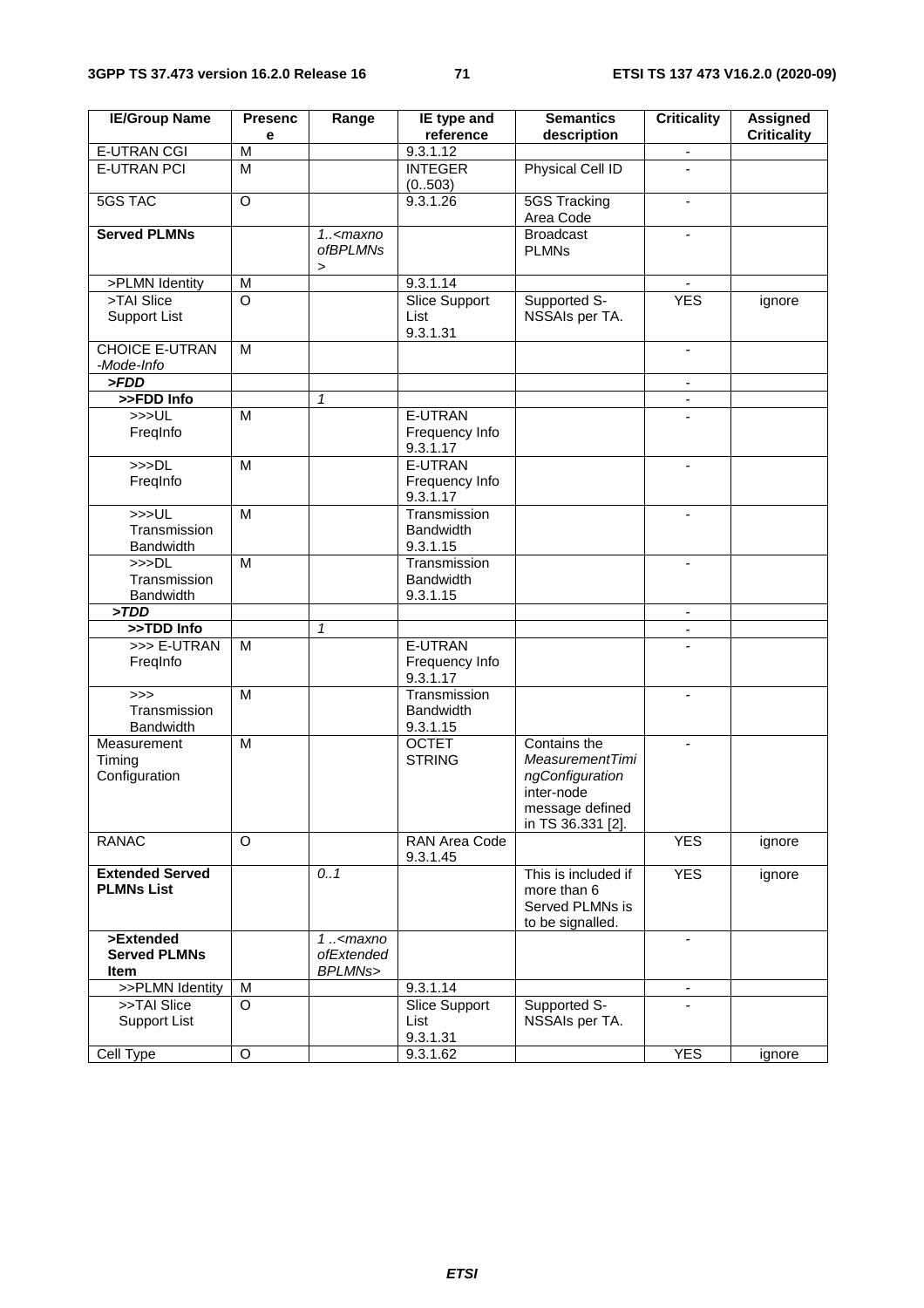| <b>Broadcast PLMN</b><br><b>Identity Info List</b> |         | 0 <maxno<br><i>ofBPLMNs</i><br/><math>NR-1</math></maxno<br> |                                                | This IE<br>corresponds to<br>the PLMN-<br>IdentityInfoList IE<br>in $SIB1$ as<br>specified in TS<br>36.331 [2]. The<br><b>PLMN Identities</b><br>and associated<br>information<br>contained in this<br>IE shall be<br>provided in the<br>same order as<br>broadcast in<br>SIB1. | <b>YES</b> | ignore |
|----------------------------------------------------|---------|--------------------------------------------------------------|------------------------------------------------|---------------------------------------------------------------------------------------------------------------------------------------------------------------------------------------------------------------------------------------------------------------------------------|------------|--------|
| >PLMN Identity<br>List                             | M       |                                                              | Available PLMN<br>List<br>9.3.1.47             |                                                                                                                                                                                                                                                                                 |            |        |
| >Extended PLMN<br><b>Identity List</b>             | $\circ$ |                                                              | Extended<br>Available PLMN<br>List<br>9.3.1.55 |                                                                                                                                                                                                                                                                                 |            |        |
| >5GS-TAC                                           | O       |                                                              | <b>OCTET</b><br>STRING (3)                     |                                                                                                                                                                                                                                                                                 |            |        |
| >E-UTRAN Cell<br>Identity                          | M       |                                                              | <b>BIT STRING</b><br>(28)                      |                                                                                                                                                                                                                                                                                 |            |        |
| >RANAC                                             | O       |                                                              | RAN Area Code<br>9.3.1.45                      |                                                                                                                                                                                                                                                                                 |            |        |

| Range bound           | <b>Explanation</b>                                      |
|-----------------------|---------------------------------------------------------|
| maxnoofBPLMNs         | Maximum no. of Broadcast PLMN Ids. Value is 6.          |
| maxnoofExtendedBPLMNs | Maximum no. of Extended Broadcast PLMN Ids. Value is 6. |

## 9.3.1.11 Transmission Action Indicator

This IE indicates actions for the ng-eNB-DU for the data transmission to the UE.

| <b>IE/Group Name</b> | <b>Presence</b> | Range | <b>IE type and reference</b> | <b>Semantics description</b> |
|----------------------|-----------------|-------|------------------------------|------------------------------|
| Transmission Action  | М               |       | ENUMERATED                   |                              |
| Indicator            |                 |       | restart)<br>$5$              |                              |

# 9.3.1.12 E-UTRAN CGI

This information element is used to globally identify a cell (see TS 36.401 [3]).

| <b>IE/Group Name</b> | <b>Presence</b> | Range | IE type and       | <b>Semantics description</b>   |
|----------------------|-----------------|-------|-------------------|--------------------------------|
|                      |                 |       | reference         |                                |
| <b>PLMN Identity</b> | м               |       | 9.3.1.14          |                                |
| Cell Identity        | м               |       | <b>BIT STRING</b> | The leftmost bits of the Cell  |
|                      |                 |       | (SIZE(28))        | Identity correspond to the eNB |
|                      |                 |       |                   | ID.                            |

## 9.3.1.13 Repetition Period

This IE indicates the periodicity of the warning message to be broadcast.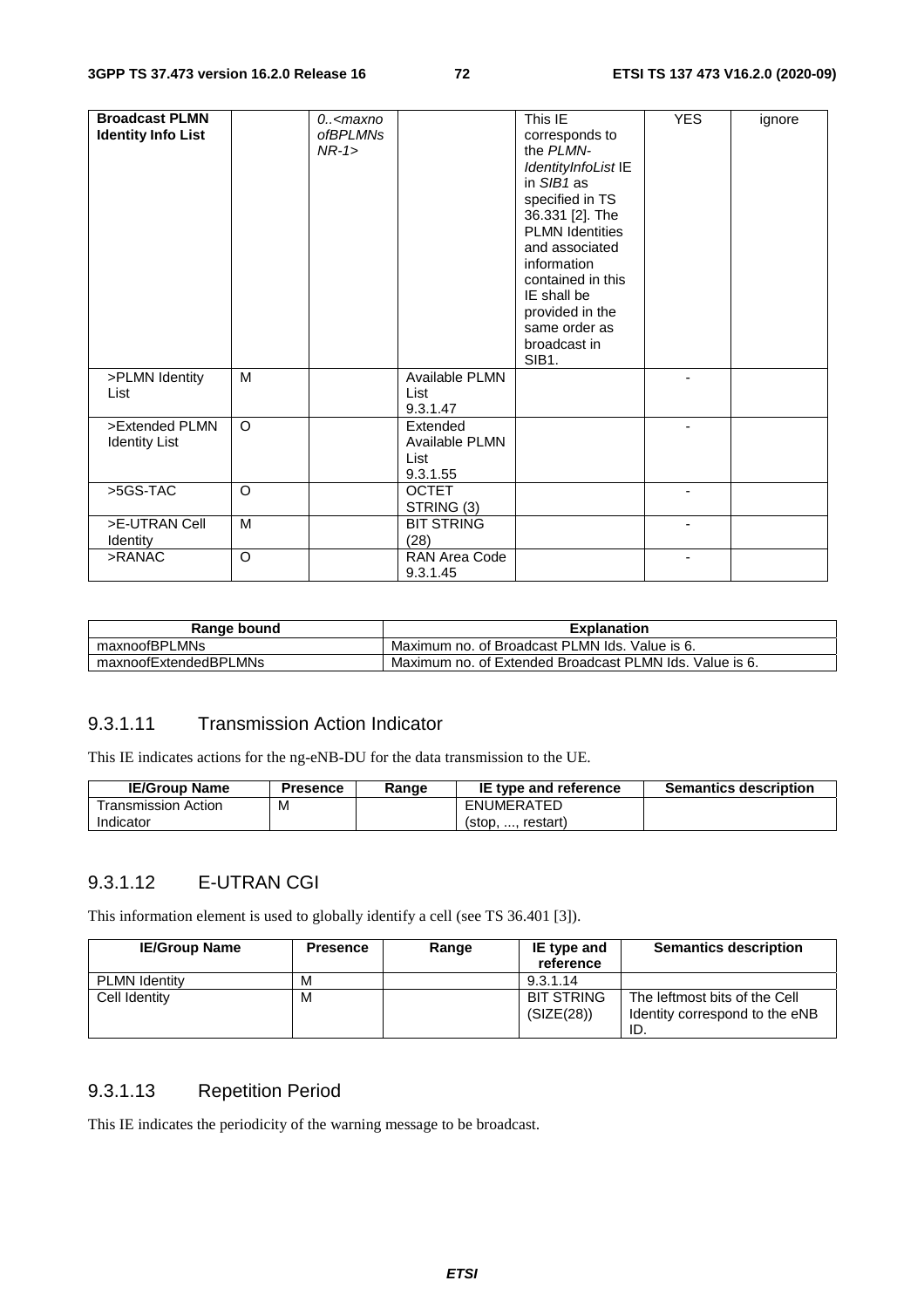| <b>IE/Group Name</b>     | <b>Presence</b> | Range | IE type and<br>reference | <b>Semantics description</b>                       |
|--------------------------|-----------------|-------|--------------------------|----------------------------------------------------|
| <b>Repetition Period</b> | M               |       | INTEGER $(0217 - 1)$     | The unit of value 1 to $2^{17}$ -1 is<br>[second]. |

## 9.3.1.14 PLMN Identity

This information element indicates the PLMN Identity.

| <b>IE/Group Name</b> | <b>Presence</b> | Range | IE type and reference            | <b>Semantics description</b>                                                                                                                    |
|----------------------|-----------------|-------|----------------------------------|-------------------------------------------------------------------------------------------------------------------------------------------------|
| <b>PLMN</b> Identity | М               |       | <b>OCTET STRING</b><br>(SIZE(3)) | - digits 0 to 9, encoded 0000 to $1001$ ,<br>- 1111 used as filler digit,<br>two digits per octet,                                              |
|                      |                 |       |                                  | - bits 4 to 1 of octet n encoding digit 2n-1<br>- bits 8 to 5 of octet n encoding digit 2n                                                      |
|                      |                 |       |                                  | -The PLMN identity consists of 3 digits<br>from MCC followed by either<br>-a filler digit plus 2 digits from MNC (in<br>case of 2 digit MNC) or |
|                      |                 |       |                                  | -3 digits from MNC (in case of a 3 digit)<br>MNC).                                                                                              |

## 9.3.1.15 Transmission Bandwidth

The *Transmission Bandwidth* IE is used to indicate the UL or DL transmission bandwidth.

| <b>IE/Group Name</b> | <b>Presence</b> | Range | <b>IE Type and Reference</b> | <b>Semantics Description</b>           |
|----------------------|-----------------|-------|------------------------------|----------------------------------------|
| <b>NRB</b>           | м               |       | ENUMERATED (mbw6,            | This IE is used to indicate the        |
|                      |                 |       | mbw15, mbw25, mbw50,         | UL or DL transmission                  |
|                      |                 |       | mbw75, mbw100, )             | bandwidth expressed in units of        |
|                      |                 |       |                              | resource blocks "N <sub>RB</sub> " (TS |
|                      |                 |       |                              | 36.104 [14]). The values mbw6,         |
|                      |                 |       |                              | mbw15, etc. correspond to the          |
|                      |                 |       |                              | number of resource blocks              |
|                      |                 |       |                              | $"N_{RB}"$ 6, 15, etc.                 |

## 9.3.1.16 Void

Reserved for future use.

## 9.3.1.17 E-UTRAN Frequency Info

The E-UTRAN Frequency Info defines the carrier frequency used in a cell for a given direction (UL or DL) in FDD or for both UL and DL directions in TDD.

| <b>IE/Group Name</b>       | <b>Presence</b> | Range          | IE Type and<br><b>Reference</b> | <b>Semantics Description</b> |
|----------------------------|-----------------|----------------|---------------------------------|------------------------------|
|                            |                 |                |                                 |                              |
| <b>E-UTRAN ARFCN</b>       | M               |                | INTEGER (0                      | RF Reference Frequency as    |
|                            |                 |                | maxE-                           | defined in TS 36.104 [14].   |
|                            |                 |                | UTRANARFCN)                     |                              |
| <b>Frequency Band List</b> |                 |                |                                 |                              |
| >Frequency Band Item       |                 | $1. maxnoofE-$ |                                 |                              |
|                            |                 | <b>UTRAN</b>   |                                 |                              |
|                            |                 | CellBands>     |                                 |                              |
| >>E-UTRAN                  | M               |                | INTEGER (1                      | Operating Band as defined in |
| <b>Frequency Band</b>      |                 |                | maxBandsEUTRA)                  | TS 36.104 [14].              |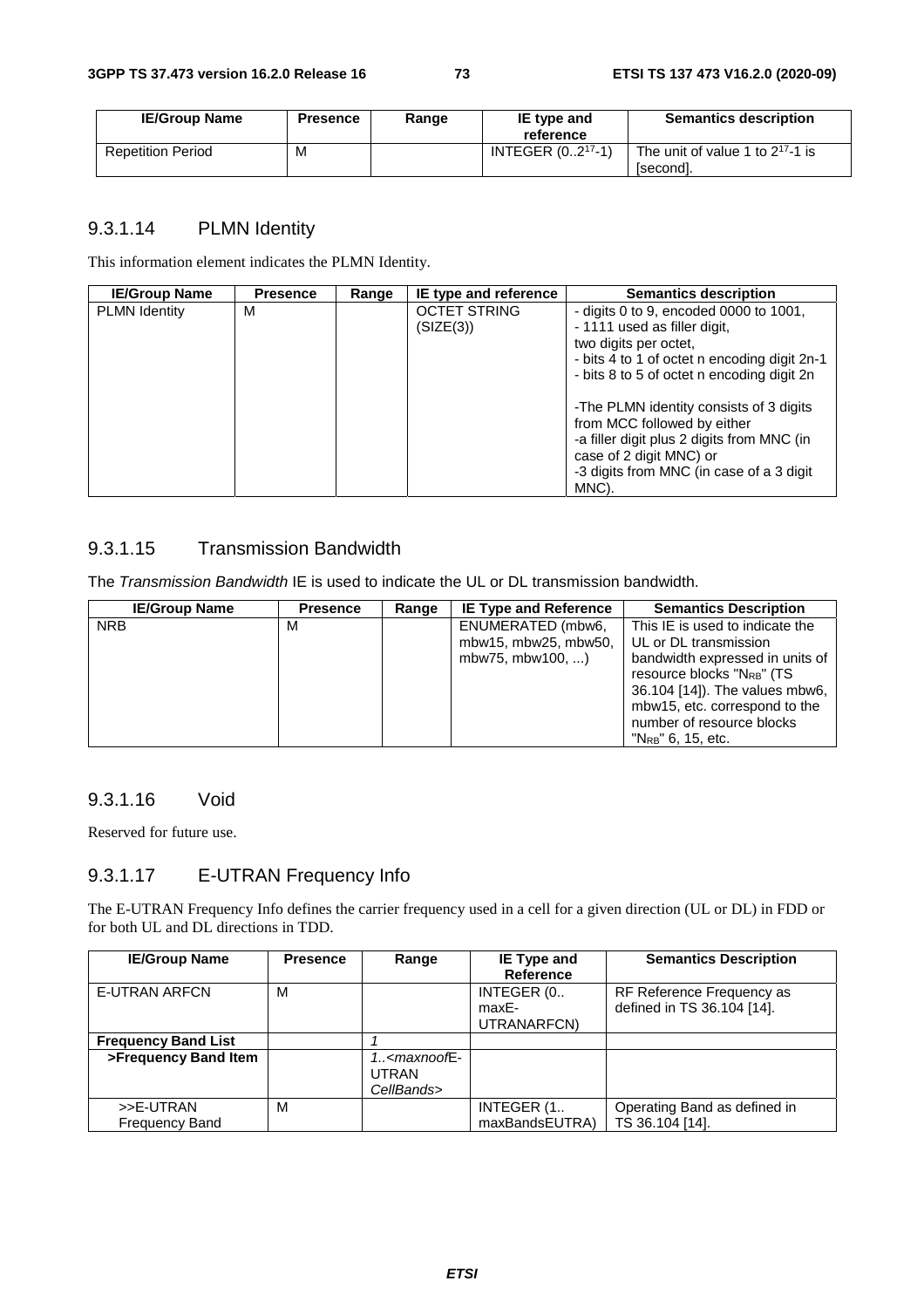| Range bound             | <b>Explanation</b>                                                           |
|-------------------------|------------------------------------------------------------------------------|
| maxE-UTRANARFCN         | Maximum value of E-UTRAN ARFCNs, Value is 262143.                            |
| maxnoofE-UTRANCellBands | Maximum no. of frequency bands supported for an E-UTRAN cell.<br>Value is 8. |
| maxBandsEUTRA           | Maximum value of E-UTRAN Bands, Value is 256.                                |

### 9.3.1.18 ng-eNB-DU System Information

This IE contains the system information generated by the ng-eNB-DU.

| <b>IE/Group Name</b> | <b>Presence</b> | Range | IE type and<br>reference      | <b>Semantics description</b>                   |
|----------------------|-----------------|-------|-------------------------------|------------------------------------------------|
| MIB message          | M               |       | <b>OCTET</b><br><b>STRING</b> | MIB message, as defined in<br>TS 36.331 [2].   |
| SIB1 message         | М               |       | <b>OCTET</b><br><b>STRING</b> | SIB1 message, as defined in<br>TS 36.331 [2].  |
| SIB2 message         | M               |       | <b>OCTET</b><br><b>STRING</b> | SIB2 message, as defined in<br>TS 36.331 [2].  |
| SIB3 message         | М               |       | <b>OCTET</b><br><b>STRING</b> | SIB3 message, as defined in<br>TS 36.331 [2].  |
| SIB8 message         | M               |       | <b>OCTET</b><br><b>STRING</b> | SIB8 message, as defined in<br>TS 36.331 [2].  |
| SIB16 message        | M               |       | <b>OCTET</b><br><b>STRING</b> | SIB16 message, as defined in<br>TS 36.331 [2]. |

## 9.3.1.19 E-UTRAN QoS

This IE defines the QoS to be applied to a DRB for DC case.

| <b>IE/Group Name</b>       | <b>Presence</b> | Range | IE type and    | <b>Semantics description</b>        |
|----------------------------|-----------------|-------|----------------|-------------------------------------|
|                            |                 |       | reference      |                                     |
| QCI                        | М               |       | <b>INTEGER</b> | QoS Class Identifier defined in TS  |
|                            |                 |       | (0255)         | 23.401 [10].                        |
|                            |                 |       |                | Logical range and coding specified  |
|                            |                 |       |                | in TS 23.203 [20].                  |
| Allocation and Retention   | м               |       | 9.3.1.20       |                                     |
| Priority                   |                 |       |                |                                     |
| <b>GBR QoS Information</b> | O               |       | 9.3.1.21       | This IE applies to GBR bearers only |
|                            |                 |       |                | and shall be ignored otherwise.     |

# 9.3.1.20 Allocation and Retention Priority

This IE specifies the relative importance compared to other E-RABs for allocation and retention of the E-UTRAN Radio Access Bearer.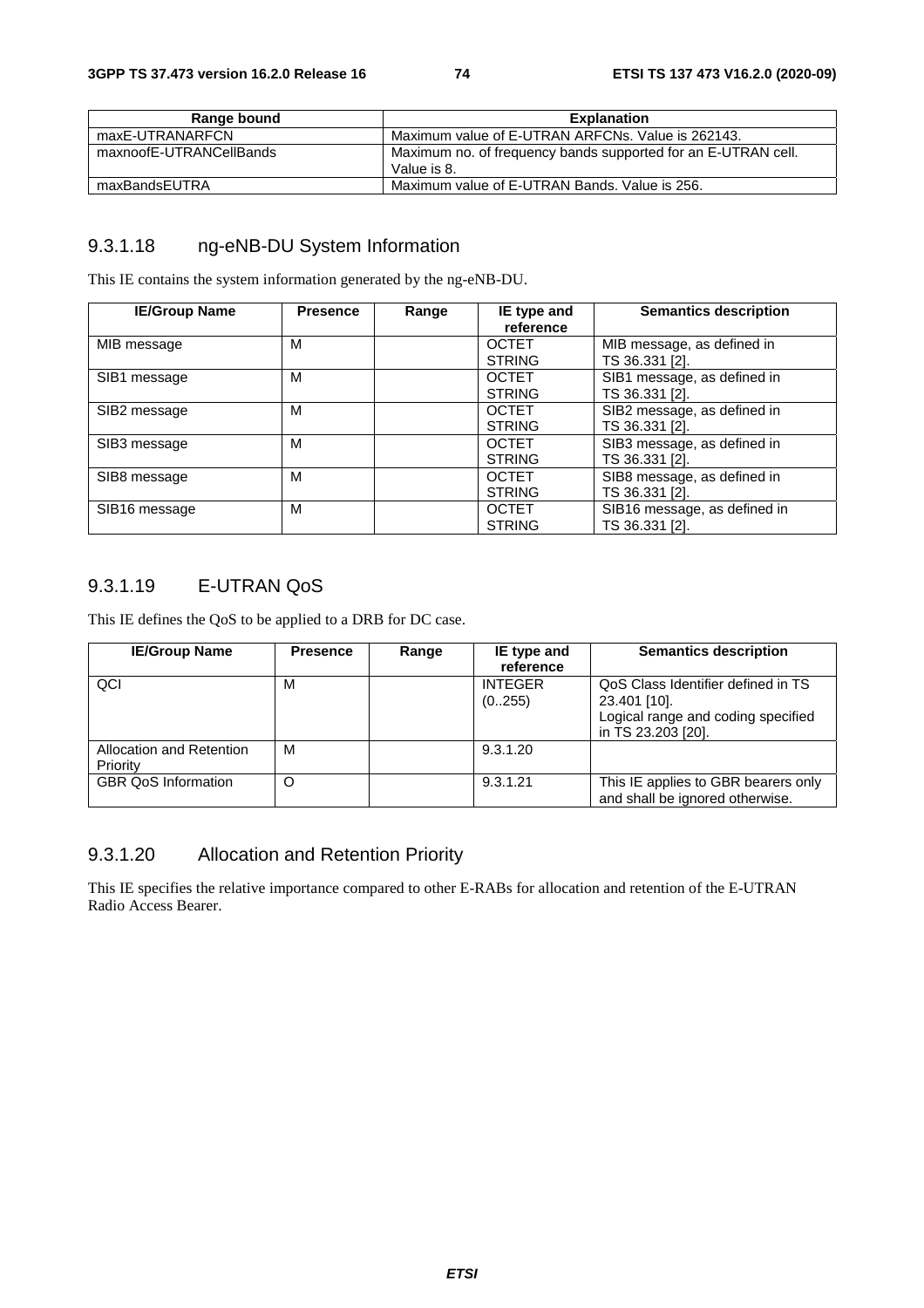| <b>IE/Group Name</b>          | <b>Presence</b> | Range | IE type and                                                                  | <b>Semantics description</b>                                                                                                                                                                                                                                                                                                                                                                                                                           |
|-------------------------------|-----------------|-------|------------------------------------------------------------------------------|--------------------------------------------------------------------------------------------------------------------------------------------------------------------------------------------------------------------------------------------------------------------------------------------------------------------------------------------------------------------------------------------------------------------------------------------------------|
| <b>Priority Level</b>         | M               |       | reference<br><b>INTEGER (015)</b>                                            | <b>Desc.:</b> This IE should be understood<br>as "priority of allocation and retention"<br>(see TS 23.401 [10]).<br>Usage:<br>Value 15 means "no priority".<br>Values between 1 and 14 are ordered<br>in decreasing order of priority, i.e. 1 is<br>the highest and 14 the lowest.<br>Value 0 shall be treated as a logical<br>error if received.                                                                                                      |
| <b>Pre-emption Capability</b> | M               |       | ENUMERATED(shall<br>not trigger pre-<br>emption, may trigger<br>pre-emption) | <b>Desc.:</b> This IE indicates the pre-<br>emption capability of the request on<br>other E-RABs<br>Usage:<br>The E-RAB shall not pre-empt other<br>E-RABs or, the E-RAB may pre-empt<br>other E-RABs<br>The Pre-emption Capability indicator<br>applies to the allocation of resources<br>for an E-RAB and as such it provides<br>the trigger to the pre-emption<br>procedures/processes of the eNB.                                                  |
| Pre-emption Vulnerability     | M               |       | ENUMERATED(not<br>pre-emptable, pre-<br>emptable)                            | <b>Desc.:</b> This IE indicates the<br>vulnerability of the E-RAB to pre-<br>emption of other E-RABs.<br>Usage:<br>The E-RAB shall not be pre-empted<br>by other E-RABs or the E-RAB may<br>be pre-empted by other RABs.<br>Pre-emption Vulnerability indicator<br>applies for the entire duration of the E-<br>RAB, unless modified, and as such<br>indicates whether the E-RAB is a<br>target of the pre-emption<br>procedures/processes of the eNB. |

## 9.3.1.21 GBR QoS Information

This IE indicates the maximum and guaranteed bit rates of a GBR E-RAB for downlink and uplink.

| <b>IE/Group Name</b>                                | <b>Presence</b> | Range | IE type and<br>reference    | <b>Semantics description</b>                                                                                                                      |
|-----------------------------------------------------|-----------------|-------|-----------------------------|---------------------------------------------------------------------------------------------------------------------------------------------------|
| E-RAB Maximum Bit Rate<br><b>Downlink</b>           | M               |       | <b>Bit Rate</b><br>9.3.1.22 | Maximum Bit Rate in DL (i.e. from EPC<br>to E-UTRAN) for the bearer.<br>Details in TS 23.401 [10].                                                |
| E-RAB Maximum Bit Rate<br>Uplink                    | M               |       | <b>Bit Rate</b><br>9.3.1.22 | Maximum Bit Rate in UL (i.e. from E-<br>UTRAN to EPC) for the bearer.<br>Details in TS 23.401 [10].                                               |
| <b>E-RAB Guaranteed Bit Rate</b><br><b>Downlink</b> | м               |       | <b>Bit Rate</b><br>9.3.1.22 | Guaranteed Bit Rate (provided that<br>there is data to deliver) in DL (i.e. from<br>EPC to E-UTRAN) for the bearer.<br>Details in TS 23.401 [10]. |
| E-RAB Guaranteed Bit Rate<br>Uplink                 | м               |       | <b>Bit Rate</b><br>9.3.1.22 | Guaranteed Bit Rate (provided that<br>there is data to deliver) in UL (i.e. from<br>E-UTRAN to EPC) for the bearer.<br>Details in TS 23.401 [10]. |

### 9.3.1.22 Bit Rate

This IE indicates the number of bits delivered by NG-RAN in UL or to NG-RAN in DL within a period of time, divided by the duration of the period. It is used, for example, to indicate the maximum or guaranteed bit rate for a GBR QoS flow, or an aggregated maximum bit rate.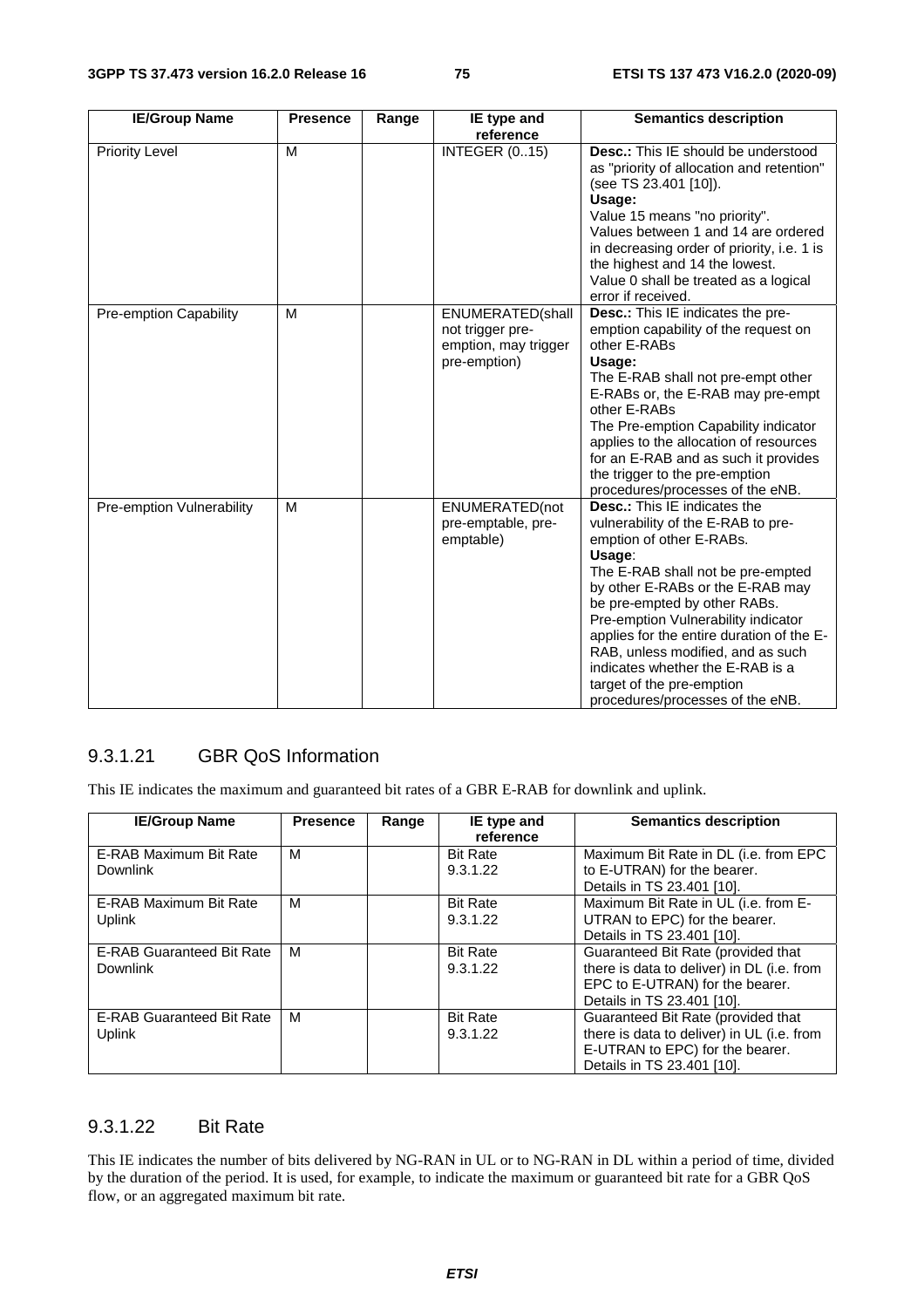| <b>IE/Group Name</b> | <b>Presence</b> | Range | IE type and reference | <b>Semantics description</b> |
|----------------------|-----------------|-------|-----------------------|------------------------------|
| <b>Bit Rate</b>      | M               |       | INTEGER (0            | The unit is: bit/s           |
|                      |                 |       | (4.000.000.000.000)   |                              |

#### 9.3.1.23 Transaction ID

The *Transaction ID* IE uniquely identifies a procedure among all ongoing parallel procedures of the same type initiated by the same protocol peer. Messages belonging to the same procedure shall use the same Transaction ID. The Transaction ID is determined by the initiating peer of a procedure.

| <b>IE/Group Name</b> | Presence | Range | IE<br>$\bar{\ }$ type and reference            | <b>Semantics description</b> |
|----------------------|----------|-------|------------------------------------------------|------------------------------|
| fransaction<br>. IL/ | M        |       | <sup>~ㄷ</sup> ዩ (0255, <i>,</i><br>IN.<br>EGER |                              |

#### 9.3.1.24 DRX Cycle

The *DRX Cycle* IE is to indicate the desired DRX cycle.

| <b>IE/Group Name</b>   | <b>Presence</b> | Range | <b>IE Type and Reference</b>     | <b>Semantics Description</b>        |
|------------------------|-----------------|-------|----------------------------------|-------------------------------------|
| Long DRX Cycle         | М               |       | ENUMERATED                       | This IE is defined in TS 36.331 [2] |
| Length                 |                 |       | (sf10, sf20, sf32, sf40,         |                                     |
|                        |                 |       | sf64, sf80, sf128, sf160, sf256, |                                     |
|                        |                 |       | sf320, sf512, sf640, sf1024,     |                                     |
|                        |                 |       | sf1280, sf2048, sf2560, )        |                                     |
| Short DRX Cycle        | O               |       | ENUMERATED (sf2, sf5, sf8,       | This IE is defined in TS 36.331 [2] |
| Length                 |                 |       | sf10, sf16, sf20, sf32, sf40,    |                                     |
|                        |                 |       | sf64, sf80, sf128, sf160, sf256, |                                     |
|                        |                 |       | $sf320$ , $sf512$ , $sf640$ , )  |                                     |
| <b>Short DRX Cycle</b> | O               |       | <b>INTEGER (116)</b>             | This IE is defined in TS 36.331 [2] |
| Timer                  |                 |       |                                  |                                     |

## 9.3.1.25 RLC Mode

The *RLC Mode* IE indicates the RLC Mode used for a DRB.

| <b>IE/Group Name</b> | <b>Presence</b> | Range | IE Type and<br><b>Reference</b>                                                                                   | <b>Semantics Description</b> |
|----------------------|-----------------|-------|-------------------------------------------------------------------------------------------------------------------|------------------------------|
| RLC Mode             |                 |       | ENUMERATED (<br>RLC-AM, RLC-UM-<br>Bidirectional, RLC-<br>UM-Unidirectional-<br>UL, RLC-UM-<br>Unidirectional-DL, |                              |

## 9.3.1.26 5GS TAC

This information element is used to identify Tracking Area Code.

| <b>IE/Group Name</b> | <b>Presence</b> | Range | IE type and<br>reference          | <b>Semantics description</b> |
|----------------------|-----------------|-------|-----------------------------------|------------------------------|
| 5GS TAC              | М               |       | <b>OCTET STRING</b><br>(SIZE (3)) |                              |

#### 9.3.1.27 Void

#### 9.3.1.28 RRC Reconfiguration Complete Indicator

This IE indicates the result of the reconfiguration performed towards the UE.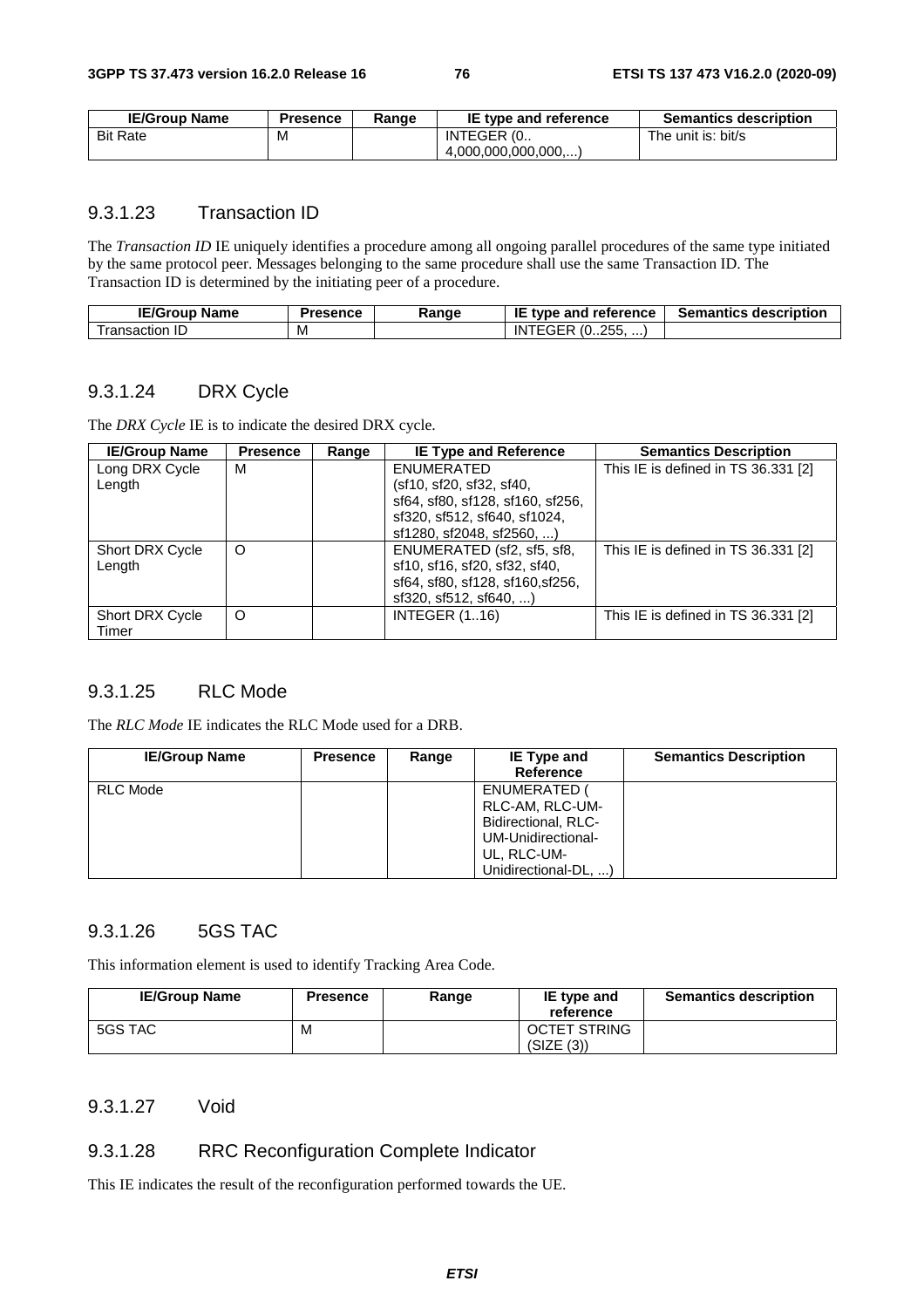| <b>IE/Group Name</b>       | <b>Presence</b> | Range | IE type and<br>reference | <b>Semantics description</b> |
|----------------------------|-----------------|-------|--------------------------|------------------------------|
|                            |                 |       |                          |                              |
| <b>RRC Reconfiguration</b> | М               |       | ENUMERATED               |                              |
| Complete Indicator         |                 |       | (true, , failure)        |                              |

#### 9.3.1.29 C-RNTI

This IE contains the C-RNTI information.

| <b>IE/Group Name</b> | <b>Presence</b> | Range | IE type and<br>reference     | <b>Semantics description</b>        |
|----------------------|-----------------|-------|------------------------------|-------------------------------------|
| C-RNTI               | M               |       | <b>INTEGER</b><br>(065535, ) | C-RNTI as defined in TS 36.331 [2]. |

## 9.3.1.30 RAT-Frequency Priority Information

The RAT-Frequency Priority Information contains either the *Subscriber Profile ID for RAT/Frequency priority* IE or the *Index to RAT/Frequency Selection Priority* IE. These parameters are used to define local configuration for RRM strategies.

| <b>IE/Group Name</b>                                     | <b>Presence</b> | Range | IE type and<br>reference           | <b>Semantics description</b> |
|----------------------------------------------------------|-----------------|-------|------------------------------------|------------------------------|
| <b>CHOICE RAT-Frequency</b><br>Priority Information      | М               |       |                                    |                              |
| $>EN-DC$                                                 |                 |       |                                    |                              |
| >>Subscriber Profile ID for<br>RAT/Frequency priority    | м               |       | <b>INTEGER (1 256,</b><br>$\cdots$ |                              |
| $>NG-RAN$                                                |                 |       |                                    |                              |
| >>Index to<br><b>RAT/Frequency Selection</b><br>Priority | М               |       | INTEGER (1.<br>256,                |                              |

#### 9.3.1.31 Slice Support List

This IE indicates the list of supported slices.

| <b>IE/Group Name</b>      | <b>Presence</b> | Range                                     | IE type and reference | <b>Semantics description</b> |
|---------------------------|-----------------|-------------------------------------------|-----------------------|------------------------------|
| <b>Slice Support Item</b> |                 | 1 <maxnoofsliceitems></maxnoofsliceitems> |                       |                              |
| IEs                       |                 |                                           |                       |                              |
| >S-NSSAI                  | м               |                                           | 9.3.1.32              |                              |

| bound                       | anation                                                                                |
|-----------------------------|----------------------------------------------------------------------------------------|
| nkann a                     | ou                                                                                     |
| $\sim$<br>maxnoofSliceItems | 1024.<br>signalled<br>Value<br>support<br>items.<br>Maximum<br>slice<br>IS<br>no<br>0t |

#### 9.3.1.32 S-NSSAI

This IE indicates the S-NSSAI.

| <b>IE/Group Name</b> | Presence | Ranɑe | IE type and reference  | <b>Semantics description</b> |
|----------------------|----------|-------|------------------------|------------------------------|
| <b>SST</b>           | ΙVΙ      |       | OCTET STRING (SIZE(1)) |                              |
| SD                   |          |       | OCTET STRING (SIZE(3)) |                              |

## 9.3.1.33 ng-eNB-CU System Information

This IE contains the system information encoded by the ng-eNB-CU.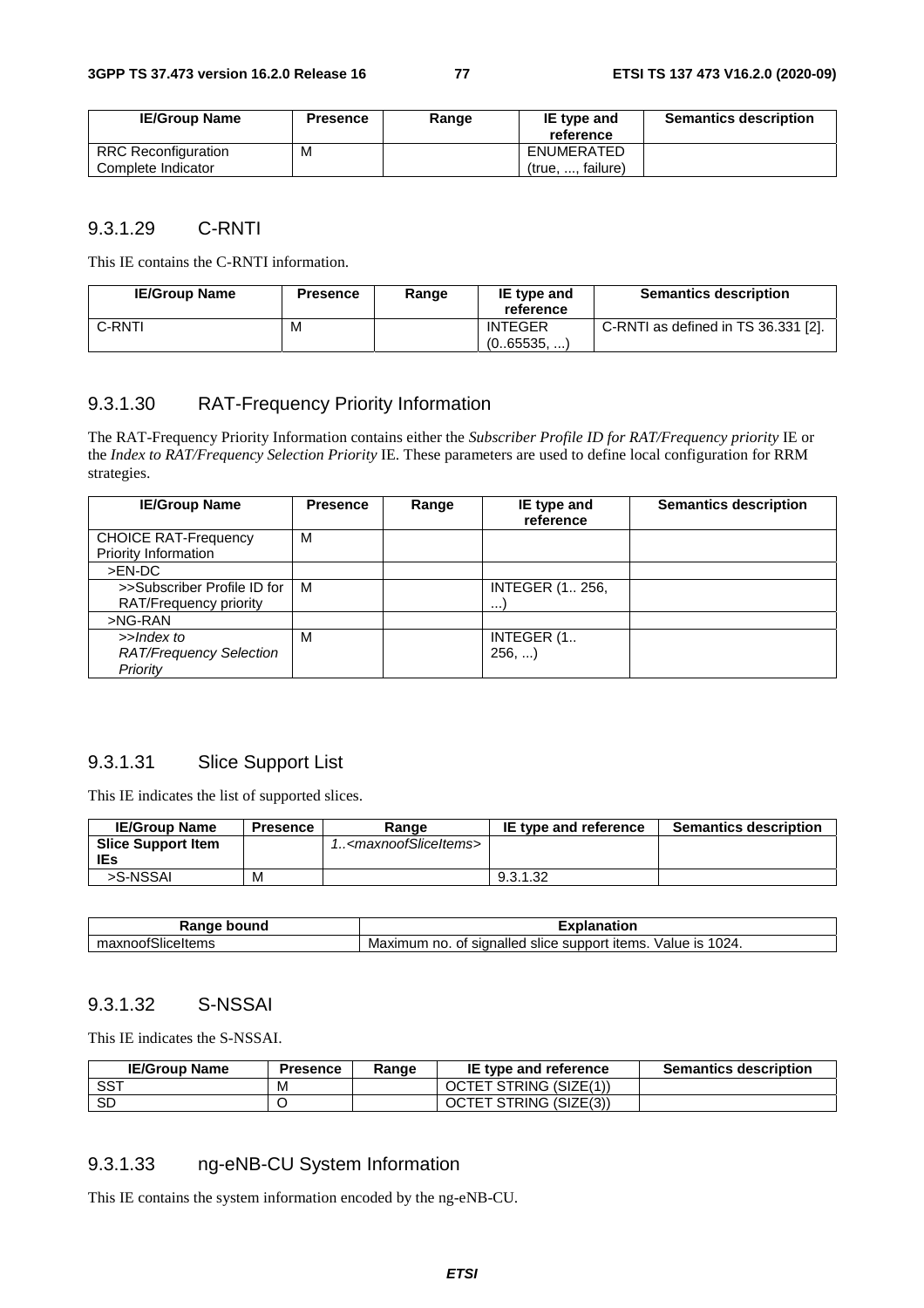| <b>IE/Group Name</b>                       | <b>Presence</b> | Range                                     | IE type and<br>reference            | <b>Semantics description</b>                               |
|--------------------------------------------|-----------------|-------------------------------------------|-------------------------------------|------------------------------------------------------------|
| SIB type to Be Updated<br>List             |                 |                                           |                                     |                                                            |
| >SIB type to Be<br><b>Updated Item IEs</b> |                 | 1.<br><maxnoofsibtypes></maxnoofsibtypes> |                                     |                                                            |
| >>SIB type                                 | M               |                                           | <b>INTEGER</b><br>(4, 7,<br>915,32, | Indicates a certain SIB block.                             |
| >>SIB message                              | м               |                                           | <b>OCTET</b><br><b>STRING</b>       | SIB message containing SIB as<br>defined in TS 36.331 [2]. |
| >>Value Tag                                | M               |                                           | <b>INTEGER</b><br>(031, )           |                                                            |

## 9.3.1.34 QoS Flow Level QoS Parameters

This IE defines the QoS to be applied to a QoS flow or to a DRB.

| <b>IE/Group Name</b>                                   | <b>Presence</b> | Range | IE type and<br>reference            | <b>Semantics</b><br>description                                                                                        | <b>Criticality</b>       | <b>Assigned</b><br><b>Criticality</b> |
|--------------------------------------------------------|-----------------|-------|-------------------------------------|------------------------------------------------------------------------------------------------------------------------|--------------------------|---------------------------------------|
| <b>CHOICE QoS</b>                                      | M               |       |                                     |                                                                                                                        |                          |                                       |
| <b>Characteristics</b>                                 |                 |       |                                     |                                                                                                                        |                          |                                       |
| >Non-dynamic 5QI                                       |                 |       |                                     |                                                                                                                        | $\overline{\phantom{a}}$ |                                       |
| >>Non Dynamic 5QI                                      | M               |       | 9.3.1.38                            |                                                                                                                        |                          |                                       |
| Descriptor                                             |                 |       |                                     |                                                                                                                        |                          |                                       |
| >Dynamic 5QI                                           |                 |       |                                     |                                                                                                                        | $\overline{\phantom{a}}$ |                                       |
| >>Dynamic 5QI<br>Descriptor                            | M               |       | 9.3.1.36                            |                                                                                                                        |                          |                                       |
| NG-RAN Allocation and<br><b>Retention Priority</b>     | M               |       | 9.3.1.37                            |                                                                                                                        | $\blacksquare$           |                                       |
| <b>GBR OoS Flow</b><br>Information                     | $\circ$         |       | 9.3.1.35                            | This IE shall be<br>present for GBR<br>QoS Flows only.                                                                 |                          |                                       |
| Reflective QoS Attribute                               | $\Omega$        |       | <b>ENUMERATED</b><br>(subject to, ) | Details in TS<br>23.501 [8]. This IE<br>applies to non-<br>GBR flows only<br>and shall be<br>ignored otherwise.        |                          |                                       |
| PDU Session ID                                         | O               |       | <b>INTEGER</b><br>(0255)            | As specified in TS<br>23.501 [8].                                                                                      | <b>YES</b>               | ignore                                |
| <b>UL PDU Session</b><br>Aggregate Maximum Bit<br>Rate | $\Omega$        |       | <b>Bit Rate</b><br>9.3.1.22         | The PDU session<br>Aggregate<br>Maximum Bit Rate<br>Uplink which is<br>associated with<br>the involved PDU<br>session. | <b>YES</b>               | ignore                                |

#### 9.3.1.35 GBR QoS Flow Information

This IE indicates QoS parameters for a GBR QoS flow or GBR bearer for downlink and uplink.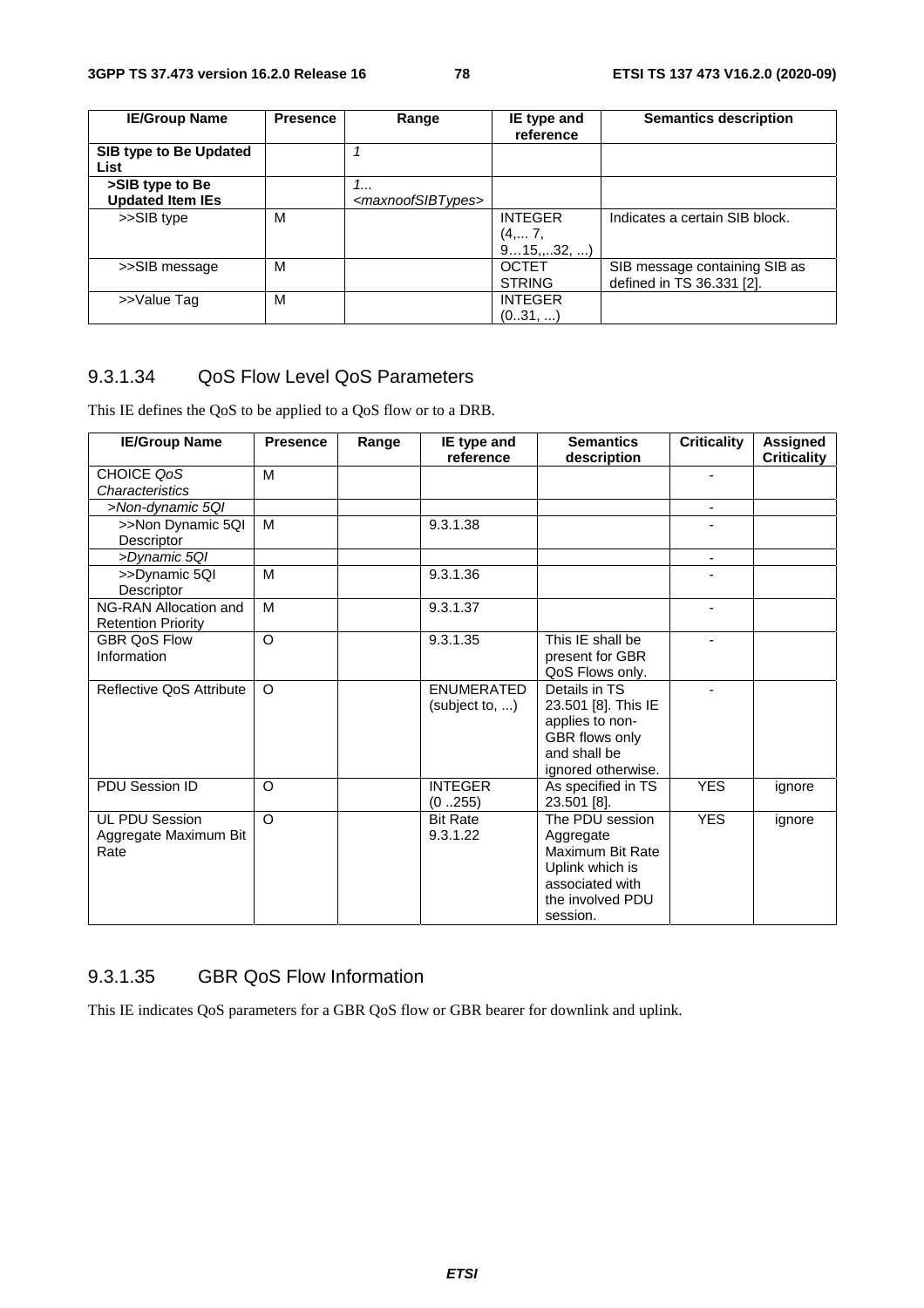| <b>IE/Group Name</b>       | <b>Presence</b> | Range | IE type and reference    | <b>Semantics description</b>   |
|----------------------------|-----------------|-------|--------------------------|--------------------------------|
| Maximum Flow Bit Rate      | м               |       | <b>Bit Rate</b>          | Maximum Bit Rate in DL.        |
| <b>Downlink</b>            |                 |       | 9.3.1.22                 | Details in TS 23.501 [8].      |
| Maximum Flow Bit Rate      | M               |       | <b>Bit Rate</b>          | Maximum Bit Rate in UL.        |
| Uplink                     |                 |       | 9.3.1.22                 | Details in TS 23.501 [8].      |
| <b>Guaranteed Flow Bit</b> | M               |       | <b>Bit Rate</b>          | <b>Guaranteed Bit Rate</b>     |
| <b>Rate Downlink</b>       |                 |       | 9.3.1.22                 | (provided there is data to     |
|                            |                 |       |                          | deliver) in DL. Details in TS  |
|                            |                 |       |                          | 23.501 [8].                    |
| <b>Guaranteed Flow Bit</b> | M               |       | <b>Bit Rate</b>          | <b>Guaranteed Bit Rate</b>     |
| Rate Uplink                |                 |       | 9.3.1.22                 | (provided there is data to     |
|                            |                 |       |                          | deliver). Details in TS 23.501 |
|                            |                 |       |                          | [8].                           |
| Maximum Packet Loss        | O               |       | Maximum Packet Loss Rate | Indicates the maximum rate     |
| Rate Downlink              |                 |       | 9.3.1.39                 | for lost packets that can be   |
|                            |                 |       |                          | tolerated in the downlink      |
|                            |                 |       |                          | direction. Details in TS       |
|                            |                 |       |                          | 23.501 [8].                    |
| Maximum Packet Loss        | O               |       | Maximum Packet Loss Rate | Indicates the maximum rate     |
| Rate Uplink                |                 |       | 9.3.1.39                 | for lost packets that can be   |
|                            |                 |       |                          | tolerated in the uplink        |
|                            |                 |       |                          | direction. Details in TS       |
|                            |                 |       |                          | 23.501 [8].                    |

## 9.3.1.36 Dynamic 5QI Descriptor

This IE indicates the QoS Characteristics for a Non-standardised or not pre-configured 5QI for downlink and uplink.

| <b>IE/Group Name</b>      | <b>Presence</b> | Range | IE type and reference         | <b>Semantics description</b>    |
|---------------------------|-----------------|-------|-------------------------------|---------------------------------|
| <b>QoS Priority Level</b> | м               |       | <b>INTEGER (1127)</b>         | For details see TS 23.501       |
|                           |                 |       |                               | [8].                            |
| Packet Delay Budget       | м               |       | 9.3.1.40                      | For details see TS 23.501       |
|                           |                 |       |                               | $[8]$ .                         |
| Packet Error Rate         | M               |       | 9.3.1.41                      | For details see TS 23.501       |
|                           |                 |       |                               | [8].                            |
| 5QI                       | $\circ$         |       | INTEGER (0255,)               | This IE contains the            |
|                           |                 |       |                               | dynamically assigned 5QI as     |
|                           |                 |       |                               | specified in TS 23.501 [8].     |
| <b>Delay Critical</b>     | $C-$            |       | <b>ENUMERATED (delay</b>      | For details see TS 23.501       |
|                           | ifGBRflow       |       | critical, non-delay critical) | [8].                            |
| Averaging Window          | C-              |       | 9.3.1.42                      | For details see TS 23.501       |
|                           | ifGBRflow       |       |                               | [8].                            |
| Maximum Data Burst        | O               |       | 9.3.1.43                      | For details see TS 23.501       |
| Volume                    |                 |       |                               | [8]. This IE shall be included  |
|                           |                 |       |                               | if the Delay Critical IE is set |
|                           |                 |       |                               | to "delay critical" and shall   |
|                           |                 |       |                               | be ignored otherwise.           |

| <b>Condition</b> | <b>Explanation</b>                                                        |
|------------------|---------------------------------------------------------------------------|
| ifGBRflow        | This IE shall be present if the GBR QoS Flow Information IE is present in |
|                  | the QoS Flow Level QoS Parameters IE.                                     |

## 9.3.1.37 NG-RAN Allocation and Retention Priority

This IE specifies the relative importance of a QoS flow or a DRB compared to other QoS flows or DRBs for allocation and retention of NG-RAN resources.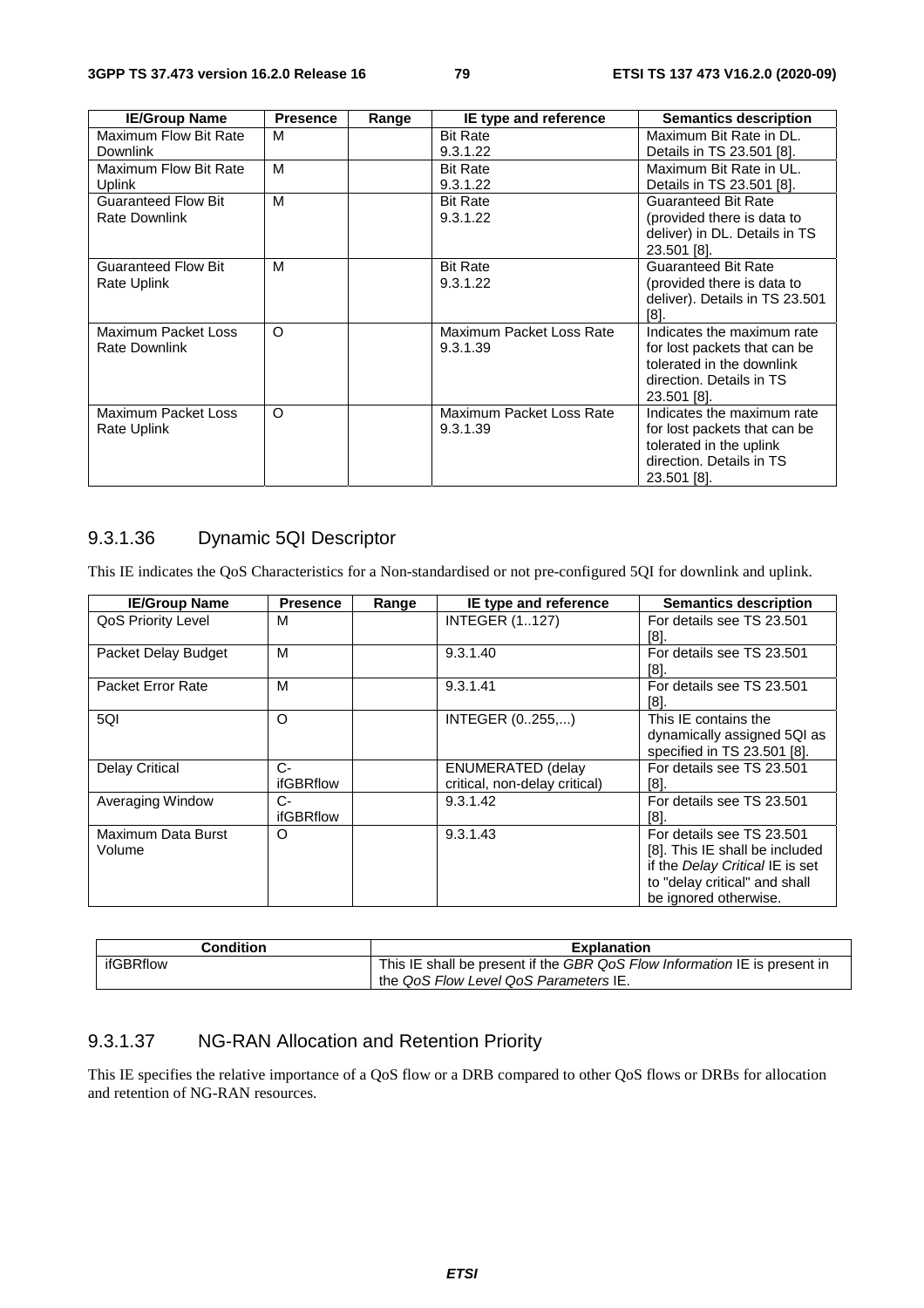| <b>IE/Group Name</b>             | <b>Presence</b> | Range | IE type and reference                                                            | <b>Semantics description</b>                                                                                                                                                                                                                                                                                                                                                                                                                                                                              |
|----------------------------------|-----------------|-------|----------------------------------------------------------------------------------|-----------------------------------------------------------------------------------------------------------------------------------------------------------------------------------------------------------------------------------------------------------------------------------------------------------------------------------------------------------------------------------------------------------------------------------------------------------------------------------------------------------|
| <b>Priority Level</b>            | М               |       | <b>INTEGER (015)</b>                                                             | Desc.: This IE defines the<br>relative importance of a<br>resource request (see TS<br>23.501 [8]).<br><b>Usage: Values are ordered</b><br>in decreasing order of<br>priority, i.e., with 1 as the<br>highest priority and 15 as<br>the lowest priority. Further<br>usage is defined in TS<br>23.501 [8].                                                                                                                                                                                                  |
| Pre-emption Capability           | M               |       | <b>ENUMERATED (shall not</b><br>trigger pre-emption, may<br>trigger pre-emption) | <b>Desc.:</b> This IE indicates the<br>pre-emption capability of the<br>request on other QoS flows.<br>Usage: The QoS flow shall<br>not pre-empt other QoS<br>flows or, the QoS flow may<br>pre-empt other QoS flows.<br>The Pre-emption Capability<br>indicator applies to the<br>allocation of resources for a<br>QoS flow and as such it<br>provides the trigger to the<br>pre-emption<br>procedures/processes of the<br>NG-RAN node.                                                                  |
| <b>Pre-emption Vulnerability</b> | м               |       | <b>ENUMERATED</b> (not pre-<br>emptable, pre-emptable)                           | Desc.: This IE indicates the<br>vulnerability of the QoS flow<br>to pre-emption of other QoS<br>flows.<br><b>Usage: The QoS flow shall</b><br>not be pre-empted by other<br>QoS flows or the QoS flow<br>may be pre-empted by other<br>QoS flows. The Pre-emption<br>Vulnerability indicator<br>applies for the entire<br>duration of the QoS flow,<br>unless modified and as such<br>indicates whether the QoS<br>flow is a target of the pre-<br>emption<br>procedures/processes of the<br>NG-RAN node. |

## 9.3.1.38 Non Dynamic 5QI Descriptor

This IE indicates the QoS Characteristics for a standardized or pre-configured 5QI for downlink and uplink.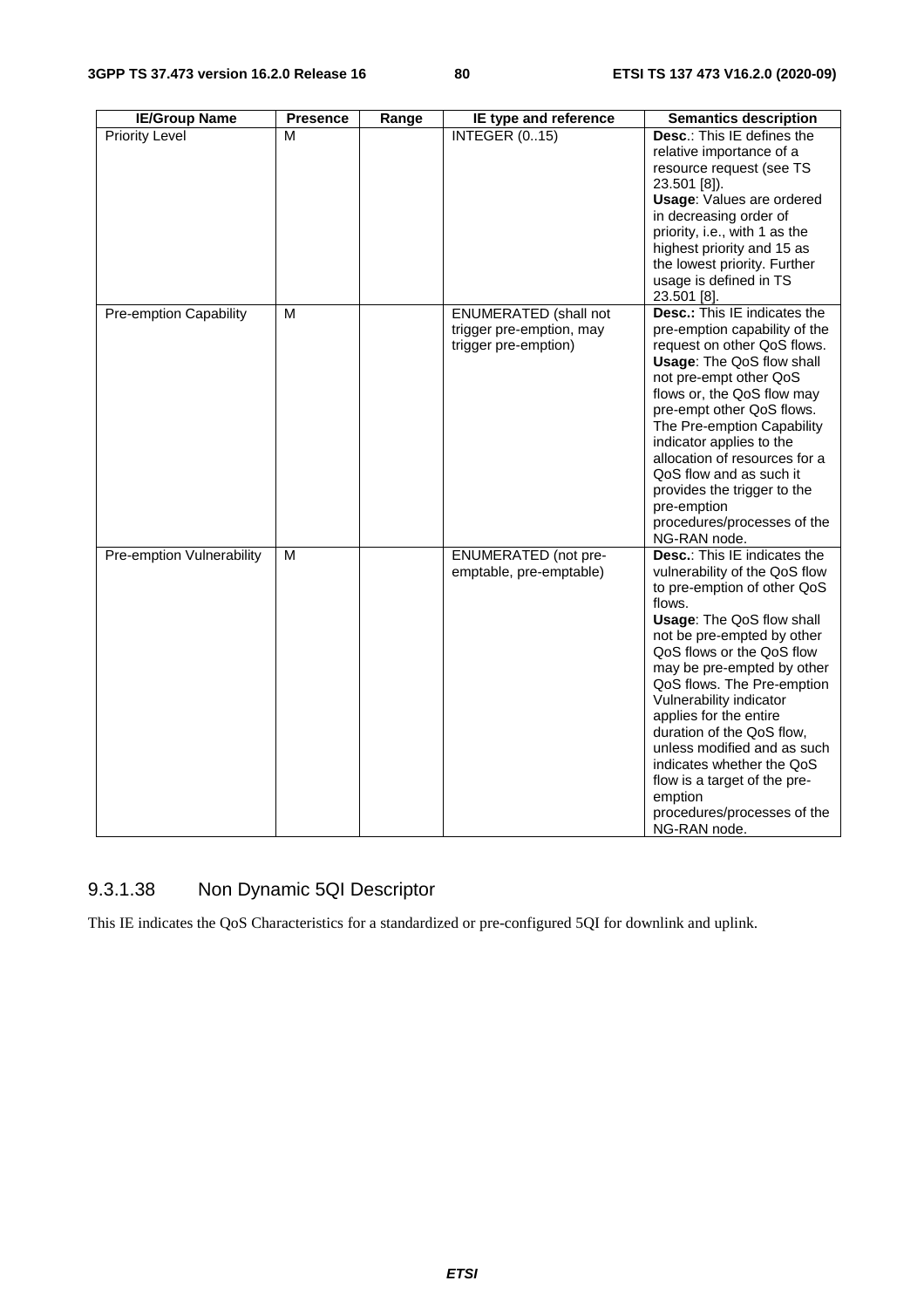| <b>IE/Group Name</b>         | <b>Presence</b> | Range | IE type and reference | <b>Semantics description</b>                                                                                                                                                                |
|------------------------------|-----------------|-------|-----------------------|---------------------------------------------------------------------------------------------------------------------------------------------------------------------------------------------|
| 5QI                          | M               |       | INTEGER (0255,)       | This IE contains the<br>standardized or pre-<br>configured 5QI as specified<br>in TS 23.501 [8]                                                                                             |
| <b>Priority Level</b>        | O               |       | <b>INTEGER (1127)</b> | For details see TS 23.501<br>[8]. When included overrides<br>standardized or pre-<br>configured value.                                                                                      |
| Averaging Window             | $\circ$         |       | 9.3.1.42              | This IE applies to GBR QoS<br>Flows only. For details see<br>TS 23.501 [8]. When<br>included overrides<br>standardized or pre-<br>configured value.                                         |
| Maximum Data Burst<br>Volume | O               |       | 9.3.1.43              | For details see TS 23.501<br>[8]. When included overrides<br>standardized or pre-<br>configured value. If the 5QI<br>refers to a non-delay critical<br>QoS flow the IE shall be<br>ignored. |

## 9.3.1.39 Maximum Packet Loss Rate

This IE indicates the Maximum Packet Loss Rate.

| <b>IE/Group Name</b>        | <b>Presence</b> | Range | IE type and reference | <b>Semantics description</b>                                                              |
|-----------------------------|-----------------|-------|-----------------------|-------------------------------------------------------------------------------------------|
| Maximum Packet Loss<br>Rate | м               |       | INTEGER(01000)        | Ratio of lost packets per<br>number of packets sent.<br>expressed in tenth of<br>percent. |

## 9.3.1.40 Packet Delay Budget

This IE indicates the Packet Delay Budget for a QoS flow.

| <b>IE/Group Name</b> | <b>Presence</b> | Range | IE type and reference | <b>Semantics description</b>                                                                      |
|----------------------|-----------------|-------|-----------------------|---------------------------------------------------------------------------------------------------|
| Packet Delay Budget  | м               |       | INTEGER (01023. )     | Upper bound value for the<br>delay that a packet may<br>experience expressed in unit<br>of 0.5ms. |

### 9.3.1.41 Packet Error Rate

This IE indicates the Packet Error Rate for a QoS flow.

| <b>IE/Group Name</b> | <b>Presence</b> | Range | IE type and reference | <b>Semantics description</b>                                                       |
|----------------------|-----------------|-------|-----------------------|------------------------------------------------------------------------------------|
| Scalar               | м               |       | INTEGR (09, )         | The packet error rate is<br>expressed as Scalar x 10-k<br>where k is the Exponent. |
| Exponent             | м               |       | INTEGR(09, )          |                                                                                    |

## 9.3.1.42 Averaging Window

This IE indicates the Averaging Window for a QoS flow.

| <b>IE/Group Name</b> | Presence | Range | IE type and reference | <b>Semantics description</b> |
|----------------------|----------|-------|-----------------------|------------------------------|
| Averaging Window     | М        |       | INTEGER (04095. )     | Unit: ms. The default value  |
|                      |          |       |                       | is 2000ms.                   |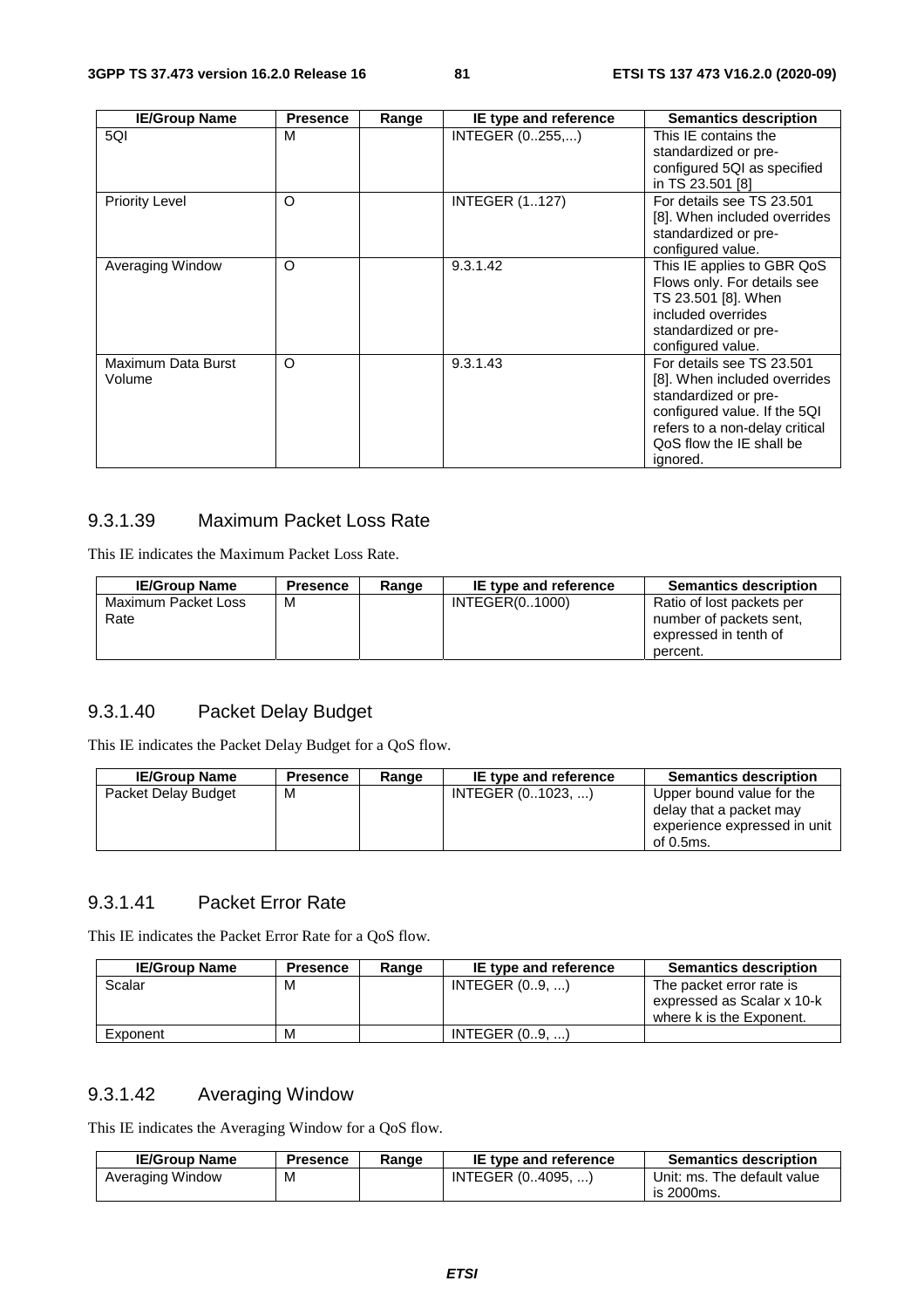#### 9.3.1.43 Maximum Data Burst Volume

This IE indicates the Maximum Data Burst Volume for a QoS flow.

| <b>IE/Group Name</b> | <b>Presence</b> | Range | IE type and reference | <b>Semantics description</b> |
|----------------------|-----------------|-------|-----------------------|------------------------------|
| Maximum Data Burst   | M               |       | INTEGER (04095, )     | Unit: byte.                  |
| Volume               |                 |       |                       |                              |

#### 9.3.1.44 Notification Control

The *Notification Control* IE indicates whether the notification control for a given DRB is active or not-active. If the notification control is set to active, the ng-eNB-DU shall, if supported, monitor the QoS of the DRB and notify the ngeNB-CU.

| <b>IE/Group Name</b>        | Presence | Range | <b>IE Type and</b><br>Reference     | <b>Semantics Description</b> |
|-----------------------------|----------|-------|-------------------------------------|------------------------------|
| <b>Notification Control</b> | M        |       | ENUMERATED(Active,<br>Not-Active, ) |                              |

#### 9.3.1.45 RAN Area Code

This information element is used to uniquely identify a RAN Area Code.

| <b>IE/Group</b><br>⊦ Name | <b>Presence</b> | Range | ΙE<br>type and reference. | <b>Semantics description</b> |
|---------------------------|-----------------|-------|---------------------------|------------------------------|
| <b>RANAC</b>              | м               |       | INTEGER (0255)            | RAN A<br>l Area Code         |

#### 9.3.1.46 QoS Flow Identifier

This IE identifies a QoS Flow within a PDU Session. The definition and use of the QoS Flow Identifiers specified in TS 23.501 [8].

| <b>IE/Group Name</b> | Presence | Range | IE type and<br>reference | <b>Semantics description</b> |
|----------------------|----------|-------|--------------------------|------------------------------|
| QoS Flow Identifier  | M        |       | <b>INTEGER (0.63)</b>    |                              |

### 9.3.1.47 Available PLMN List

This IE indicates the list of available PLMN.

| <b>IE/Group Name</b>           | <b>Presence</b> | Range                   | IE type and<br>reference | <b>Semantics description</b> |
|--------------------------------|-----------------|-------------------------|--------------------------|------------------------------|
| <b>Available PLMN Item IEs</b> |                 | >/<br>maxnoofBPLM<br>Ns |                          |                              |
| >PLMN Identity                 | M               |                         | 9.3.1.14                 |                              |

| ⊀anqe<br>bound                | <b>TAP 60</b><br>าnation<br>ла<br>.А                                         |
|-------------------------------|------------------------------------------------------------------------------|
| LMNs<br>וחס<br>maxnoofL<br>n- | lds.<br>Value is 6.<br>_MN.<br><b>Broadcast</b><br>Maximum<br>◡<br>no.<br>Οt |

## 9.3.1.48 Service Status

This IE is used to indicate the service status of a cell by the ng-eNB-DU.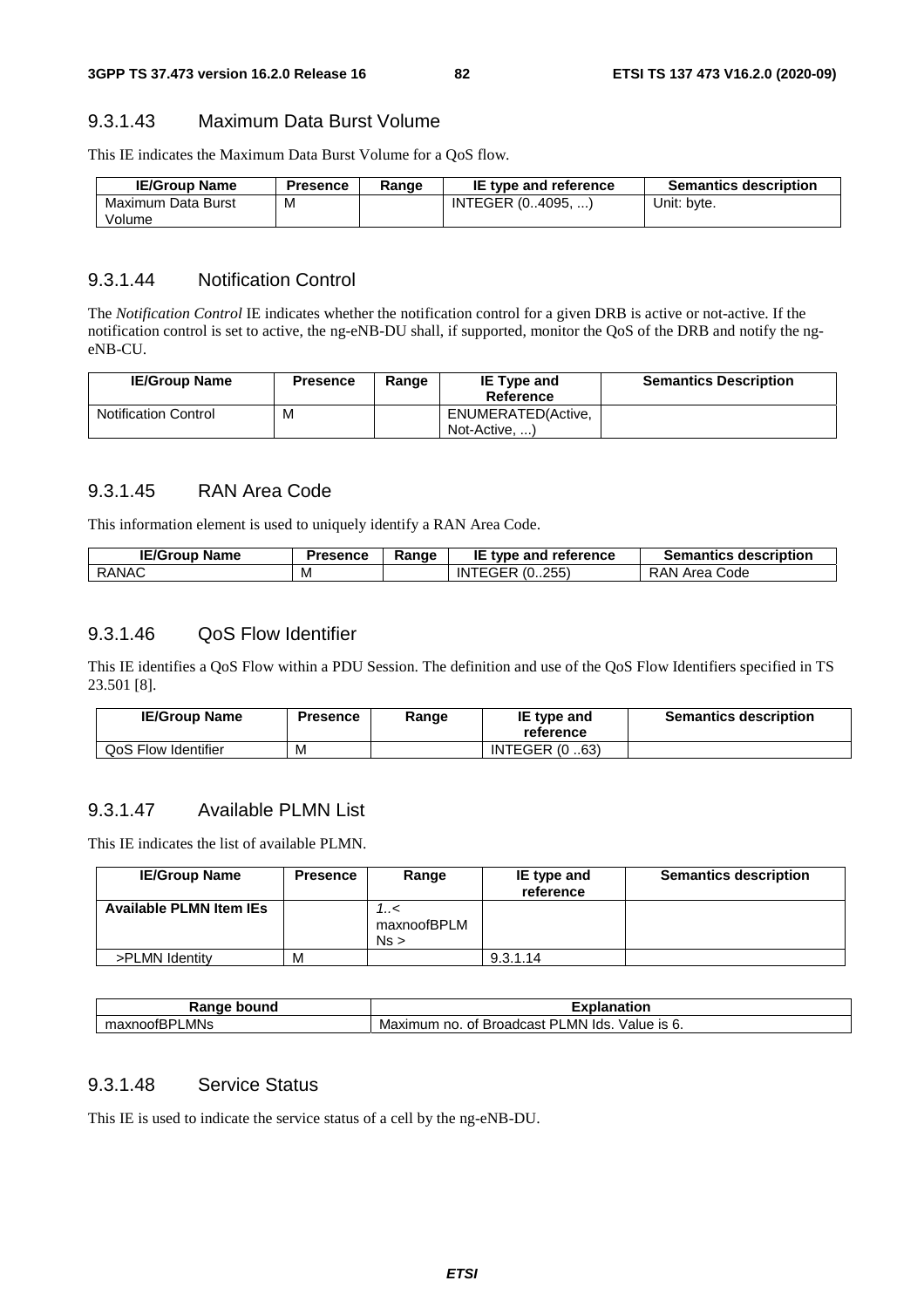| <b>IE/Group Name</b>  | <b>Presence</b> | Range | IE type and reference                                    | <b>Semantics description</b>                                                                                                                                                                                                           |
|-----------------------|-----------------|-------|----------------------------------------------------------|----------------------------------------------------------------------------------------------------------------------------------------------------------------------------------------------------------------------------------------|
| Service State         | м               |       | <b>ENUMERATED (In-</b><br>Service, Out-Of-<br>Service, ) | Indicates the Service State<br>of the cell. In-Service and<br><b>Out-of-Service Service</b><br>States are defined in TS<br>38.401 [4].                                                                                                 |
| Switching Off Ongoing | $\circ$         |       | <b>ENUMERATED</b><br>(True, )                            | This IE indicates that the ng-<br>eNB-DU will delete the cell<br>after some time using a new<br>ng-eNB-DU Configuration<br>Update procedure. When<br>this IE is set to "True" the<br>Service State IE shall be set<br>to "In-Service". |

## 9.3.1.49 RLC Status

This IE indicates about the RLC configuration change included in the container towards the UE.

| <b>IE/Group Name</b>       | Presence | Range | IE type and reference           | <b>Semantics description</b>                                                                      |
|----------------------------|----------|-------|---------------------------------|---------------------------------------------------------------------------------------------------|
| Reestablishment Indication |          |       | ENUMERATED<br>(reestablished, ) | Indicates that following a<br>change in the radio status,<br>the RLC has been re-<br>established. |

#### 9.3.1.50 Void

### 9.3.1.51 QoS Flow Mapping Indication

This IE is used to indicate only the uplink or downlink QoS flow is mapped to the DRB.

| <b>IE/Group Name</b>           | <b>Presence</b> | Range | IE type and<br>reference | <b>Semantics description</b>                                                   |
|--------------------------------|-----------------|-------|--------------------------|--------------------------------------------------------------------------------|
| QoS Flow Mapping<br>Indication | O               |       | ENUMERATED(ul.<br>dl     | Indicates that only the uplink or<br>downlink QoS flow is mapped to<br>the DRB |

### 9.3.1.52 Resource Coordination Transfer Information

This IE contains information for UE-associated E-UTRA – NR resource coordination.

| <b>IE/Group Name</b>                                     | <b>Presence</b> | Range | IE type and<br>reference        | <b>Semantics description</b>                                                 |
|----------------------------------------------------------|-----------------|-------|---------------------------------|------------------------------------------------------------------------------|
| MeNB Cell ID                                             | м               |       | <b>BIT STRING</b><br>(SIZE(28)) | E-UTRAN Cell Global Identifier<br>defined in TS 36.423 [12] clause<br>9.2.14 |
| <b>Resource Coordination E-</b><br>UTRA Cell Information | C               |       | 9.3.1.54                        |                                                                              |

## 9.3.1.53 E-UTRA PRACH Configuration

This IE indicates the PRACH resources used in E-UTRA cell.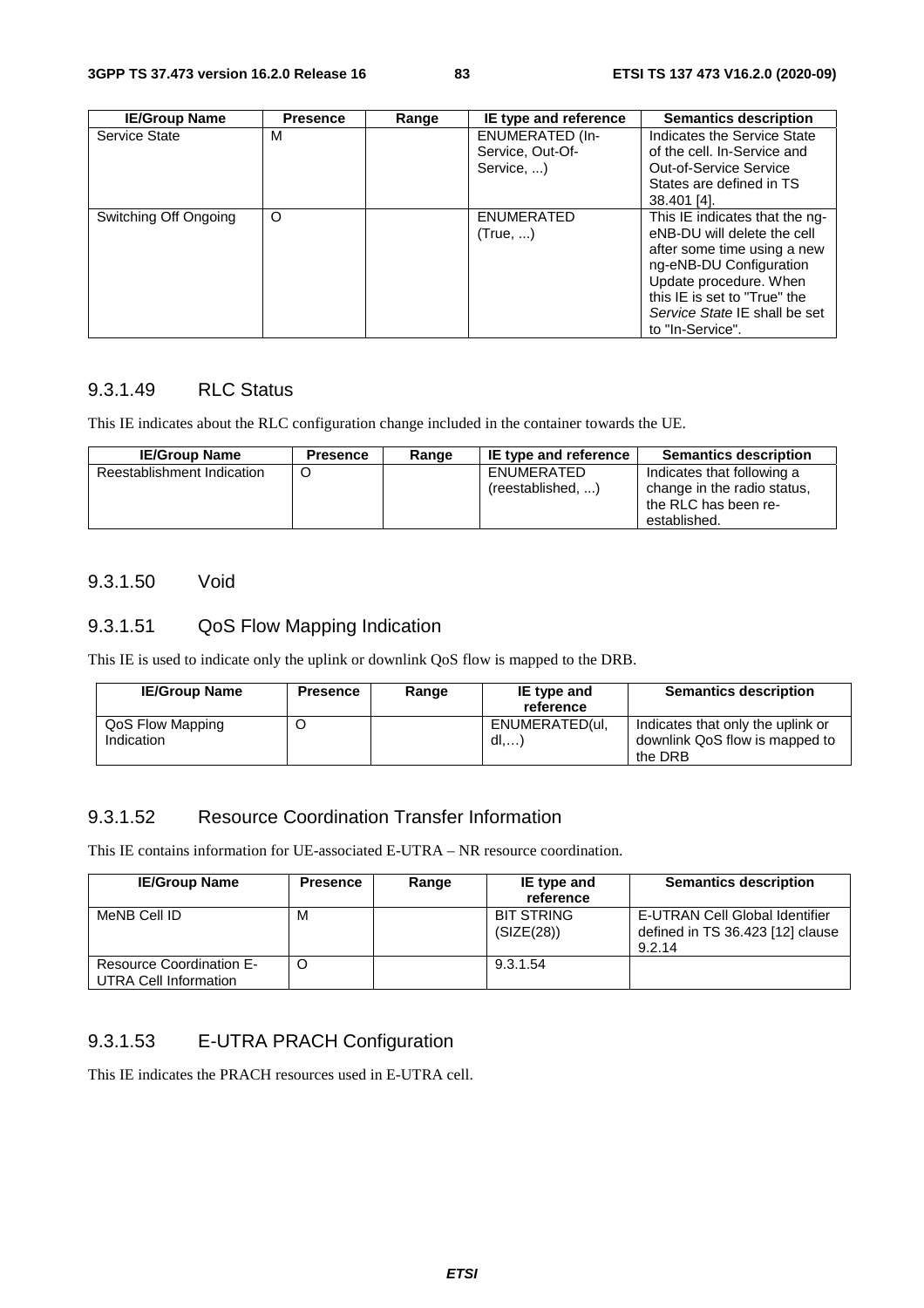| <b>IE/Group Name</b>        | <b>Presence</b> | Range | IE type and    | <b>Semantics description</b>    |
|-----------------------------|-----------------|-------|----------------|---------------------------------|
|                             |                 |       | reference      |                                 |
| RootSequenceIndex           | M               |       | <b>INTEGER</b> | See clause 5.7.2. in TS 36.211  |
|                             |                 |       | (0.837)        | [13]                            |
| ZeroCorrelationZoneConfigur | м               |       | <b>INTEGER</b> | See clause 5.7.2. in TS 36.211  |
| ation                       |                 |       | (0.15)         | [13]                            |
| HighSpeedFlag               | M               |       | <b>BOOLEAN</b> | TRUE corresponds to Restricted  |
|                             |                 |       |                | set and FALSE to Unrestricted   |
|                             |                 |       |                | set. See clause 5.7.2 in TS     |
|                             |                 |       |                | 36.211 [13]                     |
| PRACH-FrequencyOffset       | м               |       | <b>INTEGER</b> | See clause 5.7.1 of TS 36.211   |
|                             |                 |       | (0.,94)        | [13]                            |
| PRACH-ConfigurationIndex    | O               |       | <b>INTEGER</b> | Mandatory for TDD, shall not be |
|                             |                 |       | (063)          | present for FDD.                |
|                             |                 |       |                | See clause 5.7.1, in TS 36.211  |
|                             |                 |       |                | [13]                            |

# 9.3.1.54 Resource Coordination E-UTRA Cell Information

This IE contains E-UTRA cell information for UE-associated E-UTRA – NR resource coordination.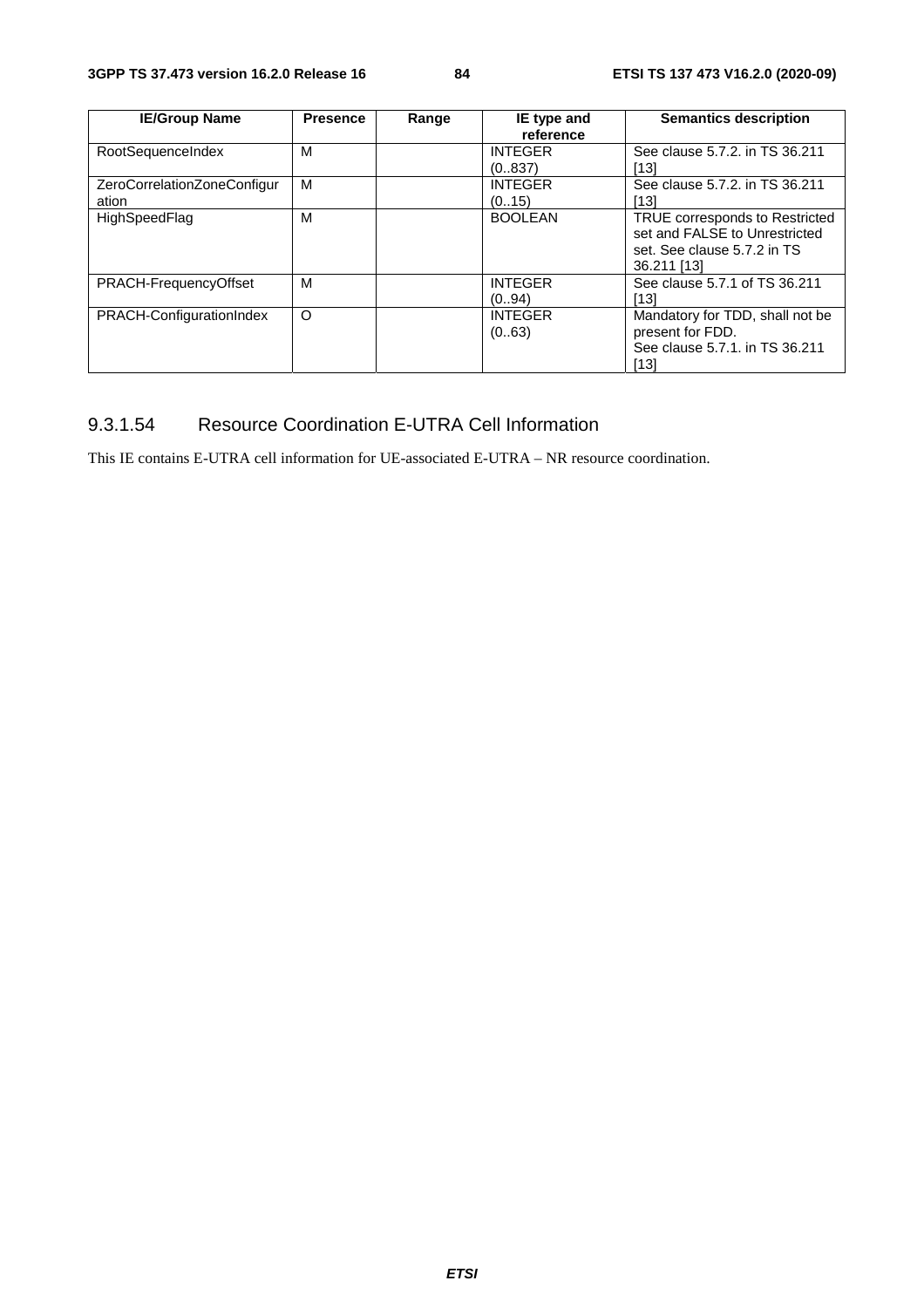| <b>IE/Group Name</b>                                 | <b>Presenc</b><br>е | Rang<br>е    | IE type and<br>reference                                                                    | <b>Semantics</b><br>description                                                                                                                  | <b>Criticality</b>       | <b>Assigned</b><br><b>Criticality</b> |
|------------------------------------------------------|---------------------|--------------|---------------------------------------------------------------------------------------------|--------------------------------------------------------------------------------------------------------------------------------------------------|--------------------------|---------------------------------------|
| <b>CHOICE EUTRA-Mode-</b>                            | $\overline{M}$      |              |                                                                                             |                                                                                                                                                  |                          |                                       |
| <b>Info</b>                                          |                     |              |                                                                                             |                                                                                                                                                  |                          |                                       |
| >FDD                                                 |                     |              |                                                                                             |                                                                                                                                                  | $\blacksquare$           |                                       |
| >>FDD Info                                           |                     | $\mathbf{1}$ |                                                                                             |                                                                                                                                                  | $\blacksquare$           |                                       |
| >>>UL EARFCN                                         | O                   |              | INTEGER (0<br>maxExtendedEARFC<br>N,                                                        | The relation<br>between<br><b>EARFCN</b> and<br>carrier<br>frequency (in<br>MHz) is defined<br>in TS 36.104<br>$[14]$ .                          |                          |                                       |
| >>>DL EARFCN                                         | м                   |              | INTEGER (0<br>maxExtendedEARFC<br>N,                                                        | The relation<br>between<br><b>EARFCN</b> and<br>carrier<br>frequency (in<br>MHz) is defined<br>in TS 36.104<br>$[14]$ .                          |                          |                                       |
| >>UL<br>Transmission<br><b>Bandwidth</b>             | $\overline{O}$      |              | E-UTRA<br>Transmission<br><b>Bandwidth</b><br>9.3.1.59                                      | Present if UL<br>EARFCN IE is<br>present.                                                                                                        | $\overline{a}$           |                                       |
| >>D <sub>L</sub><br>Transmission<br><b>Bandwidth</b> | M                   |              | E-UTRA<br>Transmission<br><b>Bandwidth</b><br>9.3.1.59                                      |                                                                                                                                                  | $\blacksquare$           |                                       |
| > TDD                                                |                     |              |                                                                                             |                                                                                                                                                  | $\blacksquare$           |                                       |
| >>TDD Info<br>$>$ > EARFCN                           | M                   | $\mathbf{1}$ | INTEGER (0                                                                                  | The relation                                                                                                                                     | $\blacksquare$           |                                       |
|                                                      |                     |              | maxExtendedEARFC<br>N,                                                                      | between<br><b>EARFCN</b> and<br>carrier<br>frequency (in<br>MHz) is defined<br>in TS 36.104<br>$[14]$ .                                          |                          |                                       |
| >>>Transmission<br><b>Bandwidth</b>                  | M                   |              | E-UTRA<br>Transmission<br><b>Bandwidth</b><br>9.3.1.59                                      |                                                                                                                                                  | $\overline{\phantom{m}}$ |                                       |
| >>>Subframe<br>Assignment                            | M                   |              | ENUMERATED(sa0,<br>sa1, sa2, sa3, sa4,<br>sa5, sa6,)                                        | Uplink-downlink<br>subframe<br>configuration<br>information<br>defined in TS<br>36.211 [13].<br>In NB-IOT, sa0<br>and sa6 are not<br>applicable. | ä,                       |                                       |
| >>>Special<br>Subframe Info                          |                     | $\mathbf{1}$ |                                                                                             | Special<br>subframe<br>configuration<br>information<br>defined in TS<br>36.211 [13]                                                              | $\blacksquare$           |                                       |
| >>>>Special<br>Subframe<br>Patterns                  | M                   |              | ENUMERATED(ssp0,<br>ssp1, ssp2, ssp3,<br>ssp4, ssp5, ssp6,<br>ssp7, ssp8, ssp9,<br>ssp10, ) |                                                                                                                                                  |                          |                                       |
| >>>>Cyclic<br>Prefix DL                              | M                   |              | ENUMERATED(Norm<br>al, Extended,)                                                           |                                                                                                                                                  | ä,                       |                                       |
| >>>>Cyclic<br>Prefix UL                              | M                   |              | ENUMERATED(Norm<br>al, Extended,)                                                           |                                                                                                                                                  | $\overline{\phantom{a}}$ |                                       |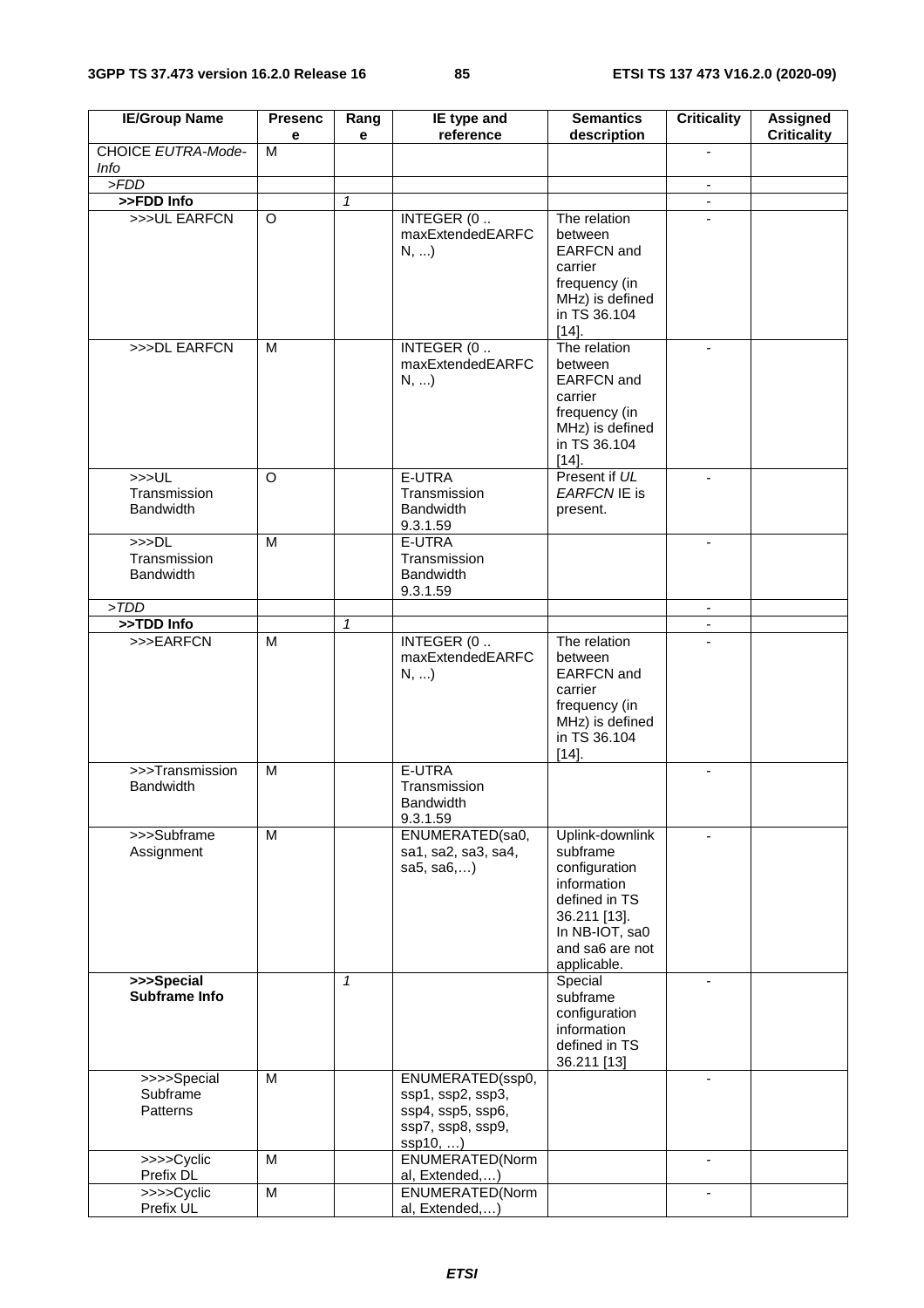| <b>E-UTRA PRACH</b> | M | 9.3.1.53   |     |        |
|---------------------|---|------------|-----|--------|
| Configuration       |   |            |     |        |
| Ignore PRACH        |   | ENUMERATED | YES | reject |
| Configuration       |   | (true….    |     |        |

| bound<br>Range          | Explanation                                                                      |
|-------------------------|----------------------------------------------------------------------------------|
| ExtendedEARFCN<br>maxE, | 262143.<br>TCN.<br><b>EARFO</b><br>Value is<br>⊧of extended.<br>Maximum<br>value |

#### 9.3.1.55 Extended Available PLMN List

This IE indicates the list of available PLMN.

| <b>IE/Group Name</b>           | <b>Presence</b> | Range                   | IE type and<br>reference | <b>Semantics</b><br>description |
|--------------------------------|-----------------|-------------------------|--------------------------|---------------------------------|
| <b>Extended Available PLMN</b> |                 | >/                      |                          |                                 |
| <b>Item IEs</b>                |                 | maxnoofExtendedBPLMNs > |                          |                                 |
| >PLMN Identity                 | M               |                         | 9.3.1.14                 |                                 |

| <b>UAR</b><br>bound                                                  | $-1.1.1$<br><br>anation                                                               |
|----------------------------------------------------------------------|---------------------------------------------------------------------------------------|
| $\overline{\phantom{0}}$<br>MNs_<br>⊻noofExtende⊾<br>maxn<br>. JIS P | _MN<br>lds.<br>√alue<br>Extended<br>Maximum<br>no.<br><b>Broadcast</b><br>Οt<br>IS 6. |

### 9.3.1.56 Associated SCell List

This IE indicates the list of SCells associated with the RLC entity indicated by the *RLC Failure Indication* IE.

| <b>IE/Group Name</b>                | <b>Presence</b> | Range                    | IE type and<br>reference | <b>Semantics</b><br>description | <b>Criticality</b> | Assigned<br><b>Criticality</b> |
|-------------------------------------|-----------------|--------------------------|--------------------------|---------------------------------|--------------------|--------------------------------|
| <b>Associated SCell Item</b><br>IEs |                 | 7…<<br>maxnoofS<br>Cells |                          |                                 | -                  | $\overline{\phantom{0}}$       |
| >SCell ID                           | M               |                          | E-UTRAN CGI<br>9.3.1.12  |                                 | -                  |                                |

| Range bound   | <b>Explanation</b>                                                        |
|---------------|---------------------------------------------------------------------------|
| maxnoofSCells | Maximum no. of SCells allowed towards one UE, the maximum value<br>is 32. |

### 9.3.1.57 CU to DU RRC Information

This IE contains the RRC Information that are sent from ng-eNB-CU to ng-eNB-DU.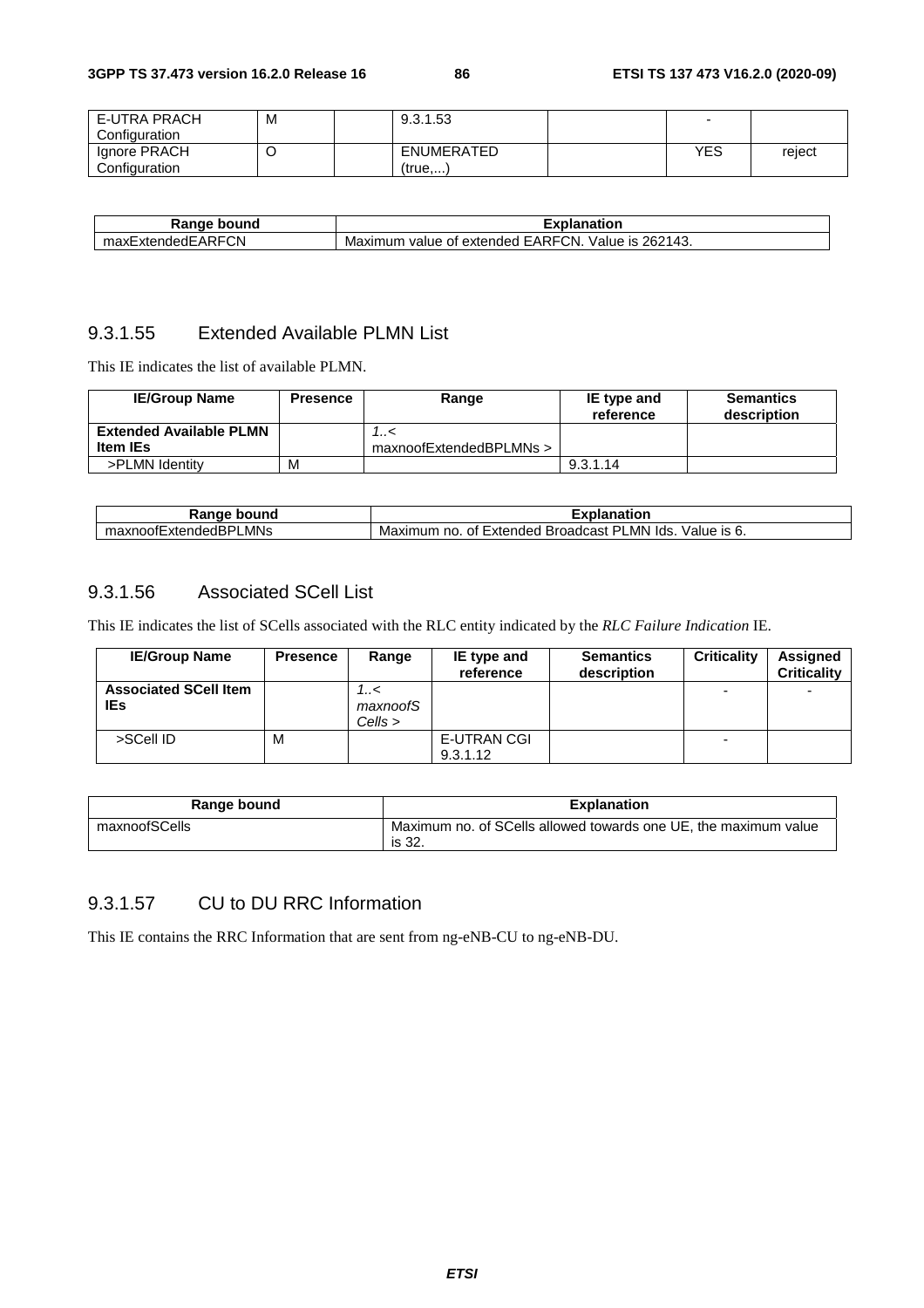| <b>IE/Group Name</b>   | <b>Presence</b> | Range | IE type and   | <b>Semantics description</b>  | <b>Criticality</b> | Assigned           |
|------------------------|-----------------|-------|---------------|-------------------------------|--------------------|--------------------|
|                        |                 |       | reference     |                               |                    | <b>Criticality</b> |
| CG-ConfigInfo          | $\Omega$        |       | <b>OCTET</b>  | CG-ConfigInfo, as defined in  |                    |                    |
|                        |                 |       | <b>STRING</b> | TS 38.331 [16].               |                    |                    |
| UE-CapabilityRAT-      | $\Omega$        |       | <b>OCTET</b>  | This IE is used in the NG-    |                    |                    |
| ContainerList          |                 |       | <b>STRING</b> | RAN and it consists of the    |                    |                    |
|                        |                 |       |               | UE-CapabilityRAT-             |                    |                    |
|                        |                 |       |               | ContainerList, as defined in  |                    |                    |
|                        |                 |       |               | TS 36.331 [2].                |                    |                    |
| MeasConfig             | O               |       | <b>OCTET</b>  | MeasConfig, as defined in     |                    |                    |
|                        |                 |       | <b>STRING</b> | TS 38.331 [16] (without       |                    |                    |
|                        |                 |       |               | MeasGapConfig).               |                    |                    |
| Handover               | $\Omega$        |       | <b>OCTET</b>  | HandoverPreparationInforma    | <b>YES</b>         | ignore             |
| Preparation            |                 |       | <b>STRING</b> | tion, as defined in TS 36.331 |                    |                    |
| Information            |                 |       |               | [2]                           |                    |                    |
| <b>RadioResourceCo</b> | $\circ$         |       | <b>OCTET</b>  | RadioResourceConfigDedica     | <b>YES</b>         | ignore             |
| nfigDedicated          |                 |       | <b>STRING</b> | ted, as defined in TS 36.331  |                    |                    |
|                        |                 |       |               | [2]                           |                    |                    |
| Measurement            | $\Omega$        |       | <b>OCTET</b>  | Contains the                  | <b>YES</b>         | ignore             |
| Timing                 |                 |       | <b>STRING</b> | MeasurementTimingConfigur     |                    |                    |
| Configuration          |                 |       |               | ation inter-node message      |                    |                    |
|                        |                 |       |               | defined in TS 38.331 [16].    |                    |                    |
| UEAssistanceInfor      | $\circ$         |       | <b>OCTET</b>  | UEAssistanceInformation, as   | <b>YES</b>         | ignore             |
| mation                 |                 |       | <b>STRING</b> | defined in TS 36.331 [2].     |                    |                    |
| requestedP-            | $\Omega$        |       | <b>OCTET</b>  | requestedP-MaxFR1, as         | <b>YES</b>         | ignore             |
| MaxFR1                 |                 |       | <b>STRING</b> | defined in TS 38.331 [16].    |                    |                    |

## 9.3.1.58 DU to CU RRC Information

This IE contains the RRC Information that are sent from the ng-eNB-DU to the ng-eNB-CU.

| <b>IE/Group Name</b>        | <b>Presen</b>  | Range | IE type        | <b>Semantics description</b>       | <b>Criticalit</b> | <b>Assigne</b>    |
|-----------------------------|----------------|-------|----------------|------------------------------------|-------------------|-------------------|
|                             | ce             |       | and            |                                    | y                 |                   |
|                             |                |       | reference      |                                    |                   | <b>Criticalit</b> |
|                             |                |       |                |                                    |                   | v                 |
| RadioResourceConfigDe       | м              |       | <b>OCTET</b>   | RadioResourceConfigDedicated       |                   |                   |
| dicated                     |                |       | <b>STRING</b>  | as defined in TS 36.331 [2].       |                   |                   |
| MeasGapConfig               | O              |       | <b>OCTET</b>   | MeasGapConfig as defined in        |                   |                   |
|                             |                |       | <b>STRING</b>  | TS 36.331 [2].                     |                   |                   |
| <b>Requested P-MaxFR1</b>   | $\overline{O}$ |       | <b>OCTET</b>   | requestedP-MaxFR1, as defined      |                   |                   |
|                             |                |       | <b>STRING</b>  | in TS 36.331 [2].                  |                   |                   |
| DRX Long Cycle Start        | O              |       | <b>INTEGER</b> | Identical to the value of the drx- |                   |                   |
| Offset                      |                |       | (0.10239)      | LongCycleStartOffset IE within     |                   |                   |
|                             |                |       |                | the DRX-Config as defined in TS    |                   |                   |
|                             |                |       |                | 36.331 [2].                        |                   |                   |
| Selected                    | O              |       | <b>OCTET</b>   | BandCombinationIndex, as           | <b>YES</b>        | ignore            |
| BandCombinationIndex        |                |       | <b>STRING</b>  | defined in TS 38.331 [16].         |                   |                   |
| Selected                    | $\Omega$       |       | <b>OCTET</b>   | FeatureSetEntryIndex, as           | <b>YES</b>        | ignore            |
| FeatureSetEntryIndex        |                |       | <b>STRING</b>  | defined in TS 38.331 [16].         |                   |                   |
| Ph-InfoSCG                  | O              |       | <b>OCTET</b>   | PH-TypeListSCG, as defined in      | Yes               | ignore            |
|                             |                |       | <b>STRING</b>  | TS 38.331[16].                     |                   |                   |
| Requested                   | O              |       | <b>OCTET</b>   | BandCombinationIndex, as           | <b>YES</b>        | ignore            |
| <b>BandCombinationIndex</b> |                |       | <b>STRING</b>  | defined in TS 38.331 [16].         |                   |                   |
|                             |                |       |                | This IE is used for the ng-eNB-    |                   |                   |
|                             |                |       |                | DU to request a new Band           |                   |                   |
|                             |                |       |                | Combination.                       |                   |                   |
| Requested                   | $\Omega$       |       | <b>OCTET</b>   | FeatureSetEntryIndex, as           | <b>YES</b>        | ignore            |
| FeatureSetEntryIndex        |                |       | <b>STRING</b>  | defined in TS 38.331 [16].         |                   |                   |
|                             |                |       |                | This IE is used for the ng-eNB-    |                   |                   |
|                             |                |       |                | DU to request a new Feature        |                   |                   |
|                             |                |       |                | Set.                               |                   |                   |
| DRX Config                  | O              |       | <b>OCTET</b>   | DRX-Config, as defined in TS       | <b>YES</b>        | ignore            |
|                             |                |       | <b>STRING</b>  | 36.331 [2].                        |                   |                   |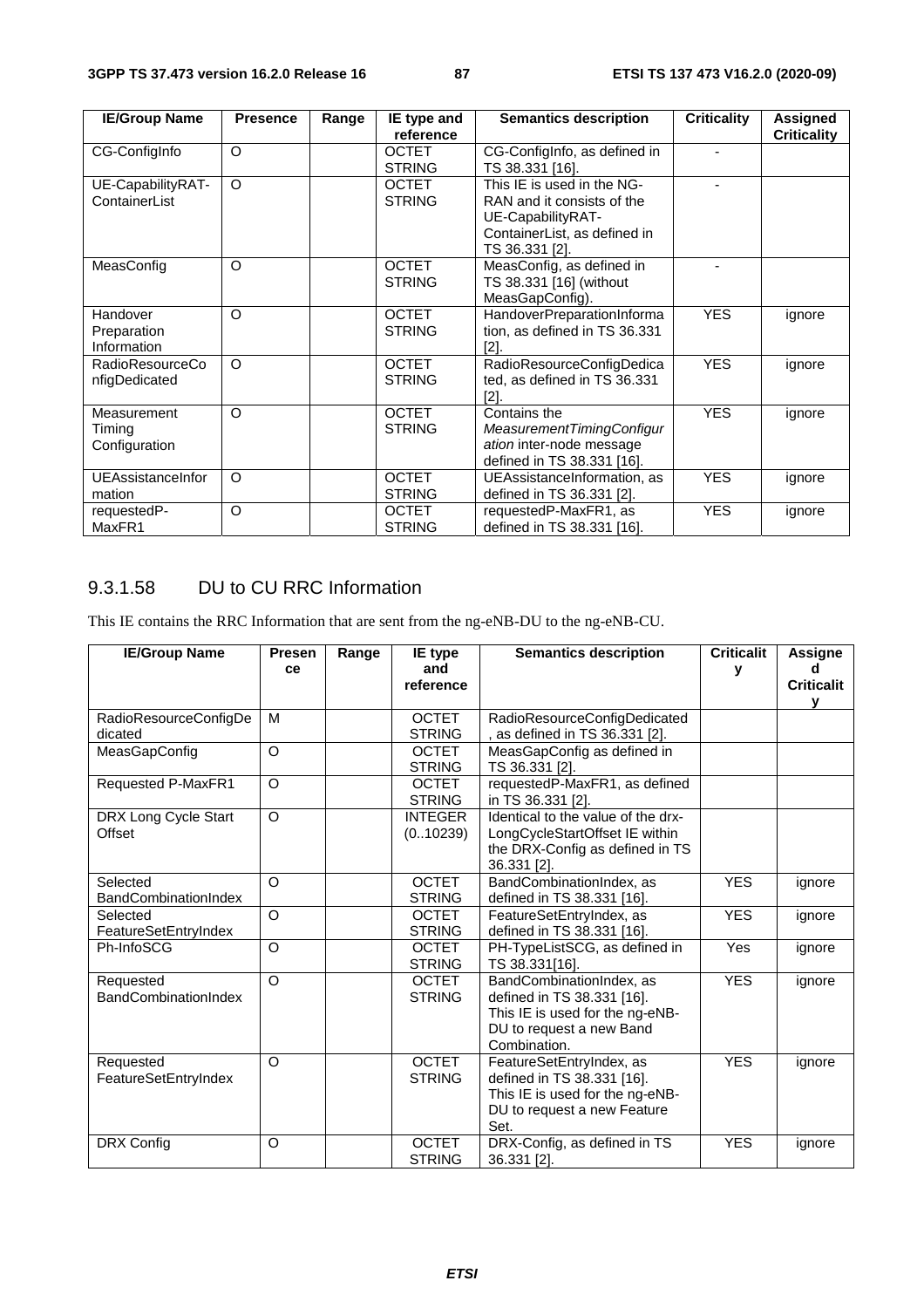### 9.3.1.59 E-UTRA Transmission Bandwidth

This IE is used to indicate the E-UTRA UL or DL transmission bandwidth expressed in units of resource blocks " $N_{RB}$ " (TS 36.104 [14]). The values bw1, bw6, bw15, bw25, bw50, bw75, bw100 correspond to the number of resource blocks "NRB" 1, 6, 15, 25, 50, 75, 100.

| <b>IE/Group Name</b> | <b>Presence</b> | Range | <b>IE Type and Reference</b> | <b>Semantics Description</b> |
|----------------------|-----------------|-------|------------------------------|------------------------------|
| E-UTRA Transmission  | M               |       | ENUMERATED (bw1.             |                              |
| <b>Bandwidth</b>     |                 |       | bw6, bw15, bw25, bw50,       |                              |
|                      |                 |       | bw75. bw100                  |                              |

#### 9.3.1.60 Number of Broadcasts Requested

This IE indicates the number of times a message is to be broadcast.

| <b>IE/Group Name</b>              | <b>Presence</b> | Range | IE type and<br>reference   | <b>Semantics description</b> |
|-----------------------------------|-----------------|-------|----------------------------|------------------------------|
| Number of Broadcasts<br>Requested | M               |       | <b>INTEGER</b><br>(065535) |                              |

## 9.3.1.61 Criticality Diagnostics

The *Criticality Diagnostics* IE is sent by the ng-eNB-DU or the ng-eNB-CU when parts of a received message have not been comprehended or were missing, or if the message contained logical errors. When applicable, it contains information about which IEs were not comprehended or were missing.

For further details on how to use the *Criticality Diagnostics* IE, (see clause 10). The conditions for inclusion of the *Transaction ID* IE are described in clause 10.

| <b>IE/Group Name</b>                                         | <b>Presence</b> | Range                                            | IE type and reference                                                                     | <b>Semantics description</b>                                                                                                                                                                      |
|--------------------------------------------------------------|-----------------|--------------------------------------------------|-------------------------------------------------------------------------------------------|---------------------------------------------------------------------------------------------------------------------------------------------------------------------------------------------------|
| Procedure Code                                               | O               |                                                  | <b>INTEGER (0255)</b>                                                                     | Procedure Code is to be used<br>if Criticality Diagnostics is part<br>of Error Indication procedure,<br>and not within the response<br>message of the same<br>procedure that caused the<br>error. |
| <b>Triggering Message</b>                                    | $\circ$         |                                                  | <b>ENUMERATED</b> (initiating<br>message, successful<br>outcome, unsuccessful<br>outcome) | The Triggering Message is<br>used only if the Criticality<br>Diagnostics is part of Error<br>Indication procedure.                                                                                |
| <b>Procedure Criticality</b>                                 | $\circ$         |                                                  | ENUMERATED(reject,<br>ignore, notify)                                                     | This Procedure Criticality is<br>used for reporting the<br>Criticality of the Triggering<br>message (Procedure).                                                                                  |
| <b>Transaction ID</b>                                        | O               |                                                  | 9.3.1.23                                                                                  |                                                                                                                                                                                                   |
| <b>Information Element</b><br><b>Criticality Diagnostics</b> |                 | $\mathcal{O}$<br><maxnooferrors></maxnooferrors> |                                                                                           |                                                                                                                                                                                                   |
| >IE Criticality                                              | M               |                                                  | ENUMERATED(reject,<br>ignore, notify)                                                     | The IE Criticality is used for<br>reporting the criticality of the<br>triggering IE. The value<br>'ignore' is not applicable.                                                                     |
| $>$ IE ID                                                    | M               |                                                  | INTEGER (065535)                                                                          | The IE ID of the not<br>understood or missing IE.                                                                                                                                                 |
| >Type of Error                                               | M               |                                                  | ENUMERATED(not<br>understood, missing, )                                                  |                                                                                                                                                                                                   |

| Range bound   | <b>Explanation</b>                                            |
|---------------|---------------------------------------------------------------|
| maxnoofErrors | Maximum no. of IE errors allowed to be reported with a single |
|               | I message. The value for maxnoofErrors is 256.                |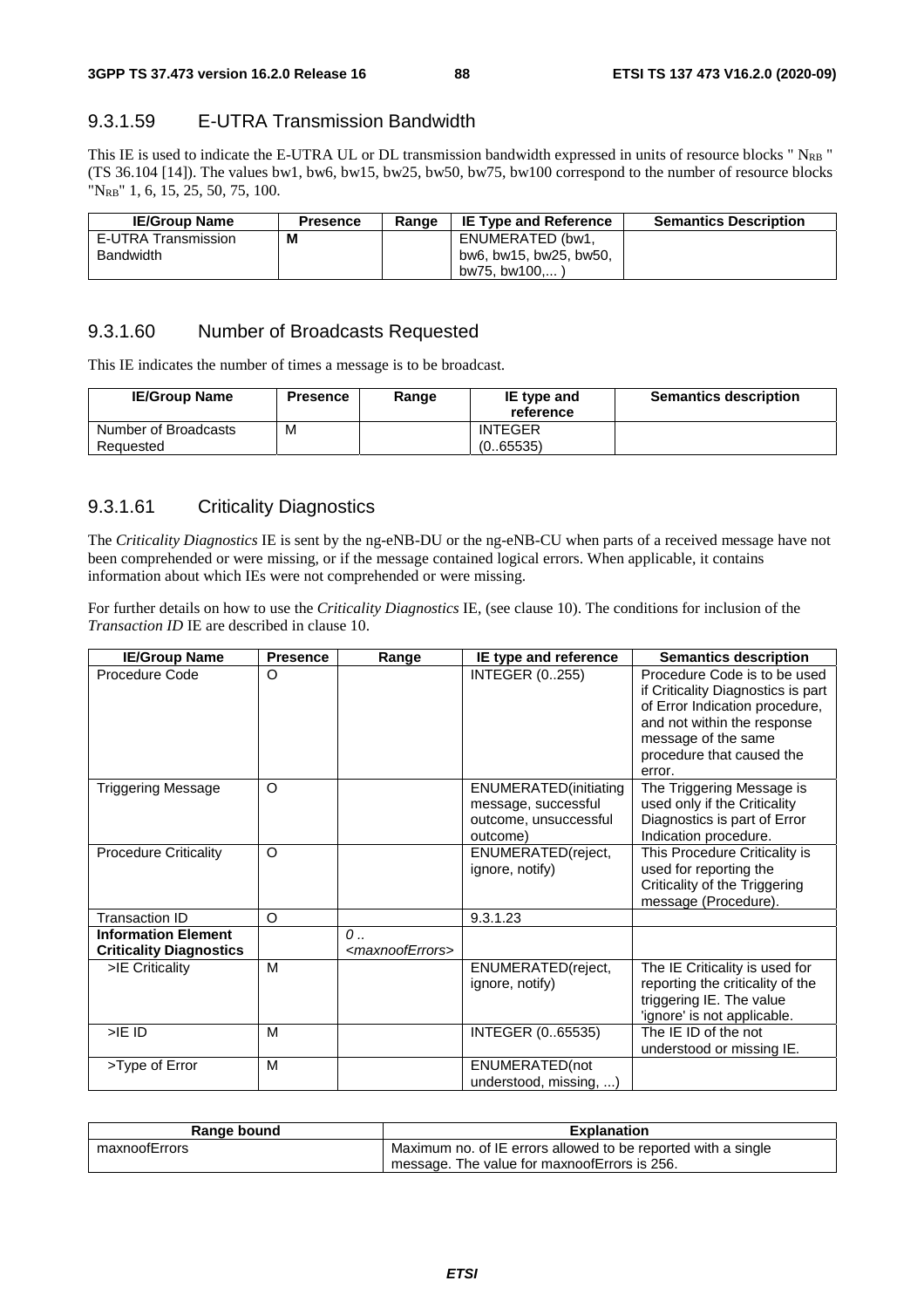#### 9.3.1.62 Cell Type

This IE provides the cell coverage area.

| <b>IE/Group Name</b> | <b>Presence</b> | Range | IE type and<br>reference                             | <b>Semantics description</b> |
|----------------------|-----------------|-------|------------------------------------------------------|------------------------------|
| Cell Size            | M               |       | ENUMERATED<br>(verysmall, small,<br>medium, large, ) |                              |

#### 9.3.1.63 UE Identity Index value

The *UE Identity Index value* IE is used by the eNB to calculate the Paging Frame TS 36.304 [20].

| <b>IE/Group Name</b>    | <b>Presence</b> | Range | IE type and<br>reference        | <b>Semantics description</b>             |
|-------------------------|-----------------|-------|---------------------------------|------------------------------------------|
| UE Identity Index Value | M               |       | <b>BIT STRING</b><br>(SIZE(10)) | Coded as specified in TS<br>36.304 [20]. |

#### 9.3.1.64 RAN UE Paging identity

This IE indicates the RAN UE Paging identity.

| <b>IE/Group Name</b> | Presence | Range | IE type and reference | <b>Semantics</b><br>description |
|----------------------|----------|-------|-----------------------|---------------------------------|
| <b>I-RNT!</b>        | M        |       | BIT STRING (SIZE(40)) |                                 |

#### 9.3.1.65 CN UE Paging Identity

The 5G-S-TMSI is used as UE identifier for CN paging.

| <b>IE/Group Name</b>         | <b>Presence</b> | Range | IE type and reference | <b>Semantics</b><br>description         |
|------------------------------|-----------------|-------|-----------------------|-----------------------------------------|
| CHOICE CN UE paging identity | м               |       |                       |                                         |
| >5G-S-TMSI                   |                 |       |                       |                                         |
| $>5G-S-TMSI$                 | M               |       | BIT STRING (SIZE(48)) | Details defined<br>in TS 38.413<br>[19] |

#### 9.3.1.66 Paging DRX

This IE indicates the Paging DRX as defined in TS 36.304 [20].

| <b>IE/Group Name</b> | Presence | Range | <b>IE type and reference</b> | <b>Semantics description</b> |
|----------------------|----------|-------|------------------------------|------------------------------|
| Paging DRX           | М        |       | ENUMERATED(32, 64, 128,      | Unit in radio frame.         |
|                      |          |       | 256,                         |                              |

# 9.3.2 Transport Network Layer Related IEs

#### 9.3.2.1 UP Transport Layer Information

The *UP Transport Layer Information* IE identifies a W1 transport bearer associated to a DRB. It contains a Transport Layer Address and a GTP Tunnel Endpoint Identifier. The Transport Layer Address is an IP address to be used for the W1 user plane transport. The GTP Tunnel Endpoint Identifier is to be used for the user plane transport between ngeNB-CU and ng-eNB-DU.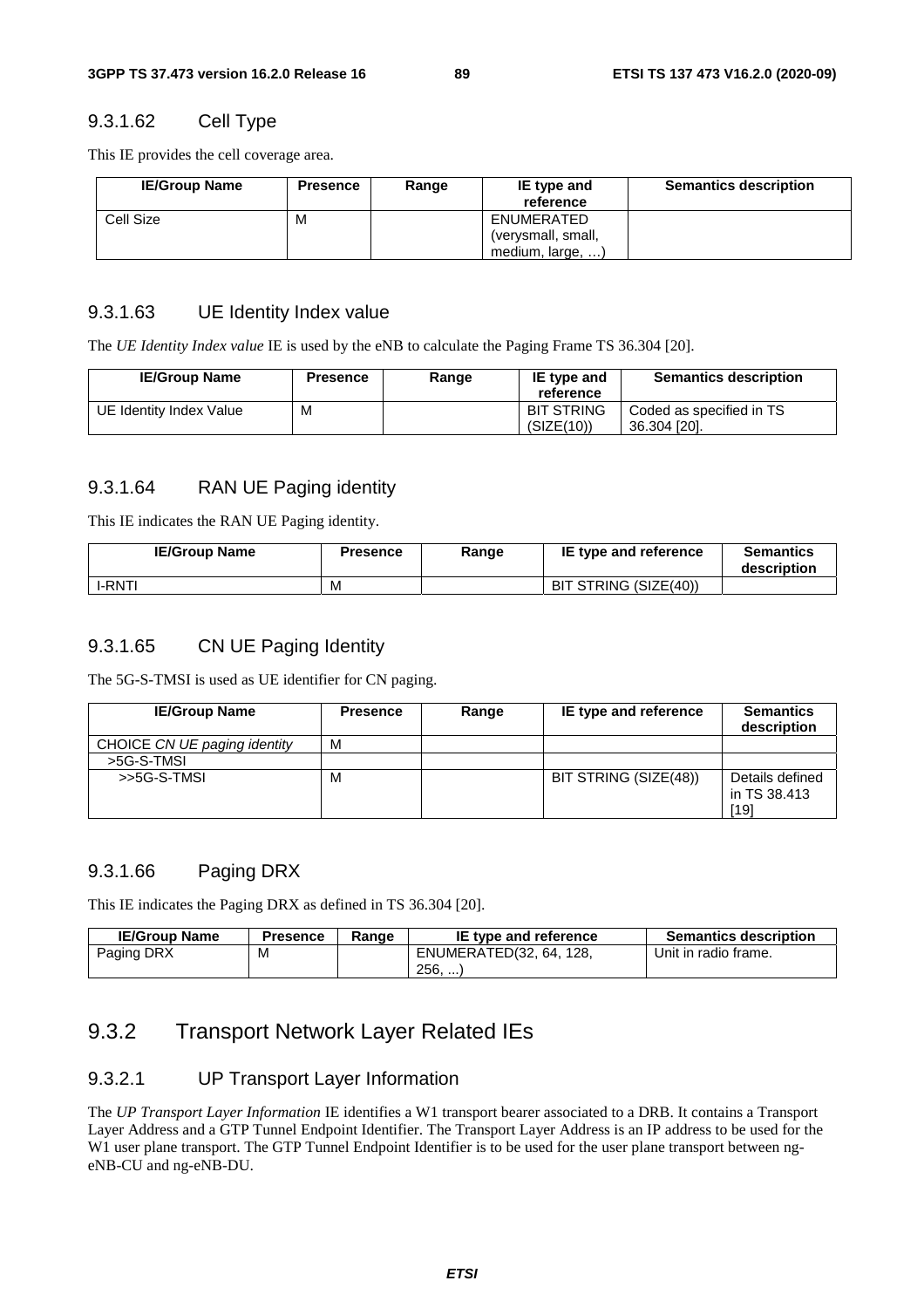| <b>IE/Group Name</b>                         | <b>Presence</b> | Range | IE type and<br>reference | <b>Semantics description</b> |
|----------------------------------------------|-----------------|-------|--------------------------|------------------------------|
| <b>CHOICE Transport Layer</b><br>Information | м               |       |                          |                              |
| >GTP Tunnel                                  |                 |       |                          |                              |
| >>Transport Layer<br>Address                 | М               |       | 9.3.2.3                  |                              |
| >>GTP-TEID                                   | М               |       | 9.3.2.2                  |                              |

#### 9.3.2.2 GTP-TEID

The *GTP-TEID* IE is the GTP Tunnel Endpoint Identifier to be used for the user plane transport between the ng-eNB-CU and ng-eNB-DU.

| <b>IE/Group Name</b> | <b>Presence</b> | Range | IE type and<br>reference         | <b>Semantics description</b>                  |
|----------------------|-----------------|-------|----------------------------------|-----------------------------------------------|
| GTP-TEID             | M               |       | <b>OCTET STRING</b><br>(SIZE(4)) | For details and range, see<br>TS 29.281 [17]. |

#### 9.3.2.3 Transport Layer Address

This *Transport Layer Address* IE is an IP address.

| <b>IE/Group Name</b>    | <b>Presence</b> | Range | IE type and<br>reference           | <b>Semantics description</b>                                                                                                                                                                     |
|-------------------------|-----------------|-------|------------------------------------|--------------------------------------------------------------------------------------------------------------------------------------------------------------------------------------------------|
| Transport Layer Address | м               |       | <b>BIT STRING</b><br>(SIZE(1160, ) | The Radio Network Layer is<br>not supposed to interpret<br>the address information. It<br>should pass it to the<br>Transport Layer for<br>interpretation.<br>For details, see TS 38.414<br>[18]. |

# 9.4 Message and Information Element Abstract Syntax (with ASN.1)

## 9.4.1 General

W1AP ASN.1 definition conforms to ITU-T Recommendation X.691 [21], ITU-T Recommendation X.680 [22] and ITU-T Recommendation X.681 [23].

The ASN.1 definition specifies the structure and content of W1AP messages. W1AP messages can contain any IEs specified in the object set definitions for that message without the order or number of occurrence being restricted by ASN.1. However, for this version of the standard, a sending entity shall construct a W1AP message according to the PDU definitions module and with the following additional rules:

- IEs shall be ordered (in an IE container) in the order they appear in object set definitions.
- Object set definitions specify how many times IEs may appear. An IE shall appear exactly once if the presence field in an object has value "mandatory". An IE may appear at most once if the presence field in an object has value "optional" or "conditional". If in a tabular format there is multiplicity specified for an IE (i.e., an IE list) then in the corresponding ASN.1 definition the list definition is separated into two parts. The first part defines an IE container list where the list elements reside. The second part defines list elements. The IE container list appears as an IE of its own. For this version of the standard an IE container list may contain only one kind of list elements.
- NOTE: In the above "IE" means an IE in the object set with an explicit ID. If one IE needs to appear more than once in one object set, then the different occurrences will have different IE IDs.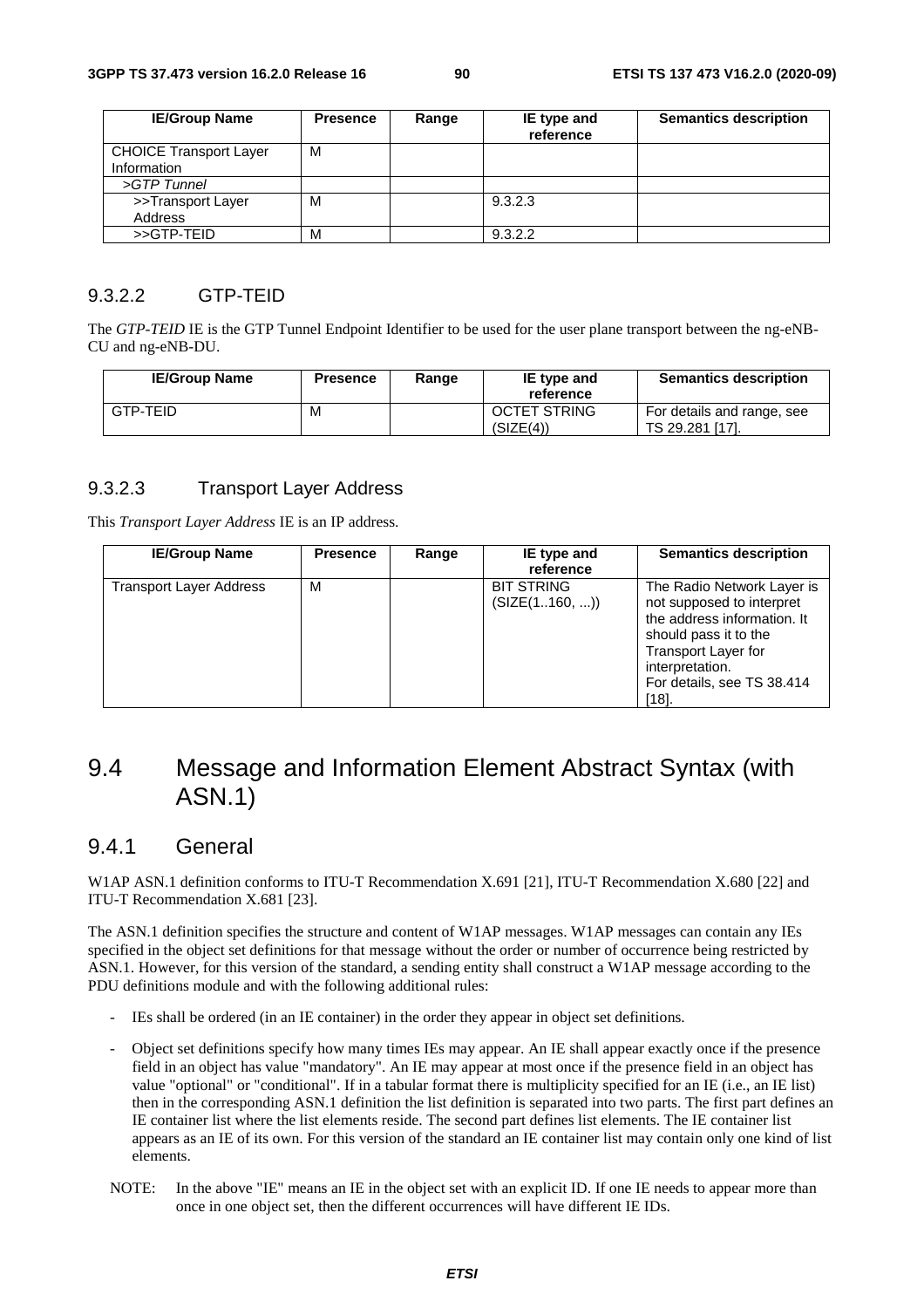If a W1AP message that is not constructed as defined above is received, this shall be considered as Abstract Syntax Error, and the message shall be handled as defined for Abstract Syntax Error in clause 10.

#### 942 Usage of private message mechanism for non-standard use

The private message mechanism for non-standard use may be used:

- for special operator- (and/or vendor) specific features considered not to be part of the basic functionality, i.e., the functionality required for a complete and high-quality specification in order to guarantee multivendor interoperability;
- by vendors for research purposes, e.g., to implement and evaluate new algorithms/features before such features are proposed for standardisation.

The private message mechanism shall not be used for basic functionality. Such functionality shall be standardised.

#### **Elementary Procedure Definitions** 943

```
-- ASN1START
             \equiv\frac{1}{2}-- Elementary Procedure definitions
W1AP-PDU-Descriptions {
itu-t (0) identified-organization (4) etsi (0) mobileDomain (0)
ngran-access (22) modules (3) wlap (3) version1 (1) wlap-PDU-Descriptions (0) }
DEFINITIONS AUTOMATIC TAGS ::=
BEGIN
\Delta \Delta-- IE parameter types from other modules.
IMPORTS
   Criticality,
   ProcedureCode
FROM W1AP-CommonDataTypes
   Reset
   ResetAcknowledge,
   W1SetupRequest,
   WlSetupResponse,
   WlSetupFailure,
   NGENBDUConfigurationUpdate,
   NGENBDUConfigurationUpdateAcknowledge,
   NGENBDUConfigurationUpdateFailure,
   NGENBCUConfigurationUpdate,
   NGENBCUConfigurationUpdateAcknowledge,
   NGENBCUConfigurationUpdateFailure,
   UEContextSetupRequest,
   UEContextSetupResponse,
   UEContextSetupFailure,
   UEContextReleaseCommand,
   UEContextReleaseComplete,
   UEContextModificationRequest
   UEContextModificationResponse,
   UEContextModificationFailure,
   UEContextModificationRequired,
   UEContextModificationConfirm,
   ErrorIndication,
   UEContextReleaseRequest,
   DLRRCMessageTransfer,
   ULRRCMessageTransfer,
   NGENBDUResourceCoordinationRequest,
   NGENBDUResourceCoordinationResponse,
   PrivateMessage.
   UEInactivityNotification,
```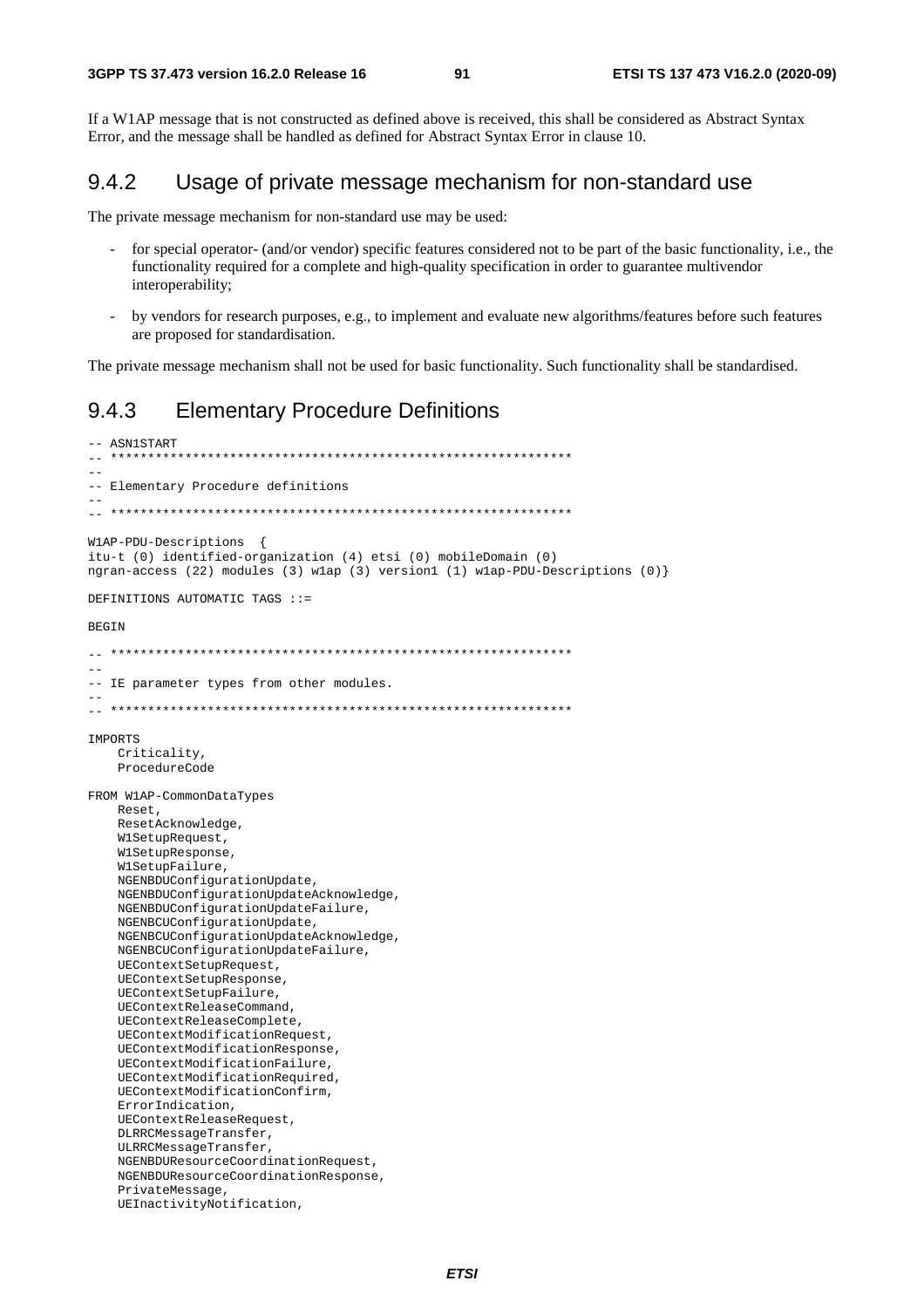InitialULRRCMessageTransfer, Paging, Notify, WriteReplaceWarningRequest, WriteReplaceWarningResponse, PWSCancelRequest, PWSCancelResponse, PWSRestartIndication, PWSFailureIndication, NGENBDUStatusIndication, UEContextModificationRefuse FROM W1AP-PDU-Contents id-Reset, id-W1Setup, id-ngeNBDUConfigurationUpdate, id-ngeNBCUConfigurationUpdate, id-UEContextSetup, id-UEContextRelease, id-UEContextModification, id-UEContextModificationRequired, id-ErrorIndication, id-UEContextReleaseRequest, id-DLRRCMessageTransfer, id-ULRRCMessageTransfer, id-NGENBDUResourceCoordination, id-privateMessage, id-UEInactivityNotification, id-InitialULRRCMessageTransfer, id-Paging, id-Notify, id-WriteReplaceWarning, id-PWSCancel, id-PWSRestartIndication, id-PWSFailureIndication, id-NGENBDUStatusIndication FROM W1AP-Constants ProtocolIE-SingleContainer{}, W1AP-PROTOCOL-IES FROM W1AP-Containers;  $\hspace{1.3cm} - \hspace{1.3cm} - \hspace{1.3cm} - \hspace{1.3cm}$  $-$ -- Interface Elementary Procedure Class -- -- \*\*\*\*\*\*\*\*\*\*\*\*\*\*\*\*\*\*\*\*\*\*\*\*\*\*\*\*\*\*\*\*\*\*\*\*\*\*\*\*\*\*\*\*\*\*\*\*\*\*\*\*\*\*\*\*\*\*\*\*\*\* W1AP-ELEMENTARY-PROCEDURE ::= CLASS { entitiating the contract of the set of the set of the set of the set of the set of the set of the set of the s<br>
set of the set of the set of the set of the set of the set of the set of the set of the set of the set of the &SuccessfulOutcome OPTIONAL, &UnsuccessfulOutcome OPTIONAL, &procedureCode ProcedureCode UNIQUE, &criticality Criticality DEFAULT ignore } WITH SYNTAX { INITIATING MESSAGE &InitiatingMessage [SUCCESSFUL OUTCOME &SuccessfulOutcome] [UNSUCCESSFUL OUTCOME &UnsuccessfulOutcome] PROCEDURE CODE &procedureCode [CRITICALITY &criticality] } -- \*\*\*\*\*\*\*\*\*\*\*\*\*\*\*\*\*\*\*\*\*\*\*\*\*\*\*\*\*\*\*\*\*\*\*\*\*\*\*\*\*\*\*\*\*\*\*\*\*\*\*\*\*\*\*\*\*\*\*\*\*\* -- -- Interface PDU Definition -- -- \*\*\*\*\*\*\*\*\*\*\*\*\*\*\*\*\*\*\*\*\*\*\*\*\*\*\*\*\*\*\*\*\*\*\*\*\*\*\*\*\*\*\*\*\*\*\*\*\*\*\*\*\*\*\*\*\*\*\*\*\*\* W1AP-PDU ::= CHOICE { initiatingMessage InitiatingMessage, successfulOutcome SuccessfulOutcome, unsuccessfulOutcome UnsuccessfulOutcome }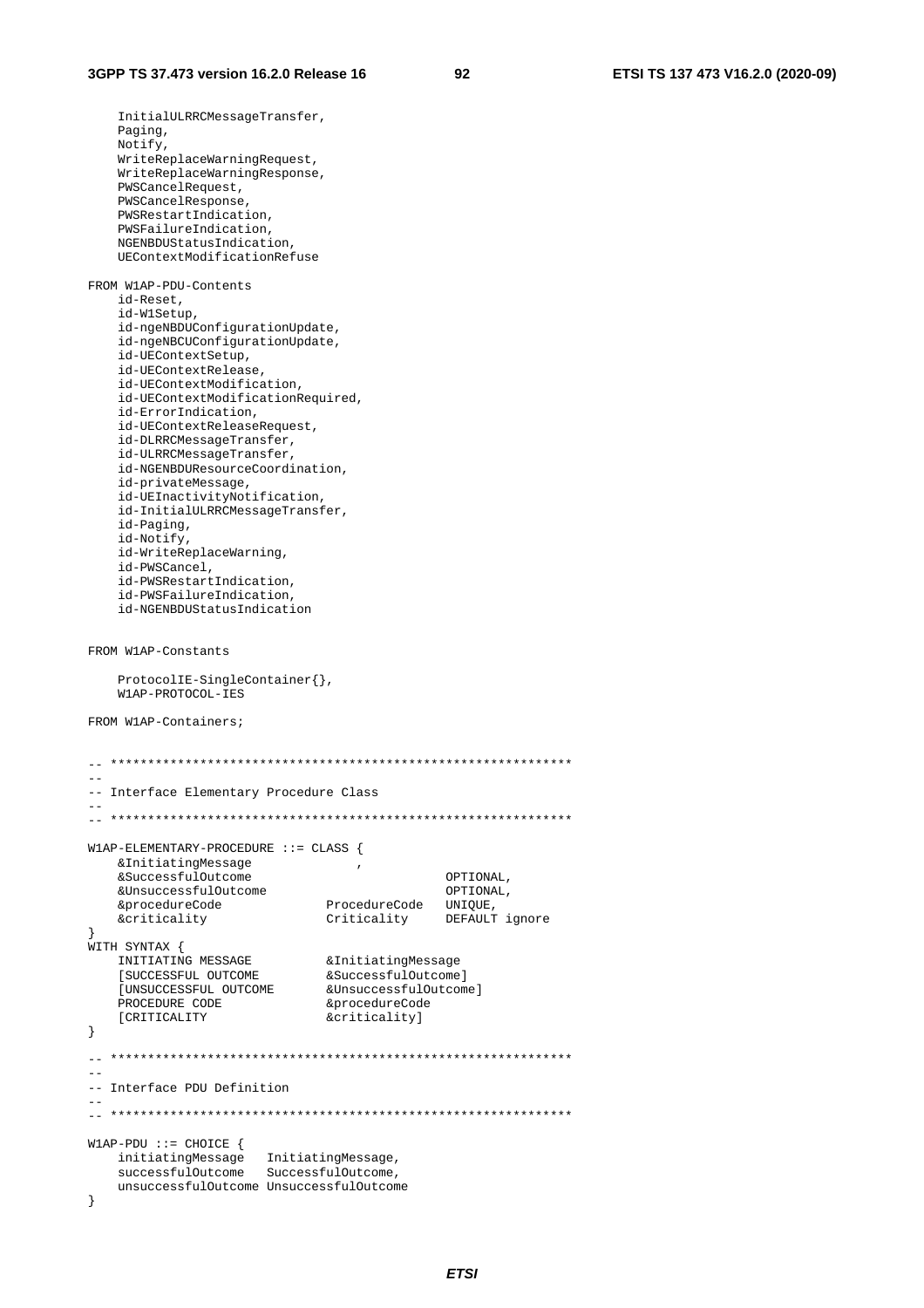```
InitiatingMessage ::= SEQUENCE { 
   procedureCode W1AP-ELEMENTARY-PROCEDURE.&procedureCode ({W1AP-ELEMENTARY-PROCEDURES}),<br>criticality W1AP-ELEMENTARY-PROCEDURE.&criticality ({W1AP-ELEMENTARY-
     criticality W1AP-ELEMENTARY-PROCEDURE.&criticality ({W1AP-ELEMENTARY-
PROCEDURES}{@procedureCode}), 
     value W1AP-ELEMENTARY-PROCEDURE.&InitiatingMessage ({W1AP-ELEMENTARY-
PROCEDURES}{@procedureCode}) 
} 
SuccessfulOutcome ::= SEQUENCE { 
 procedureCode W1AP-ELEMENTARY-PROCEDURE.&procedureCode ({W1AP-ELEMENTARY-PROCEDURES}), 
 criticality W1AP-ELEMENTARY-PROCEDURE.&criticality ({W1AP-ELEMENTARY-
PROCEDURES}{@procedureCode}), 
     value W1AP-ELEMENTARY-PROCEDURE.&SuccessfulOutcome ({W1AP-ELEMENTARY-
PROCEDURES}{@procedureCode}) 
} 
UnsuccessfulOutcome ::= SEQUENCE { 
    procedureCode W1AP-ELEMENTARY-PROCEDURE.&procedureCode ({W1AP-ELEMENTARY-PROCEDURES}),<br>criticality W1AP-ELEMENTARY-PROCEDURE.&criticality ({W1AP-ELEMENTARY-
                     w1AP-ELEMENTARY-PROCEDURE.&criticality
PROCEDURES}{@procedureCode}), 
     value W1AP-ELEMENTARY-PROCEDURE.&UnsuccessfulOutcome ({W1AP-ELEMENTARY-
PROCEDURES}{@procedureCode}) 
} 
-- ************************************************************** 
-- 
-- Interface Elementary Procedure List 
-- 
-- ************************************************************** 
W1AP-ELEMENTARY-PROCEDURES W1AP-ELEMENTARY-PROCEDURE ::= { 
     W1AP-ELEMENTARY-PROCEDURES-CLASS-1 | 
     W1AP-ELEMENTARY-PROCEDURES-CLASS-2, 
     ... 
} 
W1AP-ELEMENTARY-PROCEDURES-CLASS-1 W1AP-ELEMENTARY-PROCEDURE ::= { 
     reset | 
     w1Setup | 
     ngeNBDUConfigurationUpdate | 
     ngeNBCUConfigurationUpdate | 
     uEContextSetup | 
     uEContextRelease | 
     uEContextModification | 
     uEContextModificationRequired | 
     writeReplaceWarning | 
     pWSCancel | 
     ngeNBDUResourceCoordination , 
     ... 
} 
  W1AP-ELEMENTARY-PROCEDURES-CLASS-2 W1AP-ELEMENTARY-PROCEDURE ::= { 
     errorIndication | 
     uEContextReleaseRequest | 
     dLRRCMessageTransfer | 
     uLRRCMessageTransfer | 
     uEInactivityNotification | 
     privateMessage | 
     initialULRRCMessageTransfer | 
     paging | 
     notify | 
    pWSRestartIndication | |<br>pWSFailureIndication | |
     pWSFailureIndication | 
     ngeNBDUStatusIndication , 
     ... 
} 
-- ************************************************************** 
-- 
-- Interface Elementary Procedures 
-- 
-- ************************************************************** 
reset W1AP-ELEMENTARY-PROCEDURE ::= { 
    INITIATING MESSAGE Reset<br>SUCCESSFUL OUTCOME ResetAcknowledge
    SUCCESSFUL OUTCOME ResetAck<br>PROCEDURE CODE id-Reset
    PROCEDURE CODE
```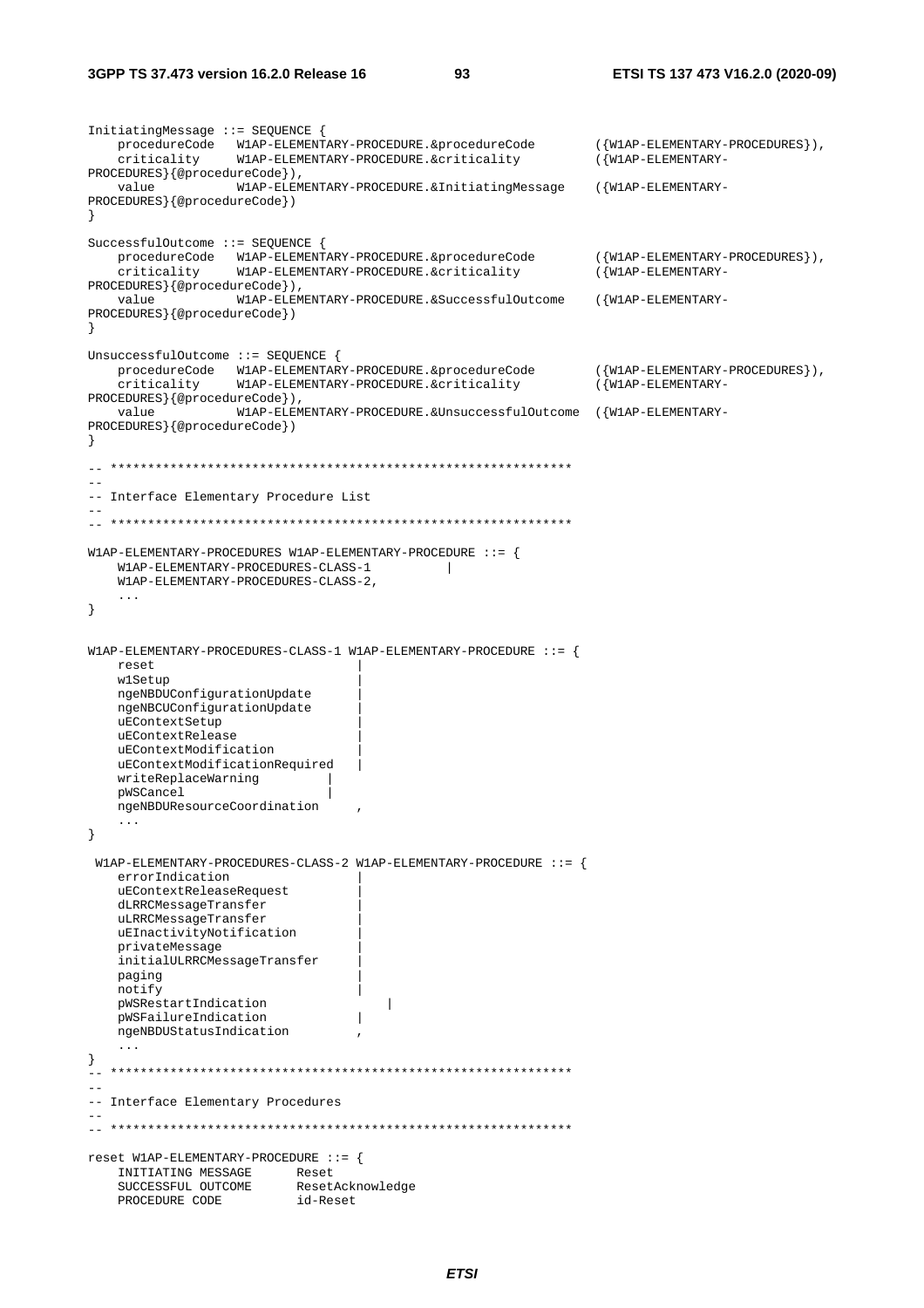```
CRITICALITY reject
} 
w1Setup W1AP-ELEMENTARY-PROCEDURE ::= { 
 INITIATING MESSAGE W1SetupRequest 
 SUCCESSFUL OUTCOME W1SetupResponse 
   UNSUCCESSFUL OUTCOME MISetupFailure<br>PROCEDURE CODE id-WISetup
   UNSUCCEDURE CODE
   CRITICALITY reject
} 
ngeNBDUConfigurationUpdate W1AP-ELEMENTARY-PROCEDURE ::= { 
 INITIATING MESSAGE NGENBDUConfigurationUpdate 
 SUCCESSFUL OUTCOME NGENBDUConfigurationUpdateAcknowledge 
 UNSUCCESSFUL OUTCOME NGENBDUConfigurationUpdateFailure 
PROCEDURE CODE id-ngeNBDUConfigurationUpdate
CRITICALITY reject
} 
ngeNBCUConfigurationUpdate W1AP-ELEMENTARY-PROCEDURE ::= { 
 INITIATING MESSAGE NGENBCUConfigurationUpdate 
 SUCCESSFUL OUTCOME NGENBCUConfigurationUpdateAcknowledge 
 UNSUCCESSFUL OUTCOME NGENBCUConfigurationUpdateFailure 
 PROCEDURE CODE id-ngeNBCUConfigurationUpdate 
CRITICALITY reject
} 
uEContextSetup W1AP-ELEMENTARY-PROCEDURE ::= { 
 INITIATING MESSAGE UEContextSetupRequest 
 SUCCESSFUL OUTCOME UEContextSetupResponse 
 UNSUCCESSFUL OUTCOME UEContextSetupFailure 
 PROCEDURE CODE id-UEContextSetup 
CRITICALITY reject
} 
uEContextRelease W1AP-ELEMENTARY-PROCEDURE ::= { 
 INITIATING MESSAGE UEContextReleaseCommand 
 SUCCESSFUL OUTCOME UEContextReleaseComplete 
PROCEDURE CODE id-UEContextRelease
CRITICALITY reject
} 
uEContextModification W1AP-ELEMENTARY-PROCEDURE ::= { 
 INITIATING MESSAGE UEContextModificationRequest 
 SUCCESSFUL OUTCOME UEContextModificationResponse 
 UNSUCCESSFUL OUTCOME UEContextModificationFailure 
 PROCEDURE CODE id-UEContextModification 
CRITICALITY reject
} 
uEContextModificationRequired W1AP-ELEMENTARY-PROCEDURE ::= { 
 INITIATING MESSAGE UEContextModificationRequired 
 SUCCESSFUL OUTCOME UEContextModificationConfirm 
 UNSUCCESSFUL OUTCOME UEContextModificationRefuse 
 PROCEDURE CODE id-UEContextModificationRequired 
CRITICALITY reject
} 
writeReplaceWarning W1AP-ELEMENTARY-PROCEDURE ::= { 
 INITIATING MESSAGE WriteReplaceWarningRequest 
 SUCCESSFUL OUTCOME WriteReplaceWarningResponse 
 PROCEDURE CODE id-WriteReplaceWarning 
CRITICALITY reject
} 
pWSCancel W1AP-ELEMENTARY-PROCEDURE ::= { 
 INITIATING MESSAGE PWSCancelRequest 
 SUCCESSFUL OUTCOME PWSCancelResponse 
 PROCEDURE CODE id-PWSCancel 
CRITICALITY reject
} 
errorIndication W1AP-ELEMENTARY-PROCEDURE ::= { 
   INITIATING MESSAGE ErrorIndication
PROCEDURE CODE id-ErrorIndication
CRITICALITY ignore
}
```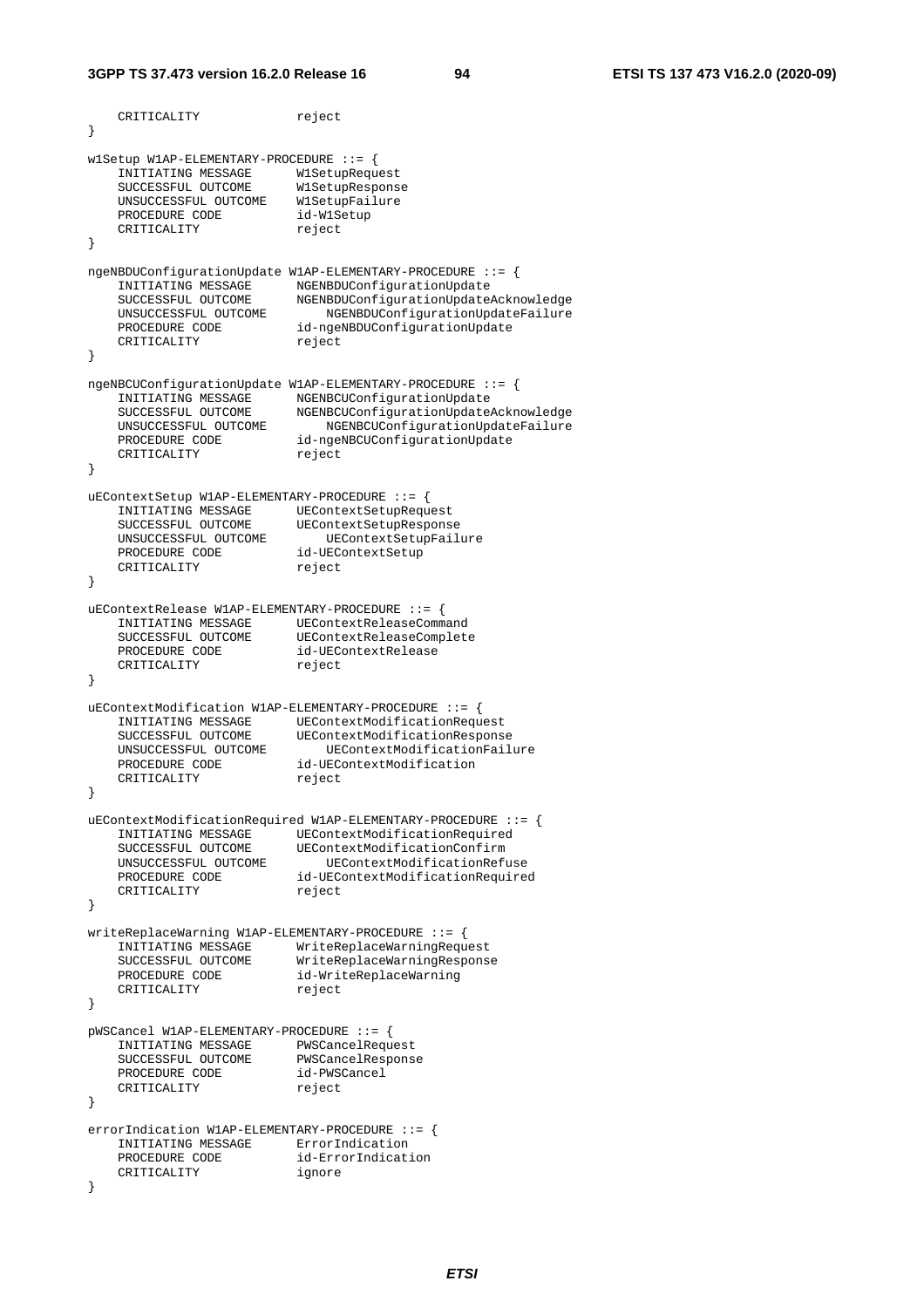#### **3GPP TS 37.473 version 16.2.0 Release 16 95 ETSI TS 137 473 V16.2.0 (2020-09)**

```
uEContextReleaseRequest W1AP-ELEMENTARY-PROCEDURE ::= { 
    INITIATING MESSAGE UEContextReleaseRequest<br>PROCEDURE CODE id-UEContextReleaseRequest
                            id-UEContextReleaseRequest
     CRITICALITY ignore 
} 
initialULRRCMessageTransfer W1AP-ELEMENTARY-PROCEDURE ::= { 
    INITIATING MESSAGE InitialULRRCMessageTransfer<br>PROCEDURE CODE id-InitialULRRCMessageTrans
                             id-InitialULRRCMessageTransfer
     CRITICALITY ignore 
} 
dLRRCMessageTransfer W1AP-ELEMENTARY-PROCEDURE ::= { 
     INITIATING MESSAGE DLRRCMessageTransfer 
                            id-DLRRCMessageTransfer
    CRITICALITY ignore
} 
uLRRCMessageTransfer W1AP-ELEMENTARY-PROCEDURE ::= { 
 INITIATING MESSAGE ULRRCMessageTransfer 
 PROCEDURE CODE id-ULRRCMessageTransfer 
    CRITICALITY ignore
} 
uEInactivityNotification W1AP-ELEMENTARY-PROCEDURE ::= { 
    INITIATING MESSAGE UEInactivityNotification<br>PROCEDURE CODE id-UEInactivityNotificat
                            id-UEInactivityNotification
     CRITICALITY ignore 
} 
ngeNBDUResourceCoordination W1AP-ELEMENTARY-PROCEDURE ::= { 
 INITIATING MESSAGE NGENBDUResourceCoordinationRequest 
 SUCCESSFUL OUTCOME NGENBDUResourceCoordinationResponse 
 PROCEDURE CODE id-NGENBDUResourceCoordination 
CRITICALITY reject
} 
privateMessage W1AP-ELEMENTARY-PROCEDURE ::= { 
    INITIATING MESSAGE PrivateMessage<br>PROCEDURE CODE id-privateMessage
    PROCEDURE CODE id-pri<br>CRITICALITY ignore
    CRITICALITY
} 
paging W1AP-ELEMENTARY-PROCEDURE ::= { 
     INITIATING MESSAGE Paging 
    PROCEDURE CODE id-Paging
    CRITICALITY ignore
} 
notify W1AP-ELEMENTARY-PROCEDURE ::= { 
    INITIATING MESSAGE Notify<br>PROCEDURE CODE id-Notify
    PROCEDURE CODE id-Noticent<br>CRITICALITY ignore
    CRITICALITY
} 
pWSRestartIndication W1AP-ELEMENTARY-PROCEDURE ::= { 
     INITIATING MESSAGE PWSRestartIndication 
                             id-PWSRestartIndication
     CRITICALITY ignore 
} 
pWSFailureIndication W1AP-ELEMENTARY-PROCEDURE ::= { 
     INITIATING MESSAGE PWSFailureIndication 
                             id-PWSFailureIndication<br>ignore
    CRITICALITY
} 
ngeNBDUStatusIndication W1AP-ELEMENTARY-PROCEDURE ::= { 
 INITIATING MESSAGE NGENBDUStatusIndication 
PROCEDURE CODE id-NGENBDUStatusIndication
    PROCEDURE CODE id-NGE<br>CRITICALITY ignore
}
```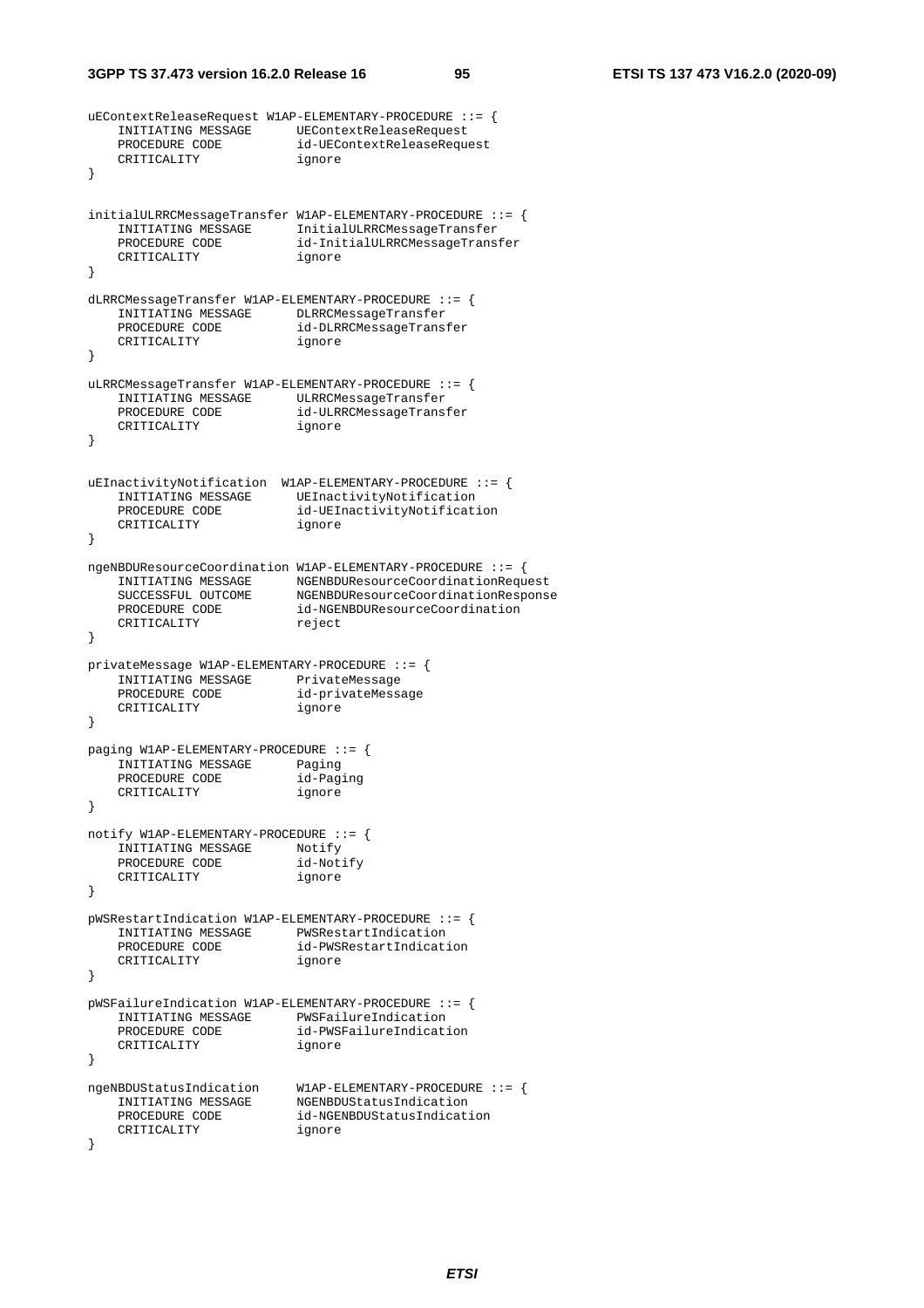**END** ---<br>-- ASN1STOP

#### **PDU Definitions**  $944$

```
-- ASN1START
            + + + +-- PDU definitions for W1AP.
WlAP-PDU-Contents {
itu-t (0) identified-organization (4) etsi (0) mobileDomain (0)
ngran-access (22) modules (3) wlap (3) version1 (1) wlap-PDU-Contents (1) }
DEFINITIONS AUTOMATIC TAGS ::=
BEGIN
= --- IE parameter types from other modules.
TMDORTS
   Candidate-SpCell-Item,
   Cause,
   Cells-Failed-to-be-Activated-List-Item,
   Cells-Status-Item,
   Cells-to-be-Activated-List-Item,
   Cells-to-be-Deactivated-List-Item,
   C-RNTI,
   CriticalityDiagnostics,
   CUtoDURRCInformation,
   DRB-Activity-Item,
   DRBID.
   DRBs-FailedToBeModified-Item,
   DRBs-FailedToBeSetup-Item,
   DRBs-FailedToBeSetupMod-Item,
   DRB-Notify-Item,
   DRBs-ModifiedConf-Item,
   DRBs-Modified-Item,
   DRBs-Required-ToBeModified-Item,
   DRBs-Required-ToBeReleased-Item,
   DRBs-Setup-Item,
   DRBs-SetupMod-Item,
   DRBs-ToBeModified-Item,
   DRBs-ToBeReleased-Item,
   DRBs-ToBeSetup-Item,
   DRBs-ToBeSetupMod-Item
   DRXCycle,
   DUtoCURRCInformation,
   EUTRANQOS,
   NGENB-CU-UE-W1AP-ID,
   NGENB-DU-UE-W1AP-ID.
   NGENB-DU-ID,
   NGENB-DU-Served-Cells-Item,
   NGENB-DU-System-Information,
   InactivityMonitoringRequest,
   InactivityMonitoringResponse,
   NotificationControl,
   EUTRANCGI,
   EUTRANPCI,
   Potential-SpCell-Item.
   RAT-FrequencyPriorityInformation,
   ResourceCoordinationTransferContainer,
   RRCContainer.
   RRCReconfigurationCompleteIndicator,
   SCellIndex,
   SCell-ToBeRemoved-Item,
   SCell-ToBeSetup-Item,
   SCe11 - ToBeSetunMod-Ttem.
   SCell-FailedtoSetup-Item
   SCell-FailedtoSetupMod-Item,
```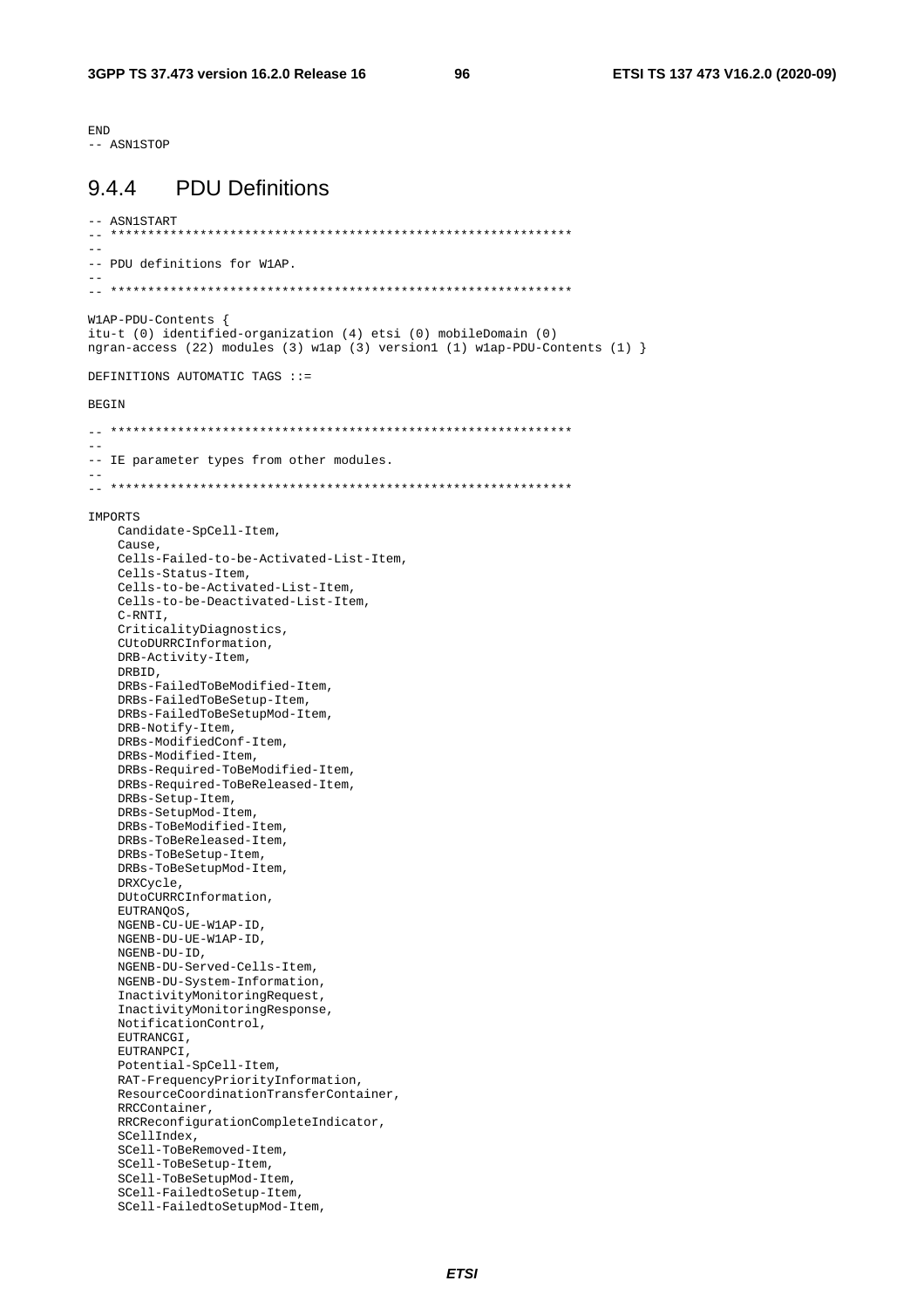ServCellIndex, Served-Cell-Information, Served-Cells-To-Add-Item, Served-Cells-To-Delete-Item, Served-Cells-To-Modify-Item, SRBID, SRBs-FailedToBeSetup-Item, SRBs-FailedToBeSetupMod-Item, SRBs-Required-ToBeReleased-Item, SRBs-ToBeReleased-Item, SRBs-ToBeSetup-Item, SRBs-ToBeSetupMod-Item, SRBs-Modified-Item, SRBs-Setup-Item, SRBs-SetupMod-Item, TransactionID, TransmissionActionIndicator, DUtoCURRCContainer, PagingCell-Item, UEIdentityIndexValue, UE-associatedLogicalW1-ConnectionItem, PagingDRX, PagingIdentity, PWSSystemInformation, Broadcast-To-Be-Cancelled-Item, Cells-Broadcast-Cancelled-Item, E-UTRAN-CGI-List-For-Restart-Item, PWS-Failed-E-UTRAN-CGI-Item, RepetitionPeriod, NumberofBroadcastRequest, Cells-To-Be-Broadcast-Item, Cells-Broadcast-Completed-Item, Cancel-all-Warning-Messages-Indicator, EUTRA-NR-CellResourceCoordinationReq-Container, EUTRA-NR-CellResourceCoordinationReqAck-Container, RequestType, PLMN-Identity, BitRate, NGENBDUOverloadInformation, ResourceCoordinationTransferInformation, Associated-SCell-Item, IgnoreResourceCoordinationRequestContainer

#### FROM W1AP-IEs

```
 PrivateIE-Container{}, 
 ProtocolExtensionContainer{}, 
 ProtocolIE-Container{}, 
 ProtocolIE-ContainerPair{}, 
 ProtocolIE-SingleContainer{}, 
 W1AP-PRIVATE-IES, 
 W1AP-PROTOCOL-EXTENSION, 
 W1AP-PROTOCOL-IES, 
 W1AP-PROTOCOL-IES-PAIR
```
FROM W1AP-Containers

```
 id-Candidate-SpCell-List, 
 id-Cause, 
 id-Cancel-all-Warning-Messages-Indicator, 
 id-Cells-Failed-to-be-Activated-List, 
 id-Cells-Status-List, 
 id-Cells-to-be-Activated-List, 
 id-Cells-to-be-Deactivated-List, 
 id-ConfirmedUEID, 
 id-C-RNTI, 
 id-CUtoDURRCInformation, 
 id-CriticalityDiagnostics, 
 id-DRB-Activity-List, 
 id-DRBs-FailedToBeModified-List, 
 id-DRBs-FailedToBeSetup-List, 
 id-DRBs-FailedToBeSetupMod-List, 
 id-DRBs-ModifiedConf-List, 
 id-DRBs-Modified-List, 
 id-DRB-Notify-List, 
 id-DRBs-Required-ToBeModified-List, 
 id-DRBs-Required-ToBeReleased-List, 
 id-DRBs-Setup-List,
```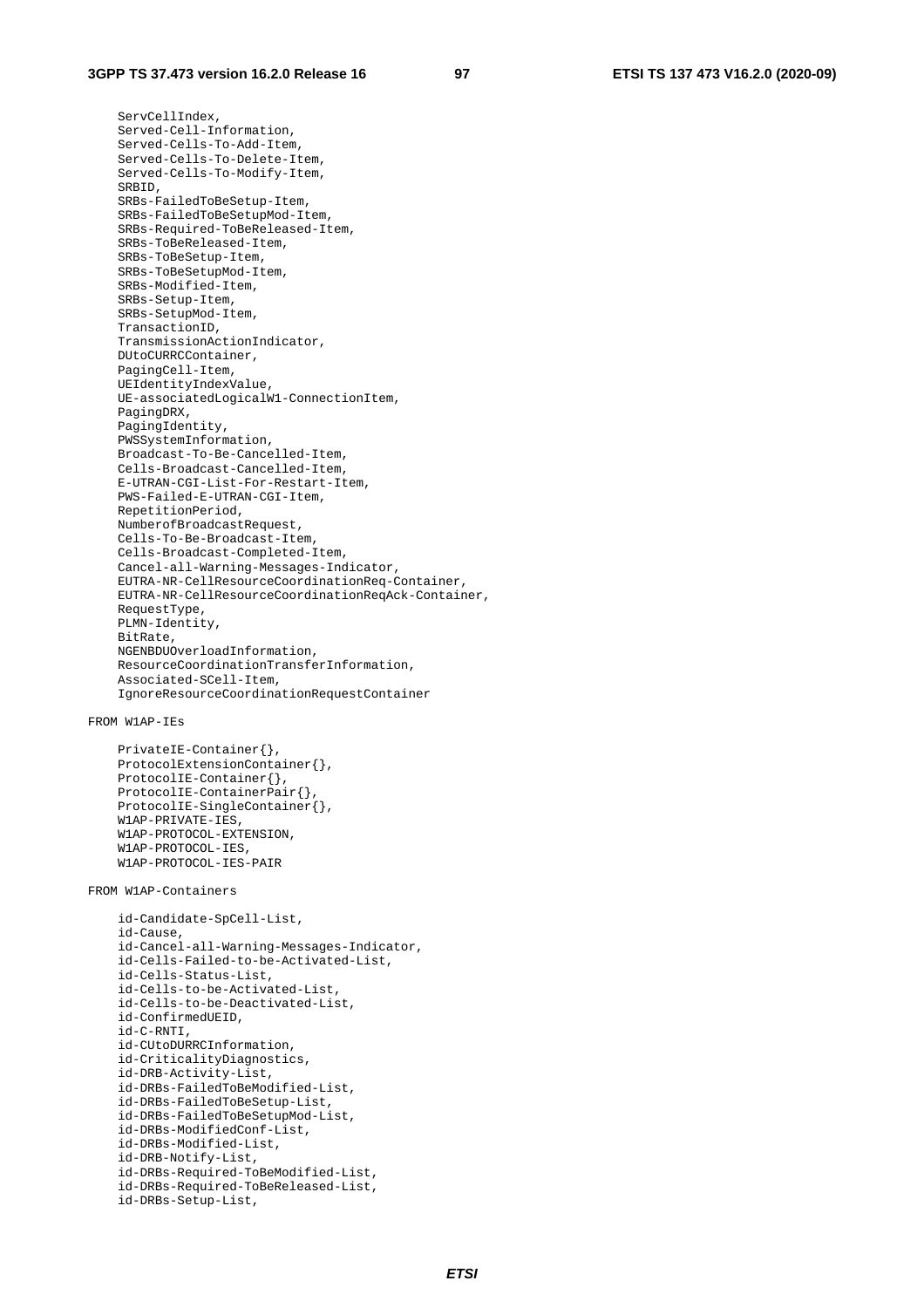id-DRBs-SetupMod-List, id-DRBs-ToBeModified-List, id-DRBs-ToBeReleased-List, id-DRBs-ToBeSetup-List, id-DRBs-ToBeSetupMod-List, id-DRXCycle, id-DUtoCURRCInformation, id-ngeNB-CU-UE-W1AP-ID, id-ngeNB-DU-UE-W1AP-ID, id-ngeNB-DU-ID, id-ngeNB-DU-Served-Cells-List, id-InactivityMonitoringRequest, id-InactivityMonitoringResponse, id-oldngeNB-DU-UE-W1AP-ID, id-Potential-SpCell-List, id-RAT-FrequencyPriorityInformation, id-ResetType, id-ResourceCoordinationTransferContainer, id-RRCContainer, id-RRCReconfigurationCompleteIndicator, id-SCell-FailedtoSetup-List, id-SCell-FailedtoSetupMod-List, id-SCell-ToBeRemoved-List, id-SCell-ToBeSetup-List, id-SCell-ToBeSetupMod-List, id-Served-Cells-To-Add-List, id-Served-Cells-To-Delete-List, id-Served-Cells-To-Modify-List, id-ServCellIndex, id-SpCell-ID, id-SRBID, id-SRBs-FailedToBeSetup-List, id-SRBs-FailedToBeSetupMod-List, id-SRBs-Required-ToBeReleased-List, id-SRBs-ToBeReleased-List, id-SRBs-ToBeSetup-List, id-SRBs-ToBeSetupMod-List, id-SRBs-Modified-List, id-SRBs-Setup-List, id-SRBs-SetupMod-List, id-TransactionID, id-TransmissionActionIndicator, id-UE-associatedLogicalW1-ConnectionListResAck, id-DUtoCURRCContainer, id-EUTRANCGI, id-PagingCell-List, id-PagingDRX, id-UEIdentityIndexValue, id-PagingIdentity, id-PWSSystemInformation, id-RepetitionPeriod, id-NumberofBroadcastRequest, id-Cells-To-Be-Broadcast-List, id-Cells-Broadcast-Completed-List, id-Broadcast-To-Be-Cancelled-List, id-Cells-Broadcast-Cancelled-List, id-E-UTRAN-CGI-List-For-Restart-List, id-PWS-Failed-E-UTRAN-CGI-List, id-EUTRA-NR-CellResourceCoordinationReq-Container, id-EUTRA-NR-CellResourceCoordinationReqAck-Container, id-RequestType, id-ServingPLMN, id-NGENB-DU-UE-AMBR-UL, id-NGENBDUOverloadInformation, id-ResourceCoordinationTransferInformation, id-Associated-SCell-List, id-IgnoreResourceCoordinationRequestContainer, maxCellinngeNBDU, maxnoofCandidateSpCells, maxnoofDRBs, maxnoofErrors, maxnoofIndividualW1ConnectionsToReset, maxnoofPotentialSpCells, maxnoofSCells, maxnoofSRBs, maxnoofPagingCells, maxnoofTNLAssociations, maxCellineNB,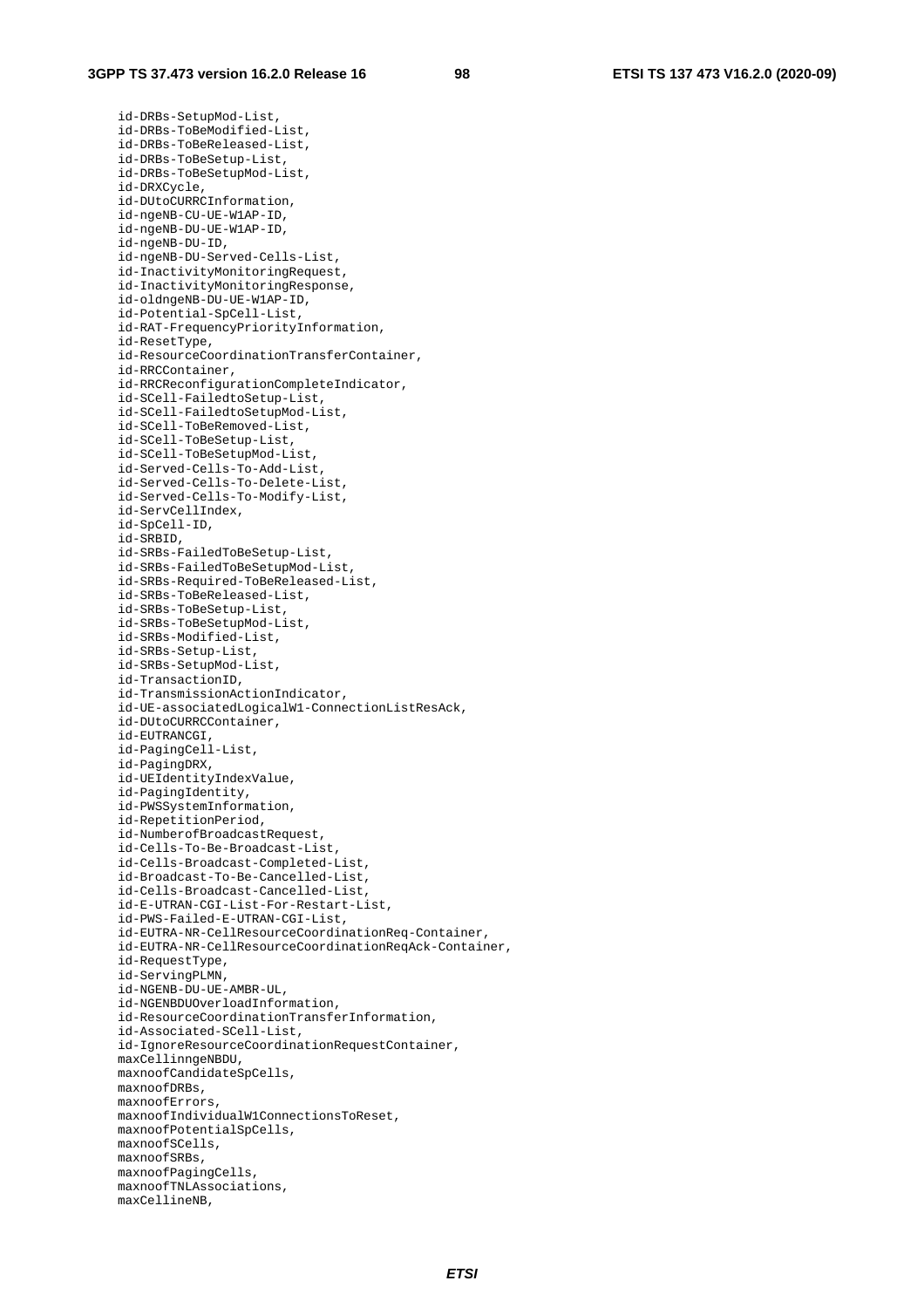maxnoofUEIDs

```
FROM W1AP-Constants:
\frac{1}{2}-- RESET ELEMENTARY PROCEDURE
\perp .
-- Reset
\equiv\begin{tabular}{ll} \texttt{Reset} :: = SEQUENCE & \\ & \\ \texttt{protocolIES} & \texttt{ProtocolIE-Container} & \texttt{\{ResetIES}\}\ \}, \\ \end{tabular}\}ResetIEs W1AP-PROTOCOL-IES ::= {
   FOR THE TRINICIST CRITICALITY reject TYPE TransactionID PRESENCE mandatory }<br>
{ ID id-Cause CRITICALITY ignore TYPE Cause PRESENCE mandatory }<br>
{ ID id-ResetType CRITICALITY reject TYPE ResetType PRESENCE mandatory },
   \sim 100\left\{ \right.ResetType ::= CHOICE {
  wl-Interface
                             ResetAll,
   partOfW1-Interface
                              UE-associatedLogicalW1-ConnectionListRes,
                             ProtocolIE-SingleContainer { { ResetType-ExtIEs} }
   choice-extension
\}ResetType-ExtIEs W1AP-PROTOCOL-IES ::= {
  \ldots\left\{ \right\}ResetAll ::= ENUMERATED {
  reset-all,
\left\{ \right\}UE-associatedLogical W1-ConnectionListRes :: = SEQUENCE (SIZE(1..maxnoofIndividualW1ConnectionsToReset)) OF UE-associatedLogicalW1-ConnectionItem
--- Reset Acknowledge
ResetAcknowledge ::= SEQUENCE {
                 ProtocolIE-Container { {ResetAcknowledgeIEs} },
  protocolIEs
   \sim \sim \sim\mathcal{F}ResetAcknowledgeIEs W1AP-PROTOCOL-IES ::= {
  {ID id-TransactionID cRITICALITY reject TYPE TransactionID PRESENCE mandatory }|
   { ID id-UE-associatedLogicalW1-ConnectionListResAck CRITICALITY ignore TYPE UE-
                                          PRESENCE optional },
associatedLogicalW1-ConnectionListResAck
   \ldots\left\{ \right\}UE-associatedLogicalW1-ConnectionListResack :: = SEOUENCE (SIZE(1..maxnoofIndividualW1ConnectionsToReset)) OF UE-associatedLogicalW1-ConnectionItem
=--- ERROR INDICATION ELEMENTARY PROCEDURE
```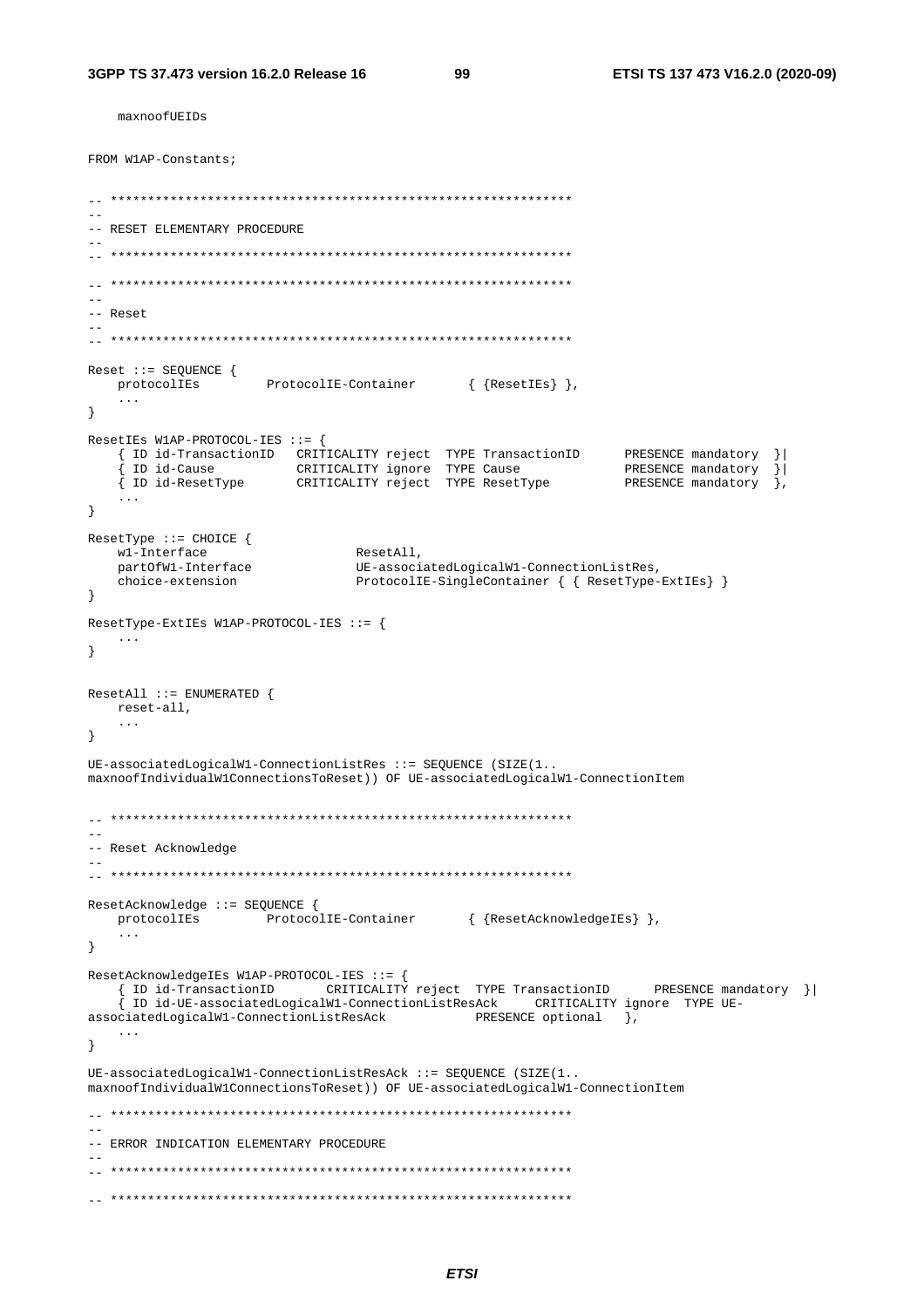```
-- Error Indication
ErrorIndication ::= SEQUENCE {
  protocolIEs ProtocolIE-Container {{ErrorIndicationIEs}},
   \mathbf{1}\left\{ \right.ErrorIndicationIEs W1AP-PROTOCOL-IES ::= {
   The contraction of the contract of the contract of the contract of the contract of the contract of the contract of the contract of the contract of the contract of the contract of the contract of the contract of the contrac
   \} ,
   \sim \sim \sim\}\frac{1}{2}-- W1 SETUP ELEMENTARY PROCEDURE
-- W1 Setup Request
\sim \simW1SetupRequest ::= SEQUENCE {
  protocolIEs ProtocolIE-Container { {W1SetupRequestIEs} },
   \sim 10 .
\}W1SetupRequestIEs W1AP-PROTOCOL-IES ::= {
   { ID id-TransactionID (CRITICALITY reject TYPE TransactionID ( PRESENCE mandatory ) {<br>{ ID id-ngeNB-DU-ID (CRITICALITY reject TYPE NGENB-DU-ID PRESENCE mandatory ) {
   { ID id-ngeNB-DU-Served-Cells-List CRITICALITY reject TYPE NGENB-DU-Served-Cells-List
   PRESENCE optional },
   \mathbf{1}\lambdaNGENB-DU-Served-Cells-List ::= SEQUENCE (SIZE(1.. maxCellinngeNBDU)) OF NGENB-DU-Served-Cells-Item
-- W1 Setup Response
W1SetupResponse ::= SEQUENCE {
  protocolIEs ProtocolIE-Container { {W1SetupResponseIEs} },
   \mathbf{1}\}W1SetupResponseIEs W1AP-PROTOCOL-IES ::= {
   { ID id-TransactionID CRITICALITY reject TYPE TransactionID PRESENCE mandatory }|
   \int ID id-Cells-to-be-Activated-List CRITICALITY reject TYPE Cells-to-be-Activated-List
   PRESENCE optional },
   \ddots\left\{ \right.Cells-to-be-Activated-List ::= SEQUENCE (SIZE(1.. maxCellinnqeNBDU)) OF Cells-to-be-Activated-
List-Item
\frac{1}{2}-- W1 Setup Failure
```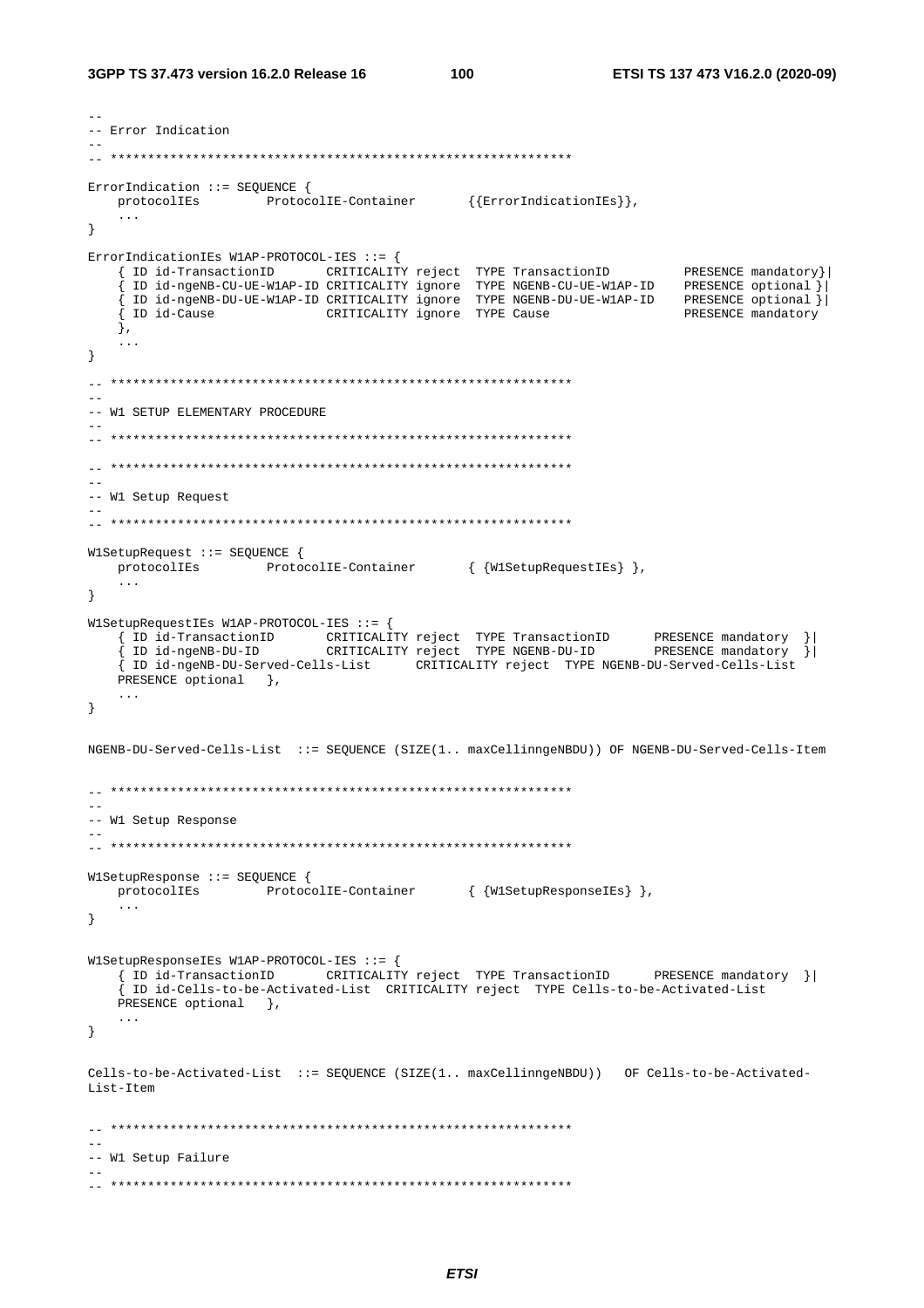```
3GPP TS 37.473 version 16.2.0 Release 16
```

```
W1SetupFailure ::= SEQUENCE {
   protocolIEs ProtocolIE-Container { {W1SetupFailureIEs} },
   \ldots\}W1SetupFailureIEs W1AP-PROTOCOL-IES ::= {
   The id-TransactionID<br>{ ID id-TransactionID CRITICALITY reject TYPE TransactionID<br>{ ID id-Cause CRITICALITY ignore TYPE Cause
                                                             PRESENCE mandatory }|<br>PRESENCE mandatory },
   \ddotsc\}-- NGENB-DU CONFIGURATION UPDATE ELEMENTARY PROCEDURE
-- NGENB-DU CONFIGURATION UPDATE
NGENBDUConfigurationUpdate::= SEQUENCE {
               ProtocolIE-Container { {NGENBDUConfigurationUpdateIEs} },
   protocolIEs
   \cdots\}NGENBDUConfigurationUpdateIEs W1AP-PROTOCOL-IES ::= {
   PRESENCE mandatory } |
   ID id-Served-Cells-To-Add-List CRITICALITY reject TYPE Served-Cells-To-Add-List
   PRESENCE optional }
   { ID id-Served-Cells-To-Modify-List CRITICALITY reject TYPE Served-Cells-To-Modify-List
         PRESENCE optional }
   { ID id-Served-Cells-To-Delete-List CRITICALITY reject TYPE Served-Cells-To-Delete-List
         PRESENCE optional } |
   {ID id-Cells-Status-List CRITICALITY reject TYPE Cells-Status-List PRESENCE optional<br>{ID id-ngeNB-DU-ID CRITICALITY reject TYPE NGENB-DU-ID PRESENCE optional
                                                                                \}\sim . .
\left\{ \right\}Served-Cells-To-Add-List ::= SEOUENCE (SIZE(1.. maxCellinngeNBDU)) OF Served-Cells-To-Add-Item
Served-Cells-To-Modify-List ::= SEQUENCE (SIZE(1.. maxCellinngeNBDU)) OF Served-Cells-To-Modify-
Item
Served-Cells-To-Delete-List ::= SEQUENCE (SIZE(1.. maxCellinngeNBDU)) OF Served-Cells-To-Delete-
Item
Cells-Status-List ::= SEQUENCE (SIZE(0.. maxCellinngeNBDU)) OF Cells-Status-Item
-- NGENB-DU CONFIGURATION UPDATE ACKNOWLEDGE
NGENBDUConfigurationUpdateAcknowledge ::= SEQUENCE {
   protocolIEs
                ProtocolIE-Container
                                          \{ {NGENBDUConfigurationUpdateAcknowledgeIEs} },
   \sim \sim \sim\}NGENBDUConfigurationUpdateAcknowledgeIEs W1AP-PROTOCOL-IES ::= {
                       CRITICALITY reject TYPE TransactionID
   { ID id-TransactionID
   PRESENCE mandatory } |
   { ID id-Cells-to-be-Activated-List CRITICALITY reject TYPE Cells-to-be-Activated-List
   PRESENCE optional } |
   { ID id-Cells-to-be-Deactivated-List CRITICALITY reject TYPE Cells-to-be-Deactivated-
List
       PRESENCE optional },
   \sim .
\}-- NGENB-DU CONFIGURATION UPDATE FAILURE
```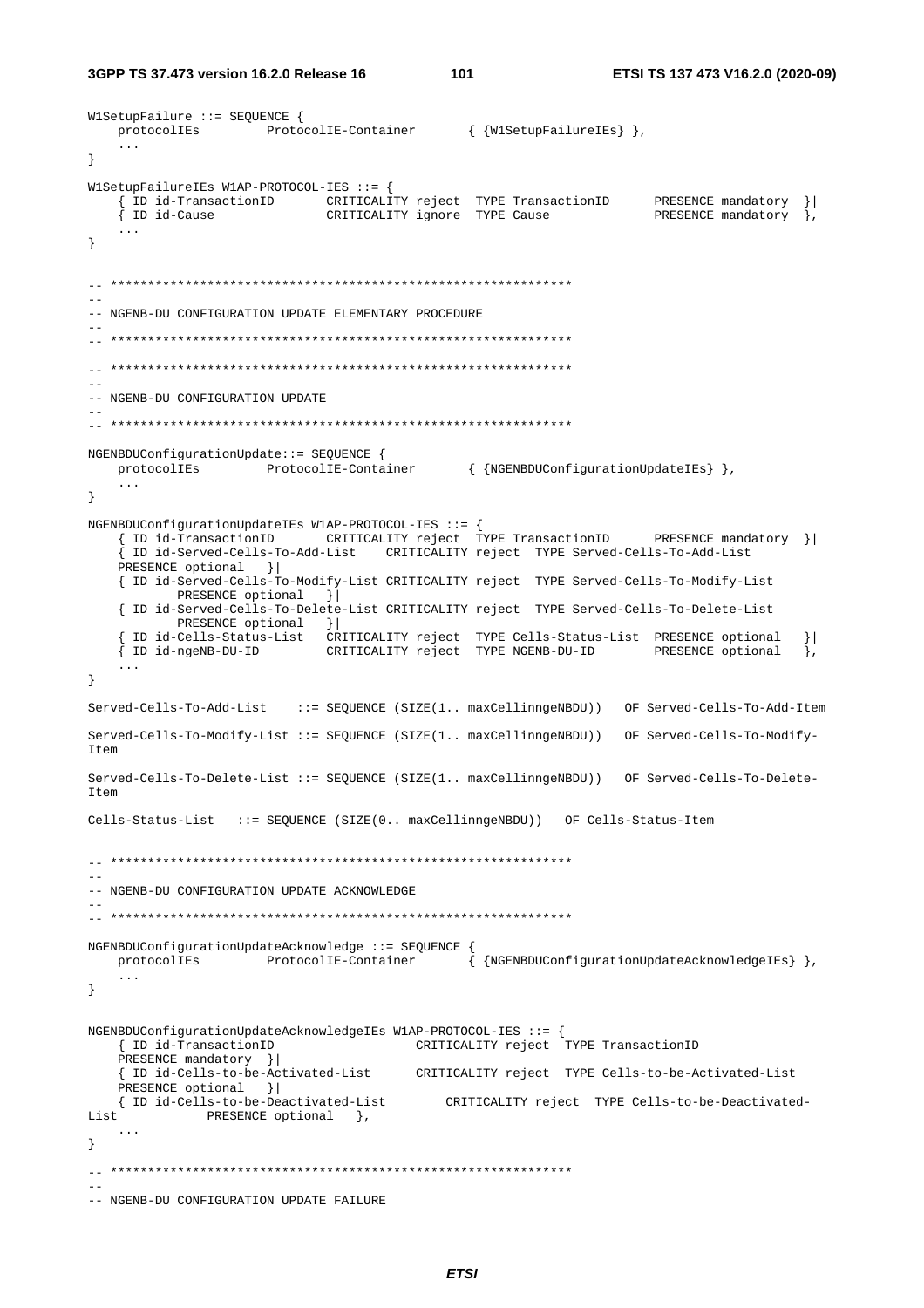NGENBDUConfigurationUpdateFailure ::= SEQUENCE { protocolIEs ProtocolIE-Container { {NGENBDUConfigurationUpdateFailureIEs} },  $\sim 100$  km s  $^{-1}$  $\mathcal{E}$ NGENBDUConfigurationUpdateFailureIEs W1AP-PROTOCOL-IES ::= { { ID id-TransactionID CRITICALITY reject TYPE TransactionID PRESENCE mandatory } | { ID id-Cause CRITICALITY ignore TYPE Cause **PRESENCE**  $mandatory$  },  $\sim$  .  $\sim$  $\left\{ \right\}$ -- NGENB-CU CONFIGURATION UPDATE ELEMENTARY PROCEDURE -- NGENB-CU CONFIGURATION UPDATE  $\equiv$ NGENBCUConfigurationUpdate ::= SEQUENCE {  $\texttt{protocolIES} \qquad \qquad \texttt{ProtocolIE-Container} \qquad \qquad \{ \ \{ \ \texttt{NGENBCUC} on \\ \texttt{figure} to \texttt{UpdateIES} \} \ \},$  $\left\{ \right\}$ NGENBCUConfigurationUpdateIEs W1AP-PROTOCOL-IES ::= { { ID id-TransactionID CRITICALITY reject TYPE TransactionID PRESENCE mandatory } | { ID id-Cells-to-be-Activated-List CRITICALITY reject TYPE Cells-to-be-Activated-List PRESENCE optional }| { ID id-Cells-to-be-Deactivated-List CRITICALITY reject TYPE Cells-to-be-Deactivated-List PRESENCE optional },  $\sim$   $\sim$   $\sim$  $\rightarrow$ Cells-to-be-Deactivated-List ::= SEQUENCE (SIZE(1.. maxCellinngeNBDU)) OF Cells-to-be-Deactivated-List-Item -- NGENB-CU CONFIGURATION UPDATE ACKNOWLEDGE NGENBCUConfigurationUpdateAcknowledge ::= SEQUENCE { protocolIEs ProtocolIE-Container {{ NGENBCUConfigurationUpdateAcknowledgeIEs} },  $\sim 100$  $\left\{ \right.$ NGENBCUConfigurationUpdateAcknowledgeIEs W1AP-PROTOCOL-IES ::= { { ID id-TransactionID CRITICALITY reject TYPE TransactionID PRESENCE mandatory } | { ID id-Cells-Failed-to-be-Activated-List CRITICALITY reject TYPE Cells-Failed-to-be-Activated-List PRESENCE optional},  $\sim$   $\sim$   $\sim$  $\left\{ \right.$ Cells-Failed-to-be-Activated-List ::= SEQUENCE (SIZE(1.. maxCellinngeNBDU)) OF Cells-Failed-tobe-Activated-List-Item  $-$ -- NGENB-CU CONFIGURATION UPDATE FAILURE NGENBCUConfigurationUpdateFailure ::= SEQUENCE {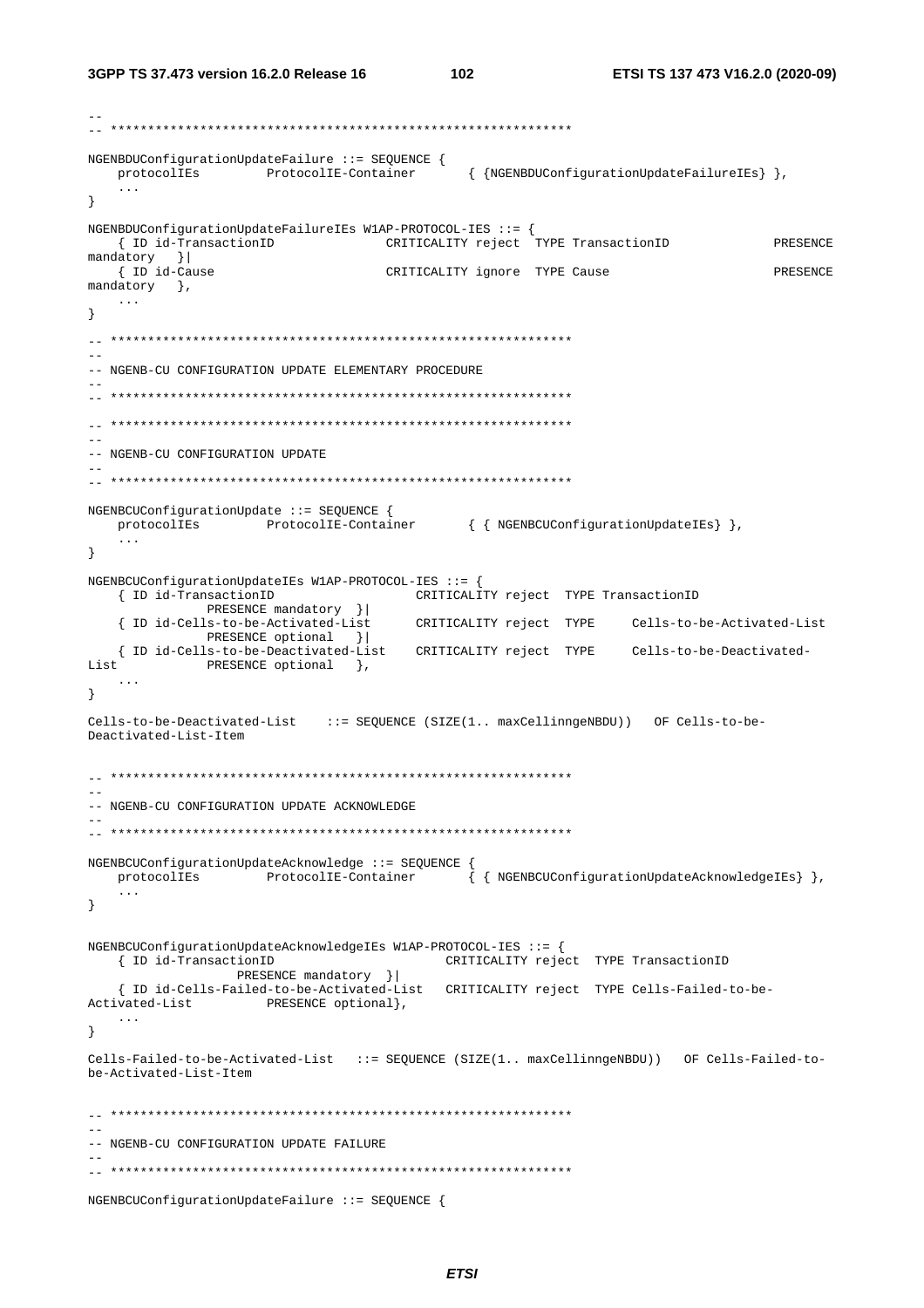3GPP TS 37.473 version 16.2.0 Release 16

 $103$ 

```
protocolIEs
                  ProtocolIE-Container
                                         { { NGENBCUConfigurationUpdateFailureIEs } },
   \sim . \sim\}NGENBCUConfigurationUpdateFailureIEs W1AP-PROTOCOL-IES ::= {
   { ID id-TransactionID CRITICALITY reject TYPE TransactionID
                                                                            PRESENCE
mandatory }
                    CRITICALITY ignore TYPE Cause
 { ID id-Cause
                                                                            PRESENCE
mandatory },
  \sim 100 km s ^{-1}\left\{ \right\}-- NGENB-DU RESOURCE COORDINATION REQUEST
NGENBDUResourceCoordinationRequest ::= SEQUENCE {
  {\rm protocolIES} \qquad {\rm ProtocolIE-Container} \qquad \quad \  \{ \{\texttt{NGENBDUResource} Coordinated on {\tt Request-IES} \} \},\sim \sim \sim\}NGENBDUResourceCoordinationRequest-IEs W1AP-PROTOCOL-IES ::= {
   { ID id-TransactionID CRITICALITY reject TYPE TransactionID PRESENCE mandatory }<br>{ ID id-RequestType CRITICALITY reject TYPE RequestType PRESENCE mandatory }
   { ID id-EUTRA-NR-CellResourceCoordinationReq-Container CRITICALITY reject TYPE EUTRA-NR-
CellResourceCoordinationReq-Container PRESENCE mandatory}
  { ID id-IgnoreResourceCoordinationRequestContainer CRITICALITY reject TYPE
IgnoreResourceCoordinationRequestContainer PRESENCE optional },
  \sim 100 .
\mathcal{E}-- NGENBDU RESOURCE COORDINATION RESPONSE
NGENBDUResourceCoordinationResponse ::= SEQUENCE {
  {\rm protocolIES} \qquad {\rm ProtocolIE-Container} \qquad \quad \{ \overline{\text{NGENBDUResourceCoordinate}.\}} \, ,\sim\mathcal{F}NGENBDUResourceCoordinationResponse-IEs W1AP-PROTOCOL-IES ::= {
   [ ID id-EUTRA-NR-CellResourceCoordinationReqAck-Container CRITICALITY reject TYPE EUTRA-NR-
CellResourceCoordinationReqAck-Container PRESENCE mandatory },
   \sim \sim \sim\}-- UE Context Setup ELEMENTARY PROCEDURE
=--- UE CONTEXT SETUP REQUEST
UEContextSetupRequest ::= SEQUENCE {
  \texttt{protocolIES} \qquad \qquad \texttt{ProtocolIE-Container} \qquad \qquad \{ \text{ UEContextSetupRequestIES} \} \; \texttt{},\mathbf{1}\left\{ \right.UEContextSetupRequestIEs W1AP-PROTOCOL-IES ::= {
                                           CRITICALITY reject TYPE NGENB-CU-UE-W1AP-ID
   { ID id-ngeNB-CU-UE-W1AP-ID
                      PRESENCE mandatory }|
   { ID id-ngeNB-DU-UE-W1AP-ID
                                           CRITICALITY ignore TYPE NGENB-DU-UE-W1AP-ID
                      PRESENCE optional } |
   { ID id-SpCell-ID
                                           CRITICALITY reject TYPE EUTRANCGI
                     PRESENCE mandatory }|
```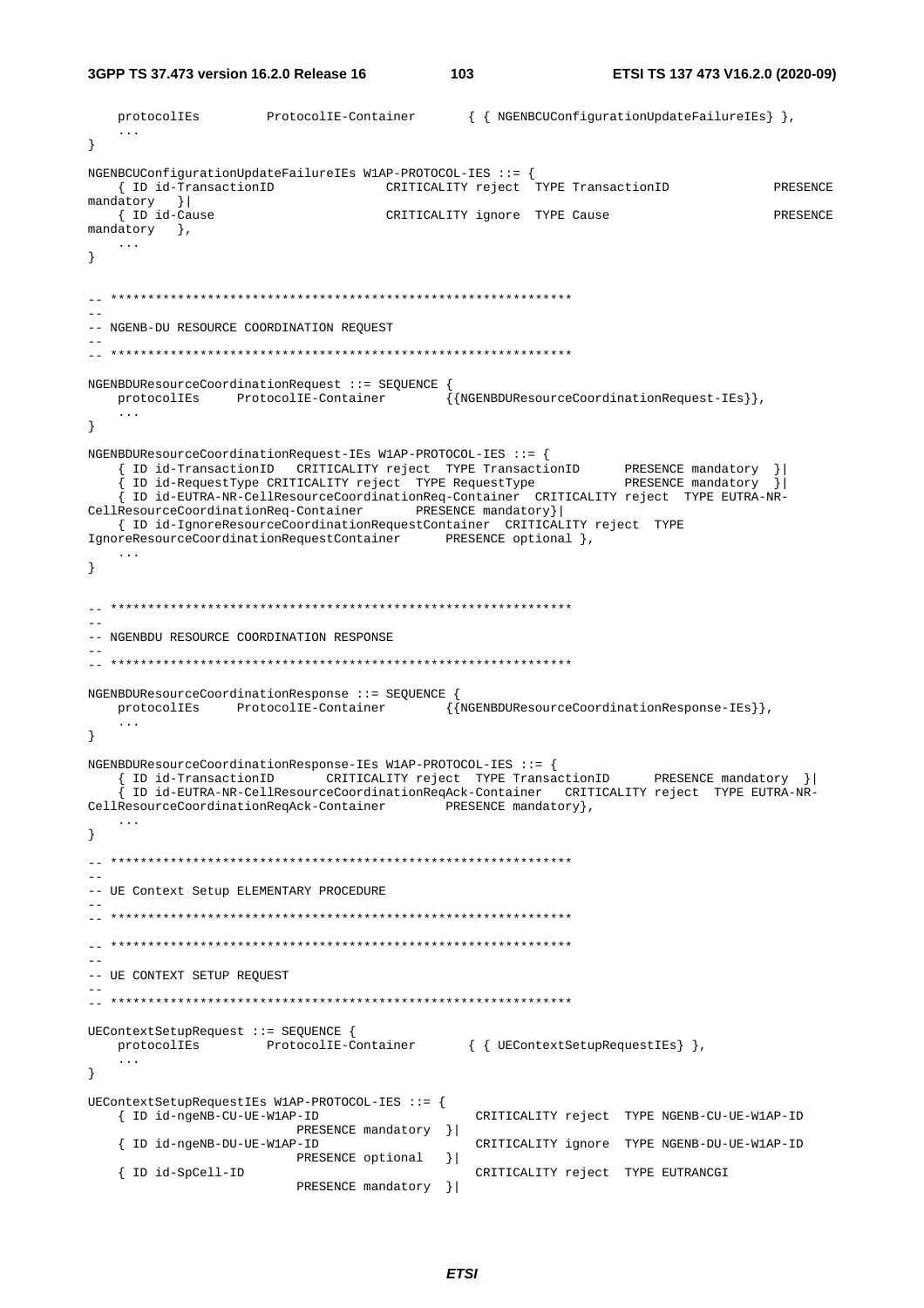#### **3GPP TS 37.473 version 16.2.0 Release 16 104 ETSI TS 137 473 V16.2.0 (2020-09)**

```
 { ID id-ServCellIndex CRITICALITY reject TYPE ServCellIndex 
                        PRESENCE mandatory }| 
     { ID id-CUtoDURRCInformation CRITICALITY reject TYPE CUtoDURRCInformation 
                        PRESENCE mandatory}| 
     { ID id-Candidate-SpCell-List CRITICALITY ignore TYPE Candidate-SpCell-List
     PRESENCE optional }| 
                                                   CRITICALITY ignore TYPE DRXCycle
    PRESENCE optional } |<br>| ID id-SCell-ToBeSetup-List
                                                    { ID id-SCell-ToBeSetup-List CRITICALITY ignore TYPE SCell-ToBeSetup-List 
                       PRESENCE optional } |
     { ID id-SRBs-ToBeSetup-List CRITICALITY reject TYPE SRBs-ToBeSetup-List 
                       PRESENCE optional }
     { ID id-DRBs-ToBeSetup-List CRITICALITY reject TYPE DRBs-ToBeSetup-List 
                       PRESENCE optional } |
     { ID id-InactivityMonitoringRequest CRITICALITY reject TYPE 
InactivityMonitoringRequest
     { ID id-RAT-FrequencyPriorityInformation CRITICALITY reject TYPE RAT-
FrequencyPriorityInformation PRESENCE optional }<br>{ ID id-RRCContainer cRITICALITY ig
                                                  CRITICALITY ignore TYPE RRCContainer
    PRESENCE optional } |<br>{ ID id-ServingPLMN
                                                   { ID id-ServingPLMN CRITICALITY ignore TYPE PLMN-Identity 
                        PRESENCE optional }| 
     { ID id-NGENB-DU-UE-AMBR-UL CRITICALITY ignore TYPE BitRate 
                        PRESENCE conditional }| 
     { ID id-ResourceCoordinationTransferInformation CRITICALITY ignore TYPE 
ResourceCoordinationTransferInformation PRESENCE optional }, 
     ... 
} 
Candidate-SpCell-List::= SEQUENCE (SIZE(1..maxnoofCandidateSpCells)) OF Candidate-SpCell-Item 
SCell-ToBeSetup-List::= SEQUENCE (SIZE(1..maxnoofSCells)) OF SCell-ToBeSetup-Item 
SRBs-ToBeSetup-List ::= SEQUENCE (SIZE(1..maxnoofSRBs)) OF SRBs-ToBeSetup-Item 
DRBs-ToBeSetup-List ::= SEQUENCE (SIZE(1..maxnoofDRBs)) OF DRBs-ToBeSetup-Item 
-- ************************************************************** 
-- 
-- UE CONTEXT SETUP RESPONSE 
-- 
-- ************************************************************** 
UEContextSetupResponse ::= SEQUENCE { 
    protocolIEs ProtocolIE-Container { { UEContextSetupResponseIEs} }, 
     ... 
} 
UEContextSetupResponseIEs W1AP-PROTOCOL-IES ::= { 
     { ID id-ngeNB-CU-UE-W1AP-ID CRITICALITY reject TYPE NGENB-CU-UE-W1AP-ID 
    PRESENCE mandatory } |<br>{ ID id-ngeNB-DU-UE-W1AP-ID
                                                    { ID id-ngeNB-DU-UE-W1AP-ID CRITICALITY reject TYPE NGENB-DU-UE-W1AP-ID 
                            PRESENCE mandatory }| 
     { ID id-DUtoCURRCInformation CRITICALITY reject TYPE DUtoCURRCInformation 
                        PRESENCE mandatory }| 
     { ID id-C-RNTI CRITICALITY ignore TYPE C-RNTI 
                       PRESENCE optional } |
    { ID id-ResourceCoordinationTransferContainer CRITICALITY ignore TYPE 
ResourceCoordinationTransferContainer PRESENCE optional }| 
    { ID id-DRBs-Setup-List CRITICALITY ignore TYPE DRBs-Setup-List 
                       PRESENCE optional } |
     { ID id-SRBs-FailedToBeSetup-List CRITICALITY ignore TYPE SRBs-FailedToBeSetup-
List PRESENCE optional }<br> { ID id-DRBs-FailedToBeSetup-List
{ ID id-DRBs-FailedToBeSetup-List \overline{C} CRITICALITY ignore TYPE DRBs-FailedToBeSetup-<br>List presence optional }
    \begin{array}{ll} \texttt{PRESENCE optional} \\ \{ ID id-SCell-Failed to Setup-List \end{array} \} | \\ { ID id-SCell-FailedtoSetup-List CRITICALITY ignore TYPE SCell-FailedtoSetup-
List PRESENCE optional \{ { ID id-InactivityMonitoringResponse CRITICALITY reject TYPE 
InactivityMonitoringResponse PRESENCE optional }| 
     { ID id-SRBs-Setup-List CRITICALITY ignore TYPE SRBs-Setup-List 
                           PRESENCE optional },
     ...
```

```
}
```
DRBs-Setup-List ::= SEQUENCE (SIZE(1..maxnoofDRBs)) OF DRBs-Setup-Item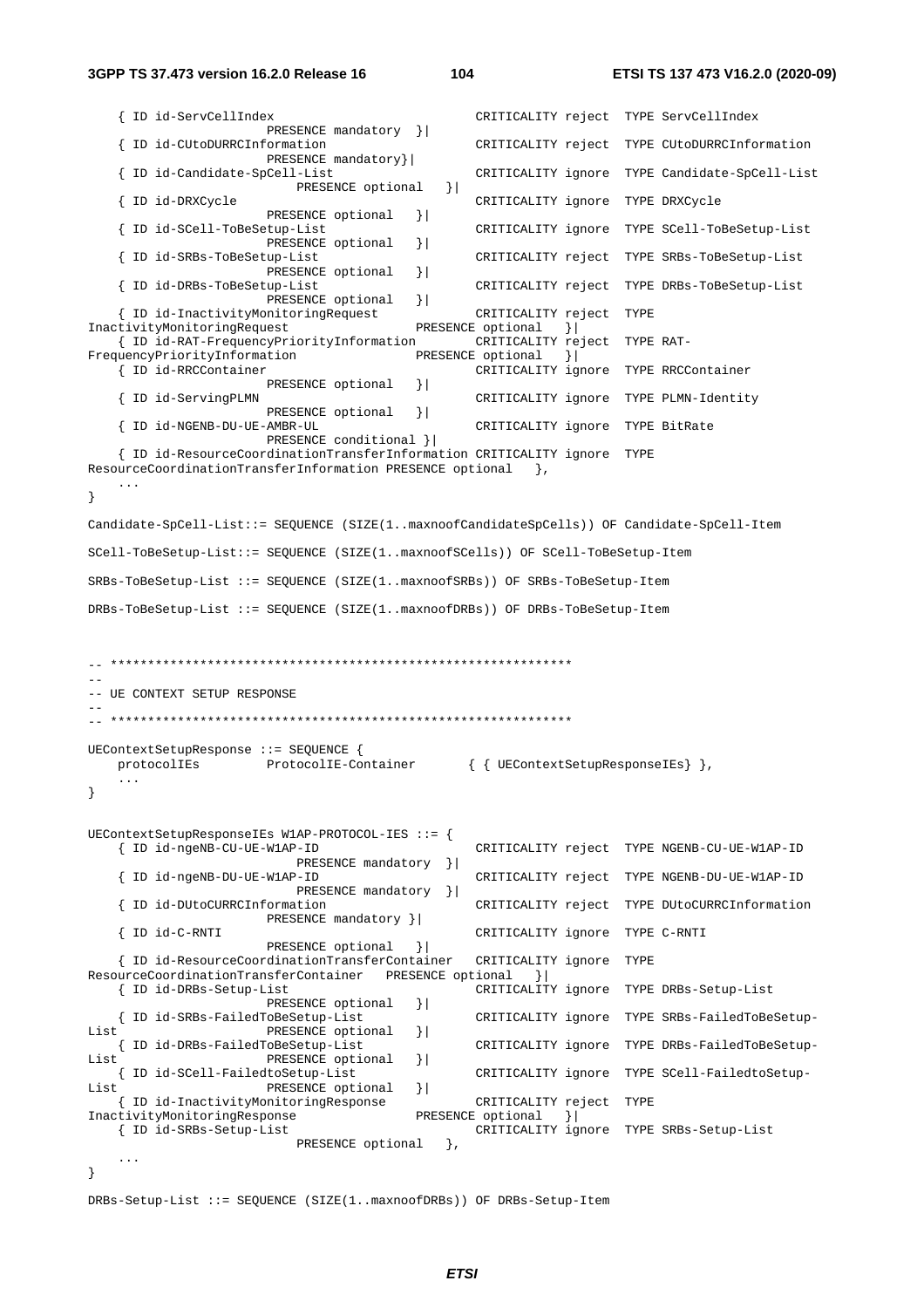```
SRBs-FailedToBeSetup-List ::= SEOUENCE (SIZE(1..maxnoofSRBs)) OF SRBs-FailedToBeSetup-Item
DRBs-FailedToBeSetup-List ::= SEQUENCE (SIZE(1..maxnoofDRBs)) OF DRBs-FailedToBeSetup-Item
SCell-FailedtoSetup-List ::= SEQUENCE (SIZE(1..maxnoofSCells)) OF SCell-FailedtoSetup-Item
SRBs-Setup-List ::= SEOUENCE (SIZE(1..maxnoofSRBs)) OF SRBs-Setup-Item
- --- UE CONTEXT SETUP FAILURE
UEContextSetupFailure ::= SEQUENCE {
  protocolIEs ProtocolIE-Container { { UEContextSetupFailureIEs} },
  \ddots\left\{ \right\}UEContextSetupFailureIEs W1AP-PROTOCOL-IES ::= {
  { ID id-ngeNB-CU-UE-W1AP-ID CRITICALITY reject TYPE NGENB-CU-UE-W1AP-ID
  PRESENCE mandatory } |
                          CRITICALITY ignore TYPE NGENB-DU-UE-W1AP-ID
  { ID id-ngeNB-DU-UE-W1AP-ID
  PRESENCE optional }
   { ID id-Cause
                           CRITICALITY ignore TYPE Cause
                                                                 PRESENCE
mandatory }
  { ID id-Potential-SpCell-List CRITICALITY ignore TYPE Potential-SpCell-List PRESENCE
optional,
  \mathbf{1}\left\{ \right.Potential-SpCell-List::= SEOUENCE (SIZE(0..maxnoofPotentialSpCells)) OF Potential-SpCell-Item
\equiv-- UE Context Release Request ELEMENTARY PROCEDURE
\sim \sim-- UE Context Release Request
UEContextReleaseRequest ::= SEQUENCE {
  \verb|protocolIES| \hspace{1.5cm} \verb|ProtocolIE-Container| \hspace{1.5cm} \{ [UEContextReleaseRequestIES] \},\sim 100 .
\}UEContextReleaseRequestIEs W1AP-PROTOCOL-IES ::= {
  { ID id-ngeNB-CU-UE-W1AP-ID CRITICALITY reject TYPE NGENB-CU-UE-W1AP-ID PRESENCE mandatory
  { ID id-Cause
                     CRITICALITY ignore TYPE Cause
                                                 PRESENCE mandatory \},
  \sim \sim \sim\}- --- UE Context Release (ngeNB-CU initiated) ELEMENTARY PROCEDURE
\sim-- UE CONTEXT RELEASE COMMAND
UEContextReleaseCommand ::= SEQUENCE {
  protocolIEs ProtocolIE-Container { { UEContextReleaseCommandIEs} },
  \ldots\}
```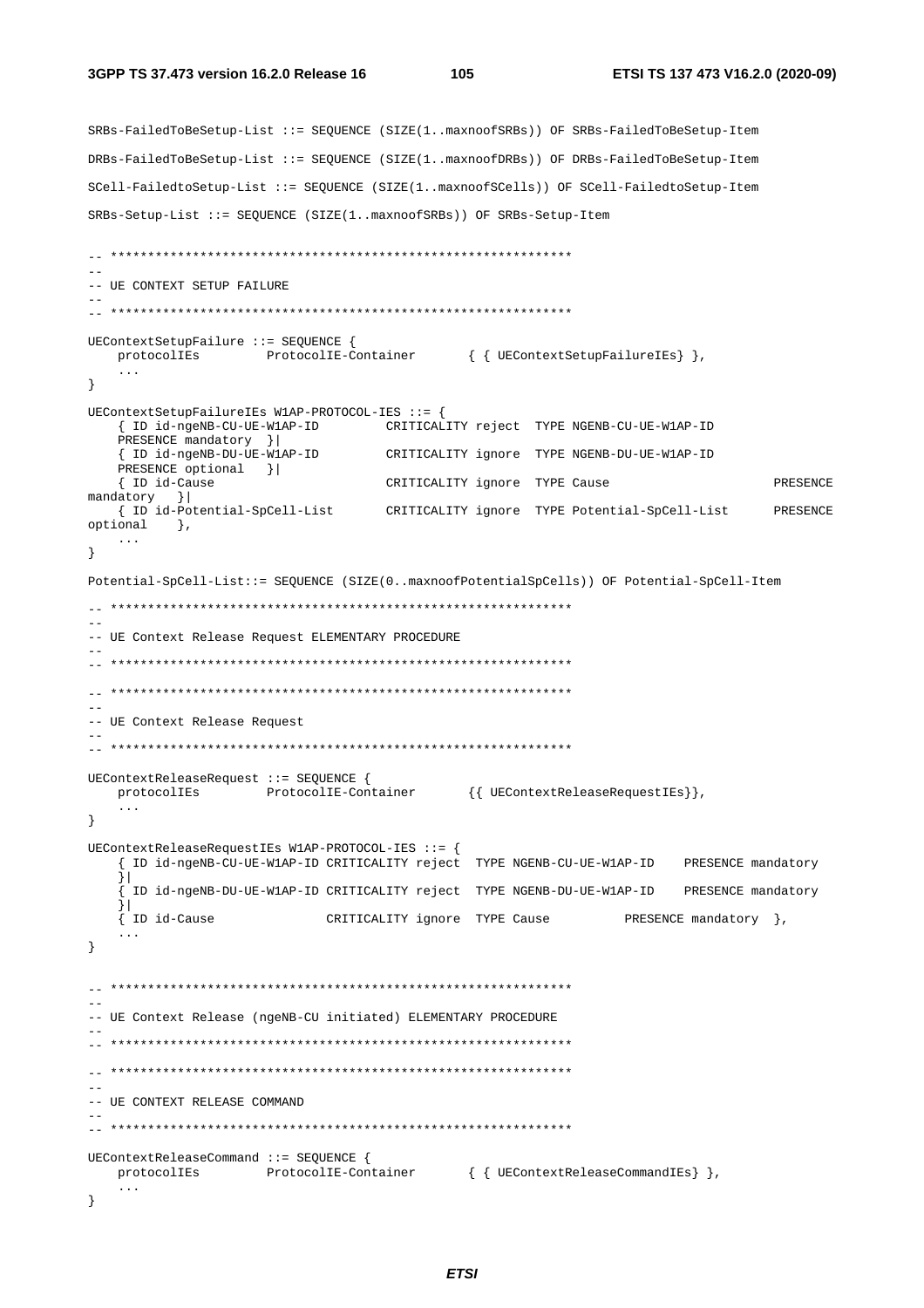UEContextReleaseCommandIEs W1AP-PROTOCOL-IES ::= { {ID id-ngeNB-CU-UE-W1AP-ID CRITICALITY reject TYPE NGENB-CU-UE-W1AP-ID PRESENCE mandatory } | { ID id-ngeNB-DU-UE-W1AP-ID CRITICALITY reject TYPE NGENB-DU-UE-W1AP-ID PRESENCE mandatory }| CRITICALITY ignore TYPE Cause { ID id-Cause PRESENCE mandatory }| { ID id-RRCContainer CRITICALITY ignore TYPE RRCContainer PRESENCE optional } | { ID id-SRBID CRITICALITY ignore TYPE SRBID  $\begin{array}{c} \hline \end{array}$ PRESENCE optional { ID id-oldngeNB-DU-UE-W1AP-ID CRITICALITY ignore TYPE NGENB-DU-UE-W1AP-ID PRESENCE optional },  $\ddots$  $\}$ -- UE CONTEXT RELEASE COMPLETE UEContextReleaseComplete ::= SEQUENCE { ProtocolIE-Container { { UEContextReleaseCompleteIEs} }, protocolIEs  $\left\{ \right\}$ UEContextReleaseCompleteIEs W1AP-PROTOCOL-IES ::= { { ID id-ngeNB-CU-UE-W1AP-ID CRITICALITY reject TYPE NGENB-CU-UE-W1AP-ID PRESENCE mandatory } | { ID id-ngeNB-DU-UE-WIAP-ID CRITICALITY reject TYPE NGENB-DU-UE-WIAP-ID PRESENCE mandatory  $\}$ ,  $\ddots$  .  $\}$ -- UE Context Modification ELEMENTARY PROCEDURE -- UE CONTEXT MODIFICATION REQUEST UEContextModificationRequest ::= SEQUENCE { protocolIEs ProtocolIE-Container { { UEContextModificationRequestIEs } },  $\}$ UEContextModificationRequestIEs W1AP-PROTOCOL-IES ::= { { ID id-ngeNB-CU-UE-W1AP-ID CRITICALITY reject TYPE NGENB-CU-UE-W1AP-ID PRESENCE mandatory } | { ID id-ngeNB-DU-UE-W1AP-ID CRITICALITY reject TYPE NGENB-DU-UE-W1AP-ID PRESENCE mandatory } | { ID id-SpCell-ID CRITICALITY ignore TYPE EUTRANCGI PRESENCE optional } { ID id-ServCellIndex CRITICALITY reject TYPE ServCellIndex PRESENCE optional  $\vert \vert$ { ID id-DRXCycle CRITICALITY ignore TYPE DRXCycle PRESENCE optional  $\vert$  } | { ID id-CUtoDURRCInformation CRITICALITY reject TYPE CUtoDURRCInformation PRESENCE optional  $\vert$ { ID id-TransmissionActionIndicator CRITICALITY ignore TYPE PRESENCE optional } TransmissionActionIndicator { ID id-ResourceCoordinationTransferContainer CRITICALITY ignore TYPE ResourceCoordinationTransferContainer PRESENCE optional } | { ID id-RRCReconfigurationCompleteIndicator CRITICALITY ignore TYPE RRCReconfigurationCompleteIndicator PRESENCE optional }| { ID id-RRCContainer CRITICALITY reject TYPE RRCContainer PRESENCE optional } | { ID id-SCell-ToBeSetupMod-List CRITICALITY ignore TYPE SCell-ToBeSetupMod-List PRESENCE optional }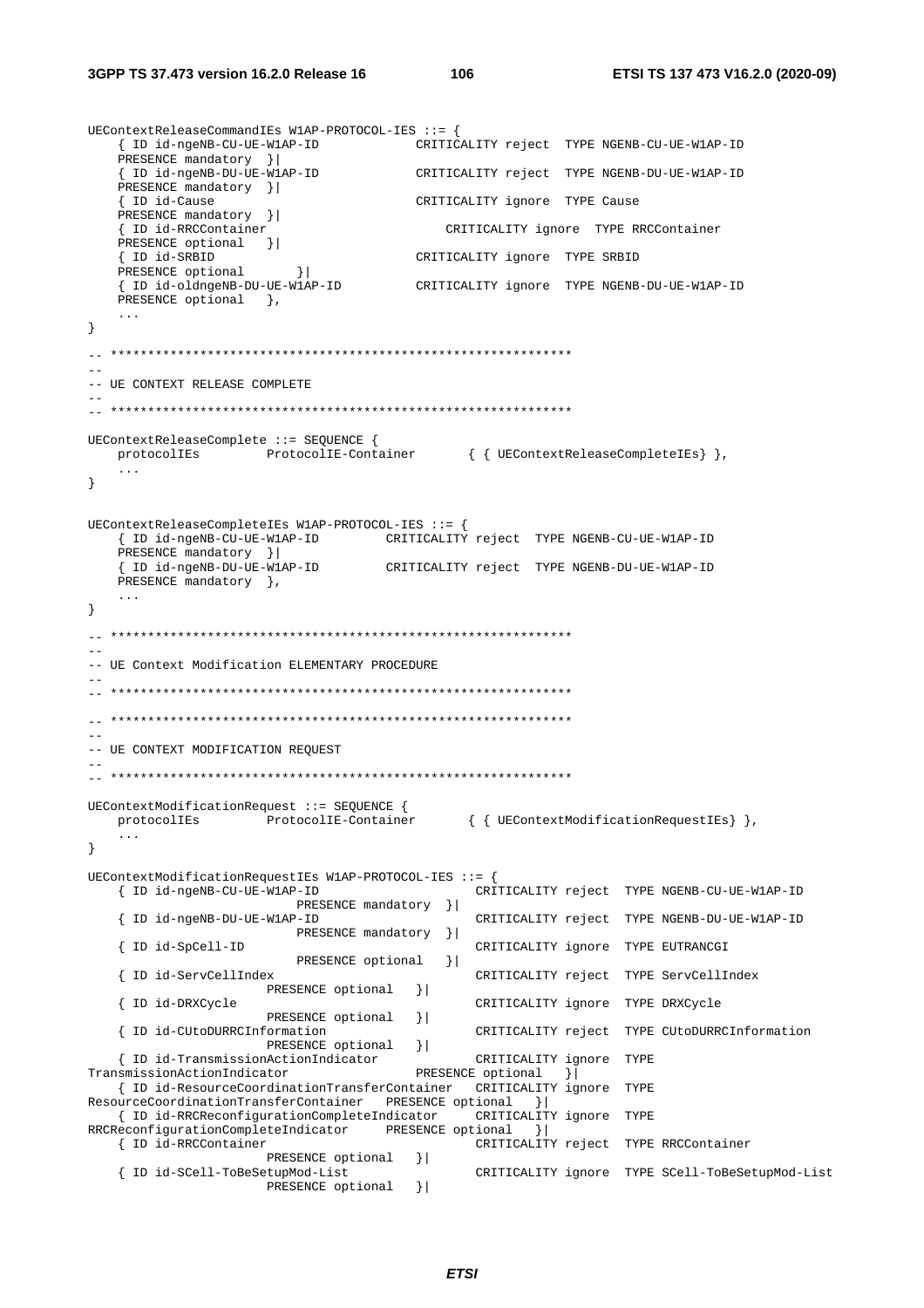```
 { ID id-SCell-ToBeRemoved-List CRITICALITY ignore TYPE SCell-ToBeRemoved-List 
                        PRESENCE optional }| 
    { ID id-SRBs-ToBeSetupMod-List CRITICALITY reject TYPE SRBs-ToBeSetupMod-List
                       PRESENCE optional } |
    { ID id-DRBs-ToBeSetupMod-List CRITICALITY reject TYPE DRBs-ToBeSetupMod-List
   PRESENCE optional \{ ID id-DRBs-ToBeModified-List
                                                   { ID id-DRBs-ToBeModified-List CRITICALITY reject TYPE DRBs-ToBeModified-List
   PRESENCE optional }<br>{ ID id-SRBs-ToBeReleased-List
                                                   { ID id-SRBs-ToBeReleased-List CRITICALITY reject TYPE SRBs-ToBeReleased-List
                       PRESENCE optional }
    { ID id-DRBs-ToBeReleased-List CRITICALITY reject TYPE DRBs-ToBeReleased-List
                        PRESENCE optional }| 
    { ID id-InactivityMonitoringRequest CRITICALITY reject TYPE 
InactivityMonitoringRequest PRESENCE optional }| 
                                                 CRITICALITY ignore TYPE BitRate
                      PRESENCE optional }| 
    { ID id-RAT-FrequencyPriorityInformation CRITICALITY reject TYPE RAT-
FrequencyPriorityInformation PRESENCE optional \{ { ID id-ResourceCoordinationTransferInformation CRITICALITY ignore TYPE 
ResourceCoordinationTransferInformation PRESENCE optional },
 ... 
} 
SCell-ToBeSetupMod-List::= SEQUENCE (SIZE(1..maxnoofSCells)) OF SCell-ToBeSetupMod-Item 
SCell-ToBeRemoved-List::= SEQUENCE (SIZE(1..maxnoofSCells)) OF SCell-ToBeRemoved-Item 
SRBs-ToBeSetupMod-List ::= SEQUENCE (SIZE(1..maxnoofSRBs)) OF SRBs-ToBeSetupMod-Item 
DRBs-ToBeSetupMod-List ::= SEQUENCE (SIZE(1..maxnoofDRBs)) OF DRBs-ToBeSetupMod-Item 
DRBs-ToBeModified-List ::= SEQUENCE (SIZE(1..maxnoofDRBs)) OF DRBs-ToBeModified-Item 
SRBs-ToBeReleased-List ::= SEQUENCE (SIZE(1..maxnoofSRBs)) OF SRBs-ToBeReleased-Item 
DRBs-ToBeReleased-List ::= SEQUENCE (SIZE(1..maxnoofDRBs)) OF DRBs-ToBeReleased-Item 
-- ************************************************************** 
-- 
-- UE CONTEXT MODIFICATION RESPONSE 
-- 
-- ************************************************************** 
UEContextModificationResponse ::= SEQUENCE { 
                ProtocolIE-Container { { UEContextModificationResponseIEs} },
 ... 
} 
UEContextModificationResponseIEs W1AP-PROTOCOL-IES ::= { 
                                                  CRITICALITY reject TYPE NGENB-CU-UE-W1AP-ID
   .<br>{ ID id-ngeNB-DU-UE-W1AP-ID<br>}
                                                   { ID id-ngeNB-DU-UE-W1AP-ID CRITICALITY reject TYPE NGENB-DU-UE-W1AP-ID 
                           PRESENCE mandatory }| 
   { ID id-ResourceCoordinationTransferContainer
ResourceCoordinationTransferContainer PRESENCE optional }| 
    { ID id-DUtoCURRCInformation CRITICALITY reject TYPE DUtoCURRCInformation 
   PRESENCE optional}<br>{ ID id-DRBs-SetupMod-List
                                                   { ID id-DRBs-SetupMod-List CRITICALITY ignore TYPE DRBs-SetupMod-List 
                        PRESENCE optional}| 
     { ID id-DRBs-Modified-List CRITICALITY ignore TYPE DRBs-Modified-List 
                       PRESENCE optional}| 
    { ID id-SRBs-FailedToBeSetupMod-List CRITICALITY ignore TYPE SRBs-
FailedToBeSetupMod-List PRESENCE optional || { ID id-DRBs-FailedToBeSetupMod-List CRITICALITY ignore TYPE DRBs-
FailedToBeSetupMod-List PRESENCE optional }<br>{ ID id-SCell-FailedtoSetupMod-List CRITIC
                                                  { ID id-SCell-FailedtoSetupMod-List CRITICALITY ignore TYPE SCell-FailedtoSetupMod-
List PRESENCE optional }
     { ID id-DRBs-FailedToBeModified-List CRITICALITY ignore TYPE DRBs-
FailedToBeModified-List PRESENCE optional } |
    { ID id-InactivityMonitoringResponse CRITICALITY reject TYPE 
InactivityMonitoringResponse
    { ID id-C-RNTI CRITICALITY ignore TYPE C-RNTI 
                        PRESENCE optional }| 
    { ID id-Associated-SCell-List CRITICALITY ignore TYPE Associated-SCell-List
                       PRESENCE optional }
```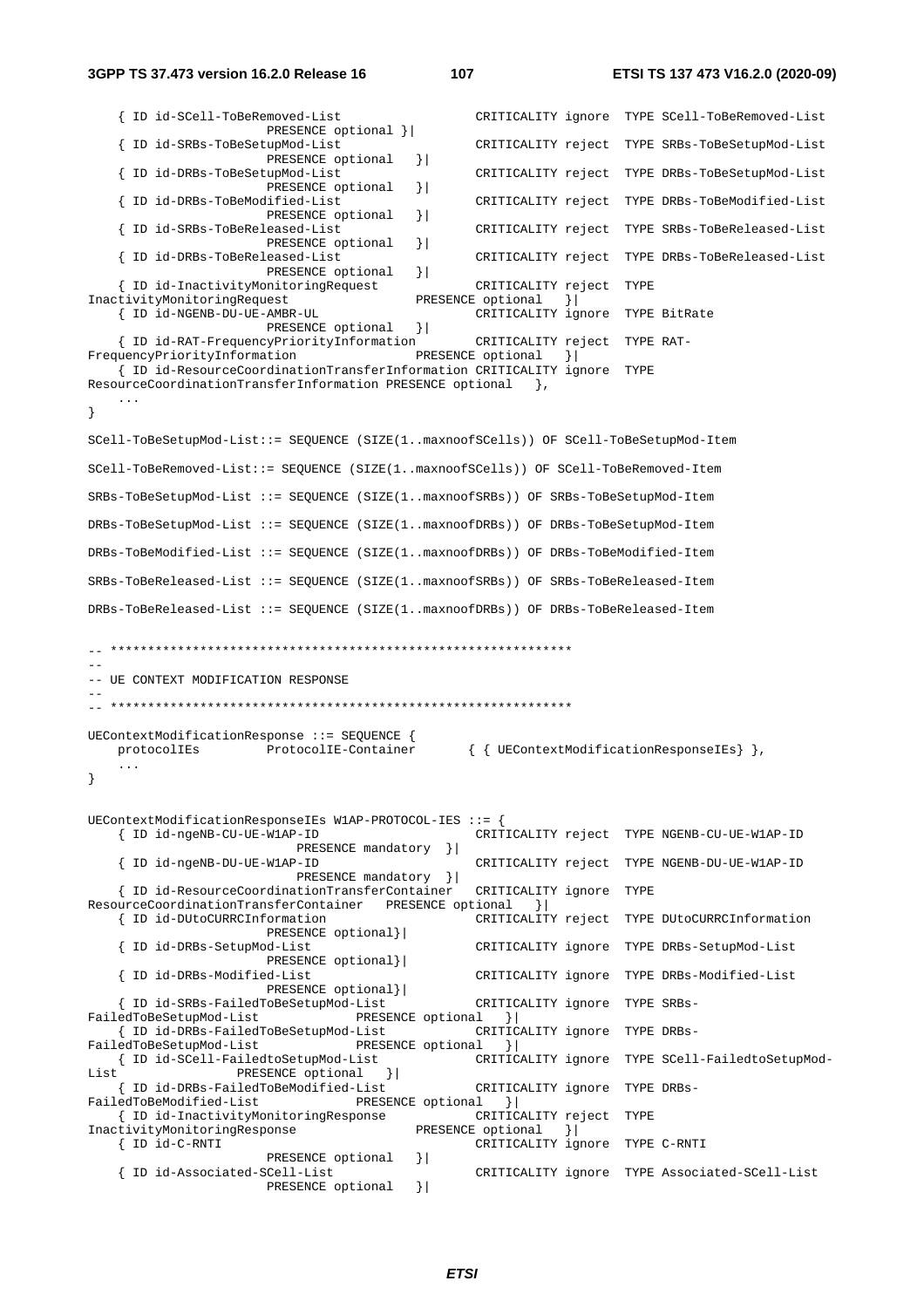```
 { ID id-SRBs-SetupMod-List CRITICALITY ignore TYPE SRBs-SetupMod-List 
    \<br>{ ID id-SRBs-Modified-List { ID id-SRBs-Modified-List
                                                   { ID id-SRBs-Modified-List CRITICALITY ignore TYPE SRBs-Modified-List 
                       PRESENCE optional },
     ... 
} 
DRBs-SetupMod-List ::= SEQUENCE (SIZE(1..maxnoofDRBs)) OF DRBs-SetupMod-Item 
DRBs-Modified-List::= SEQUENCE (SIZE(1..maxnoofDRBs)) OF DRBs-Modified-Item 
SRBs-SetupMod-List ::= SEQUENCE (SIZE(1..maxnoofSRBs)) OF SRBs-SetupMod-Item 
SRBs-Modified-List ::= SEQUENCE (SIZE(1..maxnoofSRBs)) OF SRBs-Modified-Item 
DRBs-FailedToBeModified-List ::= SEQUENCE (SIZE(1..maxnoofDRBs)) OF DRBs-FailedToBeModified-Item 
SRBs-FailedToBeSetupMod-List ::= SEQUENCE (SIZE(1..maxnoofSRBs)) OF SRBs-FailedToBeSetupMod-Item 
DRBs-FailedToBeSetupMod-List ::= SEQUENCE (SIZE(1..maxnoofDRBs)) OF DRBs-FailedToBeSetupMod-Item 
SCell-FailedtoSetupMod-List ::= SEQUENCE (SIZE(1..maxnoofSCells)) OF SCell-FailedtoSetupMod-Item 
Associated-SCell-List ::= SEQUENCE (SIZE(1.. maxnoofSCells)) OF Associated-SCell-Item 
-- ************************************************************** 
-- 
-- UE CONTEXT MODIFICATION FAILURE
-- 
-- ************************************************************** 
UEContextModificationFailure ::= SEQUENCE { 
   protocolIEs ProtocolIE-Container { { UEContextModificationFailureIEs} },
     ... 
} 
UEContextModificationFailureIEs W1AP-PROTOCOL-IES ::= { 
     { ID id-ngeNB-CU-UE-W1AP-ID CRITICALITY reject TYPE NGENB-CU-UE-W1AP-ID 
    PRESENCE mandatory }|<br>{ ID id-ngeNB-DU-UE-W1AP-ID
                                          { ID id-ngeNB-DU-UE-W1AP-ID CRITICALITY reject TYPE NGENB-DU-UE-W1AP-ID 
    PRESENCE mandatory }| 
     { ID id-Cause CRITICALITY ignore TYPE Cause 
   PRESENCE mandatory },
     ... 
} 
-- ************************************************************** 
-- 
-- UE Context Modification Required (ngeNB-DU initiated) ELEMENTARY PROCEDURE 
-- 
-- ************************************************************** 
-- ************************************************************** 
-- 
-- UE CONTEXT MODIFICATION REQUIRED 
-- 
-- ************************************************************** 
UEContextModificationRequired ::= SEQUENCE { 
  protocolIEs ProtocolIE-Container { { UEContextModificationRequiredIEs } },
     ... 
} 
UEContextModificationRequiredIEs W1AP-PROTOCOL-IES ::= { 
                                                        { ID id-ngeNB-CU-UE-W1AP-ID CRITICALITY reject TYPE NGENB-CU-UE-W1AP-ID
                                PRESENCE mandatory }| 
     { ID id-ngeNB-DU-UE-W1AP-ID CRITICALITY reject TYPE NGENB-DU-UE-W1AP-ID
                                PRESENCE mandatory }| 
     { ID id-ResourceCoordinationTransferContainer CRITICALITY ignore TYPE 
ResourceCoordinationTransferContainer PRESENCE optional }| 
 { ID id-DUtoCURRCInformation CRITICALITY reject TYPE 
DUtoCURRCInformation PRESENCE optional}| 
 { ID id-DRBs-Required-ToBeModified-List CRITICALITY reject TYPE DRBs-Required-
                              PRESENCE optional}|
```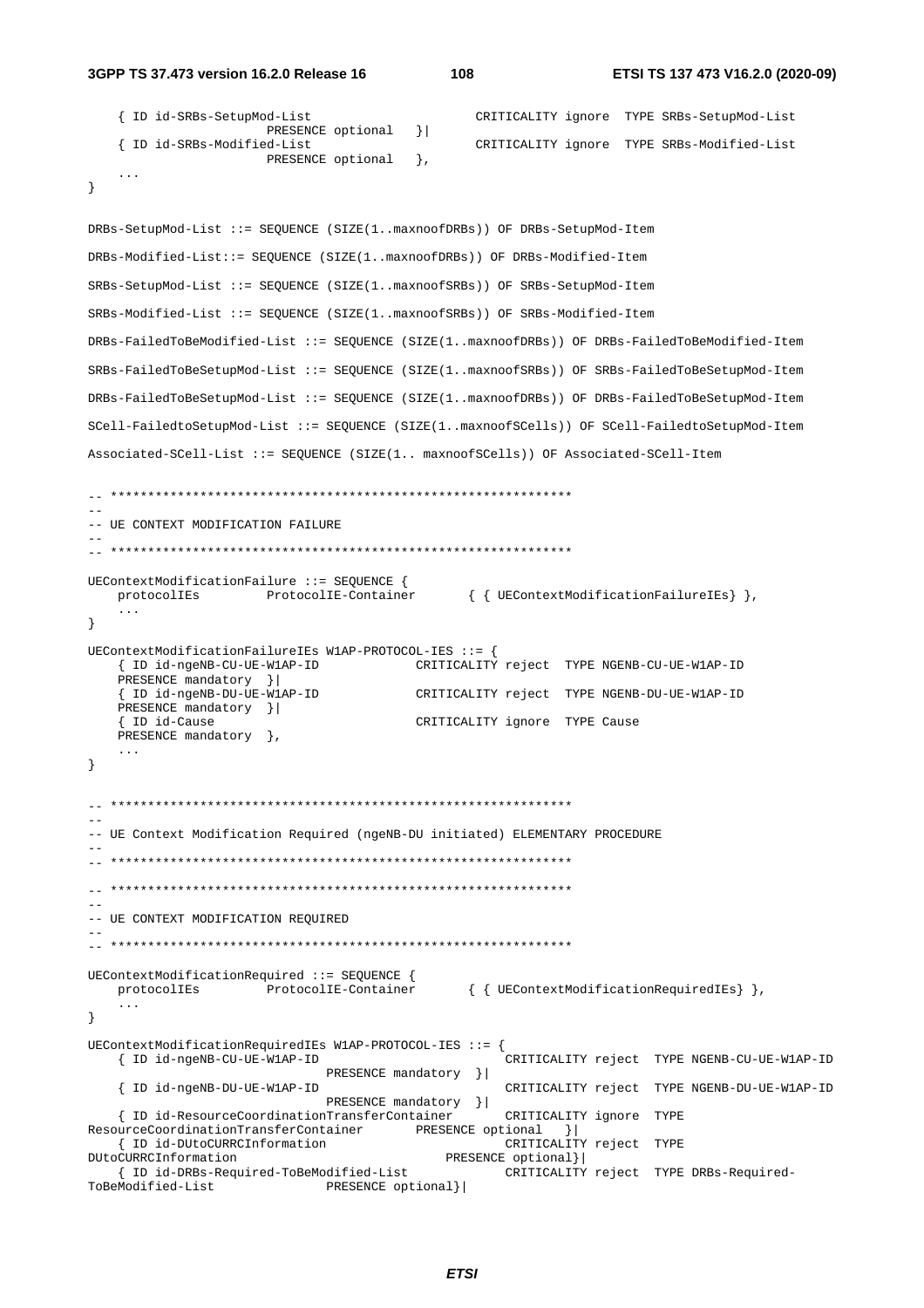{ ID id-SRBs-Required-ToBeReleased-List CRITICALITY reject TYPE SRBs-Required-ToBeReleased-List PRESENCE optional}| { ID id-DRBs-Required-ToBeReleased-List CRITICALITY reject TYPE DRBs-Required-ToBeReleased-List PRESENCE optional}| { ID id-Cause CRITICALITY ignore TYPE Cause PRESENCE mandatory },  $\sim$   $\sim$  $\left\{ \right.$ DRBs-Required-ToBeModified-List::= SEQUENCE (SIZE(1..maxnoofDRBs)) OF DRBs-Required-ToBeModified- $T \uparrow \ominus m$ DRBs-Required-ToBeReleased-List::= SEQUENCE (SIZE(1..maxnoofDRBs)) OF DRBs-Required-ToBeReleased-Item SRBs-Required-ToBeReleased-List::= SEQUENCE (SIZE(1..maxnoofSRBs)) OF SRBs-Required-ToBeReleased-Item  $\sim$   $\sim$ -- UE CONTEXT MODIFICATION CONFIRM UEContextModificationConfirm::= SEQUENCE { protocolIEs ProtocolIE-Container { { UEContextModificationConfirmIEs } },  $\ddots$  $\left\{ \right.$ UEContextModificationConfirmIEs W1AP-PROTOCOL-IES ::= { { ID id-ngeNB-CU-UE-W1AP-ID CRITICALITY reject TYPE NGENB-CU-UE-W1AP-ID PRESENCE mandatory }| { ID id-ngeNB-DU-UE-W1AP-ID CRITICALITY reject TYPE NGENB-DU-UE-W1AP-ID PRESENCE mandatory }| { ID id-ResourceCoordinationTransferContainer CRITICALITY ignore TYPE ResourceCoordinationTransferContainer PRESENCE optional }| CRITICALITY ignore TYPE DRBs-ModifiedConf-{ ID id-DRBs-ModifiedConf-List List PRESENCE optional}| { ID id-RRCContainer CRITICALITY ignore TYPE RRCContainer  $\texttt{PRESENCE} \texttt{optional} \hspace{0.3cm} \} |$ { ID id-ResourceCoordinationTransferInformation CRITICALITY ignore TYPE ResourceCoordinationTransferInformation PRESENCE optional },  $\sim$  . . .  $\left\{ \right\}$ DRBs-ModifiedConf-List ::= SEQUENCE (SIZE(1..maxnoofDRBs)) OF DRBs-ModifiedConf-Item -- UE CONTEXT MODIFICATION REFUSE UEContextModificationRefuse ::= SEQUENCE { protocolIEs ProtocolIE-Container { { UEContextModificationRefuseIEs } },  $\sim$   $\sim$   $\sim$  $\left\{ \right\}$ UEContextModificationRefuseIEs W1AP-PROTOCOL-IES : = { { ID id-ngeNB-CU-UE-W1AP-ID CRITICALITY reject TYPE NGENB-CU-UE-W1AP-ID PRESENCE mandatory } | { ID id-ngeNB-DU-UE-W1AP-ID CRITICALITY reject TYPE NGENB-DU-UE-W1AP-ID PRESENCE mandatory }| { ID id-Cause CRITICALITY ignore TYPE Cause PRESENCE mandatory  $\}$ ,  $\sim$   $\sim$   $\sim$  $\left\{ \right\}$ -- WRITE-REPLACE WARNING ELEMENTARY PROCEDURE

109

ETSI TS 137 473 V16.2.0 (2020-09)

3GPP TS 37.473 version 16.2.0 Release 16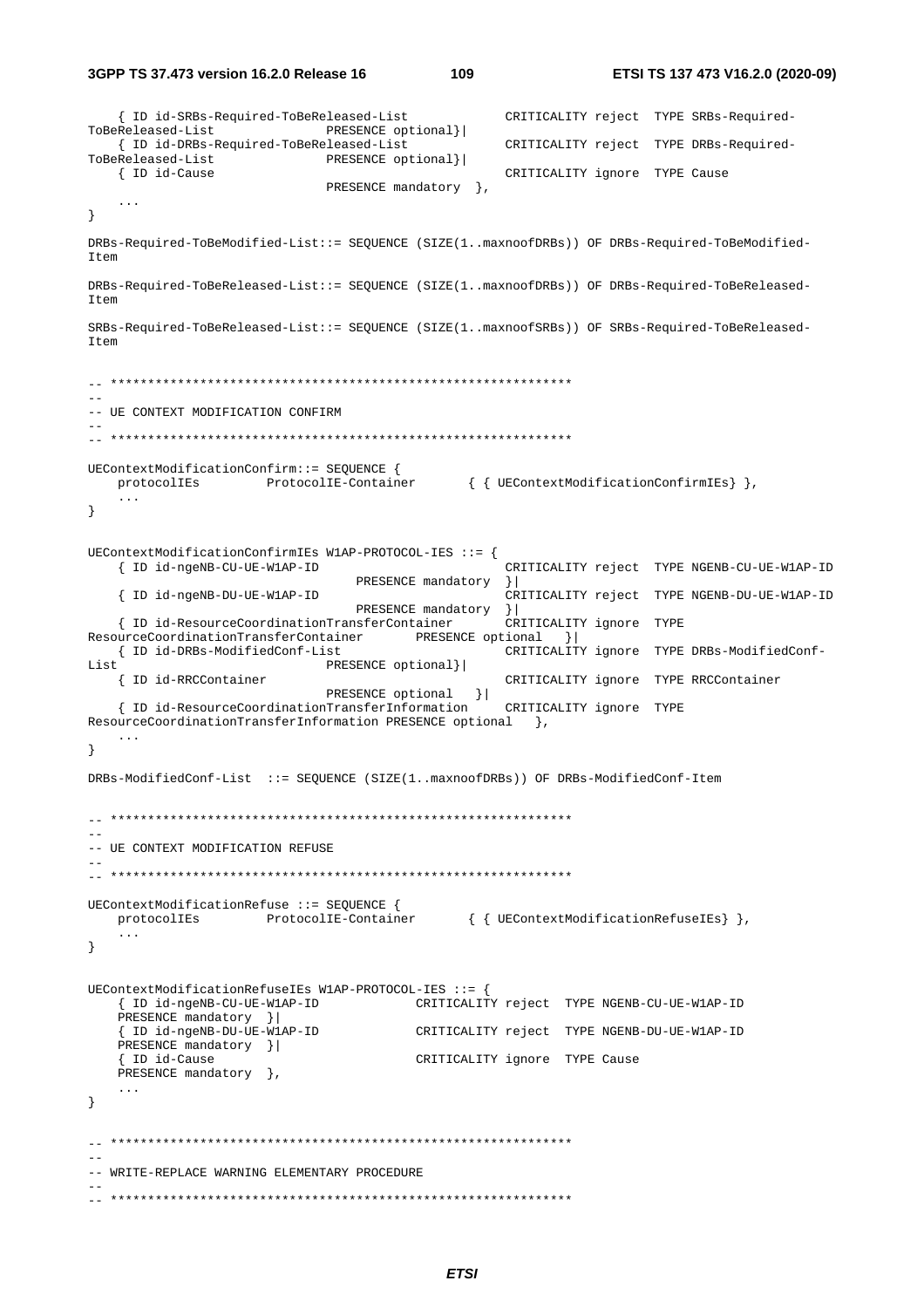```
-- ************************************************************** 
-- 
-- Write-Replace Warning Request 
-- 
-- ************************************************************** 
WriteReplaceWarningRequest ::= SEQUENCE { 
    protocolIEs ProtocolIE-Container { {WriteReplaceWarningRequestIEs} }, 
     ... 
} 
WriteReplaceWarningRequestIEs W1AP-PROTOCOL-IES ::= { 
                                               CRITICALITY reject TYPE TransactionID
    PRESENCE mandatory } |<br>{ ID id-PWSSystemInformation
                                               CRITICALITY reject TYPE PWSSystemInformation
                PRESENCE mandatory }| 
     { ID id-RepetitionPeriod CRITICALITY reject TYPE RepetitionPeriod 
    PRESENCE mandatory } |<br>{ ID id-NumberofBroadcastRequest
                                                { ID id-NumberofBroadcastRequest CRITICALITY reject TYPE NumberofBroadcastRequest 
                   PRESENCE mandatory }| 
     { ID id-Cells-To-Be-Broadcast-List CRITICALITY reject TYPE Cells-To-Be-Broadcast-List
                   PRESENCE optional },
 ... 
} 
Cells-To-Be-Broadcast-List ::= SEQUENCE (SIZE(1.. maxCellinngeNBDU)) OF Cells-To-Be-Broadcast-
Item 
-- ************************************************************** 
-- 
-- Write-Replace Warning Response 
-- 
-- ************************************************************** 
WriteReplaceWarningResponse ::= SEQUENCE { 
 protocolIEs ProtocolIE-Container { {WriteReplaceWarningResponseIEs} }, 
 ... 
} 
WriteReplaceWarningResponseIEs W1AP-PROTOCOL-IES ::= { 
 { ID id-TransactionID CRITICALITY reject TYPE TransactionID PRESENCE mandatory }| 
 { ID id-Cells-Broadcast-Completed-List CRITICALITY reject TYPE Cells-Broadcast-
Completed-List PRESENCE optional \},
    ... 
} 
Cells-Broadcast-Completed-List ::= SEQUENCE (SIZE(1.. maxCellinngeNBDU)) OF Cells-Broadcast-
Completed-Item 
\hspace{1.3cm} - \hspace{1.3cm} - \hspace{1.3cm}-- 
-- PWS CANCEL ELEMENTARY PROCEDURE 
-- 
-- ************************************************************** 
-- ************************************************************** 
-- 
-- PWS Cancel Request 
-- 
-- ************************************************************** 
PWSCancelRequest ::= SEQUENCE { 
    protocolIEs ProtocolIE-Container { {PWSCancelRequestIEs} }, 
     ... 
} 
PWSCancelRequestIEs W1AP-PROTOCOL-IES ::= { 
     { ID id-TransactionID CRITICALITY reject TYPE TransactionID 
     PRESENCE mandatory }| 
     { ID id-NumberofBroadcastRequest CRITICALITY reject TYPE NumberofBroadcastRequest 
    PRESENCE mandatory }| 
     { ID id-Broadcast-To-Be-Cancelled-List CRITICALITY reject TYPE Broadcast-To-Be-Cancelled-List
    PRESENCE optional } |
     { ID id-Cancel-all-Warning-Messages-Indicator CRITICALITY reject TYPE Cancel-all-Warning-
Messages-Indicator PRESENCE optional },
```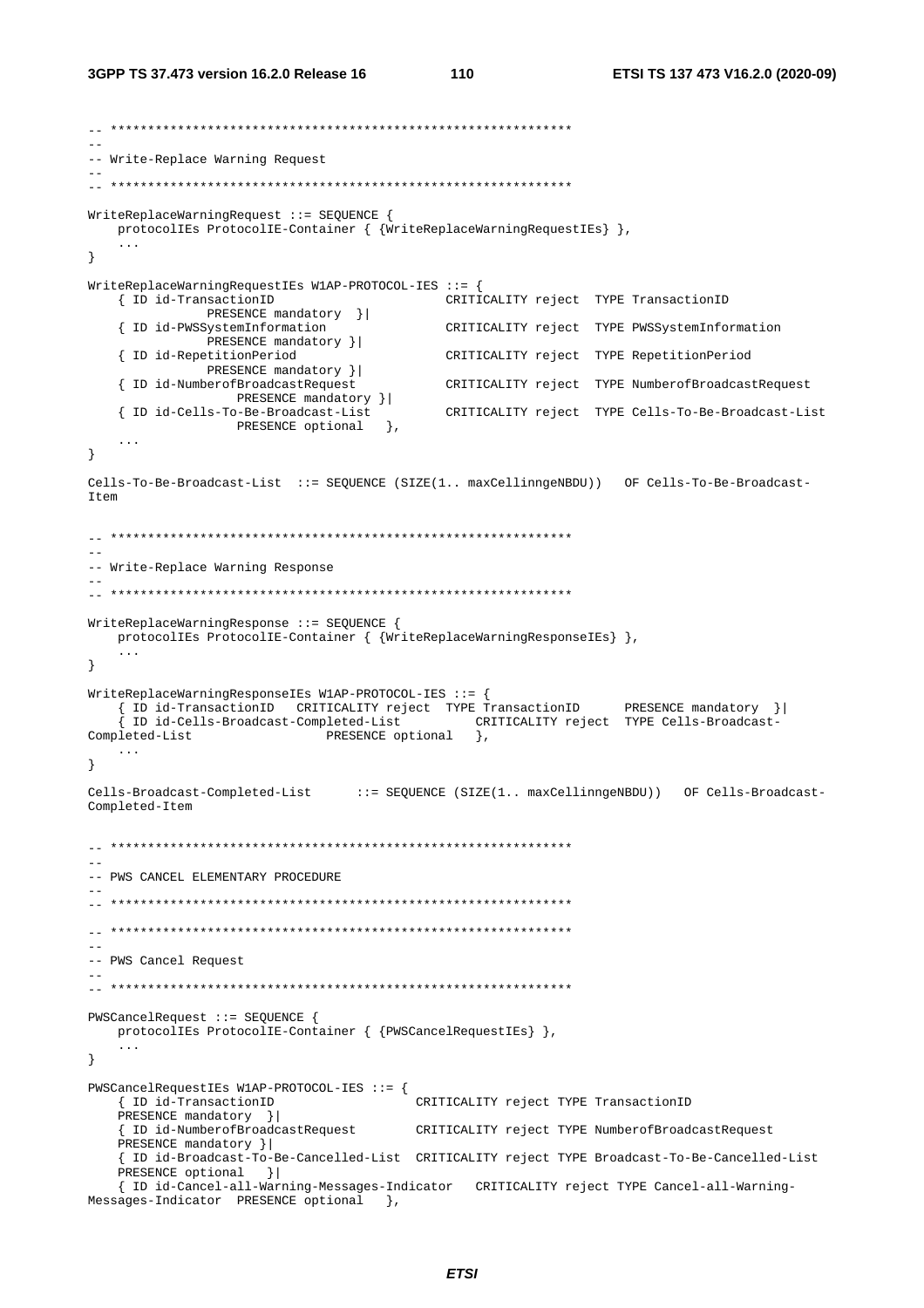```
\sim . .
\mathcal{E}Broadcast-To-Be-Cancelled-List ::= SEQUENCE (SIZE(1.. maxCellinngeNBDU)) OF Broadcast-To-Be-
Cancelled-Item
\pm \pm-- PWS Cancel Response
\overline{a}PWSCancelResponse ::= SEQUENCE {
  protocollEs ProtocollE-Container { {PWSCancelResponseIEs} },
   \ddotsc\left\{ \right\}PWSCancelResponseIEs W1AP-PROTOCOL-IES ::= {
  { ID id-TransactionID
                                .<br>CRITICALITY reject TYPE TransactionID
  PRESENCE mandatory \|{ ID id-Cells-Broadcast-Cancelled-List CRITICALITY reject TYPE Cells-Broadcast-Cancelled-List
  PRESENCE optional }
  { ID id-CriticalityDiagnostics CRITICALITY ignore TYPE CriticalityDiagnostics
  PRESENCE optional \},
\left\{ \right\}Cells-Broadcast-Cancelled-List ::= SEQUENCE (SIZE(1.. maxCellinngeNBDU)) OF Cells-Broadcast-
Cancelled-Item
-- UE Inactivity Notification ELEMENTARY PROCEDURE
-- UE Inactivity Notification
UEInactivityNotification ::= SEQUENCE {
  protocollEs ProtocollE-Container {{ UEInactivityNotificationIEs}},
   \sim . \sim\}UEInactivityNotificationIEs W1AP-PROTOCOL-IES ::= {
  { ID id-ngeNB-CU-UE-W1AP-ID
                                        CRITICALITY reject TYPE NGENB-CU-UE-W1AP-ID
                   PRESENCE mandatory }|
  { ID id-ngeNB-DU-UE-W1AP-ID
                                        CRITICALITY reject TYPE NGENB-DU-UE-W1AP-ID
                    PRESENCE mandatory } |
                                        CRITICALITY reject TYPE DRB-Activity-List
  { ID id-DRB-Activity-List
                   PRESENCE mandatory },
   \mathbf{1}\}DRB-Activity-List::= SEQUENCE (SIZE(1..maxnoofDRBs)) OF DRB-Activity-Item
-- Initial UL RRC Message Transfer ELEMENTARY PROCEDURE
\sim \sim-- INITIAL UL RRC Message Transfer
InitialULRRCMessageTransfer ::= SEQUENCE {
            ProtocolIE-Container {{ InitialULRRCMessageTransferIEs}},
  protocolIEs
  \ddotsc\left\{ \right\}
```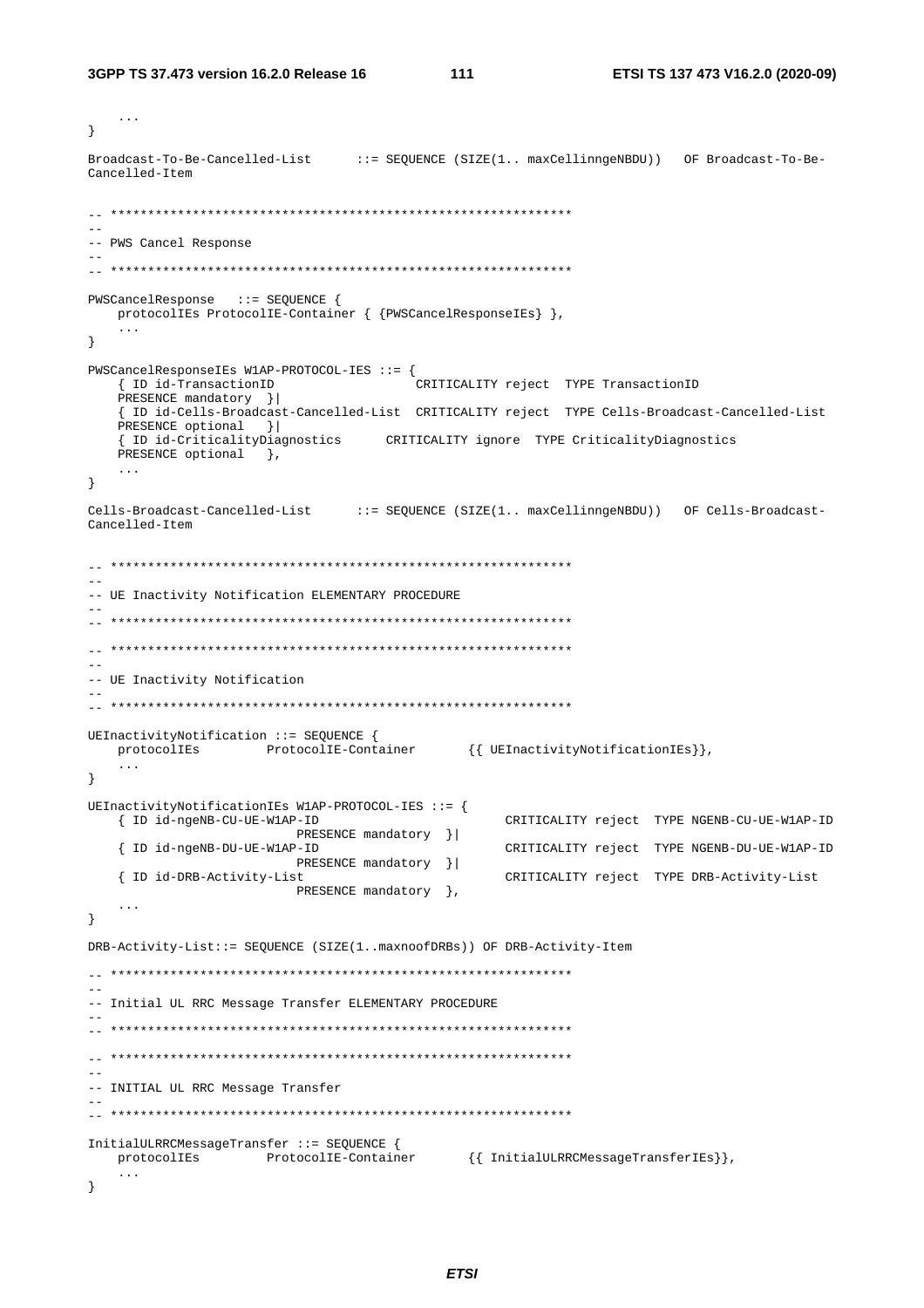3GPP TS 37.473 version 16.2.0 Release 16

```
InitialULRRCMessageTransferIEs W1AP-PROTOCOL-IES ::= {
   { ID id-ngeNB-DU-UE-W1AP-ID CRITICALITY reject TYPE NGENB-DU-UE-W1AP-ID
                                                                                PRESENCE
mandatory }
    \begin{array}{lllllllllllll} \left\{ \begin{array}{lllllllllllllllll} \text{ID}\text{ id}-\text{EUTRANCGI} & \text{CRTTICALITY reject} & \text{YPE EUTRANCGI} & \text{PRESENCE mandatory} \\ \text{ID}\text{ id}-\text{C-RNTI} & \text{CRTTICALITY reject} & \text{YPE C-RNTI} & \text{PRESENCE mandatory} \\ \text{ID}\text{ id}-\text{RRCContainer} & \text{CRTTICALITY reject} & \text{TYPE RRCContainer} & \text{PRESENCE mandatory} \\ \text{ID}\text{ id-DUtoCURRCContainer} & \text{CRTTICALITY reject} & \text{TYPE RUCUR\{ ID id-EUTRANCGI
optional ||{| ID id-TransactionID       CRITICALITY ignore TYPE TransactionID PRESENCE mandatory },
   \sim 10 .
\left\{ \right\}-- DL RRC Message Transfer ELEMENTARY PROCEDURE
\sim \sim-- DL RRC Message Transfer
DLRRCMessageTransfer ::= SEQUENCE {
   \texttt{protocolIES} \qquad \qquad \texttt{ProtocolIE-Container} \qquad \qquad \{\} \texttt{ DLRRCMessageTransferIES}\},\sim 100\left\{ \right.DLRRCMessageTransferIEs W1AP-PROTOCOL-IES ::= {
    { ID id-ngeNB-CU-UE-W1AP-ID CRITICALITY reject TYPE NGENB-CU-UE-W1AP-ID PRESENCE mandatory
    \frac{1}{2}[ ID id-ngeNB-DU-UE-W1AP-ID CRITICALITY reject TYPE NGENB-DU-UE-W1AP-ID PRESENCE mandatory
    { ID id-oldngeNB-DU-UE-W1AP-ID
                                                     CRITICALITY reject TYPE NGENB-DU-UE-W1AP-ID
                         PRESENCE optional }|
                                                     CRITICALITY reject TYPE SRBID
   { ID id-SRBID
                         PRESENCE mandatory } |
   { ID id-RRCContainer
                                                     CRITICALITY reject TYPE RRCContainer
                          PRESENCE mandatory },
\rightarrow-- UL RRC Message Transfer ELEMENTARY PROCEDURE
\equiv \equiv-- UL RRC Message Transfer
\simULRRCMessageTransfer ::= SEOUENCE {
   \verb|protocolIES| \qquad \verb|ProtocolIE-Container| \qquad { \verb| { URLRCMessageTransferIES}| },\ldots\left\{ \right\}ULRRCMessageTransferIEs W1AP-PROTOCOL-IES ::= {
   { ID id-ngeNB-CU-UE-W1AP-ID CRITICALITY reject TYPE NGENB-CU-UE-W1AP-ID
   PRESENCE mandatory } |
   {ID id-ngeNB-DU-UE-W1AP-ID<br>{ID id-ngeNB-DU-UE-W1AP-ID<br>CRITICALITY reject TYPE NGENB-DU-UE-W1AP-ID
   PRESENCE mandatory } |
    { ID id-SRBID
                                        CRITICALITY reject TYPE SRBID
   PRESENCE mandatory ||{ ID id-RRCContainer
                                        CRITICALITY reject TYPE RRCContainer
   PRESENCE mandatory \},
   \ddots .
\}\frac{1}{2}-- PRIVATE MESSAGE
```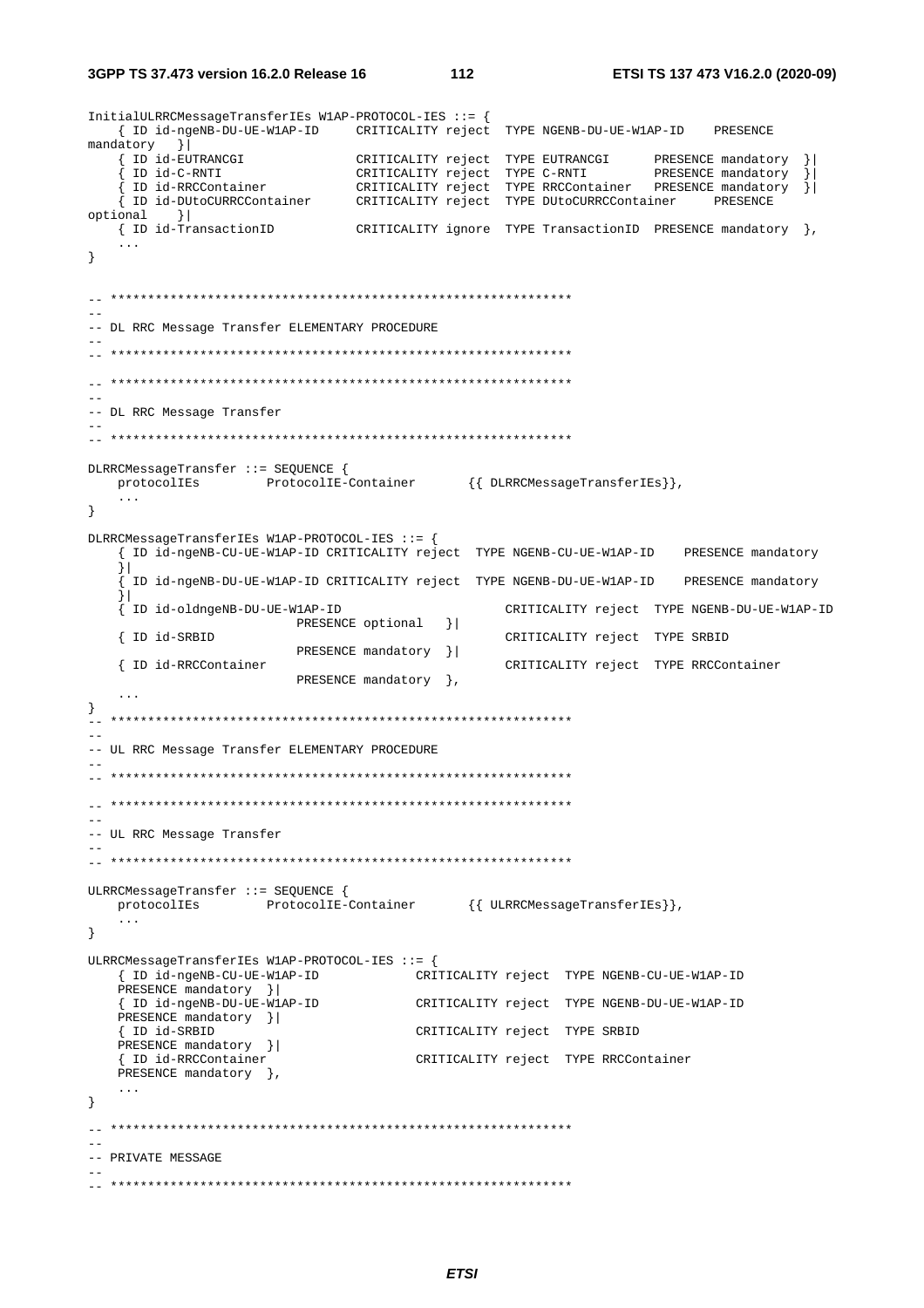```
3GPP TS 37.473 version 16.2.0 Release 16
```

```
PrivateMessage ::= SEQUENCE {
  privatelEs PrivatelE-Container {{PrivateMessage-IEs}},
  \ldots .
\}PrivateMessage-IEs W1AP-PRIVATE-IES ::= {
  \sim \sim \sim\mathcal{V}-1-- Paging PROCEDURE
=-- Paging
Paging ::= SEQUENCE {
  protocolIEs
               ProtocolIE-Container {{ PagingIEs}},
  \sim 100\left\{ \right\}PagingIEs W1AP-PROTOCOL-IES ::= {
  { ID id-UEIdentityIndexValue
                        CRITICALITY reject TYPE UEIdentityIndexValue
                                                             PRESENCE
mandatory
       \vert } \vert{ ID id-PagingIdentity
                    CRITICALITY reject TYPE PagingIdentity
                                                             PRESENCE
mandatory }|
  { ID id-PagingDRX
                        CRITICALITY ignore TYPE PagingDRX
                                                             PRESENCE
optional }
  { ID id-PagingCell-List
                       CRITICALITY ignore TYPE PagingCell-list
                                                            PRESENCE
\verb|mandatory|,\ldots\}PagingCell-list::= SEQUENCE (SIZE(1.. maxnoofPagingCells)) OF PagingCell-Item
--- Notify
Notify ::= SEQUENCE {
  protocolIEs
               ProtocolIE-Container {{ NotifyIEs}},
  \sim . \sim\}NotifyIEs W1AP-PROTOCOL-IES ::= {
  { ID id-ngeNB-CU-UE-W1AP-ID
                                 CRITICALITY reject TYPE NGENB-CU-UE-W1AP-ID
          PRESENCE mandatory } |
  { ID id-ngeNB-DU-UE-W1AP-ID
                                CRITICALITY reject TYPE NGENB-DU-UE-W1AP-ID
          PRESENCE mandatory }|
  { ID id-DRB-Notify-List
                                 CRITICALITY reject TYPE DRB-Notify-List
       PRESENCE mandatory },
  \ddotsc\}DRB-Notify-List: = SEQUENCE (SIZE(1.. maxnoofDRBs)) OF DRB-Notify-Item
-- PWS RESTART INDICATION ELEMENTARY PROCEDURE
-- PWS Restart Indication
\sim \sim
```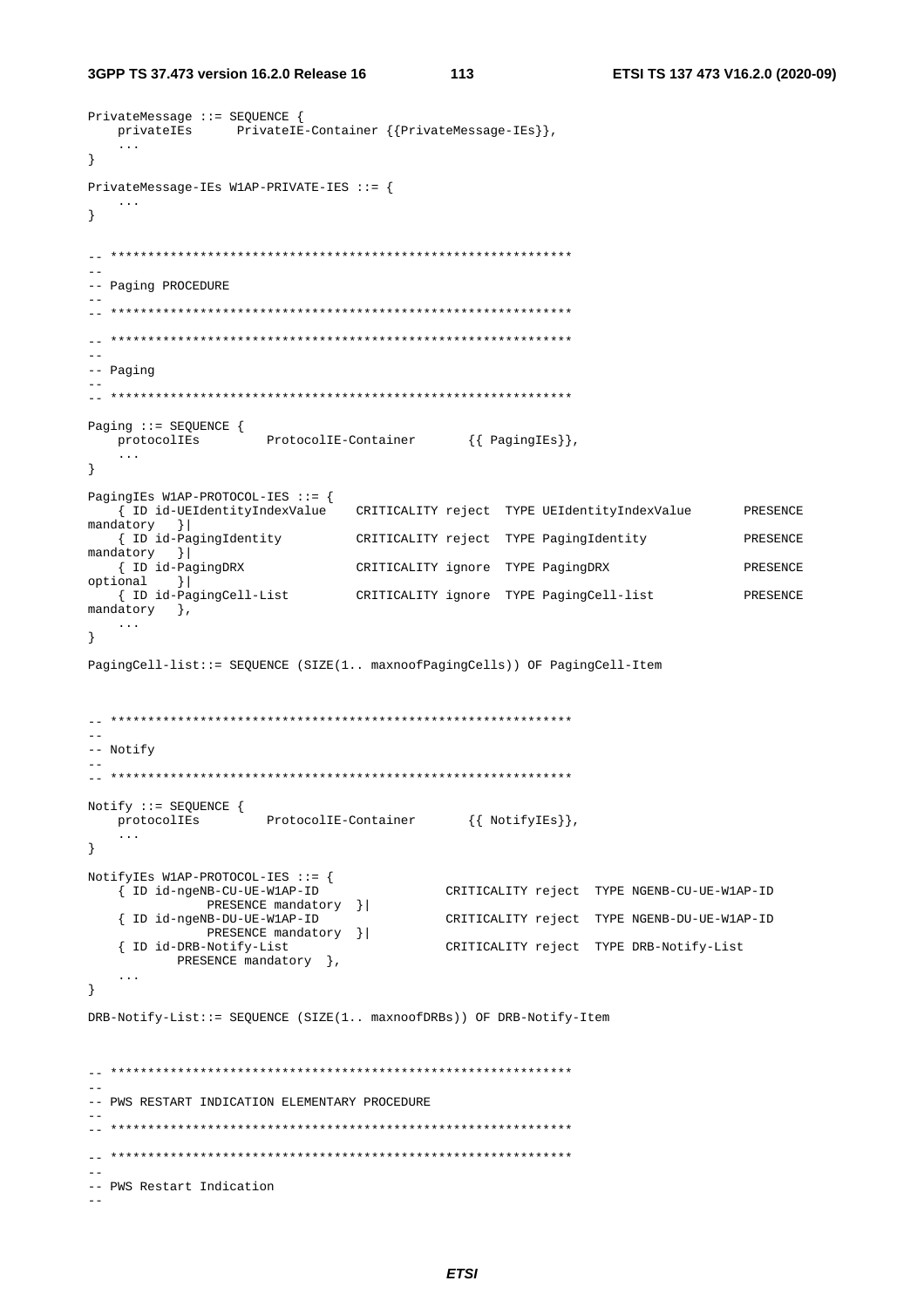```
PWSRestartIndication ::= SEQUENCE {
  protocolIEs ProtocolIE-Container { { PWSRestartIndicationIEs} },
\mathcal{F}PWSRestartIndicationIEs W1AP-PROTOCOL-IES ::= {
                               CRITICALITY reject TYPE TransactionID
  { ID id-TransactionID
  PRESENCE mandatory }|<br>{ ID id-E-UTRAN-CGI-List-For-Restart-List CRITICALITY reject TYPE E-UTRAN-CGI-List-For-
Restart-List PRESENCE mandatory },
   \cdots\left\{ \right\}E-UTRAN-CGI-List-For-Restart-List
                            ::= SEQUENCE (SIZE(1.. maxCellinngeNBDU)) OF E-UTRAN-CGI-
List-For-Restart-Item
-- PWS FAILURE INDICATION ELEMENTARY PROCEDURE
\equiv-- PWS Failure Indication
PWSFailureIndication ::= SEOUENCE {
 protocolIEs ProtocolIE-Container { { PWSFailureIndicationIEs} },
   \mathbf{1}\mathcal{F}PWSFailureIndicationIEs W1AP-PROTOCOL-IES ::= {
  { ID id-TransactionID CRITICALITY reject TYPE TransactionID
                                                                  PRESENCE
mandatory }
  { ID id-PWS-Failed-E-UTRAN-CGI-List CRITICALITY reject TYPE PWS-Failed-E-UTRAN-CGI-List
  PRESENCE optional },
   \sim \sim \sim\left\{ \right.PWS-Failed-E-UTRAN-CGI-List ::= SEQUENCE (SIZE(1.. maxCellinngeNBDU)) OF PWS-Failed-E-UTRAN-
CGT-Tfem-- ngeNB-DU STATUS INDICATION ELEMENTARY PROCEDURE
\sim \sim\overline{a}-- ngeNB-DU Status Indication
\simNGENBDUStatusIndication ::= SEQUENCE {
                ProtocolIE-Container { {NGENBDUStatusIndicationIEs} },
  protocolIEs
  \sim \sim \sim\}NGENBDUStatusIndicationIEs W1AP-PROTOCOL-IES ::= {
                             CRITICALITY reject TYPE TransactionID
  { ID id-TransactionID
                                                                 PRESENCE
mandatory }
  { ID id-NGENBDUOverloadInformation CRITICALITY reject TYPE NGENBDUOverloadInformation
  PRESENCE mandatory \},
  \sim \sim \sim\}
```
**END** -- ASN1STOP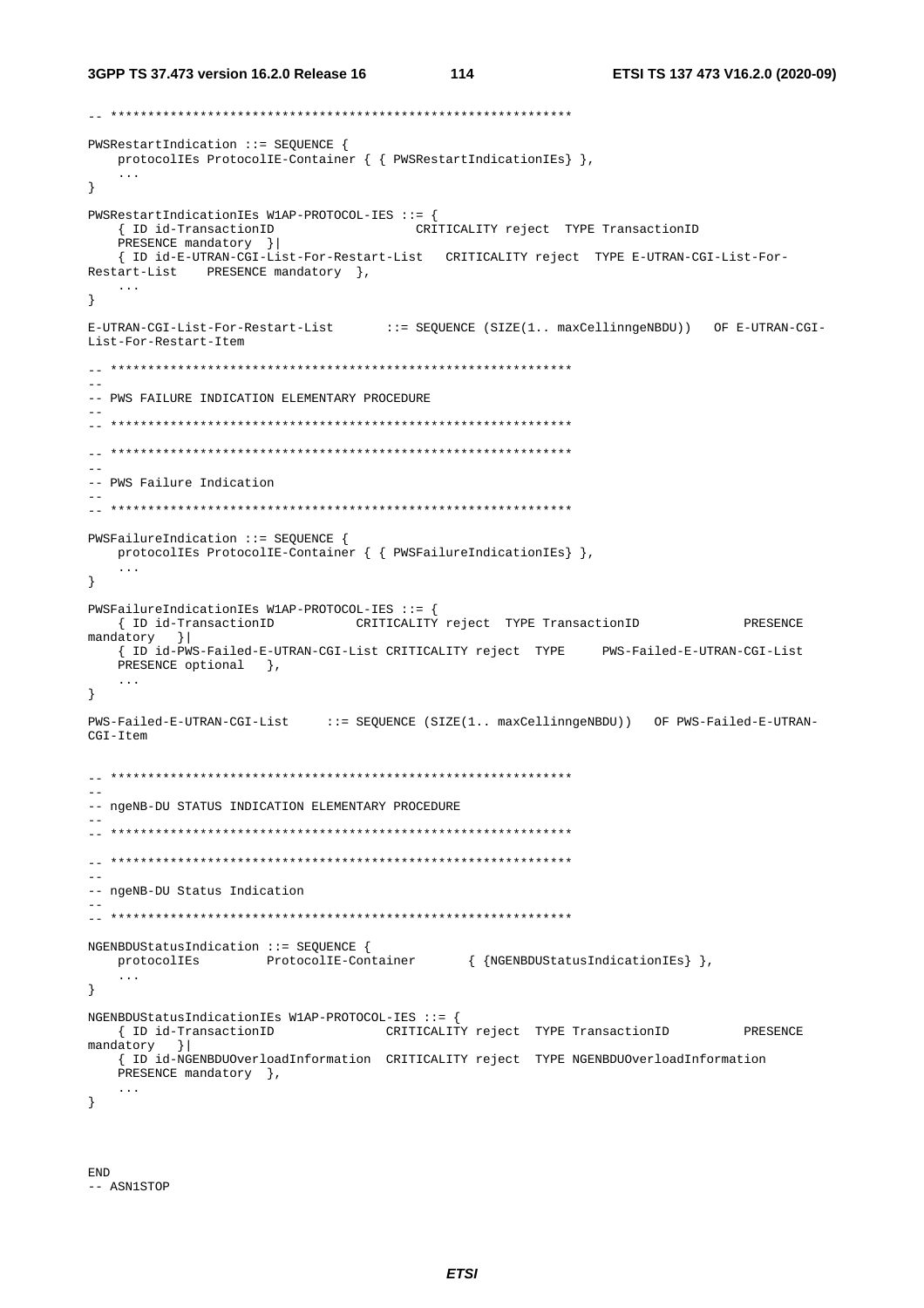-- ASN1START

#### **Information Element Definitions** 9.4.5

```
\pm .
-- Information Element Definitions
 W1AP-IES {
itu-t (0) identified-organization (4) etsi (0) mobileDomain (0)
ngran-access (22) modules (3) wlap (3) version1 (1) wlap-IEs (2) }
DEFINITIONS AUTOMATIC TAGS ::=
RECIN
IMPORTS
   maxEARFCN.
   maxnoofErrors,
    maxnoofBPLMNs,
   maxnoofDLUPTNLInformation,
   maxnoofE-UTRANCellBands.
   maxnoofULUPTNLInformation,
   maxnoofQoSFlows,
    maxnoofSliceItems,
   maxnoofSIBTypes,
    maxCe11ineNB
    maxnoofExtendedBPLMNs,
    maxBandsEutra,
    maxnoofBPLMNsNRminus1
FROM W1AP-Constants
    Criticality,
    ProcedureCode.
    ProtocolIE-ID,
    TriggeringMessage
FROM W1AP-CommonDataTypes
    ProtocolExtensionContainer{},
    W1AP-PROTOCOL-EXTENSION,
    ProtocolIE-SingleContainer{},
    W1AP-PROTOCOL-IES
FROM W1AP-Containers;
--- AAllocationAndRetentionPriority ::= SEQUENCE {
   priorityLevel PriorityLevel,<br>pre-emptionCapability Pre-emptionCapability,
   produkter and the emption of the emption of the emption of the emption of the emption of the emption of the emption of the emption of the emption of the extensions of the Protocol Extension Container { {Allocation And Rete
ExtIEs } } OPTIONAL,
    \sim \sim \sim\left\{ \right.AllocationAndRetentionPriority-ExtIEs W1AP-PROTOCOL-EXTENSION ::= {
    \ddots\rightarrowAssociated-SCell-Item ::= SEOUENCE {
    sCell-ID
                    EUTRANCGI,
    iE-Extensions ProtocolExtensionContainer { { Associated-SCell-ItemExtIEs } } OPTIONAL,
    \ldots\}Associated-SCell-ItemExtIEs
                                 W1AP-PROTOCOL-EXTENSION :: = \{\sim . \sim\left\{ \right\}AvailablePLMNList ::= SEQUENCE (SIZE(1..maxnoofBPLMNs)) OF AvailablePLMNList-Item
AvailablePLMNList-Item ::= SEOUENCE {
    pLMNIdentity
                    PLMN-Identity,<br>ProtocolExtensionContainer { { AvailablePLMNList-Item-ExtIEs} } OPTIONAL,
                             PLMN-Identity,
    iE-Extensions
```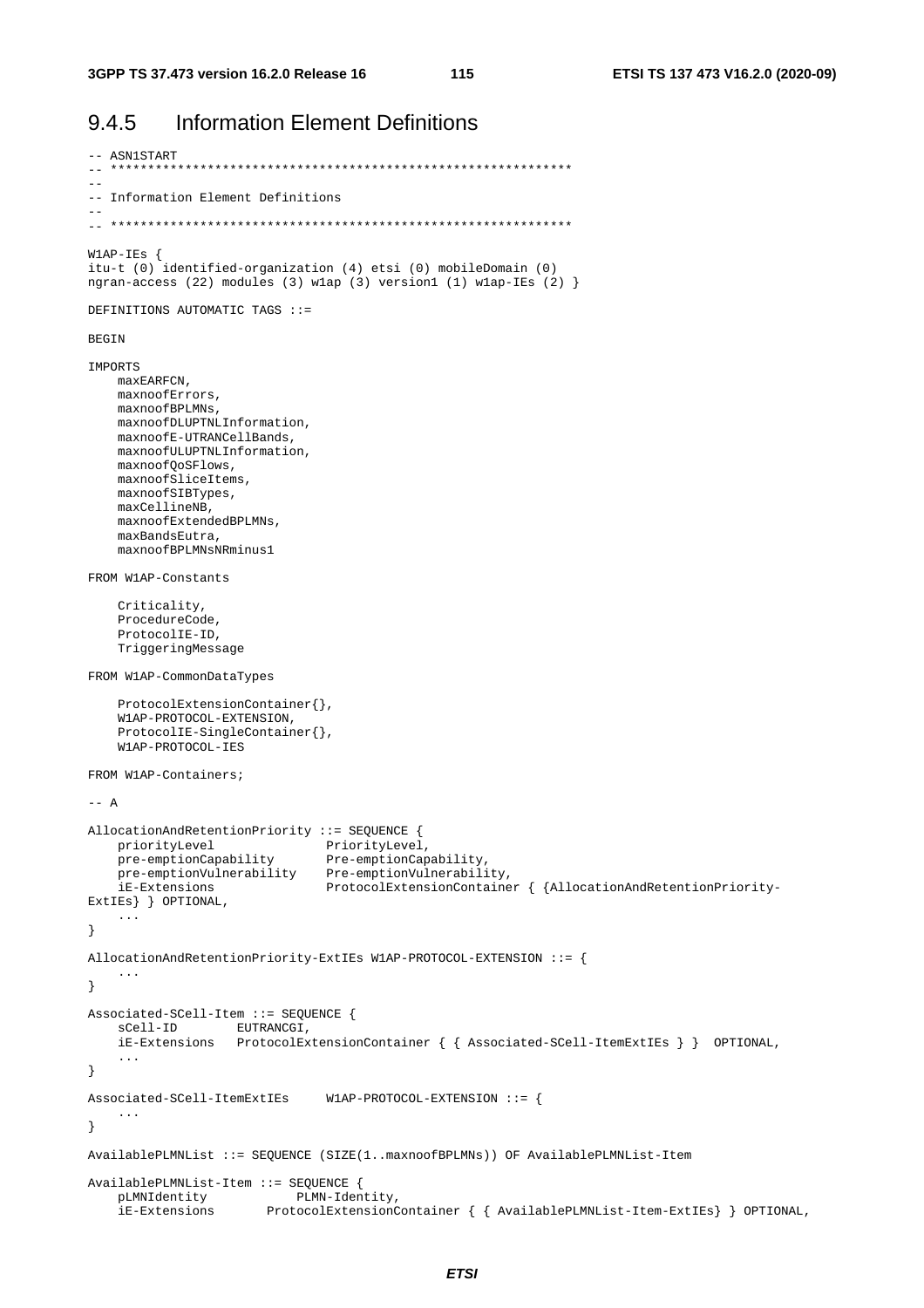```
 ... 
} 
AvailablePLMNList-Item-ExtIEs W1AP-PROTOCOL-EXTENSION ::= { 
    ... 
} 
AveragingWindow ::= INTEGER (0..4095, ...)
-- B 
BitRate ::= INTEGER (0..4000000000000,...) 
BearerTypeChange ::= ENUMERATED {true, ...} 
BPLMN-ID-Info-List ::= SEQUENCE (SIZE(1..maxnoofBPLMNsNRminus1)) OF BPLMN-ID-Info-Item 
BPLMN-ID-Info-Item ::= SEQUENCE { 
  pLMN-Identity-List
    extended-PLMN-Identity-List ExtendedAvailablePLMN-List OPTIONAL, 
    fiveGS-TAC FiveGS-TAC OPTIONAL, 
    eUTRA-Cell-ID EUTRA-Cell-ID, 
   ranac RANAC RANAC OPTIONAL,
    iE-Extensions ProtocolExtensionContainer { { BPLMN-ID-Info-ItemExtIEs} } OPTIONAL, 
    ... 
} 
BPLMN-ID-Info-ItemExtIEs W1AP-PROTOCOL-EXTENSION ::= { 
 ... 
} 
Broadcast-To-Be-Cancelled-Item ::= SEQUENCE { 
eUTRANCGI EUTRANCGI,
 iE-Extensions ProtocolExtensionContainer { { Broadcast-To-Be-Cancelled-ItemExtIEs } }
    OPTIONAL, 
    ... 
} 
Broadcast-To-Be-Cancelled-ItemExtIEs W1AP-PROTOCOL-EXTENSION ::= { 
    ... 
} 
--- CCancel-all-Warning-Messages-Indicator ::= ENUMERATED {true, ...} 
Candidate-SpCell-Item ::= SEQUENCE { 
   candidate-SpCell-ID EUTRANCGI
    iE-Extensions ProtocolExtensionContainer { { Candidate-SpCell-ItemExtIEs } } OPTIONAL, 
    ... 
} 
Candidate-SpCell-ItemExtIEs W1AP-PROTOCOL-EXTENSION ::= { 
    ... 
} 
Cause ::= CHOICE { 
   radioNetwork CauseRadioNetwork, 
 transport CauseTransport, 
 protocol CauseProtocol, 
    misc CauseMisc, 
    choice-extension ProtocolIE-SingleContainer { { Cause-ExtIEs} } 
} 
Cause-ExtIEs W1AP-PROTOCOL-IES ::= { 
    ... 
} 
CauseMisc ::= ENUMERATED { 
    control-processing-overload, 
    not-enough-user-plane-processing-resources, 
    hardware-failure, 
    om-intervention, 
    unspecified, 
    ... 
} 
CauseProtocol ::= ENUMERATED {
```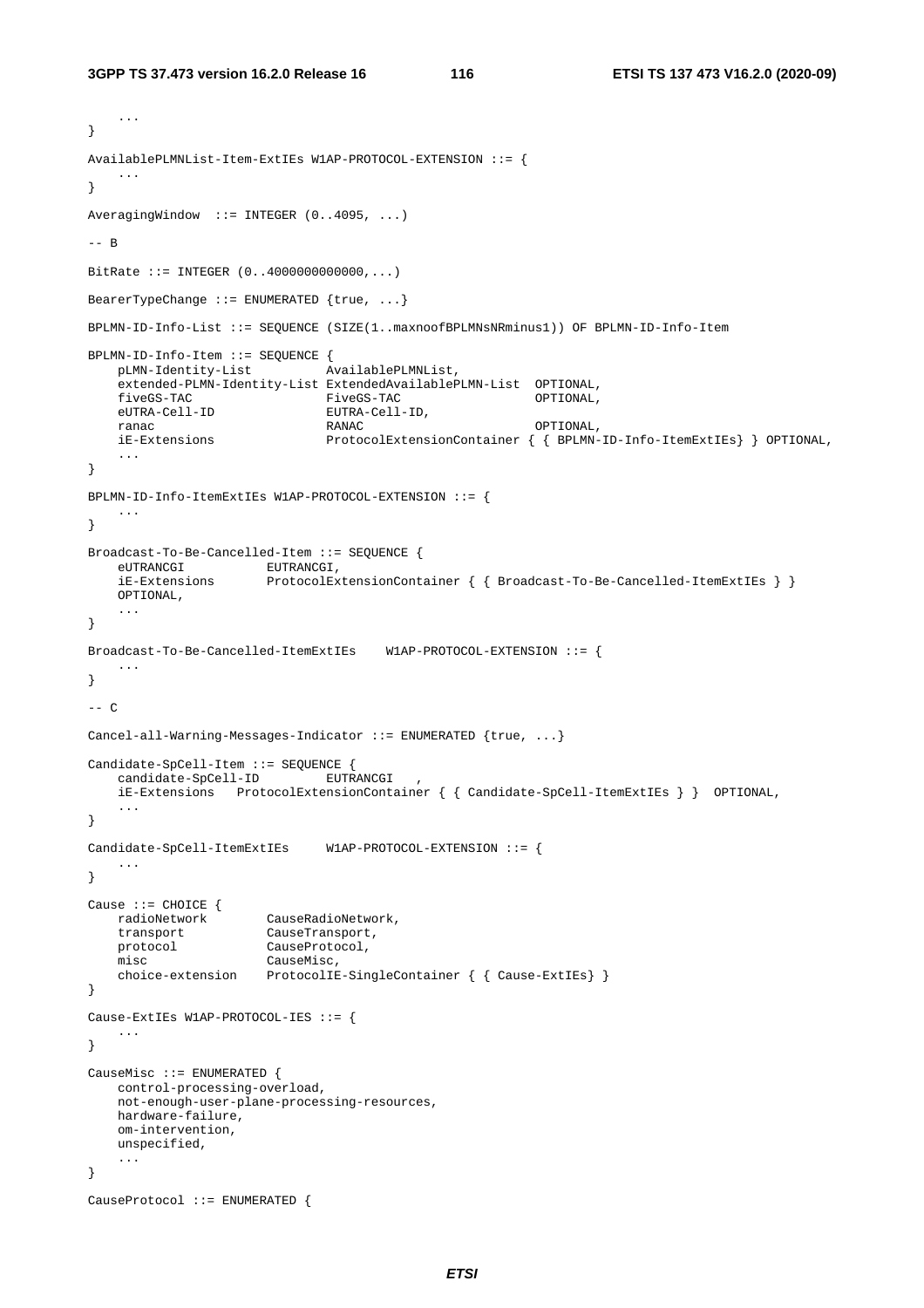```
 transfer-syntax-error, 
     abstract-syntax-error-reject, 
     abstract-syntax-error-ignore-and-notify, 
     message-not-compatible-with-receiver-state, 
     semantic-error, 
     abstract-syntax-error-falsely-constructed-message, 
     unspecified, 
     ... 
} 
CauseRadioNetwork ::= ENUMERATED { 
     unspecified, 
     rl-failure-rlc, 
     unknown-or-already-allocated-enb-cu-ue-w1ap-id, 
     unknown-or-already-allocated-enb-du-ue-w1ap-id, 
     unknown-or-inconsistent-pair-of-ue-w1ap-id, 
     interaction-with-other-procedure, 
     not-supported-qci-Value, 
     action-desirable-for-radio-reasons, 
     no-radio-resources-available, 
     procedure-cancelled, 
     normal-release, 
     cell-not-available, 
     rl-failure-others, 
     ue-rejection, 
     resources-not-available-for-the-slice, 
     amf-initiated-abnormal-release, 
     release-due-to-pre-emption, 
     multiple-drb-id-instances, 
     unknown-drb-id, 
 ... 
} 
CauseTransport ::= ENUMERATED { 
    unspecified, 
     transport-resource-unavailable, 
     ... 
} 
CellGroupConfig ::= OCTET STRING 
Cells-Failed-to-be-Activated-List-Item ::= SEQUENCE { 
    ..<br>eUTRANCGI<br>cause
                        Cause,
     iE-Extensions ProtocolExtensionContainer { { Cells-Failed-to-be-Activated-List-
ItemExtIEs } } OPTIONAL, 
 ... 
} 
Cells-Failed-to-be-Activated-List-ItemExtIEs W1AP-PROTOCOL-EXTENSION ::= { 
 ... 
} 
Cells-Status-Item ::= SEQUENCE {<br>eUTRANCGI EUTRANCE
                      EUTRANCGI,
    service-status Service-Status,
     iE-Extensions ProtocolExtensionContainer { { Cells-Status-ItemExtIEs } } OPTIONAL, 
     ... 
} 
Cells-Status-ItemExtIEs W1AP-PROTOCOL-EXTENSION ::= { 
     ... 
} 
Cells-To-Be-Broadcast-Item ::= SEQUENCE { 
    eUTRANCGI EUTRANCGI,<br>iE-Extensions ProtocolExtens
                        ProtocolExtensionContainer { { Cells-To-Be-Broadcast-ItemExtIEs } }
     OPTIONAL, 
     ... 
} 
Cells-To-Be-Broadcast-ItemExtIEs W1AP-PROTOCOL-EXTENSION ::= { 
     ... 
} 
Cells-Broadcast-Completed-Item ::= SEQUENCE { 
    eUTRANCGI EUTRANCGI,
```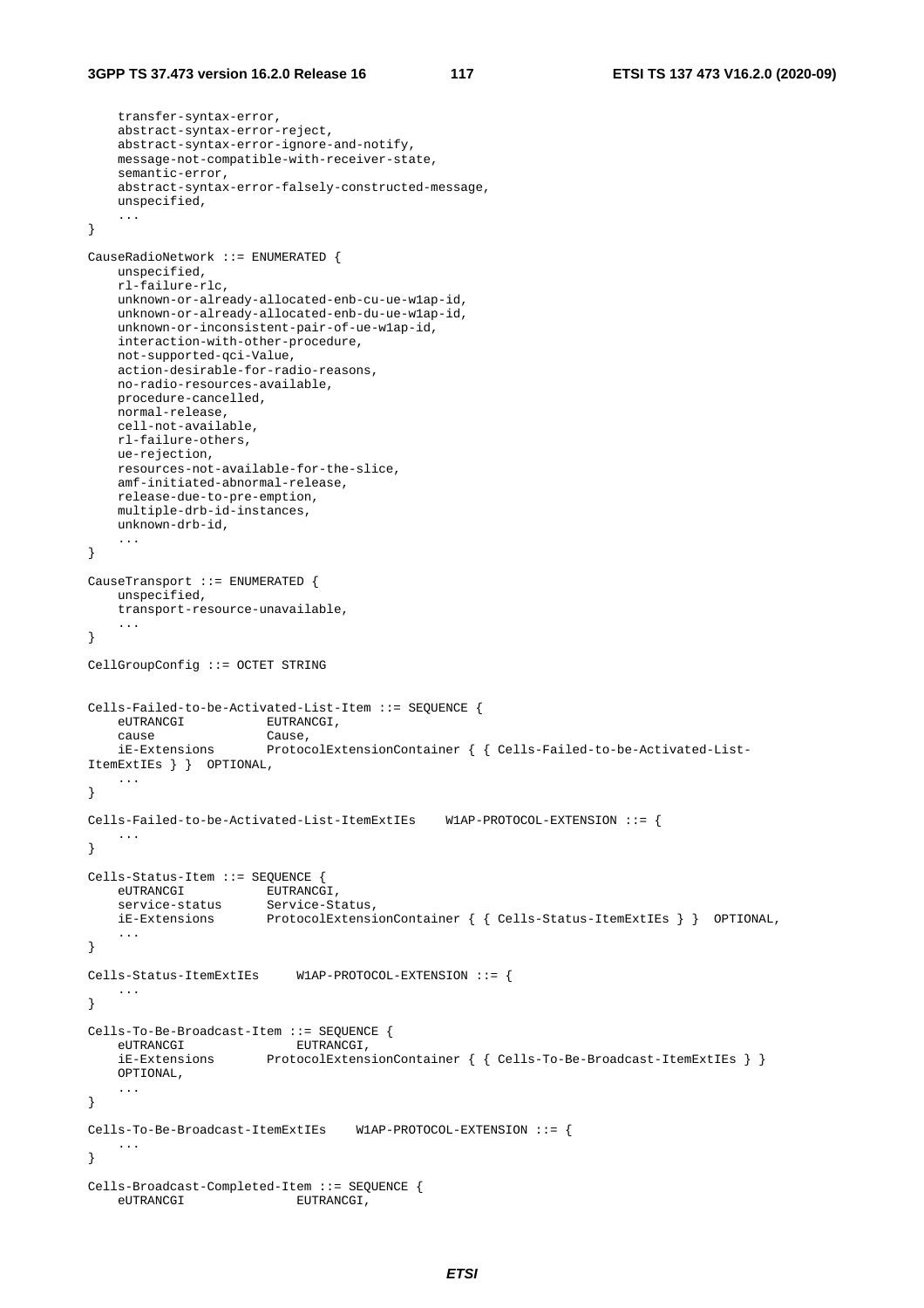**3GPP TS 37.473 version 16.2.0 Release 16 118 ETSI TS 137 473 V16.2.0 (2020-09)**

```
 iE-Extensions ProtocolExtensionContainer { { Cells-Broadcast-Completed-ItemExtIEs } }
    OPTIONAL, 
    ... 
} 
Cells-Broadcast-Completed-ItemExtIEs W1AP-PROTOCOL-EXTENSION ::= { 
 ... 
} 
Cells-Broadcast-Cancelled-Item ::= SEQUENCE { 
eUTRANCGI EUTRANCGI,
 numberOfBroadcasts NumberOfBroadcasts, 
 iE-Extensions ProtocolExtensionContainer { { Cells-Broadcast-Cancelled-ItemExtIEs } }
    OPTIONAL, 
    ... 
} 
Cells-Broadcast-Cancelled-ItemExtIEs W1AP-PROTOCOL-EXTENSION ::= { 
 ... 
} 
Cells-to-be-Activated-List-Item ::= SEQUENCE { 
    eUTRANCGI EUTRANCGI, 
 eUTRANPCI EUTRANPCI OPTIONAL, 
 ngeNB-CUSystemInformation NGENB-CUSystemInformation OPTIONAL, 
   ngeNB-CUSystemInformation <br>| NGENB-CUSystemInformation OPTIONAL,<br>| AvailablePLMNList OPTIONAL, AvailablePLMNList OPTIONAL,
   availablePLMNList AvailablePLMNList CPTIONAL,<br>extendedAvailablePLMN-List ExtendedAvailablePLMN-List OPTIONAL,
    iE-Extensions ProtocolExtensionContainer { { Cells-to-be-Activated-List-
ItemExtIEs} } OPTIONAL, 
    ... 
} 
Cells-to-be-Activated-List-ItemExtIEs W1AP-PROTOCOL-EXTENSION ::= { 
 ... 
} 
Cells-to-be-Deactivated-List-Item ::= SEQUENCE { 
   eUTRANCGI EUTRANCGI,
    iE-Extensions ProtocolExtensionContainer { { Cells-to-be-Deactivated-List-
ItemExtIEs } } OPTIONAL, 
    ... 
} 
Cells-to-be-Deactivated-List-ItemExtIEs W1AP-PROTOCOL-EXTENSION ::= { 
    ... 
} 
Cell-Type ::= ENUMERATED { 
    verysmall, 
    small, 
    medium, 
    large, 
    ... 
} 
CNUEPagingIdentity ::= CHOICE { 
    fiveG-S-TMSI BIT STRING (SIZE(48)), 
   choice-extension ProtocolIE-SingleContainer { { CNUEPagingIdentity-ExtIEs } }
} 
CNUEPagingIdentity-ExtIEs W1AP-PROTOCOL-IES ::= { 
    ... 
} 
CriticalityDiagnostics ::= SEQUENCE { 
 procedureCode ProcedureCode OPTIONAL, 
 triggeringMessage TriggeringMessage OPTIONAL, 
procedureCriticality Criticality Criticality Criticality OPTIONAL,
 transactionID TransactionID OPTIONAL, 
    iEsCriticalityDiagnostics CriticalityDiagnostics-IE-List OPTIONAL, 
    iE-Extensions ProtocolExtensionContainer {{CriticalityDiagnostics-ExtIEs}} 
    OPTIONAL, 
    ... 
} 
CriticalityDiagnostics-ExtIEs W1AP-PROTOCOL-EXTENSION ::= { 
    ... 
}
```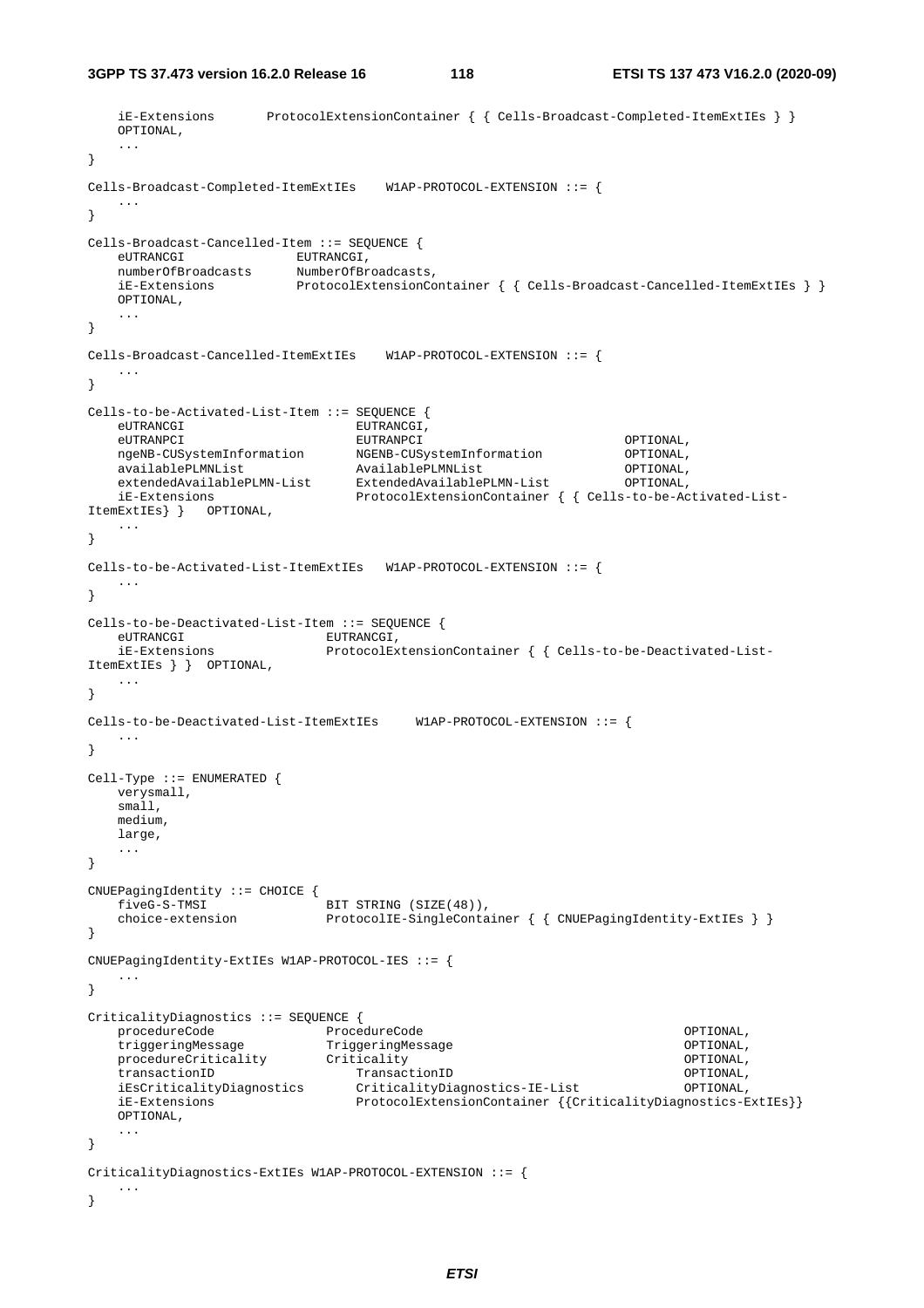```
CriticalityDiagnostics-IE-List ::= SEQUENCE (SIZE (1.. maxnoofErrors)) OF CriticalityDiagnostics-IE-
Item 
CriticalityDiagnostics-IE-Item ::= SEQUENCE { 
  iECriticality Criticality,<br>iE-ID ProtocolIE-I
                         ProtocolIE-ID,<br>TypeOfError.
   typeOfError<br>iE-Extensions
                        iLet occurred incontainer {{CriticalityDiagnostics-IE-Item-ExtIEs}}
    OPTIONAL, 
    ... 
} 
CriticalityDiagnostics-IE-Item-ExtIEs W1AP-PROTOCOL-EXTENSION ::= { 
    ... 
} 
C-RTI ::= INTEGR (0..65535, ...)CUtoDURRCInformation ::= SEQUENCE { 
    cG-ConfigInfo CG-ConfigInfo OPTIONAL, 
    uE-CapabilityRAT-ContainerList UE-CapabilityRAT-ContainerList OPTIONAL, 
 measConfig MeasConfig OPTIONAL, 
 handoverPreparationInformation HandoverPreparationInformation OPTIONAL, 
 radioResourceConfigDedicated RadioResourceConfigDedicated OPTIONAL, 
 measurementTimingConfiguration MeasurementTimingConfiguration OPTIONAL, 
 uEAssistanceInformation UEAssistanceInformation OPTIONAL, 
 requestedP-MaxFR1 OCTET STRING OPTIONAL, 
    iE-Extensions ProtocolExtensionContainer { { CUtoDURRCInformation-
ExtIEs} } OPTIONAL, 
    ... 
} 
CUtoDURRCInformation-ExtIEs W1AP-PROTOCOL-EXTENSION ::= { 
    ... 
} 
-- D 
DLUPTNLInformation-ToBeSetup-List ::= SEQUENCE (SIZE(1..maxnoofDLUPTNLInformation)) OF 
DLUPTNLInformation-ToBeSetup-Item 
DLUPTNLInformation-ToBeSetup-Item ::= SEQUENCE { 
    dLUPTNLInformation UPTransportLayerInformation , 
    iE-Extensions ProtocolExtensionContainer { { DLUPTNLInformation-ToBeSetup-ItemExtIEs } }
    OPTIONAL, 
    ... 
} 
DLUPTNLInformation-ToBeSetup-ItemExtIEs W1AP-PROTOCOL-EXTENSION ::= { 
 ... 
} 
DRB-Activity-Item ::= SEQUENCE { 
dRBID DRBID,
 dRB-Activity DRB-Activity OPTIONAL, 
    iE-Extensions ProtocolExtensionContainer { { DRB-Activity-ItemExtIEs } } OPTIONAL, 
 ... 
} 
DRB-Activity-ItemExtIEs W1AP-PROTOCOL-EXTENSION ::= { 
    ... 
} 
DRB-Activity ::= ENUMERATED {active, not-active} 
DRBID ::= INTEGER (1..32, ...)DRBs-FailedToBeModified-Item ::= SEQUENCE { 
    dRBID DRBID, 
    cause Cause OPTIONAL, 
    iE-Extensions ProtocolExtensionContainer { { DRBs-FailedToBeModified-ItemExtIEs } }
    OPTIONAL, 
    ... 
} 
DRBs-FailedToBeModified-ItemExtIEs W1AP-PROTOCOL-EXTENSION ::= {
```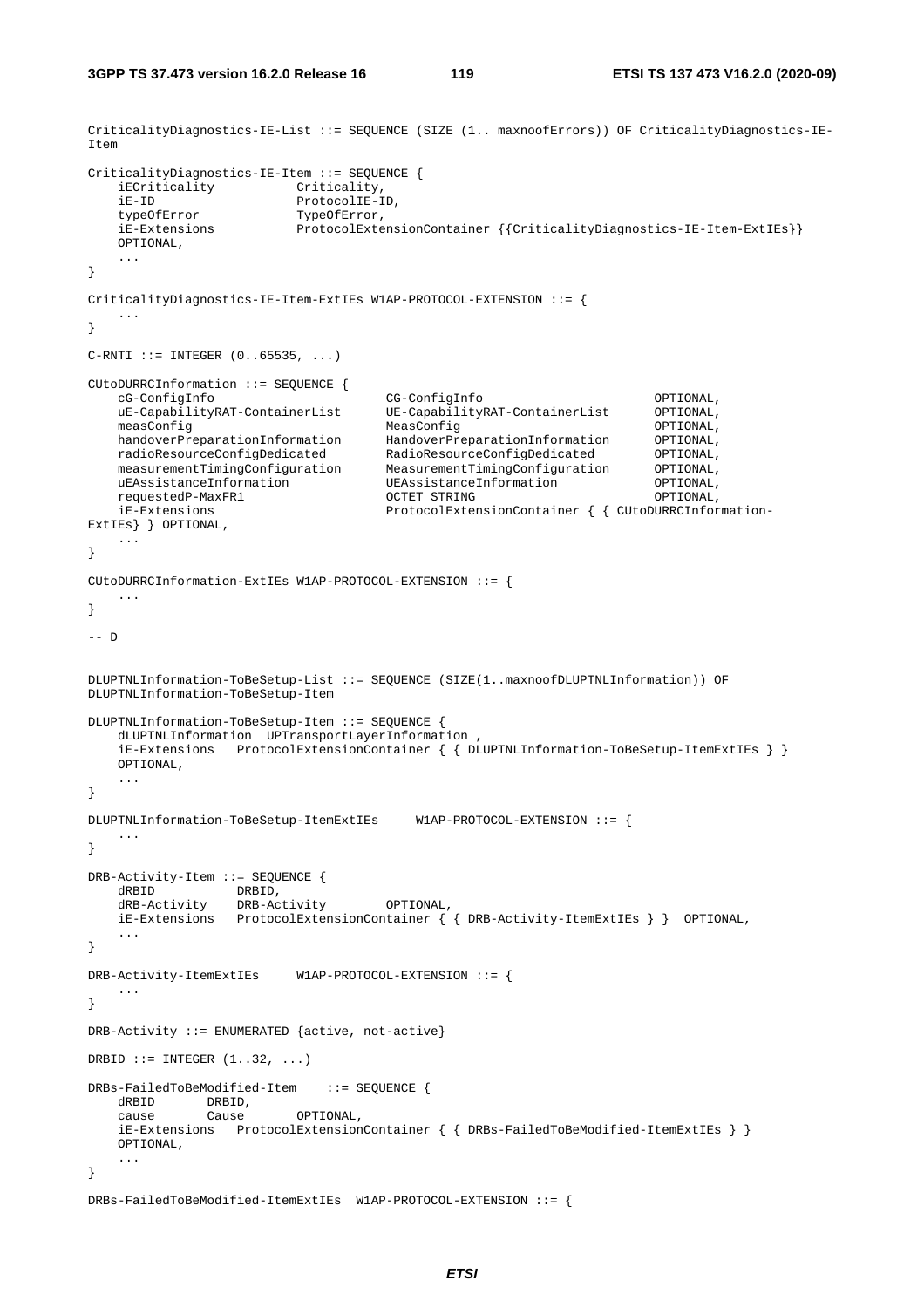...

```
} 
DRBs-FailedToBeSetup-Item ::= SEQUENCE { 
 dRBID DRBID, 
 cause Cause OPTIONAL, 
    iE-Extensions ProtocolExtensionContainer { { DRBs-FailedToBeSetup-ItemExtIEs } } OPTIONAL, 
    ... 
} 
DRBs-FailedToBeSetup-ItemExtIEs W1AP-PROTOCOL-EXTENSION ::= { 
 ... 
} 
DRBs-FailedToBeSetupMod-Item ::= SEQUENCE { 
   dRBID DRBID,
   cause Cause OPTIONAL,
    iE-Extensions ProtocolExtensionContainer { { DRBs-FailedToBeSetupMod-ItemExtIEs } }
    OPTIONAL, 
    ... 
} 
DRBs-FailedToBeSetupMod-ItemExtIEs W1AP-PROTOCOL-EXTENSION ::= { 
    ... 
} 
DRB-Information ::= SEQUENCE { 
dRB-QoS  QoSFlowLevelQoSParameters,
 sNSSAI SNSSAI, 
    notificationControl NotificationControl OPTIONAL, 
    flows-Mapped-To-DRB-List Flows-Mapped-To-DRB-List, 
    iE-Extensions ProtocolExtensionContainer { { DRB-Information-ItemExtIEs } } OPTIONAL 
} 
DRB-Information-ItemExtIEs W1AP-PROTOCOL-EXTENSION ::= { 
    ... 
} 
DRBs-Modified-Item ::= SEQUENCE { 
   dRBID<br>dLUPTNLInformation-ToBeSetup-List DLUPTNLInformation-ToBeSetup-List,
   dLUPTNLInformation-ToBeSetup-List DLUPTNLInformation-ToBeSetup-List DLUPTNLInformation-ToBeSetup-List
 rLC-Status RLC-Status OPTIONAL, 
 iE-Extensions ProtocolExtensionContainer { { DRBs-Modified-ItemExtIEs } } OPTIONAL, 
    ... 
} 
DRBs-Modified-ItemExtIEs W1AP-PROTOCOL-EXTENSION ::= { 
    ... 
} 
DRBs-ModifiedConf-Item ::= SEQUENCE { 
dRBID DRBID,
 uLUPTNLInformation-ToBeSetup-List ULUPTNLInformation-ToBeSetup-List, 
    iE-Extensions ProtocolExtensionContainer { { DRBs-ModifiedConf-ItemExtIEs } } OPTIONAL, 
    ... 
} 
DRBs-ModifiedConf-ItemExtIEs W1AP-PROTOCOL-EXTENSION ::= { 
 ... 
} 
DRB-Notify-Item ::= SEQUENCE { 
                 DRBID.
    notification-Cause Notification-Cause, 
   iE-Extensions ProtocolExtensionContainer { { DRB-Notify-ItemExtIEs } } OPTIONAL,
    ... 
} 
DRB-Notify-ItemExtIEs W1AP-PROTOCOL-EXTENSION ::= { 
    ... 
} 
DRBs-Required-ToBeModified-Item ::= SEQUENCE { 
    dRBID DRBID, 
   dLUPTNLInformation-ToBeSetup-List DLUPTNLInformation-ToBeSetup-List,<br>
RLC-Status rLC-Status RLC-Status OPTIONAL,
```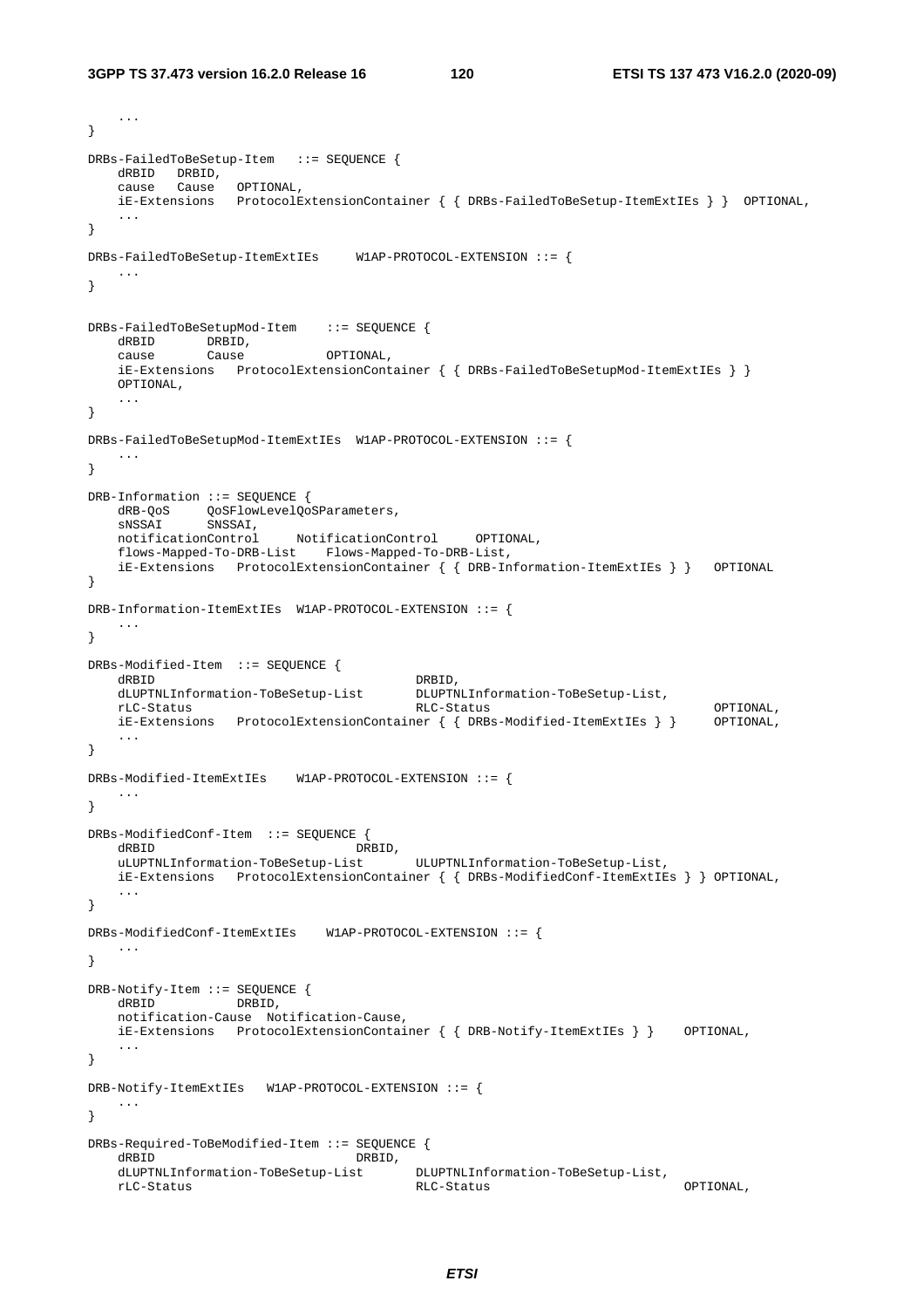**3GPP TS 37.473 version 16.2.0 Release 16 121 ETSI TS 137 473 V16.2.0 (2020-09)**

```
 iE-Extensions ProtocolExtensionContainer { { DRBs-Required-ToBeModified-ItemExtIEs } }
    OPTIONAL, 
    ... 
} 
DRBs-Required-ToBeModified-ItemExtIEs W1AP-PROTOCOL-EXTENSION ::= { 
 ... 
} 
DRBs-Required-ToBeReleased-Item ::= SEQUENCE { 
   dRBID DRBID, 
    iE-Extensions ProtocolExtensionContainer { { DRBs-Required-ToBeReleased-ItemExtIEs } }
    OPTIONAL, 
    ... 
} 
DRBs-Required-ToBeReleased-ItemExtIEs W1AP-PROTOCOL-EXTENSION ::= { 
    ... 
} 
DRBs-Setup-Item ::= SEQUENCE { 
   dRBID DRBID,
    dLUPTNLInformation-ToBeSetup-List DLUPTNLInformation-ToBeSetup-List, 
    iE-Extensions ProtocolExtensionContainer { { DRBs-Setup-ItemExtIEs } } OPTIONAL, 
 ... 
} 
DRBs-Setup-ItemExtIEs W1AP-PROTOCOL-EXTENSION ::= { 
 ... 
} 
DRBs-SetupMod-Item ::= SEQUENCE { 
                              dRB<sub>ID</sub>.
    dLUPTNLInformation-ToBeSetup-List DLUPTNLInformation-ToBeSetup-List, 
    iE-Extensions ProtocolExtensionContainer { { DRBs-SetupMod-ItemExtIEs } } OPTIONAL, 
 ... 
} 
DRBs-SetupMod-ItemExtIEs W1AP-PROTOCOL-EXTENSION ::= { 
    ... 
} 
DRBs-ToBeModified-Item ::= SEQUENCE { 
   dRBID DRBID, 
    qoSInformation QoSInformation OPTIONAL, 
    uLUPTNLInformation-ToBeSetup-List ULUPTNLInformation-ToBeSetup-List, 
    dLPDCPSNLength PDCPSNLength OPTIONAL, 
   uLPDCPSNLength PDCPSNLength OPTIONAL, 
                                 BearerTypeChange George Control of CPTIONAL,
 rLCMode RLCMode OPTIONAL, 
    iE-Extensions ProtocolExtensionContainer { { DRBs-ToBeModified-
ItemExtIEs } } OPTIONAL, 
    ... 
} 
DRBs-ToBeModified-ItemExtIEs W1AP-PROTOCOL-EXTENSION ::= { 
 ... 
} 
DRBs-ToBeReleased-Item ::= SEQUENCE { 
    dRBID DRBID, 
    iE-Extensions ProtocolExtensionContainer { { DRBs-ToBeReleased-ItemExtIEs } } OPTIONAL, 
 ... 
} 
DRBs-ToBeReleased-ItemExtIEs W1AP-PROTOCOL-EXTENSION ::= { 
    ... 
} 
DRBs-ToBeSetup-Item ::= SEQUENCE { 
  dRBID DRBID,
    qoSInformation QoSInformation, 
    uLUPTNLInformation-ToBeSetup-List ULUPTNLInformation-ToBeSetup-List, 
   rLCMode RLCMode,
   dLPDCPSNLength PDCPSNLength,<br>uLPDCPSNLength PDCPSNLength
   uLPDCPSNLength PDCPSNLength PDCPSNLength PDCPSNLength OPTIONAL,
    iE-Extensions ProtocolExtensionContainer { { DRBs-ToBeSetup-ItemExtIEs } } OPTIONAL,
```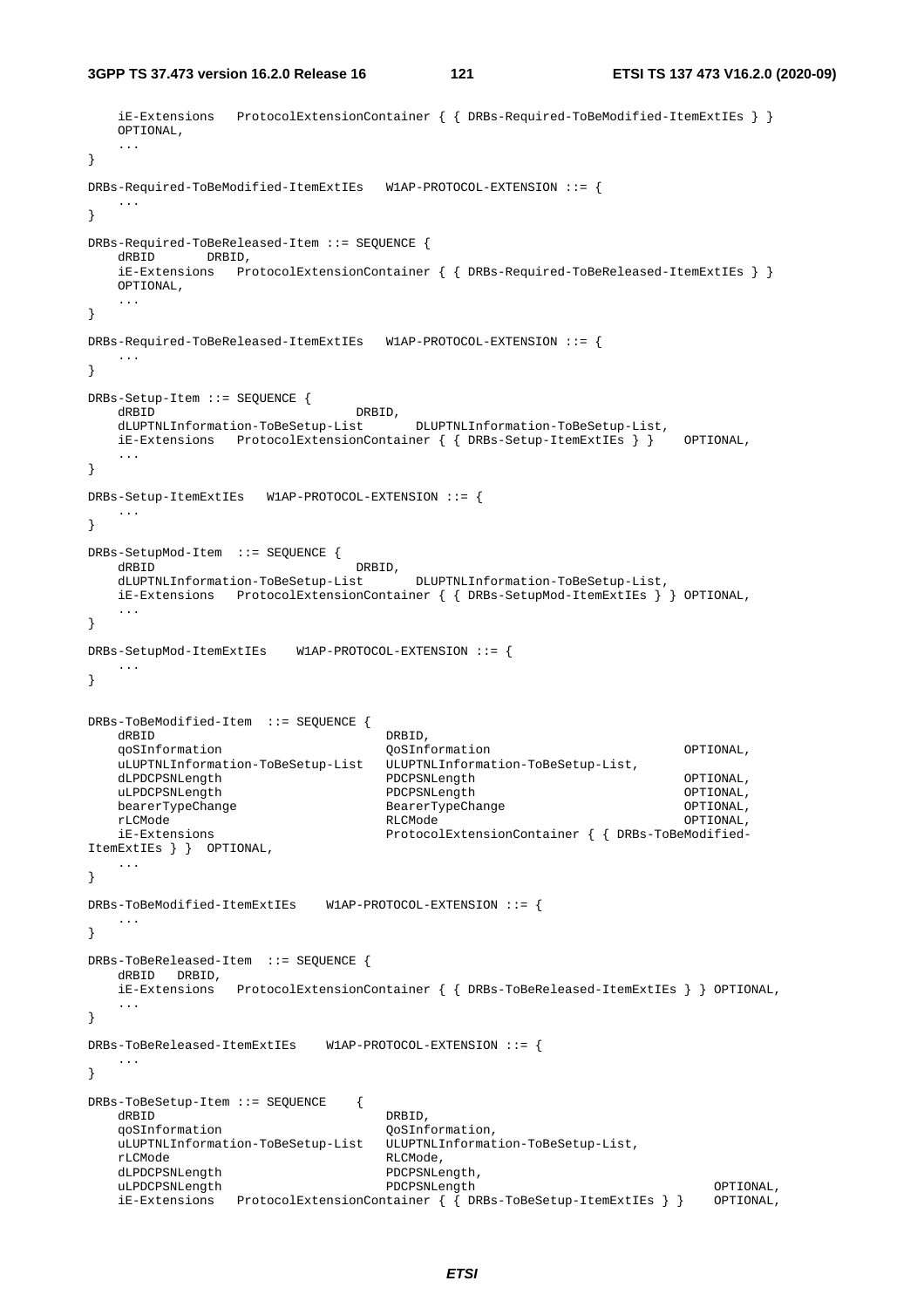```
 ... 
} 
DRBs-ToBeSetup-ItemExtIEs W1AP-PROTOCOL-EXTENSION ::= { 
    ... 
} 
DRBs-ToBeSetupMod-Item ::= SEQUENCE { 
   dRBID DRBID,
    qoSInformation QoSInformation, 
    uLUPTNLInformation-ToBeSetup-List ULUPTNLInformation-ToBeSetup-List, 
    rLCMode RLCMode, 
   dLPDCPSNLength                    PDCPSNLength                       OPTIONAL,<br>uLPDCPSNLength                    PDCPSNLength                   OPTIONAL,
   uLPDCPSNLength
    iE-Extensions ProtocolExtensionContainer { { DRBs-ToBeSetupMod-ItemExtIEs } } OPTIONAL, 
 ... 
} 
DRBs-ToBeSetupMod-ItemExtIEs W1AP-PROTOCOL-EXTENSION ::= { 
 ... 
} 
DRXCycle ::= SEQUENCE { 
 longDRXCycleLength LongDRXCycleLength, 
 shortDRXCycleLength ShortDRXCycleLength OPTIONAL, 
 shortDRXCycleTimer ShortDRXCycleTimer OPTIONAL, 
                         ProtocolExtensionContainer { { DRXCycle-ExtIEs} } OPTIONAL,
 ... 
} 
DRXCycle-ExtIEs W1AP-PROTOCOL-EXTENSION ::= { 
 ... 
} 
DRX-Config ::= OCTET STRING 
DRX-LongCycleStartOffset ::= INTEGER (0..10239) 
DUtoCURRCContainer ::= OCTET STRING 
DUtoCURRCInformation ::= SEQUENCE { 
   radioResourceConfigDedicated RadioResourceConfigDedicated,
    measGapConfig MeasGapConfig OPTIONAL, 
   \begin{tabular}{ll} \texttt{requestedP-MaxFRI} & \texttt{OCTET STRING} & \texttt{OPTIONAL}, \\ \texttt{dRX-LongCycleStartOffset} & \texttt{DRX-LongCycleStartOffset} & \texttt{OPTIONAL}, \\ \texttt{selectedBandCombinationIndex} & \texttt{SelectedBandCombinationIndex} & \texttt{OPTIONAL}, \\ \texttt{selectedFeaturesetEntryIndex} & \texttt{SelectedFeatureSetEntryIndex} & \texttt{OPTIONAL}, \end{tabular} dRX-LongCycleStartOffset DRX-LongCycleStartOffset OPTIONAL, 
 selectedBandCombinationIndex SelectedBandCombinationIndex OPTIONAL, 
                                    SelectedFeatureSetEntryIndex OPTIONAL,
 ph-InfoSCG Ph-InfoSCG OPTIONAL, 
 requestedBandCombinationIndex RequestedBandCombinationIndex OPTIONAL, 
 requestedFeatureSetEntryIndex RequestedFeatureSetEntryIndex OPTIONAL, 
 dRX-Config DRX-Config OPTIONAL, 
    iE-Extensions ProtocolExtensionContainer { { DUtoCURRCInformation-
ExtIEs} } OPTIONAL, 
    ... 
} 
DUtoCURRCInformation-ExtIEs W1AP-PROTOCOL-EXTENSION ::= { 
    ... 
} 
Dynamic5QIDescriptor ::= SEQUENCE {<br>qoSPriorityLevel INTEGE
 qoSPriorityLevel INTEGER (1..127), 
 packetDelayBudget PacketDelayBudget, 
packetErrorRate PacketErrorRate,
 fiveQI INTEGER (0..255, ...) OPTIONAL, 
    delayCritical ENUMERATED {delay-critical, non-delay-critical} OPTIONAL, 
 averagingWindow AveragingWindow OPTIONAL, 
 maxDataBurstVolume MaxDataBurstVolume OPTIONAL, 
     iE-Extensions ProtocolExtensionContainer { { Dynamic5QIDescriptor-ExtIEs } } 
OPTIONAL, 
    ... 
} 
Dynamic5QIDescriptor-ExtIEs W1AP-PROTOCOL-EXTENSION ::= { 
     ...
```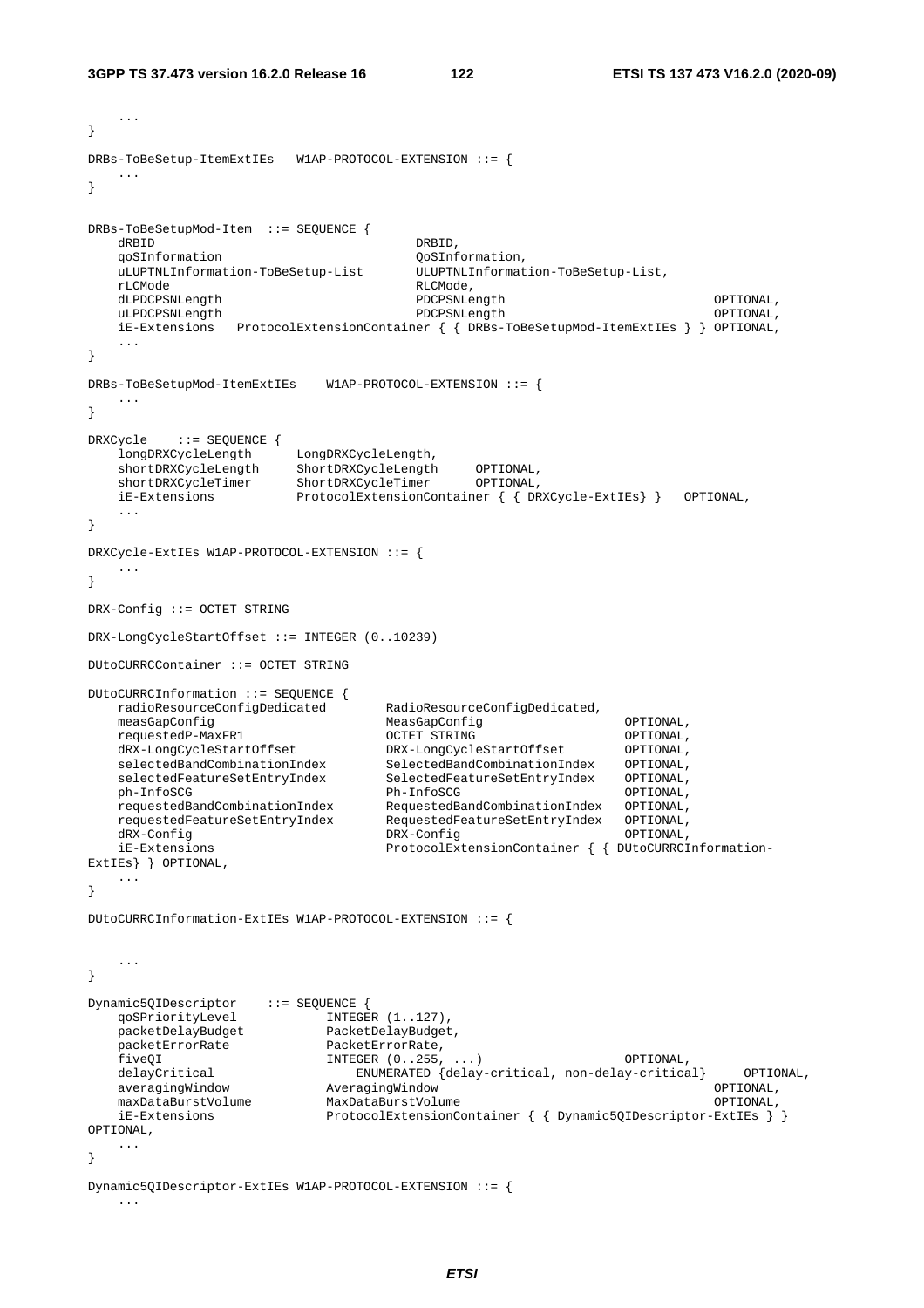```
} 
--- E
Endpoint-IP-address-and-port ::=SEQUENCE { 
   endpointIPAddress TransportLayerAddress,<br>iE-Extensions ProtocolEx
                                  iErotocolExtensionContainer { { Endpoint-IP-address-and-port-
ExtIEs} } OPTIONAL, 
    ... 
} 
Endpoint-IP-address-and-port-ExtIEs W1AP-PROTOCOL-EXTENSION ::= { 
 ... 
} 
ExtendedServedPLMNs-List ::= SEQUENCE (SIZE(1.. maxnoofExtendedBPLMNs)) OF ExtendedServedPLMNs-Item 
ExtendedServedPLMNs-Item ::= SEQUENCE { 
 pLMN-Identity PLMN-Identity, 
 tAISliceSupportList SliceSupportList OPTIONAL, 
   iE-Extensions ProtocolExtensionContainer { { ExtendedServedPLMNs-ItemExtIEs} }
OPTIONAL, 
    ... 
} 
ExtendedServedPLMNs-ItemExtIEs W1AP-PROTOCOL-EXTENSION ::= { 
    ... 
} 
EUTRA-Cell-ID ::= BIT STRING (SIZE(28)) 
EUTRA-Coex-FDD-Info ::= SEQUENCE { 
    uL-EUTRAARFCN ExtendedEARFCN OPTIONAL, 
   dL-EUTRAARFCN ExtendedEARFCN,
 uL-Transmission-Bandwidth EUTRA-Transmission-Bandwidth OPTIONAL, 
 dL-Transmission-Bandwidth EUTRA-Transmission-Bandwidth, 
   dia-Extension-Bandwidth and EUTRA-Transmission-Bandwidth,<br>iE-Extensions ProtocolExtensionContainer { {EUTRA-Coex-FDD-Info-ExtIEs} }
OPTIONAL, 
    ... 
} 
EUTRA-Coex-FDD-Info-ExtIEs W1AP-PROTOCOL-EXTENSION ::= { 
 ... 
} 
EUTRA-Coex-Mode-Info ::= CHOICE { 
   fDD EUTRA-Coex-FDD-Info, 
          EUTRA-Coex-TDD-Info,
    ... 
} 
EUTRA-Coex-TDD-Info ::= SEQUENCE { 
eARFCN ExtendedEARFCN,
 transmission-Bandwidth EUTRA-Transmission-Bandwidth, 
 subframeAssignment EUTRA-SubframeAssignment, 
 specialSubframe-Info EUTRA-SpecialSubframe-Info, 
    iE-Extensions ProtocolExtensionContainer { {EUTRA-Coex-TDD-Info-ExtIEs} } 
OPTIONAL, 
     ... 
} 
EUTRA-Coex-TDD-Info-ExtIEs W1AP-PROTOCOL-EXTENSION ::= {
    ... 
} 
EUTRA-CyclicPrefixDL ::= ENUMERATED { 
    normal, 
    extended, 
    ... 
} 
EUTRA-CyclicPrefixUL ::= ENUMERATED { 
    normal, 
    extended, 
     ... 
} 
EUTRA-PRACH-Configuration ::= SEQUENCE { 
   rootSequenceIndex INTEGER (0..837),
```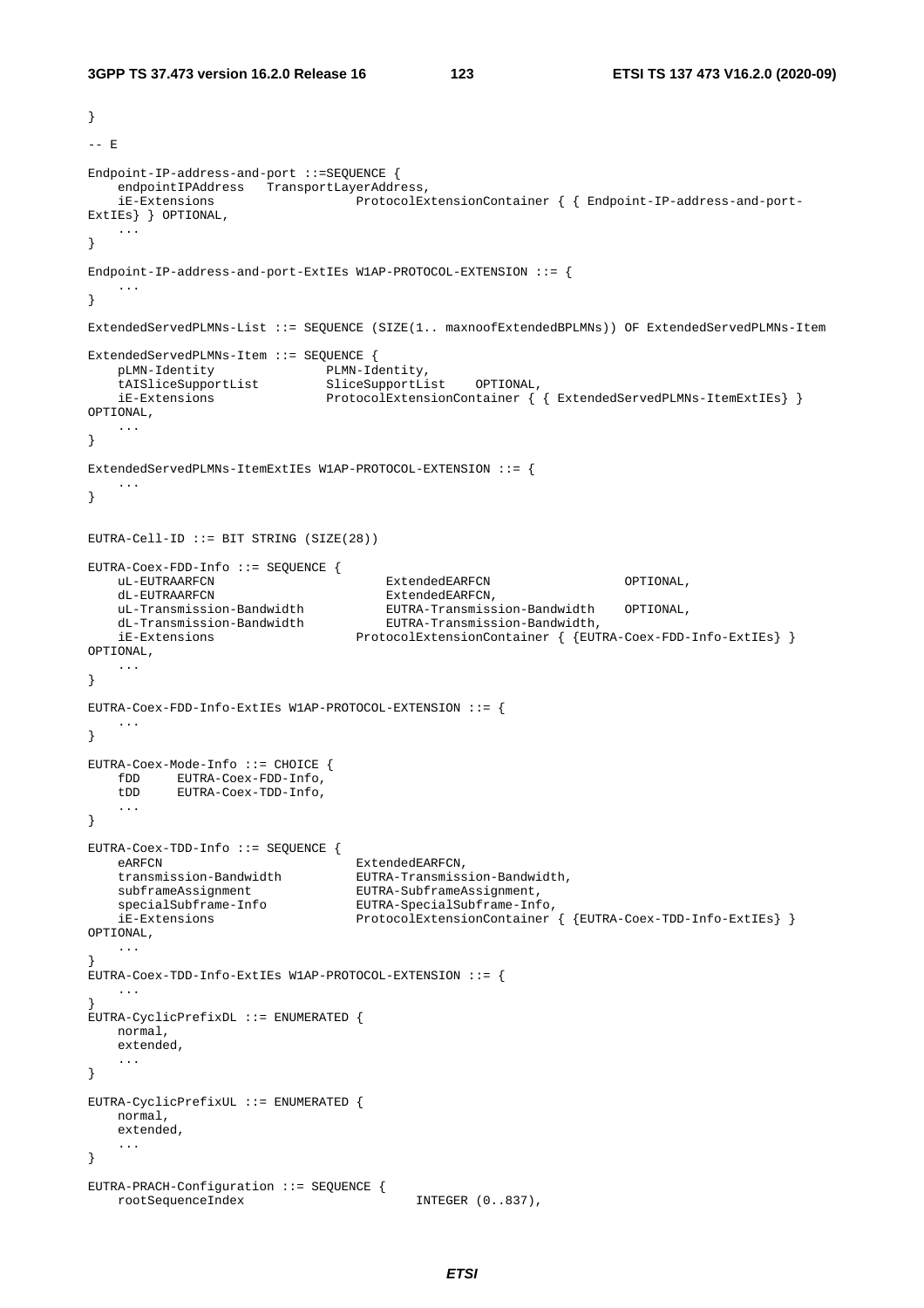```
zeroCorrelationIndex INTEGER (0..15),
   highSpeedFlag BOOLEAN,
   prach-FreqOffset INTEGER (0..94),
 prach-ConfigIndex INTEGER (0..63) OPTIONAL, -- present for TDD -- 
 iE-Extensions ProtocolExtensionContainer { {EUTRA-PRACH-Configuration-
ExtIEs } } OPTIONAL,
    ... 
} 
EUTRA-PRACH-Configuration-ExtIEs W1AP-PROTOCOL-EXTENSION ::= { 
    ... 
} 
EUTRA-SpecialSubframe-Info ::= SEQUENCE { 
  specialSubframePatterns EUTRA-SpecialSubframePatterns,
 cyclicPrefixDL EUTRA-CyclicPrefixDL, 
 cyclicPrefixUL EUTRA-CyclicPrefixUL, 
 iE-Extensions ProtocolExtensionContainer { { EUTRA-SpecialSubframe-Info-ExtIEs} } 
OPTIONAL, 
    ... 
} 
EUTRA-SpecialSubframe-Info-ExtIEs W1AP-PROTOCOL-EXTENSION ::= { 
    ... 
} 
EUTRA-SpecialSubframePatterns ::= ENUMERATED { 
    ssp0, 
    ssp1, 
    ssp2, 
    ssp3, 
    ssp4, 
    ssp5, 
    ssp6, 
    ssp7, 
    ssp8, 
    ssp9, 
    ssp10, 
    ... 
} 
EUTRA-SubframeAssignment ::= ENUMERATED { 
    sa0, 
    sa1, 
    sa2, 
    sa3, 
    sa4, 
    sa5, 
    sa6, 
    ... 
} 
EUTRA-Transmission-Bandwidth ::= ENUMERATED { 
   bw1, 
    bw6, 
    bw15, 
    bw25, 
    bw50, 
    bw75, 
    bw100, 
    ... 
} 
EUTRANQoS ::= SEQUENCE { 
qCI QCI,
 allocationAndRetentionPriority AllocationAndRetentionPriority, 
    gbrQosInformation GBR-QosInformation OPTIONAL, 
                               ProtocolExtensionContainer { { EUTRANQoS-ExtIEs} } OPTIONAL,
    ... 
} 
EUTRANQoS-ExtIEs W1AP-PROTOCOL-EXTENSION ::= { 
    ... 
} 
ExtendedEARFCN ::= INTEGER (0..maxEARFCN)
```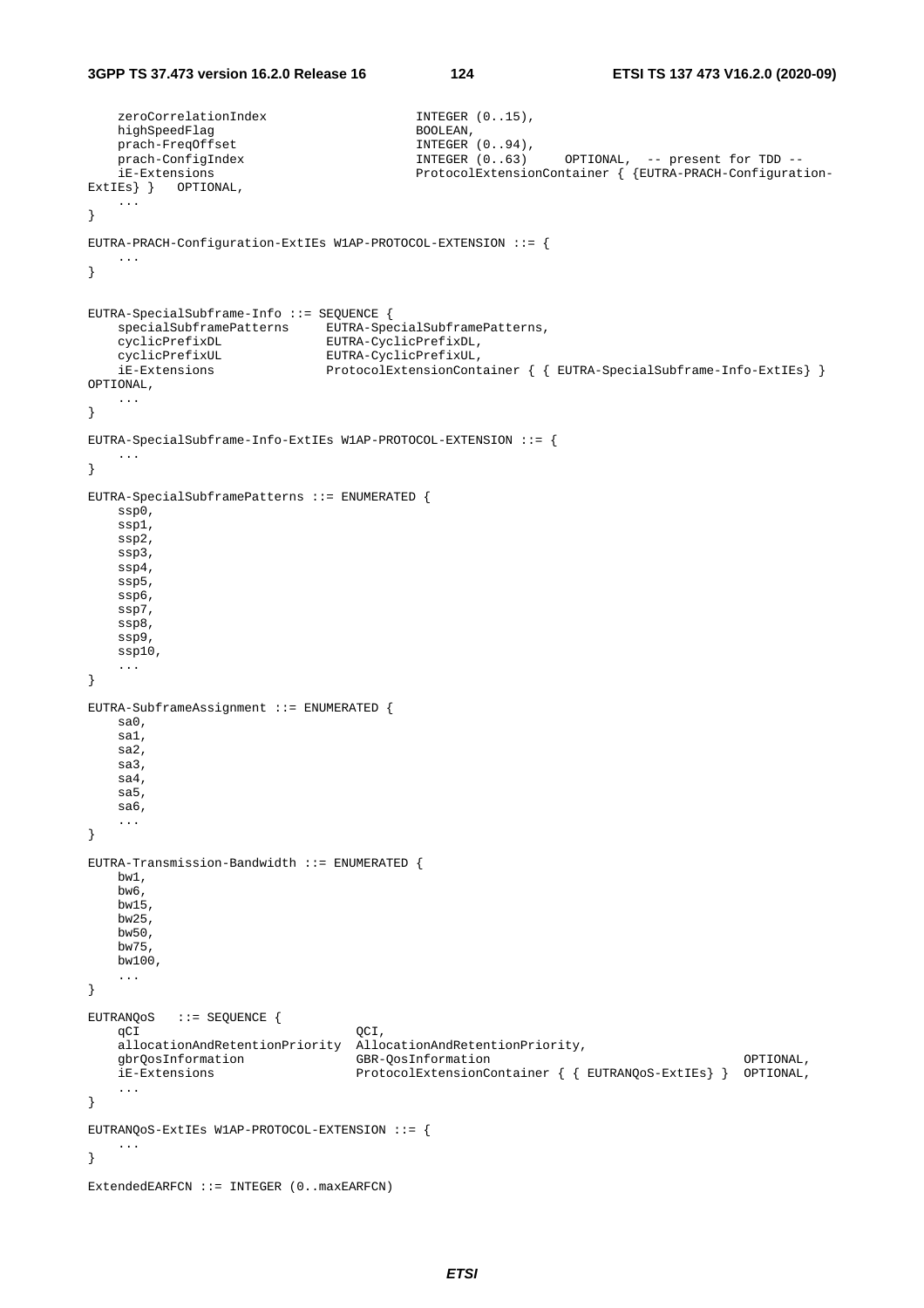EUTRA-NR-CellResourceCoordinationReq-Container ::= OCTET STRING

```
EUTRA-NR-CellResourceCoordinationReqAck-Container ::= OCTET STRING 
EUTRAFreqInfo ::= SEQUENCE { 
  eARFCN INTEGER (0..maxEARFCN),
    freqBandListEutra SEQUENCE (SIZE(1.. maxnoofE-UTRANCellBands)) OF FreqBandEutraItem, 
    iE-Extensions ProtocolExtensionContainer { { EUTRAFreqInfoExtIEs} } OPTIONAL, 
 ... 
} 
EUTRAFreqInfoExtIEs W1AP-PROTOCOL-EXTENSION ::= { 
    ... 
} 
EUTRANCGI ::= SEQUENCE { 
 pLMN-Identity PLMN-Identity, 
 eUTRACellIdentity E-UTRACellIdentity, 
    iE-Extensions ProtocolExtensionContainer { {EUTRANCGI-ExtIEs} } OPTIONAL, 
    ... 
} 
EUTRANCGI-ExtIEs W1AP-PROTOCOL-EXTENSION ::= { 
 ... 
} 
E-UTRAN-Mode-Info ::= CHOICE { 
 fDD FDD-Info, 
 tDD TDD-Info, 
    choice-extension ProtocolIE-SingleContainer { { E-UTRAN-Mode-Info-ExtIEs} } 
} 
E-UTRAN-Mode-Info-ExtIEs W1AP-PROTOCOL-IES ::= { 
    ... 
} 
E-UTRACellIdentity ::= BIT STRING (SIZE(28))
EUTRANPCI ::= INTEGER (0..503)E-UTRAN-CGI-List-For-Restart-Item ::= SEQUENCE { 
eUTRANCGI EUTRANCGI,
 iE-Extensions ProtocolExtensionContainer { { E-UTRAN-CGI-List-For-Restart-ItemExtIEs } }
    OPTIONAL, 
 ... 
} 
E-UTRAN-CGI-List-For-Restart-ItemExtIEs W1AP-PROTOCOL-EXTENSION ::= { 
 ... 
} 
ExtendedAvailablePLMN-List ::= SEQUENCE (SIZE(1..maxnoofExtendedBPLMNs)) OF ExtendedAvailablePLMN-
Item 
ExtendedAvailablePLMN-Item ::= SEQUENCE { 
   pLMNIdentity PLMN-Identity, 
    iE-Extensions ProtocolExtensionContainer { { ExtendedAvailablePLMN-Item-ExtIEs} } OPTIONAL 
} 
ExtendedAvailablePLMN-Item-ExtIEs W1AP-PROTOCOL-EXTENSION ::= { 
    ... 
} 
--- F
FDD-Info ::= SEQUENCE { 
    uL-EUTRAFreqInfo EUTRAFreqInfo, 
 dL-EUTRAFreqInfo EUTRAFreqInfo, 
 uL-Transmission-Bandwidth Transmission-Bandwidth, 
 dL-Transmission-Bandwidth Transmission-Bandwidth, 
 iE-Extensions ProtocolExtensionContainer { {FDD-Info-ExtIEs} } OPTIONAL, 
    ... 
} 
FDD-Info-ExtIEs W1AP-PROTOCOL-EXTENSION ::= { 
     ...
```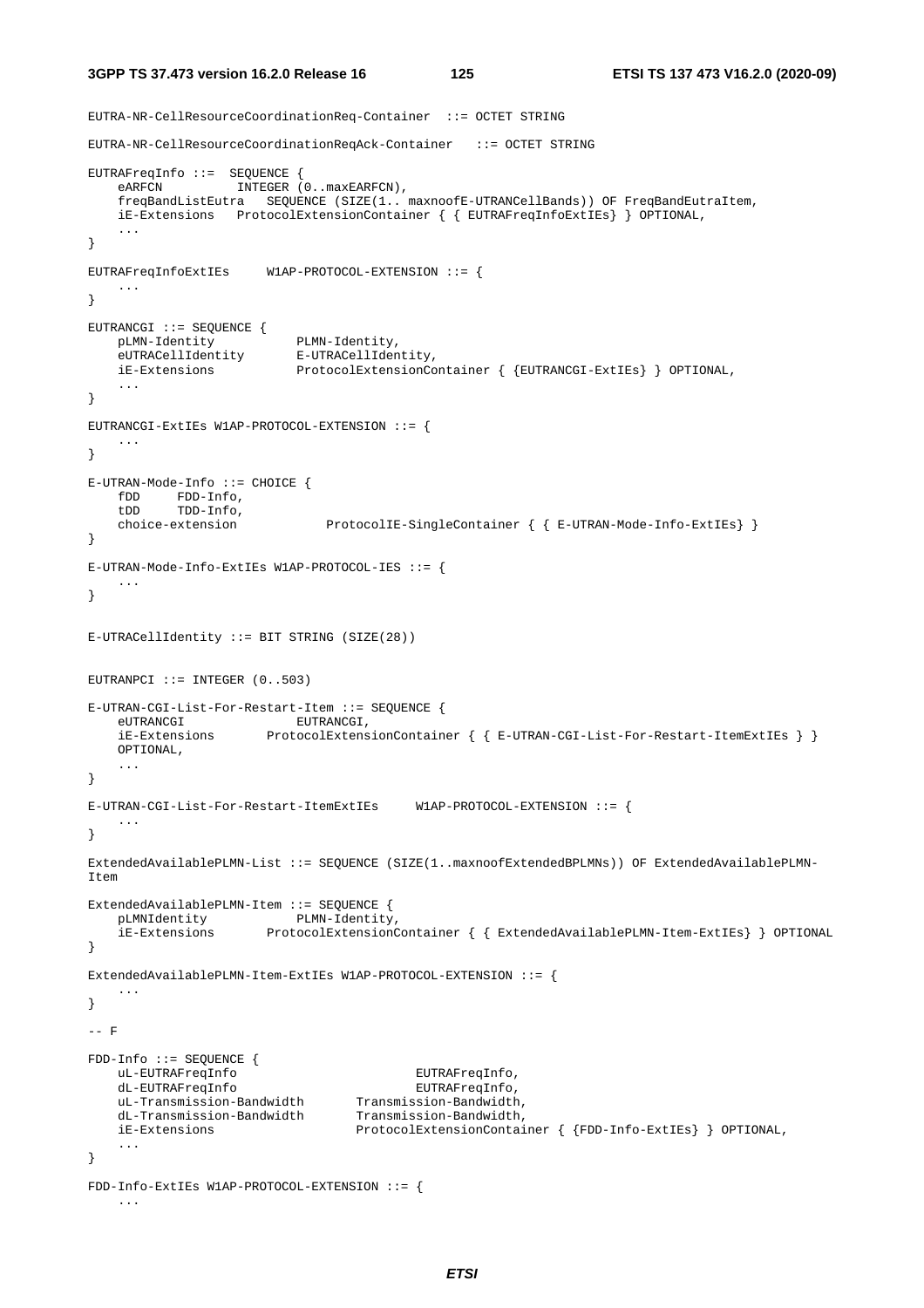}

```
Flows-Mapped-To-DRB-List ::= SEQUENCE (SIZE(1.. maxnoofQoSFlows)) OF Flows-Mapped-To-DRB-Item 
Flows-Mapped-To-DRB-Item ::= SEQUENCE {<br>qoSFlowIdentifier
   qoSFlowIdentifier QoSFlowIdentifier,<br>qoSFlowLevelOoSParameters OoSFlowLevelOoSPar
                                           QoSFlowLevelQoSParameters,<br>OoSFlowMappingIndication OPTIONAL,
   qoSFlowMappingIndication QoSFlowMappingIndication
    iE-Extensions ProtocolExtensionContainer { { Flows-Mapped-To-DRB-
ItemExtIEs} } OPTIONAL, 
    ... 
} 
Flows-Mapped-To-DRB-ItemExtIEs W1AP-PROTOCOL-EXTENSION ::= { 
 ... 
} 
FreqBandEutraItem ::= SEQUENCE { 
   .<br>freqBandIndicatorEutra
    iE-Extensions ProtocolExtensionContainer { {FreqBandEutraItem-ExtIEs} } OPTIONAL, 
    ... 
} 
FreqBandEutraItem-ExtIEs W1AP-PROTOCOL-EXTENSION ::= { 
    ... 
} 
--- G
GBR-QosInformation ::= SEQUENCE { 
   e-RAB-MaximumBitrateDL BitRate,<br>e-RAB-MaximumBitrateUL BitRate,<br>e-BitRate,
e-RAB-MaximumBitrateUL BitRate,
 e-RAB-GuaranteedBitrateDL BitRate, 
e-RAB-GuaranteedBitrateUL BitRate,
                                 ProtocolExtensionContainer { { GBR-QosInformation-ExtIES} }
OPTIONAL, 
    ... 
} 
GBR-QosInformation-ExtIEs W1AP-PROTOCOL-EXTENSION ::= { 
 ... 
} 
GBR-QoSFlowInformation::= SEQUENCE { 
   maxFlowBitRateDownlink BitRate,
   maxFlowBitRateUplink BitRate,
   guaranteedFlowBitRateDownlink BitRate,
 guaranteedFlowBitRateUplink BitRate, 
 maxPacketLossRateDownlink MaxPacketLossRate OPTIONAL, 
 maxPacketLossRateUplink MaxPacketLossRate OPTIONAL, 
    iE-Extensions ProtocolExtensionContainer { { GBR-QosFlowInformation-ExtIEs} } 
OPTIONAL, 
    ... 
} 
GBR-QosFlowInformation-ExtIEs W1AP-PROTOCOL-EXTENSION ::= { 
 ... 
} 
NGENB-CUSystemInformation::= SEQUENCE { 
    sibtypetobeupdatedlist SEQUENCE (SIZE(1.. maxnoofSIBTypes)) OF SibtypetobeupdatedListItem, 
    iE-Extensions ProtocolExtensionContainer { { NGENB-CUSystemInformation-
ExtIEs} } OPTIONAL, 
    ... 
} 
NGENB-CUSystemInformation-ExtIEs W1AP-PROTOCOL-EXTENSION ::= { 
    ... 
} 
NGENB-CU-UE-W1AP-ID ::= INTEGER (0..4294967295) 
NGENB-DU-UE-W1AP-ID ::= INTEGER (0.14294967295)
```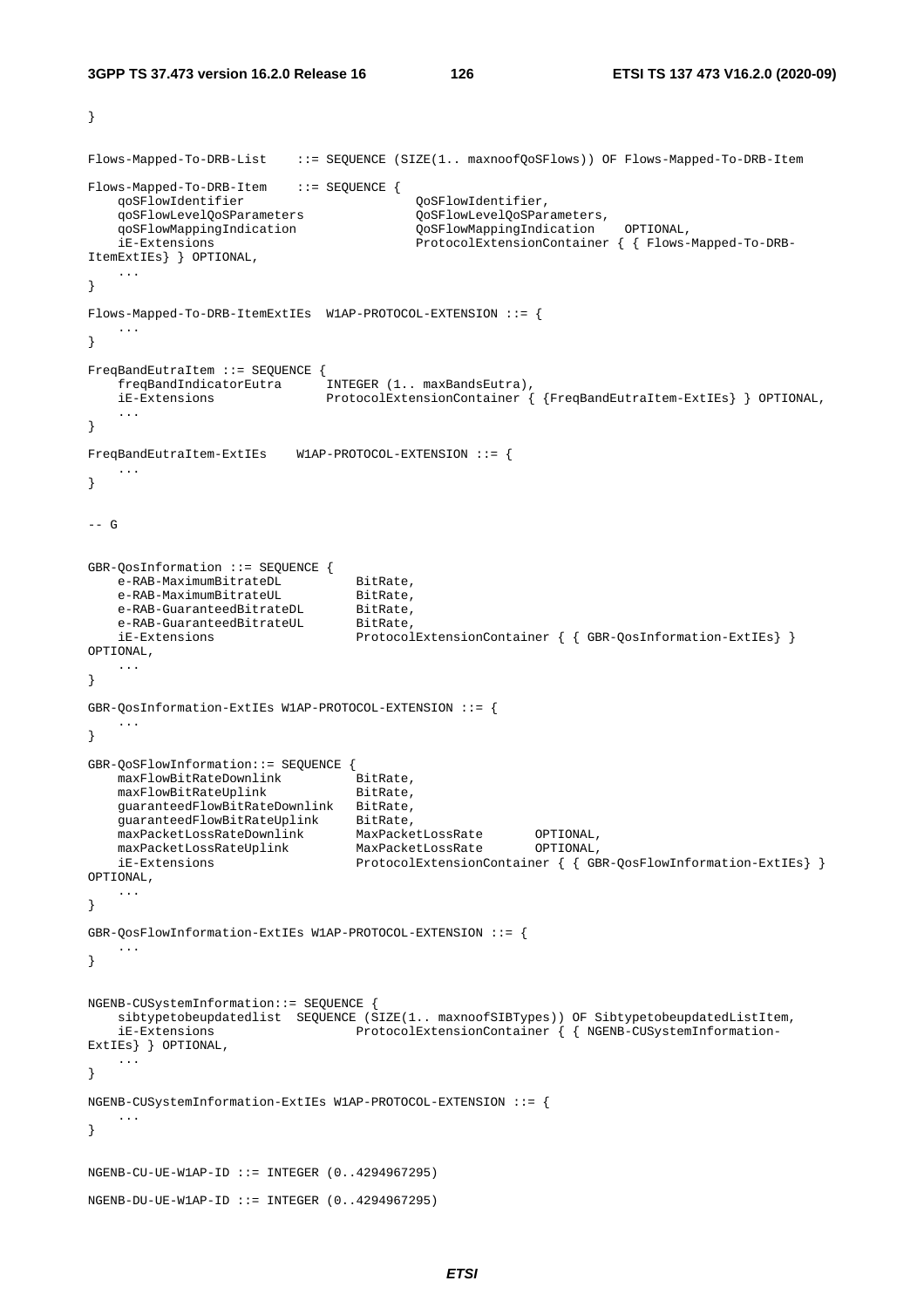NGENB-DU-ID ::= INTEGER (0..68719476735)

```
NGENB-DU-Served-Cells-Item ::= SEQUENCE { 
    served-Cell-Information Served-Cell-Information, 
    ngeNB-DU-System-Information NGENB-DU-System-Information OPTIONAL, 
                             ProtocolExtensionContainer { { NGENB-DU-Served-Cells-ItemExtIEs} }
    OPTIONAL, 
    ... 
} 
NGENB-DU-Served-Cells-ItemExtIEs W1AP-PROTOCOL-EXTENSION ::= { 
    ... 
} 
NGENB-DU-System-Information ::= SEQUENCE { 
    mIB-message MIB-message, 
 sIB1-message SIB1-message, 
 sIB2-message SIB2-message, 
sIB3-message SIB3-message,
sIB8-message SIB8-message,
   sIB16-message SIB16-message,
    iE-Extensions ProtocolExtensionContainer { { NGENB-DU-System-Information-
ExtIEs } } OPTIONAL,
    ... 
} 
NGENB-DU-System-Information-ExtIEs W1AP-PROTOCOL-EXTENSION ::= { 
 ... 
} 
NGENBDUOverloadInformation ::= ENUMERATED {overloaded, not-overloaded} 
GTP-TEID ::= OCTET STRING (SIZE (4)) 
GTPTunnel ::= SEQUENCE { 
    transportLayerAddress TransportLayerAddress, 
    gTP-TEID GTP-TEID, 
    iE-Extensions ProtocolExtensionContainer { { GTPTunnel-ExtIEs } } OPTIONAL, 
    ... 
} 
GTPTunnel-ExtIEs W1AP-PROTOCOL-EXTENSION ::= { 
    ... 
} 
-- H 
HandoverPreparationInformation ::= OCTET STRING 
--- T
IgnoreResourceCoordinationRequestContainer ::= ENUMERATED { true,...} 
InactivityMonitoringRequest ::= ENUMERATED { true,...} 
InactivityMonitoringResponse ::= ENUMERATED { not-supported,...} 
-- J 
-- K 
-- L 
LongDRXCycleLength ::= ENUMERATED 
{ms10, ms20, ms32, ms40, ms60, ms64, ms80, ms128, ms160, ms256, ms320, ms512, ms640, ms1024, ms1280, 
ms2048, ms2560, ...--- MMaxDataBurstVolume ::= INTEGER (0..4095,...) 
MaxPacketLossRate ::= INTEGER (0..1000) 
MIB-message ::= OCTET STRING 
MeasConfig ::= OCTET STRING 
MeasGapConfig ::= OCTET STRING
```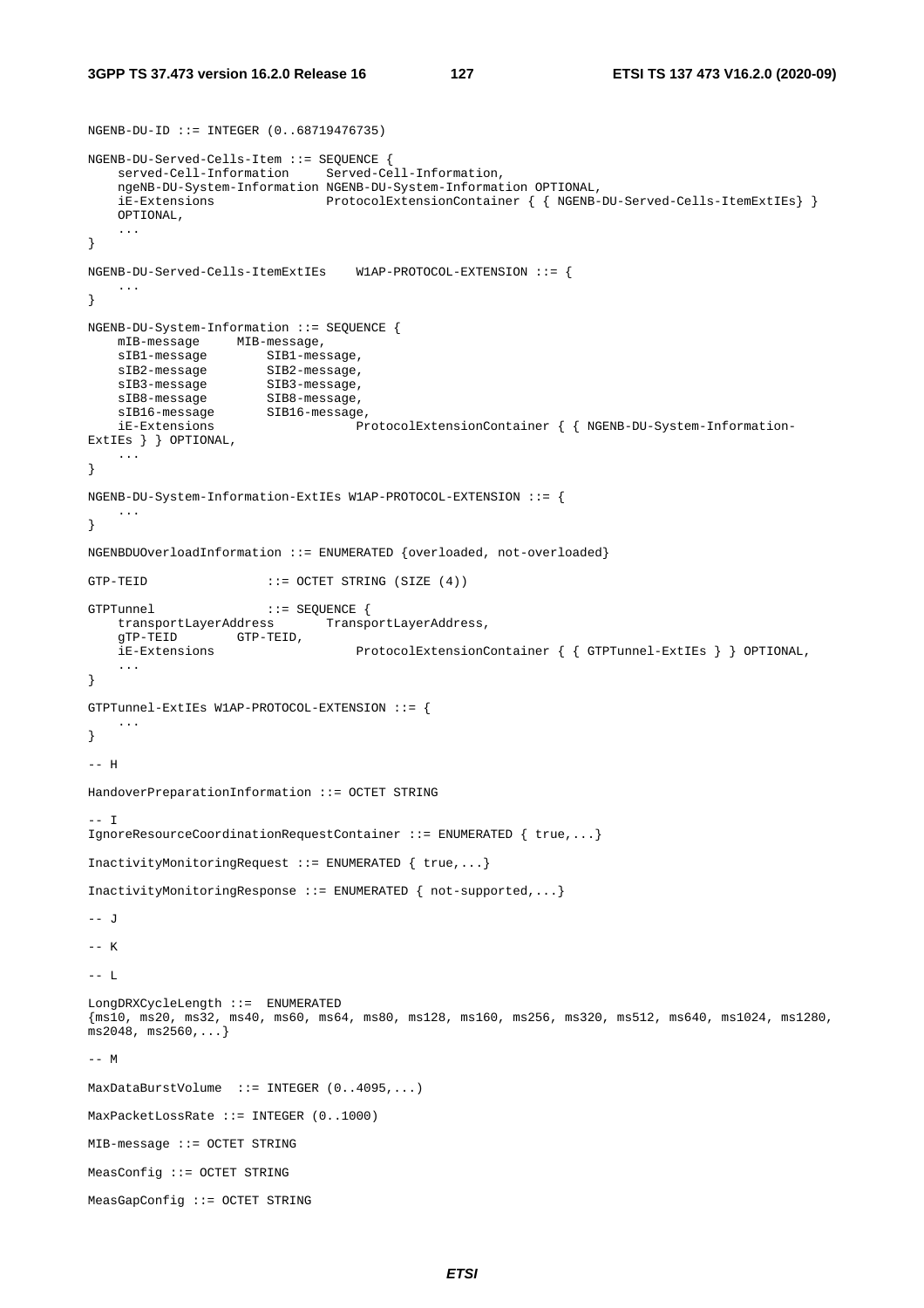MeasurementTimingConfiguration ::= OCTET STRING

```
--- N
NGRANAllocationAndRetentionPriority ::= SEQUENCE { 
priorityLevel PriorityLevel,
 pre-emptionCapability Pre-emptionCapability, 
   pre-emptionVulnerability Pre-emptionVulnerability,
    iE-Extensions ProtocolExtensionContainer { {NGRANAllocationAndRetentionPriority-
ExtIEs} } OPTIONAL, 
    ... 
} 
NGRANAllocationAndRetentionPriority-ExtIEs W1AP-PROTOCOL-EXTENSION ::= { 
    ... 
} 
NonDynamic5QIDescriptor ::= SEQUENCE { 
   fiveQI I \cup \text{INTER } (0..255,...), qoSPriorityLevel INTEGER (1..127) OPTIONAL, 
    averagingWindow AveragingWindow OPTIONAL, 
 maxDataBurstVolume MaxDataBurstVolume OPTIONAL, 
 iE-Extensions ProtocolExtensionContainer { { NonDynamic5QIDescriptor-ExtIEs } } 
OPTIONAL, 
    ... 
} 
NonDynamic5QIDescriptor-ExtIEs W1AP-PROTOCOL-EXTENSION ::= { 
    ... 
} 
Notification-Cause ::= ENUMERATED {fulfilled, not-fulfilled,...} 
NotificationControl ::= ENUMERATED {active, not-active,...} 
NumberOfBroadcasts ::= INTEGER (0..65535) 
NumberofBroadcastRequest ::= INTEGER (0..65535) 
-- \Omega-- P 
PacketDelayBudget ::= INTEGER (0..1023,...) 
PacketErrorRate ::= SEQUENCE { 
 pER-Scalar PER-Scalar, 
 pER-Exponent PER-Exponent, 
    iE-Extensions ProtocolExtensionContainer { {PacketErrorRate-ExtIEs} } OPTIONAL, 
    ... 
} 
PacketErrorRate-ExtIEs W1AP-PROTOCOL-EXTENSION ::= { 
    ... 
} 
PER-Scalar ::= INTEGER (0..9,...) 
PER-Exponent ::= INTEGER (0..9,...) 
PagingCell-Item ::= SEQUENCE { 
   eUTRANCGI EUTRANCGI
    iE-Extensions ProtocolExtensionContainer { { PagingCell-ItemExtIEs } } OPTIONAL, 
    ... 
} 
PagingCell-ItemExtIEs W1AP-PROTOCOL-EXTENSION ::= { 
    ... 
} 
PagingDRX ::= ENUMERATED { 
    v32, 
    v64, 
    v128, 
    v256,
```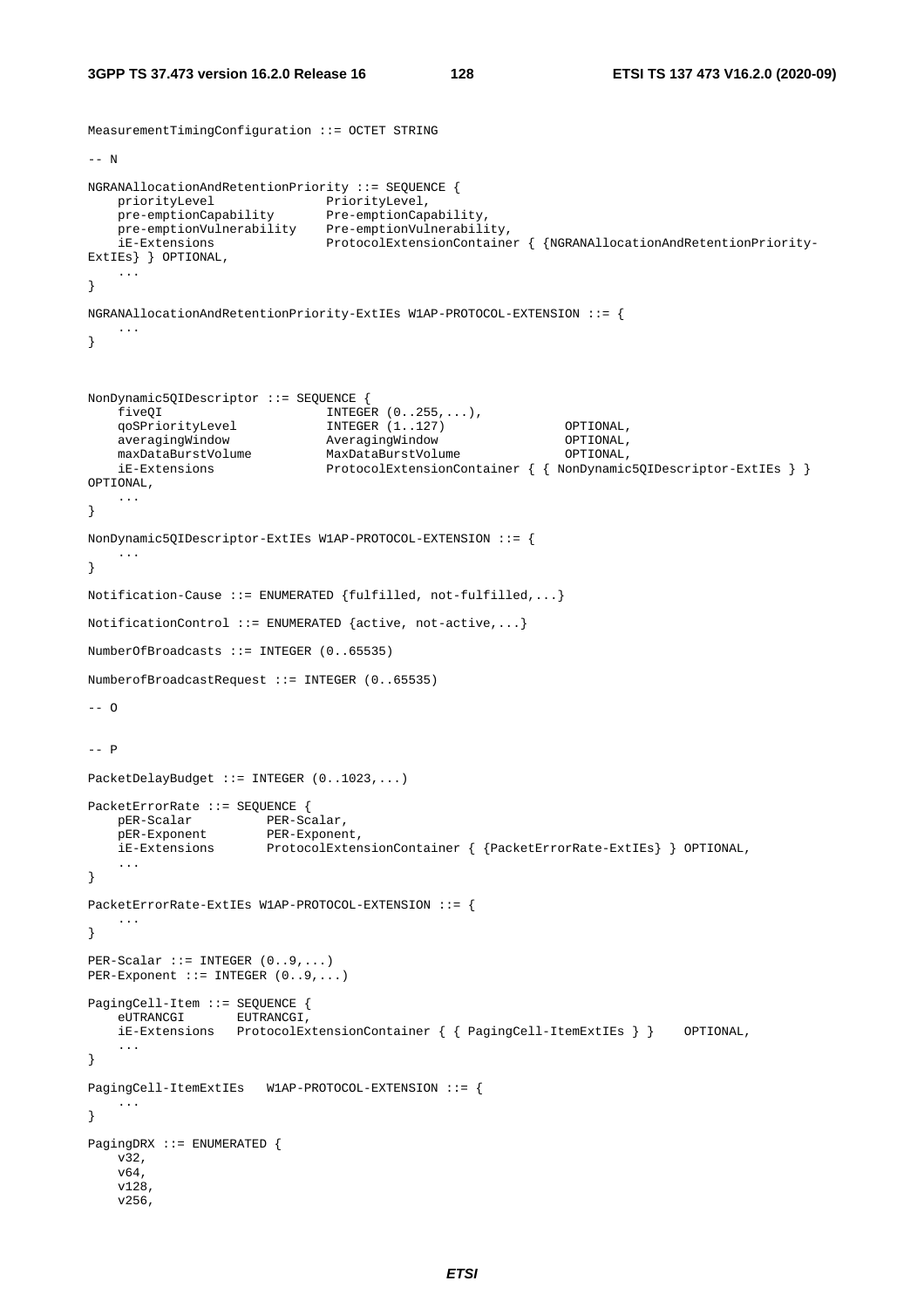...

```
} 
PagingIdentity ::= CHOICE {
    rANUEPagingIdentity RANUEPagingIdentity, 
    cNUEPagingIdentity CNUEPagingIdentity, 
                               ProtocolIE-SingleContainer { { PagingIdentity-ExtIEs } }
} 
PagingIdentity-ExtIEs W1AP-PROTOCOL-IES::= { 
 ... 
} 
PDCP-SN :: = INTER (0..4095)PDCPSNLength ::= ENUMERATED { twelve-bits, eighteen-bits, ... }
PDUSessionID ::= INTEGER (0..255) 
Ph-InfoSCG ::= OCTET STRING 
PLMN-Identity ::= OCTET STRING (SIZE(3)) 
Pre-emptionCapability ::= ENUMERATED { 
    shall-not-trigger-pre-emption, 
    may-trigger-pre-emption 
} 
Pre-emptionVulnerability ::= ENUMERATED { 
    not-pre-emptable, 
    pre-emptable 
} 
PriorityLevel ::= INTEGER { spare (0), highest (1), lowest (14), no-priority (15) } (0..15) 
Potential-SpCell-Item ::= SEQUENCE { 
   potential-SpCell-ID EUTRANCGI
     iE-Extensions ProtocolExtensionContainer { { Potential-SpCell-ItemExtIEs } } OPTIONAL, 
     ... 
} 
Potential-SpCell-ItemExtIEs W1AP-PROTOCOL-EXTENSION ::= { 
     ... 
} 
PWS-Failed-E-UTRAN-CGI-Item ::= SEQUENCE { 
    eUTRANCGI EUTRANCGI, 
    numberOfBroadcasts NumberOfBroadcasts, 
    iE-Extensions ProtocolExtensionContainer { { PWS-Failed-E-UTRAN-CGI-ItemExtIEs } }
    OPTIONAL, 
     ... 
} 
PWS-Failed-E-UTRAN-CGI-ItemExtIEs W1AP-PROTOCOL-EXTENSION ::= { 
    ... 
} 
PWSSystemInformation ::= SEQUENCE { 
sIBtype SIBType-PWS,
sIBmessage OCTET STRING,
     iE-Extensions ProtocolExtensionContainer { { PWSSystemInformationExtIEs } } OPTIONAL, 
     ... 
} 
PWSSystemInformationExtIEs W1AP-PROTOCOL-EXTENSION ::= { 
    ... 
} 
-- OOCI ::= INTEGER (0.1255)QoS-Characteristics ::= CHOICE { 
   non-Dynamic-5QI NonDynamic5QIDescriptor,<br>dynamic-5OI Dynamic5OIDescriptor,
                               Dynamic5OIDescriptor,
   choice-extension ProtocolIE-SingleContainer { { QoS-Characteristics-ExtIEs } }
```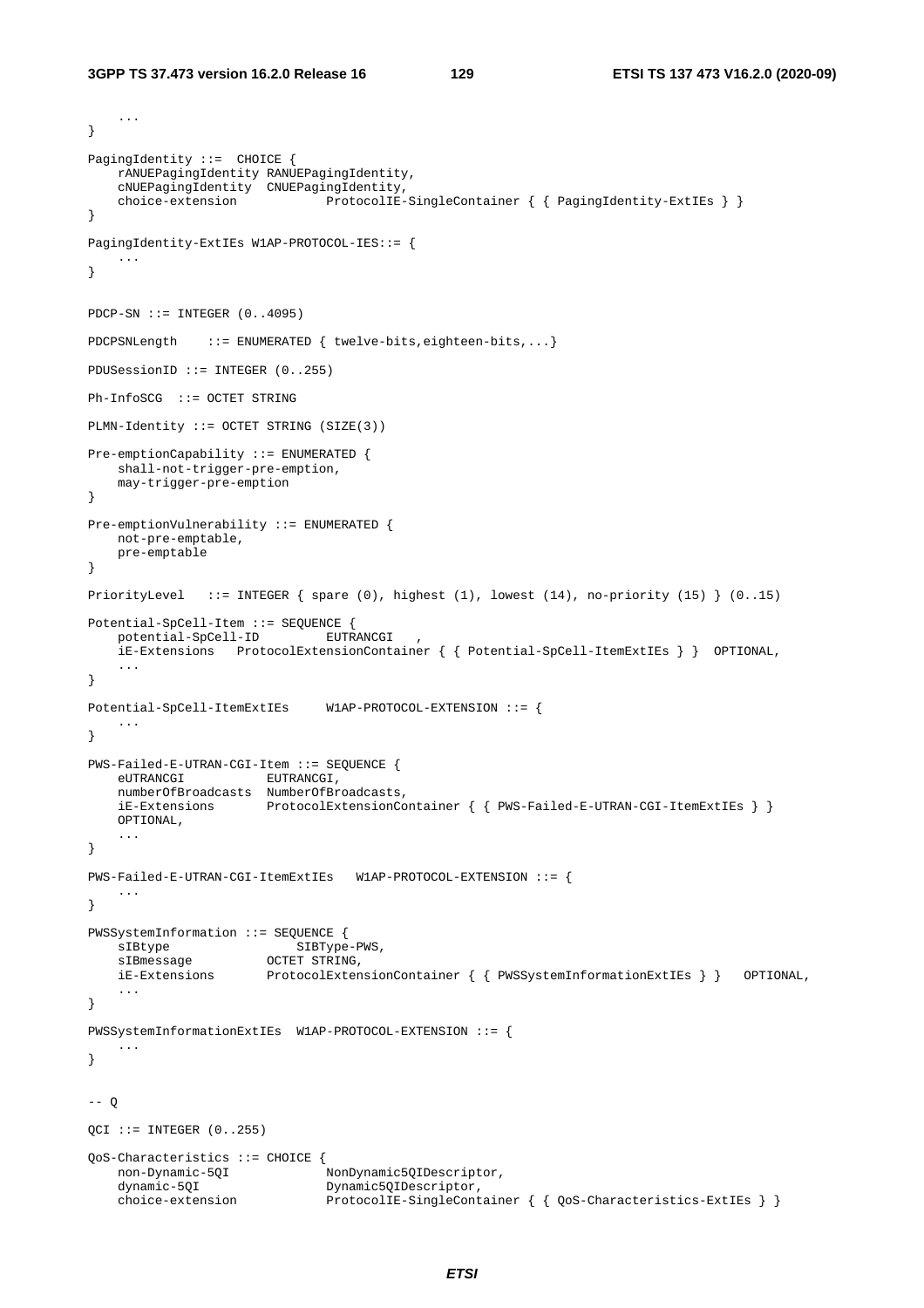```
} 
QoS-Characteristics-ExtIEs W1AP-PROTOCOL-IES ::= { 
 ... 
} 
QoSFlowIdentifier ::= INTEGER (0..63) 
QoSFlowLevelQoSParameters ::= SEQUENCE { 
    qoS-Characteristics QoS-Characteristics, 
    nGRANallocationRetentionPriority NGRANAllocationAndRetentionPriority, 
    gBR-QoS-Flow-Information GBR-QoSFlowInformation OPTIONAL, 
    reflective-QoS-Attribute ENUMERATED {subject-to, ...} OPTIONAL, 
    pDUSessionID PDUSessionID OPTIONAL, 
   uLPDUSessionAggregateMaximumBitRate
    iE-Extensions ProtocolExtensionContainer { { QoSFlowLevelQoSParameters-ExtIEs } }
    OPTIONAL, 
    ... 
} 
QoSFlowLevelQoSParameters-ExtIEs W1AP-PROTOCOL-EXTENSION ::= { 
    ... 
} 
QoSFlowMappingIndication ::= ENUMERATED {ul,dl,...} 
QoSInformation ::= CHOICE { 
    eUTRANQoS EUTRANQoS, 
    dRB-Information DRB-Information, 
    choice-extension ProtocolIE-SingleContainer { { QoSInformation-ExtIEs} } 
} 
QoSInformation-ExtIEs W1AP-PROTOCOL-IES ::= { 
 ... 
} 
-- R 
RadioResourceConfigDedicated ::= OCTET STRING 
RANAC ::= INTEGER (0..255)RANUEPagingIdentity ::= SEQUENCE
 iRNTI BIT STRING (SIZE(40)), 
 iE-Extensions ProtocolExtensionContainer { { RANUEPagingIdentity-ExtIEs } } OPTIONAL, 
    ... 
} 
RANUEPagingIdentity-ExtIEs W1AP-PROTOCOL-EXTENSION ::= { 
   ... 
} 
RAT-FrequencyPriorityInformation::= CHOICE { 
 eNDC SubscriberProfileIDforRFP, 
 nGRAN RAT-FrequencySelectionPriority, 
    choice-extension ProtocolIE-SingleContainer { { RAT-FrequencyPriorityInformation-
ExtIEs } }
} 
RAT-FrequencyPriorityInformation-ExtIEs W1AP-PROTOCOL-IES ::= { 
 ... 
} 
RAT-FrequencySelectionPriority::= INTEGER (1.. 256, ...) 
Reestablishment-Indication ::= ENUMERATED { 
    reestablished, 
    ... 
} 
RequestedBandCombinationIndex ::= OCTET STRING 
RequestedFeatureSetEntryIndex ::= OCTET STRING 
RequestType ::= ENUMERATED {offer, execution, ...} 
ResourceCoordinationEUTRACellInfo ::= SEQUENCE { 
    eUTRA-Mode-Info EUTRA-Coex-Mode-Info,
```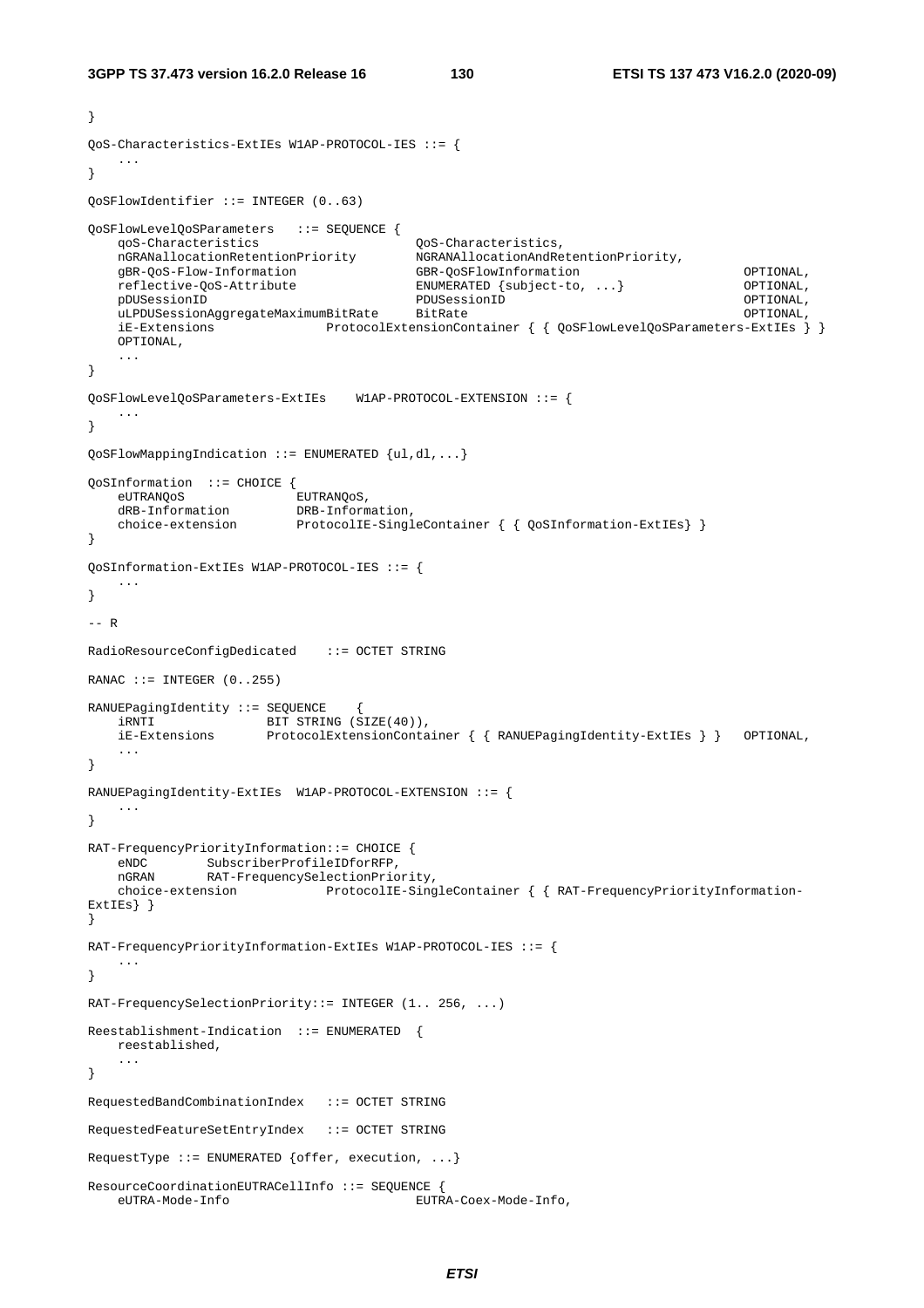eUTRA-PRACH-Configuration EUTRA-PRACH-Configuration, iE-Extensions ProtocolExtensionContainer { { ResourceCoordinationEUTRACellInfo-ExtIEs } } OPTIONAL, ... } ResourceCoordinationEUTRACellInfo-ExtIEs W1AP-PROTOCOL-EXTENSION ::= { ... } ResourceCoordinationTransferInformation ::= SEQUENCE { meNB-Cell-ID EUTRA-Cell-ID, resourceCoordinationEUTRACellInfo ResourceCoordinationEUTRACellInfo OPTIONAL, iE-Extensions ProtocolExtensionContainer { { ResourceCoordinationTransferInformation-ExtIEs } } OPTIONAL, ... } ResourceCoordinationTransferInformation-ExtIEs W1AP-PROTOCOL-EXTENSION ::= { ... } ResourceCoordinationTransferContainer ::= OCTET STRING RepetitionPeriod  $::=$  INTEGER  $(0..131071, ...)$ RLCMode ::= ENUMERATED { rlc-am, rlc-um-bidirectional, rlc-um-unidirectional-ul, rlc-um-unidirectional-dl, ... } RLC-Status ::= SEQUENCE { reestablishment-Indication Reestablishment-Indication, iE-Extensions ProtocolExtensionContainer { { RLC-Status-ExtIEs } } OPTIONAL, ... } RLC-Status-ExtIEs W1AP-PROTOCOL-EXTENSION ::= { ... } RRCContainer ::= OCTET STRING RRCReconfigurationCompleteIndicator ::= ENUMERATED { true, failure, ... }  $--$  S SCell-FailedtoSetup-Item ::= SEQUENCE { sCell-ID EUTRANCGI, cause Cause OPTIONAL , iE-Extensions ProtocolExtensionContainer { { SCell-FailedtoSetup-ItemExtIEs } } OPTIONAL, ... } SCell-FailedtoSetup-ItemExtIEs W1AP-PROTOCOL-EXTENSION ::= { ... } SCell-FailedtoSetupMod-Item ::= SEQUENCE { sCell-ID EUTRANCGI, cause Cause OPTIONAL, iE-Extensions ProtocolExtensionContainer { { SCell-FailedtoSetupMod-ItemExtIEs } } OPTIONAL, ... } SCell-FailedtoSetupMod-ItemExtIEs W1AP-PROTOCOL-EXTENSION ::= { ...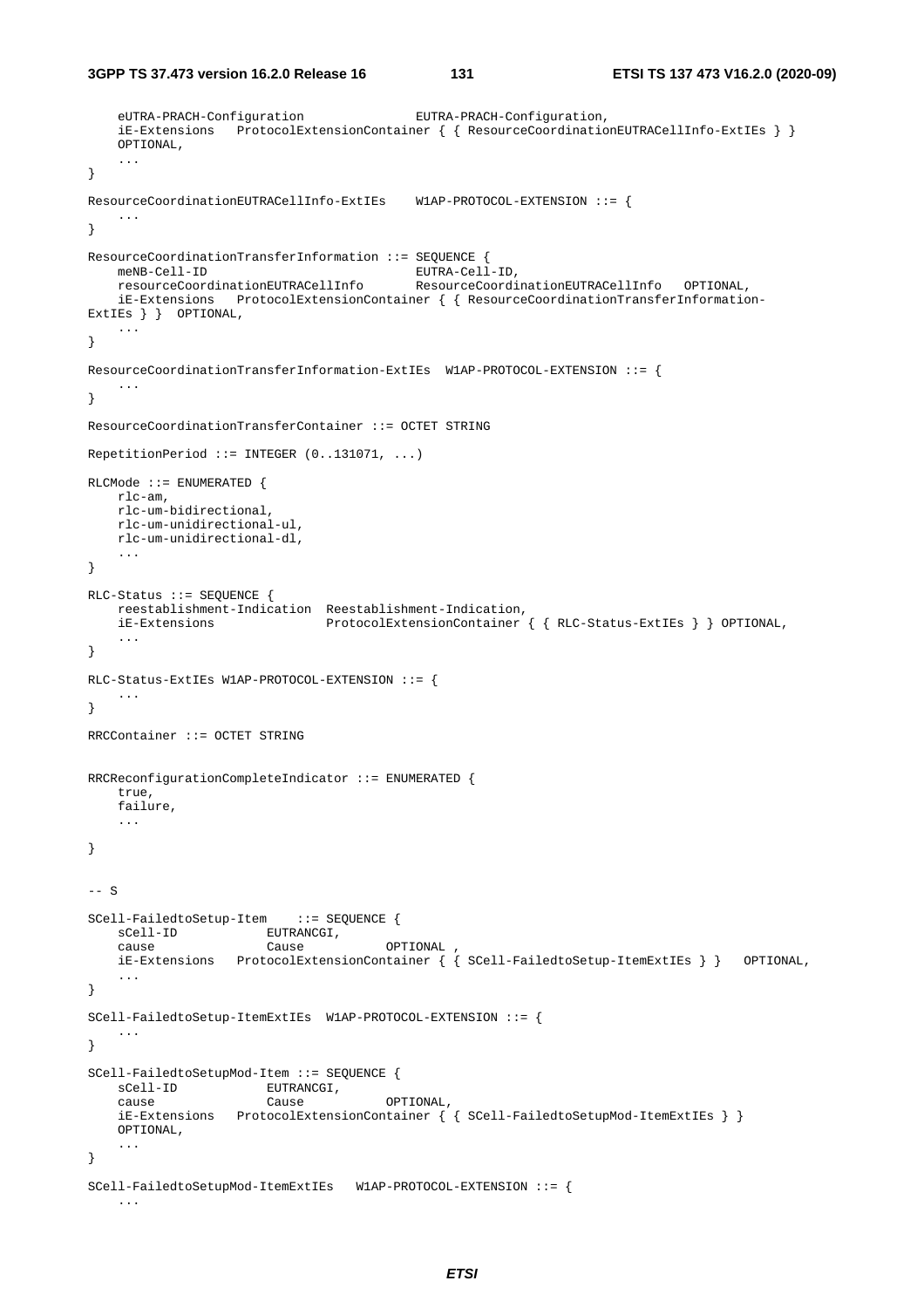```
} 
SCell-ToBeRemoved-Item ::= SEQUENCE { 
   sCell-ID EUTRANCGI,
    iE-Extensions ProtocolExtensionContainer { { SCell-ToBeRemoved-ItemExtIEs } } OPTIONAL, 
    ... 
} 
SCell-ToBeRemoved-ItemExtIEs W1AP-PROTOCOL-EXTENSION ::= { 
    ... 
} 
SCell-ToBeSetup-Item ::= SEQUENCE { 
sCell-ID EUTRANCGI,
sCellIndex SCellIndex,
    iE-Extensions ProtocolExtensionContainer { { SCell-ToBeSetup-ItemExtIEs } } OPTIONAL, 
 ... 
} 
SCell-ToBeSetup-ItemExtIEs W1AP-PROTOCOL-EXTENSION ::= { 
       ... 
} 
SCell-ToBeSetupMod-Item ::= SEQUENCE { 
sCell-ID EUTRANCGI,
sCellIndex SCellIndex,
    iE-Extensions ProtocolExtensionContainer { { SCell-ToBeSetupMod-ItemExtIEs } } OPTIONAL, 
    ... 
} 
SCell-ToBeSetupMod-ItemExtIEs W1AP-PROTOCOL-EXTENSION ::= { 
    ... 
} 
SCellIndex ::=INTEGER (1..31, ...) 
SIBType-PWS ::=INTER (6..8,...)SelectedBandCombinationIndex ::= OCTET STRING 
SelectedFeatureSetEntryIndex ::= OCTET STRING 
CG-ConfigInfo ::= OCTET STRING 
ServCellIndex ::= INTEGER (0..31, ...)Served-Cell-Information ::= SEQUENCE { 
    eUTRANCGI EUTRANCGI, 
   eUTRANPCI EUTRANPCI,
    fiveGS-TAC FiveGS-TAC OPTIONAL, 
    servedPLMNs ServedPLMNs-List, 
   eUTRAN-Mode-Info E-UTRAN-Mode-Info.
    measurementTimingConfiguration OCTET STRING, 
   rANAC RANAC OPTIONAL, 
                                 ExtendedServedPLMNs-List
    cell-Type Cell-Type OPTIONAL, 
    bPLMN-ID-Info-List BPLMN-ID-Info-List OPTIONAL, 
   iE-Extensions ProtocolExtensionContainer { {Served-Cell-Information-ExtIEs} } OPTIONAL, 
 ... 
} 
Served-Cell-Information-ExtIEs W1AP-PROTOCOL-EXTENSION ::= { 
    ... 
} 
Served-Cells-To-Add-Item ::= SEQUENCE { 
    served-Cell-Information Served-Cell-Information, 
    ngeNB-DU-System-Information NGENB-DU-System-Information OPTIONAL, 
    iE-Extensions ProtocolExtensionContainer { { Served-Cells-To-Add-ItemExtIEs} }
    OPTIONAL, 
    ... 
} 
Served-Cells-To-Add-ItemExtIEs W1AP-PROTOCOL-EXTENSION ::= { 
 ... 
} 
Served-Cells-To-Delete-Item ::= SEQUENCE {
```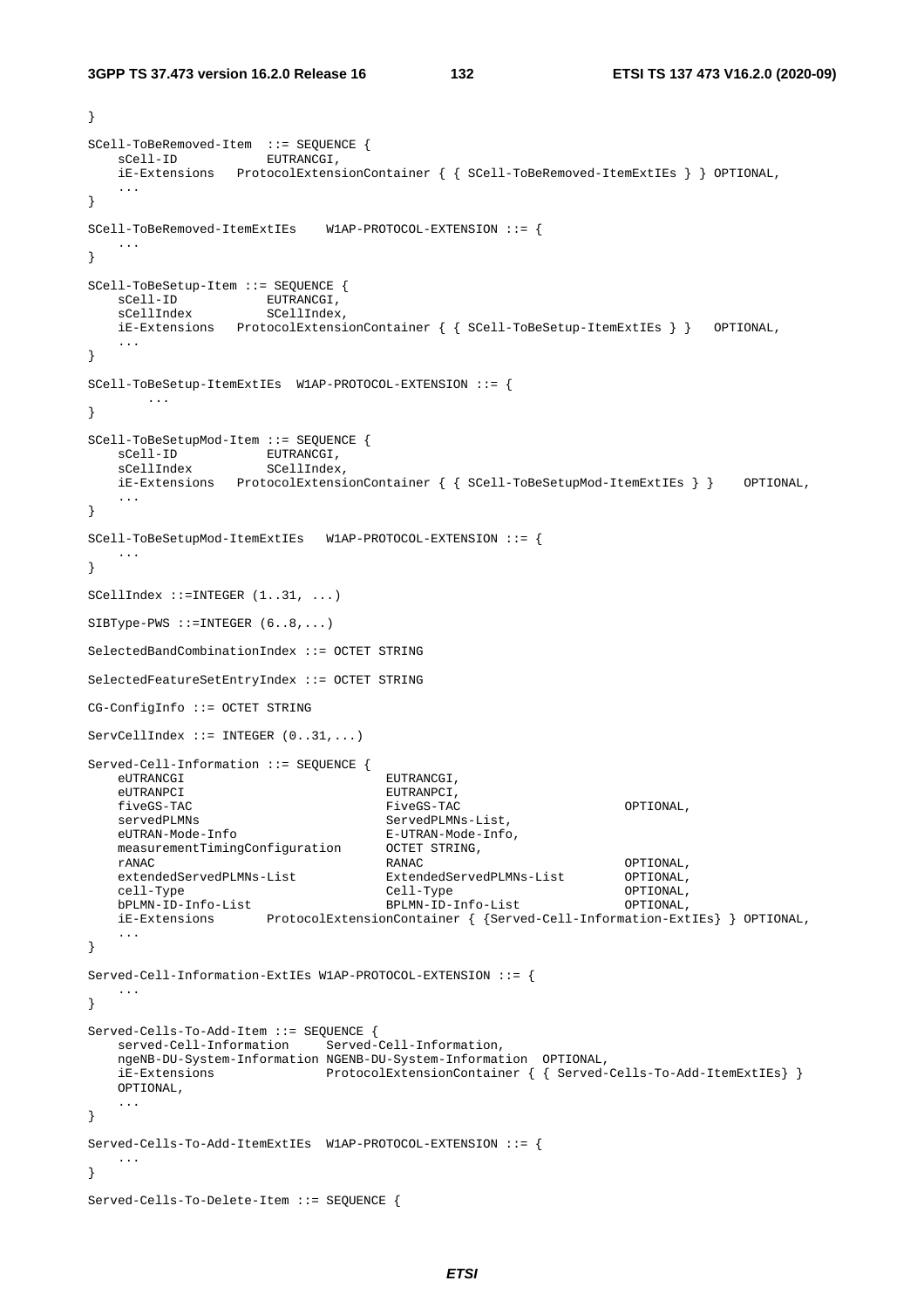```
oldEUTRANCGI EUTRANCGI,
     iE-Extensions ProtocolExtensionContainer { { Served-Cells-To-Delete-ItemExtIEs } }
    OPTIONAL, 
 ... 
} 
Served-Cells-To-Delete-ItemExtIEs W1AP-PROTOCOL-EXTENSION ::= { 
     ... 
} 
Served-Cells-To-Modify-Item ::= SEQUENCE { 
oldEUTRANCGI EUTRANCGI,
 served-Cell-Information Served-Cell-Information, 
   ngeNB-DU-System-Information NGENB-DU-System-Information OPTIONAL,<br>iE-Extensions ProtocolExtensionContainer { { Served-Cel
                                   ProtocolExtensionContainer { { Served-Cells-To-Modify-
ItemExtIEs } } OPTIONAL, 
    ... 
} 
Served-Cells-To-Modify-ItemExtIEs W1AP-PROTOCOL-EXTENSION ::= { 
    ... 
} 
Service-State ::= ENUMERATED {
    in-service, 
    out-of-service, 
    ... 
} 
Service-Status ::= SEQUENCE { 
   service-state Service-State,<br>switchingOffOngoing ENUMERATED {tr
                               ENUMERATED \{true, ... \} OPTIONAL,
    iE-Extensions ProtocolExtensionContainer { { Service-Status-ExtIEs } }
    OPTIONAL, 
     ... 
} 
Service-Status-ExtIEs W1AP-PROTOCOL-EXTENSION ::= { 
    ... 
} 
ServedPLMNs-List ::= SEQUENCE (SIZE(1..maxnoofBPLMNs)) OF ServedPLMNs-Item 
ServedPLMNs-Item ::= SEQUENCE { 
    pLMN-Identity PLMN-Identity, 
    tAISliceSupportList SliceSupportList OPTIONAL, 
    iE-Extensions ProtocolExtensionContainer { { ServedPLMNs-ItemExtIEs} } OPTIONAL, 
     ... 
} 
ServedPLMNs-ItemExtIEs W1AP-PROTOCOL-EXTENSION ::= { 
    ... 
} 
ShortDRXCycleLength ::= ENUMERATED {ms2, ms5, ms8, ms10, ms16, ms20, ms32, ms40, ms64, ms80, ms128, 
ms160, ms256, ms320, ms512, ms640, ...} 
ShortDRXCycleTimer ::= INTEGER (1..16) 
SIB1-message ::= OCTET STRING 
SIB2-message ::= OCTET STRING 
SIB3-message ::= OCTET STRING 
SIB8-message ::= OCTET STRING 
SIB16-message ::= OCTET STRING 
SibtypetobeupdatedListItem ::= SEQUENCE { 
   sIBtype INTEGER (2..32,...),
   sIBmessage OCTET STRING,
   valueTag INTEGER (0..31,...),
    iE-Extensions ProtocolExtensionContainer { { SibtypetobeupdatedListItem-ExtIEs } }
    OPTIONAL, 
     ... 
}
```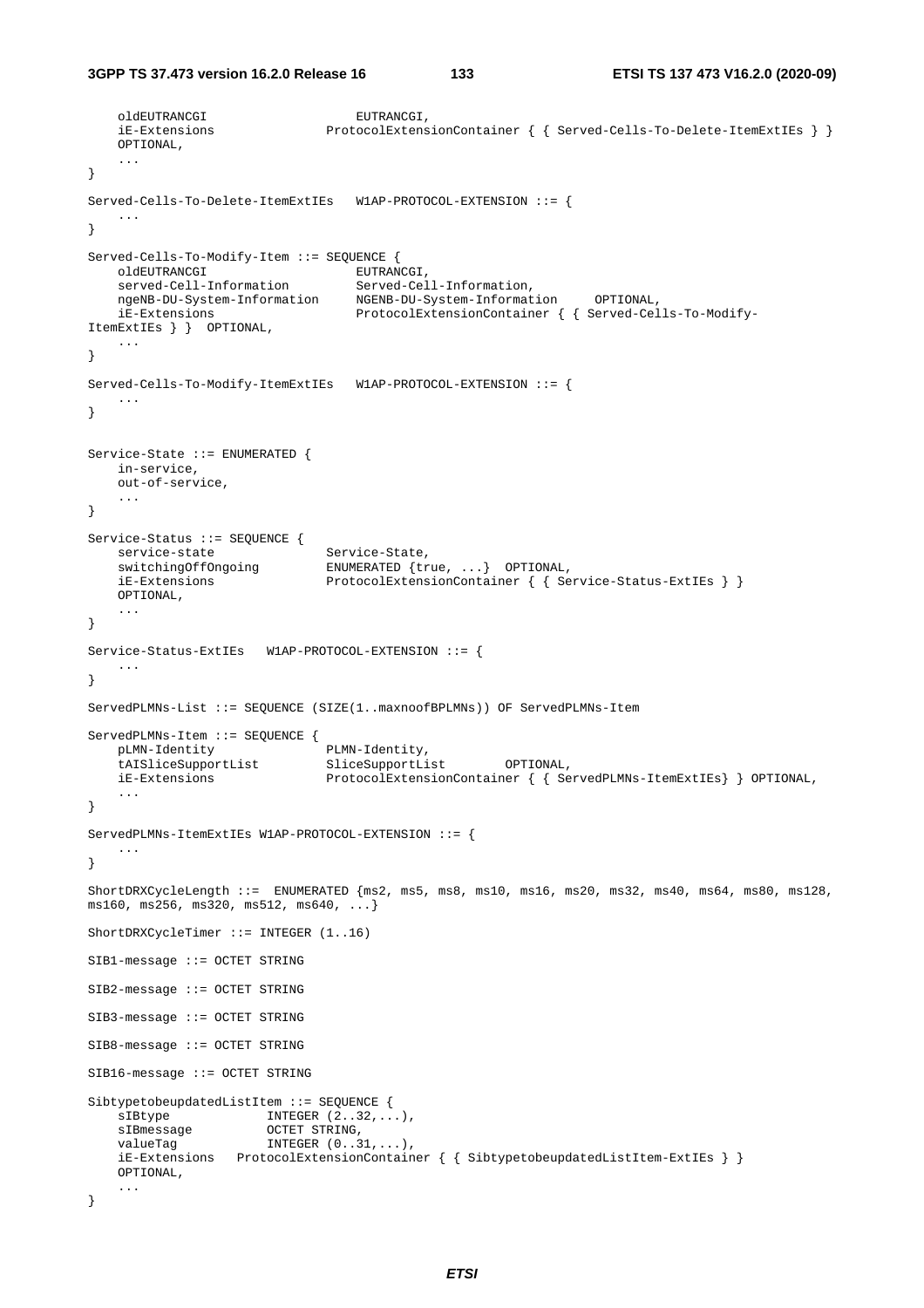```
SibtypetobeupdatedListItem-ExtIEs W1AP-PROTOCOL-EXTENSION ::= { 
    ... 
} 
SliceSupportList ::= SEQUENCE (SIZE(1.. maxnoofSliceItems)) OF SliceSupportItem 
SliceSupportItem ::= SEOUENCE {
   sNSSAI SNSSAI,<br>iE-Extensions
                             ProtocolExtensionContainer { { SliceSupportItem-ExtIEs } }
    OPTIONAL, 
 ... 
} 
SliceSupportItem-ExtIEs W1AP-PROTOCOL-EXTENSION ::= { 
 ... 
} 
SNSSAI ::= SEQUENCE { 
 sST OCTET STRING (SIZE(1)), 
 sD OCTET STRING (SIZE(3)) OPTIONAL, 
    iE-Extensions ProtocolExtensionContainer { { SNSSAI-ExtIEs } } OPTIONAL, 
    ... 
} 
SNSSAI-ExtIEs W1AP-PROTOCOL-EXTENSION ::= { 
   ... 
} 
SRBID ::= INTEGER (0..3, ...)SRBs-FailedToBeSetup-Item ::= SEQUENCE { 
 sRBID SRBID, 
 cause Cause OPTIONAL, 
    iE-Extensions ProtocolExtensionContainer { { SRBs-FailedToBeSetup-ItemExtIEs } } OPTIONAL, 
 ... 
} 
SRBs-FailedToBeSetup-ItemExtIEs W1AP-PROTOCOL-EXTENSION ::= { 
   ... 
} 
SRBs-FailedToBeSetupMod-Item ::= SEQUENCE { 
 sRBID SRBID, 
 cause Cause OPTIONAL, 
    iE-Extensions ProtocolExtensionContainer { { SRBs-FailedToBeSetupMod-ItemExtIEs } }
    OPTIONAL, 
    ... 
} 
SRBs-FailedToBeSetupMod-ItemExtIEs W1AP-PROTOCOL-EXTENSION ::= { 
 ... 
} 
SRBs-Modified-Item ::= SEQUENCE { 
sRBID SRBID,
 iE-Extensions ProtocolExtensionContainer { { SRBs-Modified-ItemExtIEs } } OPTIONAL, 
    ... 
} 
SRBs-Modified-ItemExtIEs W1AP-PROTOCOL-EXTENSION ::= { 
    ... 
} 
SRBs-Required-ToBeReleased-Item ::= SEQUENCE { 
    sRBID SRBID, 
    iE-Extensions ProtocolExtensionContainer { { SRBs-Required-ToBeReleased-ItemExtIEs } }
    OPTIONAL, 
 ... 
} 
SRBs-Required-ToBeReleased-ItemExtIEs W1AP-PROTOCOL-EXTENSION ::= { 
 ... 
} 
SRBs-Setup-Item ::= SEQUENCE { 
   sRBID SRBID,
    iE-Extensions ProtocolExtensionContainer { { SRBs-Setup-ItemExtIEs } } OPTIONAL,
```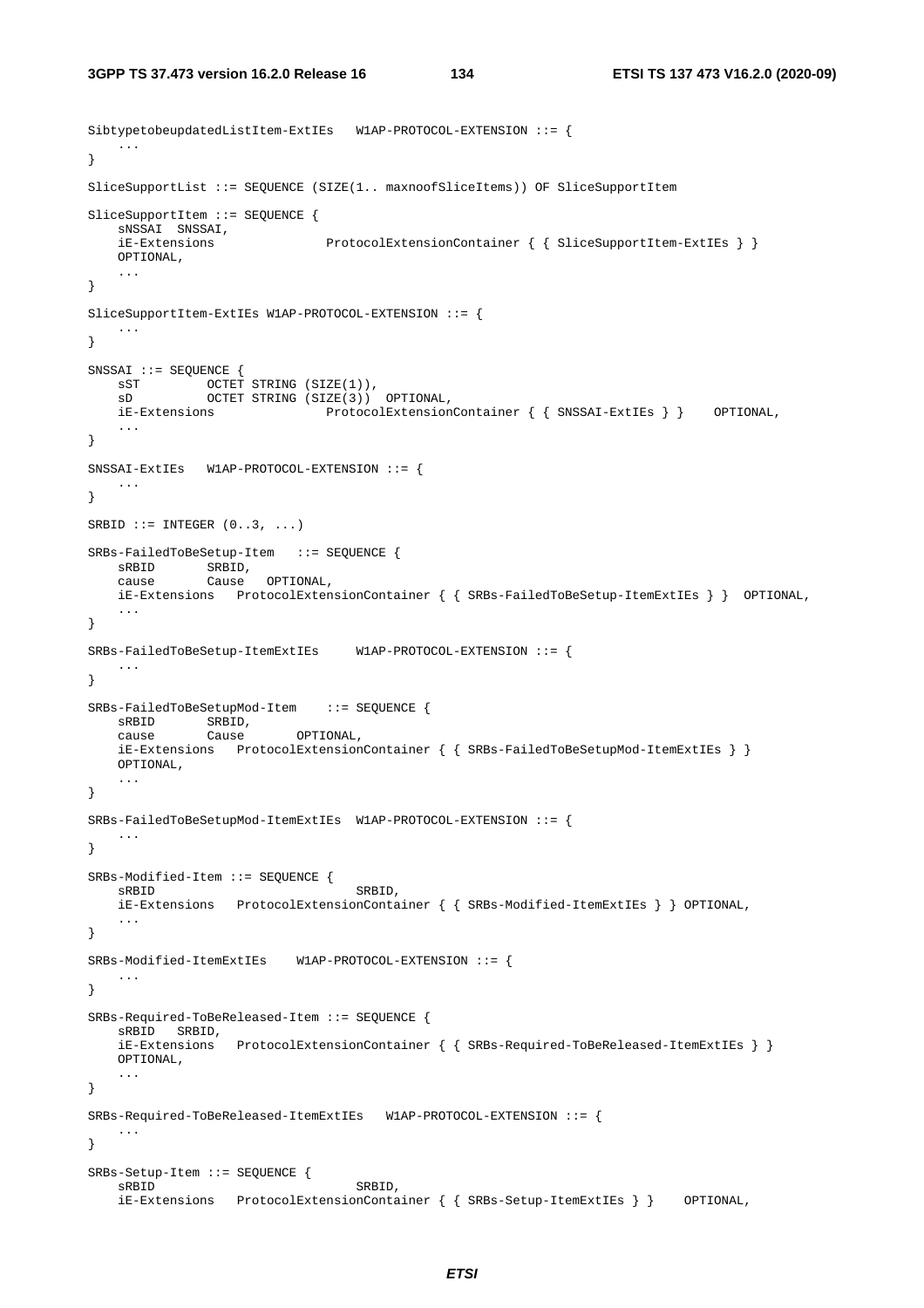```
3GPP TS 37.473 version 16.2.0 Release 16 135 ETSI TS 137 473 V16.2.0 (2020-09)
```
...

```
} 
SRBs-Setup-ItemExtIEs W1AP-PROTOCOL-EXTENSION ::= { 
    ... 
} 
SRBs-SetupMod-Item ::= SEQUENCE { 
   sRBID, SRBID, SRBID,
    iE-Extensions ProtocolExtensionContainer { { SRBs-SetupMod-ItemExtIEs } } OPTIONAL, 
    ... 
} 
SRBs-SetupMod-ItemExtIEs W1AP-PROTOCOL-EXTENSION ::= { 
    ... 
} 
SRBs-ToBeReleased-Item ::= SEQUENCE { 
   sRBID SRBID,
    iE-Extensions ProtocolExtensionContainer { { SRBs-ToBeReleased-ItemExtIEs } } OPTIONAL, 
    ... 
} 
SRBs-ToBeReleased-ItemExtIEs W1AP-PROTOCOL-EXTENSION ::= { 
    ... 
} 
SRBs-ToBeSetup-Item ::= SEQUENCE { 
    sRBID SRBID, 
    iE-Extensions ProtocolExtensionContainer { { SRBs-ToBeSetup-ItemExtIEs } } OPTIONAL, 
 ... 
} 
SRBs-ToBeSetup-ItemExtIEs W1AP-PROTOCOL-EXTENSION ::= { 
    ... 
} 
SRBs-ToBeSetupMod-Item ::= SEQUENCE { 
    sRBID SRBID, 
    iE-Extensions ProtocolExtensionContainer { { SRBs-ToBeSetupMod-ItemExtIEs } } OPTIONAL, 
 ... 
} 
SRBs-ToBeSetupMod-ItemExtIEs W1AP-PROTOCOL-EXTENSION ::= { 
   ... 
} 
SubscriberProfileIDforRFP ::= INTEGER (1..256, ...) 
-- T
FiveGS-TAC ::= OCTET STRING (SIZE(3)) 
TDD-Info ::= SEQUENCE { 
 eUTRAFreqInfo EUTRAFreqInfo, 
 transmission-Bandwidth Transmission-Bandwidth, 
 iE-Extensions ProtocolExtensionContainer { {TDD-Info-ExtIEs} } OPTIONAL, 
 ... 
} 
TDD-Info-ExtIEs W1AP-PROTOCOL-EXTENSION ::= { 
 ... 
} 
TransportLayerAddress ::= BIT STRING (SIZE(1..160,...)) 
TransactionID \qquad \qquad :: = \text{INTER } (0..255, ...)Transmission-Bandwidth ::= SEQUENCE { 
    eUTRANRB EUTRA-Transmission-Bandwidth, 
    iE-Extensions ProtocolExtensionContainer { { Transmission-Bandwidth-ExtIEs} } 
OPTIONAL, 
    ... 
}
```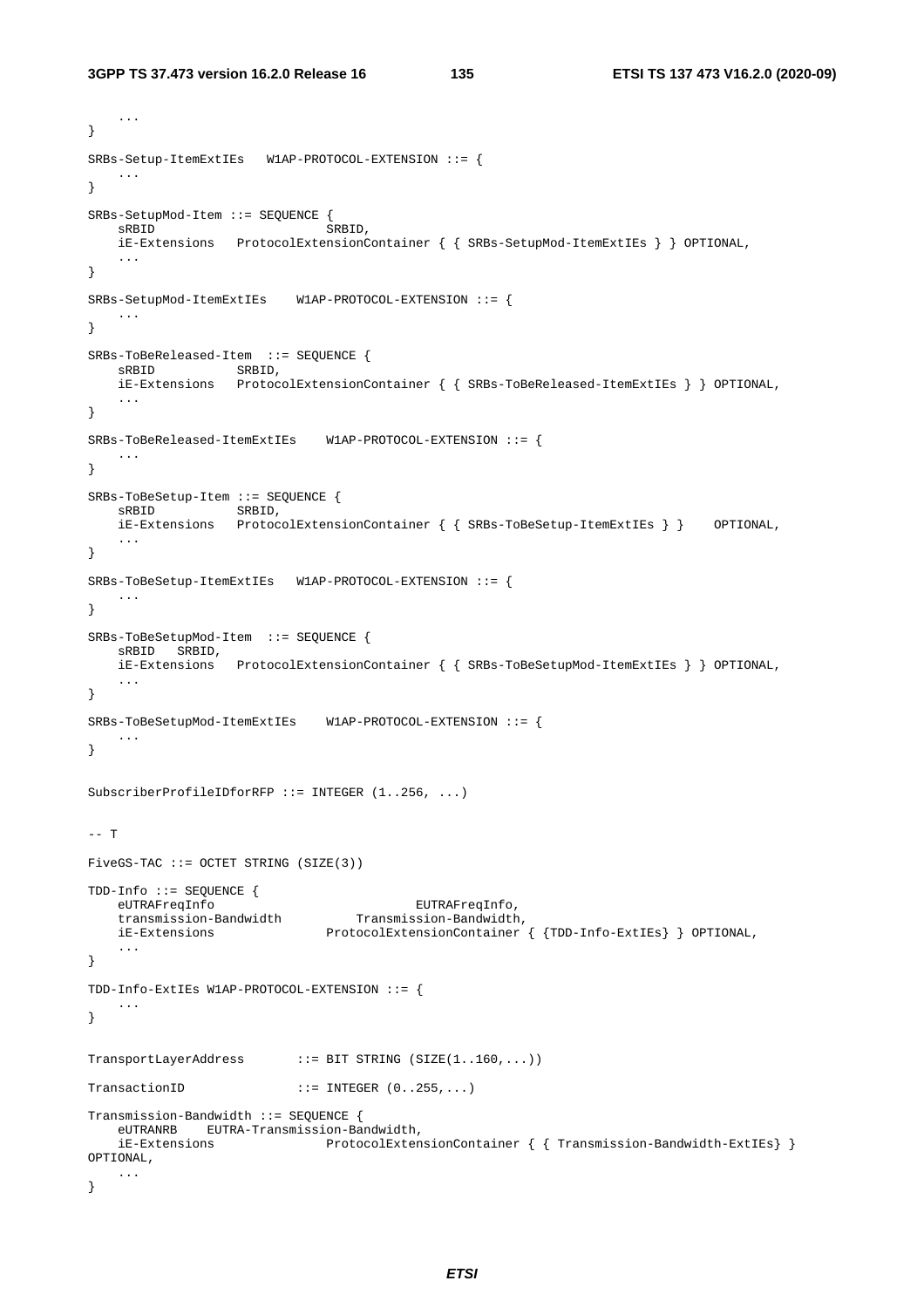```
Transmission-Bandwidth-ExtIEs W1AP-PROTOCOL-EXTENSION ::= { 
     ... 
} 
TransmissionActionIndicator ::= ENUMERATED {stop, ..., restart } 
TypeOfError ::= ENUMERATED { 
    not-understood, 
    missing, 
     ... 
} 
-- U
UE-associatedLogicalW1-ConnectionItem ::= SEQUENCE { 
 ngeNB-CU-UE-W1AP-ID NGENB-CU-UE-W1AP-ID OPTIONAL, 
 ngeNB-DU-UE-W1AP-ID NGENB-DU-UE-W1AP-ID OPTIONAL, 
     iE-Extensions ProtocolExtensionContainer { { UE-associatedLogicalW1-
ConnectionItemExtIEs} } OPTIONAL, 
    ... 
} 
UE-associatedLogicalW1-ConnectionItemExtIEs W1AP-PROTOCOL-EXTENSION ::= { 
 ... 
} 
UEAssistanceInformation ::= OCTET STRING 
UE-CapabilityRAT-ContainerList::= OCTET STRING 
UEIdentityIndexValue ::= CHOICE { 
    indexLength10 BIT STRING (SIZE (10)),<br>choice-extension ProtocolIE-SingleContai
                           ProtocolIE-SingleContainer { {UEIdentityIndexValueChoice-ExtIEs} }
} 
UEIdentityIndexValueChoice-ExtIEs W1AP-PROTOCOL-IES ::= { 
     ... 
} 
ULUPTNLInformation-ToBeSetup-List ::= SEQUENCE (SIZE(1..maxnoofULUPTNLInformation)) OF 
ULUPTNLInformation-ToBeSetup-Item 
ULUPTNLInformation-ToBeSetup-Item ::=SEQUENCE { 
    uLUPTNLInformation UPTransportLayerInformation, 
    iE-Extensions ProtocolExtensionContainer { { ULUPTNLInformation-ToBeSetup-
ItemExtIEs } } OPTIONAL, 
     ... 
} 
ULUPTNLInformation-ToBeSetup-ItemExtIEs W1AP-PROTOCOL-EXTENSION ::= { 
     ... 
} 
UPTransportLayerInformation ::= CHOICE { 
                GTPTunnel,
    choice-extension ProtocolIE-SingleContainer { { UPTransportLayerInformation-ExtIEs} } 
} 
UPTransportLayerInformation-ExtIEs W1AP-PROTOCOL-IES ::= { 
     ... 
} 
 -- V 
-- W 
-- X 
-- Y 
-- 7END 
-- ASN1STOP
```
# 9.4.6 Common Definitions

-- ASN1START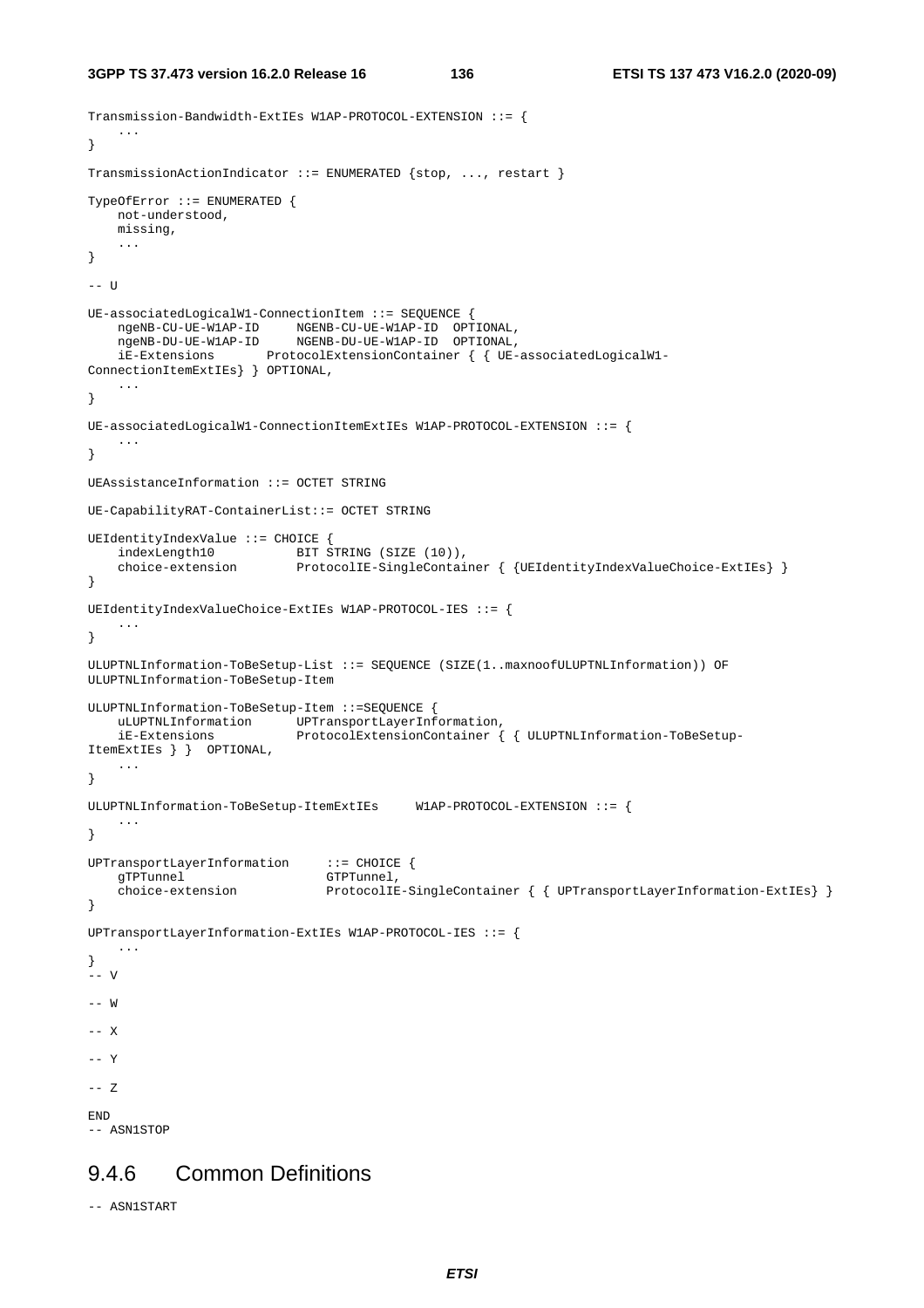```
-- Common definitions
\frac{1}{2}WlAP-CommonDataTypes {
itu-t (0) identified-organization (4) etsi (0) mobileDomain (0)
ngran-access (22) modules (3) wlap (3) version1 (1) wlap-CommonDataTypes (3) }
DEFINITIONS AUTOMATIC TAGS ::=
BEGIN
Criticality
            ::= ENUMERATED { reject, ignore, notify }
            ::= ENUMERATED { optional, conditional, mandatory }
Presence
PrivateIE-ID ::= CHOICE {\nINTEGER (0..65535),<br>OBJECT IDENTIFIER
   local
   qlobal
\}::= INTEGER (0..255)ProcedureCode
ProtocolExtensionID ::= INTEGER (0..65535)
ProtocolIE-ID ::= INTEGER (0..65535)TriggeringMessage ::= ENUMERATED { initiating-message, successful-outcome, unsuccessfull-outcome }
F.ND-- ASN1STOP
```
#### 9.4.7 **Constant Definitions**

```
-- ASN1START
-- Constant definitions
W1AP-Constants {
itu-t (0) identified-organization (4) etsi (0) mobileDomain (0)
ngran-access (22) modules (3) wlap (3) version1 (1) wlap-Constants (4) }
DEFINITIONS AUTOMATIC TAGS ::=
RECIN
- --- IE parameter types from other modules.
TMPORTS
  ProcedureCode,
  ProtocolIE-ID
FROM W1AP-CommonDataTypes;
\sim \sim-- Elementary Procedures
id-Reset
                            ProcedureCode ::= 0id-W1Setup
                           ProcedureCode ::= 1id-ErrorIndication
                            ProcedureCode ::= 2id-ngeNBDUConfigurationUpdate
                           ProcedureCode ::= 3id-ngeNBCUConfigurationUpdate
                           ProcedureCode ::= 4<br>ProcedureCode ::= 5
id-UEContextSetup
id-UEContextRelease
                            ProcedureCode ::= 6
```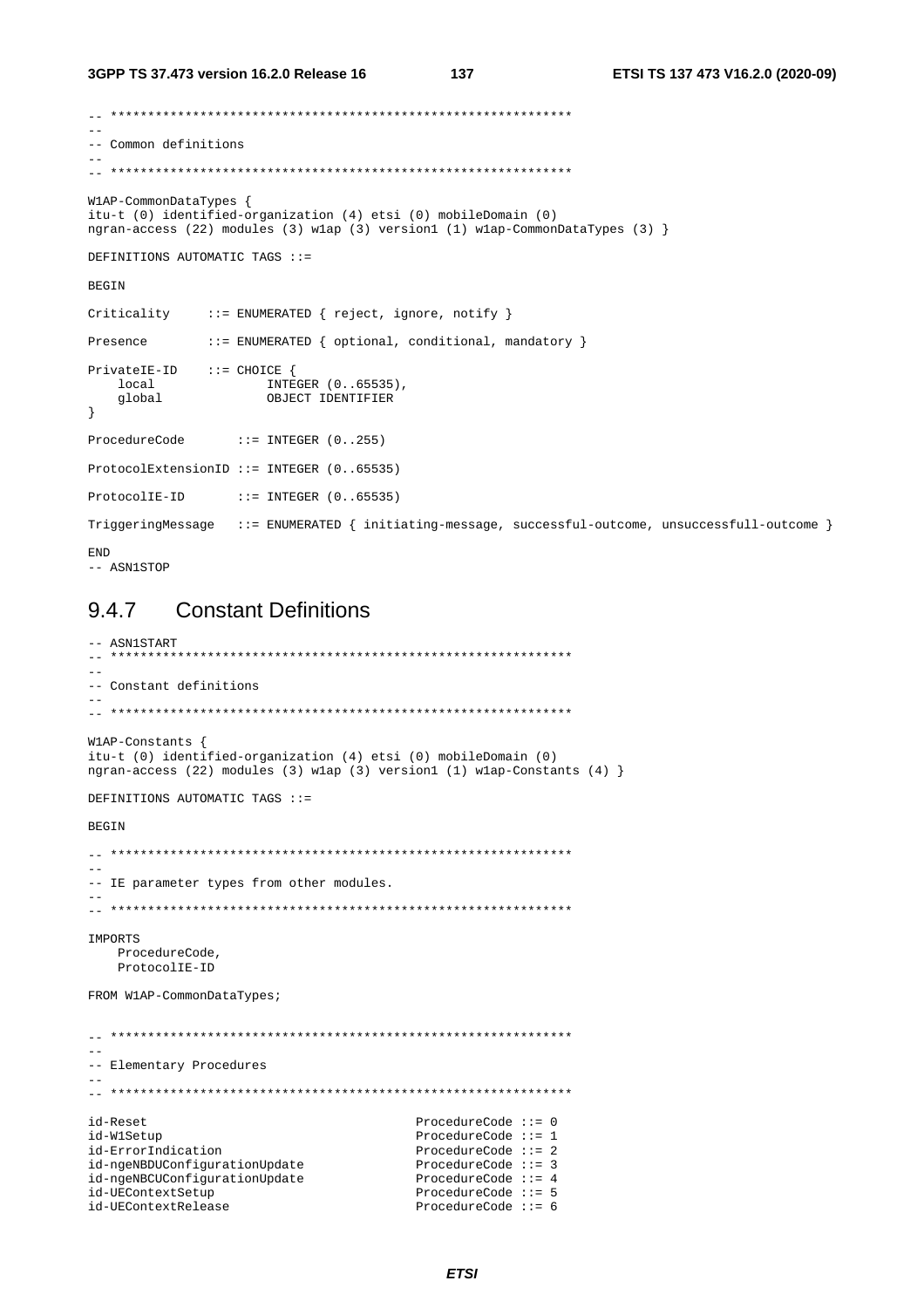| id-UEContextModification                                  | ProcedureCode $::= 7$                            |
|-----------------------------------------------------------|--------------------------------------------------|
| id-UEContextModificationRequired                          | ProcedureCode $::= 8$                            |
| id-UEMobilityCommand                                      | ProcedureCode $::= 9$                            |
| id-UEContextReleaseRequest                                | ProcedureCode $::= 10$                           |
| id-InitialULRRCMessageTransfer                            | ProcedureCode $::= 11$                           |
| id-DLRRCMessageTransfer                                   | ProcedureCode $::= 12$                           |
| id-ULRRCMessageTransfer                                   | ProcedureCode $::= 13$                           |
| id-privateMessage                                         | ProcedureCode $::= 14$                           |
| id-UEInactivityNotification                               | ProcedureCode $::= 15$                           |
| id-NGENBDUResourceCoordination                            | ProcedureCode $::= 16$<br>ProcedureCode $::= 17$ |
| id-Paging<br>id-Notify                                    | ProcedureCode $::= 18$                           |
| id-WriteReplaceWarning                                    | ProcedureCode $::= 19$                           |
| id-PWSCancel                                              | ProcedureCode $::= 20$                           |
| id-PWSRestartIndication                                   | ProcedureCode $::= 21$                           |
| id-PWSFailureIndication                                   | ProcedureCode $::= 22$                           |
| id-NGENBDUStatusIndication                                | ProcedureCode $::= 23$                           |
|                                                           |                                                  |
|                                                           |                                                  |
|                                                           |                                                  |
|                                                           |                                                  |
| -- Extension constants                                    |                                                  |
|                                                           |                                                  |
|                                                           |                                                  |
|                                                           |                                                  |
| maxPrivateIEs                                             | INTEGER $::= 65535$                              |
| maxProtocolExtensions                                     | INTEGER $::= 65535$                              |
| maxProtocolIEs                                            | INTEGER $::= 65535$                              |
|                                                           |                                                  |
|                                                           |                                                  |
| -- Lists                                                  |                                                  |
|                                                           |                                                  |
|                                                           |                                                  |
|                                                           |                                                  |
| maxEARFCN                                                 | INTEGER $::= 262143$                             |
| maxnoofErrors                                             | INTEGER $::= 256$                                |
| maxnoofIndividualW1ConnectionsToReset<br>maxCellinngeNBDU | INTEGER $::= 65536$<br>INTEGER $::= 512$         |
| maxnoofSCells                                             | INTEGER $::= 32$                                 |
| maxnoofSRBs                                               | INTEGER $::= 8$                                  |
| maxnoofDRBs                                               | INTEGER $::= 64$                                 |
| maxnoofULUPTNLInformation                                 | INTEGER $::= 2$                                  |
| maxnoofDLUPTNLInformation                                 | INTEGER $::= 2$                                  |
| maxnoofBPLMNs                                             | INTEGER $::= 12$                                 |
| maxnoofCandidateSpCells                                   | INTEGER $::= 64$                                 |
| maxnoofPotentialSpCells                                   | INTEGER $::= 64$                                 |
| maxnoofE-UTRANCellBands                                   | INTEGER $::= 8$                                  |
| maxnoofSIBTypes                                           | $INTER :: = 32$                                  |
| maxnoofPagingCells                                        |                                                  |
|                                                           | INTEGER $::= 512$                                |
| maxnoofTNLAssociations                                    | $INTER :: = 32$                                  |
| maxnoofQoSFlows                                           | INTEGER $::= 64$                                 |
| maxnoofSliceItems                                         | INTEGER $::= 1024$                               |
| maxCellineNB                                              | INTEGER $::= 256$                                |
| maxnoofExtendedBPLMNs                                     | INTEGER $::= 6$                                  |
| maxnoofUEIDs                                              | INTEGER $::= 65536$                              |
| maxBandsEutra                                             | INTEGER $::= 256$                                |
| maxnoofBPLMNsNRminus1                                     | $INTER :: = 11$                                  |
|                                                           |                                                  |
|                                                           |                                                  |
|                                                           |                                                  |
| $--$ IEs                                                  |                                                  |
|                                                           |                                                  |
|                                                           |                                                  |
|                                                           |                                                  |
| id-Cause                                                  | $ProtocolIE-ID :: = 0$                           |
| id-Cells-Failed-to-be-Activated-List                      | $ProtocolIE-ID ::= 1$                            |
| id-Cells-to-be-Activated-List                             | $ProtocolIE-ID ::= 2$                            |
| id-Cells-to-be-Deactivated-List                           | $ProtocolIE-ID :: = 3$                           |
| id-CriticalityDiagnostics                                 | ProtocolIE-ID ::= $4$                            |
| id-CUtoDURRCInformation                                   | $ProtocolIE-ID :: = 5$                           |
| id-DRBs-FailedToBeModified-List                           | ProtocolIE-ID ::= $6$                            |
| id-DRBs-FailedToBeSetup-List                              | ProtocolIE-ID ::= 7                              |
| id-DRBs-FailedToBeSetupMod-List                           | ProtocolIE-ID ::= 8                              |
| id-DRBs-ModifiedConf-List                                 | $ProtocolIE-ID ::= 9$                            |
| id-DRBs-Modified-List                                     | ProtocolIE-ID $::= 10$                           |
| id-DRBs-Required-ToBeModified-List                        | $ProtocolIE-ID ::= 11$                           |
| id-DRBs-Required-ToBeReleased-List<br>id-DRBs-Setup-List  | $ProtocolIE-ID ::= 12$<br>$ProtocolIE-ID ::= 13$ |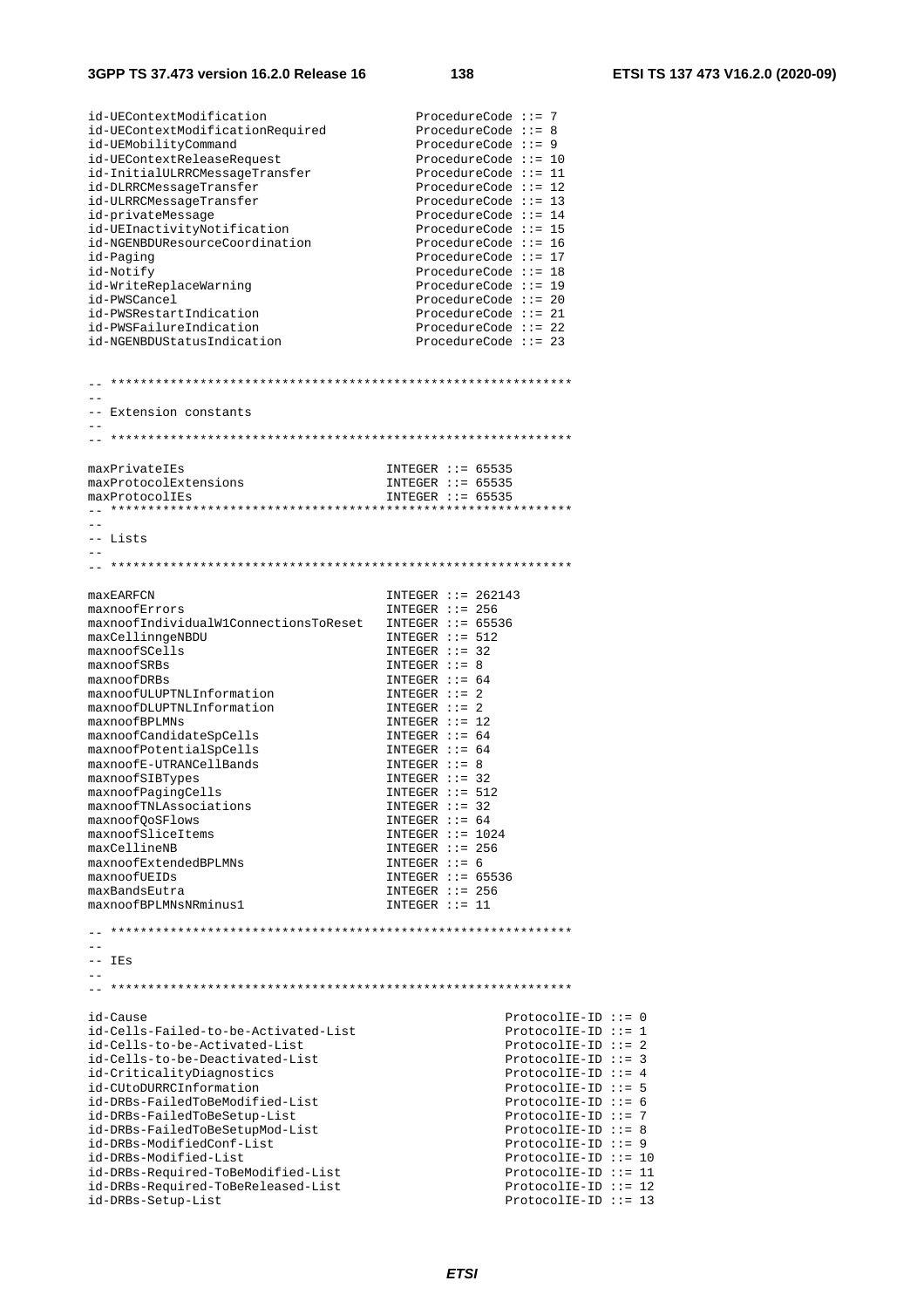| id-DRBs-SetupMod-List                                                  | ProtocolIE-ID ::= 14                         |
|------------------------------------------------------------------------|----------------------------------------------|
| id-DRBs-ToBeModified-List                                              | $ProtocolIE-ID :: = 15$                      |
|                                                                        |                                              |
| id-DRBs-ToBeReleased-List                                              | $ProtocolIE-ID :: = 16$                      |
| id-DRBs-ToBeSetup-List                                                 | $ProtocolIE-ID :: = 17$                      |
| id-DRBs-ToBeSetupMod-List                                              | $ProtocolIE-ID :: = 18$                      |
| id-DRXCycle                                                            | $ProtocolIE-ID ::= 19$                       |
|                                                                        |                                              |
| id-DUtoCURRCInformation                                                | $ProtocolIE-ID ::= 20$                       |
| id-ngeNB-CU-UE-W1AP-ID                                                 | $ProtocolIE-ID :: = 21$                      |
| id-ngeNB-DU-UE-W1AP-ID                                                 | ProtocolIE-ID ::= 22                         |
| id-ngeNB-DU-ID                                                         | ProtocolIE-ID ::= 23                         |
|                                                                        |                                              |
| id-ngeNB-DU-Served-Cells-List                                          | ProtocolIE-ID ::= 24                         |
| id-oldngeNB-DU-UE-W1AP-ID                                              | $ProtocolIE-ID :: = 25$                      |
| id-RAT-FrequencyPriorityInformation                                    | ProtocolIE-ID ::= 26                         |
| id-ResetType                                                           | ProtocolIE-ID ::= 27                         |
|                                                                        |                                              |
| id-ResourceCoordinationTransferContainer                               | ProtocolIE-ID ::= 28                         |
| id-RRCContainer                                                        | $ProtocolIE-ID :: = 29$                      |
| id-SCell-ToBeRemoved-List                                              | $ProtocolIE-ID :: = 30$                      |
| id-SCell-ToBeSetup-List                                                | ProtocolIE-ID ::= $31$                       |
|                                                                        |                                              |
| id-SCell-ToBeSetupMod-List                                             | $ProtocolIE-ID :: = 32$                      |
| id-Served-Cells-To-Add-List                                            | ProtocolIE-ID ::= 33                         |
| id-Served-Cells-To-Delete-List                                         | ProtocolIE-ID ::= $34$                       |
|                                                                        |                                              |
| id-Served-Cells-To-Modify-List                                         | $ProtocolIE-ID :: = 35$                      |
| id-SpCell-ID                                                           | $ProtocolIE-ID :: = 36$                      |
| id-SRBID                                                               | ProtocolIE-ID ::= 37                         |
| id-SRBs-FailedToBeSetup-List                                           | ProtocolIE-ID ::= 38                         |
|                                                                        |                                              |
| id-SRBs-FailedToBeSetupMod-List                                        | $ProtocolIE-ID :: = 39$                      |
| id-SRBs-Required-ToBeReleased-List                                     | ProtocolIE-ID ::= $40$                       |
| id-SRBs-ToBeReleased-List                                              | ProtocolIE-ID ::= $41$                       |
|                                                                        | ProtocolIE-ID ::= $42$                       |
| id-SRBs-ToBeSetup-List                                                 |                                              |
| id-SRBs-ToBeSetupMod-List                                              | ProtocolIE-ID ::= $43$                       |
| id-TransactionID                                                       | ProtocolIE-ID ::= $44$                       |
| id-TransmissionActionIndicator                                         | ProtocolIE-ID ::= $45$                       |
|                                                                        |                                              |
| id-UE-associatedLogicalW1-ConnectionListResAck                         | ProtocolIE-ID ::= $46$                       |
| id-SCell-FailedtoSetup-List                                            | ProtocolIE-ID ::= $47$                       |
| id-SCell-FailedtoSetupMod-List                                         | ProtocolIE-ID ::= $48$                       |
| id-RRCReconfigurationCompleteIndicator                                 | ProtocolIE-ID ::= 49                         |
|                                                                        |                                              |
| id-Cells-Status-List                                                   | ProtocolIE-ID ::= $50$                       |
| id-Candidate-SpCell-List                                               | ProtocolIE-ID ::= $51$                       |
|                                                                        |                                              |
|                                                                        |                                              |
| id-Potential-SpCell-List                                               | ProtocolIE-ID ::= 52                         |
| id-C-RNTI                                                              | ProtocolIE-ID ::= 53                         |
| id-InactivityMonitoringRequest                                         | ProtocolIE-ID ::= $54$                       |
| id-InactivityMonitoringResponse                                        | $ProtocolIE-ID :: = 55$                      |
|                                                                        |                                              |
| id-DRB-Activity-List                                                   | ProtocolIE-ID ::= $56$                       |
| id-EUTRA-NR-CellResourceCoordinationReq-Container                      | ProtocolIE-ID ::= 57                         |
| id-EUTRA-NR-CellResourceCoordinationReqAck-Container                   | ProtocolIE-ID $::= 58$                       |
|                                                                        |                                              |
| id-RequestType                                                         | $ProtocolIE-ID :: = 59$                      |
| id-ServCellIndex                                                       | ProtocolIE-ID $::= 60$                       |
| id-EUTRANCGI                                                           | ProtocolIE-ID $::= 61$                       |
| id-PagingCell-List                                                     | ProtocolIE-ID ::= $62$                       |
|                                                                        | ProtocolIE-ID ::= $63$                       |
| id-PagingDRX                                                           |                                              |
| id-UEIdentityIndexValue                                                | ProtocolIE-ID ::= $64$                       |
| id-PagingIdentity                                                      | ProtocolIE-ID ::= $65$                       |
| id-DUtoCURRCContainer                                                  | ProtocolIE-ID $::= 66$                       |
| id-DRB-Notify-List                                                     | ProtocolIE-ID ::= $67$                       |
|                                                                        |                                              |
| id-NotficationControl                                                  | ProtocolIE-ID $::= 68$                       |
| id-PWSSystemInformation                                                | ProtocolIE-ID ::= $69$                       |
| id-RepetitionPeriod                                                    | ProtocolIE-ID ::= 70                         |
|                                                                        |                                              |
| id-NumberofBroadcastRequest                                            | ProtocolIE-ID ::= $71$                       |
| id-Cells-To-Be-Broadcast-List                                          | ProtocolIE-ID ::= 72                         |
| id-Cells-Broadcast-Completed-List                                      | ProtocolIE-ID ::= 73                         |
| id-Broadcast-To-Be-Cancelled-List                                      | ProtocolIE-ID ::= 74                         |
|                                                                        |                                              |
| id-Cells-Broadcast-Cancelled-List                                      | ProtocolIE-ID ::= 75                         |
| id-E-UTRAN-CGI-List-For-Restart-List                                   | ProtocolIE-ID ::= 76                         |
| id-PWS-Failed-E-UTRAN-CGI-List                                         | ProtocolIE-ID ::= $77$                       |
| id-ConfirmedUEID                                                       | ProtocolIE-ID ::= 78                         |
|                                                                        |                                              |
| id-Cancel-all-Warning-Messages-Indicator                               | $ProtocolIE-ID :: = 79$                      |
| id-NGENB-DU-UE-AMBR-UL                                                 | ProtocolIE-ID ::= 80                         |
| id-ServingPLMN                                                         | ProtocolIE-ID ::= 81                         |
| id-NGENBDUOverloadInformation                                          | ProtocolIE-ID ::= 82                         |
|                                                                        |                                              |
| id-ResourceCoordinationTransferInformation                             | ProtocolIE-ID $::= 83$                       |
| id-Associated-SCell-List                                               | ProtocolIE-ID ::= 84                         |
| id-SRBs-Setup-List                                                     | ProtocolIE-ID $::= 85$                       |
| id-SRBs-SetupMod-List                                                  | ProtocolIE-ID $::= 86$                       |
|                                                                        |                                              |
| id-SRBs-Modified-List<br>id-IgnoreResourceCoordinationRequestContainer | ProtocolIE-ID ::= 87<br>ProtocolIE-ID ::= 88 |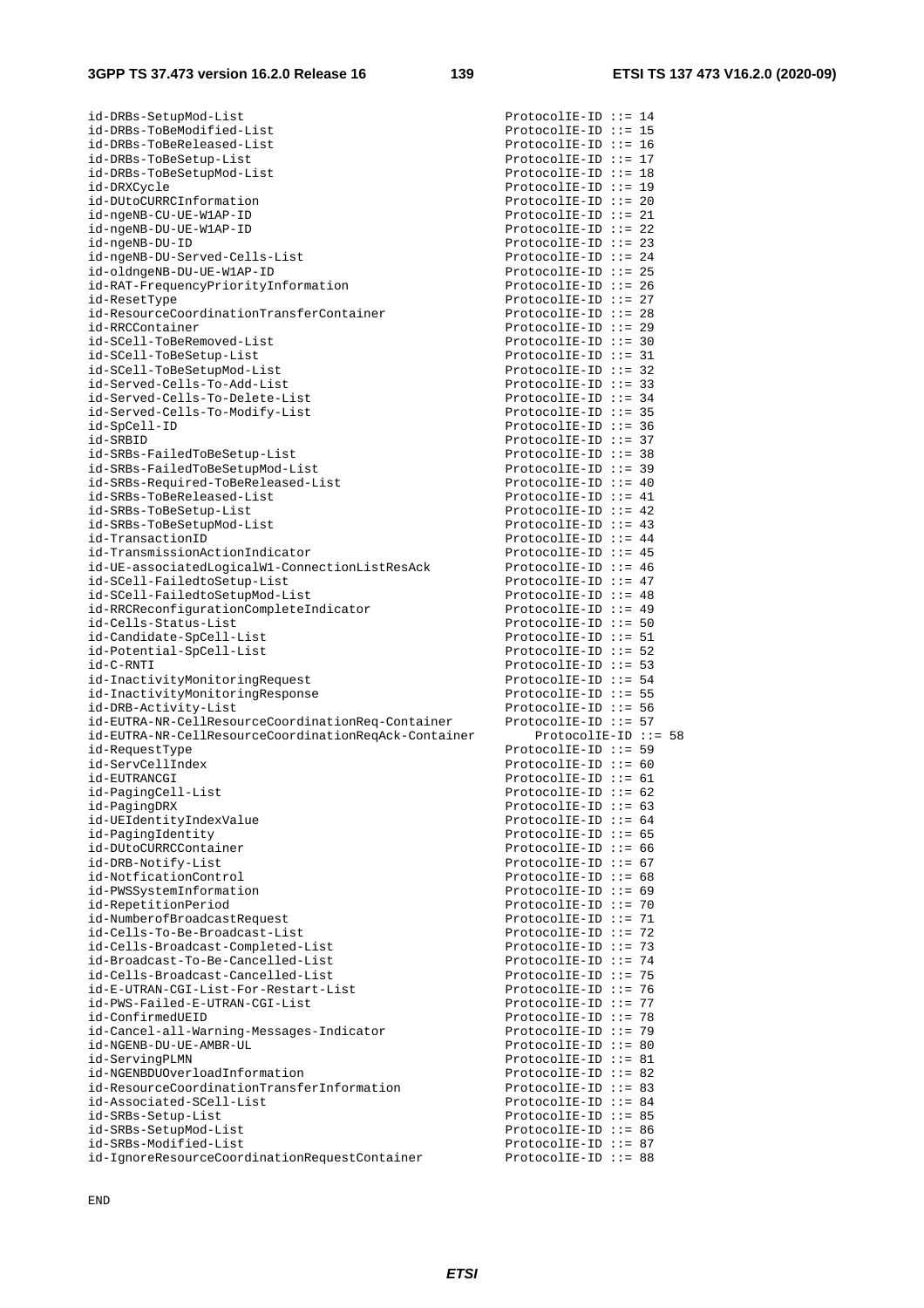-- ASN1STOP

#### **Container Definitions** 9.4.8

```
-- ASN1START
\sim-- Container definitions
W1AP-Containers {
itu-t (0) identified-organization (4) etsi (0) mobileDomain (0)
ngran-access (22) modules (3) wlap (3) version1 (1) wlap-Containers (5) \}DEFINITIONS AUTOMATIC TAGS ::=
BEGIN
-- IE parameter types from other modules.
= -IMPORTS
  Criticality,
  Presence,
  PrivateIE-ID,
  ProtocolExtensionID,
  ProtocolIE-ID
FROM W1AP-CommonDataTypes
  maxPrivateIEs,
  maxProtocolExtensions,
  maxProtocolIEs
FROM W1AP-Constants;
\frac{1}{2}-- Class Definition for Protocol IEs
\verb+W1AP-PROTOCOL-IES ::= CLASS { }&id ProtocolIE-ID<br>
&criticality Criticality,
  bia
                                       UNIQUE,
   6572119Presence
   &presence
}<br>WITH SYNTAX {
  ID SIMPAR (<br>
ID &id<br>
CRITICALITY &criticality<br>
TYPE &Value
  T<sub>D</sub>TYPE                 &Value<br>PRESENCE               &presence
\}-- Class Definition for Protocol IEs
\equiv \equivW1AP-PROTOCOL-IES-PAIR ::= CLASS {
  &id
                  ProtocolIE-ID
                                 UNIOUE,
   ard<br>&firstCriticality Criticality,
   &FirstValue,
   &secondCriticality Criticality,
  &secondvalue,<br>&SecondValue, Presence
}<br>WITH SYNTAX {<br>&id
   ID and aluminimated ID<br>FIRST CRITICALITY afirstCriticality<br>FirstValue aristValue
   SECOND CRITICALITY assecondCriticality
```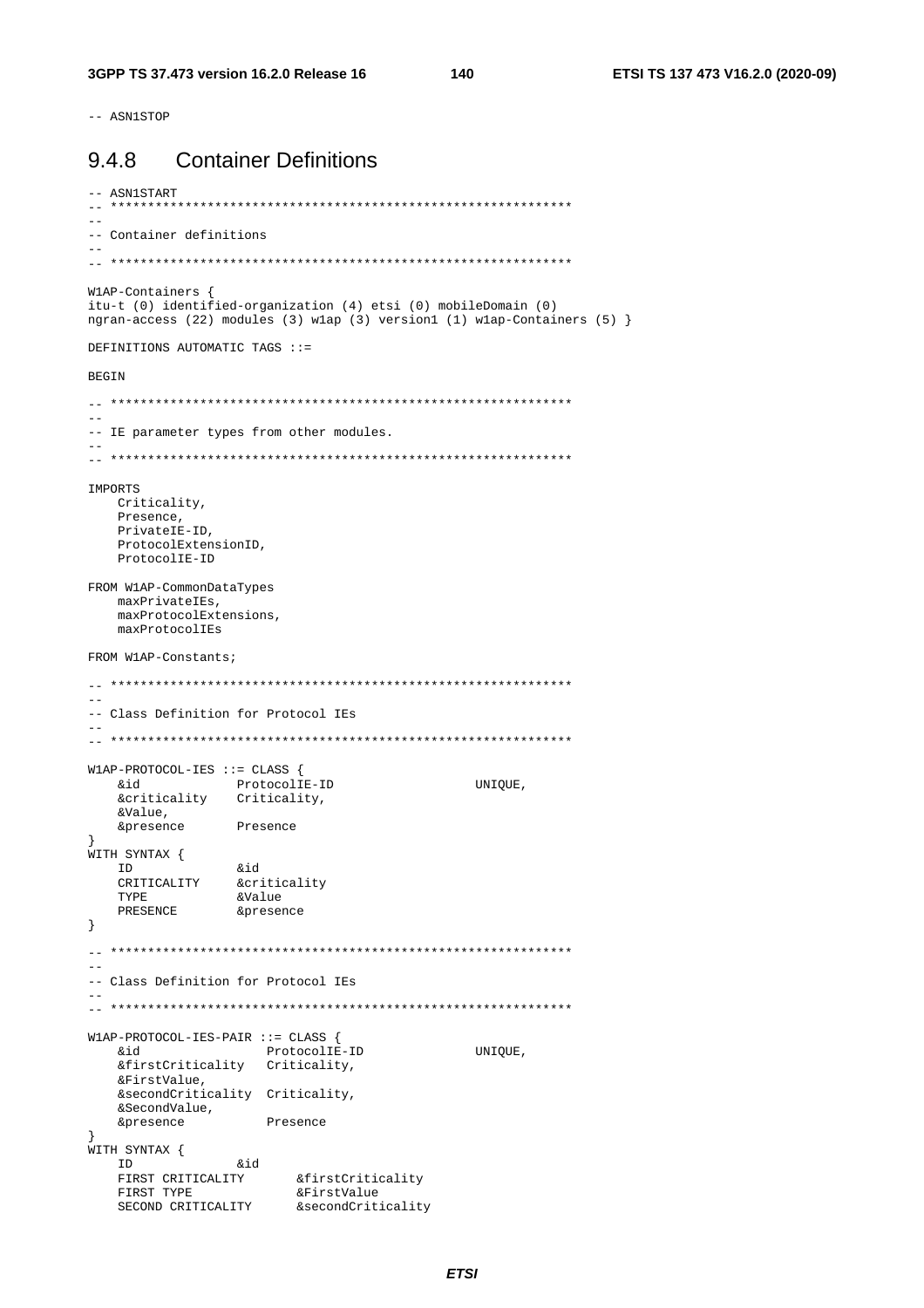```
SECOND TYPE
                      &SecondValue
   PRESENCE
                      &presence
\}-- Class Definition for Protocol Extensions
W1AP-PROTOCOL-EXTENSION ::= CLASS {
               ProtocolExtensionID
                                     UNIQUE,
   hia
   <u>&criticality</u>
                Criticality,
   &Extension,
  &presence
              Presence
\rightarrow,<br>WITH SYNTAX {
  TD.
               &id
   CRITICALITY & criticality
   EXTENSION & Extension<br>PRESENCE & presence
\}\sim-- Class Definition for Private IEs
W1AP-PRIVATE-IES ::= CLASS {
  hia
               PrivateTE-ID.
   &criticality Criticality,
   &Value,
   &presence
              Presence
WITH SYNTAX {
   ID &id<br>CRITICALITY &criticality<br>TYPE &Value
  ID
  PRESENCE
              &presence
\left\{ \right.-- Container for Protocol IEs
ProtocolIE-Container {W1AP-PROTOCOL-IES : IEsSetParam} ::=
   SEQUENCE (SIZE (0. maxProtocolIEs)) OF
   ProtocolIE-Field { { IESSetParam} }
ProtocolIE-SingleContainer {W1AP-PROTOCOL-IES : IEsSetParam} ::=
   ProtocolIE-Field { { IESSetParam} }
ProtocolIE-Field {W1AP-PROTOCOL-IES : IEsSetParam} ::= SEQUENCE {
                                          ({EssetParam}),
          WIAP-PROTOCOL-IES.&id<br>ity       WIAP-PROTOCOL-IES.&criticality
  \dot{h}criticality
                                             ({\texttt{IEsSetParam}}\{\texttt{@id}\}),
              W1AP-PROTOCOL-IES.&Value
                                             ({IESSetParam}@id)value
\left\{ \right\}-- Container for Protocol IE Pairs
ProtocolIE-ContainerPair {WIAP-PROTOCOL-IES-PAIR : IEsSetParam} : =
   SEQUENCE (SIZE (0..maxProtocolIEs)) OF
   ProtocolIE-FieldPair {{IESSetParam}}
ProtocolIE-FieldPair {W1AP-PROTOCOL-IES-PAIR : IEsSetParam} ::= SEQUENCE {
                 W1AP-PROTOCOL-IES-PAIR.&id
                                                  ({EssetParam}),
   id
   firstCriticality W1AP-PROTOCOL-IES-PAIR.&firstCriticality
                                                       ({[IEsSetParam]}@id),
   firstValue
                  W1AP-PROTOCOL-IES-PAIR.&FirstValue
                                                       ({EssetParam}[@id}),
   secondCritically \quad \texttt{Wlap-PROTOCOL-IES-PAIR}.\&\texttt{secondCritically} \quad (\texttt{IESSetParam})\&\texttt{old})secondValue
                  W1AP-PROTOCOL-IES-PAIR.&SecondValue
                                                       (\{\texttt{IEsSetParam}\}\{@id\})\overline{\phantom{a}}
```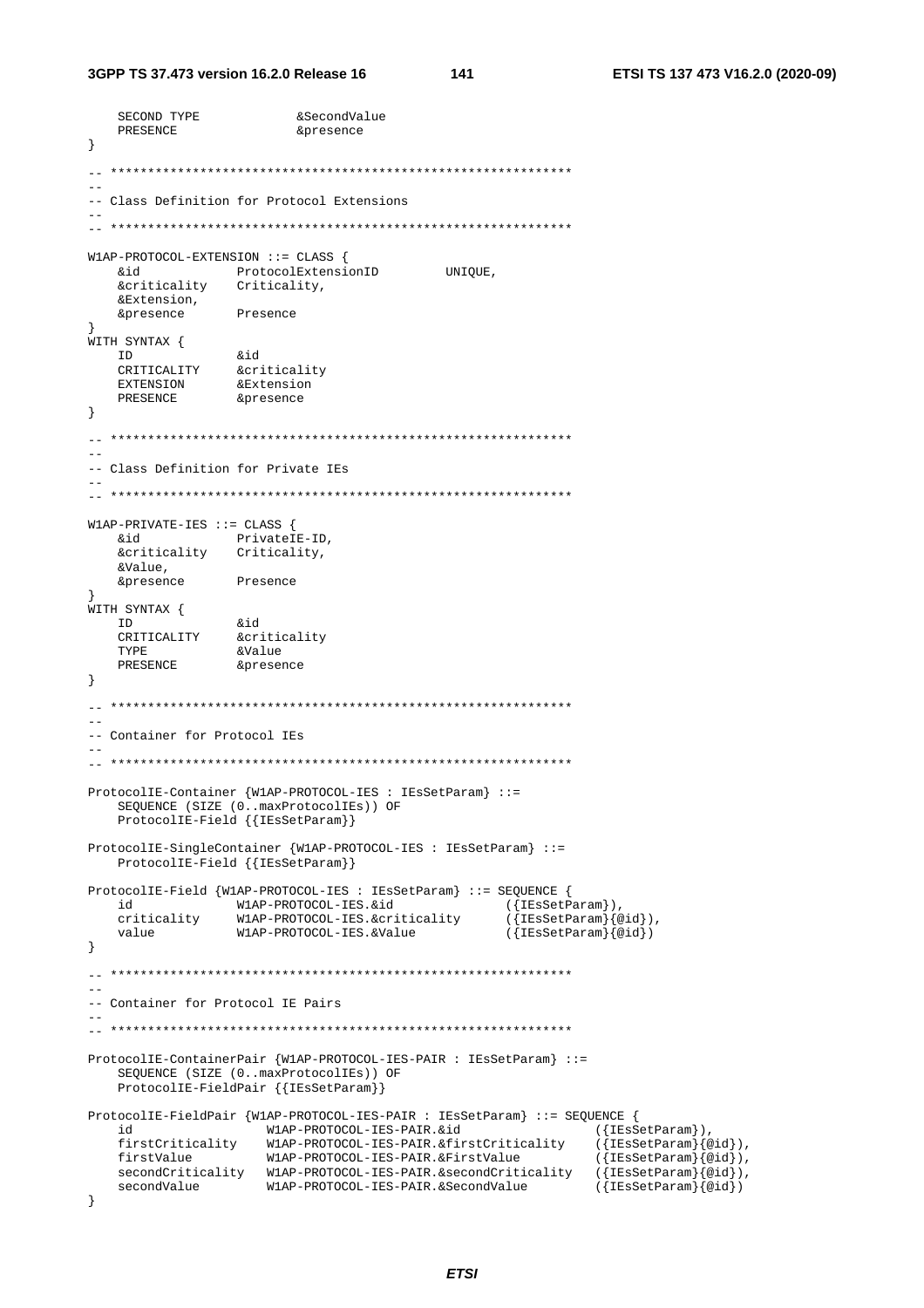```
-- Container for Protocol Extensions
ProtocolExtensionContainer {WIAP-PROTOCOL-EXTENSION : ExtensionSetParam} ::=
   SEQUENCE (SIZE (1..maxProtocolExtensions)) OF
   ProtocolExtensionField {{ExtensionSetParam}}
ProtocolExtensionField {W1AP-PROTOCOL-EXTENSION : ExtensionSetParam} ::= SEQUENCE {
   'nd
                   W1AP-PROTOCOL-EXTENSION.&id
                                                    (\{ExtensionSetParam\})criticality
                   W1AP-PROTOCOL-EXTENSION.&criticality
                                                    ({[ExtensionSetParam}{@id}),
   extensionValue
                   W1AP-PROTOCOL-EXTENSION.&Extension
                                                    (\{ExtensionSetParam\} \{ @id\})\}-- Container for Private IEs
\equivPrivateIE-Container {W1AP-PRIVATE-IES : IEsSetParam } ::=
   SEQUENCE (SIZE (1.. maxPrivateIEs)) OF
   PrivateIE-Field { {IESSetParam}}
PrivateIE-Field {W1AP-PRIVATE-IES : IEsSetParam} ::= SEQUENCE {
                  W1AP-PRIVATE-IES.&id
                                                 (\{\texttt{IESSetParam}\}),
   i d
                   W1AP-PRIVATE-IES.&criticality
                                                 (\{\texttt{IESSetParam}\}\{@id\}),
   criticality
   value
                   W1AP-PRIVATE-IES & Value
                                                 ({[IEsSetParam]}\left\{ \right.FMD
```

```
-- ASN1STOP
```
### 9.5 **Message Transfer Syntax**

W1AP shall use the ASN.1 Basic Packed Encoding Rules (BASIC-PER) Aligned Variant as transfer syntax, as specified in ITU-T Recommendation X.691 [21].

#### 9.6 Timers

Void

## Handling of unknown, unforeseen and erroneous  $1<sub>0</sub>$ protocol data

Clause 10 of TS 38.413 [19] is applicable for the purposes of the present document, with the following additions for non-UE-associated procedures:

- In case of Abstract Syntax Error, when reporting the Criticality Diagnostics IE for not comprehended IE/IEgroups or missing IE/IE groups, the *Transaction ID* IE shall also be included.
- In case of Logical Error, when reporting the Criticality Diagnostics IE, the Transaction ID IE shall also be included.

In case of Logical Error in a response message of a Class 1 procedure, or failure to comprehend *Transaction ID* IE from a received message, the procedure shall be considered as unsuccessfully terminated or not terminated (e.g., transaction ID unknown in response message), and local error handling shall be initiated.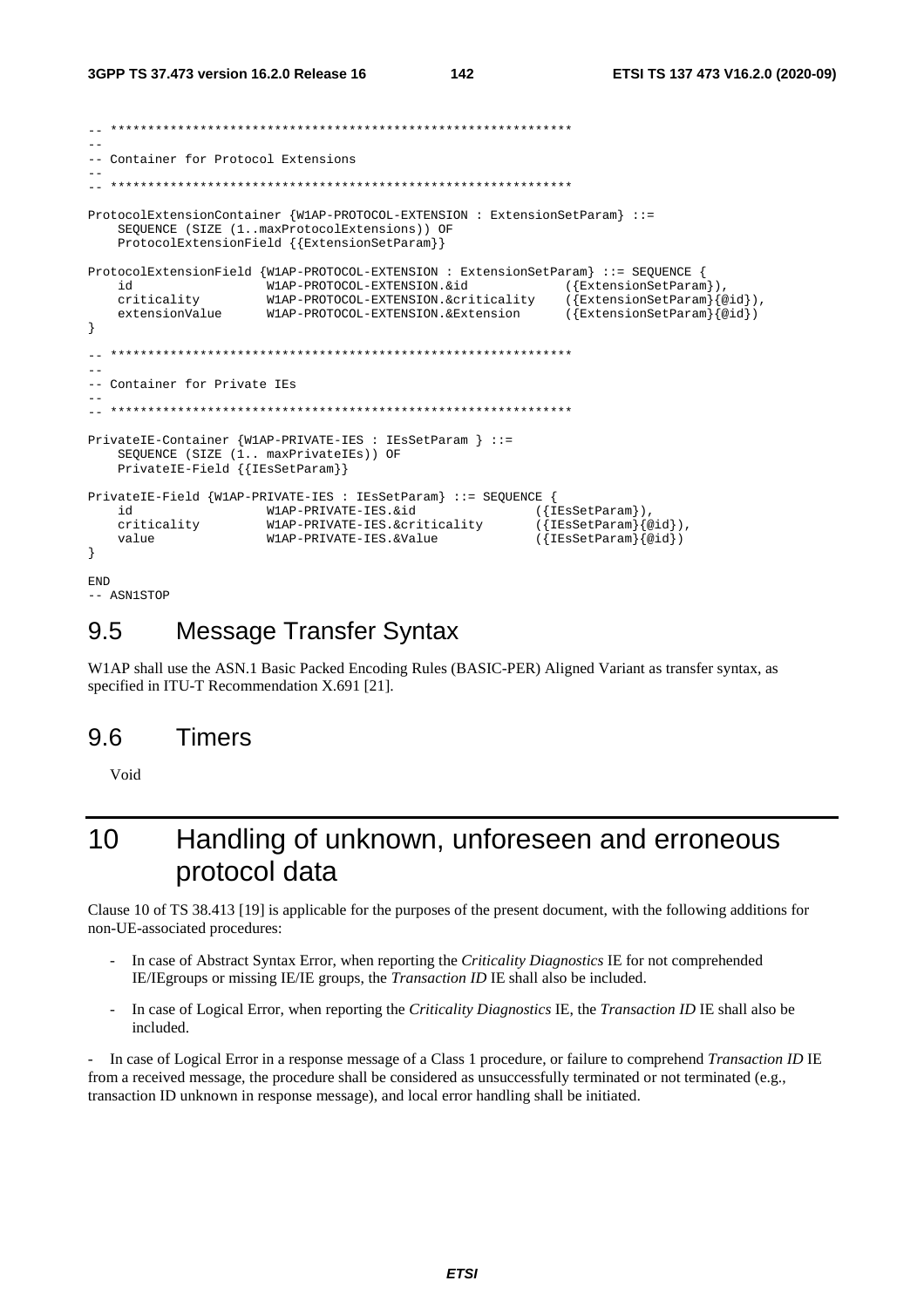# Annex A (informative): Change History

| <b>Change history</b> |                  |             |           |         |   |                                                                                                                                                                                        |                       |  |  |
|-----------------------|------------------|-------------|-----------|---------|---|----------------------------------------------------------------------------------------------------------------------------------------------------------------------------------------|-----------------------|--|--|
| <b>Date</b>           | <b>Meeting</b>   | <b>TDoc</b> | <b>CR</b> | Rev Cat |   | <b>Subject/Comment</b>                                                                                                                                                                 | <b>New</b><br>version |  |  |
| 2018-05               | RAN3#10<br>O     | R3-183555   |           |         |   | BL TS submission for approval.                                                                                                                                                         |                       |  |  |
| 2019-08               | RAN3#10<br>5     | R3-184888   |           |         |   | Capture the agreed main W1 AP procedures: R3-194563,<br>R3-194564, R3-194565                                                                                                           | 0.1.0                 |  |  |
| 2019-10               | RAN3#10<br>5-Bis | R3-196137   |           |         |   | Add the stage3 paging procedure                                                                                                                                                        | 0.1.0                 |  |  |
| 2019-10               | RAN3#10<br>5-Bis | R3-196136   |           |         |   | Add Warning message transmission related procedures with<br>corresponding tabular                                                                                                      | 0.1.0                 |  |  |
| 2019-10               | RAN3#10<br>5-Bis | R3-196192   |           |         |   | Add RRC message Transfer related procedures with corresponding<br>tabular                                                                                                              | 0.1.0                 |  |  |
| 2019-11               | RAN3#10<br>6     | R3-197262   |           |         |   | - Terminology change to ng-eNB-CU, ng-eNB-DU (R3-197635)<br>- pCR to 37.473 on ASN.1 completion (R3-197544)<br>- pCR to 37.473 on miscellaneous correction to contexts (R3-<br>197636) | 1.1.0                 |  |  |
| 2019-12               | <b>RP-86</b>     | RP-192962   |           |         |   | TS submitted to TSG RAN plenary for approval                                                                                                                                           | 1.2.0                 |  |  |
| 2019-12               | <b>RP-86</b>     |             |           |         |   | TS approved TSG RAN plenary                                                                                                                                                            | 16.0.0                |  |  |
| 2020-03               | <b>RP-86</b>     |             |           |         |   | Correction to the specification title ( $E1AP == > W1AP$ )                                                                                                                             | 16.0.1                |  |  |
| 2020-03               | RP-87-e          | RP-200429   | 0001      | 2       | F | Miscellaneous corrections to 37.473                                                                                                                                                    | 16.1.0                |  |  |
| 2020-07               | RP-88-e          | RP-201084   | 0002      |         | F | Miscellaneous corrections to 37.473                                                                                                                                                    | 16.2.0                |  |  |